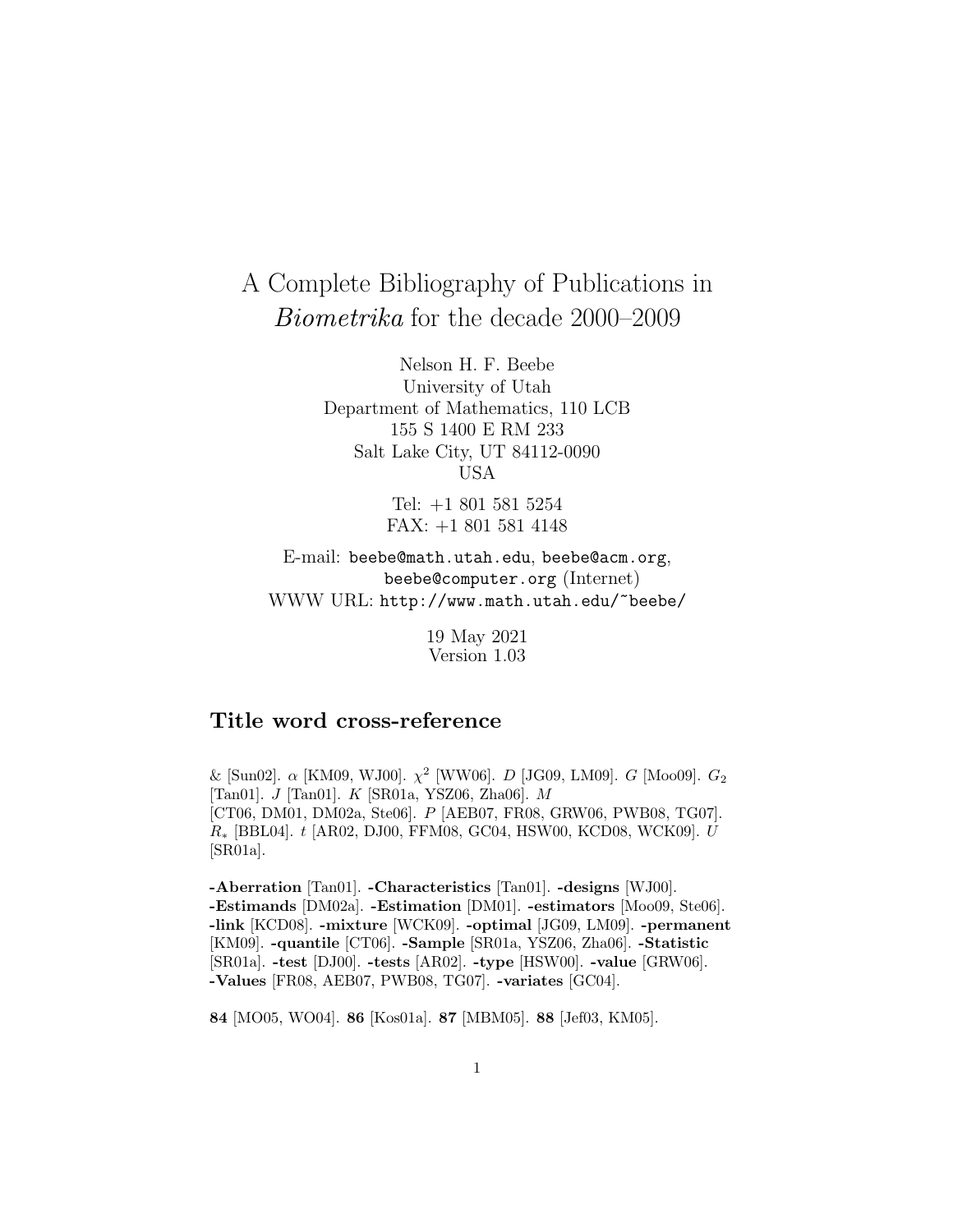**90** [QZ05a]. **91** [SR05]. **92** [GG06a, HNPE07].

**Aalen** [MS07]. **Aberration** [But03a, But03b, But05, FM00, Tan01, JAW09]. **above** [JL04]. **Absolute**

[CP05, CYZZ08, LL05, LL08a, PY03, TCGW07, WLT07]. **Accelerated** [BRT01, PW03, Str05, TC06b, THW05, Zho05, JLWY03, JS09]. **Accounting** [CYCJ07, Wan03]. **Accounts** [PGP01]. **accumulating** [BS09]. **accuracy** [JP09a]. **Accurate** [DM02a, FR08, Ste06]. **across** [AF06]. **Adaptation** [LS04]. **Adaptive** [BB01, BCMR09, BKY06, BM05b, CS05, CB07b, FMT04, FW08, JT06, NK05, PSH06, TM03, WJT02, WSG09, ZL07, Guo09]. **added** [AR02]. **added-variable** [AR02]. **Adding** [MO97, MO05]. **Additive** [CRW02, JZ07, KL00, LTR<sup>+</sup>08, LK07, MS02a, MS02b, MS07, SK05, YC04, CMMY09, SMLG09]. **Additive-Index** [LK07]. **Additivity** [CKS03]. **Adequacy** [FLF02]. **Adjust** [CK08]. **Adjusted** [AM06, SM05, WH03, JP09a, SM09]. **Adjusting** [JP09a, PK04b, UF07]. **Adjustment** [CDP08]. **adjustments** [CH09]. **Affine** [HR02]. **after** [HL02a, KR09]. **against** [CT05, GC02]. **Age** [KNN08a, KNN08b, WCMR07]. **Age-at-Onset** [WCMR07]. **Age-Period-Cohort** [KNN08a, KNN08b]. **Aggregate** [DHO02]. **AIC** [LWZ08, Yan05]. **Akaike** [VB05]. **Algorithm** [BB02, CD04, EL01, GY03, LZ08, Mar01, RS01, Sun02]. **Algorithms** [SS00]. **Aliasing** [HL02b]. **Alignment** [GM06, MSV07]. **Allowing** [FM06]. **Alternating** [Kuk04]. **Alternative** [CF08b, Dat05, Dav02, PL01, RS05]. **Amendments** [Ano04a, Ano06a, Ano07a, DRS12, GG06a, HL06a, HNPE07, HMXZ09b, KM05, Kos01a, LY09a, MBM05, MO05, Pal10, QZ05a, SR05, SL06a]. **Among** [FK07, BKW05, Wan04]. **Analogue** [Han08]. **Analysing** [BRS05, HWZ06, JS02, SK00]. **Analysis** [AV07, AAD00, CWW00, CC04, Car05, CW08, CL00, CJY02, CJ05, CC05b, CYZZ08, CSB03, CF01, CH00b, Cuz01, DG04, DP02, DKLW08, DAV03, DK02, Gab02, GWS07, GZH06, Joh01, KB01, LL06, LKLK06, LKA03, LJ03, MBH00, MN07, NSW02, Nie01, NG00, Oak01, PK04a, PK01, PH07, Pre07, Rei08, Riv01, SR01b, SR04, SA00, SW05, SL02, TLR03, WZ06, XZ07, YP05, Zho05, Zhu06, vLMZ01, CM04, FFM08, Hal00, HLL09, HWZ02, RDG09, SR05, WW09, WO04]. **Analytic** [OW04]. **Analyzing** [SCS07, SB07]. **Applicability** [HJPR02]. **Application** [BBM00, GF00b, KP04, LMKP07, ML02, MO97, MR01, ONL07, SCS07, TWG07, vdLA00, GDRG09, MO05]. **Applications** [AKR03, CIS06, FSW06, FH04, GM06, HY08, LL06, LOS07, MN07, MC00, QZ05b, Sie04, LM09, WCK09]. **Applying** [Fat06]. **Approach** [Bea08, BRS05, BPR02, CW08, CL00, CI05, DLS01, DKLW08, GZH06, HQ05, LL05, MKB03, MN07, OO07, SL02, SK00, TL04, HMXZ09b, HMXZ09a, KR09, LCM09, LT09]. **Approaches** [DL05, QS02]. **Approximate** [IZ00, Kim02, PLF05, BCMR09]. **Approximating** [KM09]. **Approximation** [BP07, FF07, LZ08, Sev00, DM09]. **Approximations** [DW02, DM01, KO00, KW05, YJS02, HWZ02]. **ARCH** [CP05, PY03].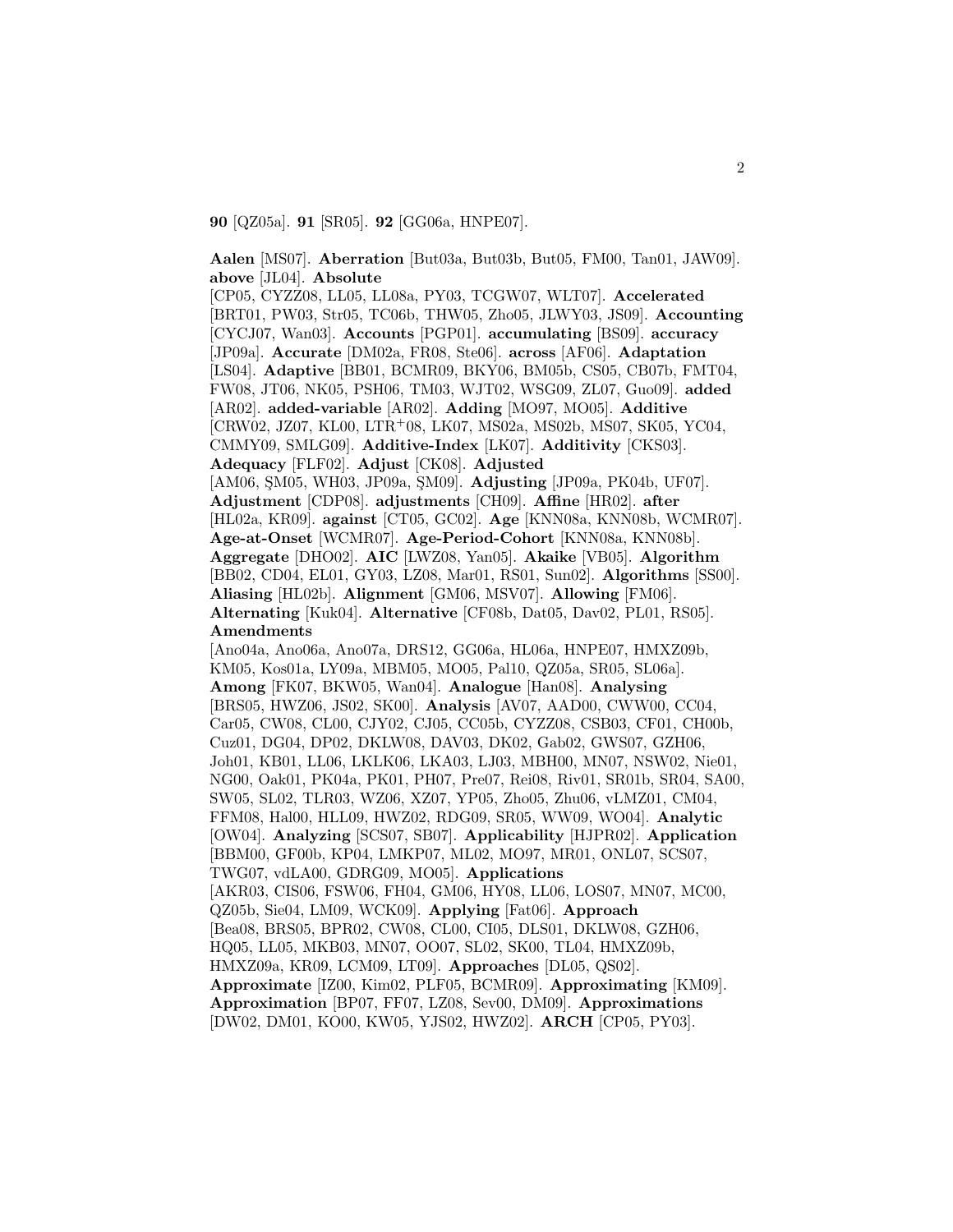#### **arcsinh** [JP09b]. **Area**

[DRS05, DRS12, GMR08, LMKP07, YL08a, CT06, LR09, GM04]. **Arising** [CM08, DL01]. **Arnason** [KB03]. **Arnason-Schwarz** [KB03]. **Arrays** [But05, Tan06]. **Ascertainment** [Cla03, PGP01]. **Assays** [HN01]. **Assessing** [ALS03, BKW05, BSCC01, QS04, WD00b]. **Assessment** [CDI04, MBM00, PK04b, MBM05]. **Assisted** [BCO05]. **Association** [AST05, CF01, Cox03, FK07, FJ00, OW03, WD00b, Whi04]. **Associations** [BRL02, BRN08, MB05]. **assumption** [O'Q03]. **Aster** [GWS07]. **Asymmetric** [BJ02]. **Asymptotic**

[CC07, CKO09, CHN03, HN01, Hel00, HN00, LL08b, YJS02, ZZ05, dRG01]. **Asymptotically** [GTW04]. **Asymptotics** [FM06, LR08, ZFH08, JS09]. **Attributable** [Ros01]. **Augmentation** [Cla03]. **Augmented** [LSW06]. **Autocorrelated** [LL04]. **Autocorrelation** [DDW00]. **Automatic** [RS07, Uek09]. **Automodels** [HY08]. **Autoregressions** [BM05a, RW02]. **Autoregressive** [HN00, IWLA03, LLW01, LL08a, SS03, WL01, WCK09]. **Auxiliaries** [SR01a]. **Auxiliary** [FSW06, JZ07, LT08, YL08a, ZR00]. **Available** [KO00]. **Average**

[GL08, LL08a, Pre07, Rød06, SCW07, CHIM09, WJ00].

#### **B** [Jef03]. **Back**

[Ano00a, Ano00b, Ano00c, Ano00d, Ano01a, Ano01b, Ano01c, Ano01d, Ano02a, Ano02b, Ano02c, Ano02d, Ano03a, Ano03b, Ano03c, Ano03d, Ano04b, Ano04c, Ano04d, Ano04e, Ano05a, Ano05b, Ano05c, Ano05d, Ano06b, Ano06c, Ano06d, Ano06e, Ano07b, Ano07c, Ano07d, Ano07e, Ano08a, Ano08b, Ano08c, Ano08d]. **Backfitting** [HWC04]. **Balanced** [DT04a, RF03, TF04]. **Bands** [CHT06b, HN00, NP08]. **Bartlett** [CC06b]. **Based** [AST05, BL03, CDI04, CD04, CH00b, CHN03, Cuz01, Del06, FM05, HL02a, HCR06, IWLA03, JSH07, JHHB01, LMKP07, LB06, TLZW04, TCGW07, WR02, WZ06, WD08, Zha01, ZL05, ZZ04, Zou08, vLMZ01, Bra03, CTSW08, GM04, Ste06, JLWY03, JY03]. **Bases** [CI05]. **Basic** [DRS05, DRS12]. **Basis** [KAI04, HWZ02]. **Bayes** [And07, BLP00, BSM06, CSXB08, Dun09, GF00a, GMR08, GS04, SMLG09, Swe01, WW06]. **Bayesian** [SR05, And07, BE01, BCMR09, Bla03, BB03, CS09, CM08, CDI04, CC08, CS05, DP02, DFR06, DGK01, DP08b, FFM08, Gib00, GM06, Han09, Hof03, JAW09, Kim02, KB01, KB02, KAI04, Laz03, LLM04, LMP07, LMP01, LS00, MR01, NG00, NK05, OO02, Pad02, PB01, PLF05, PCK06, RDG09, Sch05a, SR01b, SR04, SDH04, Sev07, SIC03, SS03, Tar02, Ver00, Wal03, WLP05, WLS06, WW09, Wan09, WJT02]. **Bayesian-inspired** [JAW09]. **Be** [ES01, RF03, Yan05]. **Benjamini** [Wes08]. **Benjamini-Hochberg** [Wes08]. **Bernoulli** [CJ06]. **Best** [BM05b, DL05]. **Beta** [IZ00]. **between** [DK04, FM00, GC04, Yan05]. **Bias** [DT04b, DL01, KF09, KC06, PLF05, Swe01]. **biased** [LT09, Tsa09]. **biased-sampling** [Tsa09]. **Biases** [Ros06]. **BIC** [Yan05]. **Bilateral**

[KM01, MBM00, KM05, MBM05]. **Binary** [CL06a, CHB06, CW02, Cox03,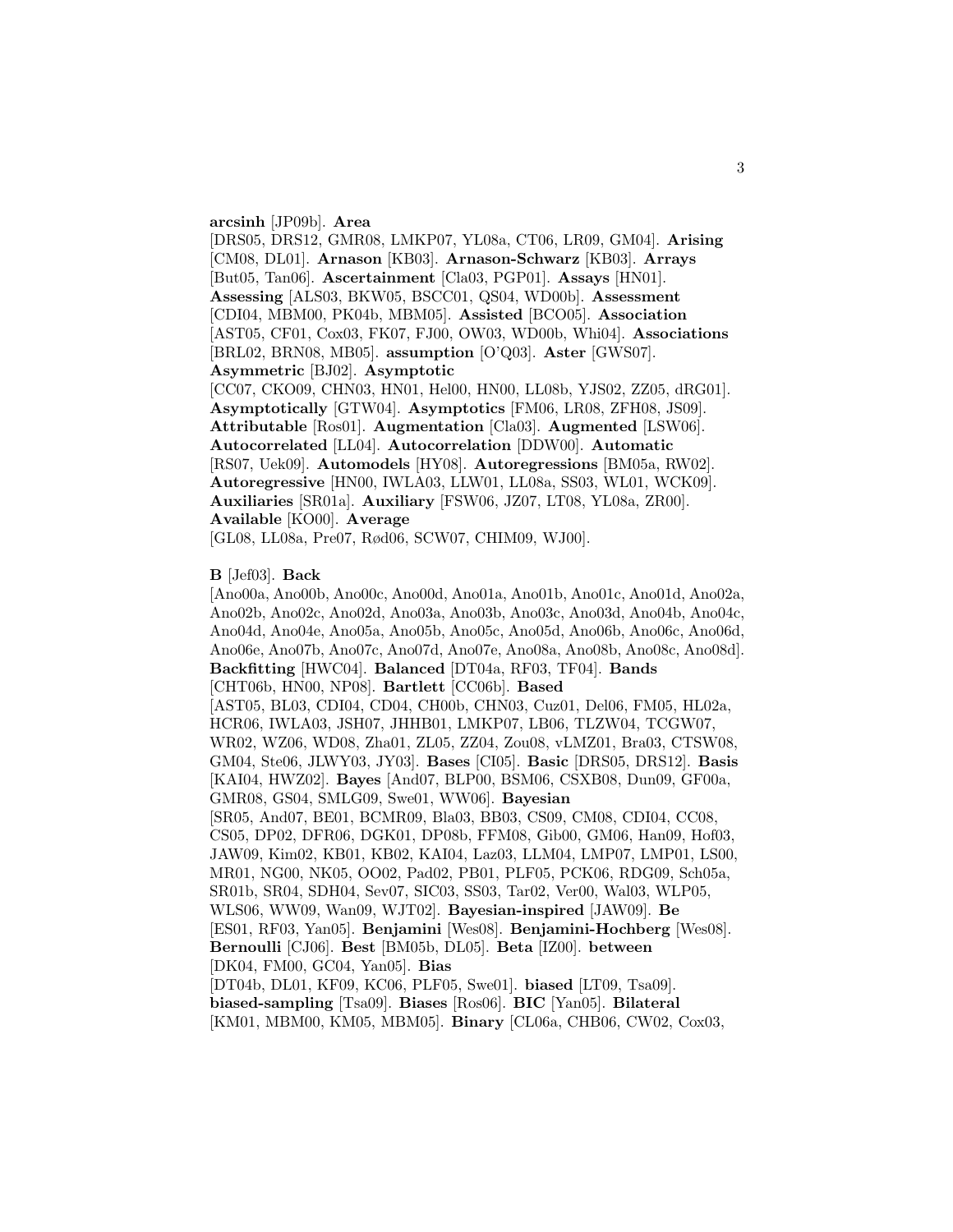FK07, Kuk04, LSW06, OZ01, Qaq03, WL03, Jos04, KCD08]. **Bingham** [KW05]. **Binomial** [Llo00, SZG08, TS03, DW09, FJ09]. **Bioequivalence** [SKP00]. **Bioinformatics** [GM06]. **Biometrika** [HNPE07, Jef03, GG06a, KM05, Kos01a, MBM05, MO05, QZ05a, SR05, WO04, AB01, Cox01, Dav01, Hal01, Oak01, Smi01, TC01, Ton01]. **Biplot** [Gow04]. **Biplots** [Gab02]. **Bivariate** [BRN08, CF08a, DR04, HN06, JVL05, LPL08, Nie01, OR00, WD00b]. **Block** [PP01, RF03, WW06, CT09, Gua09, LL09]. **Blocking** [But06, MDC02]. **Bone** [SK05]. **Bonferroni** [Ano04a, Guo09, SC96]. **Boolean** [MC00]. **Boosting** [DT04b]. **Bootstrap** [AH00, BHY01, DY08, Hel00, Kim02, LY03, PP01, PLF05, Sam03, SKP00, LL09]. **Both** [HN06]. **Boundary** [ONL01]. **Bounding** [Gib00]. **Bounds** [CT01, MB05]. **Box** [CTW05]. **Branching** [BBO02]. **Breakdown** [HSW00, MU01]. **Breaking** [DP08a]. **Breslow** [Che09]. **Breslow-type** [Che09]. **Bridge** [WL03, HMXZ09b, HMXZ09a]. **Brownian** [BBO02]. **Bubbles** [TWG07]. **Building** [CL06a]. **Bürmann** [CKS03].

**Calculations** [Shi01]. **Calibrated** [HL05]. **Calibration** [CK08, GF00a, Hel00, Wu03, Pal09, Pal10]. **Can** [Yan05]. **Canonical** [Nie01]. **Capture** [BE01, GJA07, HH05, KB02, Tar02, WLS06]. **Capture-Recapture** [BE01, HH05, KB02, Tar02, WLS06]. **Carcinogenicity** [HN01]. **Carlo** [AKM05, HJPR02, IZ00, JSH07, JK07, LR01, LT05, LS00, MPRB06, PR08, ZN00]. **Carry** [KFD01]. **Carry-Over** [KFD01]. **Carryover** [BK06]. **Case** [Bon07, CC05a, Che01, Dav02, JV04, KCS04, KL00, LSW06, LT06, NYK06, PK04a, RSC02, SR01b, SR04, Sev00, SA00, XL03, Zha01, ZLZ01, ZLWZ01, HP09, KC09, SR05]. **Case-Augmented** [LSW06]. **Case-Cohort** [Che01, KCS04, KL00, LT06, NYK06, SA00, KC09]. **Case-Control** [Bon07, CC05a, JV04, PK04a, RSC02, SR01b, SR04, XL03, Zha01, HP09, SR05]. **Case-Deletion** [ZLWZ01]. **Categorical** [CDI04, SR01b]. **Causal** [HV08, Kur07, RSSW03, CSTT09]. **Cause** [CF08a, GT05, TDM02, VR08, JF09]. **Cause-Specific** [CF08a, JF09]. **Caused** [WC08]. **Causes** [CD04]. **Censored** [BT00, BRT01, CC04, CTW05, CJY02, CC05b, CC06c, DAV03, EMY03, JLY06, JT05, KCS04, NYK06, SB07, TC06b, WT06, WCMR07, Zho05, vdLA00, LT09, YSZ06]. **Censoring** [AM06, Bet00, DK03, HN01, LB06, Oak08, OGC07, SR02, VYZ01, ZLZ01, ZL05]. **Censorship** [CHT06b]. **Centenary** [Dav01, Hal01, Oak01, Smi01]. **Central** [CN06, YC03, Zen08]. **Chain** [DHO02, HJPR02, IZ00, JSH07, KNN08a, KNN08b, LR01, MPRB06, PR08]. **Chain-Ladder** [KNN08a, KNN08b]. **Change** [KFD01, MS07]. **Change-Over** [KFD01]. **Change-Point** [MS07]. **Changepoint** [BBM00, Gua04, WWM01]. **Characteristic** [CC02, HHF04, QZ03, JP09a, QZ05a]. **Characteristics** [Tan01]. **Checking** [LL05, Xia09]. **Chi** [Sch03]. **Chi-Squared** [Sch03]. **choice** [HR09]. **Cholesky** [DG04, Pou07, Rov00]. **Choosing** [CSB03]. **Chordless** [CW00b].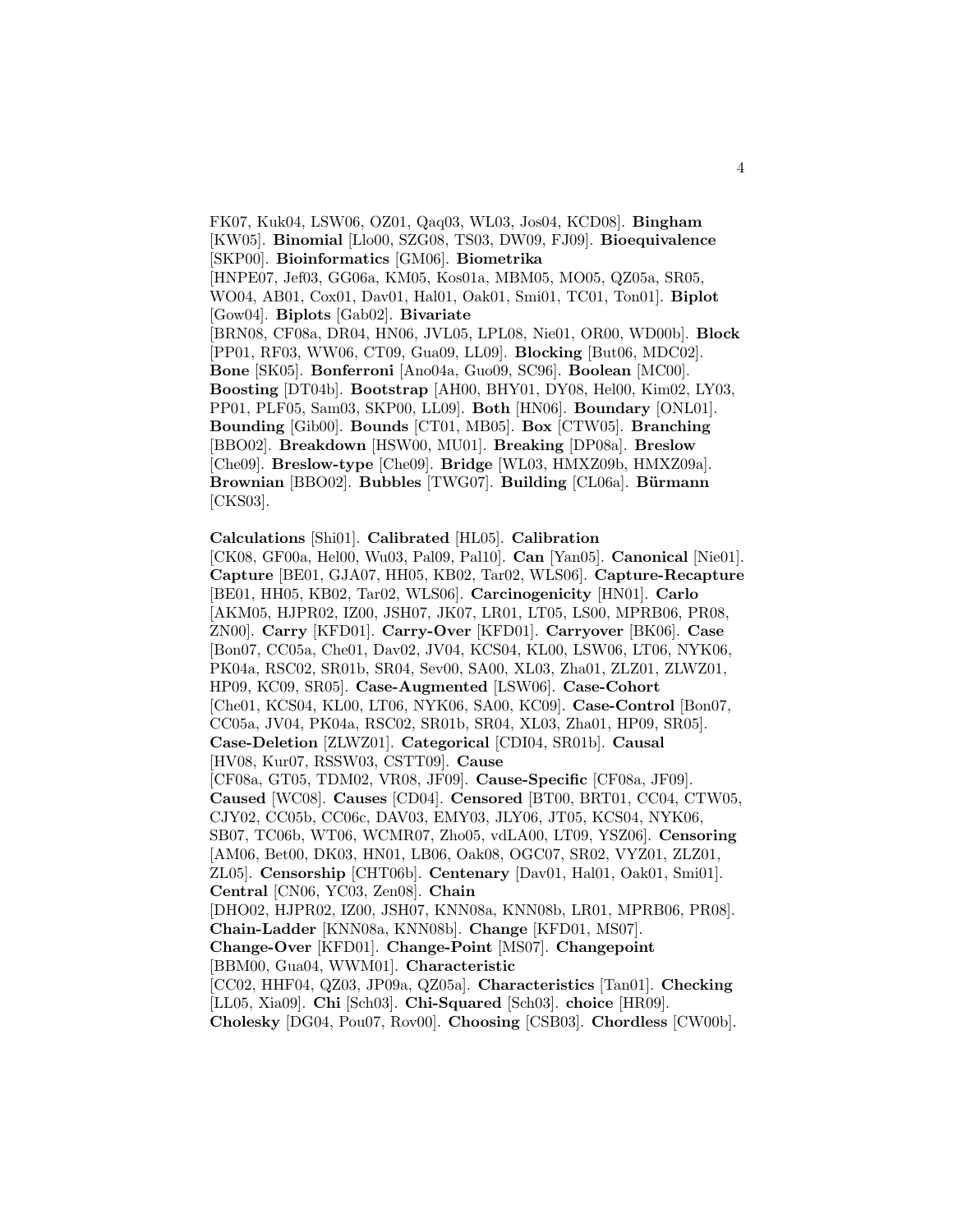**Circulant** [KDA00]. **Circular** [DM02b, SHD02]. **Claim** [LTLE03]. **Class** [CJ01, EC02, GL08, vdLA00, AEB07, Bra03, Ste06]. **Classification** [HA03, He09, JP09a]. **Classifiers** [WSL08, CH09]. **Clinical** [BM05b, CSB03, CS05, CB07b, Cuz01, LS04, TL04, TM03, WT06, LSS09]. **Clipped** [WLT07]. **Closed** [KB03, MKHT09]. **Closed-form** [KB03]. **Cluster** [BRS05, BY08, FMT04, HSW01, LNO07]. **Cluster-Correlated** [BRS05, LNO07]. **Clustered** [CWW00, CB07a, CJ05, CHB06, Gli07, HWC04, Hug06, LL00, LC01, LWWC04, SL02, GK04, GC02, JS09, LY09a, LY09b]. **Clustered/Longitudinal** [LWWC04]. **Clustering** [KTV06, vLMZ01]. **Cochran** [Cox07]. **Code** [KO00, Xu05]. **codes** [CGOO09]. **Coefficient** [¸SM08, XZT04, HWZ02]. **Coefficients** [GT05, WW06]. **Coherence** [Che05]. **Cohort** [Che01, KCS04, KNN08a, KNN08b, KL00, LT06, NYK06, SA00, WCMR07, KC09]. **Column** [BW07]. **Columns** [CT01]. **Combination** [TF04]. **Combinatorial** [RF03]. **Combined** [HN01, SL02]. **Combining** [ES01, Qin00]. **Comments** [WO04]. **Common** [BPR02, PY08, Sch03, Zhu06, BRVW09]. **Community** [BBL04]. **Comparing** [CI05, FW08, Fin02, HZ00]. **Comparison** [DK04, DL05, JHHB01]. **Comparisons** [BDS06, Bra03]. **Compatibility** [Wan04]. **Competing** [BRL02, BRN08, BS08, CF08a, CD04, FJC01, GT05, JvdLH03, Lee06, SA00, PF07]. **Complete** [Sch05b, GC02]. **Complex** [BS08, BCO05, Cla03, KO00, Fat06]. **Complexity** [CW02]. **Compliance** [RR04]. **Component** [Boi03, CH00b, Fra03, JHS00, Rei07, Sch03]. **Components** [BW07, Bla03, BPR02, CHN03, Ger08, HN06, LL02, LMR01, MU01, ZHC08, Zhu06, Jef03, WD00a]. **Componentwise** [ST05]. **Composite** [VV05, GDRG09, MKHT09]. **Computation** [CIS06, BCMR09, LS00]. **Computationally** [BRT01, CHB06]. **Computer** [But01, KO00, OO02, BST09, CGOO09, Fat06]. **computer-intensive** [Fat06]. **Computing** [FR07, AKM05]. **Concentration** [DP04]. **concerning** [HE04]. **Concordance** [GH05]. **Conditional** [Cla03, Cox03, DY08, EL01, FY04, LLW01, LL05, LL08a, LWZ08, LOS07, Nie01, QZ05b, RW02, Sev00, VB05, WL03, YJS02, YC07]. **Conditionally** [WI08]. **Conditioning** [Han03, LT05]. **Conditions** [AMMC07, Kos99, Kos01b, RF03, VR08, Wal03, Kos01a]. **Confidence** [BBO02, Bot03, CM08, CQ00, CHT06b, DM02a, FM05, HHF04, HL05, HN00, LL06, NP08, Sha09, UTW05, AEB07, LSS09, LL09]. **Confirmatory** [PK01]. **Conflict** [Yan05]. **Confounding** [WC08]. **Conjecture** [NCGD03]. **conjectured** [Pal09, Pal10]. **Connection** [FM00]. **Connections** [QZ05b]. **Consequences** [DC08]. **Conservative** [Ano04a, SC96]. **Considerations** [LS04]. **Consistency** [Oak08, RSSW03, Sam03, SKP00, Wal03, WLP05]. **Consistent** [CNFC00]. **Constant** [OGC07]. **Constant-Sum** [OGC07]. **Constants** [KW05, MPRB06]. **Constrained** [MH07]. **Constraints** [AH00]. **Constructed** [CR04]. **Constructing** [But03b]. **Construction** [But03a, But05, LMT09, SL06a, SL06b, SLL09]. **Context** [BP07, DM01]. **Contiguity** [CGR04]. **Continuous** [CI05, Vid01, WI08, SZK09]. **contrasts**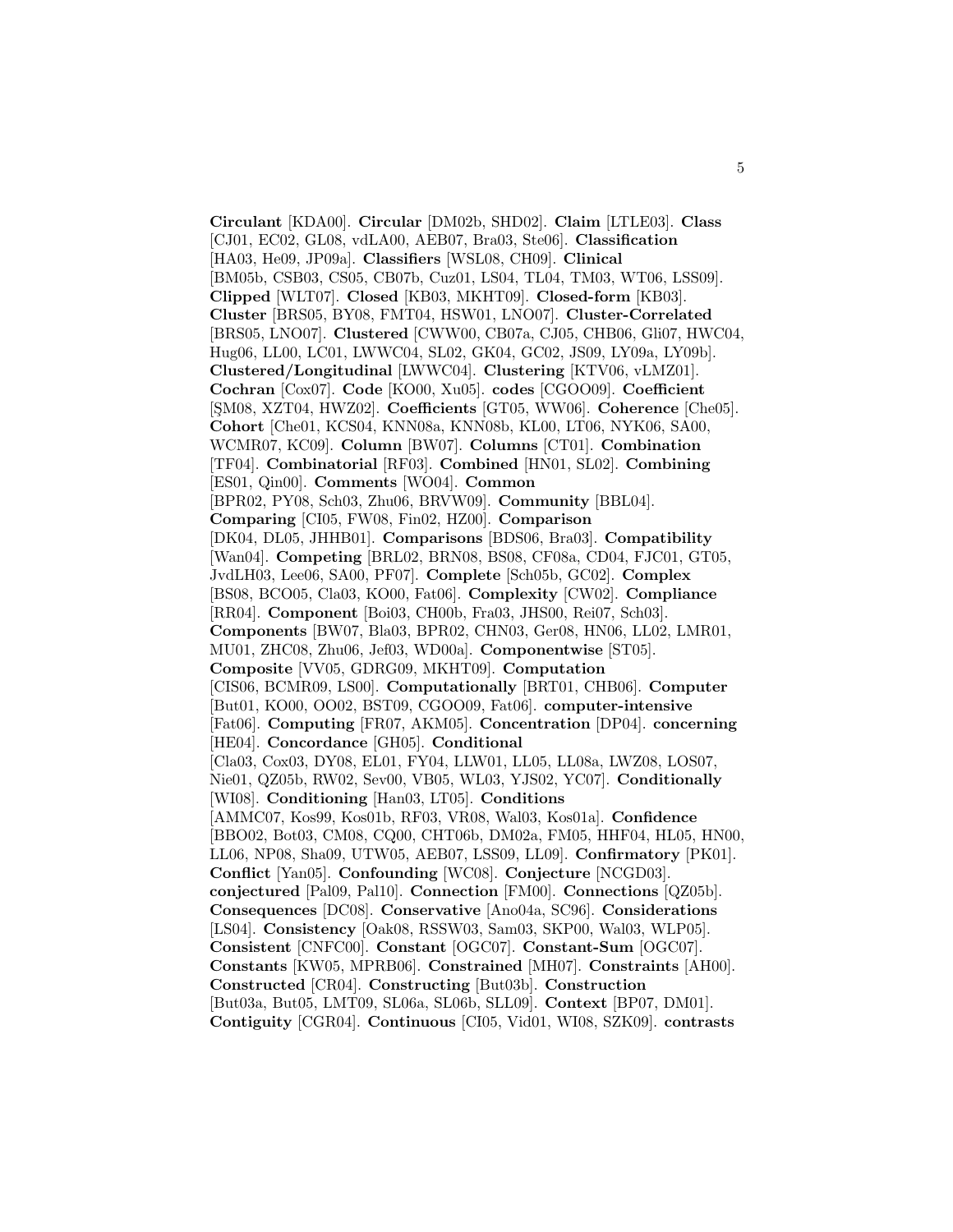[Wes08]. **contributions** [BB03, Hal00]. **Control** [BKY06, Bon07, BDS06, CC05a, JV04, PK04a, RSC02, SR01b, SR04, XL03, Zha01, GRW06, HP09, SR05]. **Conventional** [BGD07]. **Converge** [SS00]. **Convergence** [Gib00, Sun02]. **Convex** [Mey03]. **Coordination** [TF04]. **Copula** [FJ00, OR00, OW03, PCK06]. **Corners** [HH07]. **Correction** [CC06b, DL01]. **Corrections** [Ano04a, Ano06a, Ano07a, DRS12, HL06a, HNPE07, Kos01a, MBM05, MO05, Pal10, QZ05a, SR05, SL06a, GG06a, HMXZ09b, KM05, LY09a]. **Correlated** [AKR03, BRS05, GWC04, HS03, HCR06, KKPS04, LNO07, Lin08, MP03, OZ01, PDT05, Qaq03, QLL08, Rao04, Vic00, YL08b]. **Correlation** [Boi03, CJ06, CH00b, LLM04, Nie01, Pou07, QLL08, Wan03, WC03, GG06b]. **Correlations** [Mar00, Qaq03]. **Correspondence** [Gab02]. **Costs** [BT00]. **Count** [CP02a, HS03, HWZ06, JS02, LZH07, SF03, Zha02, Zha06]. **Counterexample** [LTLE03]. **Counterfactual** [VR08]. **Counting** [HS01, ZL06]. **Counts** [FSW06, CL09, DDS03, DW09, HLL09]. **Covariables** [WR02]. **Covariance** [AAD00, Boi02, BW05, CDR07, CF08b, CNFC00, CH00b, DP02, DAV03, HLPL06, JW05, KC06, LGS08, ND02, PM03, Pou00, Pou07, WCK03, WP03, YP06]. **Covariances** [CN06]. **Covariate** [LL00, PH07, PK04b, RSC02, SM05, SM09, Waa08, WC03, JP09a]. **Covariate-Adjusted** [¸SM05, ¸SM09, JP09a]. **Covariates** [CIS06, GS01, JZ07, LWC07, LT08, PGP01, RSG07, SR01b, TD01, LTX09]. **Coverage** [BBL04, ML02, MC00, Swe01]. **Cox** [CTW05, CIS06, Fin02, GS01, Lin00, LTX09, MKB03, SW03, SIC03, WNZZ09, ZL07]. **Credible** [FM06]. **Criteria** [CC08, KAI04, Kur07]. **Criterion** [And07, CDI04, Fat06, Wan09]. **Cross** [CF08a, FK07, MF09]. **Cross-Product** [FK07]. **cross-sectional** [MF09]. **Crossover** [BK06]. **Crossvalidation** [FY04, ORSV01, HR09]. **Cube** [DT04a]. **Cumulative** [SZG08]. **Cure** [LX05, LY04]. **Current** [Bet00, JvdLH03, JV04, JVL05, LX05, MS02a, TC06b, WD00b, vdLA00]. **Curve** [CC02, DGK01, TM08, JP09a]. **Curve-Fitting** [DGK01]. **Curved** [RS05]. **Curves** [Ano06a, GG05, HHF04, QZ03, VYZ01, GG06a, QZ05a]. **Cutting** [HH07]. **Cycle** [CW00b]. **Cyclical** [HW00].

**D** [Jef03]. **Dabrowska** [OW03]. **Dantzig** [JR09]. **Data** [BT00, BRS05, Bet00, BRT01, CWW00, CC04, CFLZ05, CP02a, CW08, CT04, CB07a, Che00, Che01, CJY02, CDI04, CJ05, CC05b, CL06a, CC06c, CW00a, CF08a, Cla03, CHB06, CL08, DP02, DHO02, DAV03, EMY03, ES01, FJC01, FLF02, Gli07, HN06, HZF02, HS03, HWC04, HWZ06, Hug06, HH05, ICL01, JHS00, JvdLH03, JV04, JVL05, JLY06, JS02, KB02, KCS04, KP04, Kuk04, KDL07, LX05, LNO07, LL00, LPL08, Lin00, LC01, LWWC04, LH06, Lin08, LZH07, MS02a, ONL07, Pad02, PK04a, PK01, PDT05, PF06, QS02, QLL08, RSC02, Rei07, SC04, SB07, SM08, SK05, SL02, SF03, SK00, TLR03, TM08, TC06b, THW05, Waa08, WT06, WLP05, WD00b, WR02, WCMR07, Whi04, WP03, XL03, XZ07, YY01, YP05, YP06, YC04, YL08b, YLK07, Zha01, Zha02, ZHC08, ZLWZ01, ZFH08, vdLA00, CTD09, CMMY09]. **data**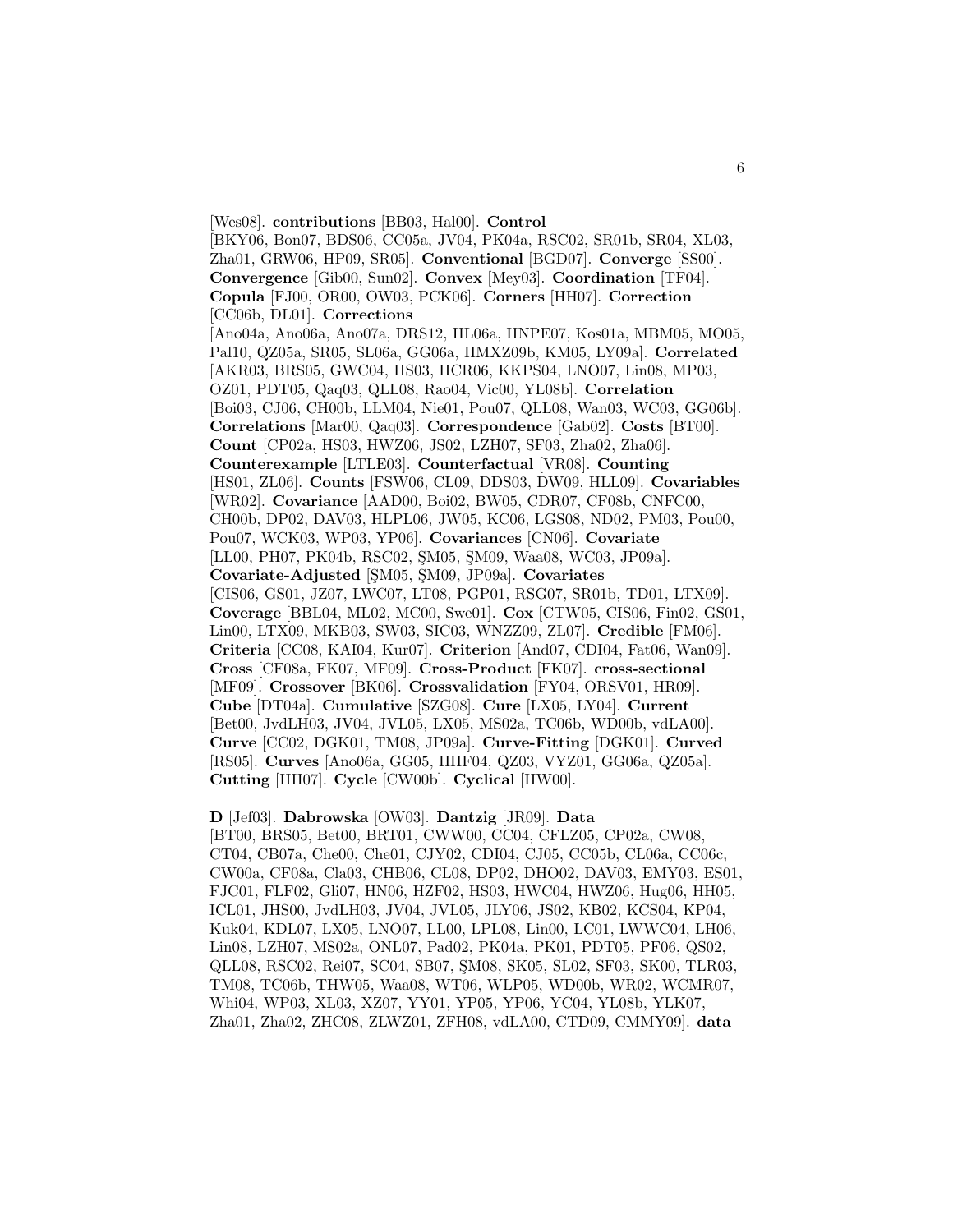[CPQ09, GK04, GDRG09, HS09, JS09, Jos04, JY03, KCD08, KR09, LL09, LY09a, LY09b, LT09, Nor09, PF07, RDG09, Tsa09, WCK09, YSZ06, Zha06, CM04]. **Data-informed** [CM04]. **Database** [CC06a]. **Dealing** [CHIM09]. **death** [MF09]. **Decision** [CSB03]. **Deck** [KF04]. **Decomposability** [FD03]. **Decomposition** [DG04, JW05, LKLK06, Rov00]. **Decompositions** [Pou07]. **Deconvolution** [HQ05]. **Deficiency** [CM01]. **Degrees** [HS01, Rei07, CH02a]. **Degrees-of-freedom** [CH02a]. **Delayed** [GM01]. **Deletion** [PQP08, ZLWZ01]. **Densities** [BD06, CR04, FY04, Wan04]. **Density** [Del06, DT04b, FZ04, HN06, JHHB01, JH07, NP08, Ren02, RDG09]. **Density-Based** [JHHB01]. **Dependence** [BE01, CP02b, Gli07, HZF02, LMP01, MB05, ST03, Guo09, KMT03, NGCD09]. **Dependent** [CJ06, CRA06, CT04, SHD02, VYZ01, LL09, SZK09]. **Depicting** [HH02]. **Derivation** [Dat05]. **Deriving** [Cox08, FR08]. **Design** [AB01, BC02, Che01, KCS04, LS04, Ros04, SA00, TM03, Ver00, WC03, Ful09, JG09]. **Designs** [BK06, BW07, BB01, BDS06, But01, But03a, But03b, But06, CT01, CS05, CB07b, DK04, Edm02, HL02b, KFD01, MP03, RF03, SL06a, SL06b, Tan01, TGM00, WT06, Xu05, BST09, CT09, DT09, Fat06, JAW09, LM09, PWB08, Qia09, QW09, SLL09, WJ00]. **detectability** [FJ09]. **Detection** [BE01, BPR02, KKPS04]. **Determining** [Zen08]. **Deviation** [CYZZ08, LL05, LL08a, WLT07]. **Deviations** [CP05, FH04, PY03]. **Diagnosis** [SXZ08]. **Diagnostic** [BL03, HCR06, LL05, QLL08, SW03, TC06a, ZZ04, ZITZ08]. **Diagnostics** [Car05, Gli07, PQP08]. **Diagonal** [JL04]. **Dichotomous** [RR04]. **Difference** [MBH00, SW03, GC04]. **Differences** [TDM02]. **Different** [Ren02]. **Differential** [Ros06]. **Diffusion** [Bla03, DFR06, LR01, RS01, Sho02]. **Dimension** [AMMC07, CLC07, Li07, Peñ09, YC07, Zen08, CPQ09, Xia09]. **Dimensional** [DKLW08, GTW04, HT02, KP04, Lin08, SXZ08, CH09]. **Dimensions** [Riv01, Sch05b]. **Direct** [BK06, KFD01, SZG08]. **Direction** [YC05, BRVW09]. **Directional** [Riv01]. **Directions** [Lue04]. **Dirichlet** [DGG07, IZ00, KTV06, PR08]. **Discovering** [LMP07]. **Discovery** [BKY06, LZ08, GRW06, KL09]. **Discrepancy** [FM05]. **Discrete** [Bla03, CL06b, HQ05, Ros01, Sev00, Vid01, KL09]. **Discrete-Transform** [HQ05]. **Discretely** [TWG07]. **Discriminant** [EC02, LJ03, Zhu06]. **Discrimination** [AS06, BC02, DK04, KB02, Ren02]. **Discriminatory** [GH05]. **Disease** [AST05, KC09]. **Dispersions** [CHN03, LN01]. **Disseminated** [Rei08]. **Distance** [Bon05]. **Distortion** [WC08]. **distributed** [Hal00]. **Distribution** [AV07, AM06, BL03, BP07, CW02, Dat05, HH02, HN01, HCR06, HB06, Kom01, LBS02, OO02, PK04b, SR02, Sev00, TC06a, TCGW07, WL03, WW06, GC04]. **Distributions** [CMW07, CI05, CH02b, CHN03, Dat05, HT02, JL04, LF05, LB06, MH07, MO97, NCGD03, Qaq03, TDM02, WT06, WCMR07, WI08, YJS02, JP09b, KL09, MO05, MPRB06, PB02, ZN00]. **Divergence** [JHHB01]. **DNA** [BBM00, CC06a]. **domains** [Nor09]. **Dose** [Che05, Imb00]. **Dose-Finding** [Che05]. **Dose-Response** [Imb00]. **Double** [FMT04, LL09, LL08b]. **Doubly**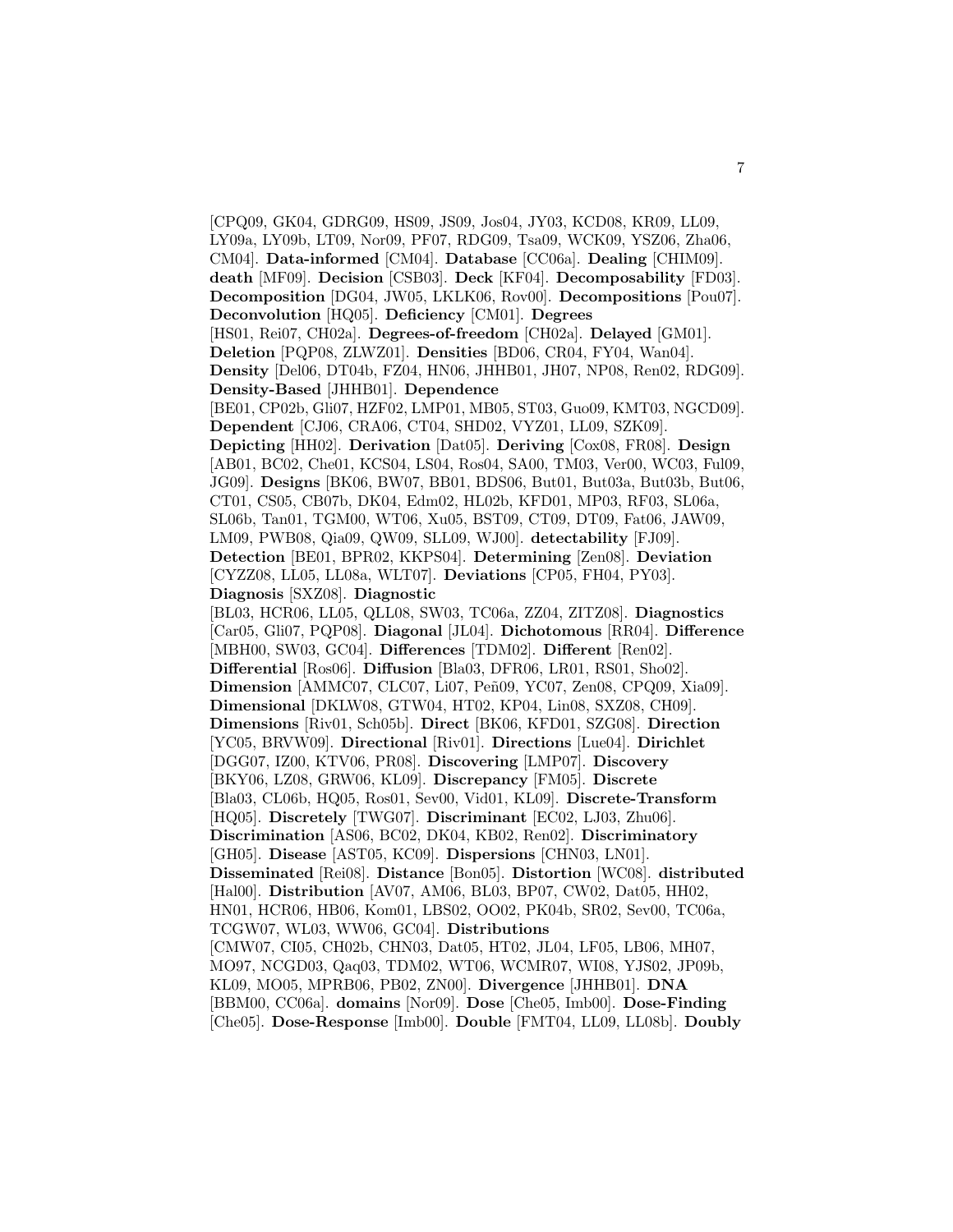[CC04, vdLA00, CTD09, Moo09]. **doubly-robust** [Moo09]. **Down** [HH07]. **Driven** [FSW06, GS07, DDS03]. **Duration** [AV07, CYCJ07, JT05]. **Duration-Response** [JT05]. **Dynamic** [DP02, FLF02, CGOO09, Peñ09].

**ECM** [SS00]. **Edge** [SSM05]. **Editorial** [Tit01]. **Edwards** [Sun02]. **Effect** [CYCJ07, CDP08, HH05, LN01, MDC02, ZL05, AR02, BRVW09]. **Effectiveness** [CRW02, CYCJ07]. **Effects** [BK06, CPQ09, CHB06, CH02b, KFD01, Kur07, LS03a, LS03b, LWZ08, MKB03, PH07, PGP01, PB06, RSG07, RVM08, RR04, Ros01, Ros06, TGM00, VB05, WC08, CSTT09, CHIM09, Dun09, JP09a]. **Efficacy** [BB04]. **Efficiencies** [CH00b]. **Efficiency** [LT08, MU01, CTD09, WJ00]. **Efficient** [AST05, BSM06, BC02, BDS06, CSTT09, DT04a, DK02, FH04, HOR00, Jos04, LH06, MCW06, MS02a, PCK06, RP04, TM04, WT06, WCK03, XZT04, ZL06, MPRB06, SZK09]. **Elicitations** [OO07]. **Empirical** [And07, CBD02, CM08, CQ00, CSW02, CC06b, DM01, FM05, FM06, GF00a, GMR08, LMKP07, Laz03, Qin00, QZ05b, Sch05a, SMLG09, VR08, WR02, WW06, XZ07, ZR00, Zho05, ZL05, ZITZ08, ZFY02, ZF02, CPQ09, Nor09]. **Empirical-Likelihood-Based** [ZL05]. **Empirical-Type** [CM08, FM06]. **Empirically** [CHP00]. **Empty** [BBO02]. **emulation** [CGOO09]. **Endpoints** [TL04, LSS09]. **entire** [WSG09]. **Environment** [CC05a]. **Epidemics** [BBO02, BBL04]. **Equal** [HN01]. **Equality** [HT02]. **Equation** [BRS05, QS02]. **Equations** [KCS04, Lin08, Pan01, PQP08, QLL00, QS04, SL02, SK00, WC03, YP06, YJS02, YL08b, ZITZ08, Uek09]. **Equivalence** [SR04, SR05, TL04]. **Equivalent** [LWWC04]. **Equivariant** [HR02]. **Ernest** [BB03]. **errata** [Pal10]. **Error** [BE01, CW08, HSD06, LWC07, Lue04, Mar03, TCGW07, TD01, TM04, Ver00, YL08a, KL09, LR09]. **Error-Prone** [LWC07]. **Errors** [BW05, CP05, DM00, Hel00, KKPS04, LL04, LL00, LTR<sup>+</sup>08, MP03, PK04b, Rao04, WR02]. **Errors-in-Covariables** [WR02]. **Estimands** [DM02a]. **Estimate** [Dem00, FM01, HL06a, HL06b]. **Estimated** [HYE07, LL05, TCGW07]. **Estimates** [DT04b, HK01, XL03]. **Estimating** [AM06, BT00, BB04, BRS05, CRA06, CYCJ07, DHO02, FY04, GTW04, HH02, HN06, Han03, HE04, Imb00, KCS04, LZ08, Lin08, Pan01, PW03, PQP08, QZ03, QLL00, QS02, QS04, Sev02, SND05, SL02, SK00, TS03, TLZW04, TW05, Waa08, WH03, WC03, WO04, Whi04, YP06, YC03, YL08b, ZITZ08, Fat06, HLL09, QZ05a, Uek09]. **Estimation** [AST05, Ano06a, BL03, BBL04, BRN08, BSM06, BE01, BC02, Bon05, BCO05, CW08, CP05, CC05a, CDR07, CF08a, CH00a, CN06, CH02b, CDP08, Del06, DM01, DCNZ05, GG05, Ger08, GMR08, GF00b, GJA07, HRR00, HZF02, HLPL06, HB06, Hug06, HOR00, HH05, IWLA03, JvdLH03, JZ01, JH07, JK07, KN05, LMKP07, LS03b, LLW01, LL08a, LPL08, Lie01, LLM04, LMP07, LH06, LH01, Llo00, LZH07, MBH00, MS02a, MC00, MU01, NT08, NP08, ND02, PDT05, PY03, PF06, Pou00, Pou07, Pre07, RR04, RS07, SR02, SR01a, SDH04, SCW07, Sho02, VRR07, WT06, Wal00, WC03, WCMR07, WSL08, WCK03, WP03, XZT04, XL03, Yan05, YL08a, YC05,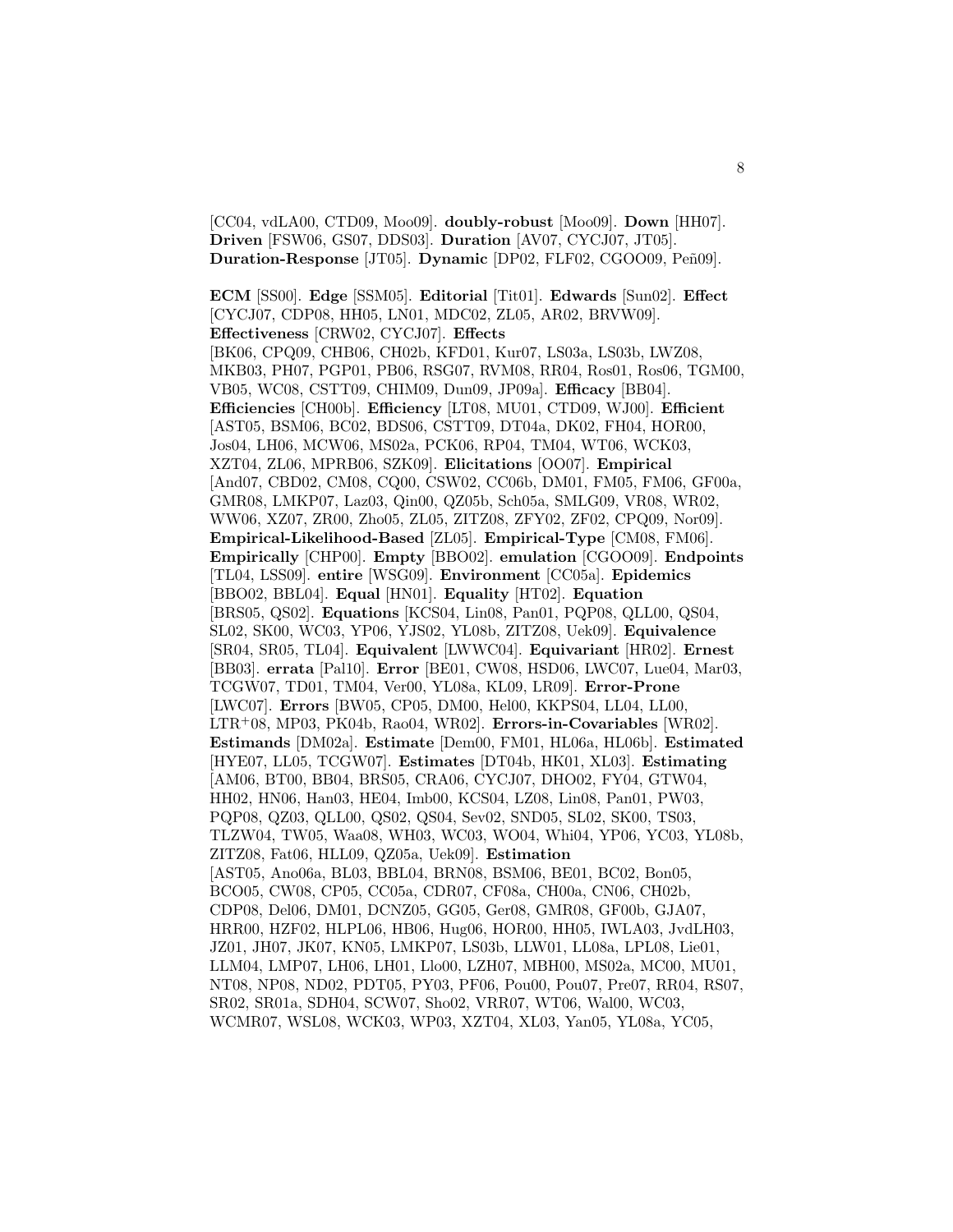YL07, ZL06, Zha02, CT06, Che09, CSTT09, CHIM09, FSR06, GG06a, GM04, GDRG09, Gua09, KR09, LY09a, LY09b]. **estimation** [LR09, LT09, MF09, MKHT09, RDG09, SMLG09]. **Estimative** [UF07]. **Estimator** [Ber07, BD06, LS03a, LL02, MCW06, OMS04, Pan01, PLF05, Sev00, TH05, TD01, Zho05, vdLA00, CTD09]. **Estimators** [BW05, CSW02, CNFC00, CH00b, Dat05, DRS05, DRS12, GT05, HL02a, JHHB01, MH07, Ren02, RW00, TM04, Wu03, CFVG09, CKO09, HSW00, LTX09, Moo09, Ste06]. **evaluating** [HP09]. **Evaluation** [And07, TCGW07, O'Q03]. **Event** [Cuz01, YY01]. **Event-Based** [Cuz01]. **Event-Time** [YY01]. **Events** [AM06, Ebr06, FH04]. **Exact** [CRCW05, Mar00, SMG02]. **Examination** [HH05]. **Excess** [FM01]. **Exchangeability** [Kel04]. **Exclusion** [SSM05]. **Expansion** [CKS03]. **Expansions** [Hel00, dRG01]. **Expectancy** [CC06c]. **Expected** [FM05, PB02]. **Expected-posterior** [PB02]. **Experiments** [AB01, But01, CL00, ES01, MP03, NG00, Ros01, BST09, JG09]. **Exploiting** [CC05a, ST05]. **Exponential** [AS01, BP07, DY08, ELP03, MO97, RS05, GM04, KF09, MKHT09, MO05, Tan09]. **Exponentially** [Sch05a]. **Extended** [CC08, KNN08a, KNN08b]. **Extending** [BGD07]. **Extension** [TF04]. **extensions** [JS09]. **Extra** [HN06]. **Extremal** [CP02b]. **Extreme** [ST03].

**Factor** [BSM06, GWC04, Kel04, LKA03, Tan06, Vic00, Peñ09, WJ00]. **Factorial** [But03a, But03b, But06, NG00, Tan01, CT09]. **Factorials** [FM00]. **Factorisable** [RP04]. **Factorizable** [FR07]. **Factors** [BB01, BLP00, PY08]. **Failure** [BL03, BRL02, BRN08, BRT01, CWW00, CFLZ05, CD04, GT05, Gli07, Lee06, PW03, SR02, SC04, TC06b, THW05, TDM02, YC04, YL08b, ZLZ01, Zho05, JLWY03, JS09, LY09a, LY09b]. **Failure-Time** [Gli07]. **False** [BKY06, GRW06, LZ08, MB05, KL09]. **Families** [AS01, DY08, MO97, RS05, MKHT09, MO05]. **Family** [AST05, CSXB08, MO97, NSW02, PGP01, Qaq03, Whi04, YJ00, GM04, GG06b, KF09, MO05]. **Family-Based** [AST05]. **familywise** [KL09]. **Fast** [Gua09, KO00]. **Featureless** [KDA00]. **fiducial** [HL09]. **Fields** [BB02, LGS08, TWG07]. **Fieller** [BLP00]. **filling** [QW09]. **Filter** [Cho02]. **financial** [WCK09]. **Find** [BM05b]. **Finding** [Che05]. **Finite** [PL01, LCM09]. **First** [BM05a, Cox01]. **First-Order** [BM05a]. **Fisher** [Bot03, KW05, LBS02, LCM09]. **Fisher-Bingham** [KW05]. **Fisz** [FSR06]. **Fit** [ACH00, Bon07, BSCC01, Gab02, Gua08, GC02]. **Fitting** [BBM00, Che01, DGK01, LSW06, Lin00]. **Flexible** [KCD08, MS02b, ZHC09]. **Following** [LH01, HY03]. **Forecasting** [KNN08a, Pal09, Pal10]. **Forensic** [CC06a]. **form** [KB03]. **Forming** [WLS06]. **Formula** [Joh01, GK04]. **Forward** [AR02]. **Four** [CW00b, JAW09]. **Four-Cycle** [CW00b]. **four-level** [JAW09]. **Fractal** [FF07]. **Fractional** [But03a, But03b, KF04, Lie01, RF03, Tan01, CT09]. **Fractionally** [LL08a]. **Fractions** [FM00]. **Fragments** [MSV07]. **Frailty** [DLS01, DL05, GZH06, HS03, LL00, ZCI09, ZHC09]. **Frameworks** [ZZ05].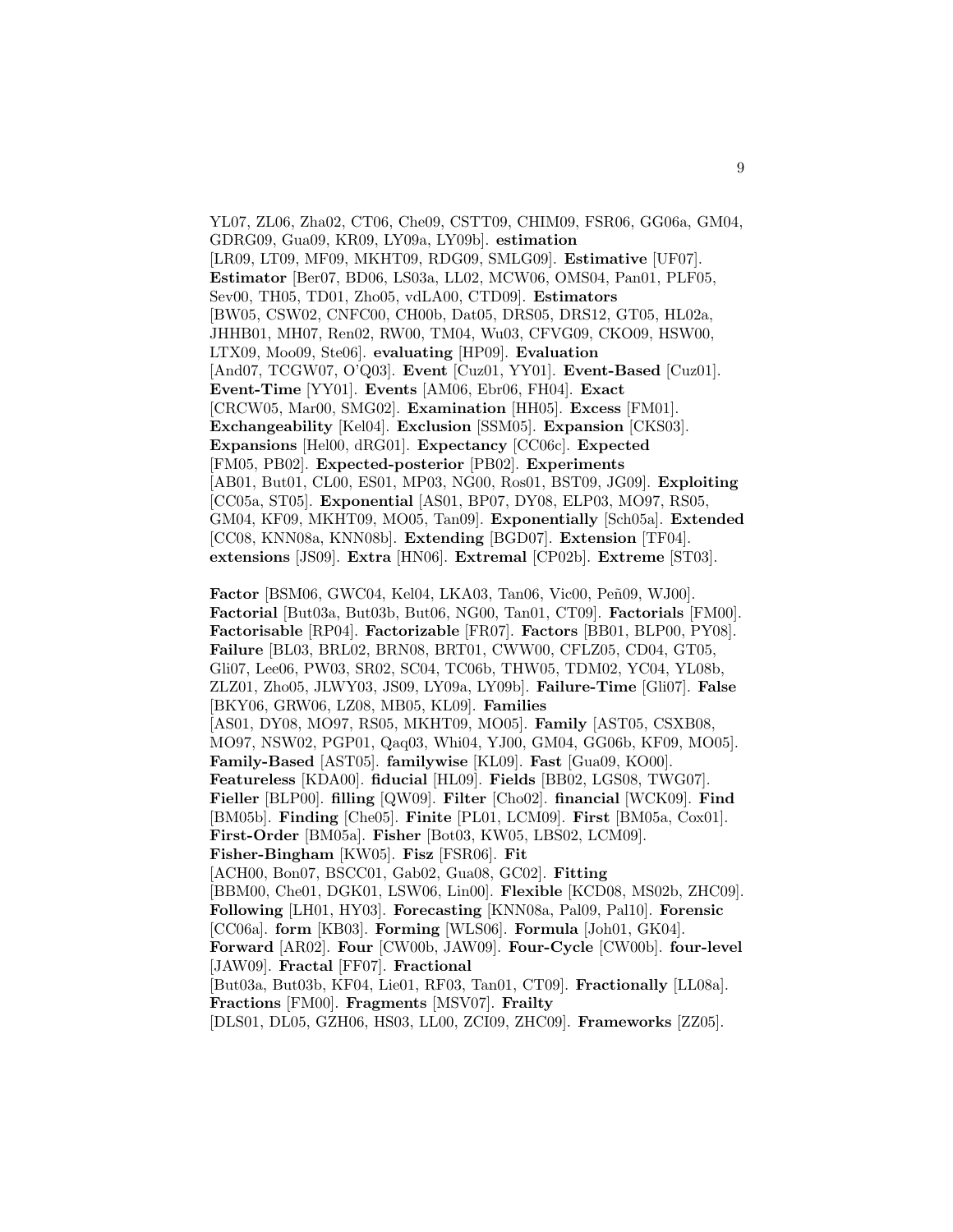**Free** [DGK01, FR07]. **Free-Knot** [DGK01]. **Freedom** [HS01, Rei07, CH02a]. **frequency** [Nor09]. **Frequentist** [CM08, FM06, LF05, LC03, PB06]. **Front** [Ano00e, Ano00f, Ano00g, Ano00h, Ano01e, Ano01f, Ano01g, Ano01h, Ano02e, Ano02f, Ano02g, Ano02h, Ano03e, Ano03f, Ano03g, Ano03h, Ano04f, Ano04g, Ano04h, Ano04i, Ano05e, Ano05f, Ano05g, Ano05h, Ano06f, Ano06g, Ano06h, Ano06i, Ano07f, Ano07g, Ano07h, Ano07i, Ano08e, Ano08f, Ano08g, Ano08h]. **Full** [GZH06]. **Fully** [SS03]. **Function** [DM01, EL01, HRR00, Kag01, KN05, KAI04, LZH07, Mey03, MR01, Pre07,

SND05, WH03, WL03, ZLZ01, GM04, HWZ02]. **Functional** [CL08, GS01, Ger08, HCR06, JHS00, TM08, TM04, ZHC08, RDG09]. **Functional-Based** [HCR06]. **Functionals** [ELP03, GDRG09]. **Functions** [AS01, BKW05, BPR02, CH00a, CH00b, DM02a, EC02, GMR08, GTW04, HH02, Han03, HZ00, HE04, Imb00, PW03, QLL00, QS04, SC04, Sev02, Sev07, TLZW04, Waa08, CFVG09, HLL09]. **future** [CTSW08]. **Fuzzy**

[TG07, KL09].

**G** [Cox07]. **Gamma** [HS03, ZCI09]. **Gap** [AM06, SC04, Str05]. **GARCH** [PY03]. **Gaussian**

[AKM05, CS09, CGR04, CGOO09, CW02, Dat05, DP04, JW05, JK07, Lie01, Mar00, NCGD03, PCK06, SSM05, TH05, WD00a, WO04, YL07]. **Gene** [CC05a]. **Gene-Environment** [CC05a]. **General** [BGD07, CJ01, CC07, Dav01, FR07, GZH06, Han03, Kos99, Kos01b, MN07, MB05, RP04, ZITZ08, Kos01a]. **Generalised** [AKR03, But05, Edm02, FZ04, HP01, HK01, ICL01, JZ01, KN05, LS03a, LN01, LL02, LS00, MN03, NCGD03, ORSV01, Pan01, Pou00, QLL00, QS04, SK00, TC06a, Vid01, WC03, YP06]. **generalization** [Cox07]. **Generalized** [DGG07, HL09, LY09a, LY09b, SCS07, SM08, JR09, KCD08, SM09, Wan09]. **Generated** [OW03]. **Generating** [OZ01]. **Generation** [CW00b]. **Generic** [Ros06]. **Genetic** [PGP01, Whi04]. **Genomic** [ML02]. **Geometric** [AMMC07]. **Geometry** [Gow04, Mar02, Mar03]. **Gibbs** [Gib00, LS00, LOS07]. **Goodness** [Bon07, BSCC01, Gab02, Gua08, GC02]. **Goodness-of-Fit** [Bon07, Gua08, GC02]. **Graphical** [CMW07, CL06b, FD03, GS04, JW05, Kur07, Mat06, SSM05, YL07, AKM05, CS09, O'Q03, WW09]. **Graphs** [DP04, RW02]. **Group** [BJ02, JT06, LS04, LL06, TS03, DJ00, HMXZ09b, HMXZ09a, PWB08]. **grouped** [WNZZ09]. **Grouping** [LH06]. **Growth** [VYZ01]. **Guaranteed** [GHJK00].

**Haar** [FSR06]. **Haar-Fisz** [FSR06]. **Haplotype** [AST05]. **Haplotype-Disease** [AST05]. **Hastings** [GM01, RS01]. **Hazard** [CHT06b, CF08a, JZ07, MS02b, PK01, SC04, YP05]. **Hazards** [CJ01, CRW02, DL01, Ebr06, GH05, KL00, Lin00, MS02a, MS07, SK05, TD01, WS01, YY01, YC04, Zou08, KC09, O'Q03, SMLG09, Tsa09, ZL07]. **heavy** [WCK09]. **heavy-tailed** [WCK09]. **Hessian** [Lue04]. **Heterogeneity**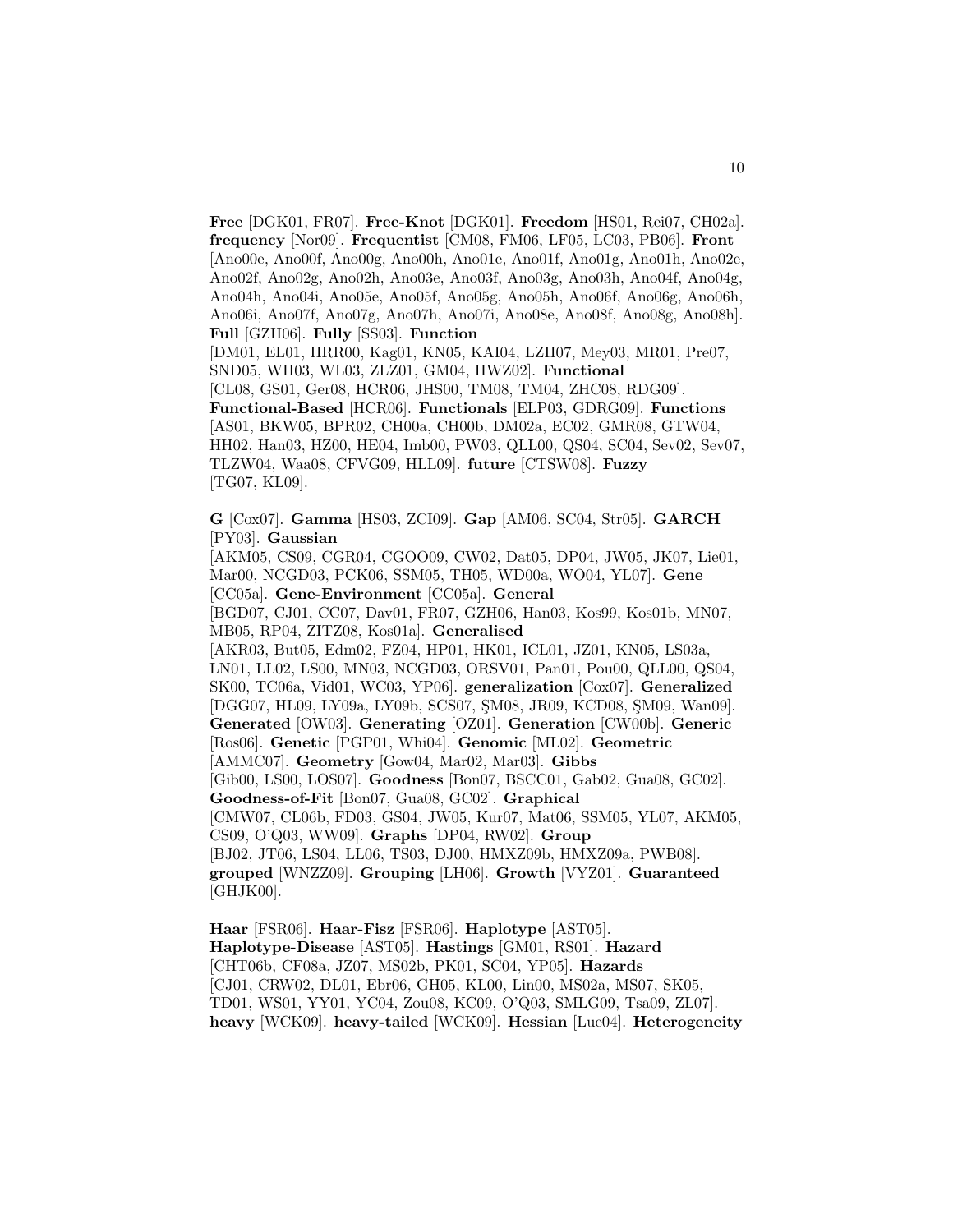[AV07, BE01, HH05, MBH00, Tar02]. **Heteroscedastic** [IWLA03, LKA03, MCW06]. **Heteroscedasticity** [CNFC00, LLW01, LL05, LL08a]. **Heteroscedasticity-Consistent** [CNFC00]. **Hidden** [SW05]. **Hierarchical** [And07, BKW05, DLS01, DL05, GM06, HS01, IZ00, LN01, Mei08, YLK07, PR08]. **Hierarchically** [WNZZ09]. **High** [AMMC07, HT02, KP04, MU01, Sch05b, SXZ08, dRG01, CH09]. **High-Dimension** [AMMC07]. **High-Dimensional** [HT02, KP04, SXZ08, CH09]. **High-Order** [dRG01]. **Higher** [FM06]. **Higher-Order** [FM06]. **Hilferty** [Ter03]. **History** [GWS07, Bin00, BB03, GG06b, Hal00]. **Hochberg** [HH07, TL08, Wes08]. **Holds** [AMMC07]. **Holm** [Guo09, HH07]. **Homogeneity** [HP01, LCM09]. **Homogeneous** [GJA07]. **Horvitz** [Fat06]. **Horvitz-Thompson** [Fat06]. **Hot** [KF04]. **Households** [BBL04]. **Hundred** [AB01, TC01]. **Hybrid** [Kuk07, LS03a]. **Hyper** [CMW07, Rov00]. **Hyper-Inverse** [CMW07]. **Hypercube** [But01, SL06a, SL06b, Qia09, SLL09]. **hypercubes** [LMT09]. **Hypotheses** [BGD07, KP04, MB05, Ros08, BRVW09]. **Hypothesis** [Dav02].

**Identifiability** [EMY03, Kur07, LK07, OGC07]. **Identification** [CC06a, GWC04, KNN08b, Lee06, SW05, Vic00]. **ignorability** [HS09]. **Ignorable** [Pad02, QS02]. **illness** [MF09]. **illness-death** [MF09]. **Illustrated** [SK05]. **Image** [Gib00]. **Imperfect** [BL03]. **Implementation** [Swe05]. **Implementing** [LC03]. **Implications** [Pre07, WC03]. **Importance** [FH04, HYE07, Mei08]. **Improve** [YJ00]. **Improved** [Ano04a, CN06, CNFC00, HW00, LBS02, SC96, Vid01]. **Improving** [CTD09, CFVG09, LT08, QLL00]. **Imputation** [ACHM02, Che00, GY03, Kim02, KF04, Pad02, PLF05, Rei07, Rei08, RW00, TDM02, KR09]. **Incidence** [SZG08]. **Included** [CC06a]. **inclusion** [Fat06]. **Incomplete** [Edm02, RF03, Waa08, ZLWZ01, CTD09]. **Indentification** [Yan05]. **Independence** [CB07a, CC05a, DM00, RW02, Sch05b]. **Index** [KX07, LK07, NT01, YC05]. **Indirect** [WC08]. **Individual** [SKP00]. **Individually** [XL03]. **Individuals** [CC06a]. **Induced** [JS09]. **Inefficiency** [TM03]. **Inference** [Ano07a, Bea08, BS08, Bla03, CB07a, CC07, Cla03, CP02b, CD04, DY08, DP08b, FF07, FJ09, FR07, GS07, GTW04, HY03, HNPE05, Hel00, HA03, HV08, JT05, KP04, LB06, LC03, LMP01, OO02, PB01, PGP01, PCK06, QLL00, QS04, RSC02, RS01, RW00, RSSW03, Ros01, ST03, Sev07, ST05, TLZW04, VV05, WR02, WD08, ZR00, ZL05, HNPE07, HL09, JLWY03, LL08b, PF07, SZK09, Ste06]. **Inferences** [CW00a, PB06]. **Infinite** [GTW04]. **Infinite-Dimensional** [GTW04]. **infinitely** [Wes08]. **Influence** [ALS03, BPR02, CH00b, GMR08, Pre07, ZZ04, CM04]. **Information** [And07, Ano00i, Ano01i, Ano02i, Ano03i, Ano04j, Ano04k, Ano05i, Ano05j, Ano06j, Ano06k, Ano07j, Ano07k, Ano08i, Ano08j, Ano08k, Bot03, CC08, KAI04, VB05, YL08a, Zha01, ZR00, LCM09, Wan09]. **Informative** [HWZ06, PDD06, QLL08, SR02]. **informed** [CM04]. **Inhomogeneous** [BSCC01, Gua08, Waa08, Gua09]. **inspired** [JAW09].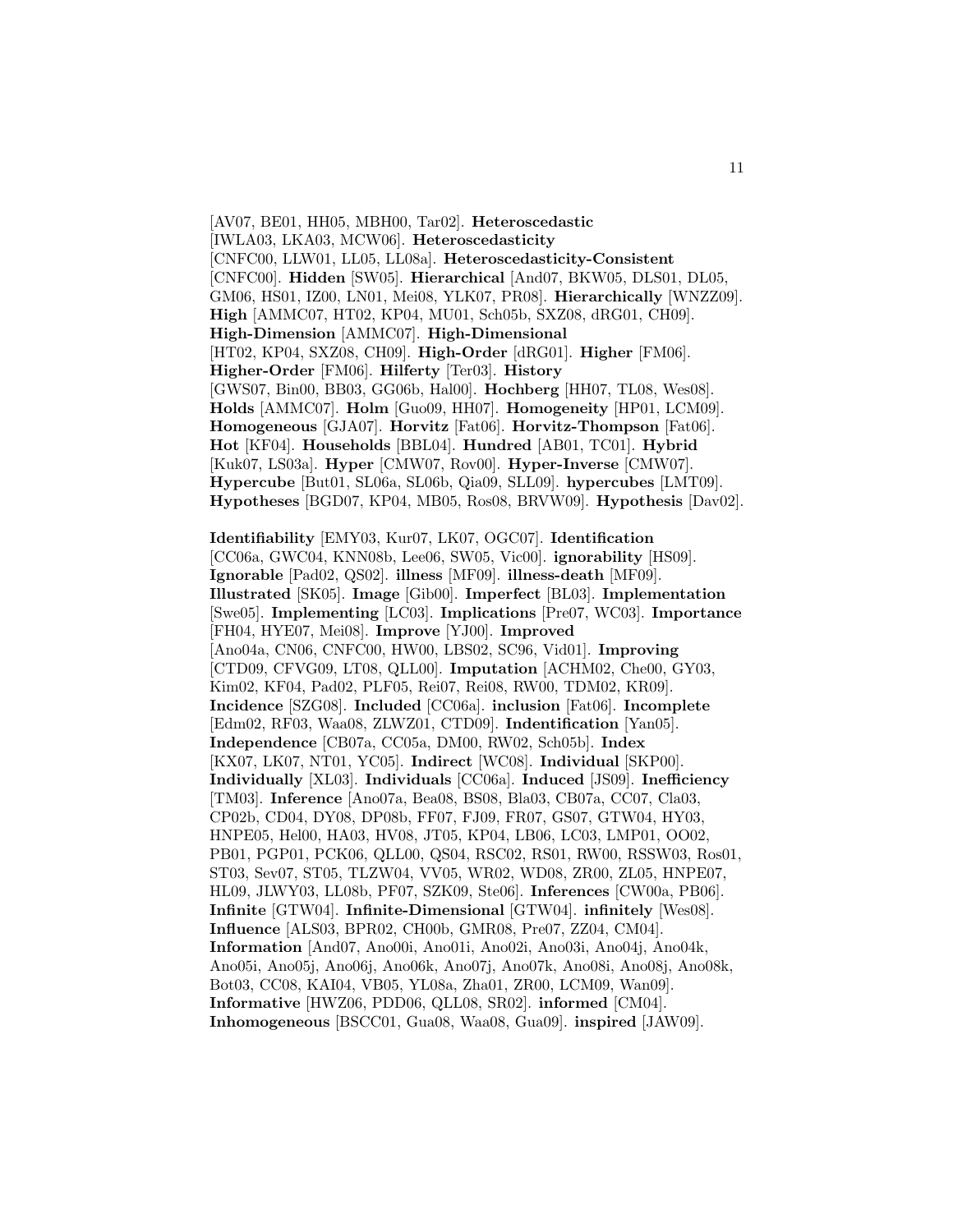**Integrated** [LL08a, Sev07]. **Intensity** [CH00a, RSG07]. **intensive** [Fat06]. **Interactions** [Tan06, VR08, DT09]. **Intercept** [WL03]. **Intercorrelation** [FLF02]. **Interest** [Swe05]. **Internal** [Cox08]. **Interpolated** [HL05]. **Interpolating** [DHO02]. **Interval** [BRT01, JH07, LB06, OGC07, SB07, TC06b, ZLZ01, CFVG09, YSZ06].

**Intervals** [CM08, CQ00, FM05, HHF04, HL05, LL06, LF05, SDH04, AEB07, LSS09, LL09, Sha09]. **Intervention** [HV08]. **intractable** [MPRB06]. **Intraslice** [CN06]. **Intrinsic** [BM05a, SS03]. **Invariance** [Kuk04]. **Invariant** [SMG02]. **Inverse**

[CMW07, Dat05, LCT07, NCGD03, NCT05, Pre07, Rov00, YC03]. **Inversion** [CLC07]. **Irregular** [Sie04]. **Isotonic** [AS06, WWM01]. **Issue** [MN07]. **item** [KR09]. **Iteration** [LY03].

**Jackknife** [Ber07, LR09]. **James** [TH05]. **Joint** [THW05, ZHC08]. **Journey** [Ton01]. **Jump** [BSM06, GM01, JSH07]. **Justification** [SIC03, Tan01].

**Kazakhstan** [SCS07]. **Kendall** [Oak08]. **Kernel**

[DT04b, DP08a, HWC04, JH07, LWY06, Wan03, YL08b]. **Kernel-Type** [JH07]. **Kernels** [LWWC04]. **Khmaladze** [O'Q03]. **Khmaladze-type** [O'Q03]. **Kin** [WCMR07]. **Kin-Cohort** [WCMR07]. **Kinematics** [GS04]. **Knot** [DGK01]. **Kolmogorov** [Bin00].

**Lack** [ACH00]. **Ladder** [KNN08a, KNN08b]. **Lag** [CRW02]. **Landmark** [ALS03, KDL07]. **Large** [CC08, OMS04, WSL08, WP03]. **Large-Margin** [WSL08]. **Large-Sample** [OMS04]. **lasso** [Han09, ZL07]. **Latent** [BP07, CRW02, HSD06, Lee06, HS09, TG07]. **Latent-Model** [HSD06]. **Latin** [SL06a, But01, LMT09, Qia09, SL06b, SLL09]. **Lauritzen** [Sun02]. **Layout** [BDS06]. **Least** [CP05, CYZZ08, Dem00, JLY06, LL05, LL08a, PY03, TW05]. **Least-Squares** [JLY06]. **Lebesgue** [Bin00]. **Left** [PF06]. **Left-Truncated** [PF06]. **length** [LT09]. **length-biased** [LT09]. **Lengths** [FM05]. **Level** [But03a, But06, DRS05, DRS12, FM00, GHJK00, PDD06, TGM00, CT09, JAW09]. **L´evy** [GS07, WD00a]. **Lhoste** [BB03]. **Life** [AM06, CC05b, CC06c, GWS07, JF09]. **Lifetime** [LB06]. **Likelihood** [Ano06a, CT05, CC05a, CQ00, CSW02, CC06b, Cla03, CRCW05, Dat05, Del06, DM01, DLS01, DL05, DR04, EL01, FZ04, Fra03, GG05, GZH06, HL02a, HK01, HA03, HLPL06, Kuk07, LBS02, Laz03, LPL08, LL02, Lie01, Llo00, MH07, Mar00, Pou00, QZ05b, RS05, Sch05a, Sev00, Sev04, Sev07, SIC03, ST05, Swe01, VV05, WR02, XZ07, YLK07, ZR00, Zho05, ZL05, ZITZ08, ZFY02, ZF02, vdLA00, AKM05, Bra03, CPQ09, Che09, GG06a, LT09, LTX09, MKHT09, Nor09, Tan09, Tsa09, WO04]. **Likelihood-Based** [WR02, Bra03]. **Likelihoods** [CM08, FM06, Qin00, Sar03, KB03, MKHT09]. **Limit** [HL02b]. **limited** [CHIM09]. **Limits** [DM02a, MR01, UF07, Vid01]. **Linear**

[AKR03, BGD07, BKY06, BC02, CHT06a, CQ00, CC06c, Dav02, DL05, GT05,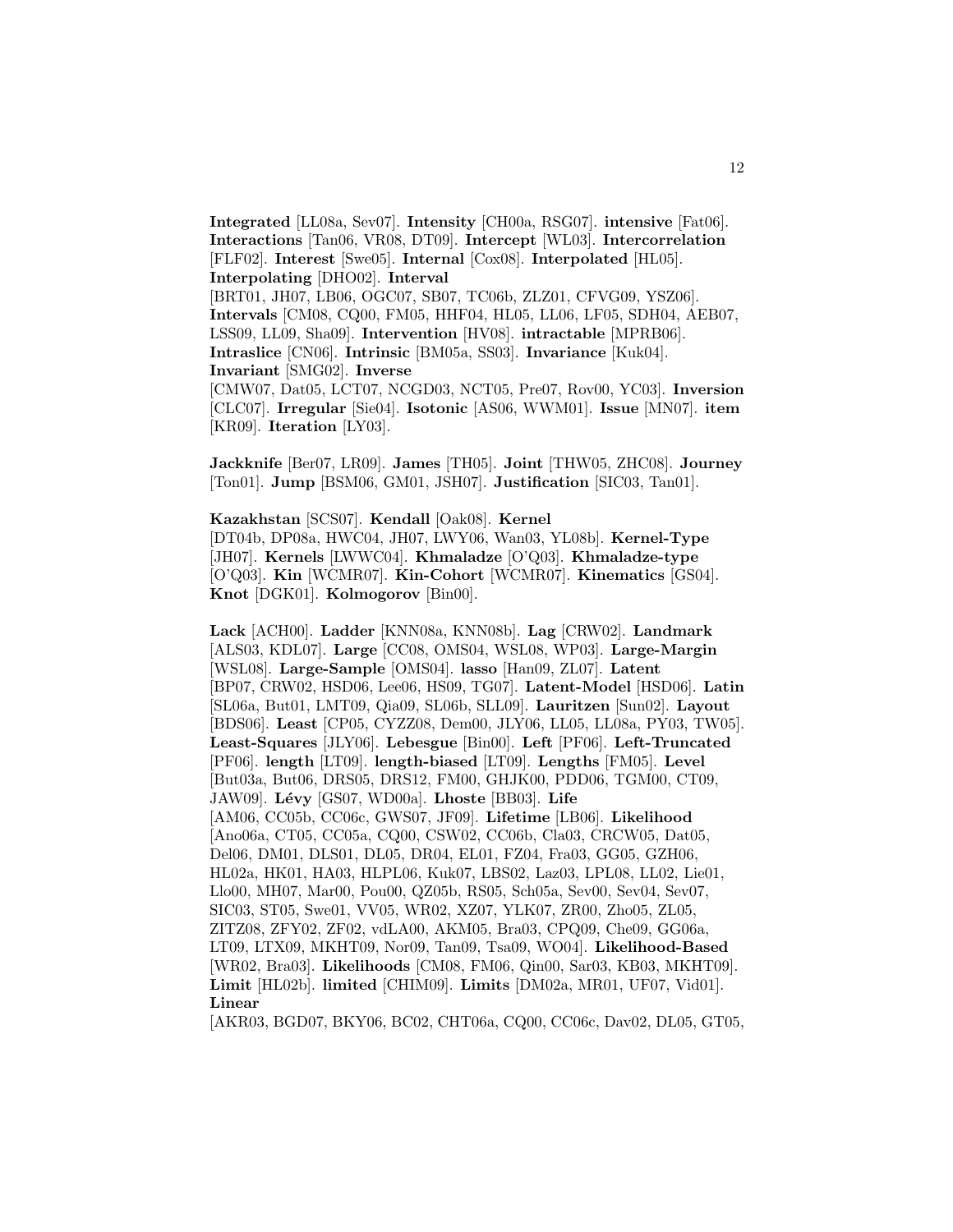GS04, HP01, HK01, HCR06, HWC04, ICL01, JZ01, KN05, KP04, LS03a, LN01, LL04, LWC07, LTR<sup>+</sup>08, LWZ08, LL02, MCW06, Mey03, NYK06, NT08, Pou00, TC06a, Ver00, Vid01, WR02, LY09a, LY09b, SM09, Wes08. **linearization** [GDRG09, KR09]. **Link** [Kag01, KCD08]. **Local** [ACHM02, CQ00, CJ05, Del06, MH07, Mar02, Swe05, YL08b, ZZ04, Dun09]. **Locally** [AST05, TM04, FSR06, Ter03]. **Locally-Efficient** [AST05]. **Loci** [Sie04]. **Log** [FW08, LT08, AEB07, GK04]. **Log-Rank** [FW08, LT08, AEB07, GK04]. **Logistic** [AS06, Bon05, Bon07, CC02, EC02, Kag01, Kuk04, QI06, QZ03, Shi01, WL01, Zha01, QZ05a]. **Logistic-Type** [EC02]. **Loglikelihood** [CB07a]. **Long** [LMP01, TH05, YP05]. **Long-Memory** [TH05]. **Long-Range** [LMP01]. **Long-Term** [YP05]. **Longitudinal** [DP02, HZF02, HS03, HWC04, JS02, LWWC04, PM03, PK04a, QS02, ŞM08, SK00, THW05, TD01, WP03, XZ07, YP06, ZFH08]. **Longitudinal/Clustered** [HWC04]. **Look** [WWM01, CL09]. **Low** [AMMC07, CH09]. **Low-Sample-Size** [AMMC07]. **Lower** [MB05].

**Machines** [LKLK06]. **Main** [MDC02, TGM00]. **many** [Wes08]. **Mapping** [Sie04]. **Margin** [WSL08]. **Marginal**

[CF01, Cox03, CR04, Ebr06, HLL09, HB06, KC09, Qaq03, QZ05b, RJT00, SCW07, WL03, Wan03, Wan04, YY01, ZFH08, AKM05]. **Mark** [CL00, HB06]. **Mark-Recapture** [CL00]. **markers** [HP09]. **Markov** [BB02, BS09, Bla03, DHO02, HJPR02, IZ00, JSH07, LR01, MPRB06, PR08, SK05]. **Marrow** [SK05]. **Martingale** [SW03]. **Masked** [CD04, AR02]. **Mass** [FM01]. **Matched** [RSC02, XL03]. **Matching**

[GL08, LC03, MR01, SMG02, Swe05, WL03]. **Matérn** [GG06b]. **Matrices** [Boi02, Boi03, BW05, CJ06, CF08b, DP02, WP03]. **Matrix** [CDR07, CLC07, CNFC00, CH00b, HLPL06, KC06, Pou00, Pou07, Rov00, Zha01, WW09]. **Matter**

[Ano00a, Ano00b, Ano00c, Ano00d, Ano00e, Ano00f, Ano00g, Ano00h, Ano01a, Ano01b, Ano01c, Ano01d, Ano01e, Ano01f, Ano01g, Ano01h, Ano02a, Ano02b, Ano02c, Ano02d, Ano02e, Ano02f, Ano02g, Ano02h, Ano03a, Ano03b, Ano03c, Ano03d, Ano03e, Ano03f, Ano03g, Ano03h, Ano04b, Ano04c, Ano04d, Ano04e, Ano04f, Ano04g, Ano04h, Ano04i, Ano05a, Ano05b, Ano05c, Ano05d, Ano05e, Ano05f, Ano05g, Ano05h, Ano06b, Ano06c, Ano06d, Ano06e, Ano06f, Ano06g, Ano06h, Ano06i, Ano07b, Ano07c, Ano07d, Ano07e, Ano07f, Ano07g, Ano07h, Ano07i, Ano08a, Ano08b, Ano08c, Ano08d, Ano08e, Ano08f, Ano08g, Ano08h]. **Maxima** [ST05, TWG07, NGCD09]. **Maximising** [EL01]. **Maximum** [Ano06a, CC05a, Dat05, GG05, HL02a, HK01, LPL08, LL02, Lie01, Llo00, MKHT09, Mar00, Pou00, Sev00, vdLA00, Che09, GG06a]. **Maximum-Likelihood** [HL02a]. **May** [ES01]. **Mean** [Ano06a, BRS05, CC05b, GG05, GHJK00, LZH07, PM03, RR04, SR01a, SND05, VRR07, YC07, Zen08, CTD09, GG06a, LR09, Sha09].

**Mean-Covariance** [PM03]. **Means** [ELP03, PDT05, Qaq03]. **Measure**

[CGR04, Cox08, OW03, ST03, Bin00]. **Measured** [TD01, YL08a, CMMY09].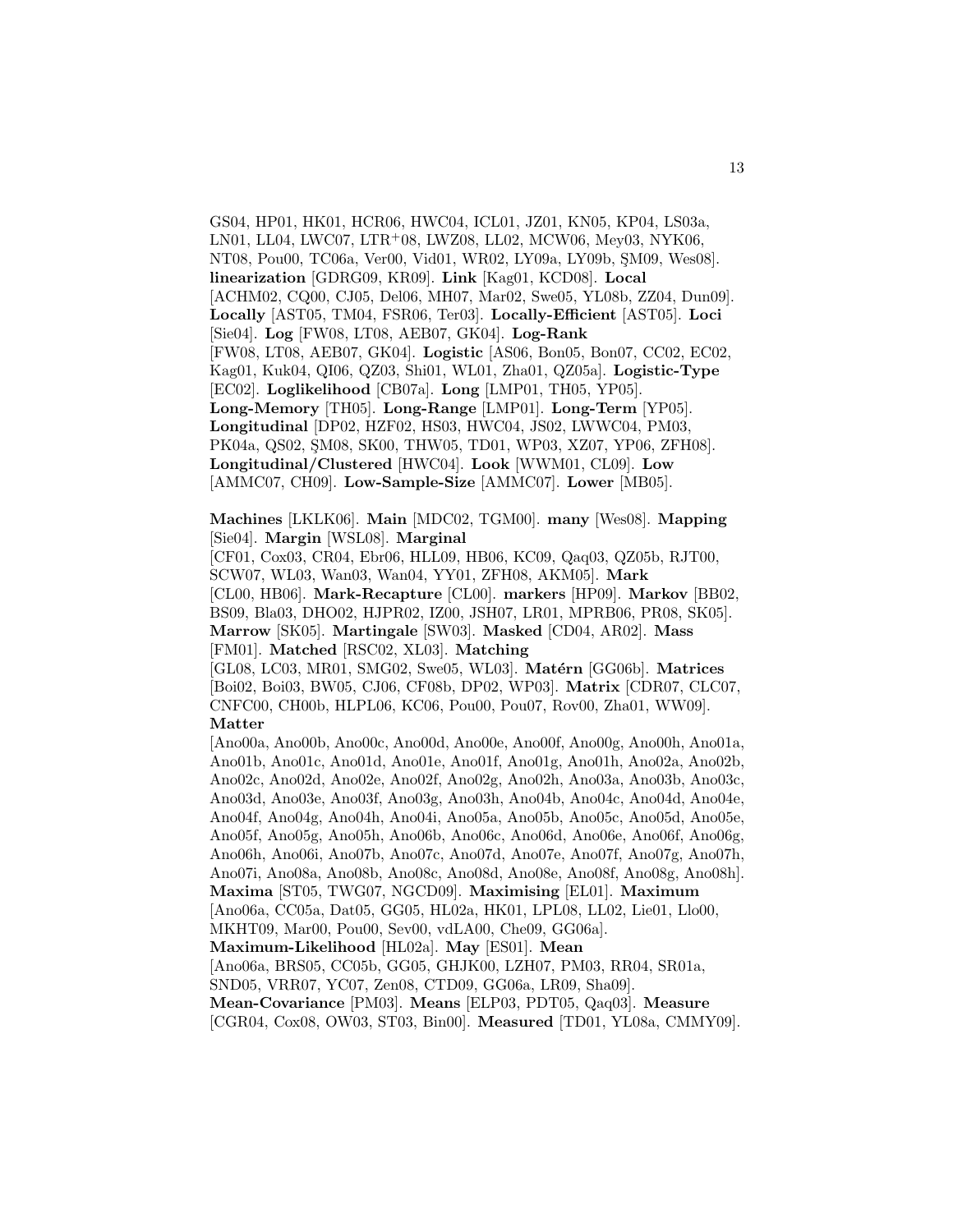**Measurement** [CW08, GF00b, HSD06, Kel04, LL00, LTR<sup>+</sup>08, Lue04, Mar03, TM04, DT09, WO04]. **Measurements** [CYCJ07, HWZ02, JY03]. **Measures** [MP03, WZ06, ZLWZ01, ZITZ08, vLMZ01]. **Measuring** [DRS05, DRS12]. **Mechanism** [ICL01]. **Median** [BHY01, Ger08, HR02]. **Medical** [BT00]. **Memory** [TH05]. **Mendell** [Jef03]. **Meta** [MBH00]. **Meta-Analysis** [MBH00]. **Method** [Che00, Cho02, Cox08, CL08, DT04a, FY04, HH07, JYW01, Kuk07, MO97, ORSV01, SB07, SL06a, SL06b, Tar02, WLT07, Zha02, AKM05, LY09a, LY09b, MO05, MPRB06, Wes08]. **Methodology** [Dav01]. **Methods** [AAD00, AH00, BE01, CSW02, Fue02, Hof03, LR01, MC00, PL01, Sam03, SC04, TDM02, vLMZ01, AEB07, HP09, PR08]. **Metropolis** [GY03, GM01, RS01]. **Metropolis-Hastings** [GM01, RS01]. **Microarray** [CW08]. **Mild** [AMMC07]. **Minimal** [RF03]. **Minimand** [JYW01]. **Minimum** [Bon05, But03a, But03b, But05, JHHB01, Tan01, JAW09]. **mis** [CTSW08]. **mis-specified** [CTSW08]. **Misclassification** [Llo00]. **Mises** [LBS02]. **Missing** [CIS06, GT05, ICL01, LWC07, RSC02, Rei07, SR01a, TLR03, TDM02, WD08, YLK07, HS09, LTX09]. **missing-data** [HS09]. **Missingness** [QS02]. **Misspecification** [GS01, RVM08, WC03]. **Misspecified** [DL01, HK01, PK01]. **Mixed** [HP01, HK01, ICL01, JZ01, LS03a, LS03b, LWZ08, LL02, SCS07, TC06a, VB05, LR09]. **Mixed-Effects** [LWZ08, VB05]. **Mixing** [TC06a]. **Mixture** [CL06a, FSW06, KTV06, LMR01, Mar02, NG00, PL01, WL01, WJT02, ZFY02, DM09, Jef03, Tan09, WCK09, KMT03]. **Mixtures** [Ano07a, HNPE05, RJT00, ZHC09, GC02, HNPE07]. **Mode** [FM01]. **Model** [BC02, BPR02, Bon05, BCO05, CK08, CDI04, CIS06, CC08, CW00a, CHP00, CC07, CHB06, CH02b, CD04, DRS05, DRS12, DK03, Dav02, DDW00, DFR06, DR04, DP04, FLF02, GT05, GS01, GZH06, Gua04, HZF02, HS03, HCR06, HSD06, Joh01, KDA00, KB02, KX07, KNN08a, KNN08b, LX05, Lee06, LJ03, ML02, MS02b, MS07, NT01, NT08, OR00, OW03, OO02, PW03, QLL08, Riv01, SCS07, SW03, Sie04, SHD02, Str05, SXZ08, TC06a, TC06b, TCGW07, TGM00, TD01, VV05, Ver00, Vic00, WD08, WS01, WL01, Xia09, Yan05, YC04, YL07, Zho05, ZFY02, Zou08, AR02, CS09, DW09, DT09, FFM08, JLWY03, JS09, KC09, LL08b, LTX09, MF09, Peñ09, PB02, WCK09, ZL07]. **Model-Assisted** [BCO05]. **Model-Based** [WD08]. **Modelling** [AF06, BRL02, CF08b, FSW06, MKB03, Mat06, NGCD09, NG00, OZ01, PY08, PDD06, RSG07, THW05, YP06, ZHC08, PM03, ZHC09]. **Models** [AAD00, AKR03, And07, BGD07, BKW05, BS08, BC02, Boi02, Boi03, CTW05, Car05, CMW07, CM01, Che01, CJ01, CRW02, CJY02, Cho02, CP02b, CF01, CL06b, CF08b, CW02, DP02, DFR06, DK04, DL01, DLS01, DL05, DGG07, Ebr06, Fin02, FD03, FR07, FSW06, GS07, GWS07, GS04, GM06, GWC04, HP01, HK01, HS01, HA03, HWC04, HSD06, HV08, ICL01, IWLA03, IZ00, JHS00, JZ01, JW05, JK07, Kel04, KTV06, KN05, KCS04, LS03a, LS03b, LB06, LN01, LSW06, LL00, LLW01, LL05, LL08a, LPL08, LWC07, LTR<sup>+</sup>08, LWZ08, LL02, LR01, Lin00, LK07, LY04, LT06, LR00, MKB03, MCW06, MN03, Mar02, Mar03, MC00, PK01, PY03, PL01, PCK06, Pou00, QI06, Rao04, RP04,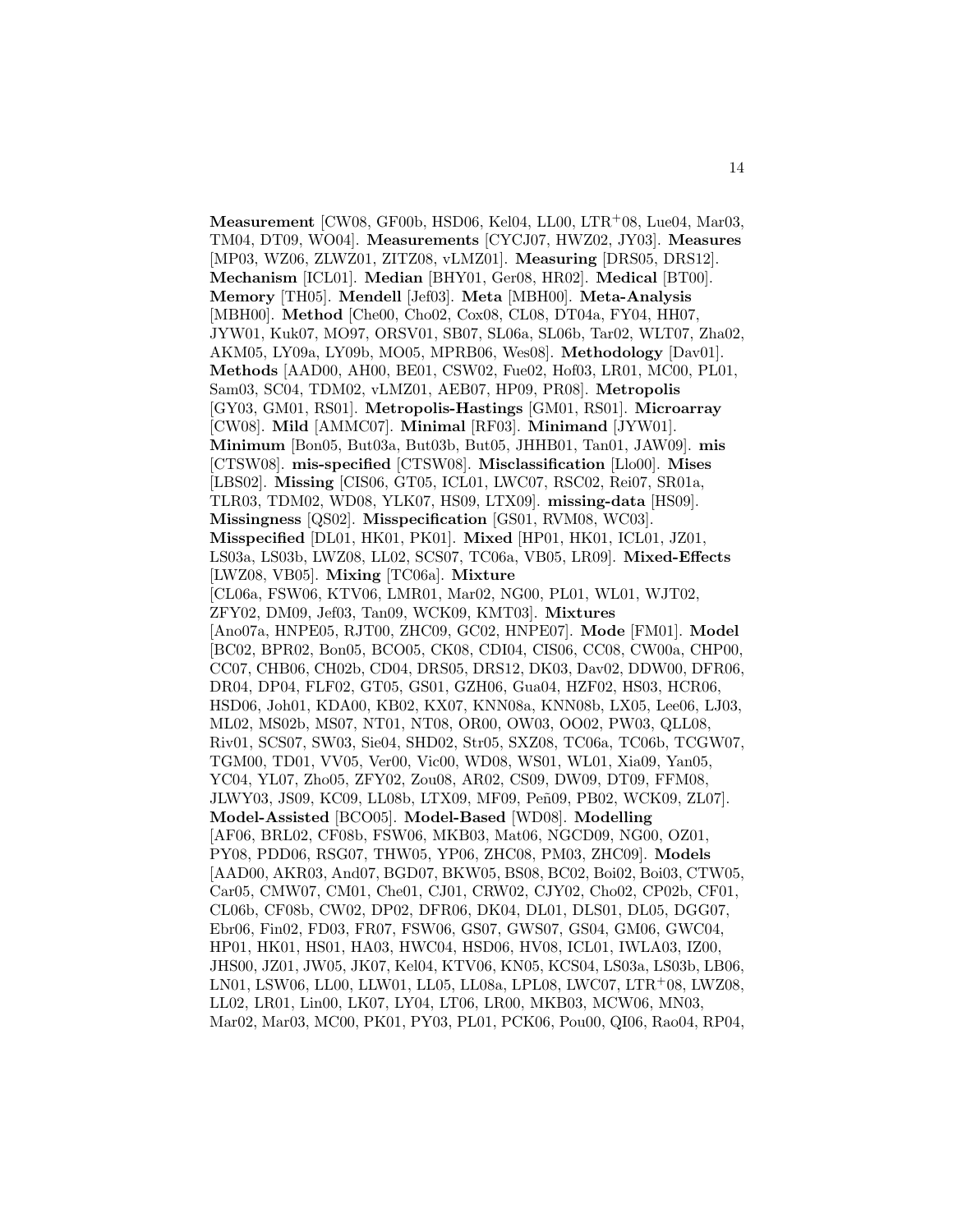RVM08, RS01, RR04, RJT00, SSM05, Sar03, SR04, SN00, SM08, Sev04, Shi01. **Models** [SK05, SW05, Tar02, TM04, VB05, VRR07, Vid01, WR02, WL03, WLS06, WO04, WCK03, XZT04, YY01, ZL06, Zha01, ZLWZ01, vdLA00, AKM05, BS09, CTSW08, CS09, CT06, Che09, DDS03, DM09, Dun09, FJ09, GM04, HWZ02, KMT03, KCD08, KB03, KF09, LM09, LR09, PR08, SR05, SM09, SMLG09, Tan09, Tsa09, WW09, Wes08, ZCI09]. ¸ **Moderate** [FH04]. **Modified** [Che01, Sar03, Sev02, Sev04]. **Moment** [GL08, YJS02]. **Moments** [YC03, LY09a, LY09b]. **Monitoring** [JVL05, TM03]. **Monotone** [LZH07, CFVG09]. **Monotonicity** [GHJK00]. **Monro** [Jos04]. **Monte** [AKM05, HJPR02, IZ00, JSH07, JK07, LR01, LT05, LS00, MPRB06, PR08, ZN00]. **Motion** [BBO02]. **Move** [WO04]. **Movement** [Riv01]. **Moving** [LL08a]. **MR0368317** [He09]. **MR1603936** [MO05]. **MR1603940** [WO04]. **MR1782479** [MBM05]. **MR1844846** [KM05]. **MR1859408** [Jef03]. **MR2006837** [QZ05a]. **MR2050457** [SR05]. **MR2158619** [DRS12]. **MR2202653** [HNPE07]. **MR2234187** [GG06a]. **MR2507144** [LY09a]. **MR2507147** [HMXZ09b]. **MR2767288** [Pal10]. **Multi** [AKR03, DKLW08, GWC04, HY08, Lin08, PDD06, Rei07, WO04]. **Multi-Component** [Rei07]. **Multi-Dimensional** [DKLW08, Lin08]. **Multi-Factor** [GWC04]. **Multi-Level** [PDD06]. **Multi-Move** [WO04]. **Multi-Parameter** [HY08]. **Multi-State** [AKR03]. **Multicategory** [LKLK06]. **multigrid** [LS00]. **Multimodality** [CT04, DR04]. **Multinomial** [SN00]. **Multiple** [ACH00, ACHM02, BBM00, CSXB08, GY03, HOR00, KB02, MB05, MSV07, Pad02, PY08, Rao04, Rei07, Rei08, TL04, TDM02, YY01, BRVW09, KC09]. **Multiple-Imputation** [GY03]. **Multiplicative** [MS02b]. **Multiresolution** [FF07]. **Multiscale** [KN05]. **Multistate** [BS08]. **Multitaper** [Wal00]. **Multitype** [BBL04]. **Multivariate** [Ano07a, BRL02, CFLZ05, CHT06a,

CHB06, CW02, DG04, FD03, HNPE05, HR02, JL04, Kom01, Kuk04, LNO07, LLW01, LGS08, Mat06, Pou00, Qaq03, QI06, RS07, SC04, ST03, TLR03, TPP00, Wal00, YC04, YC07, HNPE07, ZCI09, ZN00]. **mutations** [BS09].

**N** [Jef03]. **Natural** [AS01, GM04]. **Nearest** [HA03]. **Nearest-Neighbour** [HA03]. **nearly** [BST09, LMT09]. **negative** [DW09]. **Neighbour** [HA03]. **Nested** [BW07, DK04, Qia09]. **Networks** [KAI04, PB01]. **Neural** [PB01]. **Neutral** [ELP03]. **Neutral-to-the-Right** [ELP03]. **no** [GG06a, Jef03, KM05, Kos01a, MBM05, MO05, QZ05a, SR05, WO04]. **Noise** [LR00]. **Non** [DK04, JK07, LCM09, MDC02, RR04, Sev07, TLZW04, WO04]. **Non-Bayesian** [Sev07]. **Non-Compliance** [RR04]. **Non-finite** [LCM09]. **Non-Gaussian** [JK07, WO04]. **Non-Orthogonal** [MDC02]. **Non-Sequential** [DK04]. **Non-Smooth** [TLZW04]. **Nonadaptive** [JT06]. **Noncentral** [WW06]. **noncompliance** [CSTT09]. **nondecomposable** [AKM05]. **Nonidentifiability** [Bet00]. **Nonignorable** [BRS05, ICL01, TLR03, VRR07]. **Noninformative** [Bet00]. **Nonlinear** [AAD00, HP01, JK07, LS03a, LS03b, RS01, SCS07, SND05, KF09, LM09,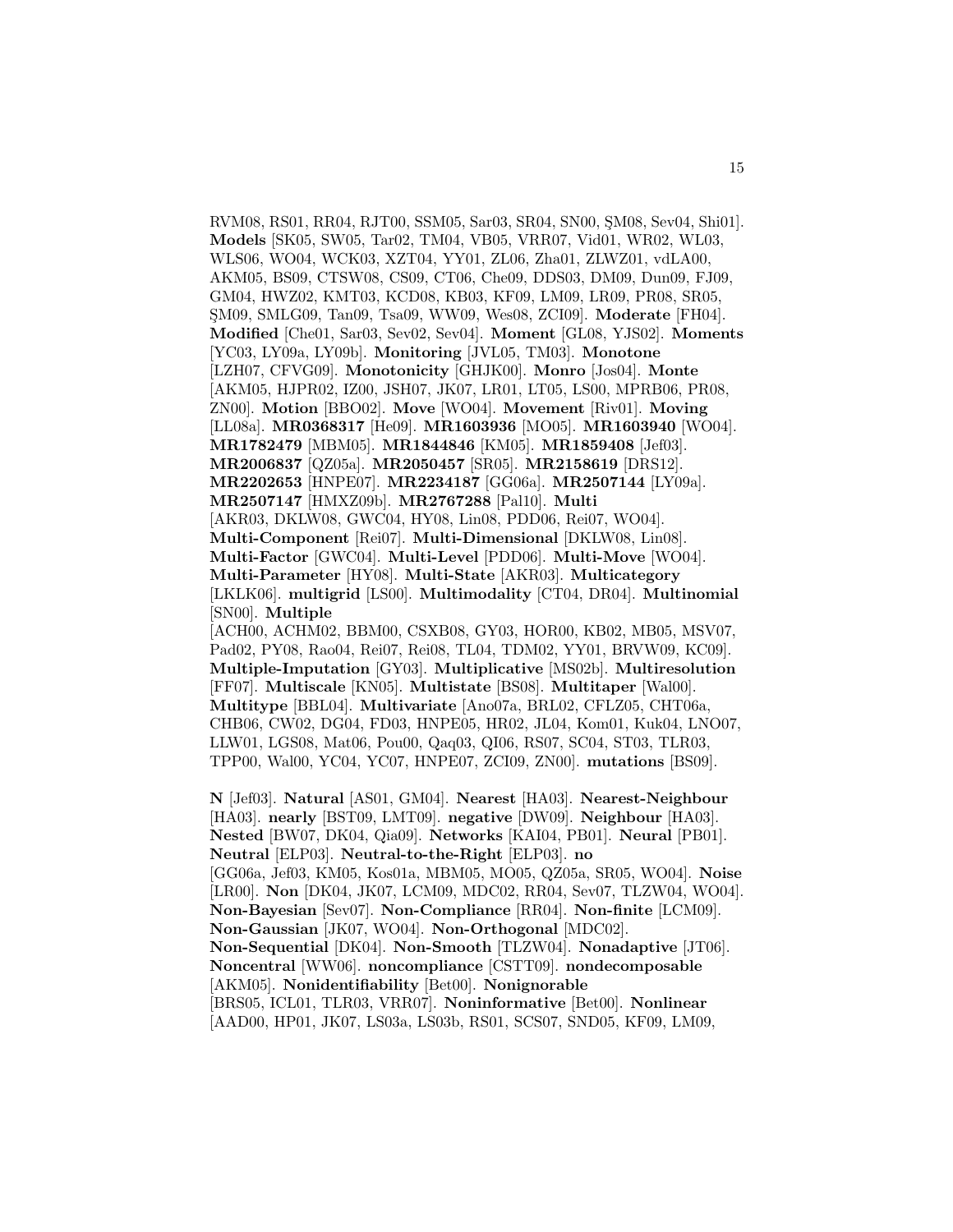LR09]. **Nonlinearity** [TC00, TC02]. **Nonmonotone** [VRR07]. **Nonnegligible** [Tan06]. **Nonnested** [Fin02]. **Nonnormal** [CI05, CH02b, SCS07]. **Nonparametric** [AAD00, Ano06a, Ano07a, BRN08, BS08, CT05, CW08, CMMY09, CL00, CF08a, DM00, DAV03, DP08b, Dun09, GG05, GG06a, GF00b, HRR00, HHF04, HNPE05, HL06a, HL06b, HNPE07, Hug06, JvdLH03, KKPS04, KN05, KP04, LS03b, LMP07, LWWC04, LT09, MBH00, MF09, OO07, Pad02, PF06, PF07, PK04b, PL01, Sho02, SF03, Tar02, TW05, Wan03, WCMR07, WJT02, WP03, YL08b, ZLZ01, Zha06, ZN00, vdLA00, Bra03, CSTT09, RDG09]. **Nonparametrics** [Hal01]. **Nonregular** [But03a, Sev04, Xu05]. **Nonresponse** [CK08, Pad02, TLR03, VRR07, KR09]. **Nonstationary** [Fue02, LLW01, MC00, ND02, Rao04, LL08b]. **Nordstrom** [Xu05]. **Nordstrom-Robinson** [Xu05]. **Normal** [BB01, HLPL06, Kel04, Kom01, LPL08, LMR01, MH07, Pou00, SND05, Ver00, Jef03, WW09]. **Normalising** [KW05, MPRB06]. **Normality** [YJ00]. **normally** [Hal00]. **Note** [BS08, CHT06a, CR04, Kag01, Kim02, LWZ08, LWY06, NCT05, PLF05, PQP08, Sam03, TC02, VV05, Ver00, WS01, ZF02, Zou08, Guo09, He09, Jef03, JF09, Moo09, Pal09, PWB08, SZK09, Tan09, Uek09]. **Nuisance** [CC06b, Dav02, Han03, HE04, RS05, Sar03]. **Null** [MB05]. **Number** [CT01, LMR01, MB05, Jef03].

**Objective** [CS09, FFM08, Swe01]. **Objects** [KDA00]. **Observables** [Kom01]. **Observation** [HWZ06, DDS03]. **Observation-driven** [DDS03]. **Observational** [JT05, Ros01, Ros04, Ros06]. **Observations** [AKR03, CTW05, Mar00, Vid01, Hal00]. **Observed** [DFR06, LR00, Pad02, RSG07, RS01, TC00, TC02]. **Obtain** [CSW02, LOS07]. **Occurrence** [ST05]. **Odds** [DK03]. **Off** [HH07, AB01]. **One** [AB01, BJ02, BDS06, HN06, Kel04, SW05, TL04, Ste06, TC01]. **One-Factor** [Kel04]. **One-Sided** [BJ02, BDS06, TL04, Ste06]. **One-Way** [BDS06]. **Only** [Dav02, RS05]. **Onset** [WCMR07]. **Operating** [CC02, HHF04, QZ03, JP09a, QZ05a]. **Optimal** [BK06, BW07, BJ02, BRVW09, But01, But06, CB07b, CT09, DT09, KFD01, MDC02, NT08, UTW05, Wu03, YC07, JG09, LM09]. **Order** [BM05a, FM06, HP01, MR01, PDT05, Ros08, dRG01, Bra03]. **Order-Restricted** [HP01, PDT05]. **Ordered** [SC04, TS03, He09]. **Ordering** [CT05, DP08b, HL02a]. **Orderings** [Hof03]. **Ordinal** [CF01, SK00]. **Orthodox** [DL05]. **Orthogonal** [BST09, But01, But05, CI05, MDC02, SL06a, SL06b, Tan06, LMT09, SLL09]. **Orthogonality** [Pou07]. **Other** [HS01]. **Outbreaks** [BB04]. **Outcome** [Che00, RR04, SZK09]. **outcome-dependent** [SZK09]. **Outcomes** [HCR06, SR01a, VRR07, KC09]. **Outlier** [BPR02]. **Outliers** [TPP00, AR02]. **Output** [BSM06, KO00]. **Outputs** [OO02]. **Overdispersion** [JS02]. **Overestimation** [CC02]. **overlap** [CHIM09]. **Overrunning** [HL02a]. **Overstratification** [DC08].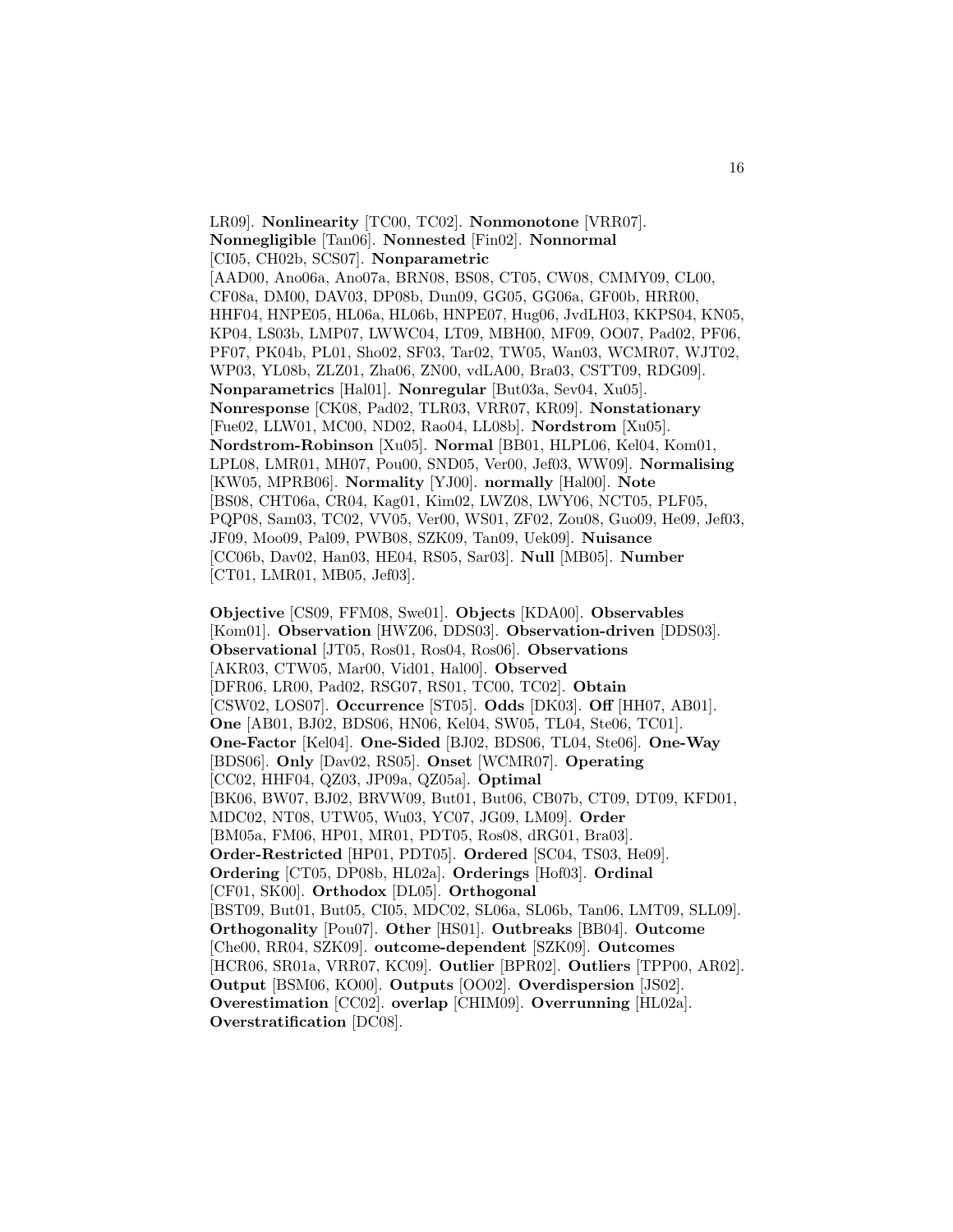**Pages** [AB01]. **Paired** [ZHC08]. **Pairwise** [Gli07, Kuk07, TM08, NGCD09]. **Panel** [CW00a, FLF02, HWZ06, LZH07, SF03, Zha02, HLL09, Zha06]. **Paradox** [HE04]. **Parallel** [CW02]. **Parameter** [BBL04, BC02, CM01, Dav02, DM01, FSW06, HY08, IZ00, KAI04, MO97, RVM08, UTW05, WLT07, XL03, HR09, MO05]. **Parameter-Driven** [FSW06]. **Parameter-Redundant** [CM01]. **Parameterised** [HS01]. **Parameters** [CC06b, Dat05, Fra03, GTW04, Han03, HE04, LH01, Pou07, RS05, Sar03, Swe05, Whi04]. **Parametric** [AF06, CHP00, DY08, MR01, Qin00, SXZ08]. **Partial** [HS09, Hof03, LCT07, LTR<sup>+</sup>08, Sch03, SIC03, ZF02, DT09, LT09, LTX09, Tsa09]. **Partially** [DFR06, HWC04, LLW01, LWC07, MCW06, Pad02, RSG07, RS01, TC00, TC02]. **Particle** [Cho02, GF00b]. **partition** [Dun09]. **Partner** [vdLA00]. **Path** [SW05, Zou08]. **Path-Based** [Zou08]. **Pattern** [KMT03]. **Pattern-mixture** [KMT03]. **Penalised** [BCO05, CRCW05, HO05, HLPL06, Lie01]. **Penalized** [LR08, Zou08, CKO09, WNZZ09]. **Performance** [WC03]. **Period** [HL06a, HL06b, KNN08a, KNN08b]. **Periodic** [HRR00]. **Periodogram** [HL06a, HL06b, OMS04, ORSV01]. **permanent** [KM09]. **Permutation** [HT02, Kuk04, AEB07]. **Persistent** [OMS04]. **Personal** [Ton01]. **perspective** [Fat06]. **Perturbing** [JYW01]. **Peto** [HN01]. **Pitt** [WO04]. **Pivot** [Ros01]. **Pivotal** [GTW04]. **Pizzetti** [Hal00]. **Plague** [SCS07]. **Planar** [KDL07]. **Plans** [MDC02]. **Plant** [GJA07]. **Plant-Capture** [GJA07]. **Plausible** [CK08]. **plot** [CT09, JG09]. **Point** [BY08, LR00, MS07, MU01, Waa08, CFVG09, GC02, Gua09]. **points** [HSW00]. **Pointwise** [CL08]. **Poisson** [BSCC01, DDW00, DDS03, Gua08, MKB03, ML02, RSG07, Shi01]. **Poles** [CH00a]. **Polya** [ZHC09]. **Polygons** [LWY06]. **Polynomial** [CJ05, LZH07, ONL01]. **Population** [BE01, GJA07, HL05, HV08, HH05, JSH07, KB01, KC06, ZR00, CTD09, FJ09]. **Population-Based** [JSH07]. **Positive** [CF01, FK07, NCGD03]. **Possibly** [JT05, CTSW08]. **Post** [WLS06]. **Post-Strata** [WLS06]. **Posterior** [CIS06, FM06, SDH04, YJS02, PB02]. **Power** [CTW05, GH05, LS04, Ren02, SSM05, YJ00, Bra03]. **pp** [HNPE07]. **Practical** [HR02]. **Predictability** [MN07]. **Predicting** [CTSW08, KO00, SZG08]. **Prediction** [BY08, LMKP07, LF05, TCGW07, UF07, Vid01, HP09]. **Predictive** [And07, Kom01, LF05]. **Predictor** [DL05]. **predictors** [LR09]. **Prepivoting** [LY03]. **Presence** [BRL02, BRN08, CC06b, KC06, SR02, Tar02, WD08]. **Present** [Dav02, RS05]. **Prevalence** [HOR00]. **Principal** [BPR02, Boi03, CH00b, CHN03, Ger08, JHS00, Lue04, Sch03, ZHC08, Zhu06]. **Principle** [Swe01, Pal09, Pal10]. **Principles** [Che05]. **Prior** [OO07, PB02]. **Priors** [BGD07, CL06b, ELP03, GL08, LC03, MR01, SMG02, SS03, Swe05]. **Probabilistic** [SHD02, Pal09, Pal10]. **Probabilities** [Ber07, Fat06]. **Probability** [GH05, LMP07, MR01, SZG08, SDH04, SMG02, Swe01, Swe05,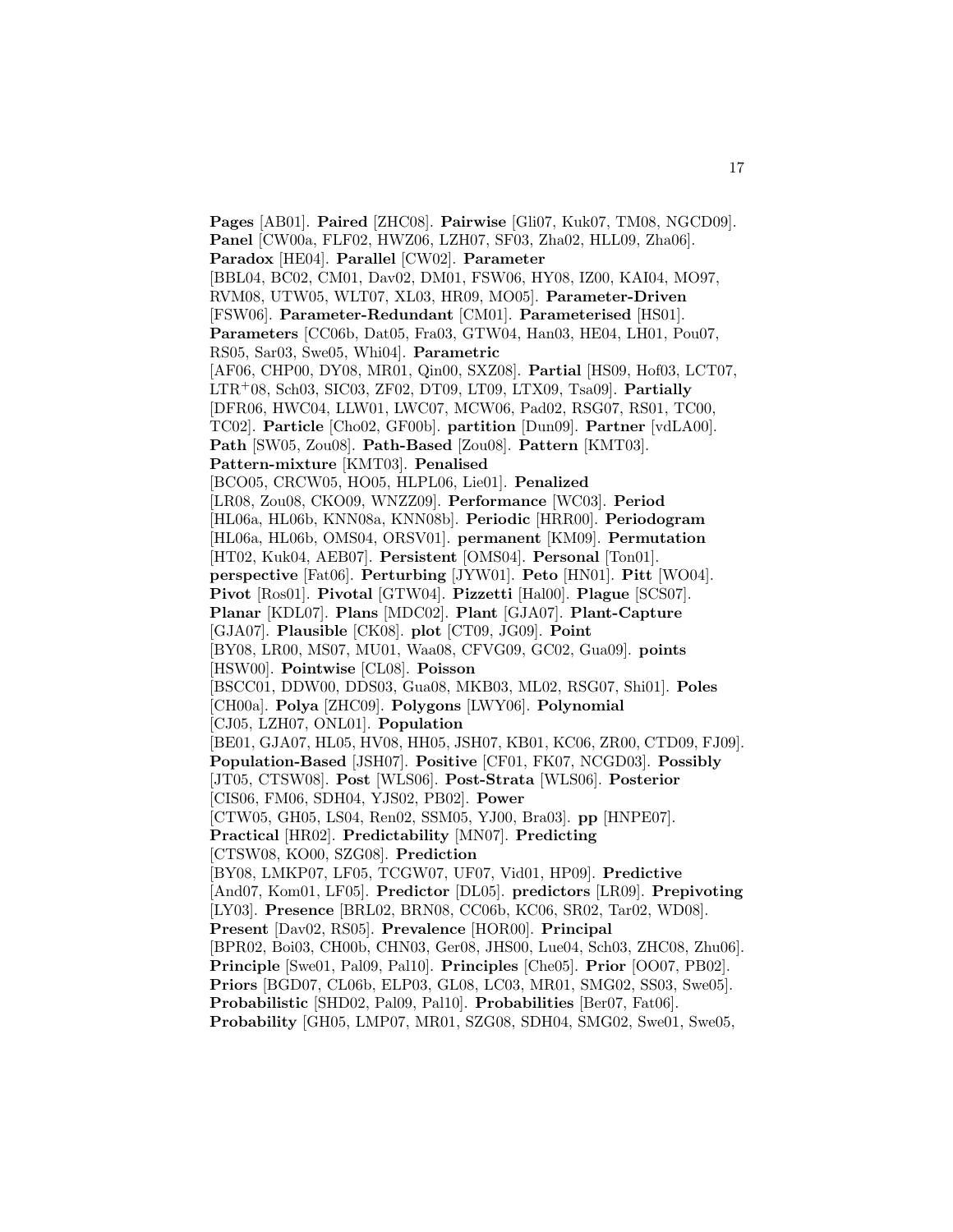WSL08, Bin00, BB03, GG06b, Hal00, MF09]. **Problem** [BLP00, CT05, ML02, WWM01, ZL05]. **Problems** [CC07, HQ05, Sie04, YLK07, HS09, TG07]. **Procedure** [Ano04a, Rød06, SC96, SKP00, ZZ04, Ful09, Jos04]. **Procedures** [BKY06, BM05b, CHP00, CSXB08, DY08, QZ03, TL08, Gua09, Guo09, KL09, QZ05a]. **Process** [BM05a, CP05, DGG07, FYK04, HY03, IZ00, KTV06, RSG07, CGOO09, PR08]. **Processes** [BBO02, Bla03, BSCC01, CHT06a, DP08a, FF07, Fue02, GS07, Gua08, Lie01, LR00, MC00, OMS04, Sho02, TH05, Waa08, ZL06, GC02, Gua09, WD00a]. **Procrustes** [KM05, KM01]. **Product** [FK07]. **Profile** [DM01, HWC04, Sar03, WH03, Tan09]. **Profile-Kernel** [HWC04]. **Profiles** [CC06a]. **Prognostic** [BB01, Han08]. **Projected** [HE04]. **Projection** [Ren02, Tan01]. **Projections** [KM01, KM05]. **Projective** [TGM00]. **Prone** [LWC07]. **Proof** [NCGD03]. **Propensity** [Han08, Imb00]. **proper** [KMT03]. **Properties** [DY08, OMS04, RW02, ST03, Xu05, CKO09, Ful09]. **Property** [OGC07, SMG02]. **Proportional** [BK06, DK03, DL01, Ebr06, GH05, KFD01, Lin00, PK01, TD01, WS01, YY01, Zou08, O'Q03, Tsa09, ZL07]. **Proportions** [GF00b, TS03]. **Propriety** [CIS06]. **Prospective** [GZH06, SR04, SR05]. **Protein** [GM06]. **Pseudo** [AKR03, GZH06, LTX09, ONL07, Tsa09, LT09]. **Pseudo-Observations** [AKR03]. **Pseudo-partial** [LTX09, Tsa09, LT09]. **Pseudolikelihood** [CR04, SB07, Zha02]. **Pursuit** [Ren02].

**Quadratic** [AS01, BP07, QLL00, QS04, GM04]. **Qualitative** [AH00]. **Quality** [AM06]. **Quality-of-Life-Adjusted** [AM06]. **Quantile** [BS08, DCNZ05, Kos99, Kos01b, CT06, Kos01a, PF07]. **Quantiles** [HL05]. **Quantitative** [Sie04]. **Quasi** [FD04]. **Quasi-variances** [FD04]. **Quasilikelihood** [BBM00].

**R** [Jef03]. **Radial** [KAI04]. **Random**

[BB02, CJ06, CHT06b, CHB06, CH02b, Cox03, DK03, HH02, LL06, LN01, LGS08, MKB03, PGP01, RVM08, TWG07, UTW05, WL03, ZR00, Dun09]. **Random-Effect** [LN01]. **Randomisation** [WT06]. **Randomised** [Cuz01, RR04]. **Randomization** [CL08]. **Randomized** [CB07b, CSTT09]. **randomness** [GC02]. **Range** [CJ06, CSW02, LMP01]. **Rank** [BW05, FW08, LT08, Nie01, WZ06, Zho05, AEB07, GK04, JLWY03, JY03]. **Rank-Based** [WZ06, JLWY03, JY03]. **Rare** [Hel00, HOR00]. **Rate** [BKY06, LZ08, SS00, XL03, KL09, Sun02]. **Rates** [CHT06b, Llo00]. **Ratio** [CT05, CF08a, CRCW05, DCNZ05, FZ04, LBS02, RS05, Sev00, Sev04, XL03, Sha09]. **Ratios** [FK07, YP05]. **rearrangement** [CFVG09]. **Recapture** [BE01, CL00, HH05, KB02, Tar02, WLS06]. **Receiver** [CC02, HHF04, QZ03, JP09a, QZ05a]. **Reconciling** [ZZ05]. **Records** [Rei08]. **Recovering** [KC06]. **Recurring** [Ebr06]. **Recursions** [RP04]. **Recursive** [BB02, FR07]. **Reduce** [Han03]. **Reducing** [AH00, CF08b, HR09, PLF05]. **Reduction** [CLC07, DT04b, Li07, YC07, KF09, Peñ09, Xia09]. **Redundant**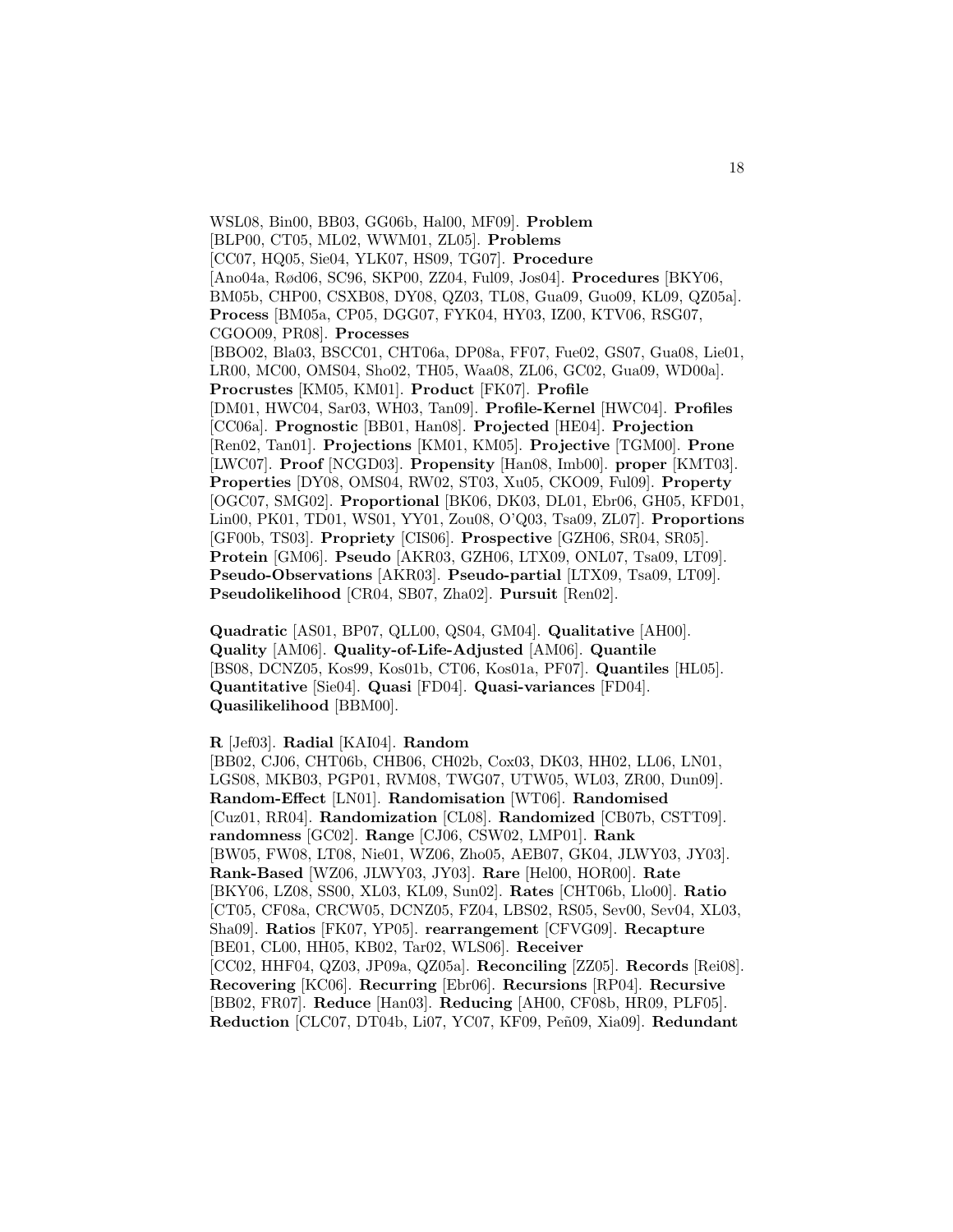[CM01]. **Reference** [CL06b, PB06]. **Regenerative** [HJPR02]. **Region** [UTW05]. **Regions** [Bot03]. **Regression** [ACH00, AF06, BRT01, Bon05, CWW00, CC04, CP02a, Car05, Che01, CJ01, CSW02, CJ05, CC05b, CC06c, CIS06, CF01, CN06, CLC07, CC02, DDW00, DM00, DK04, DL01, DM02b, Dow03, FYK04, GT05, GS01, GHJK00, GH05, HO05, HL06a, HL06b, HZ00, JZ07, JLY06, Kuk04, KL00, LX05, LL04, LSW06, LCT07, LC01, LWWC04, Llo00, Lue04, MS02a, Mey03, NYK06, NCT05, OR00, ONL01, ONL07, PCK06, Pre07, QZ03, Rao04, SC04, SZG08, SM05, Shi01, SK05, SXZ08, TW05, VRR07, Wan03, WZ06, WJT02, WWM01, XZ07, Yan05, YC07, YL08b, Zha01, ZFH08, CMMY09, FFM08, HL09, Han09, HSW00, JY03, LY09a, LY09b, LTX09, QZ05a, SMLG09, WNZZ09, Xia09]. **Regressions** [DR04, YC05]. **Regular** [FM00, CT09, GC02]. **regularization** [WSG09]. **Regularly** [Mar00]. **Regularly-Spaced** [Mar00]. **Rejection** [CBD02, GM01]. **rejective** [Ful09]. **Related** [JHHB01]. **Relatives** [CC06a]. **Rendering** [CHP00]. **Repeated** [CYCJ07, VRR07, WZ06, DT09, HWZ02, JY03, PWB08]. **repeatedly** [CMMY09]. **Representation** [AMMC07, HW00]. **Representations** [WD00a]. **Resampling** [HSW01, JYW01, LMKP07]. **Resampling-Based** [LMKP07]. **Residual** [CC05b, TW05, JF09]. **Residuals** [Car05, GWC04, SW03, SN00, Vic00, WS01]. **Response** [CF01, Imb00, JT05, Kur07, LWC07, KCD08]. **Responses** [BB01, ICL01, WD08, CTSW08]. **Restoration** [Gib00]. **Restoring** [Sam03]. **Restricted** [CSW02, HP01, LL02, Mey03, PDT05]. **result** [Cox07]. **Results** [But03a, But05, LM09]. **Retrospective** [NSW02, PR08, SR04, SR05]. **Reversibility** [CHT06a]. **Reversible** [BSM06, GM01, JSH07]. **Revisiting** [LL04]. **Richly** [HS01]. **Richly-Parameterised** [HS01]. **Right** [ELP03, JT05, SMG02, VYZ01, LT09]. **Right-Censored** [JT05, LT09]. **Right-Invariant** [SMG02]. **Risk** [BRL02, BRN08, HP09]. **Risks** [BS08, CF08a, CD04, FJC01, GT05, JvdLH03, Lee06, PF06, SA00, PF07]. **Robbins** [Jos04]. **Robbins-Monro** [Jos04]. **Robinson** [Xu05]. **Robust** [AST05, BPR02, Che00, CHP00, CH00b, CHN03, Ger08, GMR08, JZ01, LH06, ONL07, Pan01, Tan06, TGM00, XL03, dRG01, CTD09, Moo09]. **Robustness** [HSD06, QS04, CTD09]. **Role** [Imb00, ONL07]. **Row** [BW07]. **Row-Column** [BW07]. **Rubin** [Jef03].

**Saddlepoint** [DW02, DM09, KW05, AEB07, Ter03]. **Sample** [AMMC07, Ano06a, Bea08, CT05, CSB03, FW08, GG05, Kos99, Kos01b, LS04, OMS04, Rei07, SR01a, Shi01, Smi01, VYZ01, YP05, ZLZ01, ZL05, CH09, DJ00, GG06a, GDRG09, Kos01a, YSZ06, Zha06, GK04]. **Sample-size** [GK04]. **Sampled** [TWG07]. **Sampler** [Gib00, HYE07, LOS07, WO04, LS00]. **Samples** [Ber07, LSW06, TF04]. **Sampling** [BY08, CBD02, DT04a, FMT04, FSW06, FH04, HYE07, NT08, NK05, PDD06, RW02, TCGW07, Wu03, ZR00, Ful09, MF09, SZK09, Tsa09]. **Scalar** [DM01, DM02a]. **Scale** [CH09]. **Scaled** [WS01]. **Scales** [AF06].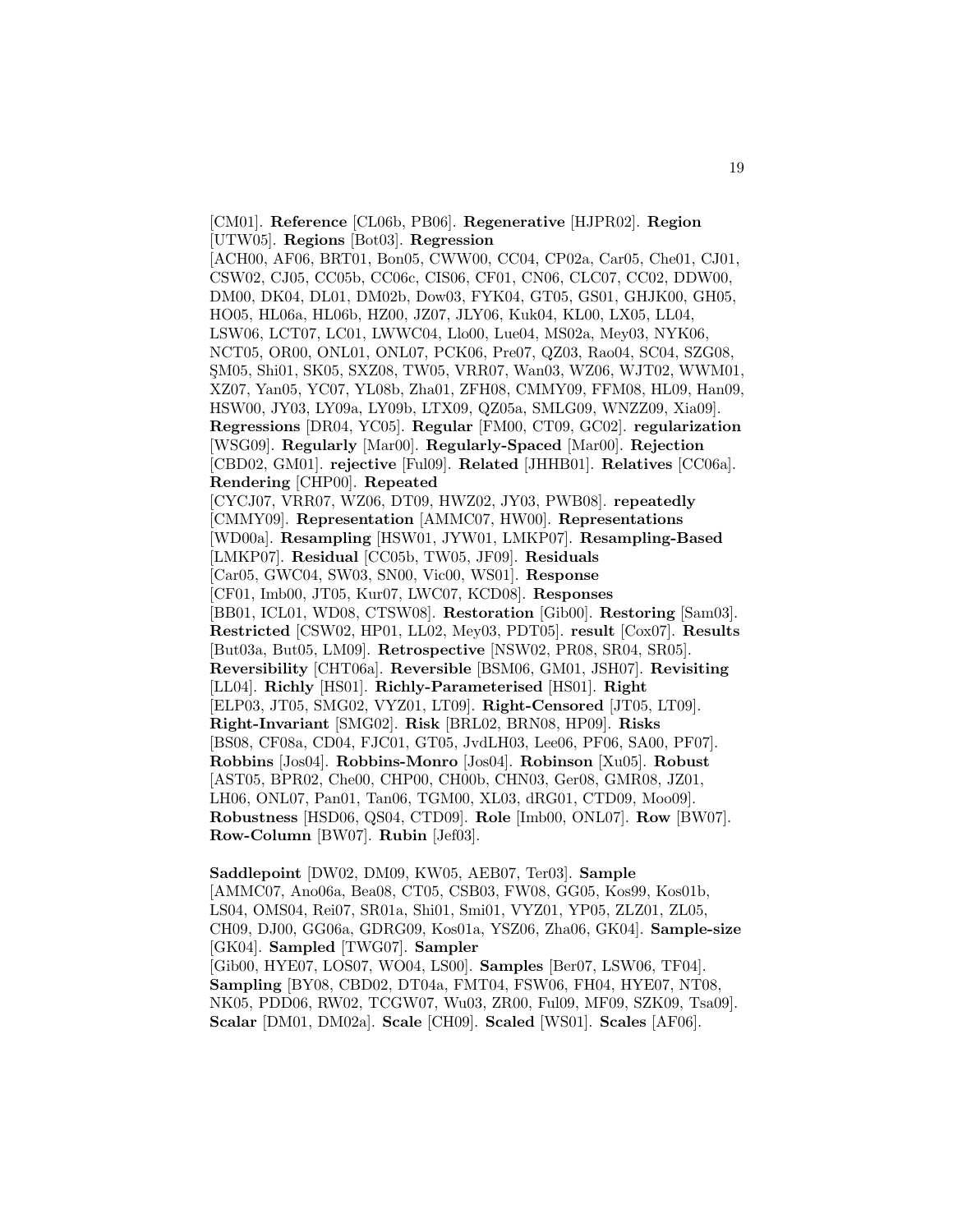**Scaling** [DKLW08, Gow04]. **Schoenfeld** [WS01]. **Schwarz** [KB03]. **Score** [DL01, HP01, Han08, Imb00]. **search** [AR02]. **Seasonally** [OMS04]. **Second** [MR01, Bra03]. **Second-Order** [MR01, Bra03]. **Secondary** [HY03, LH01, LSS09]. **sectional** [MF09]. **Secure** [BBL04]. **Seemingly** [DR04]. **Segmentation** [BBM00]. **Selecting** [QLL08]. **Selection** [CFLZ05, CC08, CC07, DFR06, DP04, FD03, GF00a, HLPL06, KTV06, KX07, KAI04, KC06, NK05, ORSV01, Sie04, VV05, WCK03, YL07, Zou08, AR02, CS09, HMXZ09b, HMXZ09a, PB02, Uek09]. **Selections** [NT01]. **selector** [JR09]. **Selectors** [WLT07]. **Semi** [FJC01]. **Semi-Competing** [FJC01]. **Semicompeting** [PF06]. **Semiparametric** [CWW00, CC04, CTW05, CP02a, CC05a, Che01, CJ01, CJY02, CC05b, CW00a, CC07, GT05, GZH06, Gua04, HZF02, HB06, HP09, JT05, KCS04, LX05, LPL08, LC01, LJ03, LMP01, LY04, LT06, MCW06, MH07, RSC02, TD01, TM04, WT06, WD08, XZ07, YP05, ZL06, Zha02, ZL05, ZFY02, Che09, JS09, SZK09]. **Semivarying** [XZT04]. **Semivarying-Coefficient** [XZT04]. **Sensitivity** [Han03, Ros04]. **Sequence** [BBM00, CL06a]. **Sequential** [BJ02, Cho02, DK04, HL02a, HY03, JT06, LS04, LL06, LH01, DJ00, LSS09, PWB08]. **Sequentially** [SC04]. **Serial** [DM00]. **Serially** [HS03]. **Series** [CGR04, DK02, FD03, FSW06, HW00, LL05, LL08a, Mat06, MSV07, PY08, SCS07, Ton01, TC00, TC02, TPP00, WO04, CL09, DW09, Nor09, Peñ09]. **Set** [PB06]. **Sets** [BBO02, FM06]. **Settings** [HT02, CH09]. **Shape** [ALS03, DKLW08, KM01, KM05, KDL07, Mey03]. **Shape-Restricted** [Mey03]. **Shape-Space** [KDL07]. **Shapes** [HZ00, MBM00, WL03, MBM05]. **Shared** [GZH06, RVM08, Yan05]. **sharpness** [Pal09, Pal10]. **Shephard** [WO04]. **Short** [TH05, YP05]. **Short-** [TH05]. **Short-Term** [YP05]. **Shrinkage** [AS01, BD06, Kom01, NCT05, WW06, JR09]. **Sided** [BJ02, BDS06, TL04, Ste06]. **Sign** [LNO07]. **Significance** [Rei07]. **Simes** [Ano04a, Rød06, SC96]. **Similar** [ES01]. **Simple** [BRT01, CH02b, DK02, JYW01, LL04, ORSV01, Ste06]. **Simulating** [Qaq03]. **Simulation** [CMW07, DK02, FR07, GS07, HJPR02, LB06, Mar00]. **Simulation-Based** [LB06]. **Simulation-Free** [FR07]. **Simulations** [LTLE03]. **Simultaneous** [HN00, NP08]. **Single** [KX07, LK07, NT01, Vic00, YC05]. **Single-Factor** [Vic00]. **Single-Index** [KX07, LK07, NT01, YC05]. **Sinh** [JP09b]. **Sinh-arcsinh** [JP09b]. **Size** [AMMC07, BE01, CSB03, FW08, GF00b, GJA07, HH05, KB01, LS04, Shi01, CH09, DJ00, FJ09, GK04]. **Sizes** [BRS05, BY08, LL06]. **Skew** [MH07]. **Skew-Normal** [MH07]. **Skewness** [NCGD03]. **Sliced** [NCT05, Pre07, QW09, SCW07]. **Small** [BB04, DRS05, DRS12, GMR08, LMKP07, Rei07, YL08a, CT06, LR09, GM04]. **Small-area** [GM04]. **Small-Sample** [Rei07]. **Smooth** [Del06, DCNZ05, TLZW04, Uek09]. **smooth-threshold** [Uek09]. **Smoothed** [BHY01, BW05]. **Smoother** [DK02]. **Smoothers** [CQ00, DW02]. **Smoothing** [KAI04, KDL07, LWWC04, MC00, ONL07, ORSV01, PSH06, RS07, SS03, CH02a, HR09, JS09]. **smoothing-parameter** [HR09].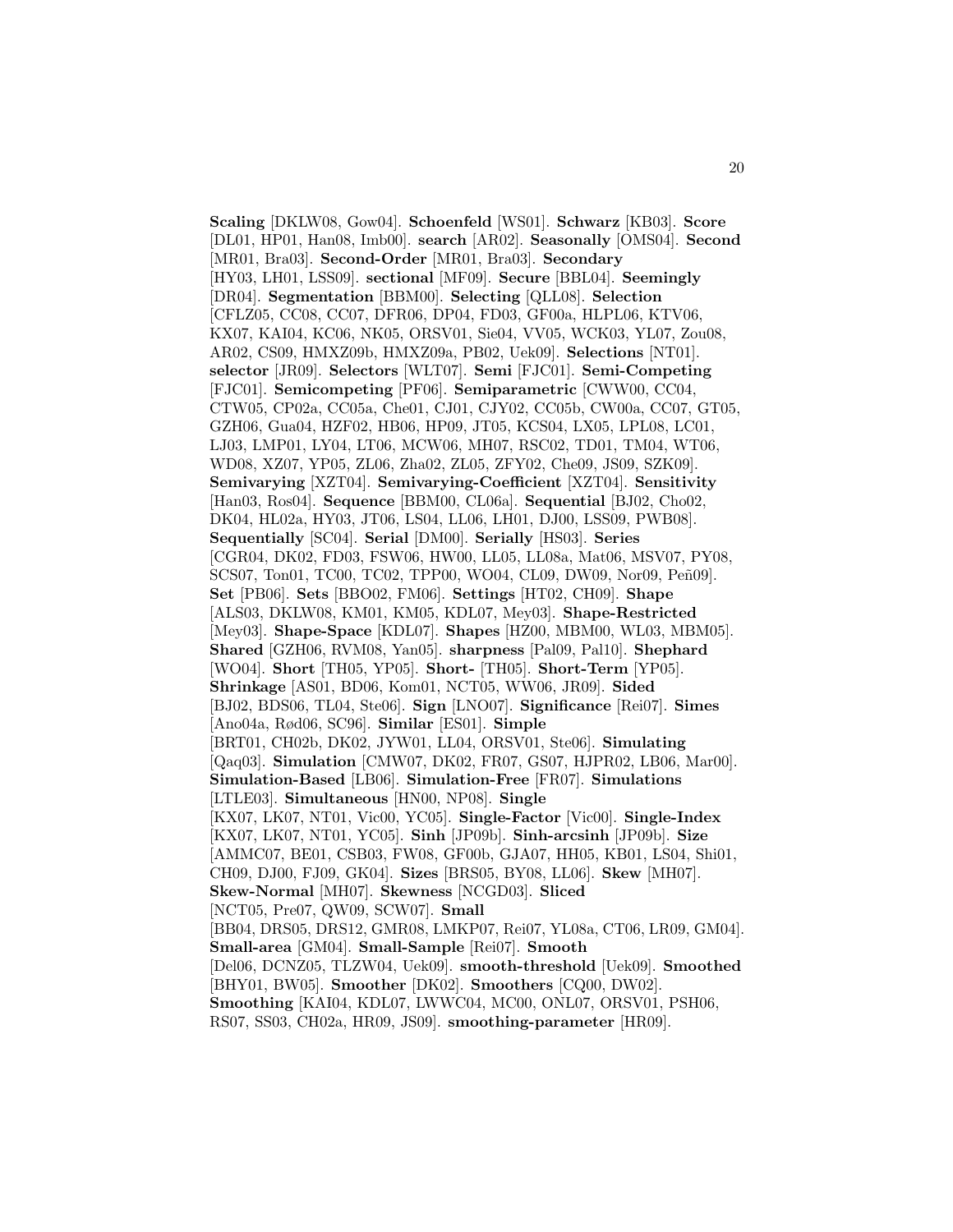**Smoothly** [WLT07]. **solution** [WSG09]. **Some** [But03b, CW02, Ful09, LM09, Sev04, Xu05]. **Space** [DK02, FSW06, HW00, JK07, KDL07, Lin08, vLMZ01, NGCD09, QW09]. **space-filling** [QW09]. **Spaced** [Mar00]. **Spaces** [CC08, SXZ08]. **Span** [ORSV01]. **Sparse** [JHS00, Li07, ZHC08]. **Spatial** [DGG07, Fue02, Gua08, ND02, ST03, Waa08, ZZ05, GC02, Gua09, ZHC09]. **Spatially** [BSCC01, Lin08, PSH06, WJT02]. **Species** [LMP07]. **Specific** [CF08a, PW03, JF09]. **Specified** [BW07, Qaq03, WI08, CTSW08]. **Spectra** [HN00, RS07]. **Spectral** [Boi02, BD06, CF08b, DG04, FZ04, Fue02, NP08, Wal00, Sha09]. **Spherical** [Dow03, Ger08]. **Spline** [HO05, SS03, CKO09]. **Splines** [BCO05, CRCW05, DGK01, KDL07, LR08, LWWC04, LZH07, PSH06, RS07, WJT02, ZFH08, CH02a]. **split** [CT09, JG09]. **split-plot** [CT09]. **split-split-plot** [JG09]. **Squared** [Sch03, LR09]. **Squares** [Dem00, JLY06, TW05]. **Stage** [BM05b, BY08, CL00, FW08, WT06, SZK09]. **Standard** [BW05]. **Standardised** [MBH00]. **State** [AKR03, DK02, FSW06, HW00, JK07, Sho02]. **Static** [Cho02]. **stationary** [FSR06]. **Statistic** [LT05, Mat06, SR01a, Sev04]. **Statistical** [GTW04, MBM00, MBM05, Riv01, TLZW04, Xu05, Hal00]. **Statistics** [FM05, ZZ05, Bin00, BB03, GK04, GG06b, Hal00, Sha09]. **Status** [Bet00, JvdLH03, JV04, JVL05, LX05, MS02a, TC06b, WD00b, vdLA00]. **Stein** [TH05]. **Step** [BKY06, HH07]. **Step-Down** [HH07]. **Step-Up** [HH07, BKY06]. **Stick** [DP08a]. **Stick-Breaking** [DP08a]. **Stochastic** [BBL04, DP08b, GS07, Hof03, KP04, LZ08, LTLE03, Mar01]. **Strata** [KB02, WLS06]. **Strategies** [FW08, NT08]. **Stratified** [Ber07, ZR00]. **Stratum** [Sar03]. **Strengths** [Yan05]. **Structural** [Ano06a, GG05, HSD06, RW02, RR04, GG06a]. **Structure** [HH02, HZF02, LGS08, ND02, QLL08, WC03]. **Structured** [LN01, LKLK06, MN03]. **Structures** [MB05, PM03, YP06]. **Student** [FFM08, WCK09]. **Student-** [FFM08]. **Studentization** [FR08]. **Studies** [AST05, Bin00, Bon07, BB03, CC05a, Che05, GG06b, Hal00, JT05, KL00, Kur07, NYK06, NSW02, PM03, PK04a, PGP01, RSC02, Ros01, Ros04, Ros06, SR01b, SR04, vdLA00, HP09, KC09, SR05]. **Study** [LT06]. **Subject** [AM06, PW03, Wan03]. **Subject-Specific** [PW03]. **Subspace** [CN06, Zen08]. **Subspaces** [Sch03, YC03]. **Successive** [AM06]. **Sufficient** [Li07, LT05, RF03, VR08, Wal03, YC07]. **Sum** [OGC07]. **Summary** [Cox08]. **Superiority** [TL04]. **Superiority-Equivalence** [TL04]. **Supersaturated** [CT01]. **Support** [JL04, LKLK06]. **Supremum** [CBD02, FW08]. **surface** [WSG09]. **Surrogate** [Che00]. **Survey** [Lin00, SK00, Wu03, GM04, GDRG09, KR09]. **Surveys** [Bea08, BCO05, CSW02, Smi01]. **Survival** [CTW05, CRA06, CC05b, GZH06, LL06, LL00, LPL08, MN07, Oak01, PW03, PK01, PH07, TDM02, WT06, YP05, GK04, ZCI09, ZHC09]. **Switching** [LR01]. **Symmetric** [Car05]. **Symmetrical** [But05]. **Symmetry**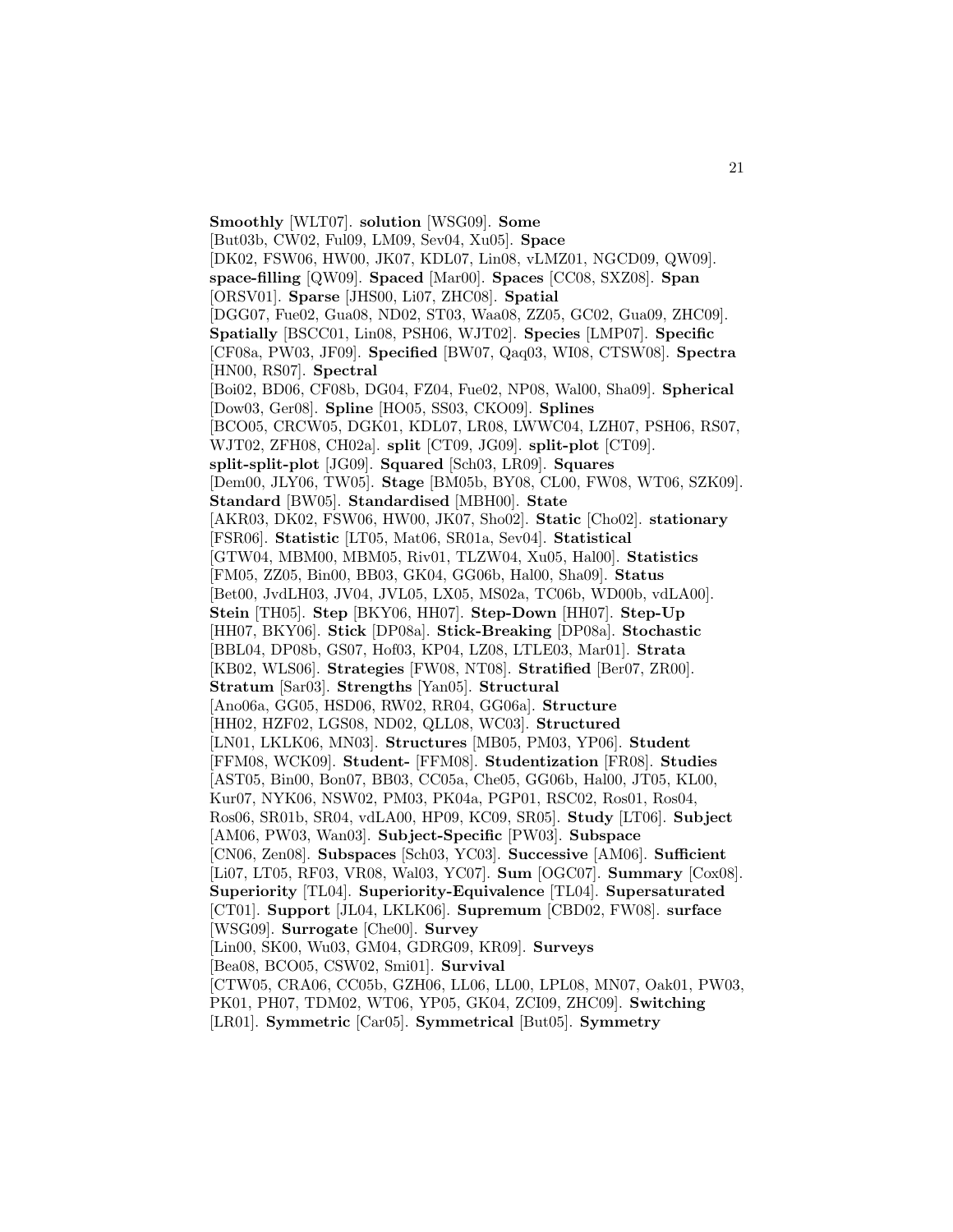[KDA00, KM01, MBM00, YJ00, KM05, MBM05]. **Synchronization** [TM08]. **Synthesis** [LN01].

**tailed** [WCK09]. **Tangent** [KM01, KM05]. **Tapered** [Nor09, PP01]. **Tau** [Oak08]. **Technique** [DT04b, FSR06]. **Techniques** [MC00]. **Temporal** [FYK04, PH07]. **Term** [YP05]. **Test** [BM05b, CKS03, DM00, FW08, Gua08, HN01, LNO07, LH01, LT08, Mat06, Mey03, Nie01, SF03, TC06a, Zha01, ZLZ01, DJ00, GC02, YSZ06]. **Testing** [ACH00, BGD07, Bon07, CT04, CSXB08, CL08, DK03, Dav02, FM01, FLF02, IWLA03, Jef03, LGS08, LMR01, MB05, Mei08, QS02, Ros08, Sch05b, TS03, TC00, TC02, TDM02, BRVW09]. **Tests** [BL03, BJ02, CT05, CRCW05, DL01, FZ04, GHJK00, HP01, HT02, HL02a, JT06, Kos99, Kos01b, LSS09, LBS02, LOS07, QLL08, Rei07, RS05, SSM05, Sch03, SCW07, TL04, VYZ01, dRG01, AEB07, AR02, Bra03, CH02a, Kos01a, Zha06, ZN00]. **Their** [HY08, Xu05]. **Theory** [But03b, CC07, Dav01, HO05, Tan01]. **There** [HN06]. **Third** [YC03]. **Thompson** [Fat06]. **Three** [BDS06, FK07, Riv01, TGM00]. **Three-Level** [TGM00]. **Threshold** [BBL04, IWLA03, SCS07, Uek09]. **thresholding** [OW04]. **Thresholds** [AF06, IWLA03]. **tilt** [Tan09]. **Tilted** [Sch05a]. **Tilting** [CHP00]. **Time** [AM06, BL03, BRL02, BRN08, BRT01, CWW00, CFLZ05, CHT06a, CRW02, CGR04, DK02, FJ00, FD03, FSW06, Gib00, Gli07, HW00, LL05, LL08a, Mat06, MSV07, PY08, PW03, SCS07, SR02, SC04, TC06b, Ton01, TC00, TC02, TPP00, THW05, WO04, YY01, YC04, YL08b, Zho05, CL09, DW09, He09, JLWY03, JS09, KMT03, LY09a, LY09b, Nor09, Peñ09]. **time-ordered** [He09]. **Time-Reversibility** [CHT06a]. **Times** [Cuz01, HWZ06, JVL05, Lee06, ST05, Str05, ZCI09]. **TM** [EL01, Sun02]. **Tolerance** [MR01]. **Tool** [SW03]. **Tracking** [WLP05]. **Tractable** [CHB06]. **Trait** [Sie04]. **Traits** [HOR00]. **Transform** [HQ05]. **Transformation** [CTW05, Che01, CJY02, GT05, KCS04, LPL08, LY04, LT06, ZL06, Che09, Ter03, ZCI09]. **Transformations** [FJ00, Lee06, YJ00]. **Transplant** [SK05]. **Treatment** [BM05b, CRW02, CYCJ07, FW08, Kur07, ONL01, RF03, RR04, Ros01, TDM02, ZL05, CHIM09]. **Treatment/Response** [Kur07]. **Treatments** [BDS06, KFD01]. **Treed** [WLS06]. **Trees** [CL06a, ZHC09]. **Trial** [CSB03, HY03]. **Trials** [BM05b, CS05, CB07b, Cuz01, LS04, LL06, RR04, TL04, TM03, WT06, CSTT09, LSS09]. **Trojan** [Edm02]. **True** [PK04b]. **Truncated** [PF06]. **Truncation** [CRA06, Del06]. **Tuning** [WLT07, JR09]. **Two** [BM05b, BY08, BDS06, But03a, But06, CT05, CL00, FM00, FW08, IZ00, Kos99, Kos01a, Kos01b, SHD02, Tan06, VYZ01, WT06, YP05, ZLZ01, ZZ05, ZL05, CT09, GC04, GDRG09, JAW09, SZK09]. **two-** [JAW09]. **Two-Factor** [Tan06]. **Two-Level** [But03a, But06, FM00, CT09]. **Two-Parameter** [IZ00]. **Two-Sample** [CT05, Kos99, Kos01b, VYZ01, YP05, ZLZ01, ZL05, Kos01a, GDRG09]. **Two-Stage** [BM05b, BY08, CL00, FW08, WT06, SZK09]. **Type**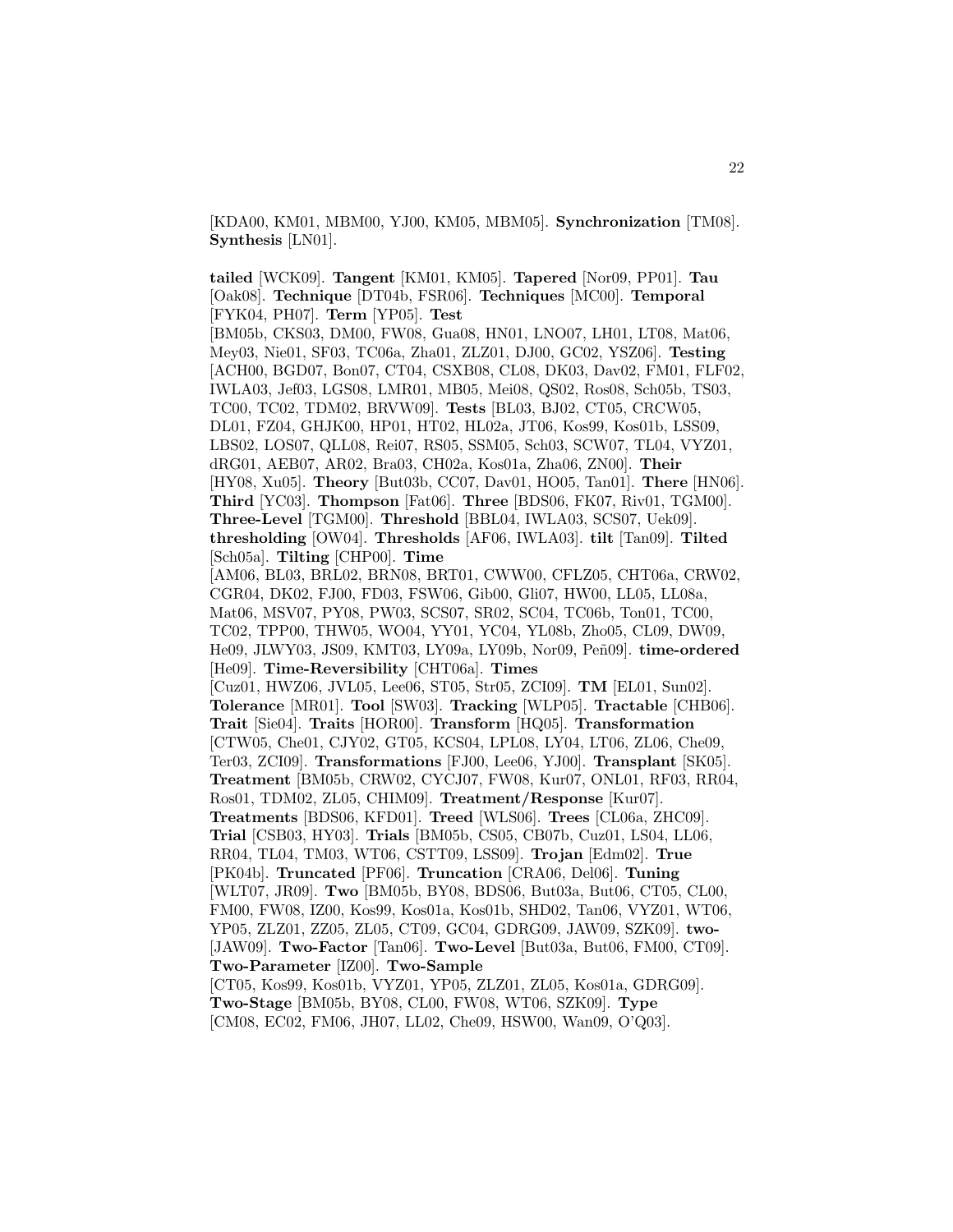**Unbiased** [DL05, LH01]. **Uncertainty** [CP02b, CDP08, OO02, OO07, TGM00]. **Unconditional** [DY08]. **Understanding** [Hug06, WLP05]. **Undirected** [JW05]. **Unequal** [Ber07, HN01]. **Unified** [Wal00, KR09]. **Uniform** [HL02b, RSSW03]. **Uniformity** [FM00]. **Unistage** [Ber07]. **Unit** [JH07]. **Univariate** [JVL05]. **Unknown** [BY08, Lee06, Ver00]. **Unobserved** [AV07, Kur07]. **Unrelated** [DR04]. **Unspecified** [HZF02]. **Updating** [Joh01, WJ00, DJ00]. **Upper** [CT01]. **Use** [GDRG09, LOS07, TS03]. **Used** [MBH00, Rei08]. **Using** [AH00, BCO05, CB07a, CK08, CSW02, CSB03, Cla03, CN06, CL08, DG04, FF07, Ger08, GM06, HL06a, HL06b, Hel00, HH05, KDA00, LZ08, LZH07, LT08, Mey03, QZ03, QZ05a, QLL00, RS01, RR04, TW05, WL03, YL08b, YLK07, ZR00, ZHC08, AEB07, GK04, JP09a, MKHT09, Uek09, WSG09].

**Vaccination** [BBL04]. **Vaccine** [BB04]. **Valid** [Rød06]. **Validation** [WR02]. **Validity** [FM06]. **value** [GRW06]. **Values**

[FR08, ST03, AEB07, PWB08, TG07]. **Variability**

[AH00, BKW05, DRS05, DRS12, HR09]. **Variable**

[BP07, CFLZ05, GF00a, KTV06, KX07, Kur07, Mei08, NK05, SW05, Zou08,

AR02, HMXZ09b, HMXZ09a, TG07, Uek09]. **Variables**

[CJ06, CF01, CW02, Cox03, FK07, LWC07, OZ01, Qaq03, SHD02, WNZZ09]. **Variance**

[AS01, Ber07, CW08, Joh01, LKLK06, LL02, MBH00, MU01, Pan01, PLF05, Pou07, Pre07, SCW07, TW05, Ver00, XL03, GM04, Gua09, KR09, Moo09]. **variances** [FD04]. **variates** [GC04]. **Variation** [ALS03]. **Variational** [vLMZ01]. **Varying** [CYCJ07, SM08, HWZ02]. **Varying-coefficient** [HWZ02]. **Vector** [DM02a, HN00, LKLK06, RW02]. **Version** [GY03]. **Versions** [Mar01]. **versus** [DL05, HWC04, Mey03]. **Via** [HYE07, BBM00, FM01, GTW04, HLPL06, KTV06, PY08, RS07, WW06, WLS06, Xia09, YJS02, YC03]. **View** [BY08, Wal00]. **Volatility** [GS07, FSR06]. **Volume** [Ano00i, Ano01i, Ano02i, Ano03i, Ano04j, Ano04k, Ano05i, Ano05j, Ano06j, Ano06k, Ano07j, Ano07k, Ano08i, Ano08j, Ano08k].

**W** [Cox07]. **Wavelet**

[AS01, AF06, ONL01, ONL07, SDH04, WW06, HL09, OW04]. **Wavelets** [IWLA03]. **Way** [BDS06]. **Weibull** [MO05, MO97]. **Weighted** [CP05, Che09, FW08, GF00b, KCS04, LNO07, LY03, Sch03, TL08, AEB07, GK04]. **Weighting** [Bea08, CK08, GRW06]. **Weights** [CSW02, GM04]. **Westfall** [CL08]. **Westfall-Young** [CL08]. **Whittle** [CGR04]. **Wijs** [BM05a]. **Wilcoxon** [Wan09]. **Wilcoxon-type** [Wan09]. **Wilson** [Ter03]. **Wilson-Hilferty** [Ter03]. **Wishart** [CMW07, Rov00]. **Within** [HSW01, Wan03]. **Within-Cluster** [HSW01]. **Within-Subject** [Wan03]. **without** [CLC07, WD00a]. **Working** [WC03, CTSW08].

**XLIX** [GG06b]. **XLVI** [Bin00]. **XLVII** [Hal00]. **XLVIII** [BB03].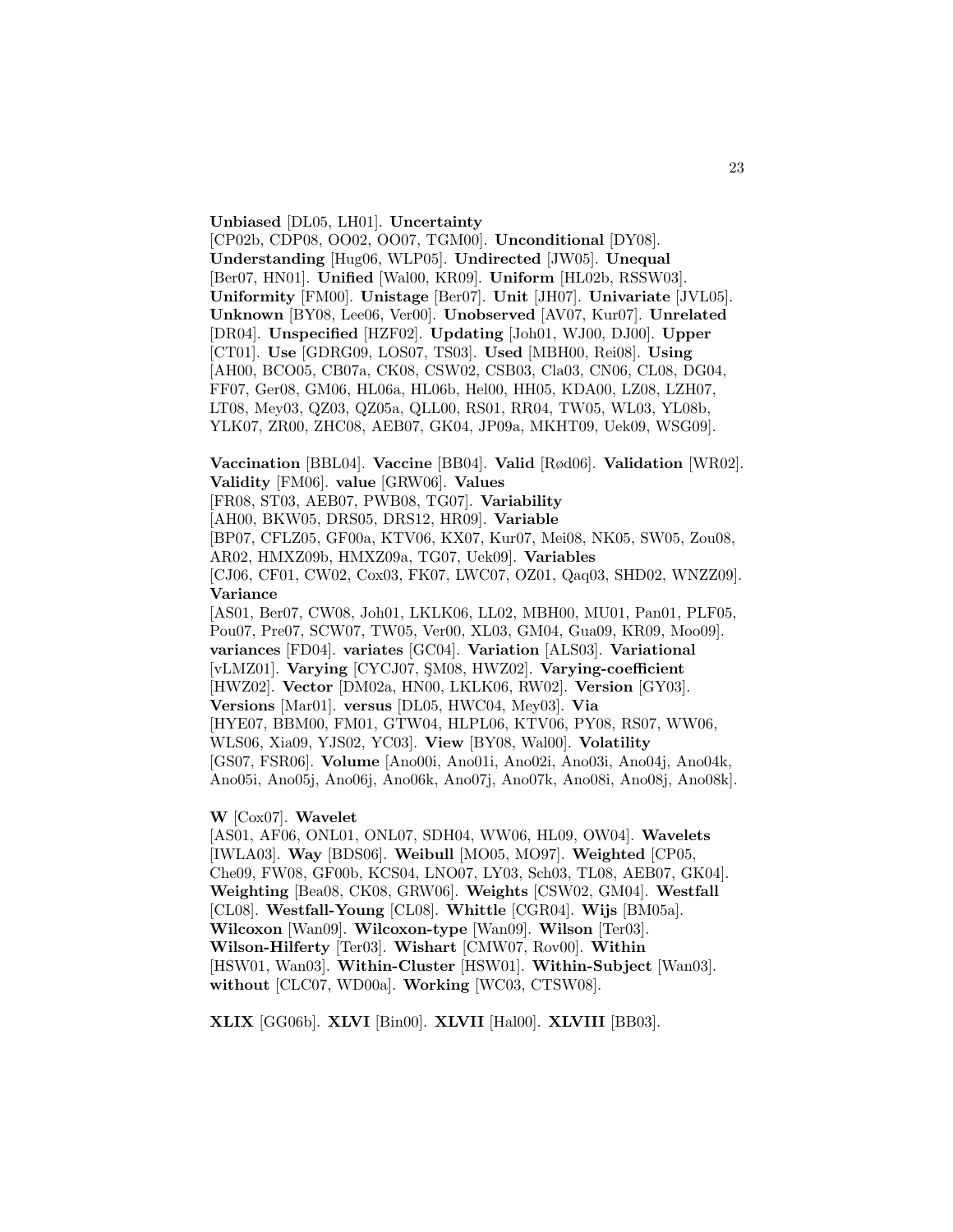**Years** [AB01, Cox01, TC01]. **Young** [CL08].

**Zero** [Bot03]. **Zeros** [CDR07].

## **References**

## **Akritas:2000:NMM**

[AAD00] Michael G. Akritas, Steven F. Arnold, and Yunling Du. Nonparametric models and methods for nonlinear analysis of covariance. Biometrika, 87(3):507–526, September 2000. CO-DEN BIOKAX. ISSN 0006-3444 (print), 1464-3510 (electronic). URL http://biomet.oxfordjournals.org/content/87/3/507; http://www.jstor.org/stable/2673627.

## **Atkinson:2001:OHY**

[AB01] Anthony C. Atkinson and R. A. Bailey. One hundred years of the design of experiments on and off the pages of Biometrika. Biometrika, 88(1):53–97, March 2001. CODEN BIOKAX. ISSN 0006-3444 (print), 1464-3510 (electronic). URL http://www. jstor.org/stable/2673675.

## **Aerts:2000:TLF**

[ACH00] Marc Aerts, Gerda Claeskens, and Jeffrey D. Hart. Testing lack of fit in multiple regression. Biometrika, 87(2):405–424, June 2000. CODEN BIOKAX. ISSN 0006-3444 (print), 1464-3510 (electronic). URL http://biomet.oxfordjournals.org/content/87/2/405; http://www.jstor.org/stable/2673472.

#### **Aerts:2002:LMI**

[ACHM02] Marc Aerts, Gerda Claeskens, Niel Hens, and Geert Molenberghs. Local multiple imputation. Biometrika, 89(2):375–388, June 2002. CODEN BIOKAX. ISSN 0006-3444 (print), 1464-3510 (electronic). URL http://biomet.oxfordjournals.org/content/89/2/375; http://www.jstor.org/stable/4140583.

## **Abd-Elfattah:2007:WLR**

[AEB07] Ehab F. Abd-Elfattah and Ronald W. Butler. The weighted logrank class of permutation tests: P-values and confidence intervals using saddlepoint methods. Biometrika, 94(3):543–551, August 2007. CODEN BIOKAX. ISSN 0006-3444 (print), 1464-3510 (electronic). URL http://biomet.oxfordjournals.org/content/ 94/3/543; http://www.jstor.org/stable/20441395.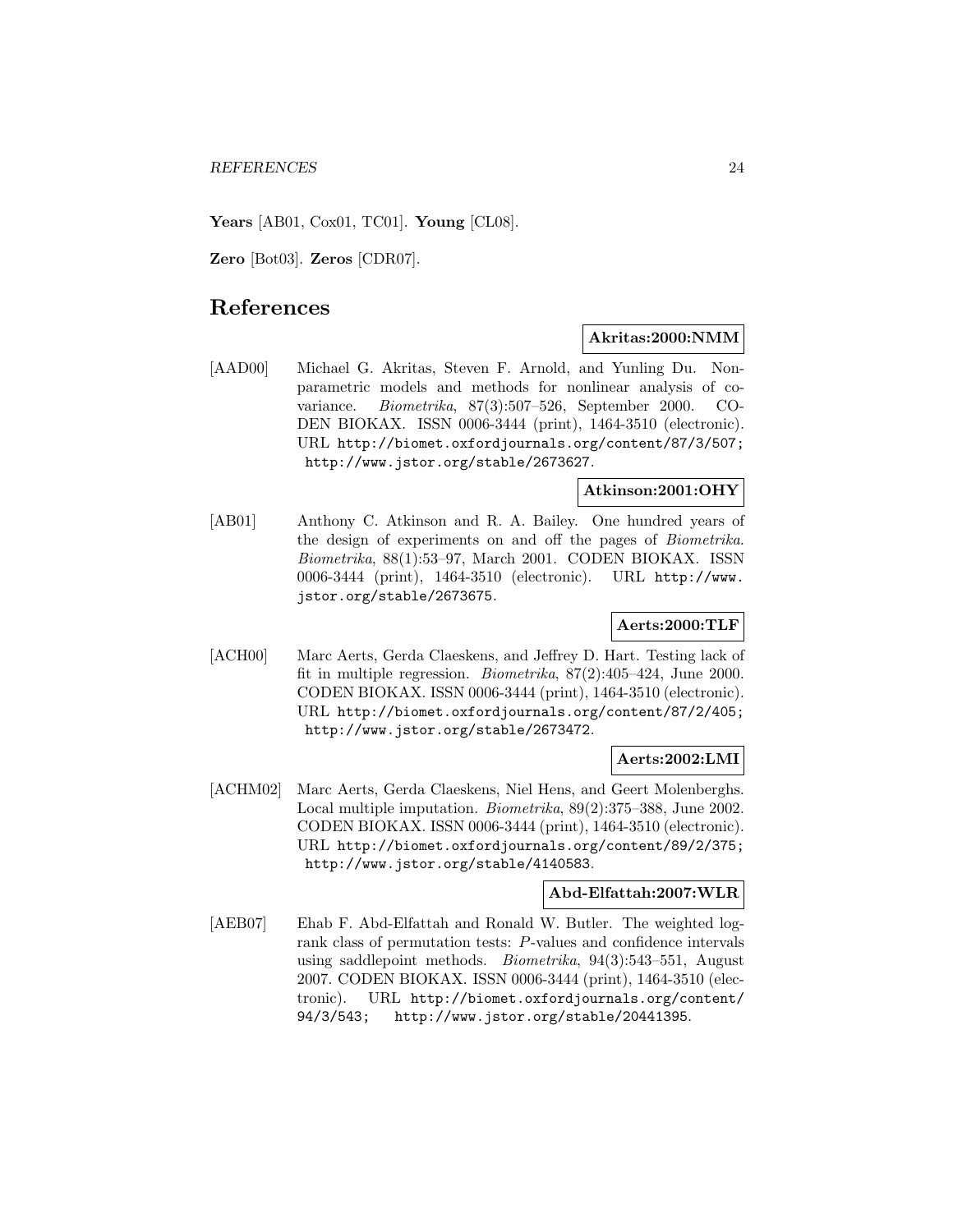#### **Antoniadis:2006:PMT**

[AF06] Anestis Antoniadis and Piotr Fryzlewicz. Parametric modelling of thresholds across scales in wavelet regression. Biometrika, 93(2): 465–471, June 2006. CODEN BIOKAX. ISSN 0006-3444 (print), 1464-3510 (electronic). URL http://biomet.oxfordjournals. org/content/93/2/465; http://www.jstor.org/stable/20441296.

## **Azzalini:2000:RVU**

[AH00] Adelchi Azzalini and Peter Hall. Reducing variability using bootstrap methods with qualitative constraints. Biometrika, 87(4):895– 906, December 2000. CODEN BIOKAX. ISSN 0006-3444 (print), 1464-3510 (electronic). URL http://biomet.oxfordjournals. org/content/87/4/895; http://www.jstor.org/stable/2673617.

## **Atay-Kayis:2005:MCM**

[AKM05] Aliye Atay-Kayis and Hélène Massam. A Monte Carlo method for computing the marginal likelihood in nondecomposable Gaussian graphical models. Biometrika, 92(2):317–335, June 2005. CO-DEN BIOKAX. ISSN 0006-3444 (print), 1464-3510 (electronic). URL http://biomet.oxfordjournals.org/content/92/2/317; http://www.jstor.org/stable/20441191.

## **Andersen:2003:GLM**

[AKR03] Per Kragh Andersen, John P. Klein, and Susanne Rosthøj. Generalised linear models for correlated pseudo-observations, with applications to multi-state models. Biometrika, 90(1):15–27, March 2003. CODEN BIOKAX. ISSN 0006-3444 (print), 1464-3510 (electronic). URL http://biomet.oxfordjournals.org/content/ 90/1/15; http://www.jstor.org/stable/30042016.

## **Albert:2003:ALI**

[ALS03] Michael H. Albert, Huiling Le, and Christopher G. Small. Assessing landmark influence on shape variation. Biometrika, 90(3):669–678, September 2003. CODEN BIOKAX. ISSN 0006-3444 (print), 1464- 3510 (electronic). URL http://biomet.oxfordjournals.org/ content/90/3/669; http://www.jstor.org/stable/30042074.

## **Andrei:2006:EQL**

[AM06] Adin-Cristian Andrei and Susan Murray. Estimating the qualityof-life-adjusted gap time distribution of successive events subject to censoring. Biometrika, 93(2):343–355, June 2006. CO-DEN BIOKAX. ISSN 0006-3444 (print), 1464-3510 (electronic).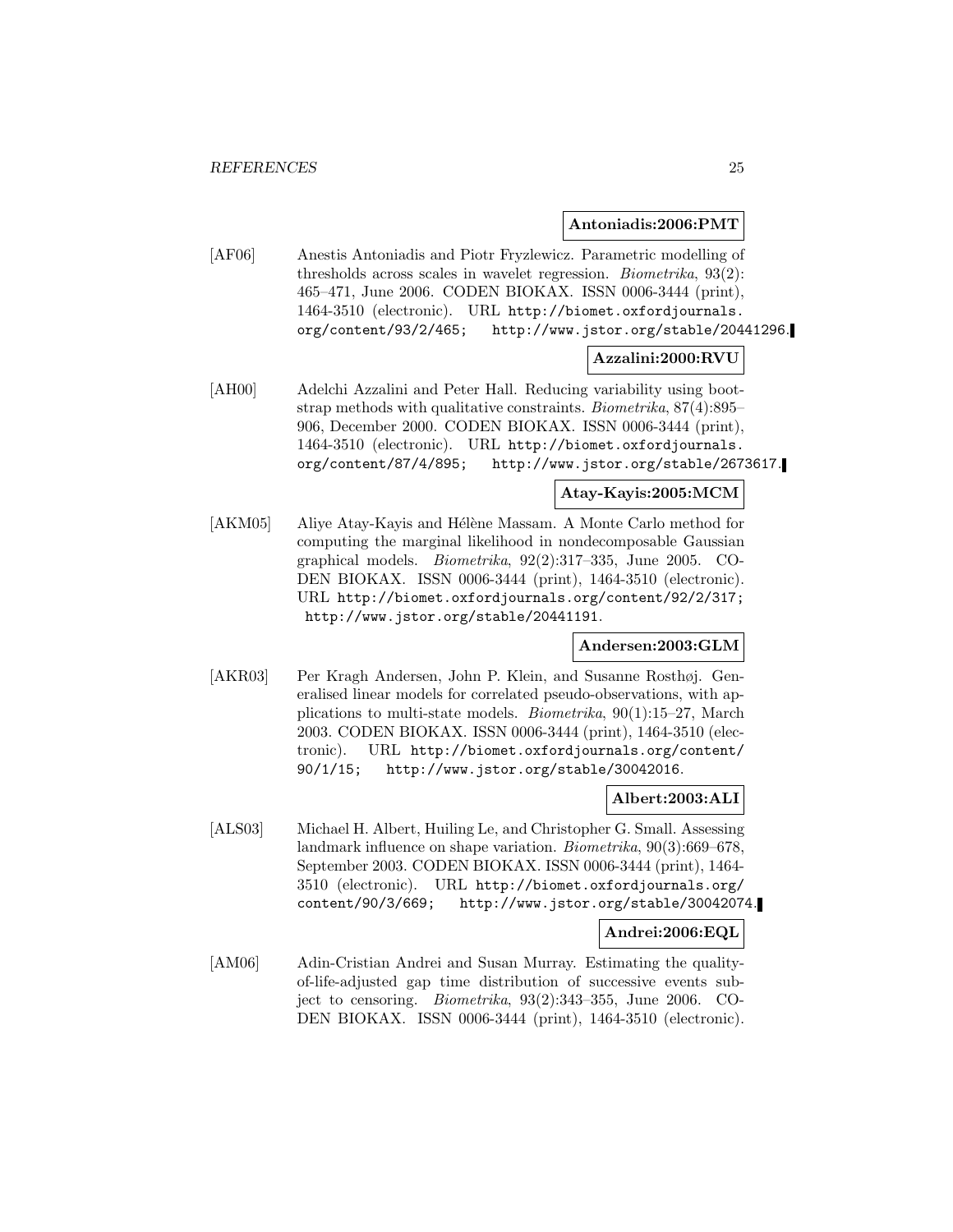URL http://biomet.oxfordjournals.org/content/93/2/343; http://www.jstor.org/stable/20441286.

## **Ahn:2007:HDL**

[AMMC07] Jeongyoun Ahn, J. S. Marron, Keith M. Muller, and Yueh-Yun Chi. The high-dimension, low-sample-size geometric representation holds under mild conditions. *Biometrika*, 94(3):760–766, August 2007. CODEN BIOKAX. ISSN 0006-3444 (print), 1464-3510 (electronic). URL http://biomet.oxfordjournals.org/content/ 94/3/760; http://www.jstor.org/stable/20441411.

## **Ando:2007:BPI**

[And07] Tomohiro Ando. Bayesian predictive information criterion for the evaluation of hierarchical Bayesian and empirical Bayes models. Biometrika, 94(2):443–458, June 2007. CODEN BIOKAX. ISSN 0006-3444 (print), 1464-3510 (electronic). URL http:/ /biomet.oxfordjournals.org/content/94/2/443; http:// www.jstor.org/stable/20441383.

## **Anonymous:2000:BMa**

[Ano00a] Anonymous. Back matter. Biometrika, 87(1):??, March 2000. CO-DEN BIOKAX. ISSN 0006-3444 (print), 1464-3510 (electronic). URL http://www.jstor.org/stable/2673579.

#### **Anonymous:2000:BMb**

[Ano00b] Anonymous. Back matter. Biometrika, 87(2):??, June 2000. CO-DEN BIOKAX. ISSN 0006-3444 (print), 1464-3510 (electronic). URL http://www.jstor.org/stable/2673479.

#### **Anonymous:2000:BMc**

[Ano00c] Anonymous. Back matter. Biometrika, 87(3):??, September 2000. CODEN BIOKAX. ISSN 0006-3444 (print), 1464-3510 (electronic). URL http://www.jstor.org/stable/2673647.

## **Anonymous:2000:BMd**

[Ano00d] Anonymous. Back matter. Biometrika, 87(4):??, December 2000. CODEN BIOKAX. ISSN 0006-3444 (print), 1464-3510 (electronic). URL http://www.jstor.org/stable/2673624.

## **Anonymous:2000:FMa**

[Ano00e] Anonymous. Front matter. Biometrika, 87(1):??, March 2000. CODEN BIOKAX. ISSN 0006-3444 (print), 1464-3510 (electronic). URL http://www.jstor.org/stable/2673556.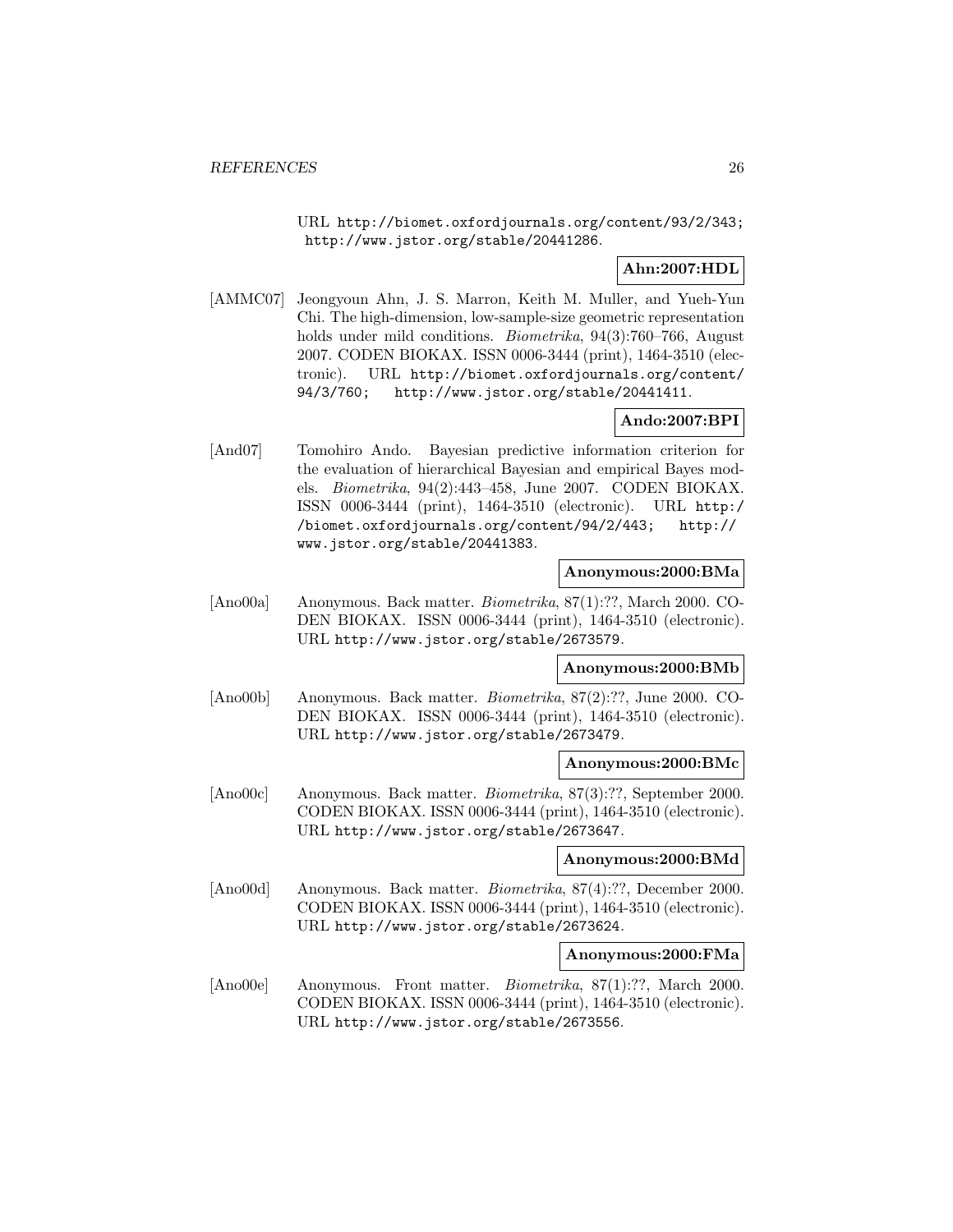#### **Anonymous:2000:FMb**

[Ano00f] Anonymous. Front matter. Biometrika, 87(2):??, June 2000. CO-DEN BIOKAX. ISSN 0006-3444 (print), 1464-3510 (electronic). URL http://www.jstor.org/stable/2673460.

**Anonymous:2000:FMc**

[Ano00g] Anonymous. Front matter. Biometrika, 87(3):??, September 2000. CODEN BIOKAX. ISSN 0006-3444 (print), 1464-3510 (electronic). URL http://www.jstor.org/stable/2673625.

## **Anonymous:2000:FMd**

[Ano00h] Anonymous. Front matter. Biometrika, 87(4):??, December 2000. CODEN BIOKAX. ISSN 0006-3444 (print), 1464-3510 (electronic). URL http://www.jstor.org/stable/2673606.

## **Anonymous:2000:VI**

[Ano00i] Anonymous. Volume information. Biometrika, 87(4):i–viii, December 2000. CODEN BIOKAX. ISSN 0006-3444 (print), 1464-3510 (electronic). URL http://www.jstor.org/stable/2673605.

## **Anonymous:2001:BMa**

[Ano01a] Anonymous. Back matter. Biometrika, 88(1):??, March 2001. CO-DEN BIOKAX. ISSN 0006-3444 (print), 1464-3510 (electronic). URL http://www.jstor.org/stable/2673688.

#### **Anonymous:2001:BMb**

[Ano01b] Anonymous. Back matter. Biometrika, 88(2):??, June 2001. CO-DEN BIOKAX. ISSN 0006-3444 (print), 1464-3510 (electronic). URL http://www.jstor.org/stable/2673506.

#### **Anonymous:2001:BMc**

[Ano01c] Anonymous. Back matter. Biometrika, 88(3):??, September 2001. CODEN BIOKAX. ISSN 0006-3444 (print), 1464-3510 (electronic). URL http://www.jstor.org/stable/2673459.

## **Anonymous:2001:BMd**

[Ano01d] Anonymous. Back matter. Biometrika, 88(4):??, December 2001. CODEN BIOKAX. ISSN 0006-3444 (print), 1464-3510 (electronic). URL http://www.jstor.org/stable/2673714.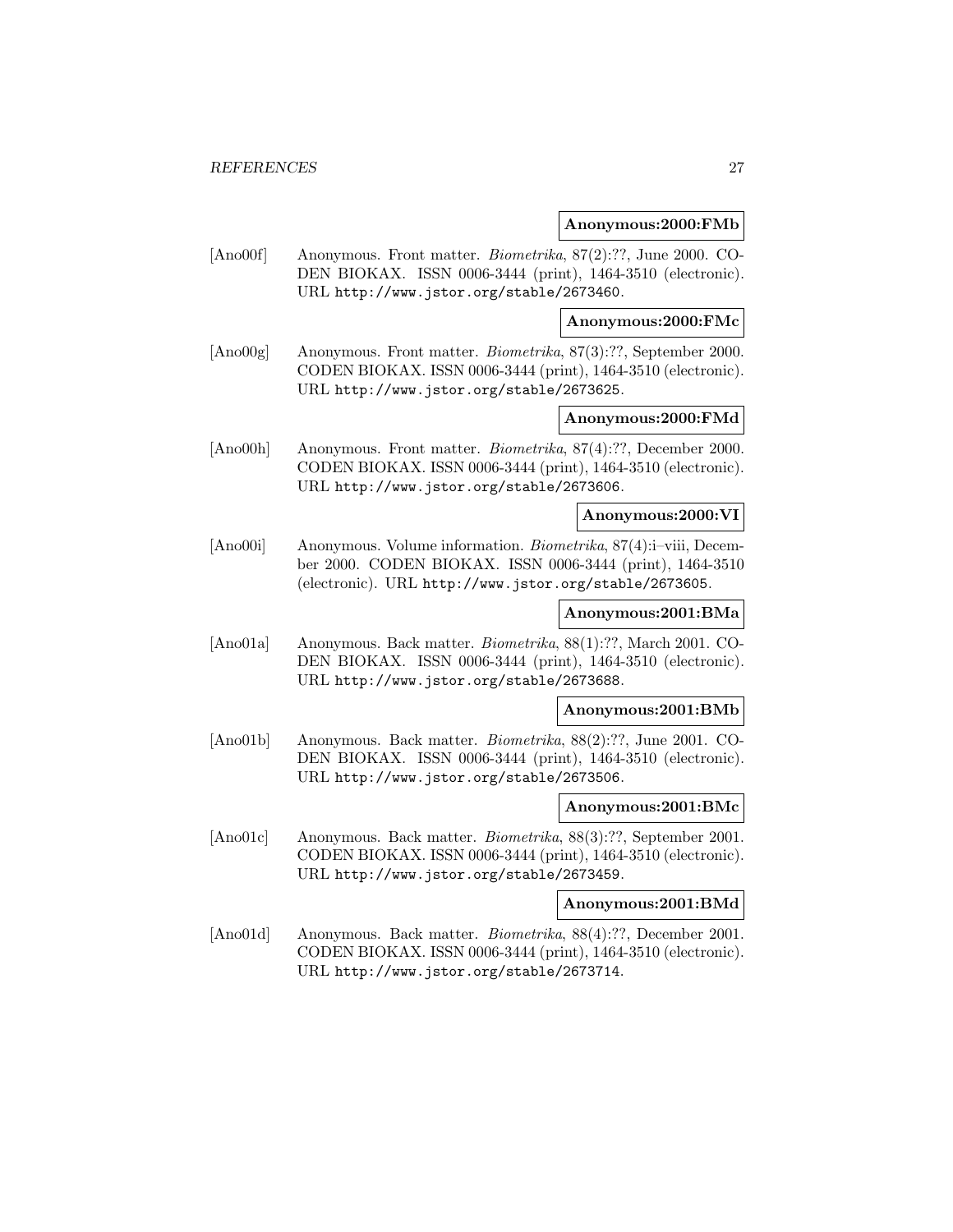#### **Anonymous:2001:FMa**

[Ano01e] Anonymous. Front matter. *Biometrika*, 88(1):??, March 2001. CODEN BIOKAX. ISSN 0006-3444 (print), 1464-3510 (electronic). URL http://www.jstor.org/stable/2673671.

**Anonymous:2001:FMb**

[Ano01f] Anonymous. Front matter. Biometrika, 88(2):??, June 2001. CO-DEN BIOKAX. ISSN 0006-3444 (print), 1464-3510 (electronic). URL http://www.jstor.org/stable/2673480.

## **Anonymous:2001:FMc**

[Ano01g] Anonymous. Front matter. Biometrika, 88(3):??, September 2001. CODEN BIOKAX. ISSN 0006-3444 (print), 1464-3510 (electronic). URL http://www.jstor.org/stable/2673433.

## **Anonymous:2001:FMd**

[Ano01h] Anonymous. Front matter. Biometrika, 88(4):??, December 2001. CODEN BIOKAX. ISSN 0006-3444 (print), 1464-3510 (electronic). URL http://www.jstor.org/stable/2673690.

## **Anonymous:2001:VI**

[Ano01i] Anonymous. Volume information. Biometrika, 88(4):i–viii, December 2001. CODEN BIOKAX. ISSN 0006-3444 (print), 1464-3510 (electronic). URL http://www.jstor.org/stable/2673689.

#### **Anonymous:2002:BMa**

[Ano02a] Anonymous. Back matter. Biometrika, 89(1):??, March 2002. CO-DEN BIOKAX. ISSN 0006-3444 (print), 1464-3510 (electronic). URL http://www.jstor.org/stable/4140573.

#### **Anonymous:2002:BMb**

[Ano02b] Anonymous. Back matter. Biometrika, 89(2):??, June 2002. CO-DEN BIOKAX. ISSN 0006-3444 (print), 1464-3510 (electronic). URL http://www.jstor.org/stable/4140595.

**Anonymous:2002:BMc**

[Ano02c] Anonymous. Back matter. Biometrika, 89(3):??, September 2002. CODEN BIOKAX. ISSN 0006-3444 (print), 1464-3510 (electronic). URL http://www.jstor.org/stable/4140616.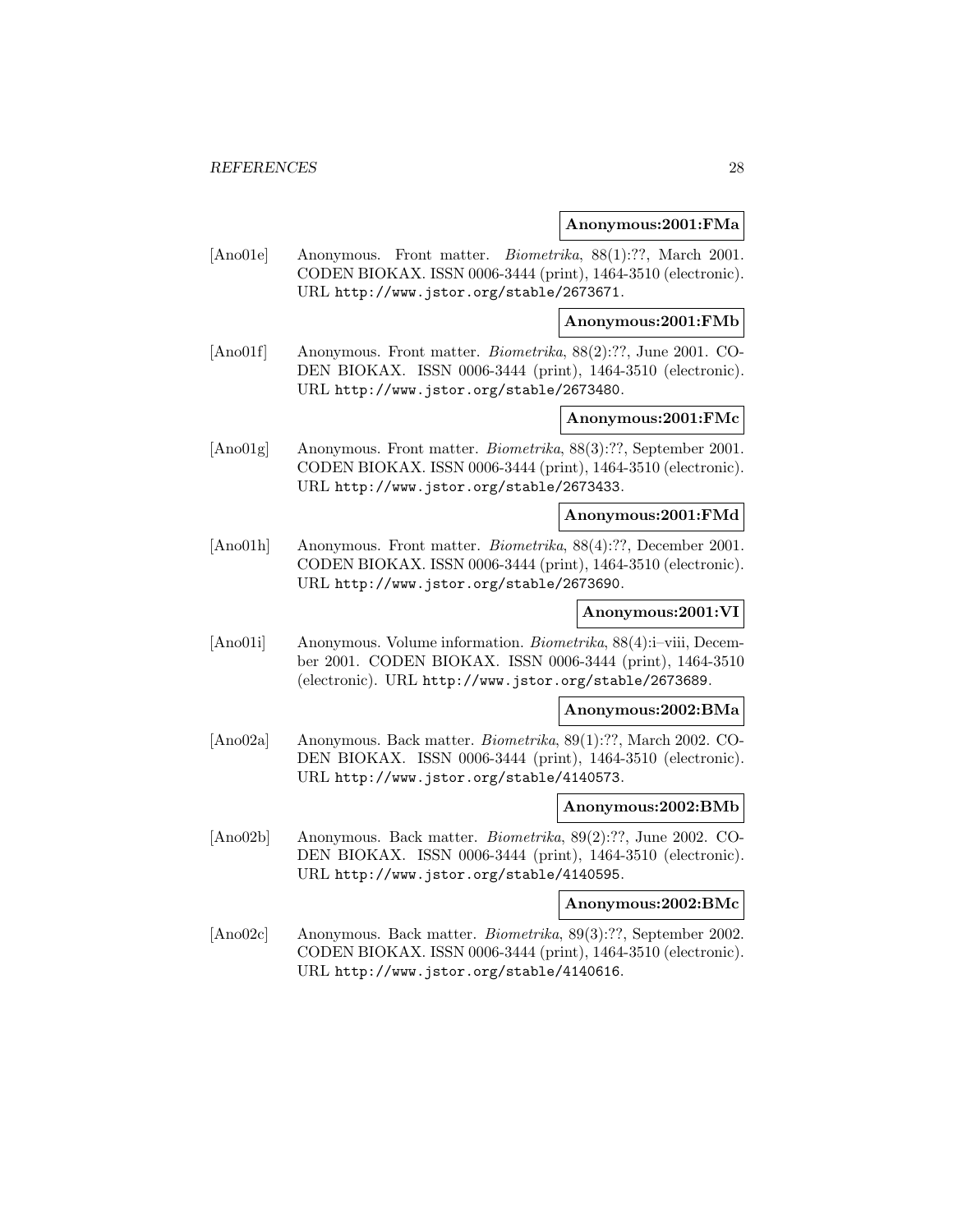#### **Anonymous:2002:BMd**

[Ano02d] Anonymous. Back matter. Biometrika, 89(4):??, December 2002. CODEN BIOKAX. ISSN 0006-3444 (print), 1464-3510 (electronic). URL http://www.jstor.org/stable/4140553.

**Anonymous:2002:FMa**

[Ano02e] Anonymous. Front matter. Biometrika, 89(1):??, March 2002. CODEN BIOKAX. ISSN 0006-3444 (print), 1464-3510 (electronic). URL http://www.jstor.org/stable/4140554.

## **Anonymous:2002:FMb**

[Ano02f] Anonymous. Front matter. Biometrika, 89(2):??, June 2002. CO-DEN BIOKAX. ISSN 0006-3444 (print), 1464-3510 (electronic). URL http://www.jstor.org/stable/4140574.

## **Anonymous:2002:FMc**

[Ano02g] Anonymous. Front matter. Biometrika, 89(3):??, September 2002. CODEN BIOKAX. ISSN 0006-3444 (print), 1464-3510 (electronic). URL http://www.jstor.org/stable/4140596.

## **Anonymous:2002:FMd**

[Ano02h] Anonymous. Front matter. Biometrika, 89(4):??, December 2002. CODEN BIOKAX. ISSN 0006-3444 (print), 1464-3510 (electronic). URL http://www.jstor.org/stable/4140532.

#### **Anonymous:2002:VI**

[Ano02i] Anonymous. Volume information. Biometrika, 89(4):i–viii, December 2002. CODEN BIOKAX. ISSN 0006-3444 (print), 1464-3510 (electronic). URL http://www.jstor.org/stable/4140531.

#### **Anonymous:2003:BMa**

[Ano03a] Anonymous. Back matter. Biometrika, 90(1):??, March 2003. CO-DEN BIOKAX. ISSN 0006-3444 (print), 1464-3510 (electronic). URL http://www.jstor.org/stable/30042035.

## **Anonymous:2003:BMb**

[Ano03b] Anonymous. Back matter. Biometrika, 90(2):??, June 2003. CO-DEN BIOKAX. ISSN 0006-3444 (print), 1464-3510 (electronic). URL http://www.jstor.org/stable/30042059.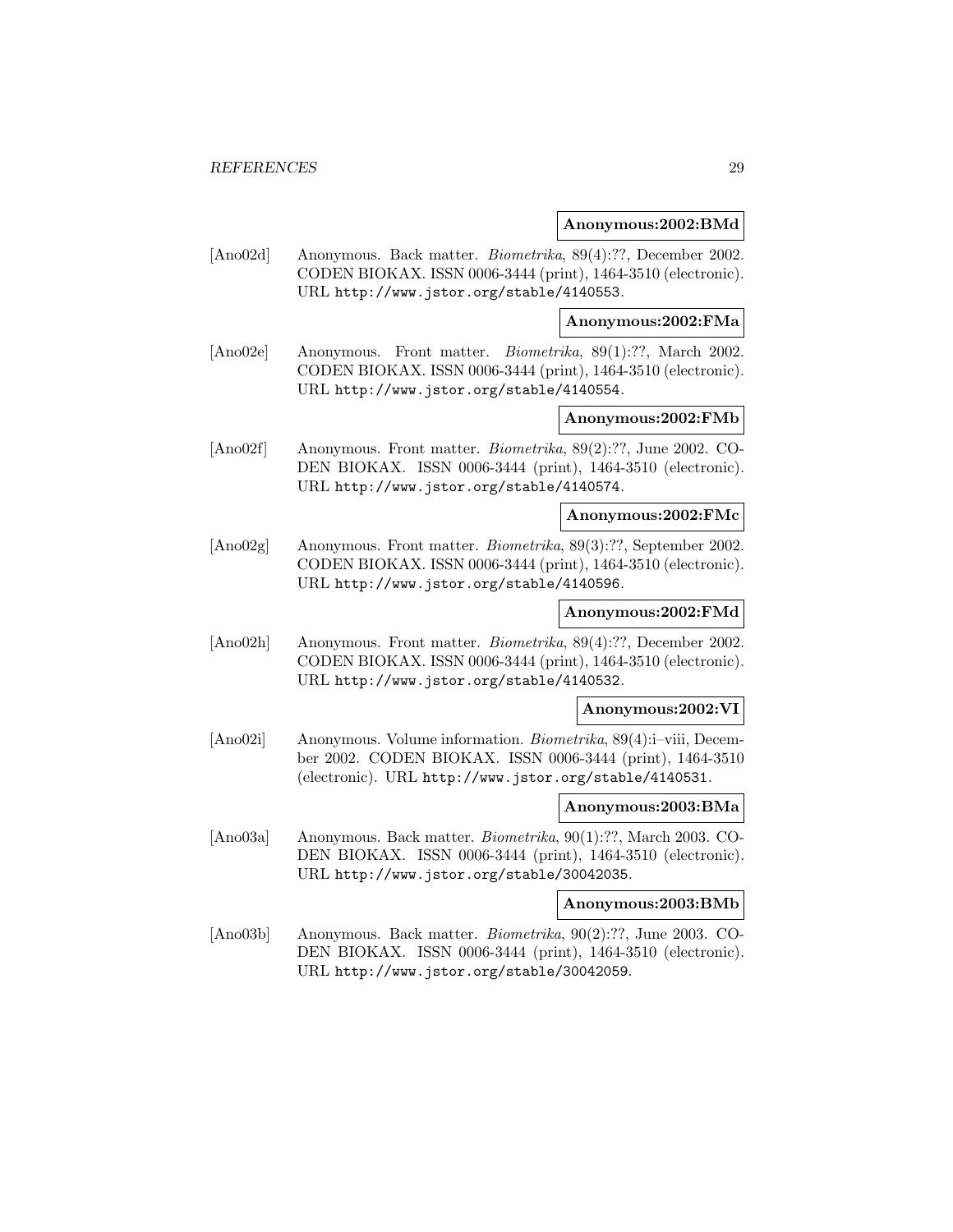#### **Anonymous:2003:BMc**

[Ano03c] Anonymous. Back matter. Biometrika, 90(3):??, September 2003. CODEN BIOKAX. ISSN 0006-3444 (print), 1464-3510 (electronic). URL http://www.jstor.org/stable/30042082.

## **Anonymous:2003:BMd**

[Ano03d] Anonymous. Back matter. Biometrika, 90(4):??, December 2003. CODEN BIOKAX. ISSN 0006-3444 (print), 1464-3510 (electronic). URL http://www.jstor.org/stable/30042106.

## **Anonymous:2003:FMa**

[Ano03e] Anonymous. Front matter. Biometrika, 90(1):??, March 2003. CODEN BIOKAX. ISSN 0006-3444 (print), 1464-3510 (electronic). URL http://www.jstor.org/stable/30042014.

## **Anonymous:2003:FMb**

[Ano03f] Anonymous. Front matter. Biometrika, 90(2):??, June 2003. CO-DEN BIOKAX. ISSN 0006-3444 (print), 1464-3510 (electronic). URL http://www.jstor.org/stable/30042037.

#### **Anonymous:2003:FMc**

[Ano03g] Anonymous. Front matter. Biometrika, 90(3):??, September 2003. CODEN BIOKAX. ISSN 0006-3444 (print), 1464-3510 (electronic). URL http://www.jstor.org/stable/30042061.

#### **Anonymous:2003:FMd**

[Ano03h] Anonymous. Front matter. *Biometrika*, 90(4):??, December 2003. CODEN BIOKAX. ISSN 0006-3444 (print), 1464-3510 (electronic). URL http://www.jstor.org/stable/30042085.

#### **Anonymous:2003:VI**

[Ano03i] Anonymous. Volume information. Biometrika, 90(4):??, December 2003. CODEN BIOKAX. ISSN 0006-3444 (print), 1464-3510 (electronic). URL http://www.jstor.org/stable/30042084.

## **Anonymous:2004:AC**

[Ano04a] Anonymous. Amendments and corrections: "Is the Simes Improved Bonferroni Procedure Conservative?". Biometrika, 91(1):249–250, March 2004. CODEN BIOKAX. ISSN 0006-3444 (print), 1464- 3510 (electronic). URL http://biomet.oxfordjournals.org/ content/91/1/249; http://www.jstor.org/stable/20441095. See [SC96].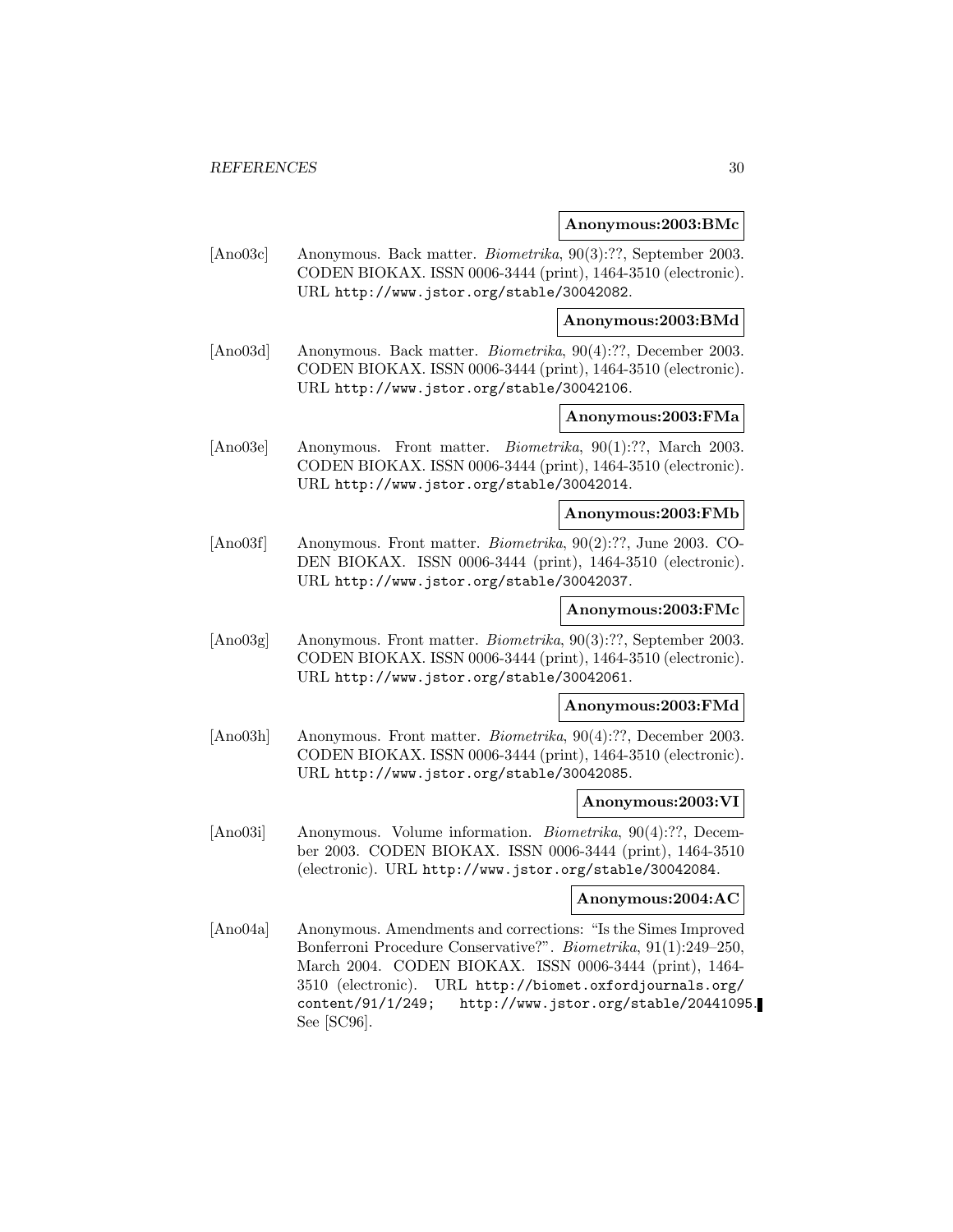#### **Anonymous:2004:BMa**

[Ano04b] Anonymous. Back matter. Biometrika, 91(1):??, March 2004. CO-DEN BIOKAX. ISSN 0006-3444 (print), 1464-3510 (electronic). URL http://www.jstor.org/stable/20441096.

#### **Anonymous:2004:BMb**

[Ano04c] Anonymous. Back matter. Biometrika, 91(2):??, June 2004. CO-DEN BIOKAX. ISSN 0006-3444 (print), 1464-3510 (electronic). URL http://www.jstor.org/stable/20441117.

## **Anonymous:2004:BMc**

[Ano04d] Anonymous. Back matter. Biometrika, 91(3):??, September 2004. CODEN BIOKAX. ISSN 0006-3444 (print), 1464-3510 (electronic). URL http://www.jstor.org/stable/20441139.

## **Anonymous:2004:BMd**

[Ano04e] Anonymous. Back matter. Biometrika, 91(4):??, December 2004. CODEN BIOKAX. ISSN 0006-3444 (print), 1464-3510 (electronic). URL http://www.jstor.org/stable/20441158.

## **Anonymous:2004:FMa**

[Ano04f] Anonymous. Front matter. *Biometrika*, 91(1):??, March 2004. CODEN BIOKAX. ISSN 0006-3444 (print), 1464-3510 (electronic). URL http://www.jstor.org/stable/20441074.

#### **Anonymous:2004:FMb**

[Ano04g] Anonymous. Front matter. Biometrika, 91(2):??, June 2004. CO-DEN BIOKAX. ISSN 0006-3444 (print), 1464-3510 (electronic). URL http://www.jstor.org/stable/20441098.

#### **Anonymous:2004:FMc**

[Ano04h] Anonymous. Front matter. Biometrika, 91(3):??, September 2004. CODEN BIOKAX. ISSN 0006-3444 (print), 1464-3510 (electronic). URL http://www.jstor.org/stable/20441119.

#### **Anonymous:2004:FMd**

[Ano04i] Anonymous. Front matter. Biometrika, 91(4):??, December 2004. CODEN BIOKAX. ISSN 0006-3444 (print), 1464-3510 (electronic). URL http://www.jstor.org/stable/20441142.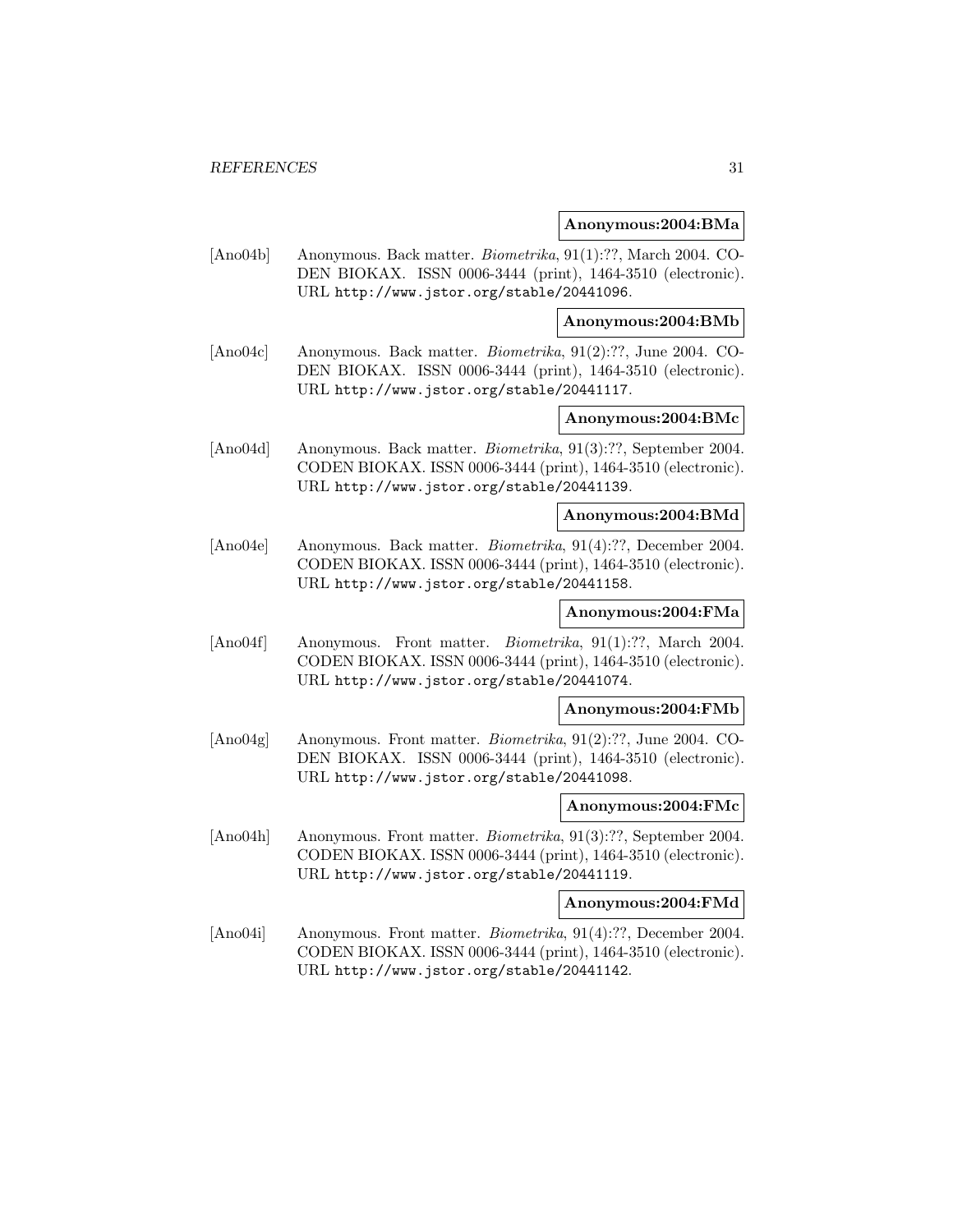#### **Anonymous:2004:VIa**

[Ano04j] Anonymous. Volume information. Biometrika, 91(1):??, March 2004. CODEN BIOKAX. ISSN 0006-3444 (print), 1464-3510 (electronic). URL http://www.jstor.org/stable/20441073.

**Anonymous:2004:VIb**

[Ano04k] Anonymous. Volume information. Biometrika, 91(4):??, December 2004. CODEN BIOKAX. ISSN 0006-3444 (print), 1464-3510 (electronic). URL http://www.jstor.org/stable/20441141.

## **Anonymous:2005:BMa**

[Ano05a] Anonymous. Back matter. Biometrika, 92(1):??, March 2005. CO-DEN BIOKAX. ISSN 0006-3444 (print), 1464-3510 (electronic). URL http://www.jstor.org/stable/20441184.

#### **Anonymous:2005:BMb**

[Ano05b] Anonymous. Back matter. Biometrika, 92(2):??, June 2005. CO-DEN BIOKAX. ISSN 0006-3444 (print), 1464-3510 (electronic). URL http://www.jstor.org/stable/20441207.

## **Anonymous:2005:BMc**

[Ano05c] Anonymous. Back matter. Biometrika, 92(3):??, September 2005. CODEN BIOKAX. ISSN 0006-3444 (print), 1464-3510 (electronic). URL http://www.jstor.org/stable/20441229.

#### **Anonymous:2005:BMd**

[Ano05d] Anonymous. Back matter. Biometrika, 92(4):??, December 2005. CODEN BIOKAX. ISSN 0006-3444 (print), 1464-3510 (electronic). URL http://www.jstor.org/stable/20441252.

#### **Anonymous:2005:FMa**

[Ano05e] Anonymous. Front matter. Biometrika, 92(1):??, March 2005. CODEN BIOKAX. ISSN 0006-3444 (print), 1464-3510 (electronic). URL http://www.jstor.org/stable/20441161.

## **Anonymous:2005:FMb**

[Ano05f] Anonymous. Front matter. Biometrika, 92(2):??, June 2005. CO-DEN BIOKAX. ISSN 0006-3444 (print), 1464-3510 (electronic). URL http://www.jstor.org/stable/20441186.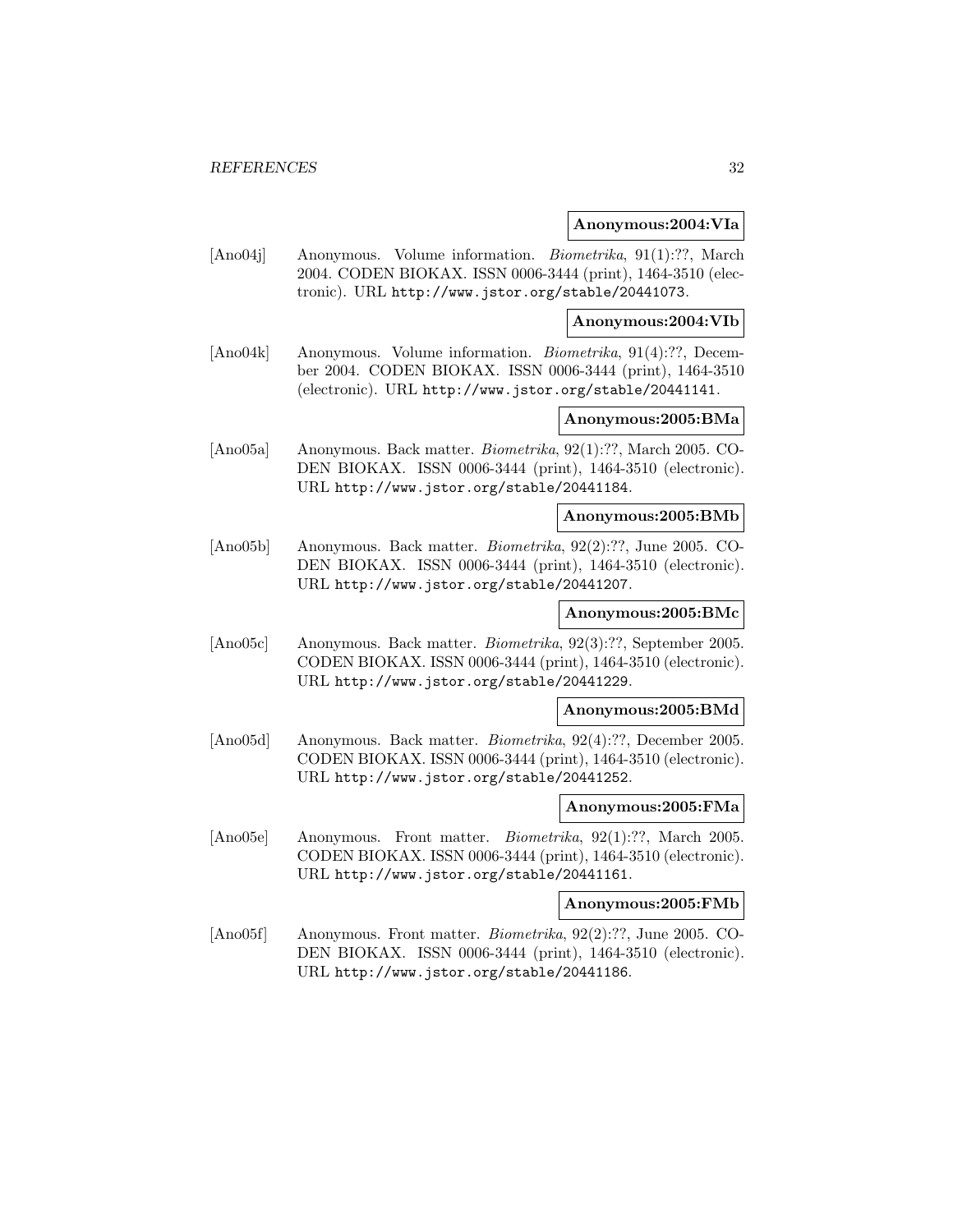#### **Anonymous:2005:FMc**

[Ano05g] Anonymous. Front matter. Biometrika, 92(3):??, September 2005. CODEN BIOKAX. ISSN 0006-3444 (print), 1464-3510 (electronic). URL http://www.jstor.org/stable/20441209.

#### **Anonymous:2005:FMd**

[Ano05h] Anonymous. Front matter. Biometrika, 92(4):??, December 2005. CODEN BIOKAX. ISSN 0006-3444 (print), 1464-3510 (electronic). URL http://www.jstor.org/stable/20441232.

## **Anonymous:2005:VIa**

[Ano05i] Anonymous. Volume information. Biometrika, 92(1):??, March 2005. CODEN BIOKAX. ISSN 0006-3444 (print), 1464-3510 (electronic). URL http://www.jstor.org/stable/20441160.

## **Anonymous:2005:VIb**

[Ano05j] Anonymous. Volume information. Biometrika, 92(4):??, December 2005. CODEN BIOKAX. ISSN 0006-3444 (print), 1464-3510 (electronic). URL http://www.jstor.org/stable/20441231.

## **Anonymous:2006:AC**

[Ano06a] Anonymous. Amendments and corrections: "Nonparametric Maximum Likelihood Estimation of the Structural Mean of a Sample of Curves". Biometrika, 93(4):1025, December 2006. CODEN BIOKAX. ISSN 0006-3444 (print), 1464-3510 (electronic). URL http://www.jstor.org/stable/20441345. See [GG05].

#### **Anonymous:2006:BMa**

[Ano06b] Anonymous. Back matter. Biometrika, 93(1):??, March 2006. CO-DEN BIOKAX. ISSN 0006-3444 (print), 1464-3510 (electronic). URL http://www.jstor.org/stable/20441275.

## **Anonymous:2006:BMb**

[Ano06c] Anonymous. Back matter. Biometrika, 93(2):??, June 2006. CO-DEN BIOKAX. ISSN 0006-3444 (print), 1464-3510 (electronic). URL http://www.jstor.org/stable/20441300.

#### **Anonymous:2006:BMc**

[Ano06d] Anonymous. Back matter. Biometrika, 93(3):??, September 2006. CODEN BIOKAX. ISSN 0006-3444 (print), 1464-3510 (electronic). URL http://www.jstor.org/stable/20441321.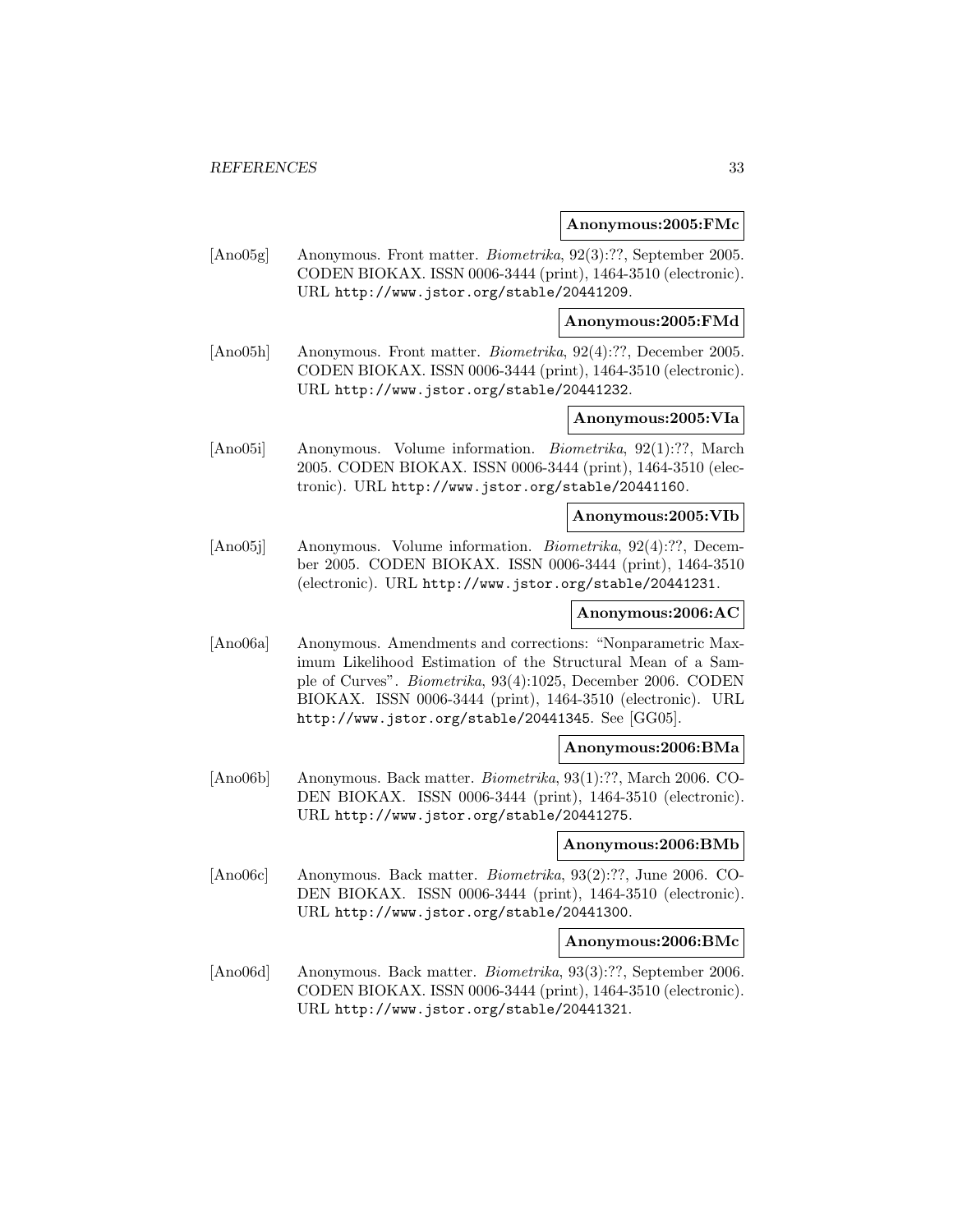#### **Anonymous:2006:BMd**

[Ano06e] Anonymous. Back matter. Biometrika, 93(4):??, December 2006. CODEN BIOKAX. ISSN 0006-3444 (print), 1464-3510 (electronic). URL http://www.jstor.org/stable/20441346.

**Anonymous:2006:FMa**

[Ano06f] Anonymous. Front matter. Biometrika, 93(1):??, March 2006. CODEN BIOKAX. ISSN 0006-3444 (print), 1464-3510 (electronic). URL http://www.jstor.org/stable/20441255.

## **Anonymous:2006:FMb**

[Ano06g] Anonymous. Front matter. Biometrika, 93(2):??, June 2006. CO-DEN BIOKAX. ISSN 0006-3444 (print), 1464-3510 (electronic). URL http://www.jstor.org/stable/20441277.

## **Anonymous:2006:FMc**

[Ano06h] Anonymous. Front matter. Biometrika, 93(3):??, September 2006. CODEN BIOKAX. ISSN 0006-3444 (print), 1464-3510 (electronic). URL http://www.jstor.org/stable/20441302.

## **Anonymous:2006:FMd**

[Ano06i] Anonymous. Front matter. Biometrika, 93(4):??, December 2006. CODEN BIOKAX. ISSN 0006-3444 (print), 1464-3510 (electronic). URL http://www.jstor.org/stable/20441324.

#### **Anonymous:2006:VIa**

[Ano06j] Anonymous. Volume information. Biometrika, 93(1):??, March 2006. CODEN BIOKAX. ISSN 0006-3444 (print), 1464-3510 (electronic). URL http://www.jstor.org/stable/20441254.

#### **Anonymous:2006:VIb**

[Ano06k] Anonymous. Volume information. Biometrika, 93(4):??, December 2006. CODEN BIOKAX. ISSN 0006-3444 (print), 1464-3510 (electronic). URL http://www.jstor.org/stable/20441323.

## **Anonymous:2007:AC**

[Ano07a] Anonymous. Amendments and corrections: "Nonparametric Inference in Multivariate Mixtures". Biometrika, 94(3):767, August 2007. CODEN BIOKAX. ISSN 0006-3444 (print), 1464-3510 (electronic). URL http://www.jstor.org/stable/20441412. See correction [HNPE05].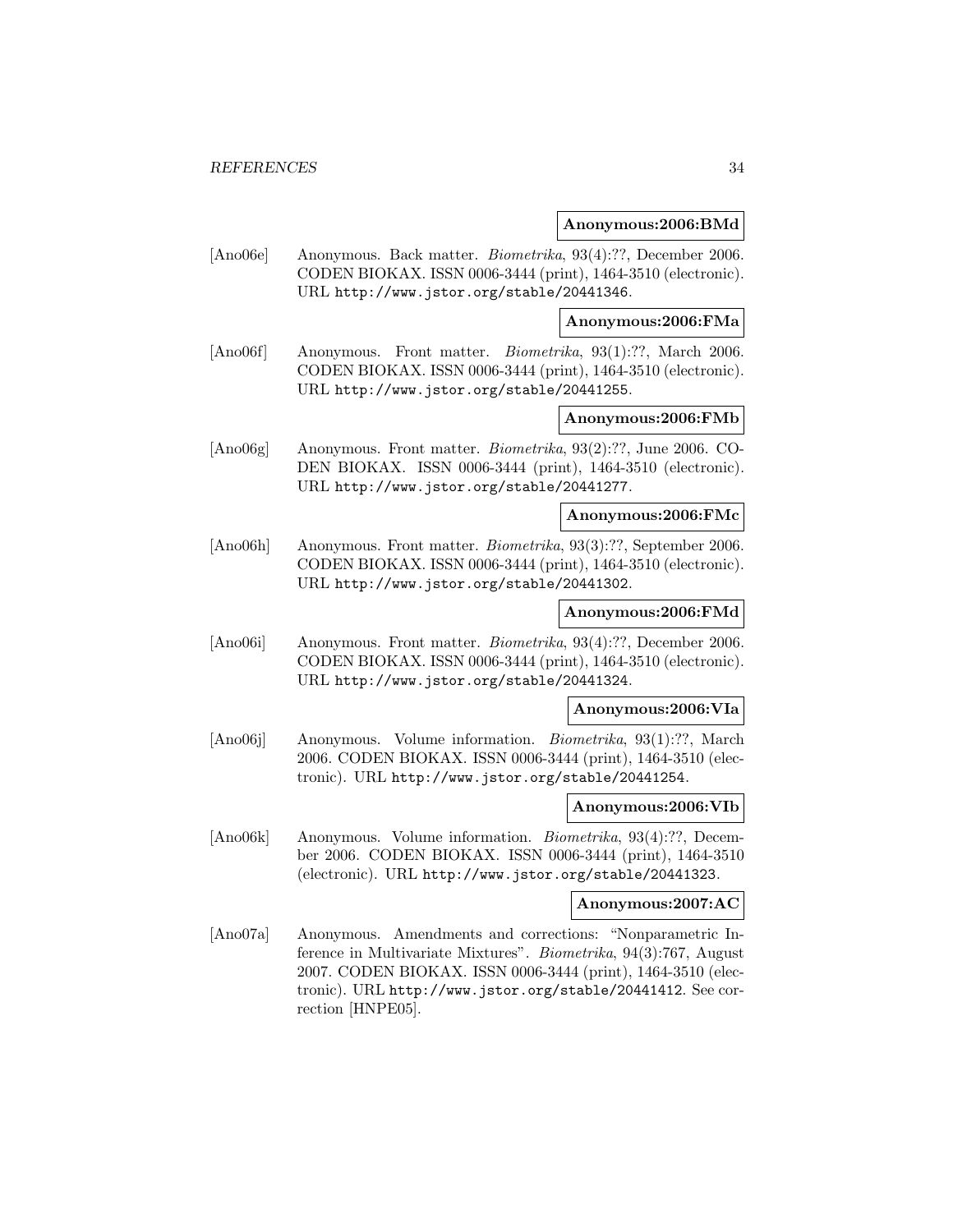#### **Anonymous:2007:BMa**

[Ano07b] Anonymous. Back matter. Biometrika, 94(1):??, March 2007. CO-DEN BIOKAX. ISSN 0006-3444 (print), 1464-3510 (electronic). URL http://www.jstor.org/stable/20441367.

#### **Anonymous:2007:BMb**

[Ano07c] Anonymous. Back matter. Biometrika, 94(2):??, June 2007. CO-DEN BIOKAX. ISSN 0006-3444 (print), 1464-3510 (electronic). URL http://www.jstor.org/stable/20441390.

## **Anonymous:2007:BMc**

[Ano07d] Anonymous. Back matter. Biometrika, 94(3):??, August 2007. CODEN BIOKAX. ISSN 0006-3444 (print), 1464-3510 (electronic). URL http://www.jstor.org/stable/20441413.

## **Anonymous:2007:BMd**

[Ano07e] Anonymous. Back matter. Biometrika, 94(4):??, December 2007. CODEN BIOKAX. ISSN 0006-3444 (print), 1464-3510 (electronic). URL http://www.jstor.org/stable/20441435.

## **Anonymous:2007:FMa**

[Ano07f] Anonymous. Front matter. Biometrika, 94(1):??, March 2007. CODEN BIOKAX. ISSN 0006-3444 (print), 1464-3510 (electronic). URL http://www.jstor.org/stable/20441349.

#### **Anonymous:2007:FMb**

[Ano07g] Anonymous. Front matter. Biometrika, 94(2):??, June 2007. CO-DEN BIOKAX. ISSN 0006-3444 (print), 1464-3510 (electronic). URL http://www.jstor.org/stable/20441369.

#### **Anonymous:2007:FMc**

[Ano07h] Anonymous. Front matter. Biometrika, 94(3):??, August 2007. CODEN BIOKAX. ISSN 0006-3444 (print), 1464-3510 (electronic). URL http://www.jstor.org/stable/20441392.

#### **Anonymous:2007:FMd**

[Ano07i] Anonymous. Front matter. Biometrika, 94(4):??, December 2007. CODEN BIOKAX. ISSN 0006-3444 (print), 1464-3510 (electronic). URL http://www.jstor.org/stable/20441416.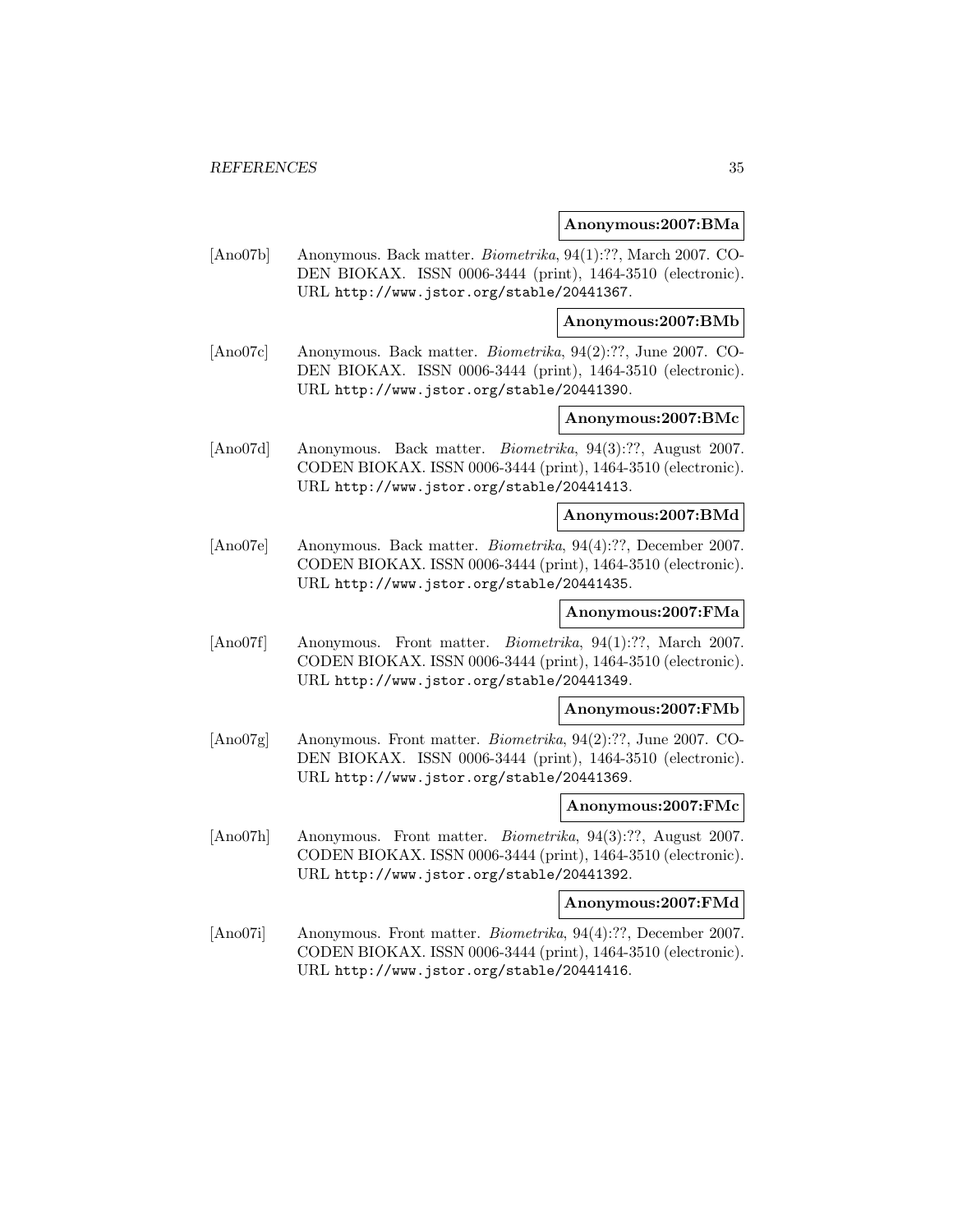#### **Anonymous:2007:VIa**

[Ano07j] Anonymous. Volume information. Biometrika, 94(1):??, March 2007. CODEN BIOKAX. ISSN 0006-3444 (print), 1464-3510 (electronic). URL http://www.jstor.org/stable/20441348.

**Anonymous:2007:VIb**

[Ano07k] Anonymous. Volume information. Biometrika, 94(4):??, December 2007. CODEN BIOKAX. ISSN 0006-3444 (print), 1464-3510 (electronic). URL http://www.jstor.org/stable/20441415.

## **Anonymous:2008:BMa**

[Ano08a] Anonymous. Back matter. Biometrika, 95(1):??, March 2008. CO-DEN BIOKAX. ISSN 0006-3444 (print), 1464-3510 (electronic). URL http://www.jstor.org/stable/20441459.

#### **Anonymous:2008:BMb**

[Ano08b] Anonymous. Back matter. Biometrika, 95(2):??, June 2008. CO-DEN BIOKAX. ISSN 0006-3444 (print), 1464-3510 (electronic). URL http://www.jstor.org/stable/20441481.

## **Anonymous:2008:BMc**

[Ano08c] Anonymous. Back matter. Biometrika, 95(3):??, September 2008. CODEN BIOKAX. ISSN 0006-3444 (print), 1464-3510 (electronic). URL http://www.jstor.org/stable/20441502.

#### **Anonymous:2008:BMd**

[Ano08d] Anonymous. Back matter. Biometrika, 95(4):??, December 2008. CODEN BIOKAX. ISSN 0006-3444 (print), 1464-3510 (electronic). URL http://www.jstor.org/stable/20441525.

#### **Anonymous:2008:FMa**

[Ano08e] Anonymous. Front matter. Biometrika, 95(1):??, March 2008. CODEN BIOKAX. ISSN 0006-3444 (print), 1464-3510 (electronic). URL http://www.jstor.org/stable/20441438.

## **Anonymous:2008:FMb**

[Ano08f] Anonymous. Front matter. Biometrika, 95(2):??, June 2008. CO-DEN BIOKAX. ISSN 0006-3444 (print), 1464-3510 (electronic). URL http://www.jstor.org/stable/20441462.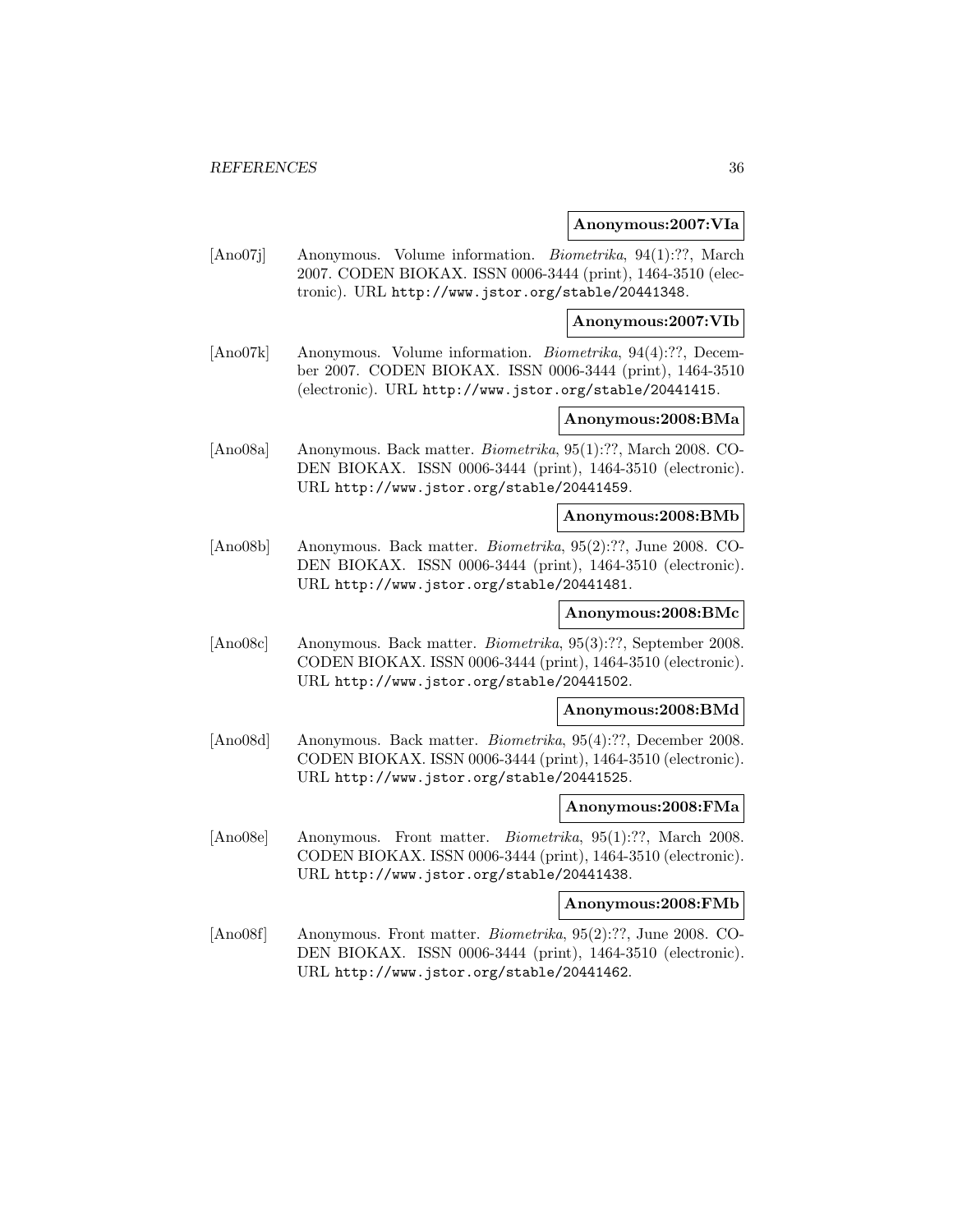#### **Anonymous:2008:FMc**

[Ano08g] Anonymous. Front matter. Biometrika, 95(3):??, September 2008. CODEN BIOKAX. ISSN 0006-3444 (print), 1464-3510 (electronic). URL http://www.jstor.org/stable/20441483.

**Anonymous:2008:FMd**

[Ano08h] Anonymous. Front matter. Biometrika, 95(4):??, December 2008. CODEN BIOKAX. ISSN 0006-3444 (print), 1464-3510 (electronic). URL http://www.jstor.org/stable/20441505.

## **Anonymous:2008:VIa**

[Ano08i] Anonymous. Volume information. Biometrika, 95(1):??, March 2008. CODEN BIOKAX. ISSN 0006-3444 (print), 1464-3510 (electronic). URL http://www.jstor.org/stable/20441437.

### **Anonymous:2008:VIb**

[Ano08j] Anonymous. Volume information. Biometrika, 95(2):??, June 2008. CODEN BIOKAX. ISSN 0006-3444 (print), 1464-3510 (electronic). URL http://www.jstor.org/stable/20441461.

## **Anonymous:2008:VIc**

[Ano08k] Anonymous. Volume information. Biometrika, 95(4):??, December 2008. CODEN BIOKAX. ISSN 0006-3444 (print), 1464-3510 (electronic). URL http://www.jstor.org/stable/20441504.

### **Atkinson:2002:FSA**

[AR02] Anthony C. Atkinson and Marco Riani. Forward search addedvariable t-tests and the effect of masked outliers on model selection. Biometrika, 89(4):939–946, December 2002. CO-DEN BIOKAX. ISSN 0006-3444 (print), 1464-3510 (electronic). URL http://biomet.oxfordjournals.org/content/89/4/939; http://www.jstor.org/stable/4140549.

## **Antoniadis:2001:WSN**

[AS01] Anestis Antoniadis and Theofanis Sapatinas. Wavelet shrinkage for natural exponential families with quadratic variance functions. Biometrika, 88(3):805–820, September 2001. CODEN BIOKAX. ISSN 0006-3444 (print), 1464-3510 (electronic). URL http://www. jstor.org/stable/2673448.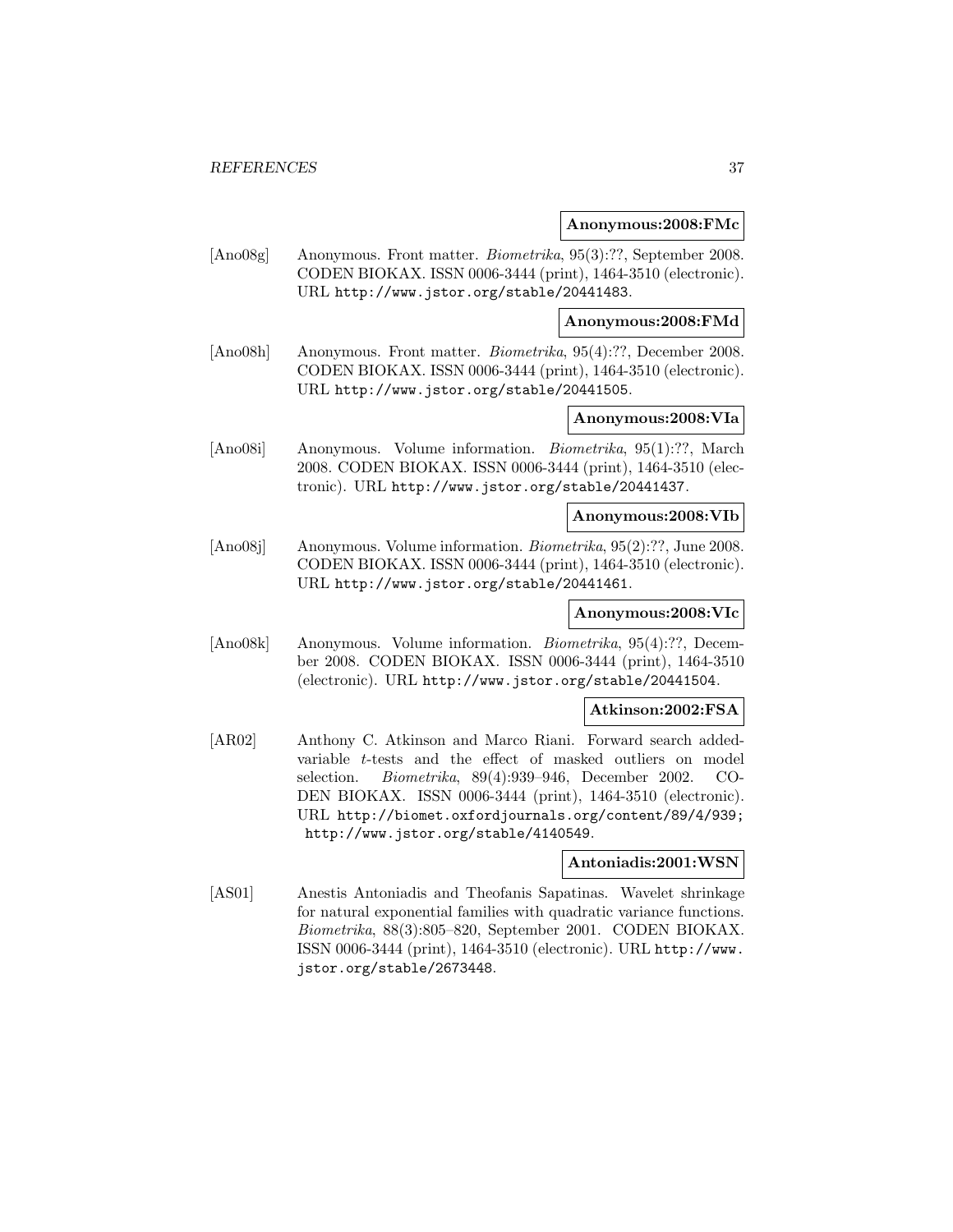## **Auh:2006:ILD**

[AS06] Sungyoung Auh and Allan R. Sampson. Isotonic logistic discrimination. Biometrika, 93(4):961–972, December 2006. CO-DEN BIOKAX. ISSN 0006-3444 (print), 1464-3510 (electronic). URL http://biomet.oxfordjournals.org/content/93/4/961; http://www.jstor.org/stable/20441338.

# **Allen:2005:LER**

[AST05] Andrew S. Allen, Glen A. Satten, and Anastasios A. Tsiatis. Locally-efficient robust estimation of haplotype-disease association in family-based studies. Biometrika, 92(3):559–571, September 2005. CODEN BIOKAX. ISSN 0006-3444 (print), 1464-3510 (electronic). URL http://biomet.oxfordjournals.org/content/ 92/3/559; http://www.jstor.org/stable/20441214.

## **Abbring:2007:UHD**

[AV07] Jaap H. Abbring and Gerard J. Van Den Berg. The unobserved heterogeneity distribution in duration analysis. Biometrika, 94(1):87– 99, March 2007. CODEN BIOKAX. ISSN 0006-3444 (print), 1464- 3510 (electronic). URL http://biomet.oxfordjournals.org/ content/94/1/87; http://www.jstor.org/stable/20441356.

# **Bandyopadhyay:2001:ADN**

[BB01] Uttam Bandyopadhyay and Atanu Biswas. Adaptive designs for normal responses with prognostic factors. Biometrika, 88(2):409– 419, June 2001. CODEN BIOKAX. ISSN 0006-3444 (print), 1464- 3510 (electronic). URL http://www.jstor.org/stable/2673489.

## **Bartolucci:2002:RAM**

[BB02] Francesco Bartolucci and Julian Besag. A recursive algorithm for Markov random fields. Biometrika, 89(3):724–730, August 2002. CODEN BIOKAX. ISSN 0006-3444 (print), 1464-3510 (electronic). URL http://biomet.oxfordjournals.org/content/89/3/724; http://www.jstor.org/stable/4140615.

## **Broemeling:2003:SHP**

[BB03] Lyle Broemeling and Ana Broemeling. Studies in the history of probability and statistics. XLVIII. The Bayesian contributions of Ernest Lhoste. Biometrika, 90(3):728–731, September 2003. CO-DEN BIOKAX. ISSN 0006-3444 (print), 1464-3510 (electronic). URL http://biomet.oxfordjournals.org/content/90/3/728; http://www.jstor.org/stable/30042079.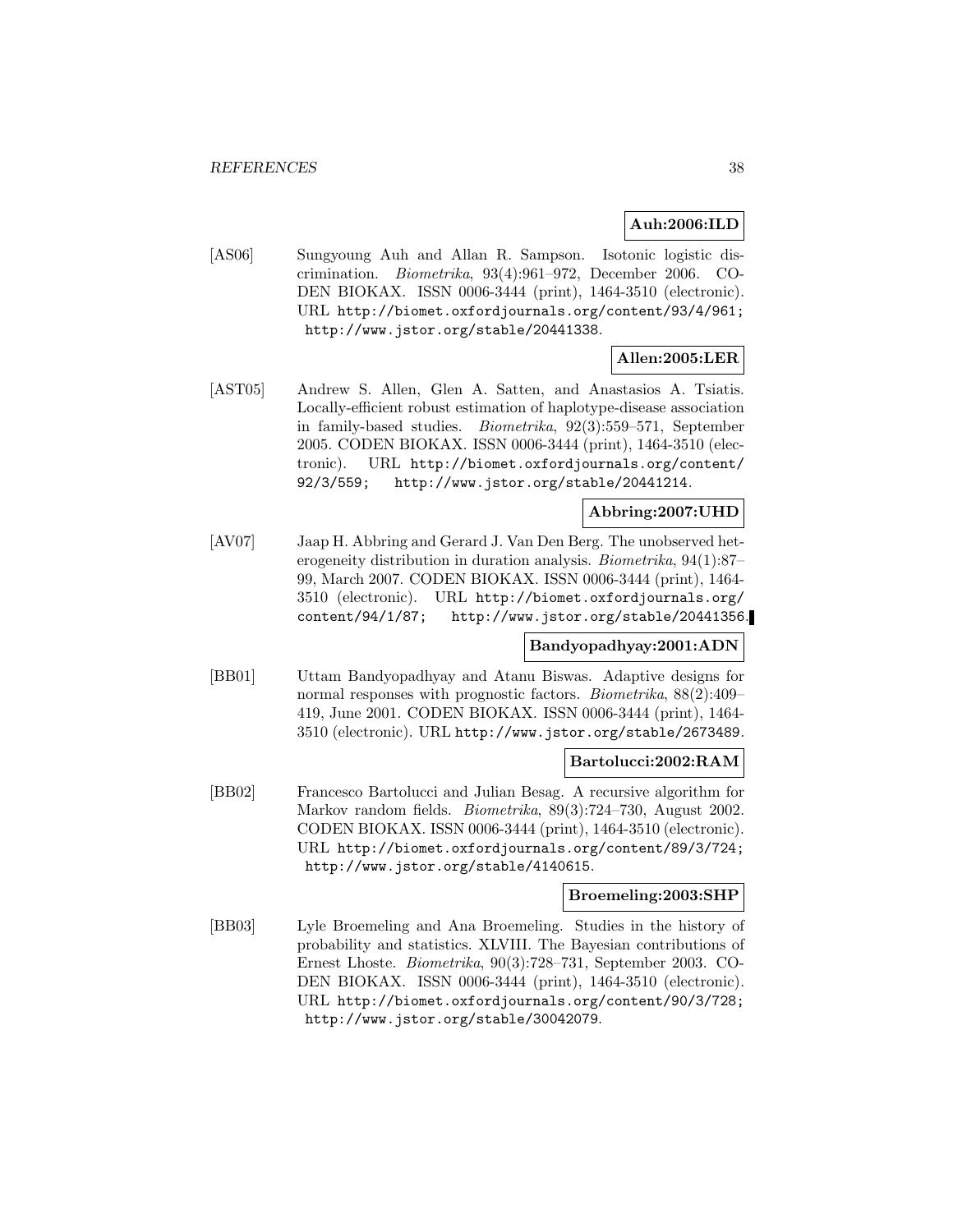#### **Becker:2004:EVE**

[BB04] Niels G. Becker and Tom Britton. Estimating vaccine efficacy from small outbreaks. Biometrika, 91(2):363–382, June 2004. CO-DEN BIOKAX. ISSN 0006-3444 (print), 1464-3510 (electronic). URL http://biomet.oxfordjournals.org/content/91/2/363; http://www.jstor.org/stable/20441107.

## **Ball:2004:SME**

[BBL04] Frank G. Ball, Tom Britton, and Owen D. Lyne. Stochastic multitype epidemics in a community of households: Estimation of threshold parameter  $R_*$  and secure vaccination coverage. Biometrika, 91(2):345–362, June 2004. CODEN BIOKAX. ISSN 0006-3444 (print), 1464-3510 (electronic). URL http:/ /biomet.oxfordjournals.org/content/91/2/345; http:// www.jstor.org/stable/20441106.

#### **Braun:2000:MCF**

[BBM00] J. V. Braun, R. K. Braun, and H.-G. Müller. Multiple changepoint fitting via quasilikelihood, with application to DNA sequence segmentation. Biometrika, 87(2):301–314, June 2000. CO-DEN BIOKAX. ISSN 0006-3444 (print), 1464-3510 (electronic). URL http://biomet.oxfordjournals.org/content/87/2/301; http://www.jstor.org/stable/2673465.

# **Ball:2002:ECS**

[BBO02] Frank G. Ball, Tom Britton, and Philip D. O'Neill. Empty confidence sets for epidemics, branching processes and Brownian motion. Biometrika, 89(1):211–224, March 2002. CO-DEN BIOKAX. ISSN 0006-3444 (print), 1464-3510 (electronic). URL http://biomet.oxfordjournals.org/content/89/1/211; http://www.jstor.org/stable/4140568.

#### **Biswas:2002:EDM**

[BC02] Atanu Biswas and Probal Chaudhuri. An efficient design for model discrimination and parameter estimation in linear models. Biometrika, 89(3):709–718, August 2002. CODEN BIOKAX. ISSN 0006-3444 (print), 1464-3510 (electronic). URL http:/ /biomet.oxfordjournals.org/content/89/3/709; http:// www.jstor.org/stable/4140613.

### **Beaumont:2009:AAB**

[BCMR09] Mark A. Beaumont, Jean-Marie Cornuet, Jean-Michel Marin, and Christian P. Robert. Adaptive approximate Bayesian com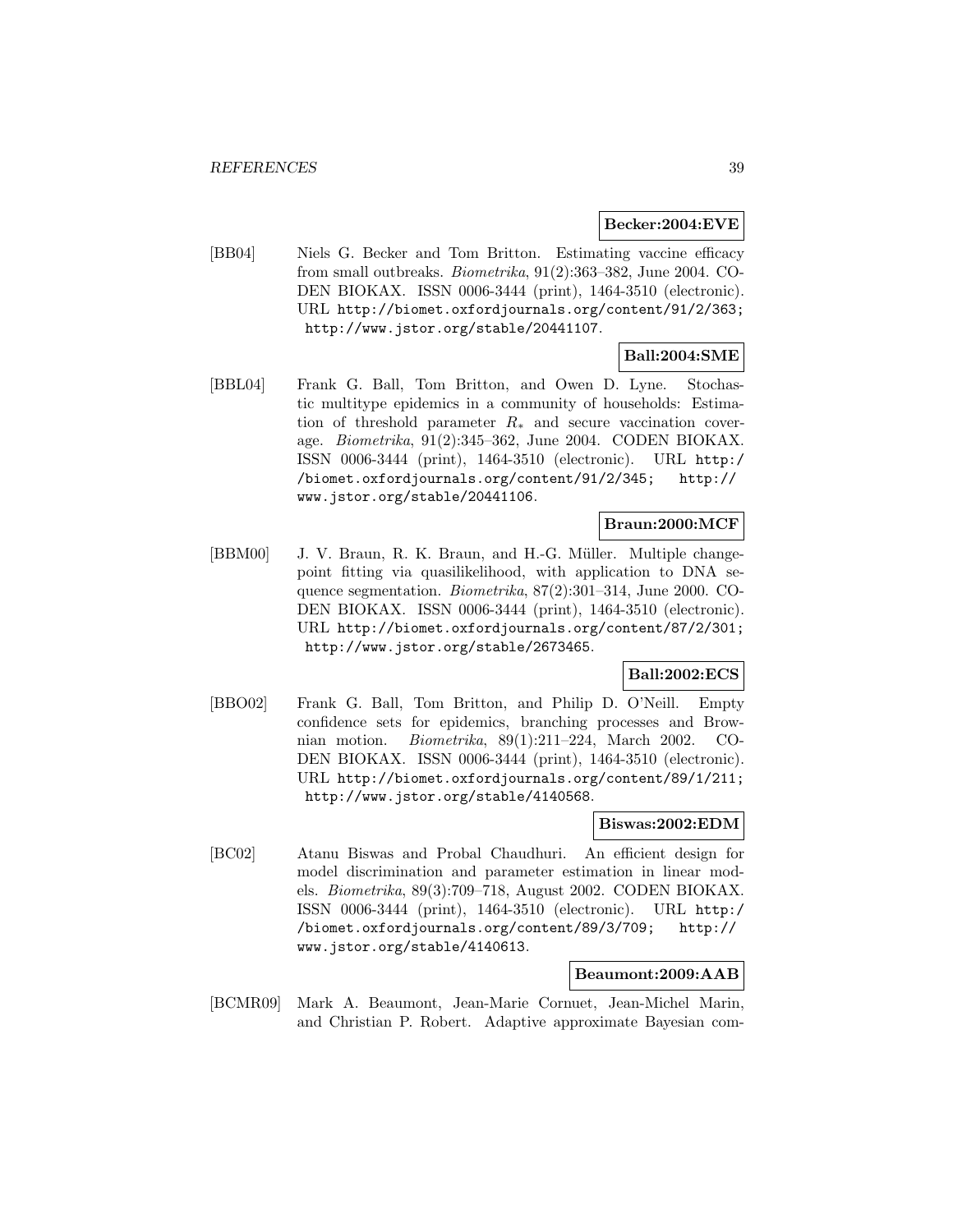putation. Biometrika, 96(4):983–990, December 2009. CO-DEN BIOKAX. ISSN 0006-3444 (print), 1464-3510 (electronic). URL http://biomet.oxfordjournals.org/content/96/4/983; http://www.jstor.org/stable/27798882.

# **Breidt:2005:MAE**

[BCO05] F. J. Breidt, G. Claeskens, and J. D. Opsomer. Modelassisted estimation for complex surveys using penalised splines. Biometrika, 92(4):831–846, December 2005. CODEN BIOKAX. ISSN 0006-3444 (print), 1464-3510 (electronic). URL http:/ /biomet.oxfordjournals.org/content/92/4/831; http:// www.jstor.org/stable/20441239.

# **Botts:2006:SES**

[BD06] Carsten H. Botts and Michael J. Daniels. A shrinkage estimator for spectral densities. Biometrika, 93(1):179–195, March 2006. CO-DEN BIOKAX. ISSN 0006-3444 (print), 1464-3510 (electronic). URL http://biomet.oxfordjournals.org/content/93/1/179; http://www.jstor.org/stable/20441269.

### **Bortnick:2006:EDO**

[BDS06] Steven M. Bortnick, Angela M. Dean, and Thomas J. Santner. Efficient designs for one-sided comparisons of two or three treatments with a control in a one-way layout. *Biometrika*, 93(1):127–135, March 2006. CODEN BIOKAX. ISSN 0006-3444 (print), 1464- 3510 (electronic). URL http://biomet.oxfordjournals.org/ content/93/1/127; http://www.jstor.org/stable/20441265.

### **Basu:2001:BCR**

[BE01] Sanjib Basu and Nader Ebrahimi. Bayesian capture-recapture methods for error detection and estimation of population size: Heterogeneity and dependence. Biometrika, 88(1):269–279, March 2001. CODEN BIOKAX. ISSN 0006-3444 (print), 1464-3510 (electronic). URL http://www.jstor.org/stable/2673684.

#### **Beaumont:2008:NAW**

[Bea08] Jean-François Beaumont. A new approach to weighting and inference in sample surveys. Biometrika, 95(3):539–553, September 2008. CODEN BIOKAX. ISSN 0006-3444 (print), 1464-3510 (electronic). URL http://biomet.oxfordjournals.org/content/ 95/3/539; http://www.jstor.org/stable/20441485.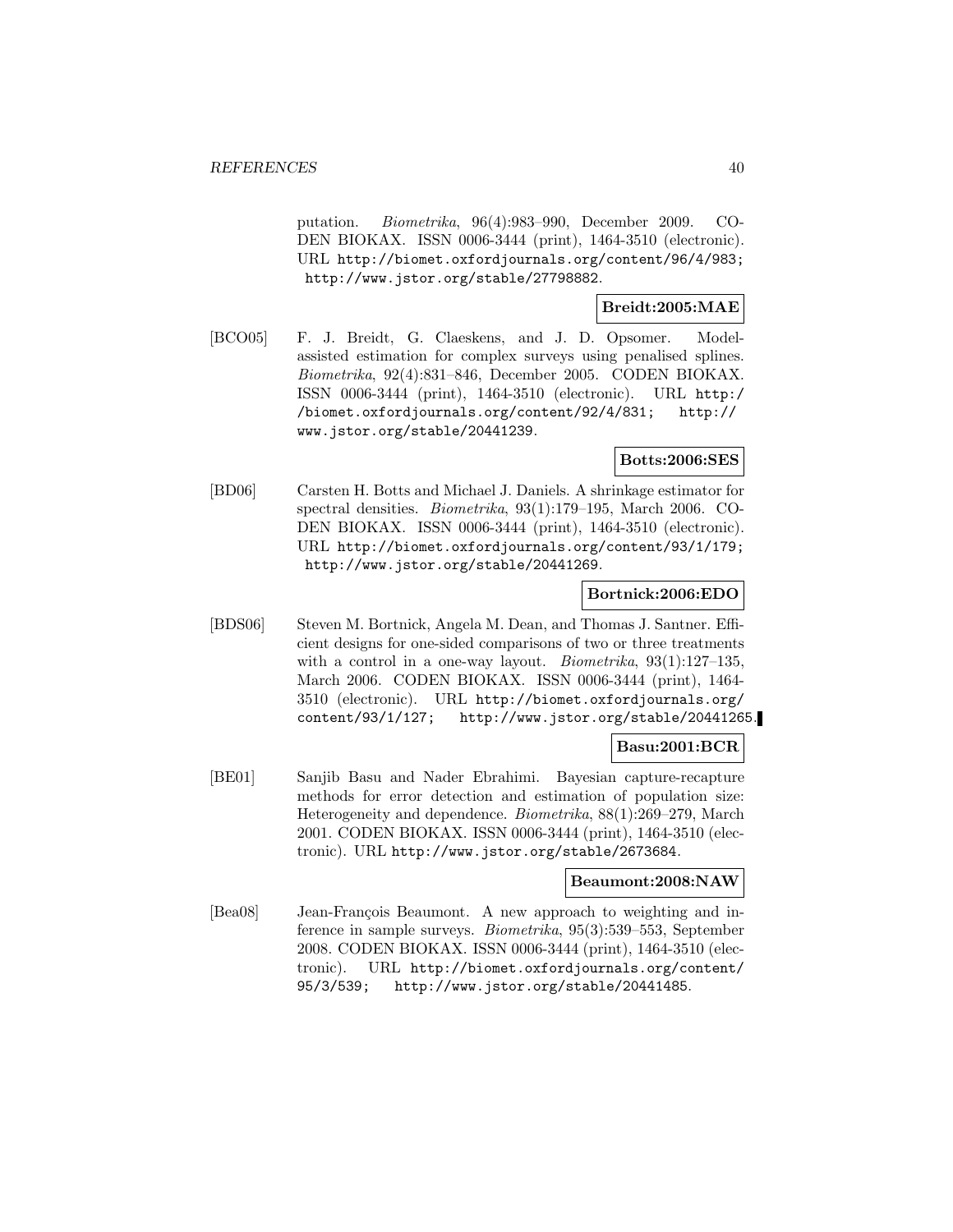### **Berger:2007:JVE**

[Ber07] Yves G. Berger. A jackknife variance estimator for unistage stratified samples with unequal probabilities. Biometrika, 94(4):953–964, December 2007. CODEN BIOKAX. ISSN 0006-3444 (print), 1464- 3510 (electronic). URL http://biomet.oxfordjournals.org/ content/94/4/953; http://www.jstor.org/stable/20441428.

## **Betensky:2000:NNC**

[Bet00] Rebecca A. Betensky. On nonidentifiability and noninformative censoring for current status data. Biometrika, 87(1):218–221, March 2000. CODEN BIOKAX. ISSN 0006-3444 (print), 1464- 3510 (electronic). URL http://biomet.oxfordjournals.org/ content/87/1/218; http://www.jstor.org/stable/2673576.

### **Bayarri:2007:ECP**

[BGD07] M. J. Bayarri and Gonzalo García-Donato. Extending conventional priors for testing general hypotheses in linear models. Biometrika, 94(1):135–152, March 2007. CODEN BIOKAX. ISSN 0006-3444 (print), 1464-3510 (electronic). URL http:/ /biomet.oxfordjournals.org/content/94/1/135; http:// www.jstor.org/stable/20441359.

## **Brown:2001:SMB**

[BHY01] B. M. Brown, Peter Hall, and G. A. Young. The smoothed median and the bootstrap. Biometrika, 88(2):519–534, June 2001. CODEN BIOKAX. ISSN 0006-3444 (print), 1464-3510 (electronic). URL http://www.jstor.org/stable/2673497.

#### **Bingham:2000:SHP**

[Bin00] N. H. Bingham. Studies in the history of probability and statistics. XLVI. Measure into probability: from Lebesgue to Kolmogorov. Biometrika, 87(1):145–156, March 2000. CO-DEN BIOKAX. ISSN 0006-3444 (print), 1464-3510 (electronic). URL http://biomet.oxfordjournals.org/content/87/1/145; http://www.jstor.org/stable/2673568.

#### **Barber:2002:OAO**

[BJ02] Stuart Barber and Christopher Jennison. Optimal asymmetric one-sided group sequential tests. Biometrika, 89(1):49–60, March 2002. CODEN BIOKAX. ISSN 0006-3444 (print), 1464- 3510 (electronic). URL http://biomet.oxfordjournals.org/ content/89/1/49; http://www.jstor.org/stable/4140558.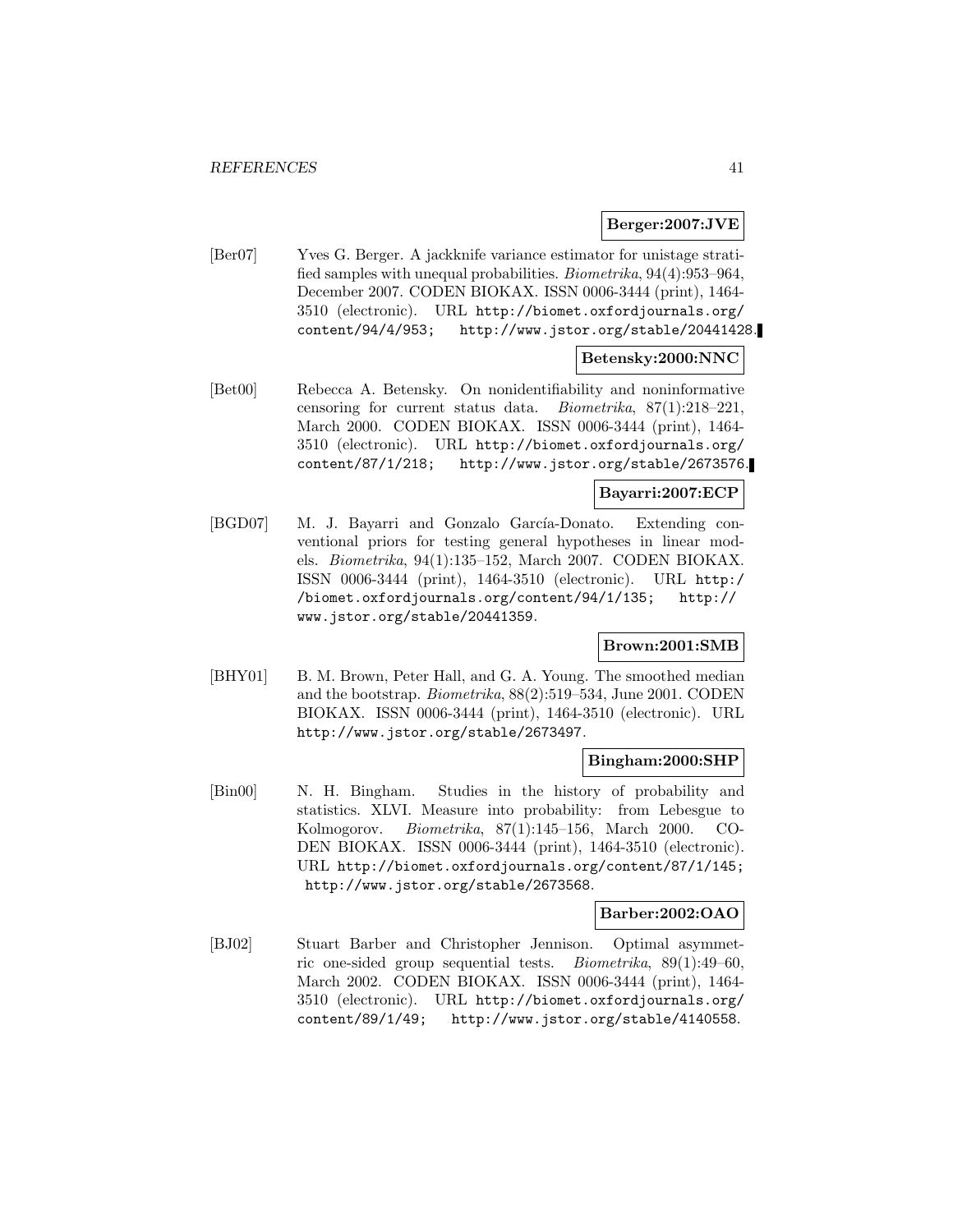### **Bailey:2006:OCD**

[BK06] R. A. Bailey and J. Kunert. On optimal crossover designs when carryover effects are proportional to direct effects. Biometrika, 93(3):613–625, September 2006. CODEN BIOKAX. ISSN 0006-3444 (print), 1464-3510 (electronic). URL http:/ /biomet.oxfordjournals.org/content/93/3/613; http:// www.jstor.org/stable/20441311.

#### **Behseta:2005:HMA**

[BKW05] Sam Behseta, Robert E. Kass, and Garrick L. Wallstrom. Hierarchical models for assessing variability among functions. Biometrika, 92(2):419–434, June 2005. CODEN BIOKAX. ISSN 0006-3444 (print), 1464-3510 (electronic). URL http:/ /biomet.oxfordjournals.org/content/92/2/419; http:// www.jstor.org/stable/20441197.

#### **Benjamini:2006:ALS**

[BKY06] Yoav Benjamini, Abba M. Krieger, and Daniel Yekutieli. Adaptive linear step-up procedures that control the false discovery rate. Biometrika, 93(3):491–507, September 2006. CO-DEN BIOKAX. ISSN 0006-3444 (print), 1464-3510 (electronic). URL http://biomet.oxfordjournals.org/content/93/3/491; http://www.jstor.org/stable/20441303.

#### **Balasubramanian:2003:EFT**

[BL03] R. Balasubramanian and S. W. Lagakos. Estimation of a failure time distribution based on imperfect diagnostic tests. Biometrika, 90(1):171–182, March 2003. CODEN BIOKAX. ISSN 0006-3444 (print), 1464-3510 (electronic). URL http:/ /biomet.oxfordjournals.org/content/90/1/171; http:// www.jstor.org/stable/30042027.

#### **Blackwell:2003:BIM**

[Bla03] P. G. Blackwell. Bayesian inference for Markov processes with diffusion and discrete components. Biometrika, 90(3):613–627, September 2003. CODEN BIOKAX. ISSN 0006-3444 (print), 1464- 3510 (electronic). URL http://biomet.oxfordjournals.org/ content/90/3/613; http://www.jstor.org/stable/30042070.

#### **Barbieri:2000:BFF**

[BLP00] Maria Maddalena Barbieri, Brunero Liseo, and Lea Petrella. Bayes factors for Fieller's problem. Biometrika, 87(3):717–723, Septem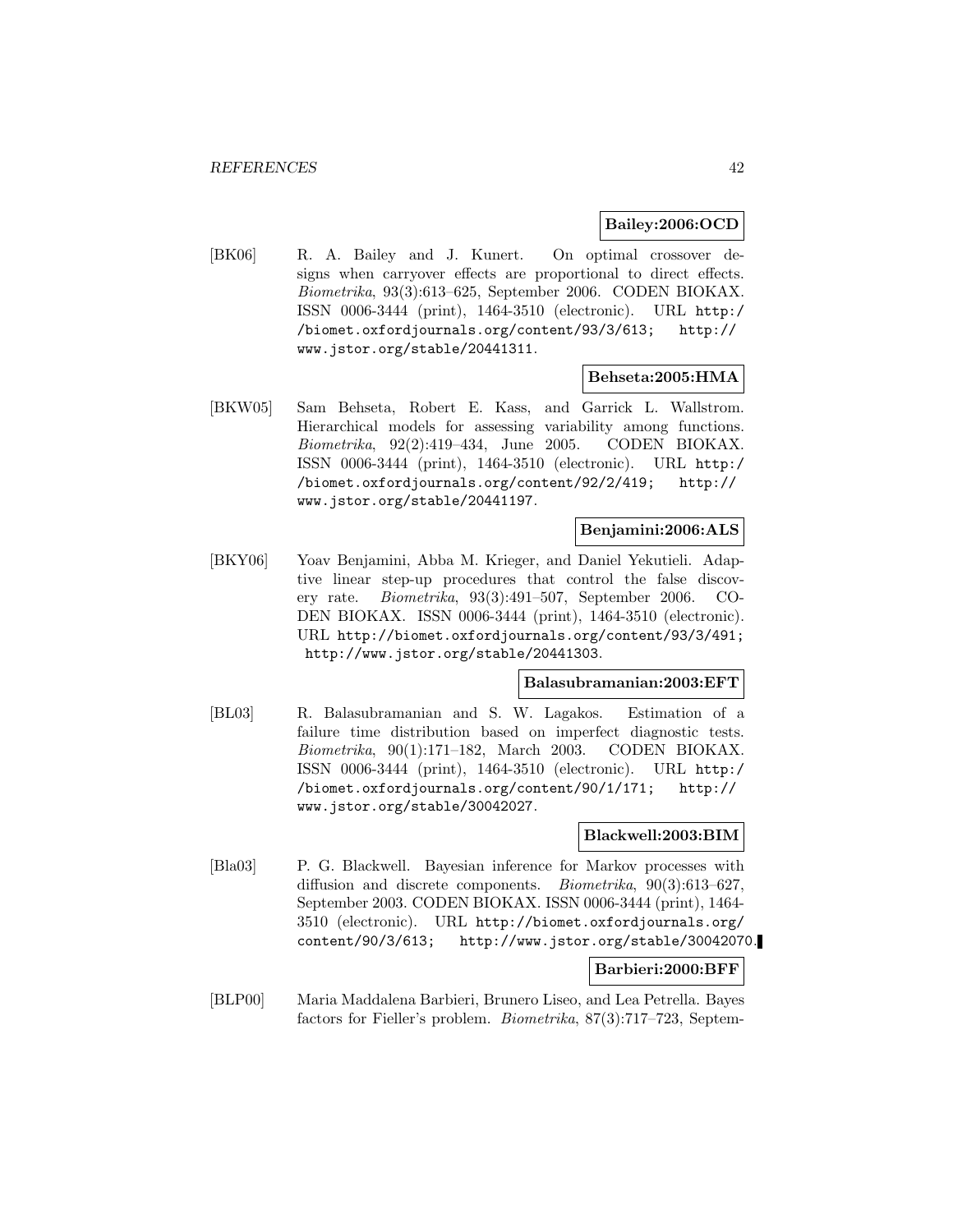ber 2000. CODEN BIOKAX. ISSN 0006-3444 (print), 1464- 3510 (electronic). URL http://biomet.oxfordjournals.org/ http://www.jstor.org/stable/2673644.

## **Besag:2005:FOI**

[BM05a] Julian Besag and Debashis Mondal. First-order intrinsic autoregressions and the De Wijs process. Biometrika, 92(4):909–920, December 2005. CODEN BIOKAX. ISSN 0006-3444 (print), 1464- 3510 (electronic). URL http://biomet.oxfordjournals.org/ content/92/4/909; http://www.jstor.org/stable/20441244.

#### **Bischoff:2005:ATS**

[BM05b] Wolfgang Bischoff and Frank Miller. Adaptive two-stage test procedures to find the best treatment in clinical trials. Biometrika, 92(1):197–212, March 2005. CODEN BIOKAX. ISSN 0006-3444 (print), 1464-3510 (electronic). URL http:/ /biomet.oxfordjournals.org/content/92/1/197; http:// www.jstor.org/stable/20441176.

#### **Boik:2002:SMC**

[Boi02] Robert J. Boik. Spectral models for covariance matrices. Biometrika, 89(1):159–182, March 2002. CODEN BIOKAX. ISSN 0006-3444 (print), 1464-3510 (electronic). URL http:/ /biomet.oxfordjournals.org/content/89/1/159; http:// www.jstor.org/stable/4140565.

### **Boik:2003:PCM**

[Boi03] Robert J. Boik. Principal component models for correlation matrices. Biometrika, 90(3):679–701, September 2003. CO-DEN BIOKAX. ISSN 0006-3444 (print), 1464-3510 (electronic). URL http://biomet.oxfordjournals.org/content/90/3/679; http://www.jstor.org/stable/30042075.

### **Bondell:2005:MDE**

[Bon05] Howard D. Bondell. Minimum distance estimation for the logistic regression model. Biometrika, 92(3):724–731, September 2005. CODEN BIOKAX. ISSN 0006-3444 (print), 1464-3510 (electronic). URL http://biomet.oxfordjournals.org/content/92/3/724; http://www.jstor.org/stable/20441226.

# **Bondell:2007:TGF**

[Bon07] Howard D. Bondell. Testing goodness-of-fit in logistic casecontrol studies. Biometrika, 94(2):487–495, June 2007. CO-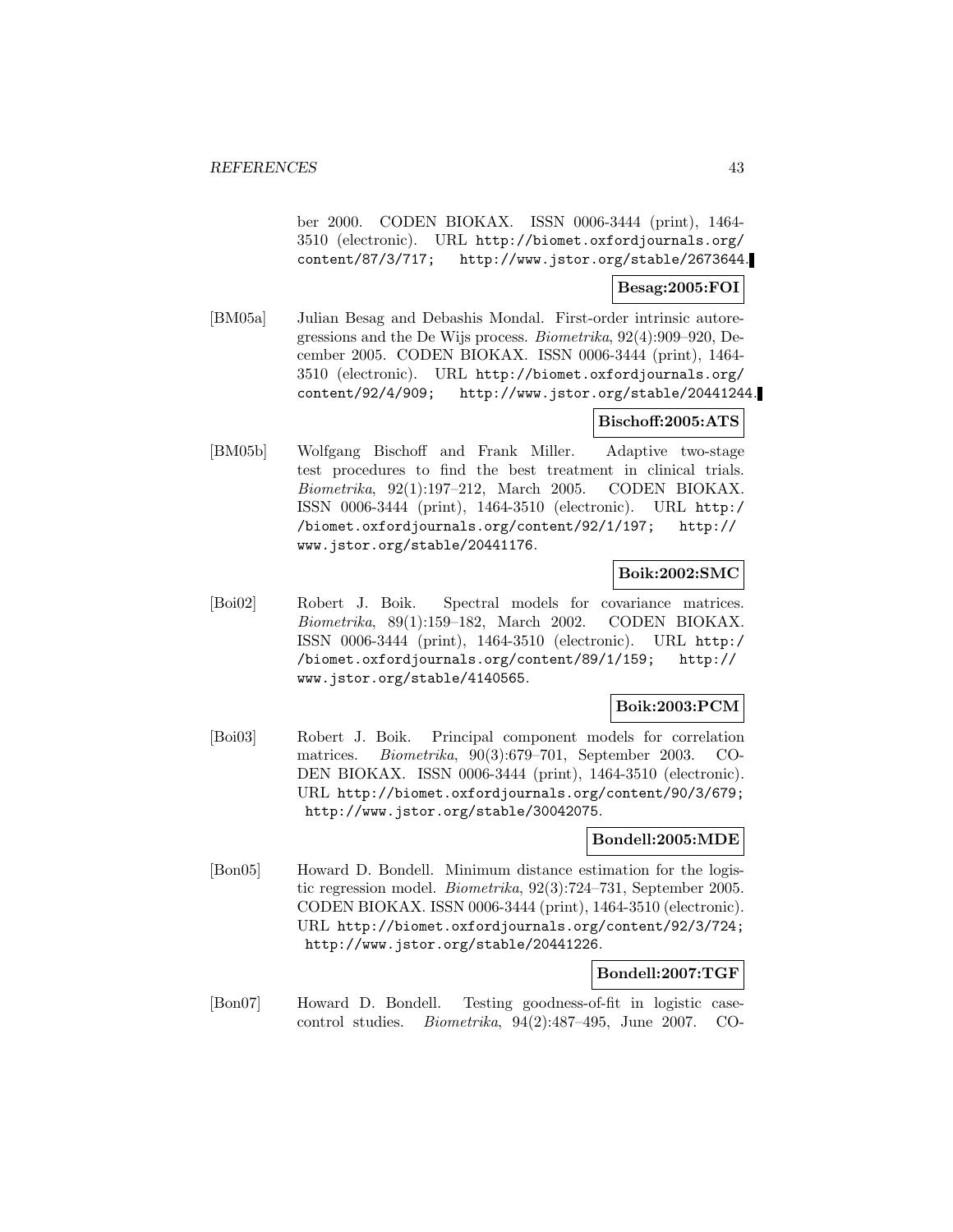DEN BIOKAX. ISSN 0006-3444 (print), 1464-3510 (electronic). URL http://biomet.oxfordjournals.org/content/94/2/487; http://www.jstor.org/stable/20441386.

## **Bottai:2003:CRW**

[Bot03] Matteo Bottai. Confidence regions when the Fisher information is zero. Biometrika, 90(1):73–84, March 2003. CODEN BIOKAX. ISSN 0006-3444 (print), 1464-3510 (electronic). URL http: //biomet.oxfordjournals.org/content/90/1/73; http:// www.jstor.org/stable/30042020.

# **Bartolucci:2007:AQE**

[BP07] Francesco Bartolucci and Fulvia Pennoni. On the approximation of the quadratic exponential distribution in a latent variable context. Biometrika, 94(3):745–754, August 2007. CO-DEN BIOKAX. ISSN 0006-3444 (print), 1464-3510 (electronic). URL http://biomet.oxfordjournals.org/content/94/3/745; http://www.jstor.org/stable/20441409.

## **Boente:2002:IFO**

[BPR02] Graciela Boente, Ana M. Pires, and Isabel M. Rodrigues. Influence functions and outlier detection under the common principal components model: A robust approach. Biometrika, 89(4):861–875, December 2002. CODEN BIOKAX. ISSN 0006-3444 (print), 1464- 3510 (electronic). URL http://biomet.oxfordjournals.org/ content/89/4/861; http://www.jstor.org/stable/4140543.

## **Bravo:2003:SOP**

[Bra03] Francesco Bravo. Second-order power comparisons for a class of nonparametric likelihood-based tests. Biometrika, 90(4):881–890, December 2003. CODEN BIOKAX. ISSN 0006-3444 (print), 1464- 3510 (electronic). URL http://biomet.oxfordjournals.org/ content/90/4/881; http://www.jstor.org/stable/30042094.

### **Bandeen-Roche:2002:MMF**

[BRL02] Karen Bandeen-Roche and Kung-Yee Liang. Modelling multivariate failure time associations in the presence of a competing risk. Biometrika, 89(2):299–314, June 2002. CO-DEN BIOKAX. ISSN 0006-3444 (print), 1464-3510 (electronic). URL http://biomet.oxfordjournals.org/content/89/2/299; http://www.jstor.org/stable/4140578.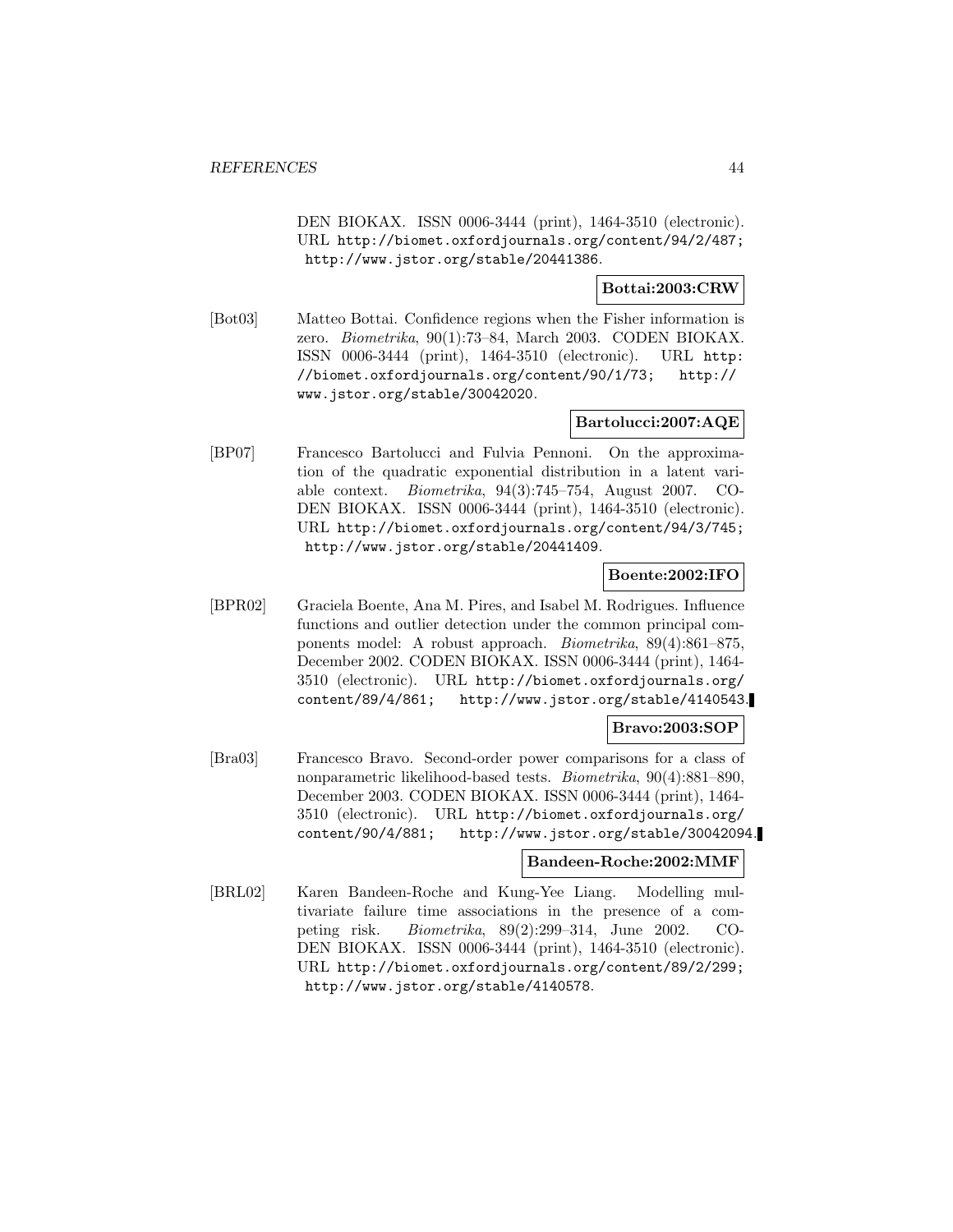#### **Bandeen-Roche:2008:NEB**

[BRN08] Karen Bandeen-Roche and Jing Ning. Nonparametric estimation of bivariate failure time associations in the presence of a competing risk. Biometrika, 95(1):221–232, March 2008. CO-DEN BIOKAX. ISSN 0006-3444 (print), 1464-3510 (electronic). URL http://biomet.oxfordjournals.org/content/95/1/221; http://www.jstor.org/stable/20441453.

## **Benhin:2005:MEE**

[BRS05] E. Benhin, J. N. K. Rao, and A. J. Scott. Mean estimating equation approach to analysing cluster-correlated data with nonignorable cluster sizes. Biometrika, 92(2):435–450, June 2005. CO-DEN BIOKAX. ISSN 0006-3444 (print), 1464-3510 (electronic). URL http://biomet.oxfordjournals.org/content/92/2/435; http://www.jstor.org/stable/20441198.

#### **Betensky:2001:CSA**

[BRT01] Rebecca A. Betensky, Daniel Rabinowitz, and Anastasios A. Tsiatis. Computationally simple accelerated failure time regression for interval censored data. Biometrika, 88(3):703–711, September 2001. CODEN BIOKAX. ISSN 0006-3444 (print), 1464-3510 (electronic). URL http://www.jstor.org/stable/2673440.

#### **Bittman:2009:OTM**

[BRVW09] Richard M. Bittman, Joseph P. Romano, Carlos Vallarino, and Michael Wolf. Optimal testing of multiple hypotheses with common effect direction. Biometrika, 96(2):399–410, June 2009. CO-DEN BIOKAX. ISSN 0006-3444 (print), 1464-3510 (electronic). URL http://biomet.oxfordjournals.org/content/96/2/399; http://www.jstor.org/stable/27798832.

#### **Beyersmann:2008:NNQ**

[BS08] Jan Beyersmann and Martin Schumacher. A note on nonparametric quantile inference for competing risks and more complex multistate models. Biometrika, 95(4):1006–1008, December 2008. CODEN BIOKAX. ISSN 0006-3444 (print), 1464-3510 (electronic). URL http://biomet.oxfordjournals.org/content/ 95/4/1006; http://www.jstor.org/stable/20441524.

### **Beerenwinkel:2009:MMA**

[BS09] N. Beerenwinkel and S. Sullivant. Markov models for accumulating mutations. Biometrika, 96(3):645–661, September 2009. CO-DEN BIOKAX. ISSN 0006-3444 (print), 1464-3510 (electronic).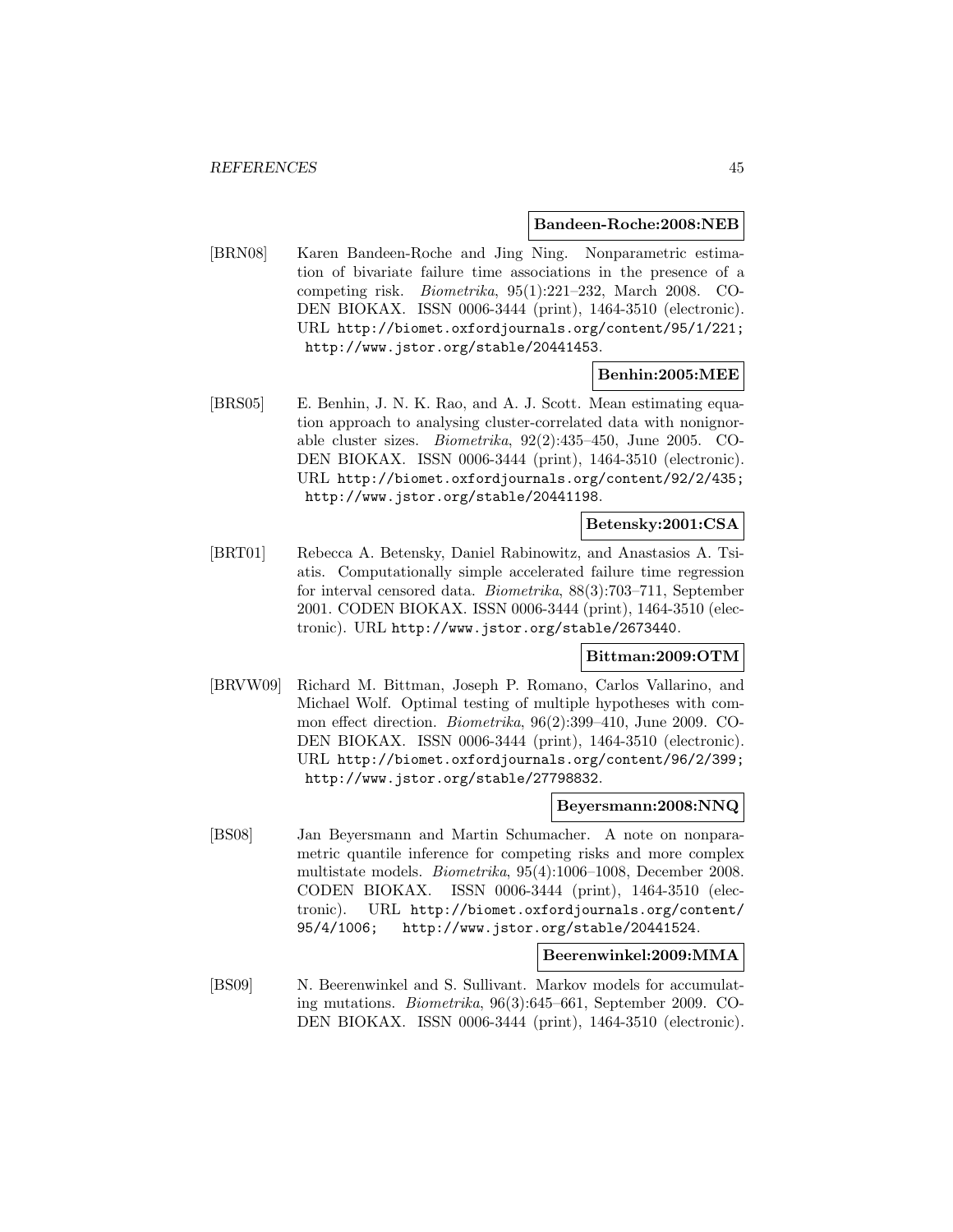URL http://biomet.oxfordjournals.org/content/96/3/645; http://www.jstor.org/stable/27798854.

**Brix:2001:AGF**

[BSCC01] A. Brix, R. Senoussi, P. Couteron, and J. Chadoeuf. Assessing goodness of fit of spatially inhomogeneous Poisson processes. Biometrika, 88(2):487–497, June 2001. CODEN BIOKAX. ISSN 0006-3444 (print), 1464-3510 (electronic). URL http://www. jstor.org/stable/2673495.

#### **Bartolucci:2006:EBF**

[BSM06] Francesco Bartolucci, Luisa Scaccia, and Antonietta Mira. Efficient Bayes factor estimation from the reversible jump output. Biometrika, 93(1):41–52, March 2006. CODEN BIOKAX. ISSN 0006-3444 (print), 1464-3510 (electronic). URL http: //biomet.oxfordjournals.org/content/93/1/41; http:// www.jstor.org/stable/20441258.

## **Bingham:2009:ONO**

[BST09] Derek Bingham, Randy R. Sitter, and Boxin Tang. Orthogonal and nearly orthogonal designs for computer experiments. Biometrika, 96(1):51–65, March 2009. CODEN BIOKAX. ISSN 0006-3444 (print), 1464-3510 (electronic). URL http: //biomet.oxfordjournals.org/content/96/1/51; http:// www.jstor.org/stable/27798801.

## **Bang:2000:EMC**

[BT00] Heejung Bang and Anastasios A. Tsiatis. Estimating medical costs with censored data. Biometrika, 87(2):329–343, June 2000. CO-DEN BIOKAX. ISSN 0006-3444 (print), 1464-3510 (electronic). URL http://biomet.oxfordjournals.org/content/87/2/329; http://www.jstor.org/stable/2673467.

### **Butler:2001:OOL**

[But01] Neil A. Butler. Optimal and orthogonal Latin hypercube designs for computer experiments. Biometrika, 88(3):847–857, September 2001. CODEN BIOKAX. ISSN 0006-3444 (print), 1464-3510 (electronic). URL http://www.jstor.org/stable/2673451.

### **Butler:2003:MAC**

[But03a] Neil A. Butler. Minimum aberration construction results for nonregular two-level fractional factorial designs. Biometrika, 90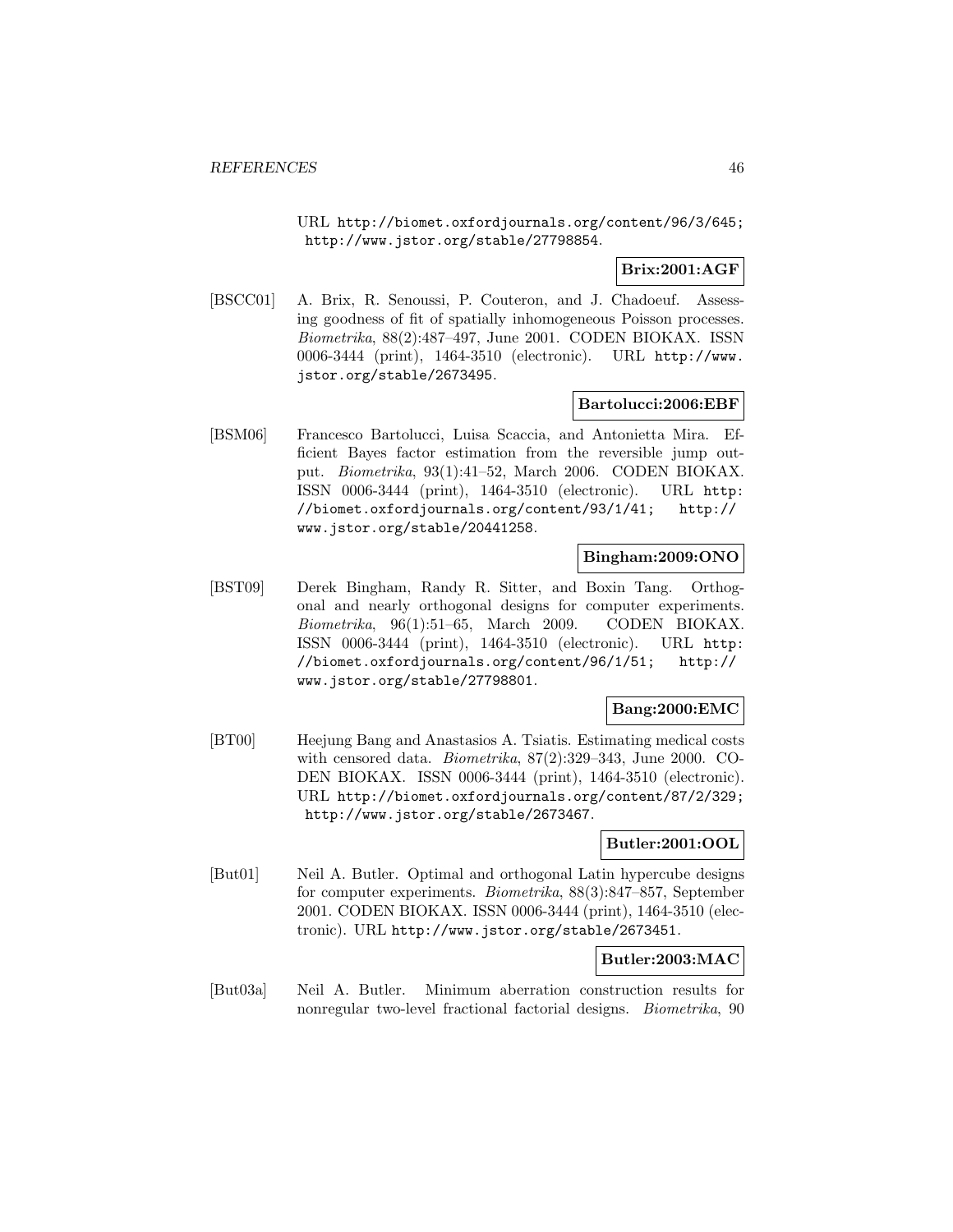(4):891–898, December 2003. CODEN BIOKAX. ISSN 0006- 3444 (print), 1464-3510 (electronic). URL http://biomet. oxfordjournals.org/content/90/4/891; http://www.jstor. org/stable/30042095.

### **Butler:2003:STC**

[But03b] Neil A. Butler. Some theory for constructing minimum aberration fractional factorial designs. Biometrika, 90(1):233–238, March 2003. CODEN BIOKAX. ISSN 0006-3444 (print), 1464-3510 (electronic). URL http://biomet.oxfordjournals.org/content/ 90/1/233; http://www.jstor.org/stable/30042032.

## **Butler:2005:GMA**

[But05] Neil A. Butler. Generalised minimum aberration construction results for symmetrical orthogonal arrays. Biometrika, 92(2):485– 491, June 2005. CODEN BIOKAX. ISSN 0006-3444 (print), 1464- 3510 (electronic). URL http://biomet.oxfordjournals.org/ content/92/2/485; http://www.jstor.org/stable/20441202.

#### **Butler:2006:OBT**

[But06] Neil A. Butler. Optimal blocking of two-level factorial designs. Biometrika, 93(2):289–302, June 2006. CODEN BIOKAX. ISSN 0006-3444 (print), 1464-3510 (electronic). URL http:/ /biomet.oxfordjournals.org/content/93/2/289; http:// www.jstor.org/stable/20441282.

### **Brown:2005:SEC**

[BW05] B. M. Brown and You-Gan Wang. Standard errors and covariance matrices for smoothed rank estimators. Biometrika, 92(1):149–158, March 2005. CODEN BIOKAX. ISSN 0006-3444 (print), 1464- 3510 (electronic). URL http://biomet.oxfordjournals.org/ content/92/1/149; http://www.jstor.org/stable/20441172.

#### **Bailey:2007:ONR**

[BW07] R. A. Bailey and E. R. Williams. Optimal nested row-column designs with specified components. Biometrika, 94(2):459–468, June 2007. CODEN BIOKAX. ISSN 0006-3444 (print), 1464-3510 (electronic). URL http://biomet.oxfordjournals.org/content/ 94/2/459; http://www.jstor.org/stable/20441384.

# **Bjornstad:2008:TSS**

[BY08] Jan F. Bjørnstad and Elinor Ytterstad. Two-stage sampling from a prediction point of view when the cluster sizes are unknown.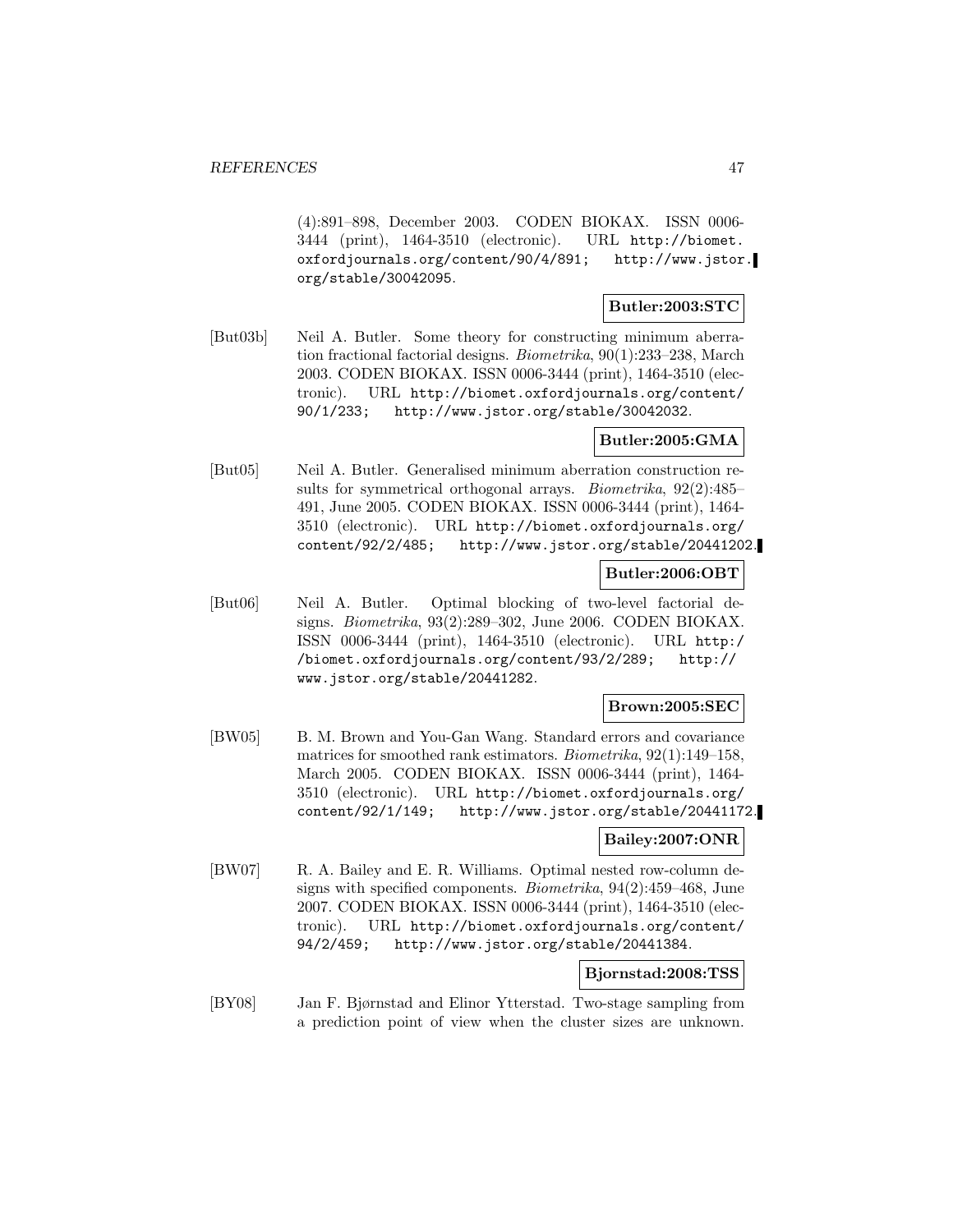Biometrika, 95(1):187–204, March 2008. CODEN BIOKAX. ISSN 0006-3444 (print), 1464-3510 (electronic). URL http:/ /biomet.oxfordjournals.org/content/95/1/187; http:// www.jstor.org/stable/20441451.

# **Carota:2005:SDA**

[Car05] Cinzia Carota. Symmetric diagnostics for the analysis of the residuals in regression models. Biometrika, 92(4):787–799, December 2005. CODEN BIOKAX. ISSN 0006-3444 (print), 1464-3510 (electronic). URL http://biomet.oxfordjournals.org/content/ 92/4/787; http://www.jstor.org/stable/20441236.

## **Chandler:2007:ICD**

[CB07a] Richard E. Chandler and Steven Bate. Inference for clustered data using the independence loglikelihood. Biometrika, 94(1):167–183, March 2007. CODEN BIOKAX. ISSN 0006-3444 (print), 1464- 3510 (electronic). URL http://biomet.oxfordjournals.org/ content/94/1/167; http://www.jstor.org/stable/20441361.

# **Cheng:2007:OAR**

[CB07b] Yi Cheng and Donald A. Berry. Optimal adaptive randomized designs for clinical trials. Biometrika, 94(3):673–689, August 2007. CODEN BIOKAX. ISSN 0006-3444 (print), 1464-3510 (electronic). URL http://biomet.oxfordjournals.org/content/94/3/673; http://www.jstor.org/stable/20441404.

## **Caffo:2002:ESR**

[CBD02] Brian S. Caffo, James G. Booth, and A. C. Davison. Empirical supremum rejection sampling. Biometrika, 89(4):745–754, December 2002. CODEN BIOKAX. ISSN 0006-3444 (print), 1464- 3510 (electronic). URL http://biomet.oxfordjournals.org/ content/89/4/745; http://www.jstor.org/stable/4140534.

# **Copas:2002:ORO**

[CC02] J. B. Copas and P. Corbett. Overestimation of the receiver operating characteristic curve for logistic regression. Biometrika, 89(2):315–331, June 2002. CODEN BIOKAX. ISSN 0006-3444 (print), 1464-3510 (electronic). URL http:/ /biomet.oxfordjournals.org/content/89/2/315; http:// www.jstor.org/stable/4140579.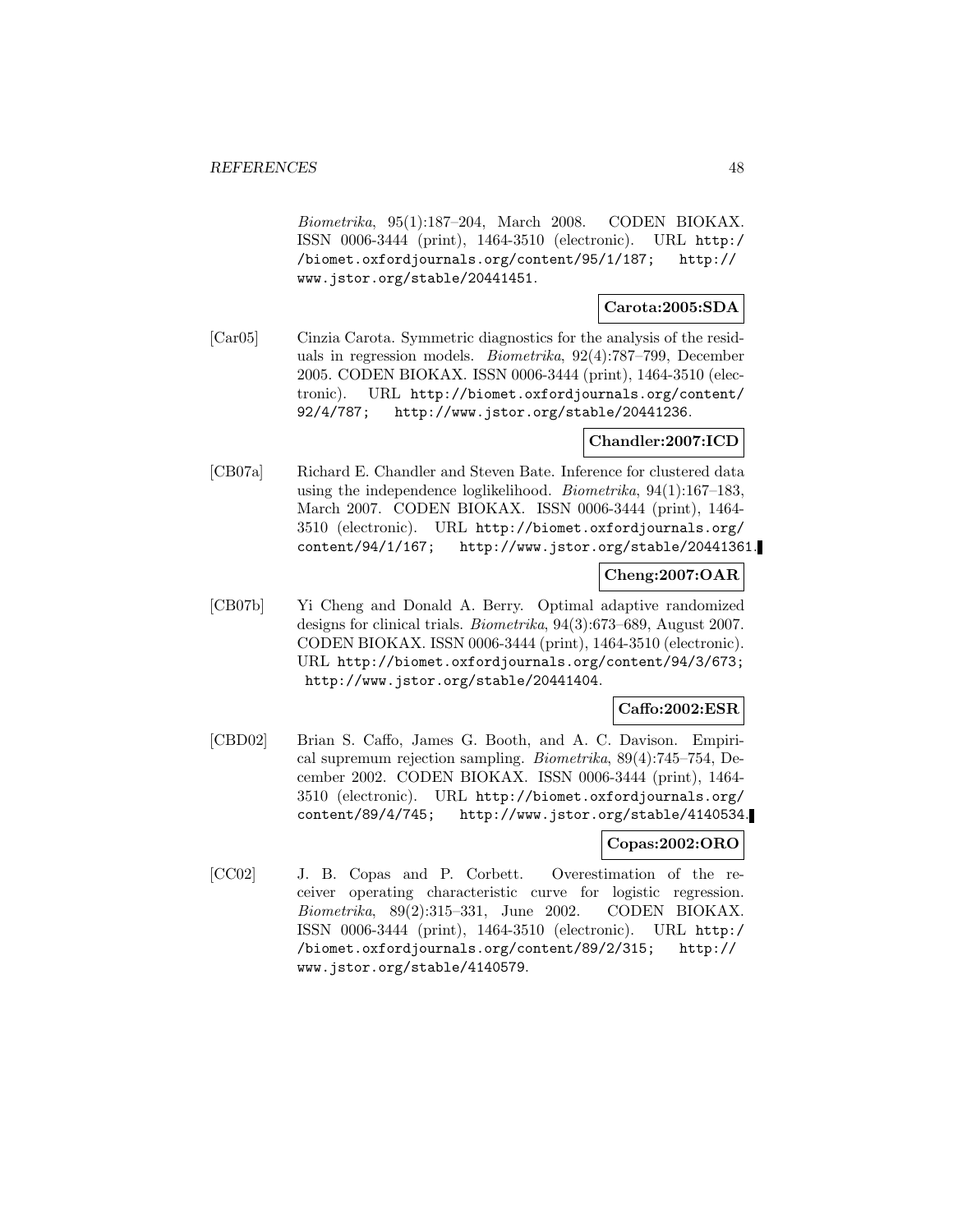# **Cai:2004:SRA**

[CC04] T. Cai and S. Cheng. Semiparametric regression analysis for doubly censored data. Biometrika, 91(2):277–290, June 2004. CO-DEN BIOKAX. ISSN 0006-3444 (print), 1464-3510 (electronic). URL http://biomet.oxfordjournals.org/content/91/2/277; http://www.jstor.org/stable/20441101.

# **Chatterjee:2005:SML**

[CC05a] Nilanjan Chatterjee and Raymond J. Carroll. Semiparametric maximum likelihood estimation exploiting gene-environment independence in case-control studies. Biometrika, 92(2):399–418, June 2005. CODEN BIOKAX. ISSN 0006-3444 (print), 1464-3510 (electronic). URL http://biomet.oxfordjournals.org/content/ 92/2/399; http://www.jstor.org/stable/20441196.

### **Chen:2005:SRA**

[CC05b] Y. Q. Chen and S. Cheng. Semiparametric regression analysis of mean residual life with censored survival data. Biometrika, 92(1): 19–29, March 2005. CODEN BIOKAX. ISSN 0006-3444 (print), 1464-3510 (electronic). URL http://biomet.oxfordjournals. org/content/92/1/19; http://www.jstor.org/stable/20441163.

### **Cavallini:2006:FIR**

[CC06a] David Cavallini and Fabio Corradi. Forensic identification of relatives of individuals included in a database of DNA profiles. Biometrika, 93(3):525–536, September 2006. CO-DEN BIOKAX. ISSN 0006-3444 (print), 1464-3510 (electronic). URL http://biomet.oxfordjournals.org/content/93/3/525; http://www.jstor.org/stable/20441305.

## **Chen:2006:BCE**

[CC06b] Song Xi Chen and Hengjian Cui. On Bartlett correction of empirical likelihood in the presence of nuisance parameters. Biometrika, 93(1):215–220, March 2006. CODEN BIOKAX. ISSN 0006-3444 (print), 1464-3510 (electronic). URL http:/ /biomet.oxfordjournals.org/content/93/1/215; http:// www.jstor.org/stable/20441272.

#### **Chen:2006:LLE**

[CC06c] Y. Q. Chen and S. Cheng. Linear life expectancy regression with censored data. Biometrika, 93(2):303–313, June 2006. CO-DEN BIOKAX. ISSN 0006-3444 (print), 1464-3510 (electronic).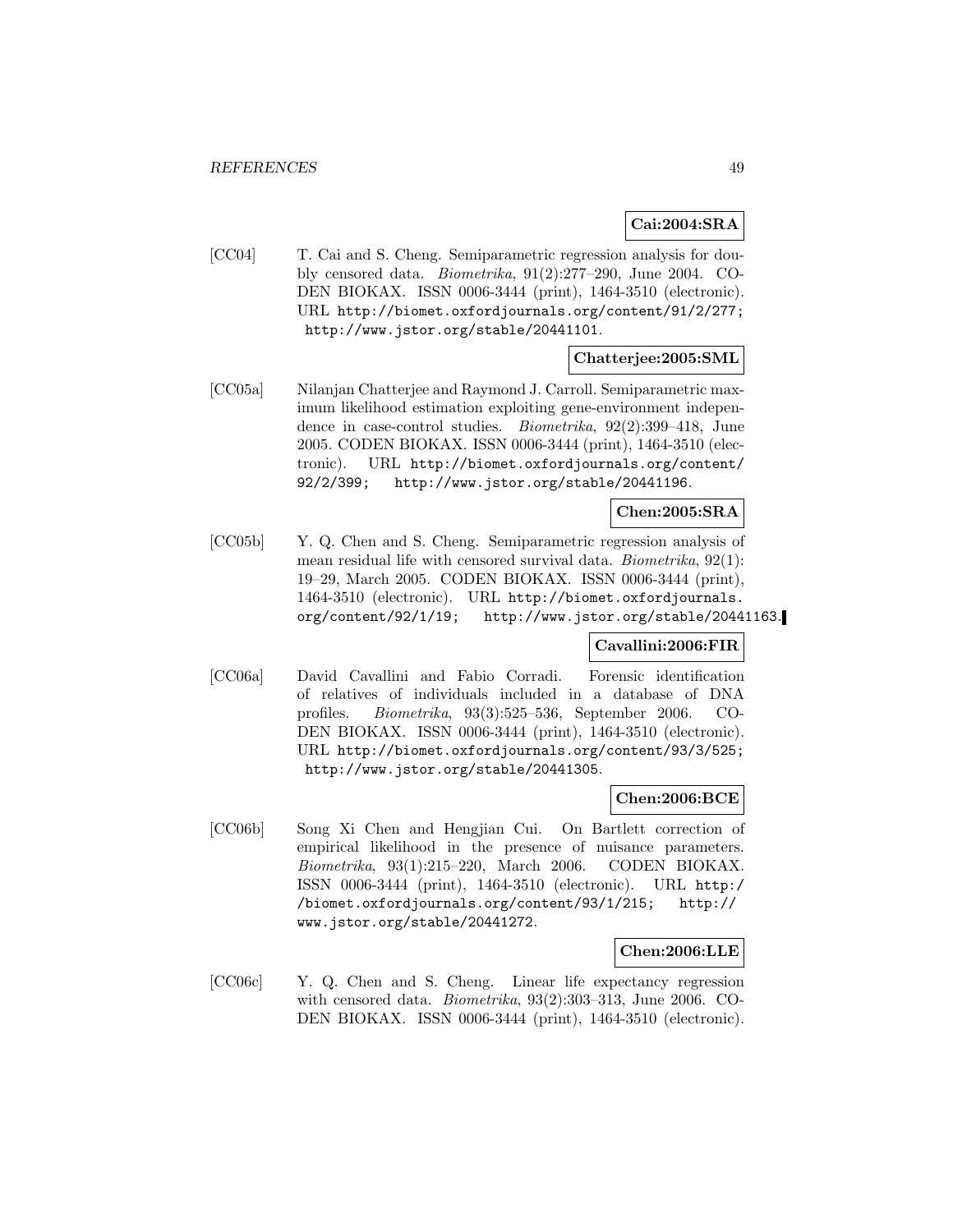URL http://biomet.oxfordjournals.org/content/93/2/303; http://www.jstor.org/stable/20441283.

# **Claeskens:2007:ATM**

[CC07] Gerda Claeskens and Raymond J. Carroll. An asymptotic theory for model selection inference in general semiparametric problems. Biometrika, 94(2):249–265, June 2007. CO-DEN BIOKAX. ISSN 0006-3444 (print), 1464-3510 (electronic). URL http://biomet.oxfordjournals.org/content/94/2/249; http://www.jstor.org/stable/20441370.

# **Chen:2008:EBI**

[CC08] Jiahua Chen and Zehua Chen. Extended Bayesian information criteria for model selection with large model spaces. Biometrika, 95(3):759–771, September 2008. CODEN BIOKAX. ISSN 0006-3444 (print), 1464-3510 (electronic). URL http:/ /biomet.oxfordjournals.org/content/95/3/759; http:// www.jstor.org/stable/20441500.

## **Craiu:2004:IBE**

[CD04] Radu V. Craiu and Thierry Duchesne. Inference based on the EM algorithm for the competing risks model with masked causes of failure. Biometrika, 91(3):543–558, September 2004. CODEN BIOKAX. ISSN 0006-3444 (print), 1464-3510 (electronic). URL http://www.jstor.org/stable/20441122.

# **Chen:2004:BCB**

[CDI04] Ming-Hui Chen, Dipak K. Dey, and Joseph G. Ibrahim. Bayesian criterion based model assessment for categorical data. Biometrika, 91(1):45–63, March 2004. CODEN BIOKAX. ISSN 0006-3444 (print), 1464-3510 (electronic). URL http: //biomet.oxfordjournals.org/content/91/1/45; http:// www.jstor.org/stable/20441078.

### **Crainiceanu:2008:AUE**

[CDP08] Ciprian M. Crainiceanu, Francesca Dominici, and Giovanni Parmigiani. Adjustment uncertainty in effect estimation. Biometrika, 95(3):635–651, September 2008. CODEN BIOKAX. ISSN 0006-3444 (print), 1464-3510 (electronic). URL http:/ /biomet.oxfordjournals.org/content/95/3/635; http:// www.jstor.org/stable/20441491.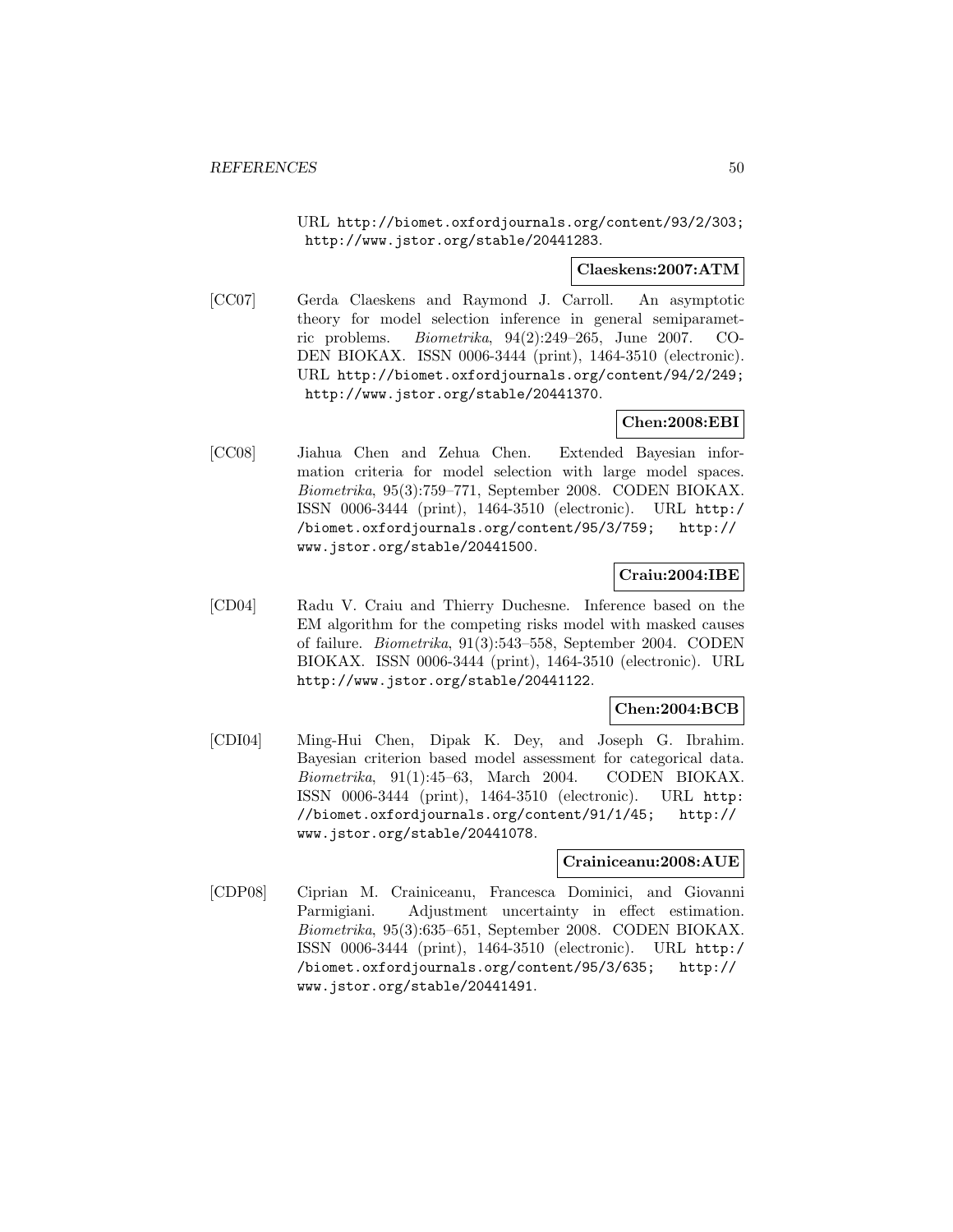#### **Chaudhuri:2007:ECM**

[CDR07] Sanjay Chaudhuri, Mathias Drton, and Thomas S. Richardson. Estimation of a covariance matrix with zeros. Biometrika, 94(1): 199–216, March 2007. CODEN BIOKAX. ISSN 0006-3444 (print), 1464-3510 (electronic). URL http://biomet.oxfordjournals. org/content/94/1/199; http://www.jstor.org/stable/20441363.

## **Colombi:2001:MRM**

[CF01] R. Colombi and A. Forcina. Marginal regression models for the analysis of positive association of ordinal response variables. Biometrika, 88(4):1007–1019, December 2001. CODEN BIOKAX. ISSN 0006-3444 (print), 1464-3510 (electronic). URL http:// biomet.oxfordjournals.org/content/88/4/1007; http:// www.jstor.org/stable/2673698.

## **Cheng:2008:NEC**

[CF08a] Yu Cheng and Jason P. Fine. Nonparametric estimation of cause-specific cross hazard ratio with bivariate competing risks data. Biometrika, 95(1):233–240, March 2008. CODEN BIOKAX. ISSN 0006-3444 (print), 1464-3510 (electronic). URL http:/ /biomet.oxfordjournals.org/content/95/1/233; http:// www.jstor.org/stable/20441454.

### **Cook:2008:CRM**

[CF08b] R. Dennis Cook and Liliana Forzani. Covariance reducing models: An alternative to spectral modelling of covariance matrices. Biometrika, 95(4):799–812, December 2008. CO-DEN BIOKAX. ISSN 0006-3444 (print), 1464-3510 (electronic). URL http://biomet.oxfordjournals.org/content/95/4/799; http://www.jstor.org/stable/20441507.

### **Cai:2005:VSM**

[CFLZ05] Jianwen Cai, Jianqing Fan, Runze Li, and Haibo Zhou. Variable selection for multivariate failure time data. Biometrika, 92(2):303– 316, June 2005. CODEN BIOKAX. ISSN 0006-3444 (print), 1464- 3510 (electronic). URL http://biomet.oxfordjournals.org/ content/92/2/303; http://www.jstor.org/stable/20441190.

### **Chernozhukov:2009:IPI**

[CFVG09] V. Chernozhukov, I. Fernández-Val, and A. Galichon. Improving point and interval estimators of monotone functions by rearrangement. Biometrika, 96(3):559–575, September 2009. CO-DEN BIOKAX. ISSN 0006-3444 (print), 1464-3510 (electronic).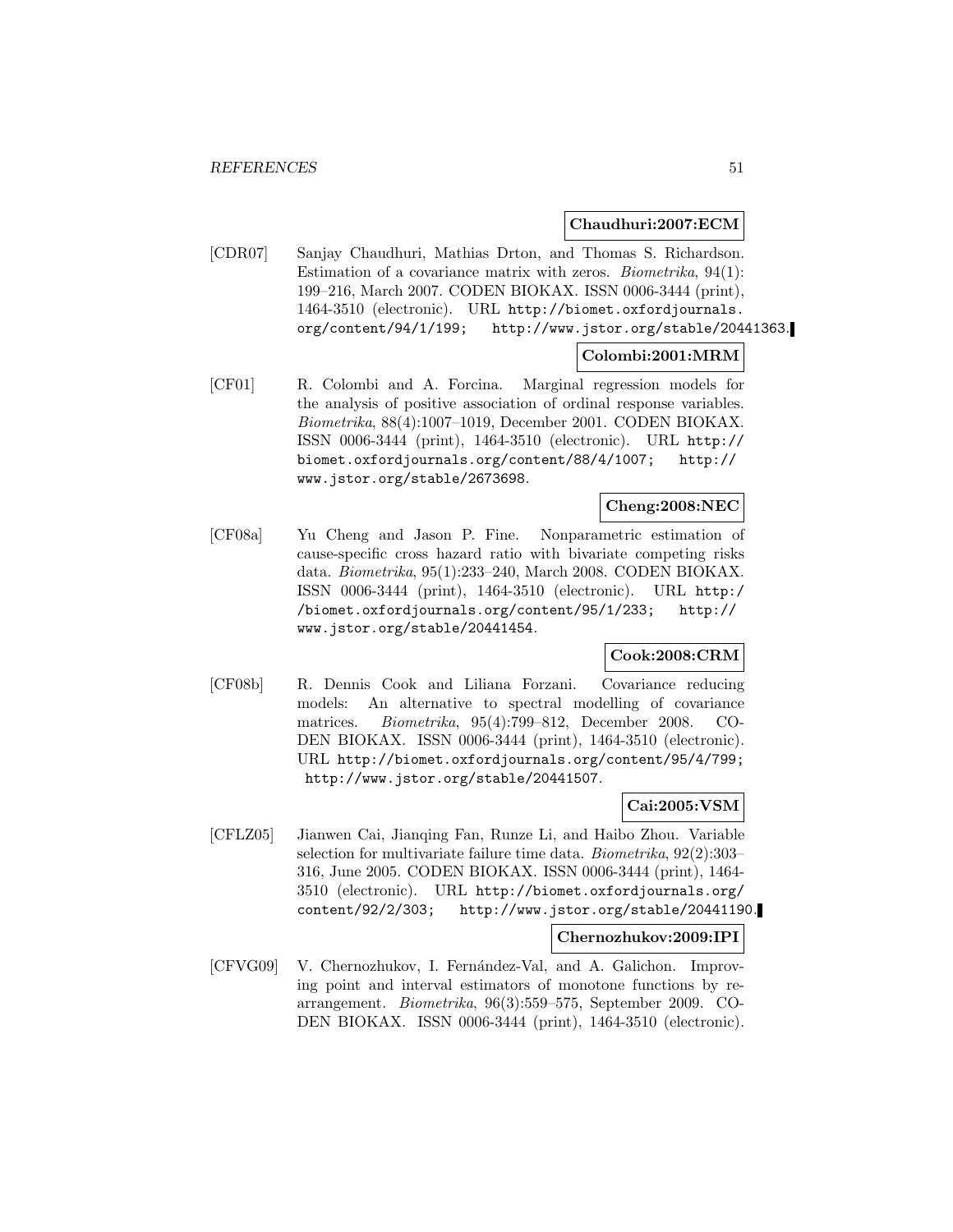URL http://biomet.oxfordjournals.org/content/96/3/559; http://www.jstor.org/stable/27798848.

**Conti:2009:GPE**

[CGOO09] S. Conti, J. P. Gosling, J. E. Oakley, and A. O'Hagan. Gaussian process emulation of dynamic computer codes. Biometrika, 96(3):663–676, September 2009. CODEN BIOKAX. ISSN 0006-3444 (print), 1464-3510 (electronic). URL http://biomet. oxfordjournals.org/content/96/3/663; http://www.jstor. org/stable/27798855.

# **Choudhuri:2004:CWM**

[CGR04] Nidhan Choudhuri, Subhashis Ghosal, and Anindya Roy. Contiguity of the Whittle measure for a Gaussian time series. Biometrika, 91(1):211–218, March 2004. CODEN BIOKAX. ISSN 0006-3444 (print), 1464-3510 (electronic). URL http:/ /biomet.oxfordjournals.org/content/91/1/211; http:// www.jstor.org/stable/20441089.

# **Choi:2000:EPI**

[CH00a] Edwin Choi and Peter Hall. On the estimation of poles in intensity functions. Biometrika, 87(2):251–263, June 2000. CO-DEN BIOKAX. ISSN 0006-3444 (print), 1464-3510 (electronic). URL http://biomet.oxfordjournals.org/content/87/2/251; http://www.jstor.org/stable/2673462.

# **Croux:2000:PCA**

[CH00b] Christophe Croux and Gentiane Haesbroeck. Principal component analysis based on robust estimators of the covariance or correlation matrix: Influence functions and efficiencies. Biometrika, 87(3):603–618, September 2000. CODEN BIOKAX. ISSN 0006-3444 (print), 1464-3510 (electronic). URL http:/ /biomet.oxfordjournals.org/content/87/3/603; http:// www.jstor.org/stable/2673633.

# **Cantoni:2002:DFT**

[CH02a] Eva Cantoni and Trevor Hastie. Degrees-of-freedom tests for smoothing splines. Biometrika, 89(2):251–263, June 2002. CO-DEN BIOKAX. ISSN 0006-3444 (print), 1464-3510 (electronic). URL http://biomet.oxfordjournals.org/content/89/2/251; http://www.jstor.org/stable/4140575.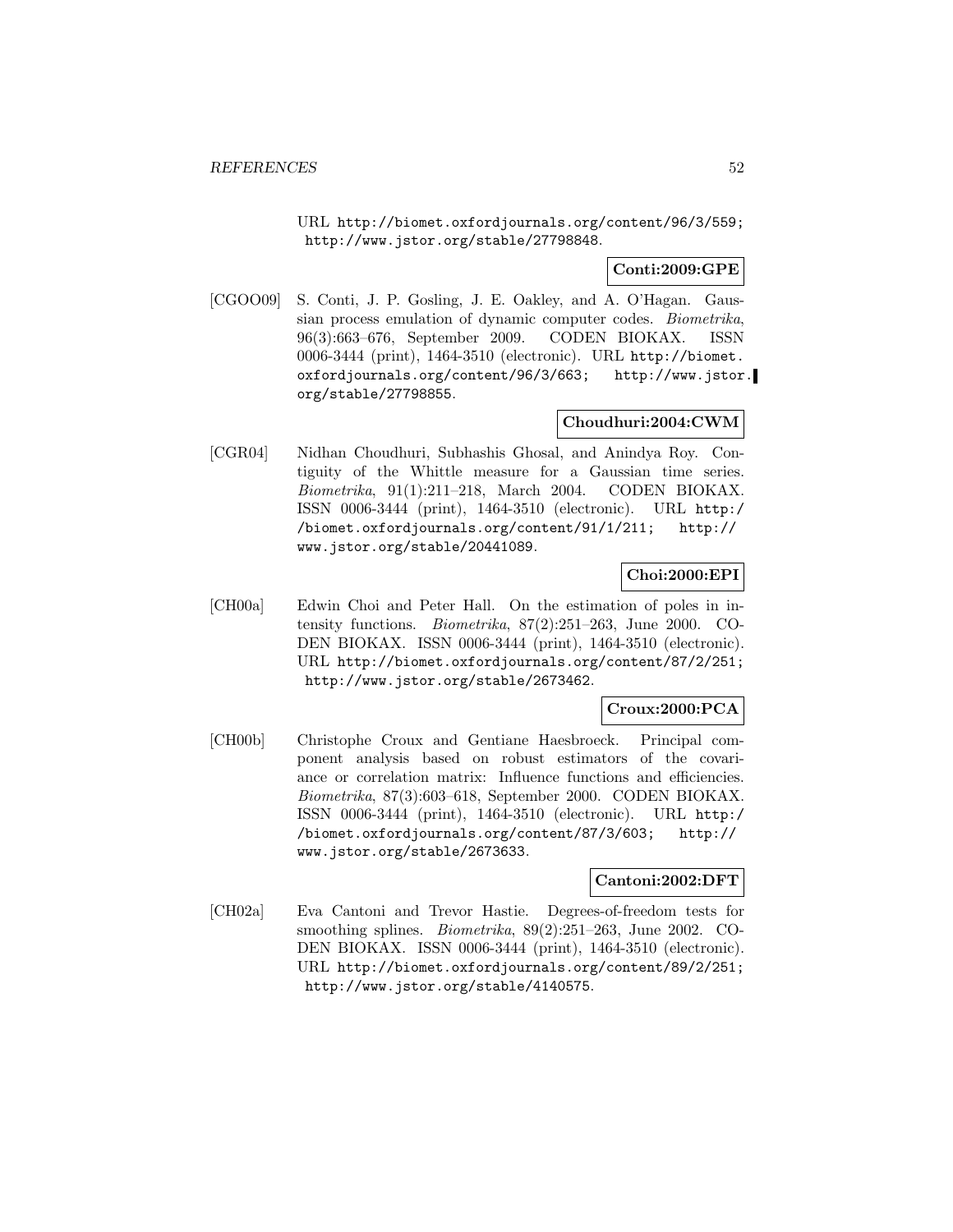## **Cox:2002:ESR**

[CH02b] D. R. Cox and Peter Hall. Estimation in a simple random effects model with nonnormal distributions. Biometrika, 89(4):831–840, December 2002. CODEN BIOKAX. ISSN 0006-3444 (print), 1464- 3510 (electronic). URL http://biomet.oxfordjournals.org/ content/89/4/831; http://www.jstor.org/stable/4140540.

# **Chan:2009:SAC**

[CH09] Yao-Ban Chan and Peter Hall. Scale adjustments for classifiers in high-dimensional, low sample size settings. *Biometrika*, 96(2):469– 478, June 2009. CODEN BIOKAX. ISSN 0006-3444 (print), 1464- 3510 (electronic). URL http://biomet.oxfordjournals.org/ content/96/2/469; http://www.jstor.org/stable/27798837.

## **Coull:2006:CTM**

[CHB06] Brent A. Coull, E. Andres Houseman, and Rebecca A. Betensky. A computationally tractable multivariate random effects model for clustered binary data. Biometrika, 93(3):587–599, September 2006. CODEN BIOKAX. ISSN 0006-3444 (print), 1464-3510 (electronic). URL http://biomet.oxfordjournals.org/content/93/3/587; http://www.jstor.org/stable/20441309.

## **Chen:2000:RIM**

[Che00] Yi-Hau Chen. A robust imputation method for surrogate outcome data. Biometrika, 87(3):711–716, September 2000. CO-DEN BIOKAX. ISSN 0006-3444 (print), 1464-3510 (electronic). URL http://biomet.oxfordjournals.org/content/87/3/711; http://www.jstor.org/stable/2673643.

#### **Chen:2001:FST**

[Che01] Hua Yun Chen. Fitting semiparametric transformation regression models to data from a modified case-cohort design. Biometrika, 88 (1):255–268, March 2001. CODEN BIOKAX. ISSN 0006-3444 (print), 1464-3510 (electronic). URL http://www.jstor.org/ stable/2673683.

#### **Cheung:2005:CPD**

[Che05] Ying Kuen Cheung. Coherence principles in dose-finding studies. Biometrika, 92(4):863–873, December 2005. CODEN BIOKAX. ISSN 0006-3444 (print), 1464-3510 (electronic). URL http:/ /biomet.oxfordjournals.org/content/92/4/863; http:// www.jstor.org/stable/20441241.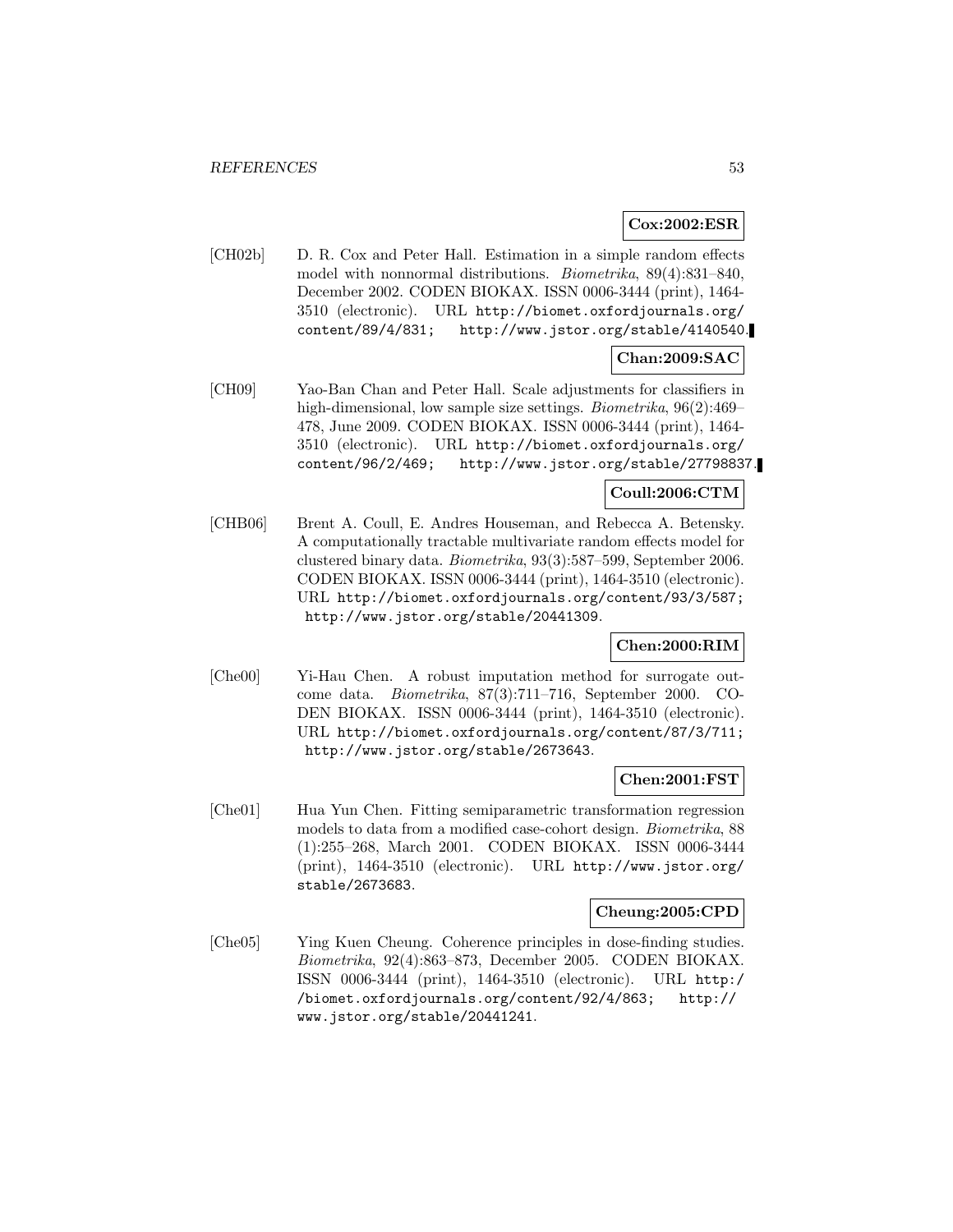#### **Chen:2009:WBT**

[Che09] Yi-Hau Chen. Weighted Breslow-type and maximum likelihood estimation in semiparametric transformation models. Biometrika, 96(3):591–600, September 2009. CODEN BIOKAX. ISSN 0006-3444 (print), 1464-3510 (electronic). URL http:/ /biomet.oxfordjournals.org/content/96/3/591; http:// www.jstor.org/stable/27798850.

## **Crump:2009:DLO**

[CHIM09] Richard K. Crump, V. Joseph Hotz, Guido W. Imbens, and Oscar A. Mitnik. Dealing with limited overlap in estimation of average treatment effects. Biometrika, 96(1):187–199, March 2009. CO-DEN BIOKAX. ISSN 0006-3444 (print), 1464-3510 (electronic). URL http://biomet.oxfordjournals.org/content/96/1/187; http://www.jstor.org/stable/27798811.

# **Cui:2003:ADP**

[CHN03] Hengjian Cui, Xuming He, and Kai W. Ng. Asymptotic distributions of principal components based on robust dispersions. Biometrika, 90(4):953–966, December 2003. CODEN BIOKAX. ISSN 0006-3444 (print), 1464-3510 (electronic). URL http:/ /biomet.oxfordjournals.org/content/90/4/953; http:// www.jstor.org/stable/30042100.

# **Chopin:2002:SPF**

[Cho02] Nicolas Chopin. A sequential particle filter method for static models. Biometrika, 89(3):539–551, August 2002. CODEN BIOKAX. ISSN 0006-3444 (print), 1464-3510 (electronic). URL http:/ /biomet.oxfordjournals.org/content/89/3/539; http:// www.jstor.org/stable/4140600.

#### **Choi:2000:RPP**

[CHP00] Edwin Choi, Peter Hall, and Brett Presnell. Rendering parametric procedures more robust by empirically tilting the model. Biometrika, 87(2):453–465, June 2000. CODEN BIOKAX. ISSN 0006-3444 (print), 1464-3510 (electronic). URL http:/ /biomet.oxfordjournals.org/content/87/2/453; http:// www.jstor.org/stable/2673475.

### **Chan:2006:NTR**

[CHT06a] Kung-Sik Chan, Lop-Hing Ho, and Howell Tong. A note on timereversibility of multivariate linear processes. Biometrika, 93(1):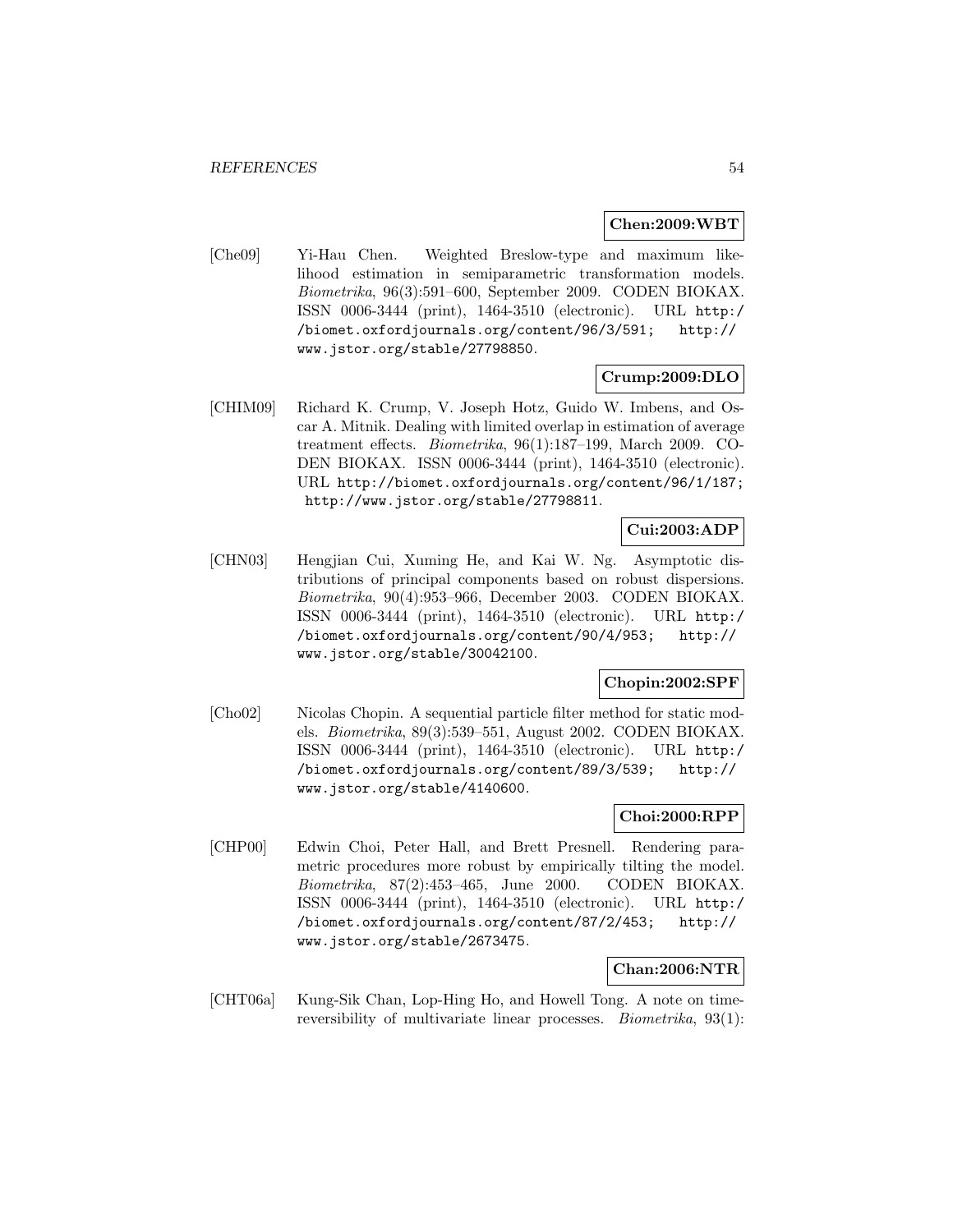221–227, March 2006. CODEN BIOKAX. ISSN 0006-3444 (print), 1464-3510 (electronic). URL http://biomet.oxfordjournals. org/content/93/1/221; http://www.jstor.org/stable/20441273.

## **Cheng:2006:CBH**

[CHT06b] Ming-Yen Cheng, Peter Hall, and Dongsheng Tu. Confidence bands for hazard rates under random censorship. Biometrika, 93(2):357– 366, June 2006. CODEN BIOKAX. ISSN 0006-3444 (print), 1464- 3510 (electronic). URL http://biomet.oxfordjournals.org/ content/93/2/357; http://www.jstor.org/stable/20441287.

## **Chervoneva:2005:OBA**

[CI05] Inna Chervoneva and Boris Iglewicz. Orthogonal bases approach for comparing nonnormal continuous distributions. Biometrika, 92(3):679–690, September 2005. CODEN BIOKAX. ISSN 0006-3444 (print), 1464-3510 (electronic). URL http://biomet. oxfordjournals.org/content/92/3/679; http://www.jstor. org/stable/20441222.

## **Chen:2006:PPC**

[CIS06] Ming-Hui Chen, Joseph G. Ibrahim, and Qi-Man Shao. Posterior propriety and computation for the Cox regression model with applications to missing covariates. Biometrika, 93(4):791–807, December 2006. CODEN BIOKAX. ISSN 0006-3444 (print), 1464- 3510 (electronic). URL http://biomet.oxfordjournals.org/ content/93/4/791; http://www.jstor.org/stable/20441328.

### **Chen:2001:GCS**

[CJ01] Y. Q. Chen and N. P. Jewell. On a general class of semiparametric hazards regression models. Biometrika, 88(3):687–702, September 2001. CODEN BIOKAX. ISSN 0006-3444 (print), 1464-3510 (electronic). URL http://www.jstor.org/stable/2673439.

### **Chen:2005:LPR**

[CJ05] Kani Chen and Zhezhen Jin. Local polynomial regression analysis of clustered data. Biometrika, 92(1):59–74, March 2005. CODEN BIOKAX. ISSN 0006-3444 (print), 1464-3510 (electronic). URL http://biomet.oxfordjournals.org/content/ 92/1/59; http://www.jstor.org/stable/20441166.

# **Chaganty:2006:RCM**

[CJ06] N. Rao Chaganty and Harry Joe. Range of correlation matrices for dependent Bernoulli random variables. Biometrika, 93(1):197–206,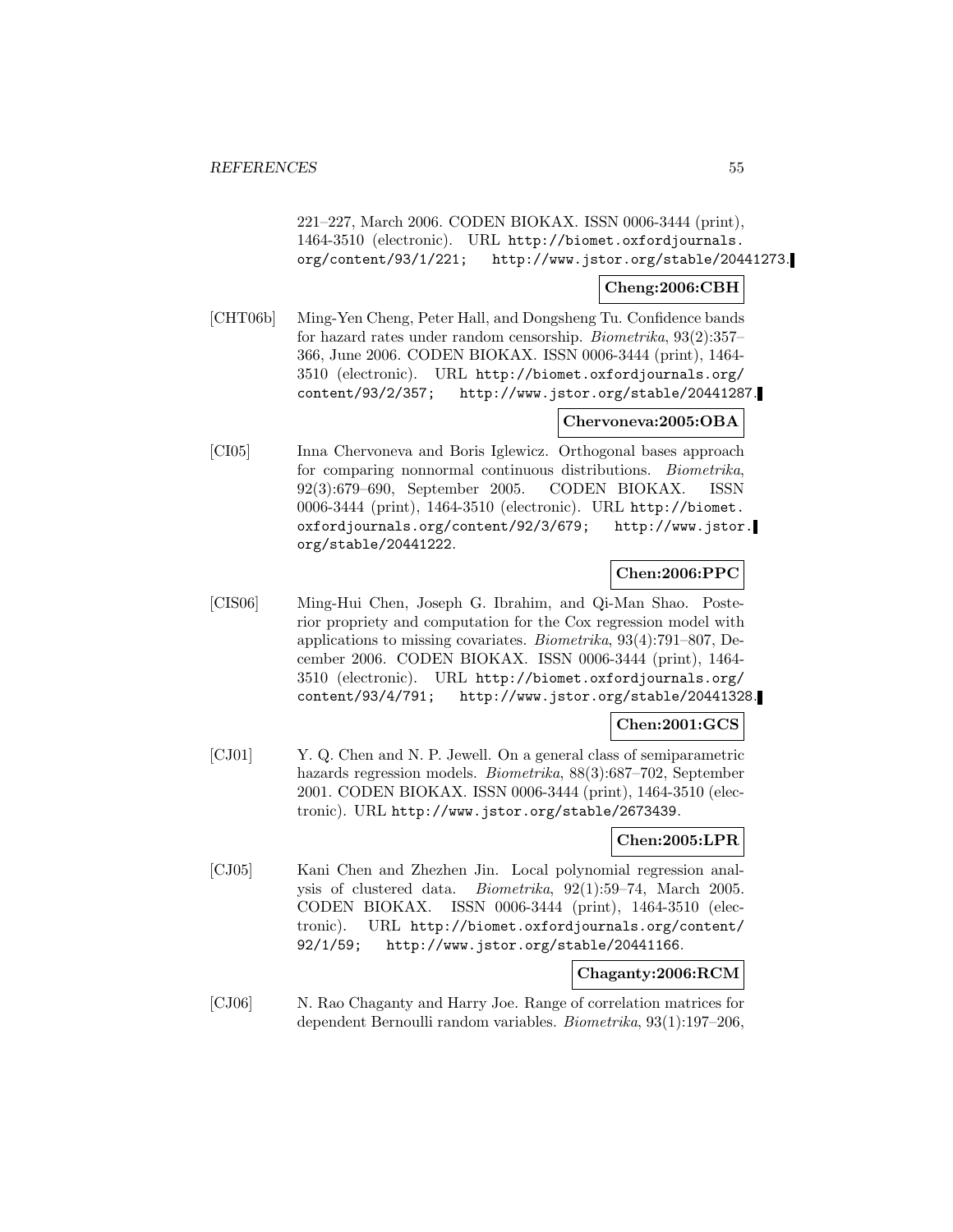March 2006. CODEN BIOKAX. ISSN 0006-3444 (print), 1464- 3510 (electronic). URL http://biomet.oxfordjournals.org/ content/93/1/197; http://www.jstor.org/stable/20441270.

#### **Chen:2002:SAT**

[CJY02] Kani Chen, Zhezhen Jin, and Zhiliang Ying. Semiparametric analysis of transformation models with censored data. Biometrika, 89(3):659–668, August 2002. CODEN BIOKAX. ISSN 0006-3444 (print), 1464-3510 (electronic). URL http:/ /biomet.oxfordjournals.org/content/89/3/659; http:// www.jstor.org/stable/4140609.

## **Chang:2008:UCW**

[CK08] Ted Chang and Phillip S. Kott. Using calibration weighting to adjust for nonresponse under a plausible model. Biometrika, 95(3):555–571, September 2008. CODEN BIOKAX. ISSN 0006-3444 (print), 1464-3510 (electronic). URL http://biomet. oxfordjournals.org/content/95/3/555; http://www.jstor. org/stable/20441486.

### **Claeskens:2009:APP**

[CKO09] Gerda Claeskens, Tatyana Krivobokova, and Jean D. Opsomer. Asymptotic properties of penalized spline estimators. Biometrika, 96(3):529–544, September 2009. CODEN BIOKAX. ISSN 0006-3444 (print), 1464-3510 (electronic). URL http:/ /biomet.oxfordjournals.org/content/96/3/529; http:// www.jstor.org/stable/27798846.

### **Chan:2003:BET**

[CKS03] K. S. Chan, A. B. Kristoffersen, and N. Chr. Stenseth. Bürmann expansion and test for additivity. Biometrika, 90(1):209–222, March 2003. CODEN BIOKAX. ISSN 0006-3444 (print), 1464- 3510 (electronic). URL http://biomet.oxfordjournals.org/ content/90/1/209; http://www.jstor.org/stable/30042030.

# **Chen:2000:NAA**

[CL00] Song Xi Chen and Chris J. Lloyd. A nonparametric approach to the analysis of two-stage mark-recapture experiments. Biometrika, 87(3):633–649, September 2000. CODEN BIOKAX. ISSN 0006-3444 (print), 1464-3510 (electronic). URL http:/ /biomet.oxfordjournals.org/content/87/3/633; http:// www.jstor.org/stable/2673635.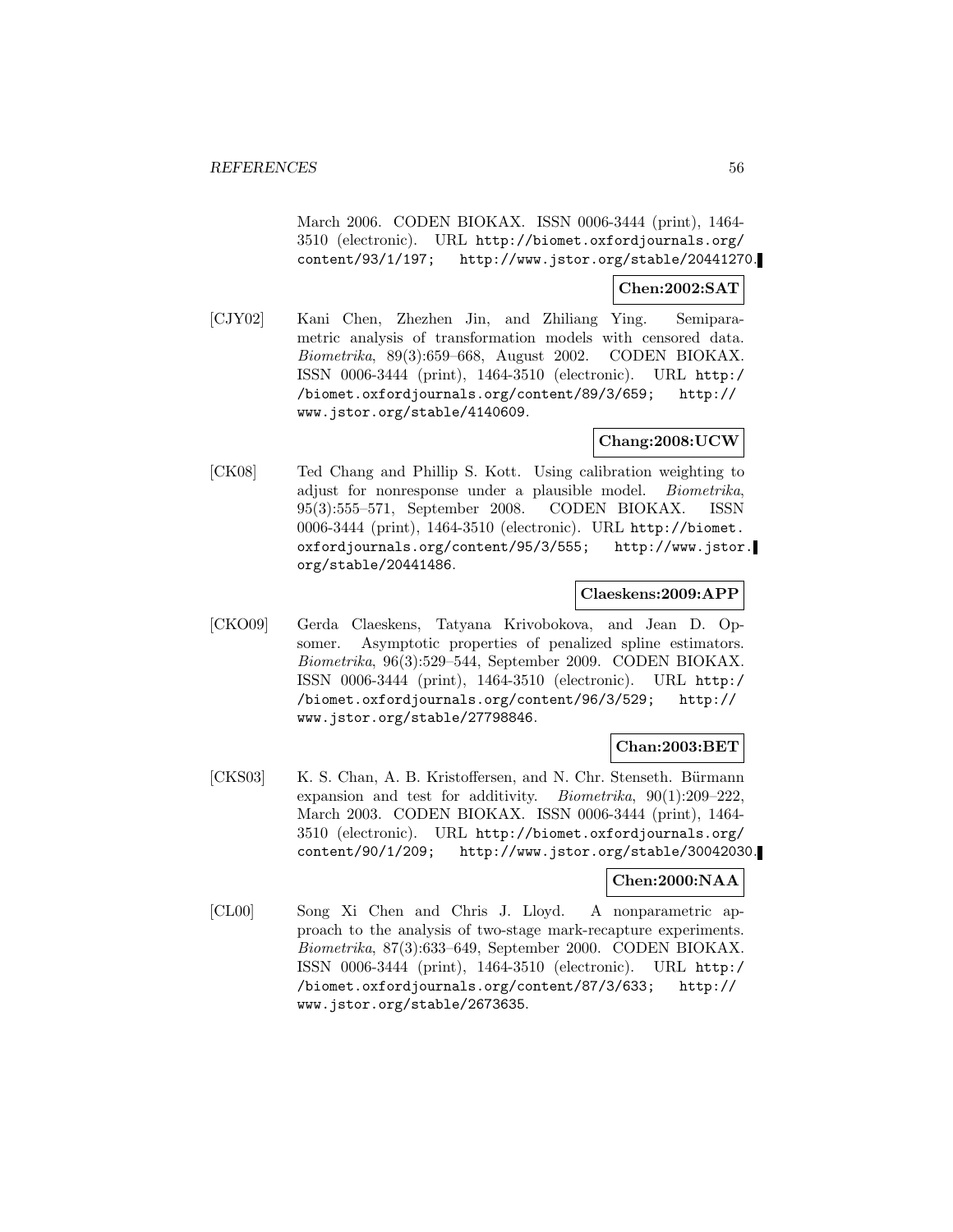# **Chen:2006:BMT**

[CL06a] Shu-Chuan Chen and Bruce G. Lindsay. Building mixture trees from binary sequence data. Biometrika, 93(4):843–860, December 2006. CODEN BIOKAX. ISSN 0006-3444 (print), 1464-3510 (electronic). URL http://biomet.oxfordjournals.org/content/ 93/4/843; http://www.jstor.org/stable/20441331.

### **Consonni:2006:RPD**

[CL06b] Guido Consonni and Valentina Leucari. Reference priors for discrete graphical models. Biometrika, 93(1):23–40, March 2006. CODEN BIOKAX. ISSN 0006-3444 (print), 1464-3510 (electronic). URL http://biomet.oxfordjournals.org/content/ 93/1/23; http://www.jstor.org/stable/20441257.

# **Cox:2008:PTF**

[CL08] Dennis D. Cox and Jong Soo Lee. Pointwise testing with functional data using the Westfall-Young randomization method. Biometrika, 95(3):621–634, September 2008. CODEN BIOKAX. ISSN 0006-3444 (print), 1464-3510 (electronic). URL http:/ /biomet.oxfordjournals.org/content/95/3/621; http:// www.jstor.org/stable/20441490.

# **Cui:2009:NLT**

[CL09] Yunwei Cui and Robert Lund. A new look at time series of counts. Biometrika, 96(4):781–792, December 2009. CO-DEN BIOKAX. ISSN 0006-3444 (print), 1464-3510 (electronic). URL http://biomet.oxfordjournals.org/content/96/4/781; http://www.jstor.org/stable/27798866.

# **Clayton:2003:CLI**

[Cla03] David Clayton. Conditional likelihood inference under complex ascertainment using data augmentation. Biometrika, 90(4):976–981, December 2003. CODEN BIOKAX. ISSN 0006-3444 (print), 1464- 3510 (electronic). URL http://biomet.oxfordjournals.org/ content/90/4/976; http://www.jstor.org/stable/30042102.

### **Cook:2007:DRR**

[CLC07] R. Dennis Cook, Bing Li, and Francesca Chiaromonte. Dimension reduction in regression without matrix inversion. Biometrika, 94(3):569–584, August 2007. CODEN BIOKAX. ISSN 0006- 3444 (print), 1464-3510 (electronic). URL http://biomet. oxfordjournals.org/content/94/3/569; http://www.jstor. org/stable/20441397.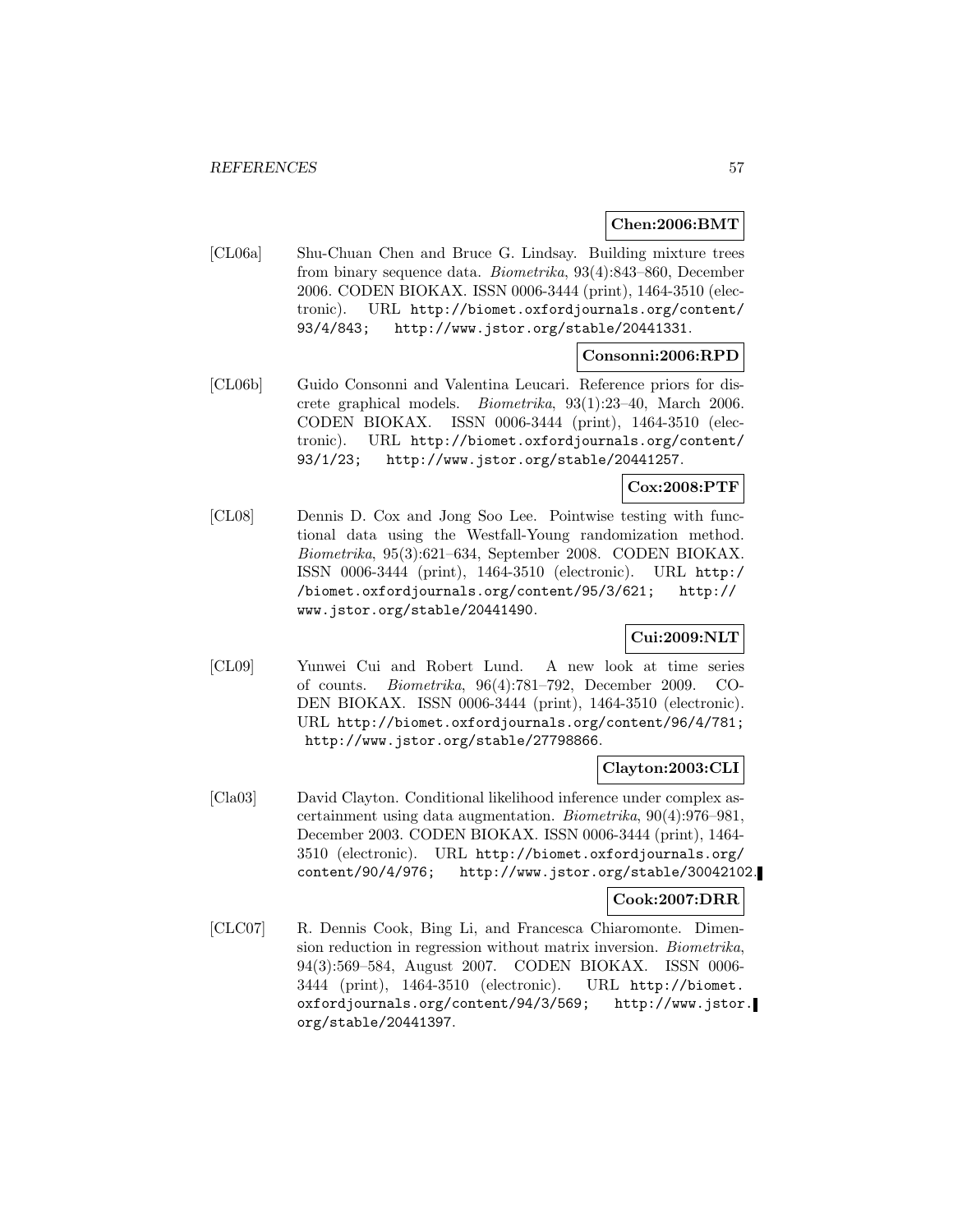#### **Catchpole:2001:DPR**

[CM01] E. A. Catchpole and B. J. T. Morgan. Deficiency of parameterredundant models. Biometrika, 88(2):593–598, June 2001. CODEN BIOKAX. ISSN 0006-3444 (print), 1464-3510 (electronic). URL http://www.jstor.org/stable/2673504.

## **Critchley:2004:DII**

[CM04] Frank Critchley and Paul Marriott. Data-informed influence analysis. Biometrika, 91(1):125–140, March 2004. CODEN BIOKAX. ISSN 0006-3444 (print), 1464-3510 (electronic). URL http:/ /biomet.oxfordjournals.org/content/91/1/125; http:// www.jstor.org/stable/20441083.

# **Chang:2008:BFC**

[CM08] In Hong Chang and Rahul Mukerjee. Bayesian and frequentist confidence intervals arising from empirical-type likelihoods. Biometrika, 95(1):139–147, March 2008. CODEN BIOKAX. ISSN 0006-3444 (print), 1464-3510 (electronic). URL http:/ /biomet.oxfordjournals.org/content/95/1/139; http:// www.jstor.org/stable/20441448.

### **Carroll:2009:NAR**

[CMMY09] Raymond J. Carroll, Arnab Maity, Enno Mammen, and Kyusang Yu. Nonparametric additive regression for repeatedly measured data. Biometrika, 96(2):383–398, June 2009. CO-DEN BIOKAX. ISSN 0006-3444 (print), 1464-3510 (electronic). URL http://biomet.oxfordjournals.org/content/96/2/383; http://www.jstor.org/stable/27798831.

#### **Carvalho:2007:SHI**

[CMW07] Carlos M. Carvalho, Hélène Massam, and Mike West. Simulation of hyper-inverse Wishart distributions in graphical models. Biometrika, 94(3):647–659, August 2007. CODEN BIOKAX. ISSN 0006-3444 (print), 1464-3510 (electronic). URL http:/ /biomet.oxfordjournals.org/content/94/3/647; http:// www.jstor.org/stable/20441402.

#### **Cook:2006:UIC**

[CN06] R. Dennis Cook and Liqiang Ni. Using intraslice covariances for improved estimation of the central subspace in regression. Biometrika, 93(1):65–74, March 2006. CODEN BIOKAX.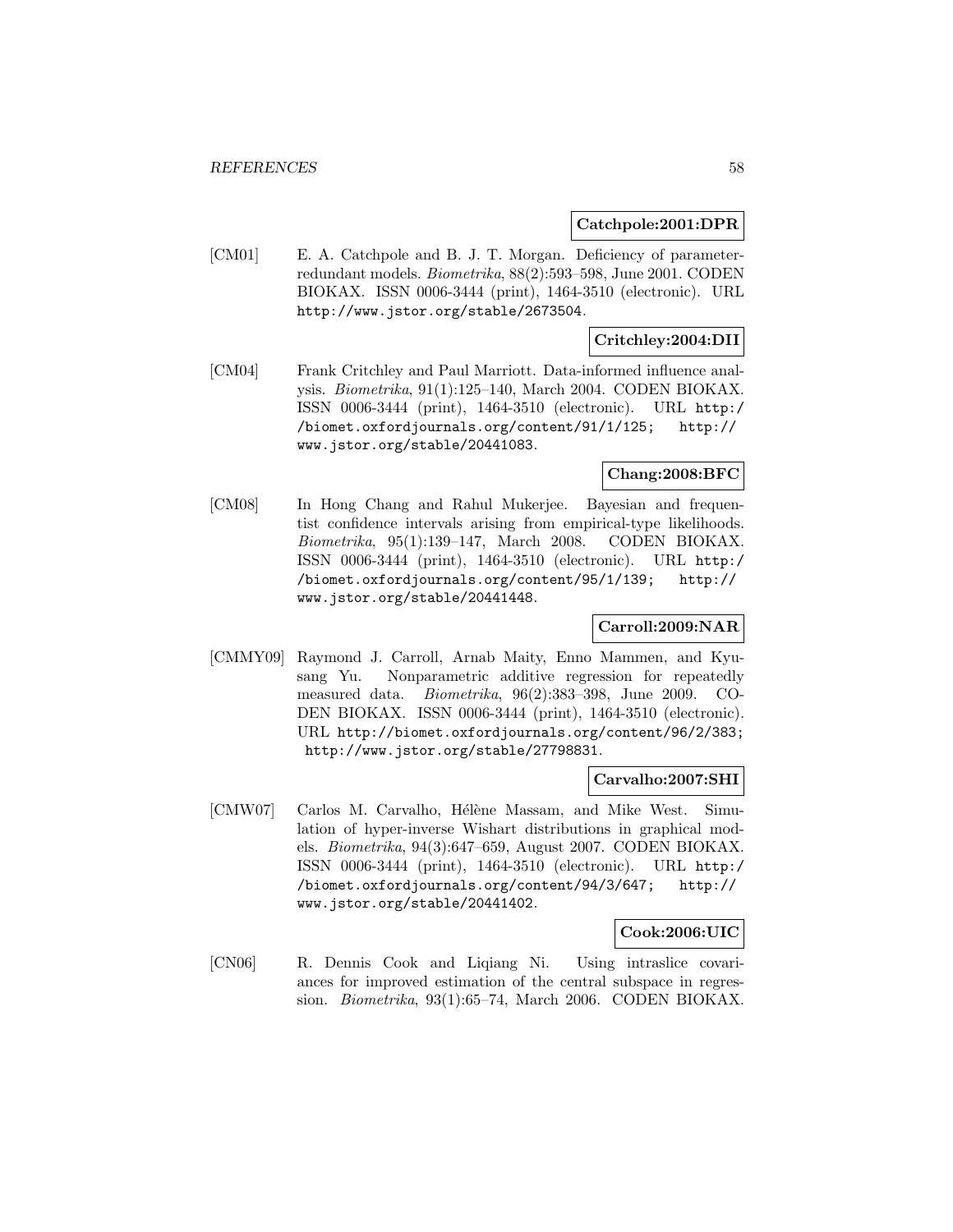ISSN 0006-3444 (print), 1464-3510 (electronic). URL http: //biomet.oxfordjournals.org/content/93/1/65; http:// www.jstor.org/stable/20441260.

## **Cribari-Neto:2000:IHC**

[CNFC00] Francisco Cribari-Neto, Silvia L. P. Ferrari, and Gauss M. Cordeiro. Improved heteroscedasticity-consistent covariance matrix estimators. Biometrika, 87(4):907–918, December 2000. CO-DEN BIOKAX. ISSN 0006-3444 (print), 1464-3510 (electronic). URL http://biomet.oxfordjournals.org/content/87/4/907; http://www.jstor.org/stable/2673618.

### **Cox:2001:BFY**

[Cox01] D. R. Cox. Biometrika: The first 100 years. Biometrika, 88(1):3– 11, March 2001. CODEN BIOKAX. ISSN 0006-3444 (print), 1464- 3510 (electronic). URL http://www.jstor.org/stable/2673673.

# **Cox:2003:CMA**

[Cox03] D. R. Cox. Conditional and marginal association for binary random variables. Biometrika, 90(4):982–984, December 2003. CO-DEN BIOKAX. ISSN 0006-3444 (print), 1464-3510 (electronic). URL http://biomet.oxfordjournals.org/content/90/4/982; http://www.jstor.org/stable/30042103.

#### **Cox:2007:GRW**

[Cox07] D. R. Cox. On a generalization of a result of W. G. Cochran. Biometrika, 94(3):755–759, August 2007. CODEN BIOKAX. ISSN 0006-3444 (print), 1464-3510 (electronic). URL http:/ /biomet.oxfordjournals.org/content/94/3/755; http:// www.jstor.org/stable/20441410.

## **Cox:2008:IMD**

[Cox08] D. R. Cox. On an internal method for deriving a summary measure. Biometrika, 95(4):1002–1005, December 2008. CODEN BIOKAX. ISSN 0006-3444 (print), 1464-3510 (electronic). URL http://biomet.oxfordjournals.org/content/ 95/4/1002; http://www.jstor.org/stable/20441523.

#### **Carota:2002:SRC**

[CP02a] Cinzia Carota and Giovanni Parmigiani. Semiparametric regression for count data. Biometrika, 89(2):265–281, June 2002. CO-DEN BIOKAX. ISSN 0006-3444 (print), 1464-3510 (electronic).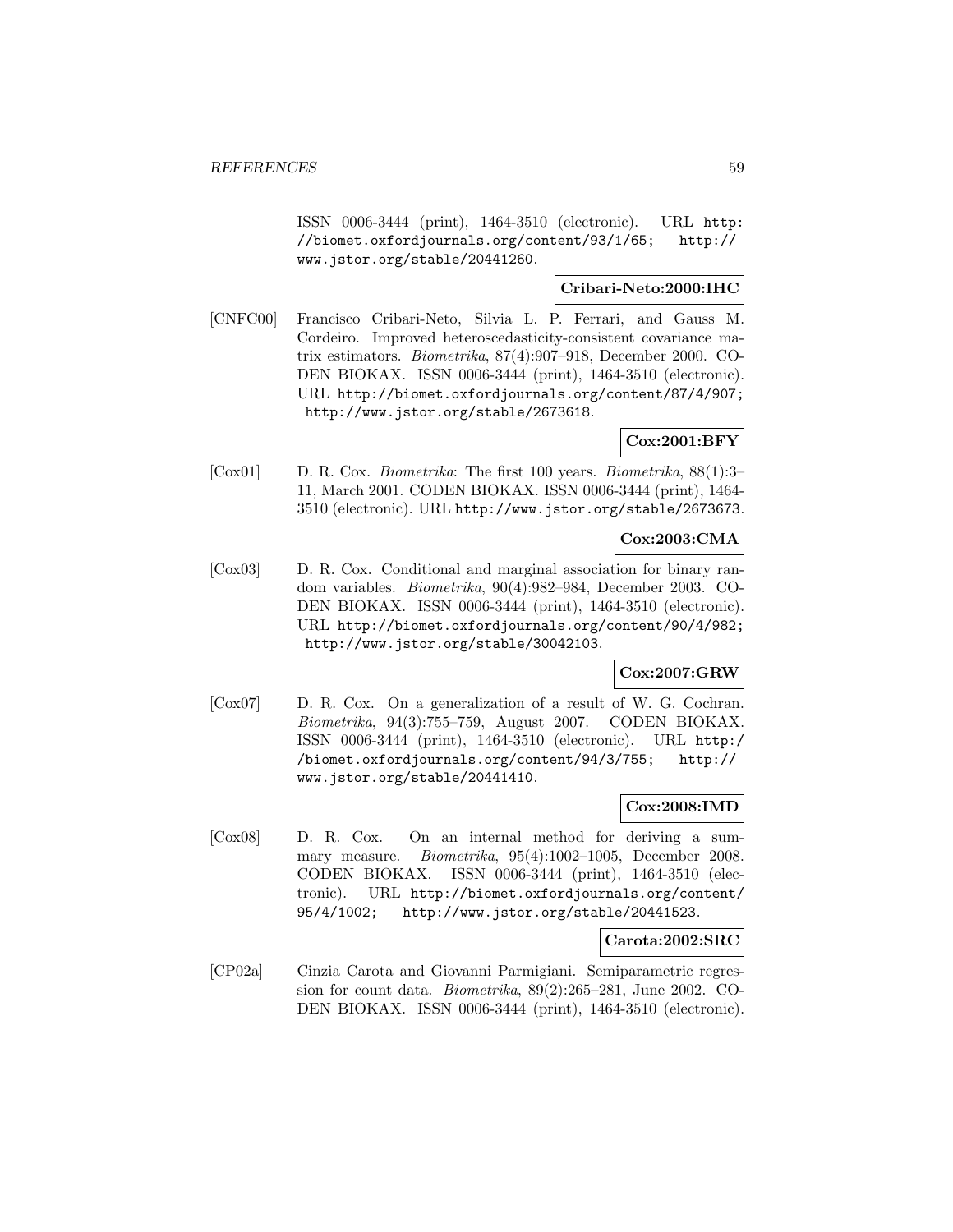URL http://biomet.oxfordjournals.org/content/89/2/265; http://www.jstor.org/stable/4140576.

## **Coles:2002:MIU**

[CP02b] Stuart Coles and Francesco Pauli. Models and inference for uncertainty in extremal dependence. Biometrika, 89(1):183–196, March 2002. CODEN BIOKAX. ISSN 0006-3444 (print), 1464-3510 (electronic). URL http://biomet.oxfordjournals.org/content/ 89/1/183; http://www.jstor.org/stable/4140566.

# **Chan:2005:WLA**

[CP05] Ngai Hang Chan and Liang Peng. Weighted least absolute deviations estimation for an  $AR(1)$  process with  $ARCH(1)$  errors. Biometrika, 92(2):477–484, June 2005. CODEN BIOKAX. ISSN 0006-3444 (print), 1464-3510 (electronic). URL http:/ /biomet.oxfordjournals.org/content/92/2/477; http:// www.jstor.org/stable/20441201.

## **Chen:2009:EDD**

[CPQ09] Song Xi Chen, Liang Peng, and Ying-Li Qin. Effects of data dimension on empirical likelihood. Biometrika, 96(3):711–722, September 2009. CODEN BIOKAX. ISSN 0006-3444 (print), 1464-3510 (electronic). URL http://biomet.oxfordjournals.org/content/ 96/3/711; http://www.jstor.org/stable/27798858.

# **Chen:2000:ELC**

[CQ00] Song Xi Chen and Yong Song Qin. Empirical likelihood confidence intervals for local linear smoothers. Biometrika, 87(4):946–953, December 2000. CODEN BIOKAX. ISSN 0006-3444 (print), 1464- 3510 (electronic). URL http://biomet.oxfordjournals.org/ content/87/4/946; http://www.jstor.org/stable/2673622.

### **Cox:2004:NPC**

[CR04] D. R. Cox and N. Reid. A note on pseudolikelihood constructed from marginal densities. Biometrika, 91(3):729–737, September 2004. CODEN BIOKAX. ISSN 0006-3444 (print), 1464-3510 (electronic). URL http://www.jstor.org/stable/20441134.

### **Chaieb:2006:ESU**

[CRA06] Lajmi Lakhal Chaieb, Louis-Paul Rivest, and Belkacem Abdous. Estimating survival under a dependent truncation. Biometrika, 93(3):655–669, September 2006. CODEN BIOKAX.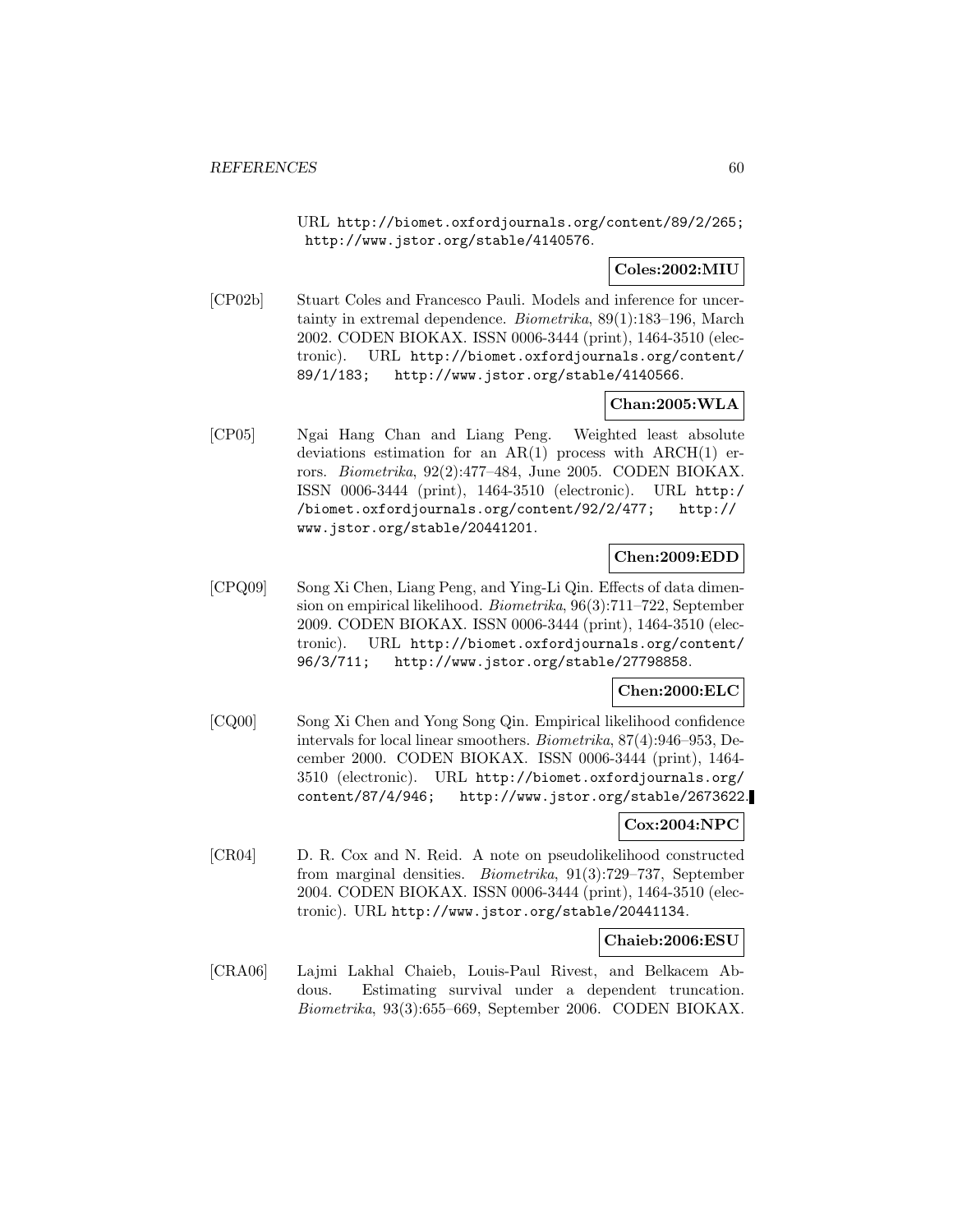ISSN 0006-3444 (print), 1464-3510 (electronic). URL http:/ /biomet.oxfordjournals.org/content/93/3/655; http:// www.jstor.org/stable/20441314.

# **Crainiceanu:2005:ELR**

[CRCW05] Ciprian Crainiceanu, David Ruppert, Gerda Claeskens, and M. P. Wand. Exact likelihood ratio tests for penalised splines. Biometrika, 92(1):91–103, March 2005. CODEN BIOKAX. ISSN 0006-3444 (print), 1464-3510 (electronic). URL http: //biomet.oxfordjournals.org/content/92/1/91; http:// www.jstor.org/stable/20441168.

## **Chen:2002:AHM**

[CRW02] Y. Q. Chen, C. A. Rohde, and M.-C.-C. Wang. Additive hazards models with latent treatment effectiveness lag time. Biometrika, 89(4):917–931, December 2002. CODEN BIOKAX. ISSN 0006-3444 (print), 1464-3510 (electronic). URL http:/ /biomet.oxfordjournals.org/content/89/4/917; http:// www.jstor.org/stable/4140547.

# **Cheng:2005:BAD**

[CS05] Yi Cheng and Yu Shen. Bayesian adaptive designs for clinical trials. Biometrika, 92(3):633–646, September 2005. CO-DEN BIOKAX. ISSN 0006-3444 (print), 1464-3510 (electronic). URL http://biomet.oxfordjournals.org/content/92/3/633; http://www.jstor.org/stable/20441219.

### **Carvalho:2009:OBM**

[CS09] C. M. Carvalho and J. G. Scott. Objective Bayesian model selection in Gaussian graphical models. Biometrika, 96(3):497–512, September 2009. CODEN BIOKAX. ISSN 0006-3444 (print), 1464- 3510 (electronic). URL http://biomet.oxfordjournals.org/ content/96/3/497; http://www.jstor.org/stable/27798844.

### **Cheng:2003:CSS**

[CSB03] Yi Cheng, Fusheng Su, and Donald A. Berry. Choosing sample size for a clinical trial using decision analysis. Biometrika, 90(4):923–936, December 2003. CODEN BIOKAX. ISSN 0006-3444 (print), 1464-3510 (electronic). URL http:/ /biomet.oxfordjournals.org/content/90/4/923; http:// www.jstor.org/stable/30042098.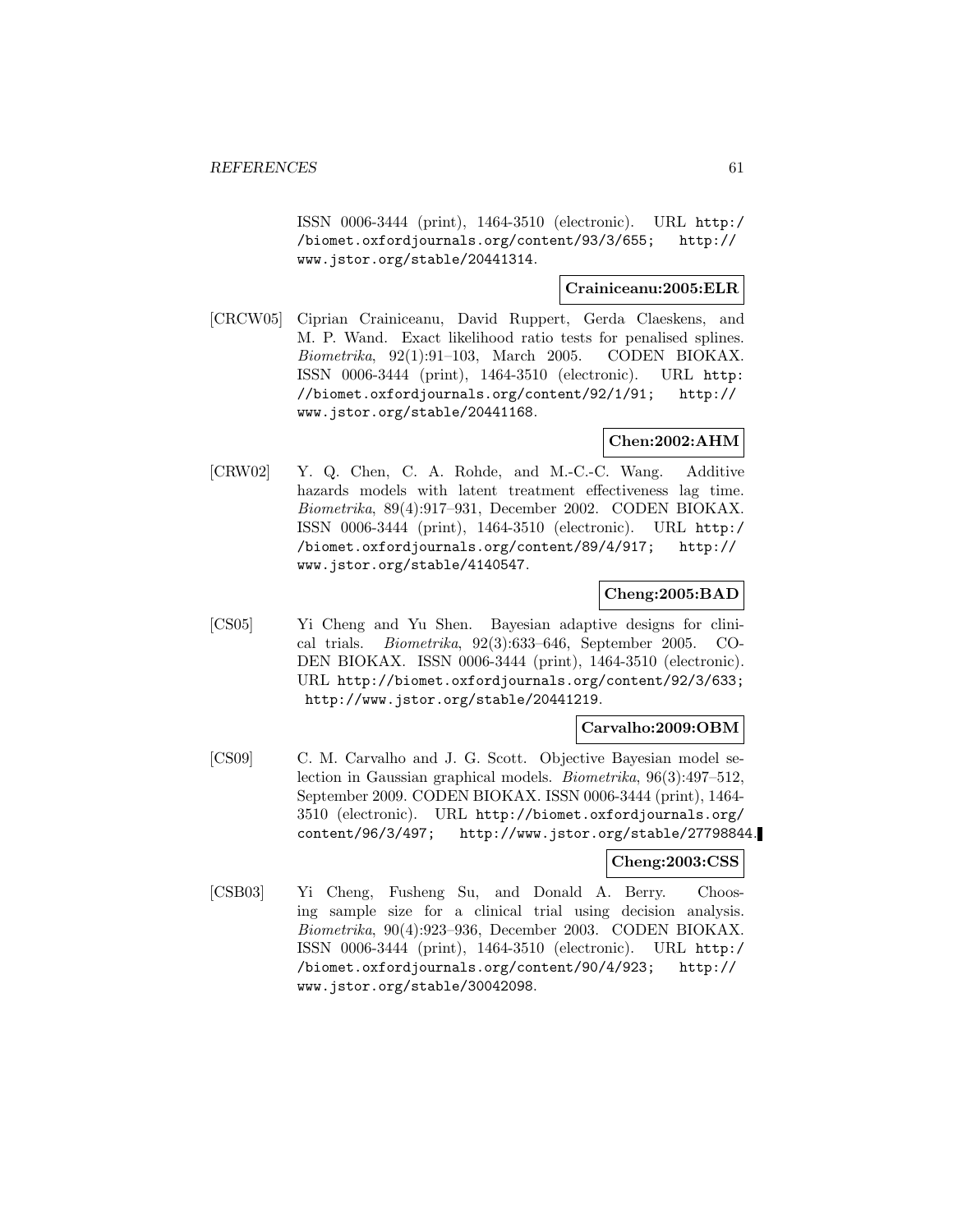### **Cheng:2009:ENE**

[CSTT09] Jing Cheng, Dylan S. Small, Zhiqiang Tan, and Thomas R. Ten Have. Efficient nonparametric estimation of causal effects in randomized trials with noncompliance. Biometrika, 96(1):19–36, March 2009. CODEN BIOKAX. ISSN 0006-3444 (print), 1464- 3510 (electronic). URL http://biomet.oxfordjournals.org/ content/96/1/19; http://www.jstor.org/stable/27798799.

# **Chen:2002:UEL**

[CSW02] J. Chen, R. R. Sitter, and C. Wu. Using empirical likelihood methods to obtain range restricted weights in regression estimators for surveys. Biometrika, 89(1):230–237, March 2002. CO-DEN BIOKAX. ISSN 0006-3444 (print), 1464-3510 (electronic). URL http://biomet.oxfordjournals.org/content/89/1/230; http://www.jstor.org/stable/4140570.

### **Cohen:2008:FBM**

[CSXB08] Arthur Cohen, H. B. Sackrowitz, Minya Xu, and Steven Buyske. A family of Bayes multiple testing procedures. Biometrika, 95(2):295–305, June 2008. CODEN BIOKAX. ISSN 0006-3444 (print), 1464-3510 (electronic). URL http:/ /biomet.oxfordjournals.org/content/95/2/295; http:// www.jstor.org/stable/20441465.

## **Cheng:2001:UBN**

[CT01] Ching-Shui Cheng and Boxin Tang. Upper bounds on the number of columns in supersaturated designs. Biometrika, 88(4):1169– 1174, December 2001. CODEN BIOKAX. ISSN 0006-3444 (print), 1464-3510 (electronic). URL http://biomet.oxfordjournals. org/content/88/4/1169; http://www.jstor.org/stable/2673708.

#### **Chan:2004:TMD**

[CT04] K. S. Chan and H. Tong. Testing for multimodality with dependent data. Biometrika, 91(1):113–123, March 2004. CO-DEN BIOKAX. ISSN 0006-3444 (print), 1464-3510 (electronic). URL http://biomet.oxfordjournals.org/content/91/1/113; http://www.jstor.org/stable/20441082.

# **Carolan:2005:NTA**

[CT05] Christopher A. Carolan and Joshua M. Tebbs. Nonparametric tests for and against likelihood ratio ordering in the twosample problem. Biometrika, 92(1):159–171, March 2005. CO-DEN BIOKAX. ISSN 0006-3444 (print), 1464-3510 (electronic).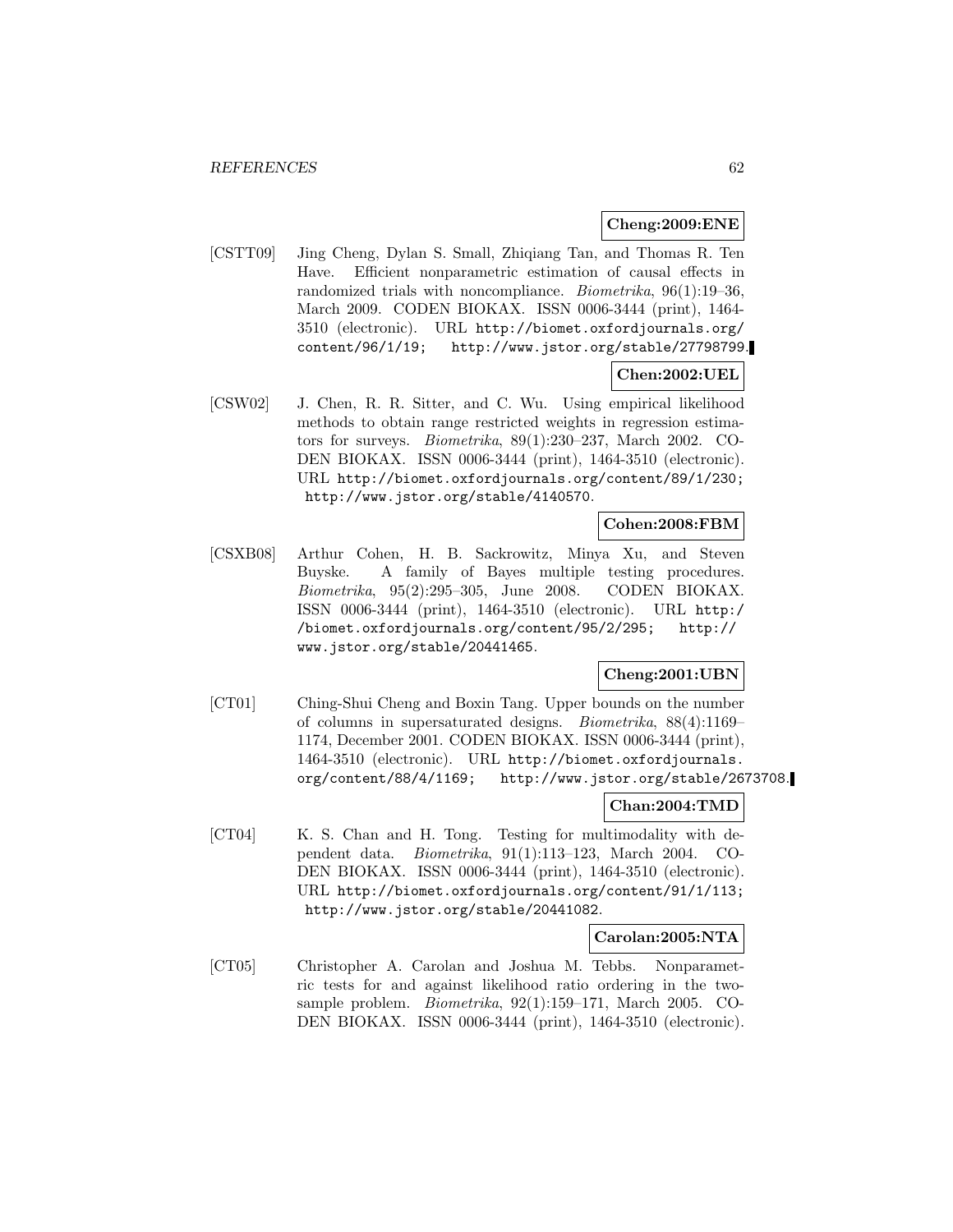URL http://biomet.oxfordjournals.org/content/92/1/159; http://www.jstor.org/stable/20441173.

### **Chambers:2006:QMS**

[CT06] Ray Chambers and Nikos Tzavidis. M-quantile models for small area estimation. Biometrika, 93(2):255–268, June 2006. CO-DEN BIOKAX. ISSN 0006-3444 (print), 1464-3510 (electronic). URL http://biomet.oxfordjournals.org/content/93/2/255; http://www.jstor.org/stable/20441279.

## **Cheng:2009:OTL**

[CT09] Ching-Shui Cheng and Pi-Wen Tsai. Optimal two-level regular fractional factorial block and split-plot designs. Biometrika, 96(1): 83–93, March 2009. CODEN BIOKAX. ISSN 0006-3444 (print), 1464-3510 (electronic). URL http://biomet.oxfordjournals. org/content/96/1/83; http://www.jstor.org/stable/27798803.

# **Cao:2009:IER**

[CTD09] Weihua Cao, Anastasios A. Tsiatis, and Marie Davidian. Improving efficiency and robustness of the doubly robust estimator for a population mean with incomplete data. Biometrika, 96(3):723–734, September 2009. CODEN BIOKAX. ISSN 0006-3444 (print), 1464- 3510 (electronic). URL http://biomet.oxfordjournals.org/ content/96/3/723; http://www.jstor.org/stable/27798859.

# **Cai:2008:PFR**

[CTSW08] Tianxi Cai, Lu Tian, Scott D. Solomon, and L. J. Wei. Predicting future responses based on possibly mis-specified working models. Biometrika, 95(1):75–92, March 2008. CODEN BIOKAX. ISSN 0006-3444 (print), 1464-3510 (electronic). URL http: //biomet.oxfordjournals.org/content/95/1/75; http:// www.jstor.org/stable/20441444.

# **Cai:2005:SBC**

[CTW05] Tianxi Cai, Lu Tian, and L. J. Wei. Semiparametric Box: Cox power transformation models for censored survival observations. Biometrika, 92(3):619–632, September 2005. CO-DEN BIOKAX. ISSN 0006-3444 (print), 1464-3510 (electronic). URL http://biomet.oxfordjournals.org/content/92/3/619; http://www.jstor.org/stable/20441218.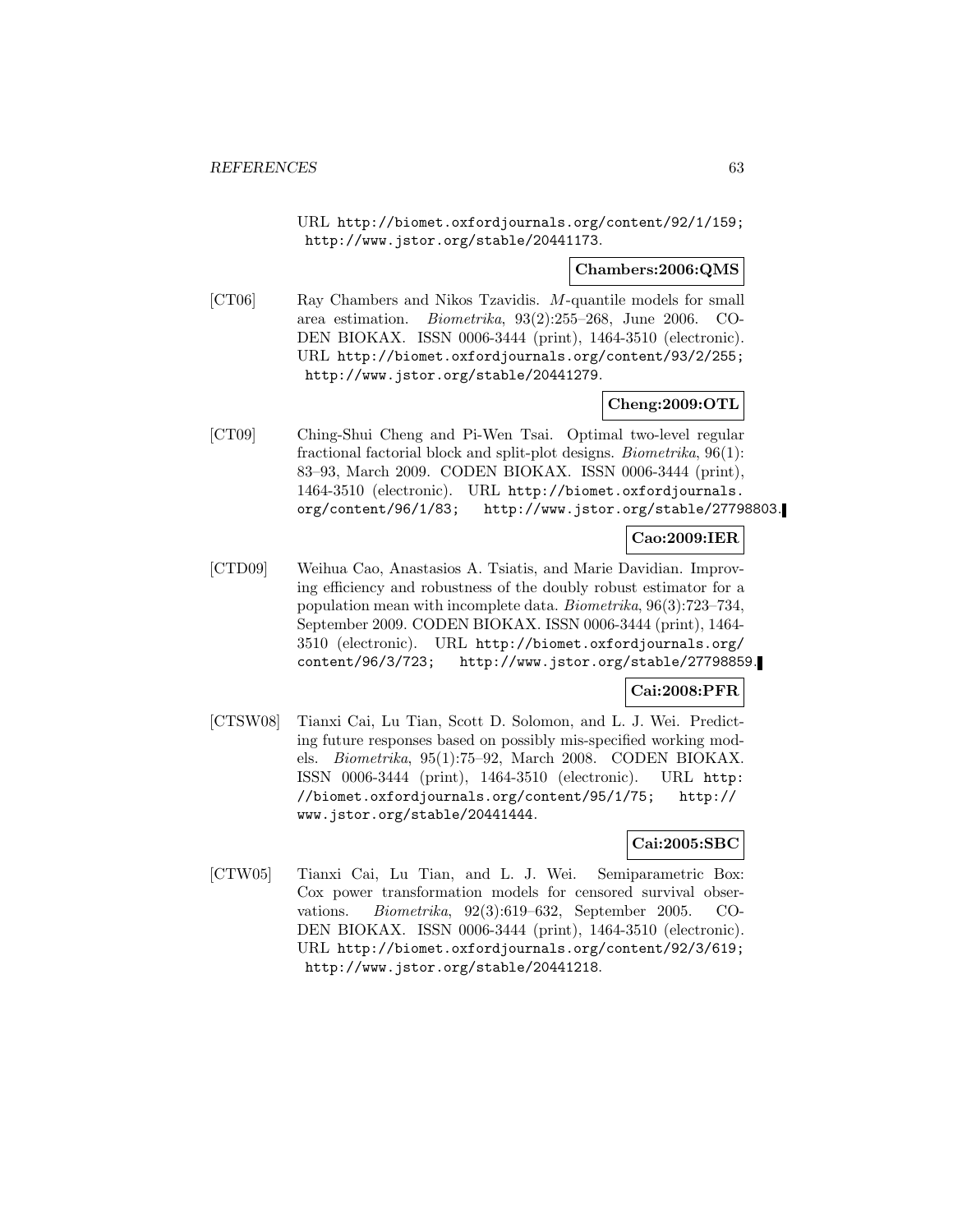#### **Cuzick:2001:EBA**

[Cuz01] Jack Cuzick. Event-based analysis times for randomised clinical trials. Biometrika, 88(1):245–253, March 2001. CODEN BIOKAX. ISSN 0006-3444 (print), 1464-3510 (electronic). URL http://www. jstor.org/stable/2673682.

# **Cheng:2000:ISM**

[CW00a] S. C. Cheng and L. J. Wei. Inferences for a semiparametric model with panel data. Biometrika, 87(1):89–97, March 2000. CODEN BIOKAX. ISSN 0006-3444 (print), 1464-3510 (electronic). URL http://biomet.oxfordjournals.org/content/ 87/1/89; http://www.jstor.org/stable/2673563.

# **Cox:2000:GCF**

[CW00b] D. R. Cox and Nanny Wermuth. On the generation of the chordless four-cycle. Biometrika, 87(1):206–212, March 2000. CO-DEN BIOKAX. ISSN 0006-3444 (print), 1464-3510 (electronic). URL http://biomet.oxfordjournals.org/content/87/1/206; http://www.jstor.org/stable/2673574.

## **Cox:2002:SMM**

[CW02] D. R. Cox and Nanny Wermuth. On some models for multivariate binary variables parallel in complexity with the multivariate Gaussian distribution. Biometrika, 89(2):462–469, June 2002. CO-DEN BIOKAX. ISSN 0006-3444 (print), 1464-3510 (electronic). URL http://biomet.oxfordjournals.org/content/89/2/462; http://www.jstor.org/stable/4140591.

### **Carroll:2008:NVE**

[CW08] Raymond J. Carroll and Yuedong Wang. Nonparametric variance estimation in the analysis of microarray data: A measurement error approach. Biometrika, 95(2):437–449, June 2008. CO-DEN BIOKAX. ISSN 0006-3444 (print), 1464-3510 (electronic). URL http://biomet.oxfordjournals.org/content/95/2/437; http://www.jstor.org/stable/20441474.

### **Cai:2000:SRA**

[CWW00] T. Cai, L. J. Wei, and M. Wilcox. Semiparametric regression analysis for clustered failure time data. Biometrika, 87(4):867–878, December 2000. CODEN BIOKAX. ISSN 0006-3444 (print), 1464- 3510 (electronic). URL http://biomet.oxfordjournals.org/ content/87/4/867; http://www.jstor.org/stable/2673615.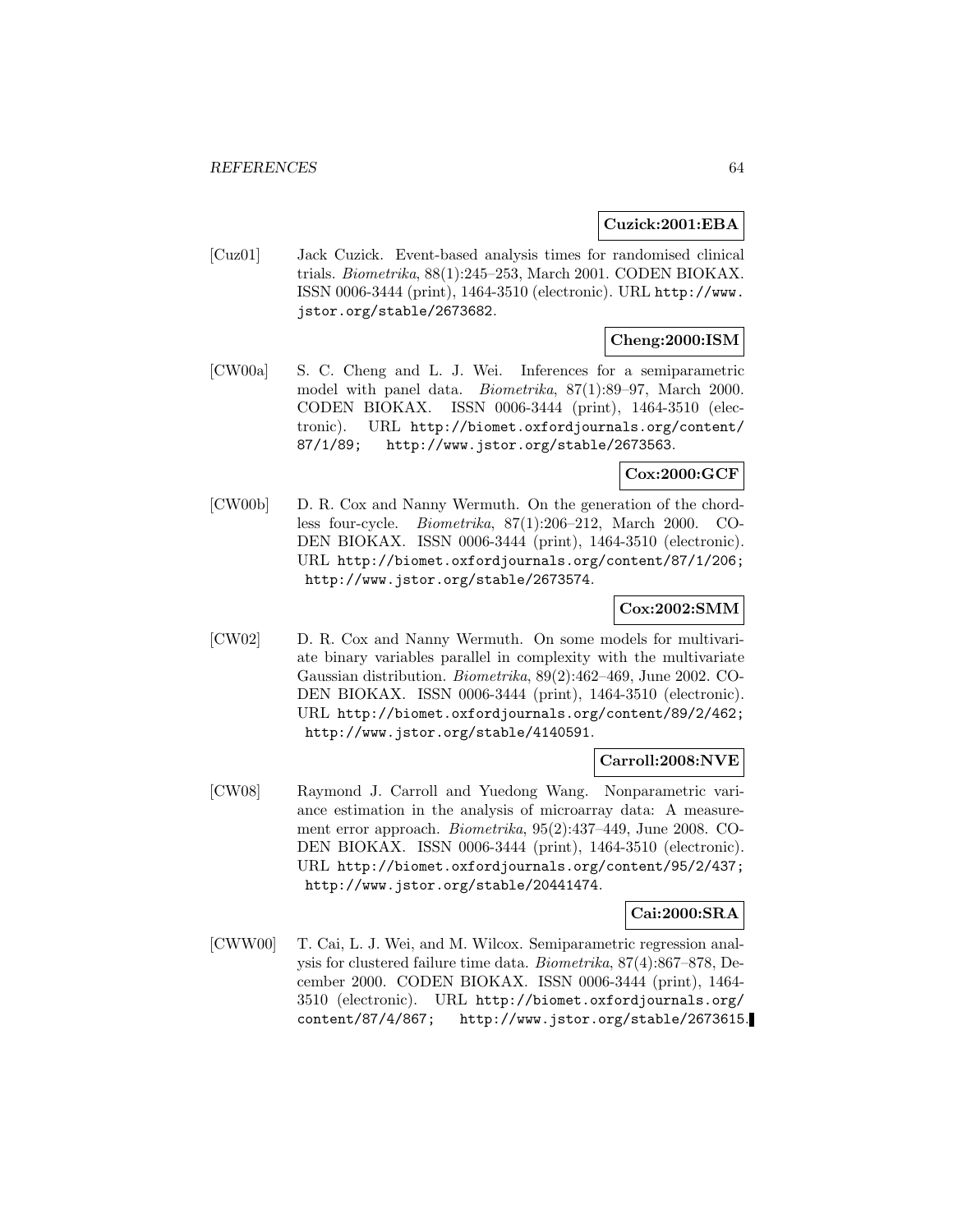### **Chen:2007:ETE**

[CYCJ07] Y. Q. Chen, J. Yang, S. Cheng, and J. B. Jackson. Estimating a treatment effect with repeated measurements accounting for varying effectiveness duration. Biometrika, 94(2):387–402, June 2007. CODEN BIOKAX. ISSN 0006-3444 (print), 1464-3510 (electronic). URL http://biomet.oxfordjournals.org/content/94/2/387; http://www.jstor.org/stable/20441379.

**Chen:2008:ALA**

[CYZZ08] Kani Chen, Zhiliang Ying, Hong Zhang, and Lincheng Zhao. Analysis of least absolute deviation. Biometrika, 95(1):107–122, March 2008. CODEN BIOKAX. ISSN 0006-3444 (print), 1464-3510 (electronic). URL http://biomet.oxfordjournals.org/content/ 95/1/107; http://www.jstor.org/stable/20441446.

## **Datta:2005:ADD**

[Dat05] Gauri Sankar Datta. An alternative derivation of the distributions of the maximum likelihood estimators of the parameters in an inverse Gaussian distribution. Biometrika, 92(4):975–977, December 2005. CODEN BIOKAX. ISSN 0006-3444 (print), 1464-3510 (electronic). URL http://biomet.oxfordjournals.org/content/ 92/4/975; http://www.jstor.org/stable/20441251.

#### **Davison:2001:BCT**

[Dav01] A. C. Davison. Biometrika Centenary: Theory and general methodology. Biometrika, 88(1):13–52, March 2001. CODEN BIOKAX. ISSN 0006-3444 (print), 1464-3510 (electronic). URL http://www.jstor.org/stable/2673674.

#### **Davies:2002:HTW**

[Dav02] Robert B. Davies. Hypothesis testing when a nuisance parameter is present only under the alternative: Linear model case. Biometrika, 89(2):484–489, June 2002. CODEN BIOKAX. ISSN 0006-3444 (print), 1464-3510 (electronic). URL http:/ /biomet.oxfordjournals.org/content/89/2/484; http:// www.jstor.org/stable/4140594.

## **Du:2003:NAC**

[DAV03] Yunling Du, Michael G. Akritas, and Ingrid Van Keilegom. Nonparametric analysis of covariance for censored data. Biometrika, 90(2):269–287, June 2003. CODEN BIOKAX. ISSN 0006- 3444 (print), 1464-3510 (electronic). URL http://biomet.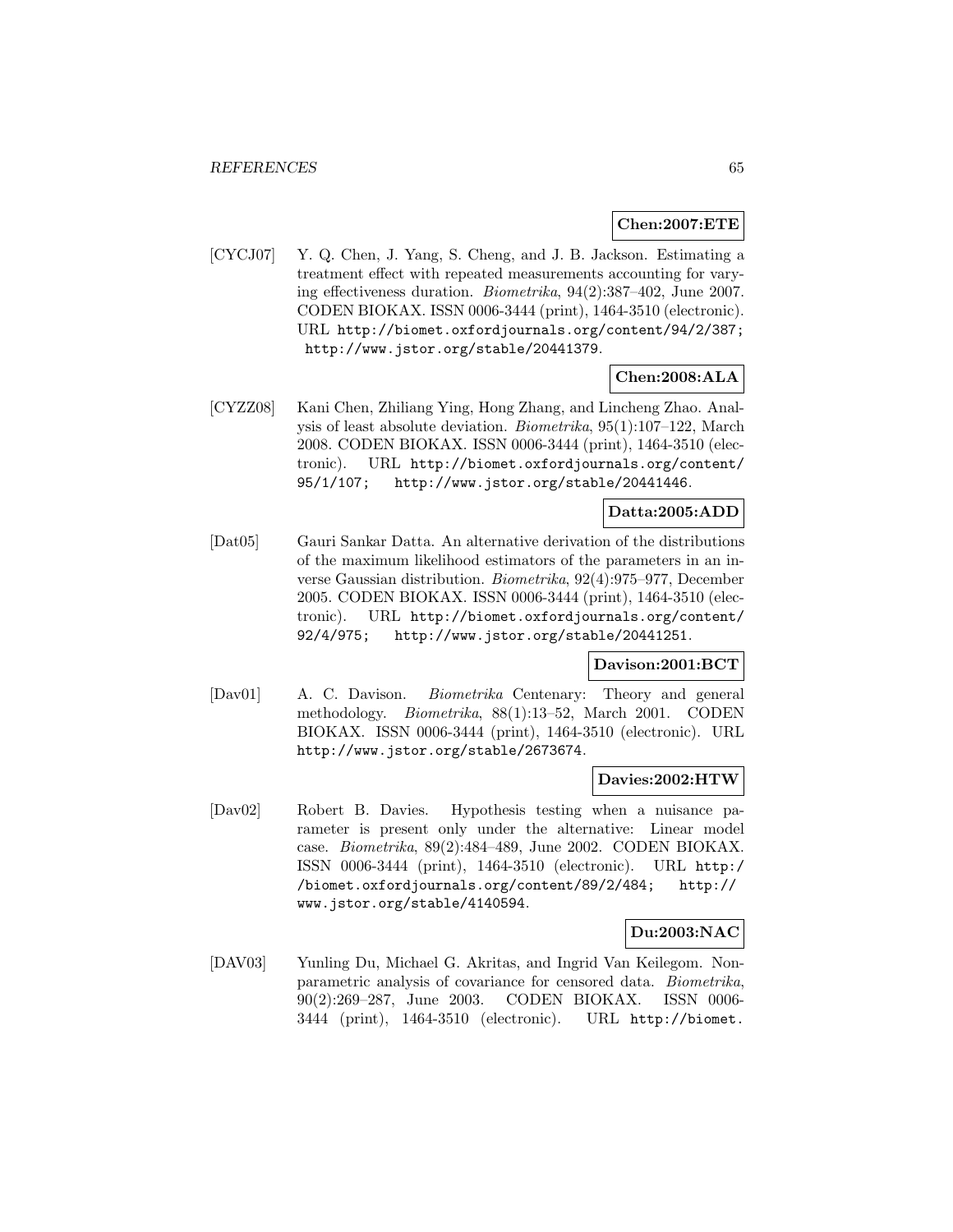oxfordjournals.org/content/90/2/269; http://www.jstor. org/stable/30042039.

### **DeStavola:2008:CO**

[DC08] B. L. De Stavola and D. R. Cox. On the consequences of overstratification. Biometrika, 95(4):992–996, December 2008. CO-DEN BIOKAX. ISSN 0006-3444 (print), 1464-3510 (electronic). URL http://biomet.oxfordjournals.org/content/95/4/992; http://www.jstor.org/stable/20441521.

### **Dominici:2005:SQR**

[DCNZ05] Francesca Dominici, Leslie Cope, Daniel Q. Naiman, and Scott L. Zeger. Smooth quantile ratio estimation. Biometrika, 92(3):543– 557, September 2005. CODEN BIOKAX. ISSN 0006-3444 (print), 1464-3510 (electronic). URL http://biomet.oxfordjournals. org/content/92/3/543; http://www.jstor.org/stable/20441213.

## **Davis:2003:ODM**

[DDS03] Richard A. Davis, William T. M. Dunsmuir, and Sarah B. Streett. Observation-driven models for Poisson counts. Biometrika, 90 (4):777–790, December 2003. CODEN BIOKAX. ISSN 0006- 3444 (print), 1464-3510 (electronic). URL http://biomet. oxfordjournals.org/content/90/4/777; http://www.jstor. org/stable/30042088.

### **Davis:2000:APR**

[DDW00] Richard A. Davis, William T. M. Dunsmuir, and Ying Wang. On autocorrelation in a Poisson regression model. Biometrika, 87(3):491–505, September 2000. CODEN BIOKAX. ISSN 0006-3444 (print), 1464-3510 (electronic). URL http://biomet. oxfordjournals.org/content/87/3/491; http://www.jstor. org/stable/2673626.

### **Delicado:2006:LLD**

[Del06] Pedro Delicado. Local likelihood density estimation based on smooth truncation. Biometrika, 93(2):472–480, June 2006. CO-DEN BIOKAX. ISSN 0006-3444 (print), 1464-3510 (electronic). URL http://biomet.oxfordjournals.org/content/93/2/472; http://www.jstor.org/stable/20441297.

## **Demidenko:2000:LSE**

[Dem00] Eugene Demidenko. Is this the least squares estimate? Biometrika, 87(2):437–452, June 2000. CODEN BIOKAX. ISSN 0006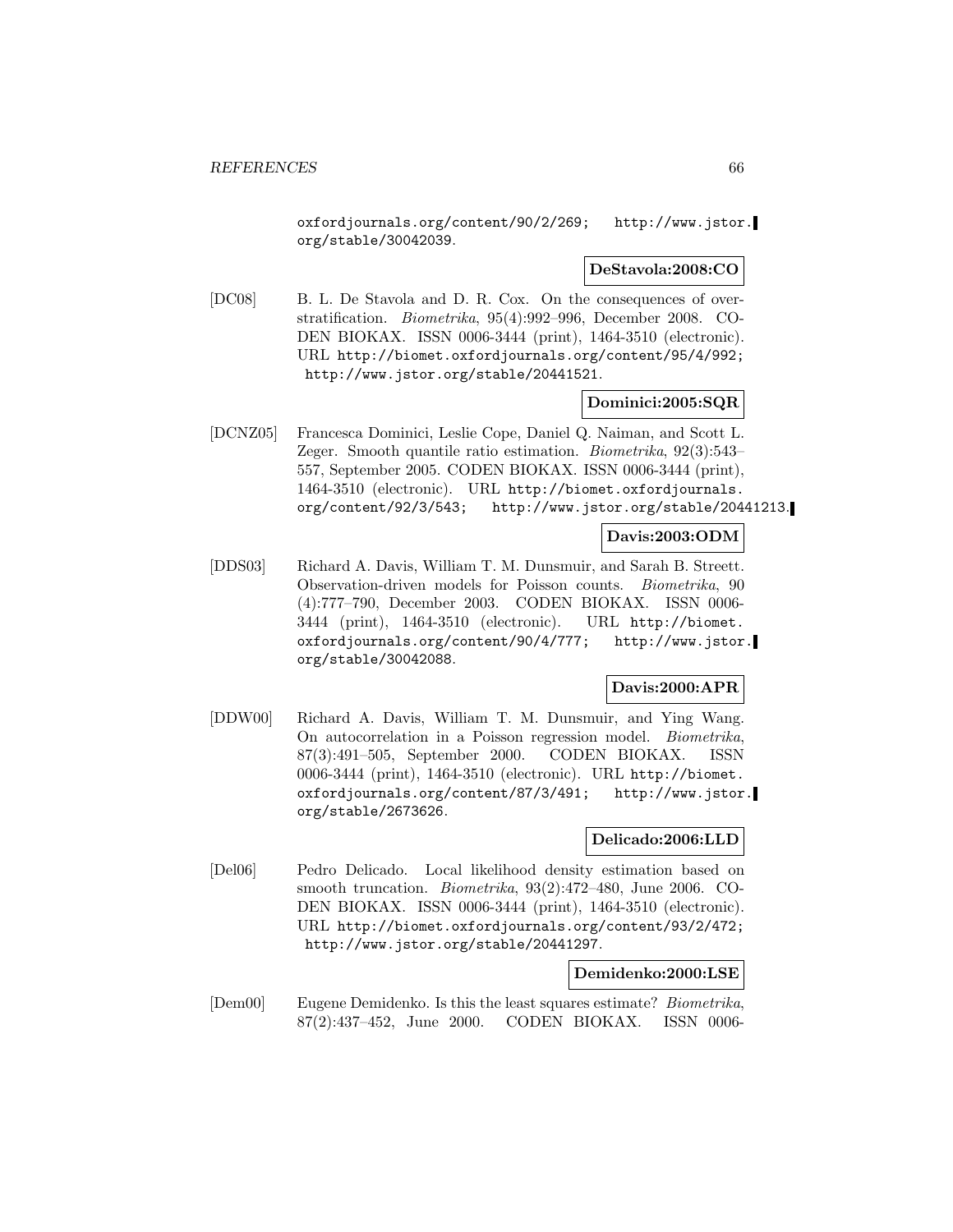3444 (print), 1464-3510 (electronic). URL http://biomet. oxfordjournals.org/content/87/2/437; http://www.jstor. org/stable/2673474.

## **Dellaportas:2006:BMS**

[DFR06] Petros Dellaportas, Nial Friel, and Gareth O. Roberts. Bayesian model selection for partially observed diffusion models. Biometrika, 93(4):809–825, December 2006. CODEN BIOKAX. ISSN 0006- 3444 (print), 1464-3510 (electronic). URL http://biomet. oxfordjournals.org/content/93/4/809; http://www.jstor. org/stable/20441329.

## **Dai:2004:MSA**

[DG04] Ming Dai and Wensheng Guo. Multivariate spectral analysis using Cholesky decomposition. Biometrika, 91(3):629–643, September 2004. CODEN BIOKAX. ISSN 0006-3444 (print), 1464-3510 (electronic). URL http://www.jstor.org/stable/20441128.

### **Duan:2007:GSD**

[DGG07] Jason A. Duan, Michele Guindani, and Alan E. Gelfand. Generalized spatial Dirichlet process models. Biometrika, 94(4):809–825, December 2007. CODEN BIOKAX. ISSN 0006-3444 (print), 1464- 3510 (electronic). URL http://biomet.oxfordjournals.org/ content/94/4/809; http://www.jstor.org/stable/20441419.

# **DiMatteo:2001:BCF**

[DGK01] Ilaria DiMatteo, Christopher R. Genovese, and Robert E. Kass. Bayesian curve-fitting with free-knot splines. Biometrika, 88(4): 1055–1071, December 2001. CODEN BIOKAX. ISSN 0006- 3444 (print), 1464-3510 (electronic). URL http://biomet. oxfordjournals.org/content/88/4/1055; http://www.jstor. org/stable/2673701.

## **Davis:2002:EIM**

[DHO02] B. A. Davis, C. R. Heathcote, and T. J. O'Neill. Estimating and interpolating a Markov chain from aggregate data. Biometrika, 89(1):95–110, March 2002. CODEN BIOKAX. ISSN 0006-3444 (print), 1464-3510 (electronic). URL http: //biomet.oxfordjournals.org/content/89/1/95; http:// www.jstor.org/stable/4140561.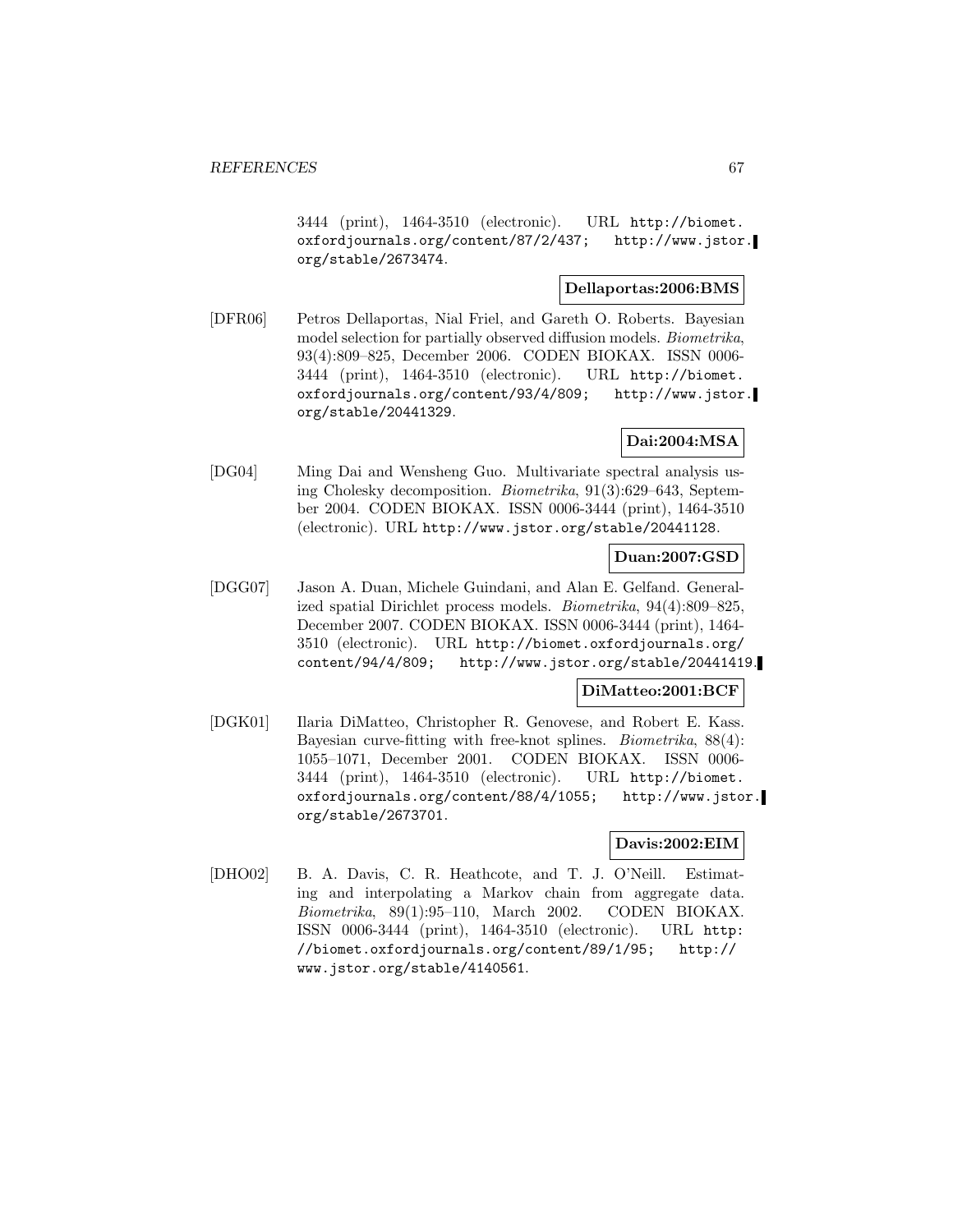#### **Denne:2000:GST**

[DJ00] Jonathan S. Denne and Christopher Jennison. A group sequential t-test with updating of sample size. *Biometrika*,  $87(1):125-134$ , March 2000. CODEN BIOKAX. ISSN 0006-3444 (print), 1464- 3510 (electronic). URL http://biomet.oxfordjournals.org/ content/87/1/125; http://www.jstor.org/stable/2673566.

## **Durbin:2002:SES**

[DK02] J. Durbin and S. J. Koopman. A simple and efficient simulation smoother for state space time series analysis. *Biometrika*, 89(3): 603–615, August 2002. CODEN BIOKAX. ISSN 0006-3444 (print), 1464-3510 (electronic). URL http://biomet.oxfordjournals. org/content/89/3/603; http://www.jstor.org/stable/4140605.

### **Dauxois:2003:TPO**

[DK03] Jean-Yves Dauxois and Syed N. U. A. Kirmani. Testing the proportional odds model under random censoring. Biometrika, 90(4):913–922, December 2003. CODEN BIOKAX. ISSN 0006-3444 (print), 1464-3510 (electronic). URL http:/ /biomet.oxfordjournals.org/content/90/4/913; http:// www.jstor.org/stable/30042097.

## **Dette:2004:CSN**

[DK04] Holger Dette and Robert Kwiecien. A comparison of sequential and non-sequential designs for discrimination between nested regression models. Biometrika, 91(1):165–176, March 2004. CO-DEN BIOKAX. ISSN 0006-3444 (print), 1464-3510 (electronic). URL http://biomet.oxfordjournals.org/content/91/1/165; http://www.jstor.org/stable/20441086.

### **Dryden:2008:MDS**

[DKLW08] Ian L. Dryden, Alfred Kume, Huiling Le, and Andrew T. A. Wood. A multi-dimensional scaling approach to shape analysis. Biometrika, 95(4):779–798, December 2008. CODEN BIOKAX. ISSN 0006-3444 (print), 1464-3510 (electronic). URL http:/ /biomet.oxfordjournals.org/content/95/4/779; http:// www.jstor.org/stable/20441506.

#### **DiRienzo:2001:BCS**

[DL01] A. G. DiRienzo and S. W. Lagakos. Bias correction for score tests arising from misspecified proportional hazards regression models. Biometrika, 88(2):421–434, June 2001. CODEN BIOKAX.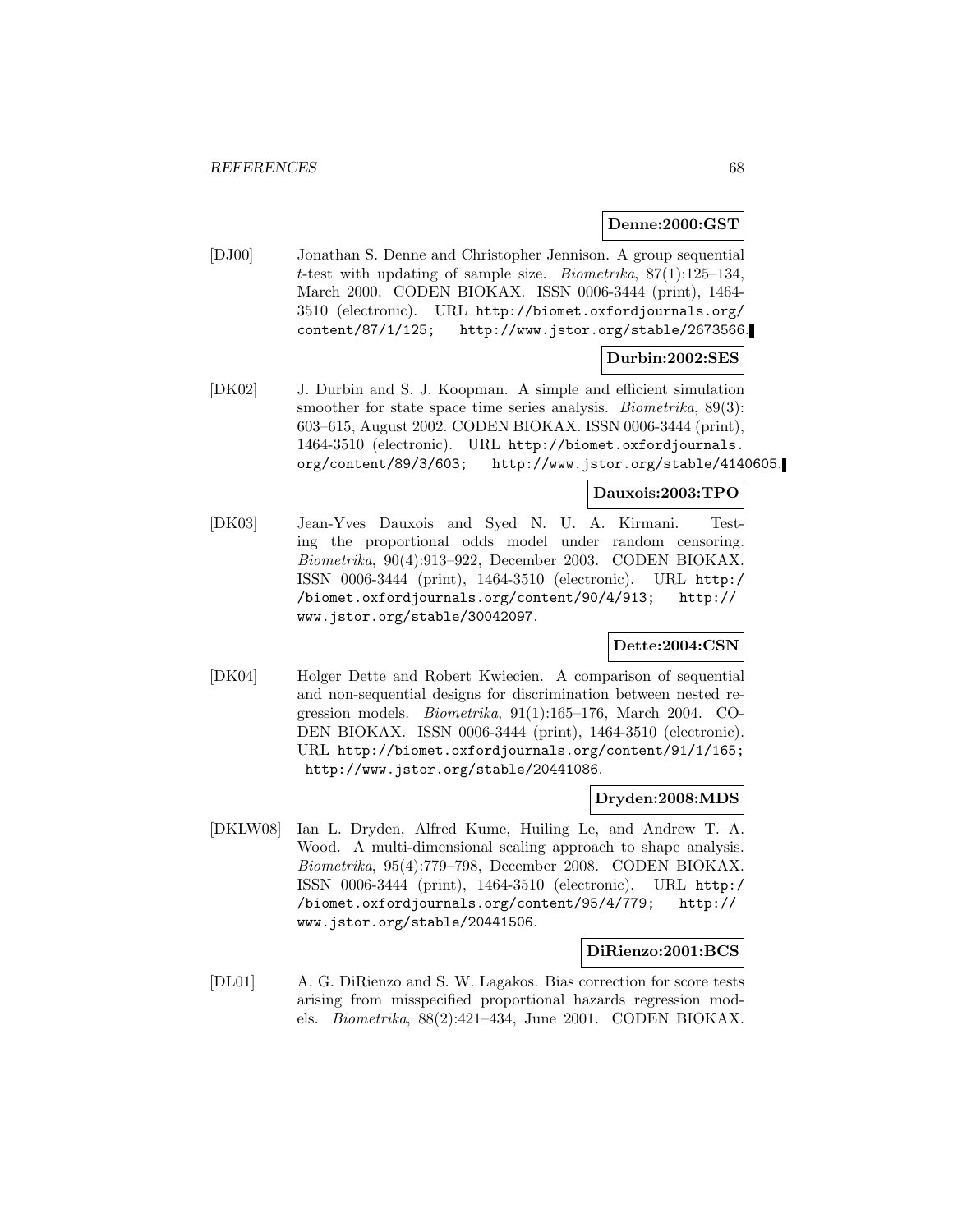ISSN 0006-3444 (print), 1464-3510 (electronic). URL http://www. jstor.org/stable/2673490.

# **DoHa:2005:CHL**

[DL05] Il Do Ha and Youngjo Lee. Comparison of hierarchical likelihood versus orthodox best linear unbiased predictor approaches for frailty models. Biometrika, 92(3):717–723, September 2005. CO-DEN BIOKAX. ISSN 0006-3444 (print), 1464-3510 (electronic). URL http://biomet.oxfordjournals.org/content/92/3/717; http://www.jstor.org/stable/20441225.

# **DoHa:2001:HLA**

[DLS01] Il Do Ha, Youngjo Lee, and Jae-Kee Song. Hierarchical likelihood approach for frailty models. Biometrika, 88(1):233–243, March 2001. CODEN BIOKAX. ISSN 0006-3444 (print), 1464-3510 (electronic). URL http://www.jstor.org/stable/2673681.

# **Delgado:2000:NTS**

[DM00] Miguel A. Delgado and Juan Mora. A nonparametric test for serial independence of regression errors. Biometrika, 87(1):228–234, March 2000. CODEN BIOKAX. ISSN 0006-3444 (print), 1464- 3510 (electronic). URL http://biomet.oxfordjournals.org/ content/87/1/228; http://www.jstor.org/stable/2673578.

# **DiCiccio:2001:APE**

[DM01] Thomas J. DiCiccio and Anna Clara Monti. Approximations to the profile empirical likelihood function for a scalar parameter in the context of M-estimation. Biometrika, 88(2):337–351, June 2001. CODEN BIOKAX. ISSN 0006-3444 (print), 1464-3510 (electronic). URL http://www.jstor.org/stable/2673483.

### **DiCiccio:2002:ACL**

[DM02a] Thomas J. DiCiccio and Anna Clara Monti. Accurate confidence limits for scalar functions of vector M-estimands. Biometrika, 89(2):437–450, June 2002. CODEN BIOKAX. ISSN 0006-3444 (print), 1464-3510 (electronic). URL http:/ /biomet.oxfordjournals.org/content/89/2/437; http:// www.jstor.org/stable/4140588.

### **Downs:2002:CR**

[DM02b] T. D. Downs and K. V. Mardia. Circular regression. Biometrika, 89(3):683–697, August 2002. CODEN BIOKAX. ISSN 0006- 3444 (print), 1464-3510 (electronic). URL http://biomet.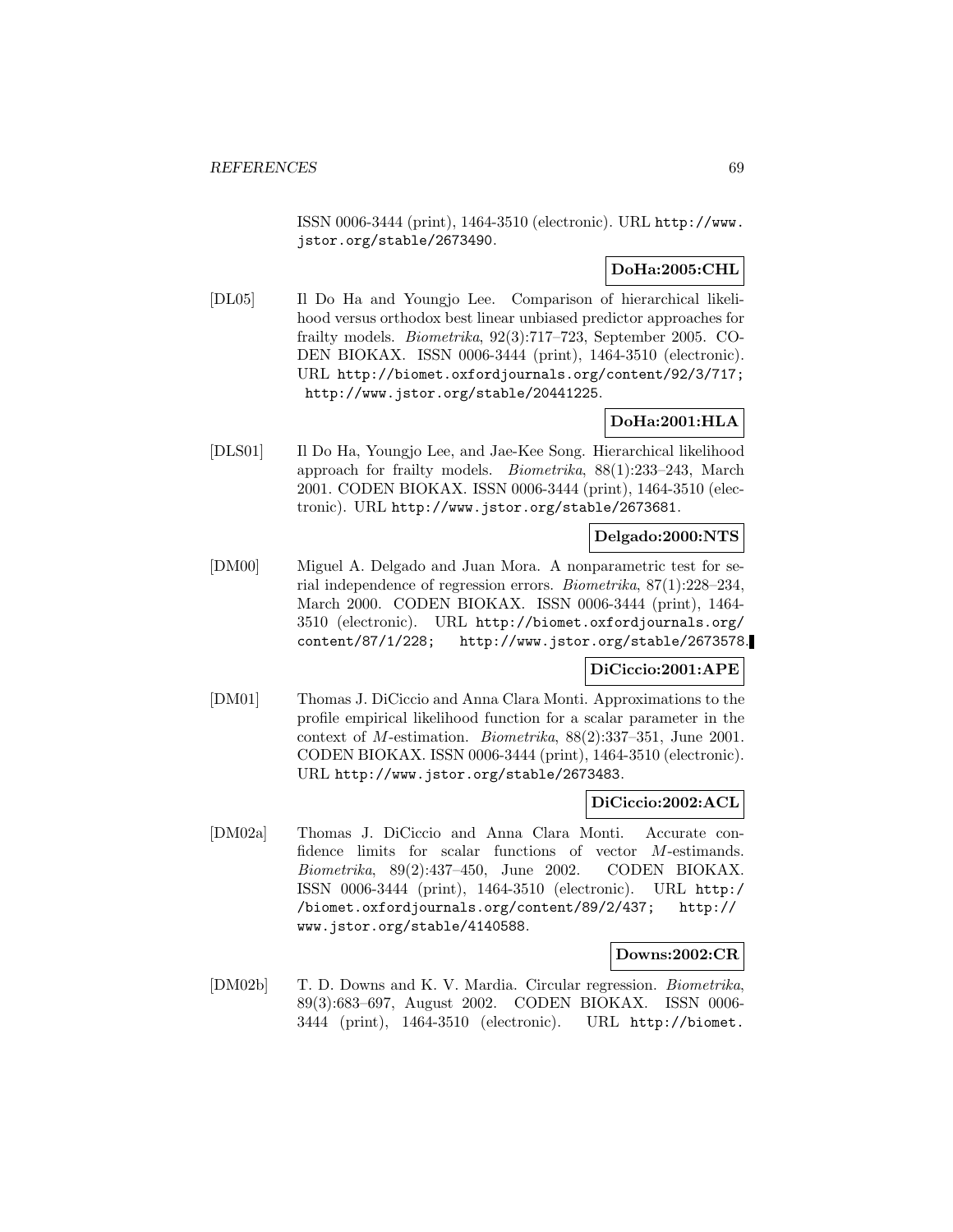oxfordjournals.org/content/89/3/683; http://www.jstor. org/stable/4140611.

### **Davison:2009:SAM**

[DM09] A. C. Davison and D. Mastropietro. Saddlepoint approximation for mixture models. Biometrika, 96(2):479–486, June 2009. CO-DEN BIOKAX. ISSN 0006-3444 (print), 1464-3510 (electronic). URL http://biomet.oxfordjournals.org/content/96/2/479; http://www.jstor.org/stable/27798838.

### **Downs:2003:SR**

[Dow03] T. D. Downs. Spherical regression. *Biometrika*, 90(3):655–668, September 2003. CODEN BIOKAX. ISSN 0006-3444 (print), 1464- 3510 (electronic). URL http://biomet.oxfordjournals.org/ content/90/3/655; http://www.jstor.org/stable/30042073.

### **Daniels:2002:BAC**

[DP02] Michael J. Daniels and Mohsen Pourahmadi. Bayesian analysis of covariance matrices and dynamic models for longitudinal data. Biometrika, 89(3):553–566, August 2002. CO-DEN BIOKAX. ISSN 0006-3444 (print), 1464-3510 (electronic). URL http://biomet.oxfordjournals.org/content/89/3/553; http://www.jstor.org/stable/4140601.

## **Drton:2004:MSG**

[DP04] Mathias Drton and Michael D. Perlman. Model selection for Gaussian concentration graphs. Biometrika, 91(3):591–602, September 2004. CODEN BIOKAX. ISSN 0006-3444 (print), 1464-3510 (electronic). URL http://www.jstor.org/stable/20441125.

#### **Dunson:2008:KSB**

[DP08a] David B. Dunson and Ju-Hyun Park. Kernel stick-breaking processes. Biometrika, 95(2):307–323, June 2008. CODEN BIOKAX. ISSN 0006-3444 (print), 1464-3510 (electronic). URL http:/ /biomet.oxfordjournals.org/content/95/2/307; http:// www.jstor.org/stable/20441466.

### **Dunson:2008:BNI**

[DP08b] David B. Dunson and Shyamal D. Peddada. Bayesian nonparametric inference on stochastic ordering. Biometrika, 95(4):859–874, December 2008. CODEN BIOKAX. ISSN 0006-3444 (print), 1464- 3510 (electronic). URL http://biomet.oxfordjournals.org/ content/95/4/859; http://www.jstor.org/stable/20441511.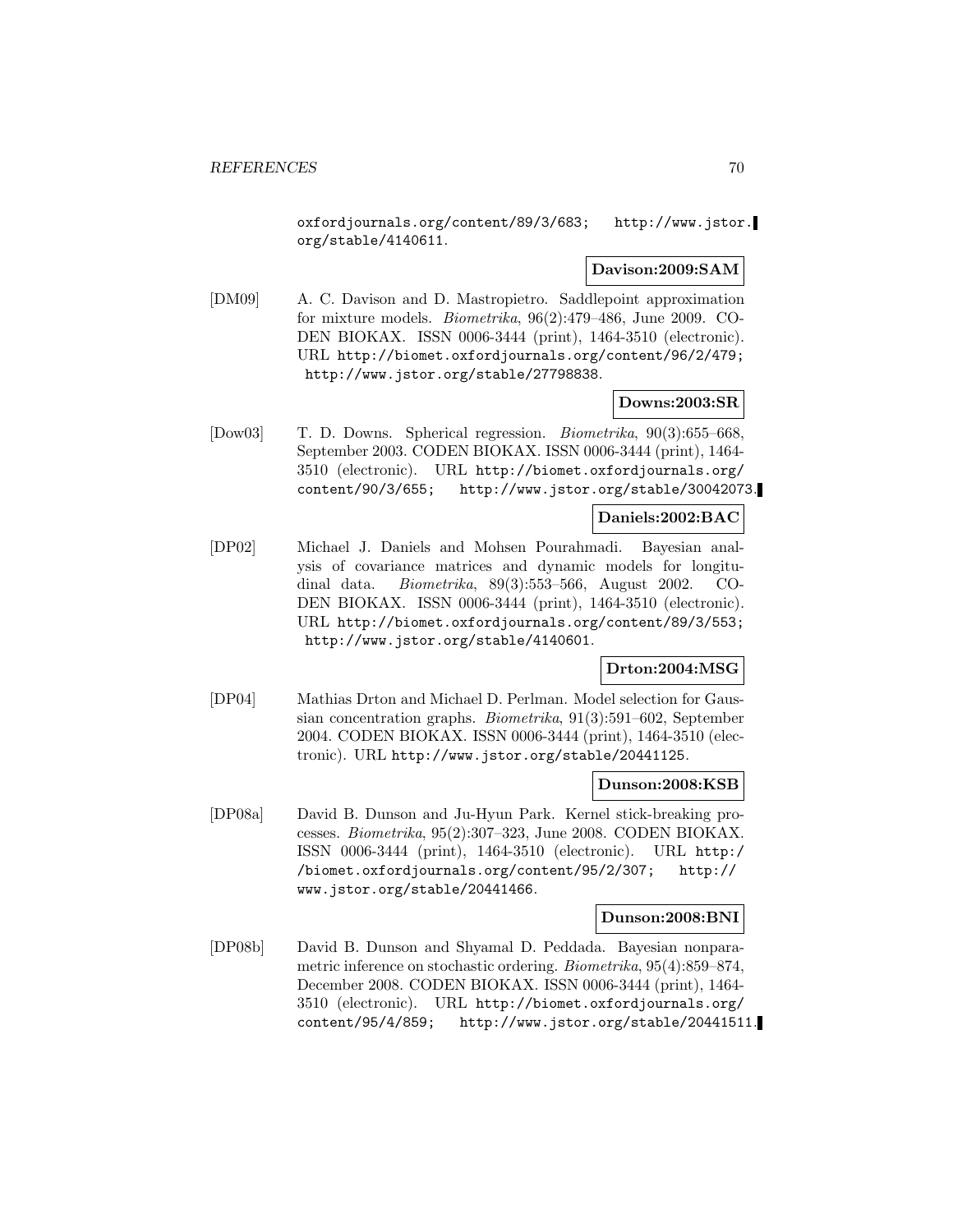### **Drton:2004:MLB**

[DR04] Mathias Drton and Thomas S. Richardson. Multimodality of the likelihood in the bivariate seemingly unrelated regressions model. Biometrika, 91(2):383–392, June 2004. CO-DEN BIOKAX. ISSN 0006-3444 (print), 1464-3510 (electronic). URL http://biomet.oxfordjournals.org/content/91/2/383; http://www.jstor.org/stable/20441108.

### **deRossi:2001:HOA**

[dRG01] François-Xavier de Rossi and Riccardo Gatto. High-order asymptotic expansions for robust tests. Biometrika, 88(4):1153–1168, December 2001. CODEN BIOKAX. ISSN 0006-3444 (print), 1464- 3510 (electronic). URL http://biomet.oxfordjournals.org/ content/88/4/1153; http://www.jstor.org/stable/2673707.

# **Datta:2005:MVS**

[DRS05] Gauri Sankar Datta, J. N. K. Rao, and David Daniel Smith. On measuring the variability of small area estimators under a basic area level model. Biometrika, 92(1):183–196, March 2005. CODEN BIOKAX. ISSN 0006-3444 (print), 1464-3510 (electronic). URL http://biomet.oxfordjournals.org/content/ 92/1/183; http://www.jstor.org/stable/20441175. See correction [DRS12].

# **Datta:2012:ACM**

[DRS12] Gauri Sankar Datta, J. N. K. Rao, and David Daniel Smith. Amendments and corrections: "On Measuring the Variability of Small Area Estimators under a Basic Area Level Model" [MR2158619]. Biometrika, 99(2):509, June 2012. CODEN BIOKAX. ISSN 0006-3444 (print), 1464-3510 (electronic). URL http://www.jstor.org/stable/41720709. See [DRS05].

#### **Deville:2004:EBS**

[DT04a] Jean-Claude Deville and Yves Tillé. Efficient balanced sampling: The cube method. Biometrika, 91(4):893–912, December 2004. CODEN BIOKAX. ISSN 0006-3444 (print), 1464-3510 (electronic). URL http://biomet.oxfordjournals.org/content/91/4/893; http://www.jstor.org/stable/20441151.

#### **DiMarzio:2004:BKD**

[DT04b] Marco Di Marzio and Charles C. Taylor. Boosting kernel density estimates: A bias reduction technique? Biometrika, 91(1):226–233,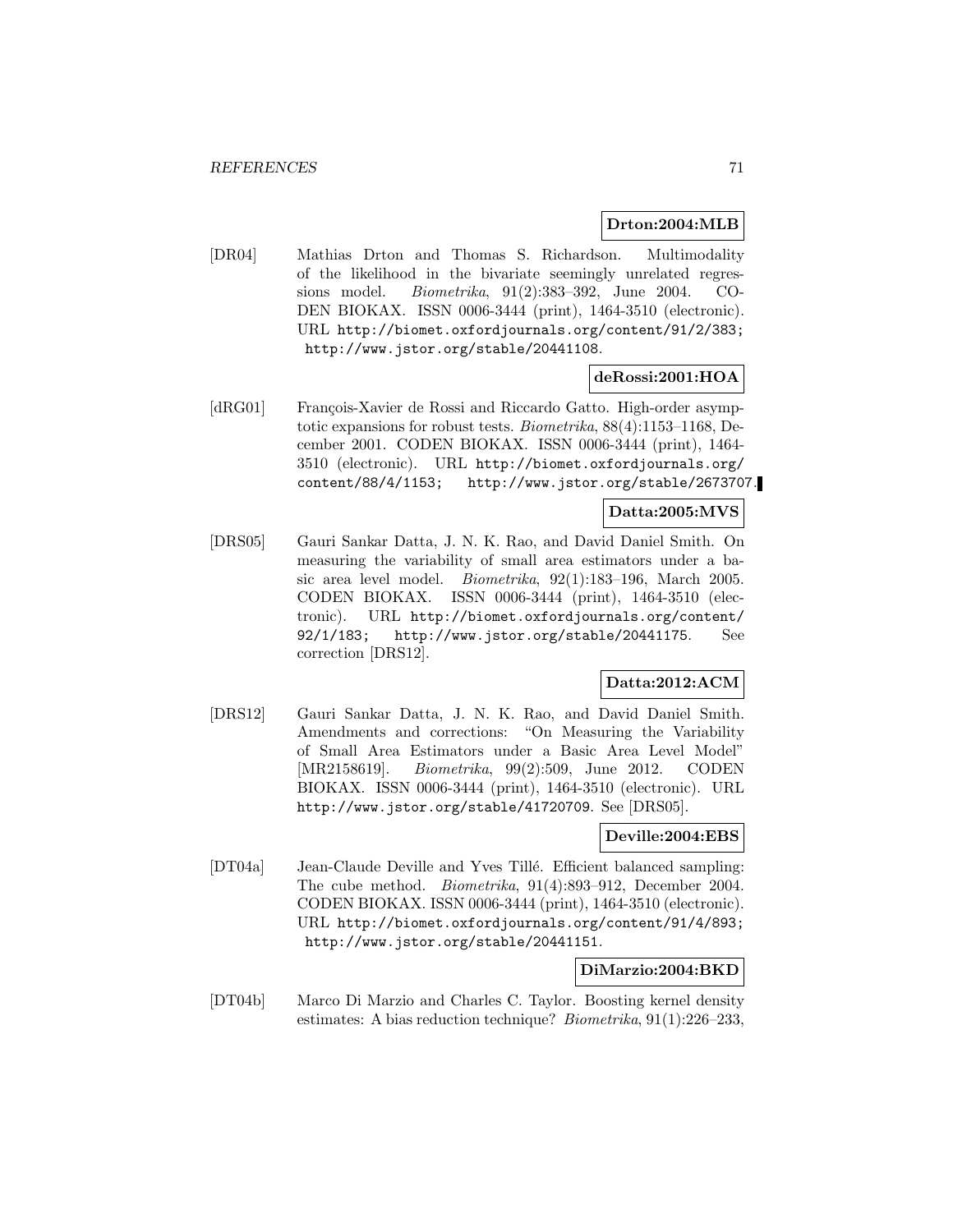March 2004. CODEN BIOKAX. ISSN 0006-3444 (print), 1464- 3510 (electronic). URL http://biomet.oxfordjournals.org/ content/91/1/226; http://www.jstor.org/stable/20441091.

### **Druilhet:2009:ORM**

[DT09] P. Druilhet and W. Tinsson. Optimal repeated measurement designs for a model with partial interactions. Biometrika, 96(3):677– 690, September 2009. CODEN BIOKAX. ISSN 0006-3444 (print), 1464-3510 (electronic). URL http://biomet.oxfordjournals. org/content/96/3/677; http://www.jstor.org/stable/27798856.

### **Dunson:2009:NBL**

[Dun09] David B. Dunson. Nonparametric Bayes local partition models for random effects. Biometrika, 96(2):249–262, June 2009. CO-DEN BIOKAX. ISSN 0006-3444 (print), 1464-3510 (electronic). URL http://biomet.oxfordjournals.org/content/96/2/249; http://www.jstor.org/stable/27798822.

### **Davison:2002:SAS**

[DW02] A. C. Davison and Suojin Wang. Saddlepoint approximations as smoothers. Biometrika, 89(4):933–938, December 2002. CO-DEN BIOKAX. ISSN 0006-3444 (print), 1464-3510 (electronic). URL http://biomet.oxfordjournals.org/content/89/4/933; http://www.jstor.org/stable/4140548.

### **Davis:2009:NBM**

[DW09] Richard A. Davis and Rongning Wu. A negative binomial model for time series of counts. Biometrika, 96(3):735–749, September 2009. CODEN BIOKAX. ISSN 0006-3444 (print), 1464-3510 (electronic). URL http://biomet.oxfordjournals.org/content/96/3/735; http://www.jstor.org/stable/27798860.

### **Diciccio:2008:CPU**

[DY08] Thomas J. Diciccio and G. Alastair Young. Conditional properties of unconditional parametric bootstrap procedures for inference in exponential families. Biometrika, 95(3):747–758, September 2008. CODEN BIOKAX. ISSN 0006-3444 (print), 1464-3510 (electronic). URL http://biomet.oxfordjournals.org/content/95/3/747; http://www.jstor.org/stable/20441499.

# **Ebrahimi:2006:MRE**

[Ebr06] Nader Ebrahimi. Models for recurring events with marginal proportional hazards. Biometrika, 93(2):481–485, June 2006. CO-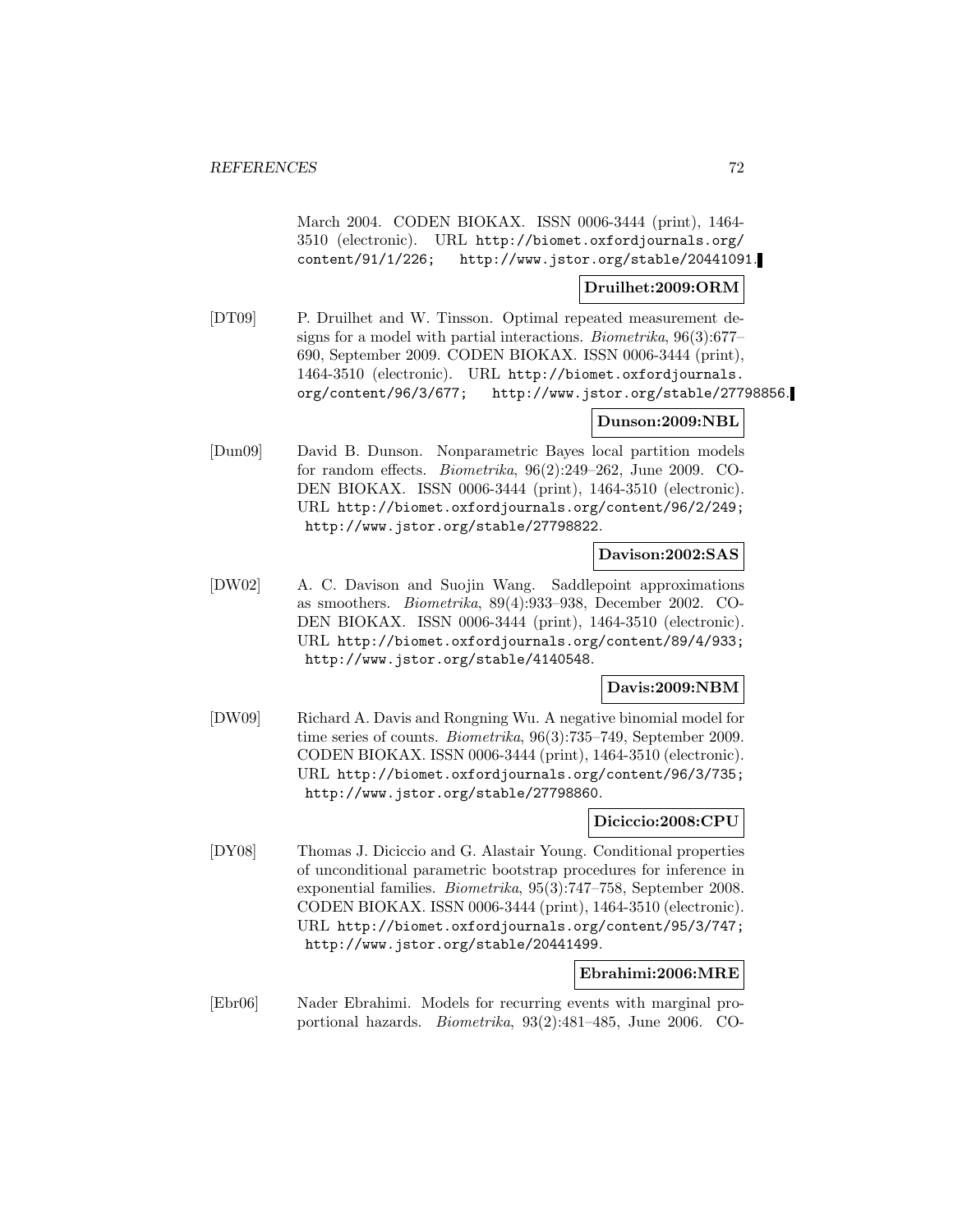DEN BIOKAX. ISSN 0006-3444 (print), 1464-3510 (electronic). URL http://biomet.oxfordjournals.org/content/93/2/481; http://www.jstor.org/stable/20441298.

**Eguchi:2002:CLT**

[EC02] Shinto Eguchi and John Copas. A class of logistic-type discriminant functions. Biometrika, 89(1):1–22, March 2002. CO-DEN BIOKAX. ISSN 0006-3444 (print), 1464-3510 (electronic). URL http://biomet.oxfordjournals.org/content/89/1/1; http://www.jstor.org/stable/4140555.

### **Edmondson:2002:GIT**

[Edm02] R. N. Edmondson. Generalised incomplete Trojan designs. Biometrika, 89(4):877–891, December 2002. CODEN BIOKAX. ISSN 0006-3444 (print), 1464-3510 (electronic). URL http:/ /biomet.oxfordjournals.org/content/89/4/877; http:// www.jstor.org/stable/4140544.

#### **Edwards:2001:TAM**

[EL01] David Edwards and Steffen L. Lauritzen. The TM algorithm for maximising a conditional likelihood function. Biometrika, 88 (4):961–972, December 2001. CODEN BIOKAX. ISSN 0006- 3444 (print), 1464-3510 (electronic). URL http://biomet. oxfordjournals.org/content/88/4/961; http://www.jstor. org/stable/2673695.

### **Epifani:2003:EFM**

[ELP03] Ilenia Epifani, Antonio Lijoi, and Igor Prünster. Exponential functionals and means of neutral-to-the-right priors. Biometrika, 90(4):791–808, December 2003. CODEN BIOKAX. ISSN 0006-3444 (print), 1464-3510 (electronic). URL http:/ /biomet.oxfordjournals.org/content/90/4/791; http:// www.jstor.org/stable/30042089.

### **Ebrahimi:2003:ICD**

[EMY03] Nader Ebrahimi, Daniel Molefe, and Zhiliang Ying. Identifiability and censored data. Biometrika, 90(3):724–727, September 2003. CODEN BIOKAX. ISSN 0006-3444 (print), 1464-3510 (electronic). URL http://biomet.oxfordjournals.org/content/90/3/724; http://www.jstor.org/stable/30042078.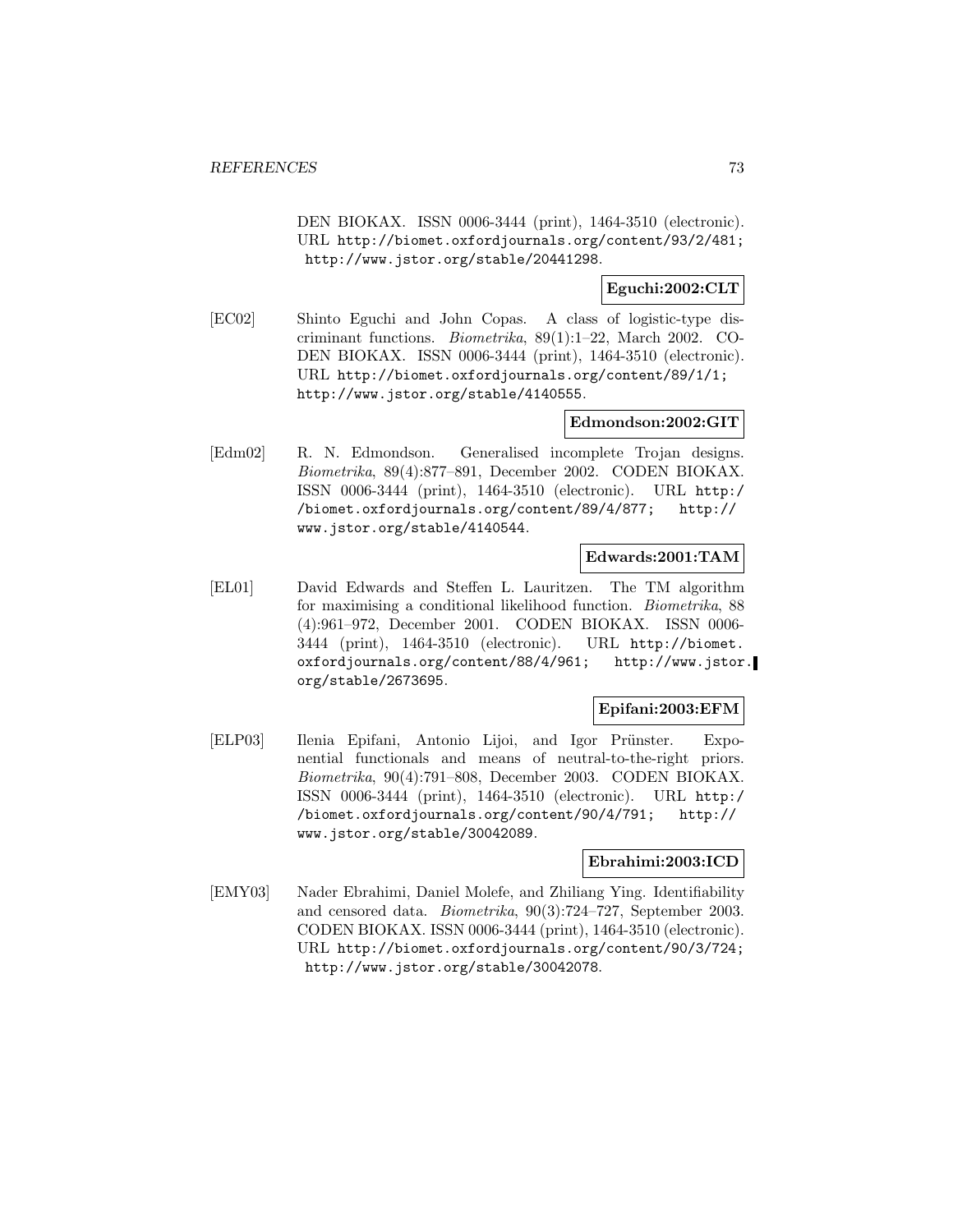### **Evans:2001:CDE**

[ES01] Richard Evans and J. Sedransk. Combining data from experiments that May be similar. Biometrika, 88(3):643–656, September 2001. CODEN BIOKAX. ISSN 0006-3444 (print), 1464-3510 (electronic). URL http://www.jstor.org/stable/2673436.

### **Fattorini:2006:AHT**

[Fat06] Lorenzo Fattorini. Applying the Horvitz-Thompson criterion in complex designs: a computer-intensive perspective for estimating inclusion probabilities. Biometrika, 93(2):269–278, June 2006. CO-DEN BIOKAX. ISSN 0006-3444 (print), 1464-3510 (electronic). URL http://biomet.oxfordjournals.org/content/93/2/269; http://www.jstor.org/stable/20441280.

### **Fried:2003:DSG**

[FD03] Roland Fried and Vanessa Didelez. Decomposability and selection of graphical models for multivariate time series. Biometrika, 90(2):251–267, June 2003. CODEN BIOKAX. ISSN 0006-3444 (print), 1464-3510 (electronic). URL http:/ /biomet.oxfordjournals.org/content/90/2/251; http:// www.jstor.org/stable/30042038.

## **Firth:2004:QV**

[FD04] David Firth and Ren´ee X. De Menezes. Quasi-variances. Biometrika, 91(1):65–80, March 2004. CODEN BIOKAX. ISSN 0006-3444 (print), 1464-3510 (electronic). URL http: //biomet.oxfordjournals.org/content/91/1/65; http:// www.jstor.org/stable/20441079.

### **Falconer:2007:IFP**

[FF07] Kenneth Falconer and Carmen Fernández. Inference on fractal processes using multiresolution approximation. Biometrika, 94(2):313– 334, June 2007. CODEN BIOKAX. ISSN 0006-3444 (print), 1464- 3510 (electronic). URL http://biomet.oxfordjournals.org/ content/94/2/313; http://www.jstor.org/stable/20441374.

#### **Fonseca:2008:OBA**

[FFM08] Thaís C. O. Fonseca, Marco A. R. Ferreira, and Helio S. Migon. Objective Bayesian analysis for the Student-t regression model. Biometrika, 95(2):325–333, June 2008. CO-DEN BIOKAX. ISSN 0006-3444 (print), 1464-3510 (electronic). URL http://biomet.oxfordjournals.org/content/95/2/325; http://www.jstor.org/stable/20441467.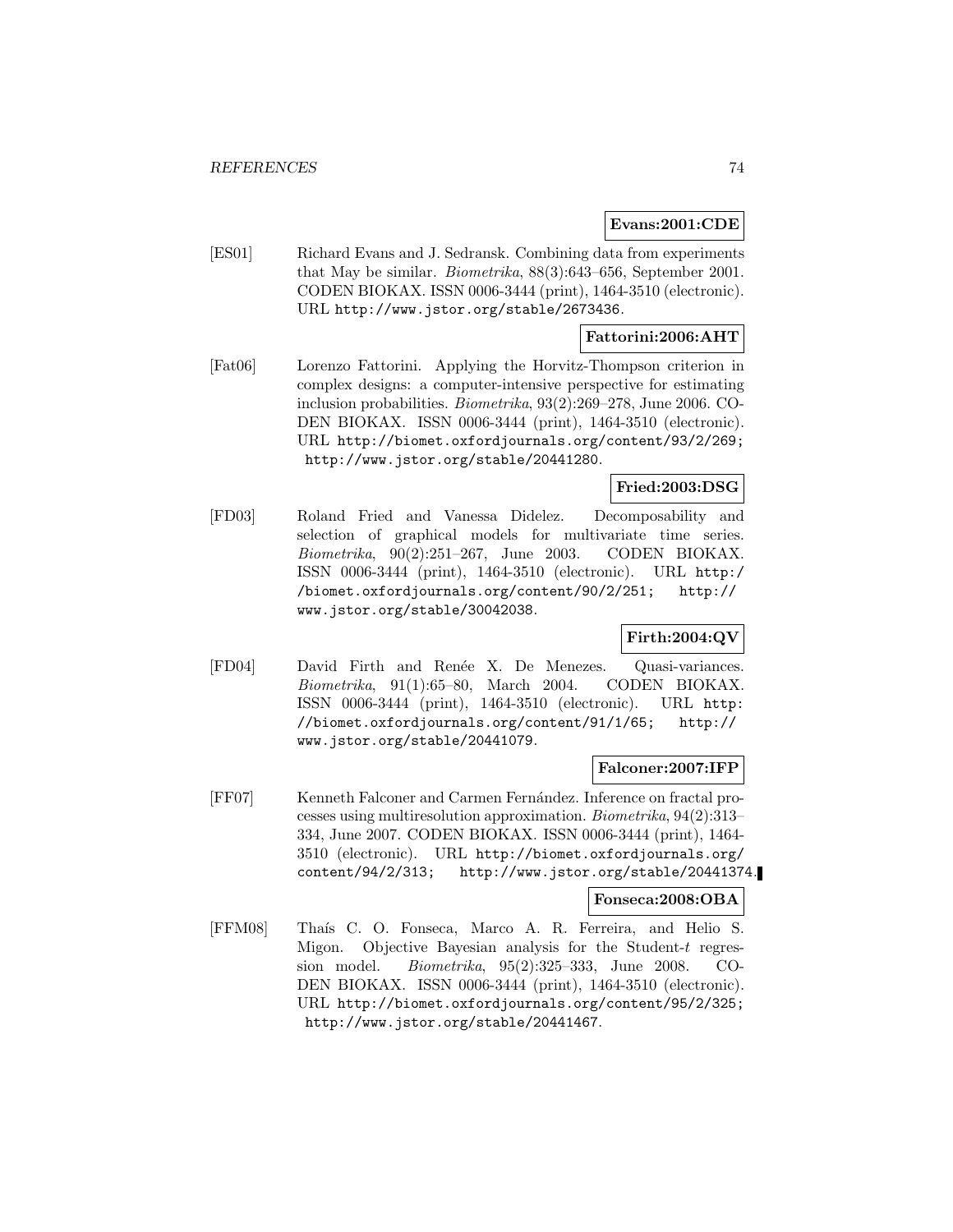### **Fuh:2004:EIS**

[FH04] Cheng-Der Fuh and Inchi Hu. Efficient importance sampling for events of moderate deviations with applications. Biometrika, 91(2):471–490, June 2004. CODEN BIOKAX. ISSN 0006-3444 (print), 1464-3510 (electronic). URL http:/ /biomet.oxfordjournals.org/content/91/2/471; http:// www.jstor.org/stable/20441114.

#### **Fine:2002:CNC**

[Fin02] J. P. Fine. Comparing nonnested Cox models. Biometrika, 89(3): 635–647, August 2002. CODEN BIOKAX. ISSN 0006-3444 (print), 1464-3510 (electronic). URL http://biomet.oxfordjournals. org/content/89/3/635; http://www.jstor.org/stable/4140607.

### **Fine:2000:ACT**

[FJ00] J. P. Fine and H. Jiang. On association in a copula with time transformations. Biometrika, 87(3):559–571, September 2000. CO-DEN BIOKAX. ISSN 0006-3444 (print), 1464-3510 (electronic). URL http://biomet.oxfordjournals.org/content/87/3/559; http://www.jstor.org/stable/2673630.

### **Fewster:2009:IPS**

[FJ09] R. M. Fewster and P. E. Jupp. Inference on population size in binomial detectability models. Biometrika, 96(4):805–820, December 2009. CODEN BIOKAX. ISSN 0006-3444 (print), 1464-3510 (electronic). URL http://biomet.oxfordjournals.org/content/ 96/4/805; http://www.jstor.org/stable/27798868.

### **Fine:2001:SCR**

[FJC01] J. P. Fine, H. Jiang, and R. Chappell. On semi-competing risks data. Biometrika, 88(4):907–919, December 2001. CO-DEN BIOKAX. ISSN 0006-3444 (print), 1464-3510 (electronic). URL http://biomet.oxfordjournals.org/content/88/4/907; http://www.jstor.org/stable/2673691.

### **Fienberg:2007:PAA**

[FK07] Stephen E. Fienberg and Sung-Ho Kim. Positive association among three binary variables and cross-product ratios. Biometrika, 94(4):999–1005, December 2007. CODEN BIOKAX. ISSN 0006-3444 (print), 1464-3510 (electronic). URL http:/ /biomet.oxfordjournals.org/content/94/4/999; http:// www.jstor.org/stable/20441433.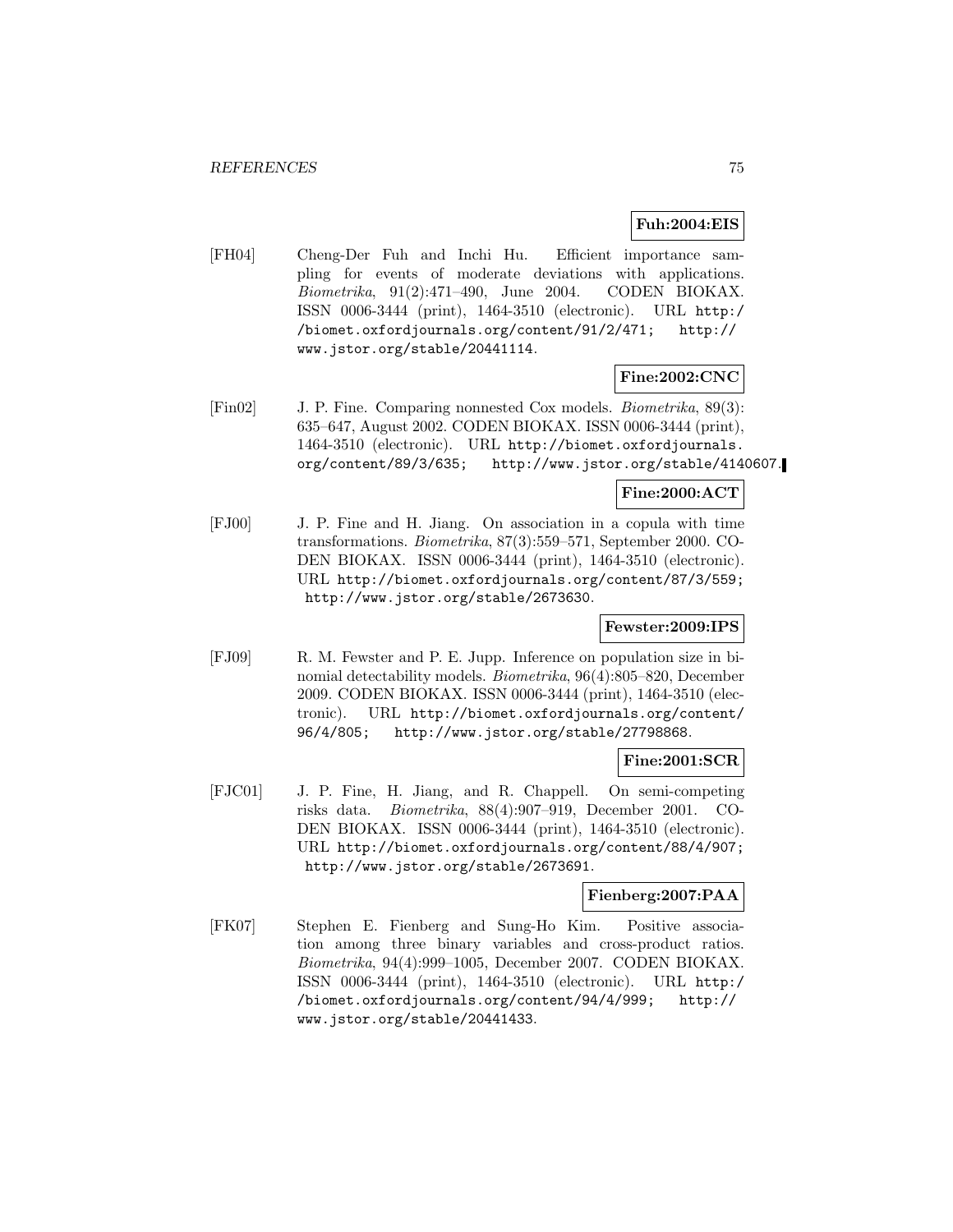## **Fu:2002:TMA**

[FLF02] Bo Fu, Wai-Keung Li, and Wing-Kam Fung. Testing model adequacy for dynamic panel data with intercorrelation. Biometrika, 89(3):591–601, August 2002. CODEN BIOKAX. ISSN 0006- 3444 (print), 1464-3510 (electronic). URL http://biomet. oxfordjournals.org/content/89/3/591; http://www.jstor. org/stable/4140604.

### **Fang:2000:CBU**

[FM00] Kai-Tai Fang and Rahul Mukerjee. A connection between uniformity and aberration in regular fractions of two-level factorials. Biometrika, 87(1):193–198, March 2000. CODEN BIOKAX. ISSN 0006-3444 (print), 1464-3510 (electronic). URL http:/ /biomet.oxfordjournals.org/content/87/1/193; http:// www.jstor.org/stable/2673572.

## **Fisher:2001:MTE**

[FM01] N. I. Fisher and J. S. Marron. Mode testing via the excess mass estimate. Biometrika, 88(2):499–517, June 2001. CODEN BIOKAX. ISSN 0006-3444 (print), 1464-3510 (electronic). URL http://www. jstor.org/stable/2673496.

### **Fang:2005:ELC**

[FM05] Kai-Tai Fang and Rahul Mukerjee. Expected lengths of confidence intervals based on empirical discrepancy statistics. Biometrika, 92(2):499–503, June 2005. CODEN BIOKAX. ISSN 0006-3444 (print), 1464-3510 (electronic). URL http:/ /biomet.oxfordjournals.org/content/92/2/499; http:// www.jstor.org/stable/20441204.

### **Fang:2006:ETL**

[FM06] Kai-Tai Fang and Rahul Mukerjee. Empirical-type likelihoods allowing posterior credible sets with frequentist validity: Higherorder asymptotics. Biometrika, 93(3):723–733, September 2006. CODEN BIOKAX. ISSN 0006-3444 (print), 1464-3510 (electronic). URL http://biomet.oxfordjournals.org/content/93/3/723; http://www.jstor.org/stable/20441318.

### **Felix-Medina:2004:ACD**

[FMT04] Martín H. Félix-Medina and Steven K. Thompson. Adaptive cluster double sampling. Biometrika, 91(4):877–891, December 2004. CODEN BIOKAX. ISSN 0006-3444 (print), 1464-3510 (electronic).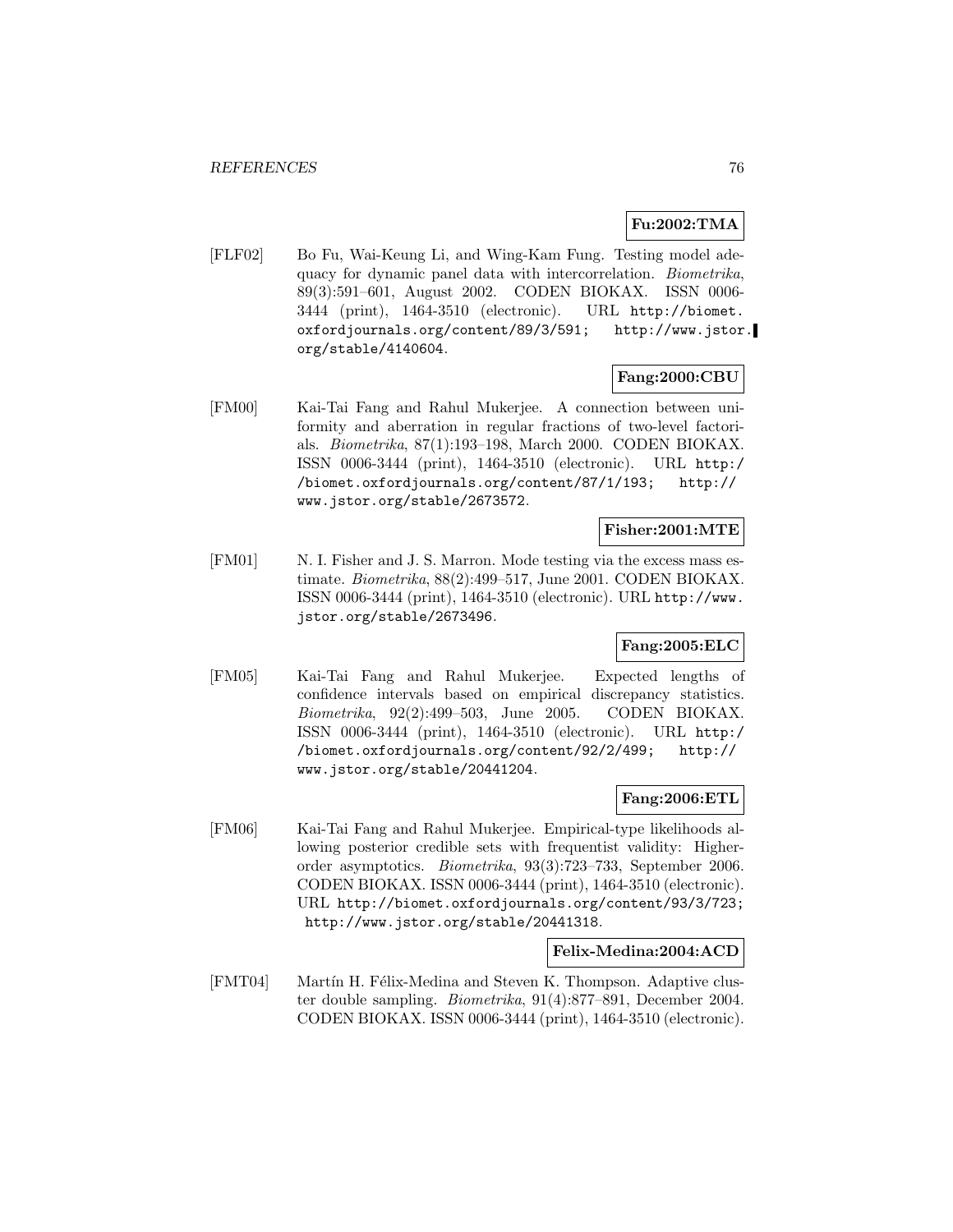URL http://biomet.oxfordjournals.org/content/91/4/877; http://www.jstor.org/stable/20441150.

**Friel:2007:RCS**

[FR07] Nial Friel and Håvard Rue. Recursive computing and simulationfree inference for general factorizable models. Biometrika, 94(3): 661–672, August 2007. CODEN BIOKAX. ISSN 0006-3444 (print), 1464-3510 (electronic). URL http://biomet.oxfordjournals. org/content/94/3/661; http://www.jstor.org/stable/20441403.

## **Fraser:2008:SDA**

[FR08] D. A. S. Fraser and Judith Rousseau. Studentization and deriving accurate P-values. Biometrika, 95(1):1–16, March 2008. CO-DEN BIOKAX. ISSN 0006-3444 (print), 1464-3510 (electronic). URL http://biomet.oxfordjournals.org/content/95/1/1; http://www.jstor.org/stable/20441439.

**Fraser:2003:LCP**

[Fra03] D. A. S. Fraser. Likelihood for component parameters. Biometrika, 90(2):327–339, June 2003. CODEN BIOKAX. ISSN 0006-3444 (print), 1464-3510 (electronic). URL http:/ /biomet.oxfordjournals.org/content/90/2/327; http:// www.jstor.org/stable/30042043.

**Fryzlewicz:2006:HFT**

[FSR06] Piotr Fryzlewicz, Theofanis Sapatinas, and Suhasini Subba Rao. A Haar-Fisz technique for locally stationary volatility estimation. Biometrika, 93(3):687–704, September 2006. CODEN BIOKAX. ISSN 0006-3444 (print), 1464-3510 (electronic). URL http:/ /biomet.oxfordjournals.org/content/93/3/687; http:// www.jstor.org/stable/20441316.

### **Fruhwirth-Schnatter:2006:AMS**

[FSW06] Sylvia Frühwirth-Schnatter and Helga Wagner. Auxiliary mixture sampling for parameter-driven models of time series of counts with applications to state space modelling. Biometrika, 93(4):827–841, December 2006. CODEN BIOKAX. ISSN 0006-3444 (print), 1464-3510 (electronic). URL http:/ /biomet.oxfordjournals.org/content/93/4/827; http:// www.jstor.org/stable/20441330.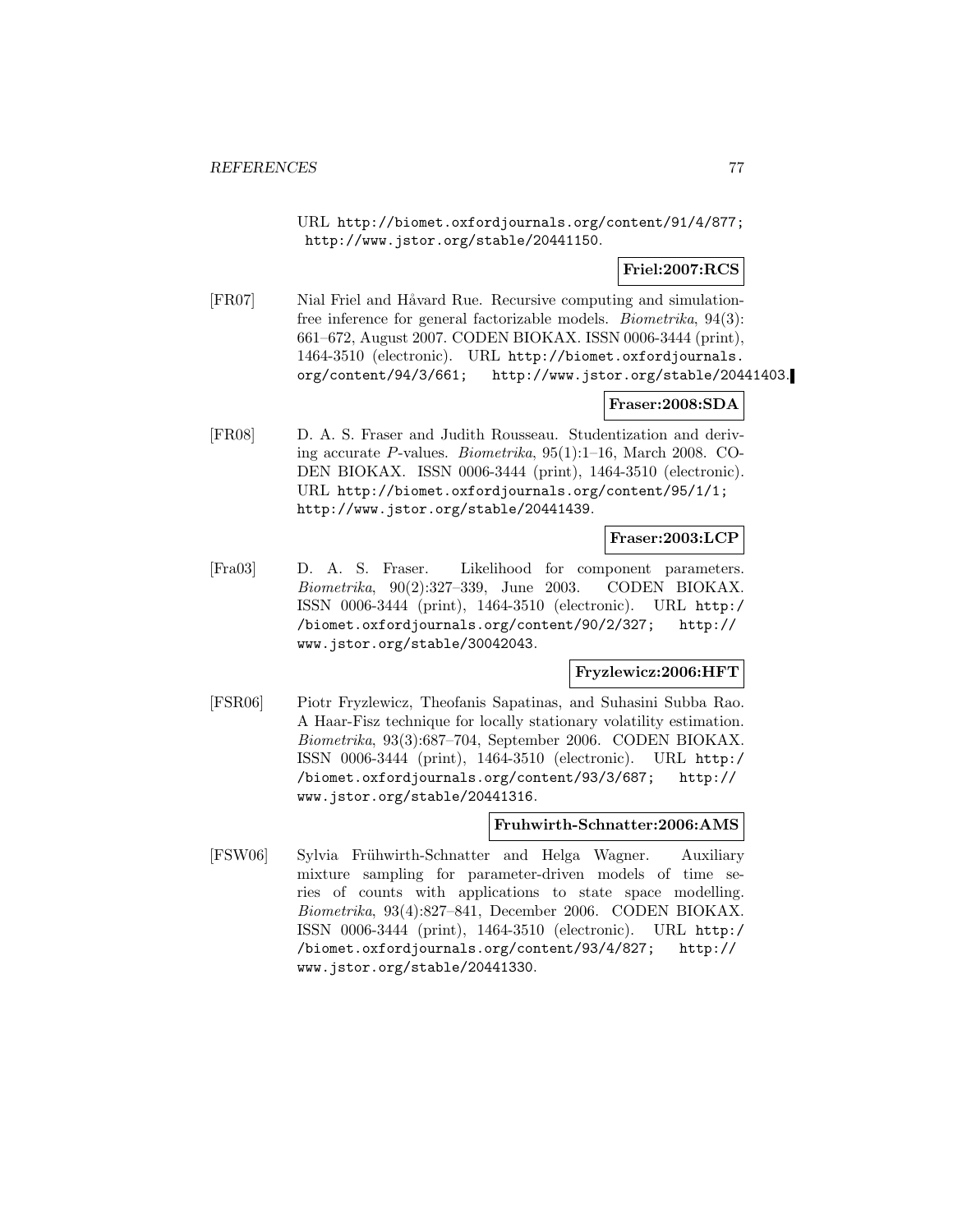#### **Fuentes:2002:SMN**

[Fue02] Montserrat Fuentes. Spectral methods for nonstationary spatial processes. Biometrika, 89(1):197–210, March 2002. CO-DEN BIOKAX. ISSN 0006-3444 (print), 1464-3510 (electronic). URL http://biomet.oxfordjournals.org/content/89/1/197; http://www.jstor.org/stable/4140567.

## **Fuller:2009:SDP**

[Ful09] Wayne A. Fuller. Some design properties of a rejective sampling procedure. Biometrika, 96(4):933–944, December 2009. CO-DEN BIOKAX. ISSN 0006-3444 (print), 1464-3510 (electronic). URL http://biomet.oxfordjournals.org/content/96/4/933; http://www.jstor.org/stable/27798877.

## **Feng:2008:SWL**

[FW08] Wentao Feng and Abdus S. Wahed. Supremum weighted logrank test and sample size for comparing two-stage adaptive treatment strategies. Biometrika, 95(3):695–707, September 2008. CO-DEN BIOKAX. ISSN 0006-3444 (print), 1464-3510 (electronic). URL http://biomet.oxfordjournals.org/content/95/3/695; http://www.jstor.org/stable/20441495.

### **Fan:2004:CME**

[FY04] Jianqing Fan and Tsz Ho Yim. A crossvalidation method for estimating conditional densities. Biometrika, 91(4):819–834, December 2004. CODEN BIOKAX. ISSN 0006-3444 (print), 1464-3510 (electronic). URL http://biomet.oxfordjournals.org/content/ 91/4/819; http://www.jstor.org/stable/20441146.

#### **Fine:2004:TPR**

[FYK04] J. P. Fine, J. Yan, and M. R. Kosorok. Temporal process regression. Biometrika, 91(3):683–703, September 2004. CODEN BIOKAX. ISSN 0006-3444 (print), 1464-3510 (electronic). URL http://www. jstor.org/stable/20441131.

### **Fan:2004:GLR**

[FZ04] Jianqing Fan and Wenyang Zhang. Generalised likelihood ratio tests for spectral density. Biometrika, 91(1):195–209, March 2004. CODEN BIOKAX. ISSN 0006-3444 (print), 1464-3510 (electronic). URL http://biomet.oxfordjournals.org/content/91/1/195; http://www.jstor.org/stable/20441088.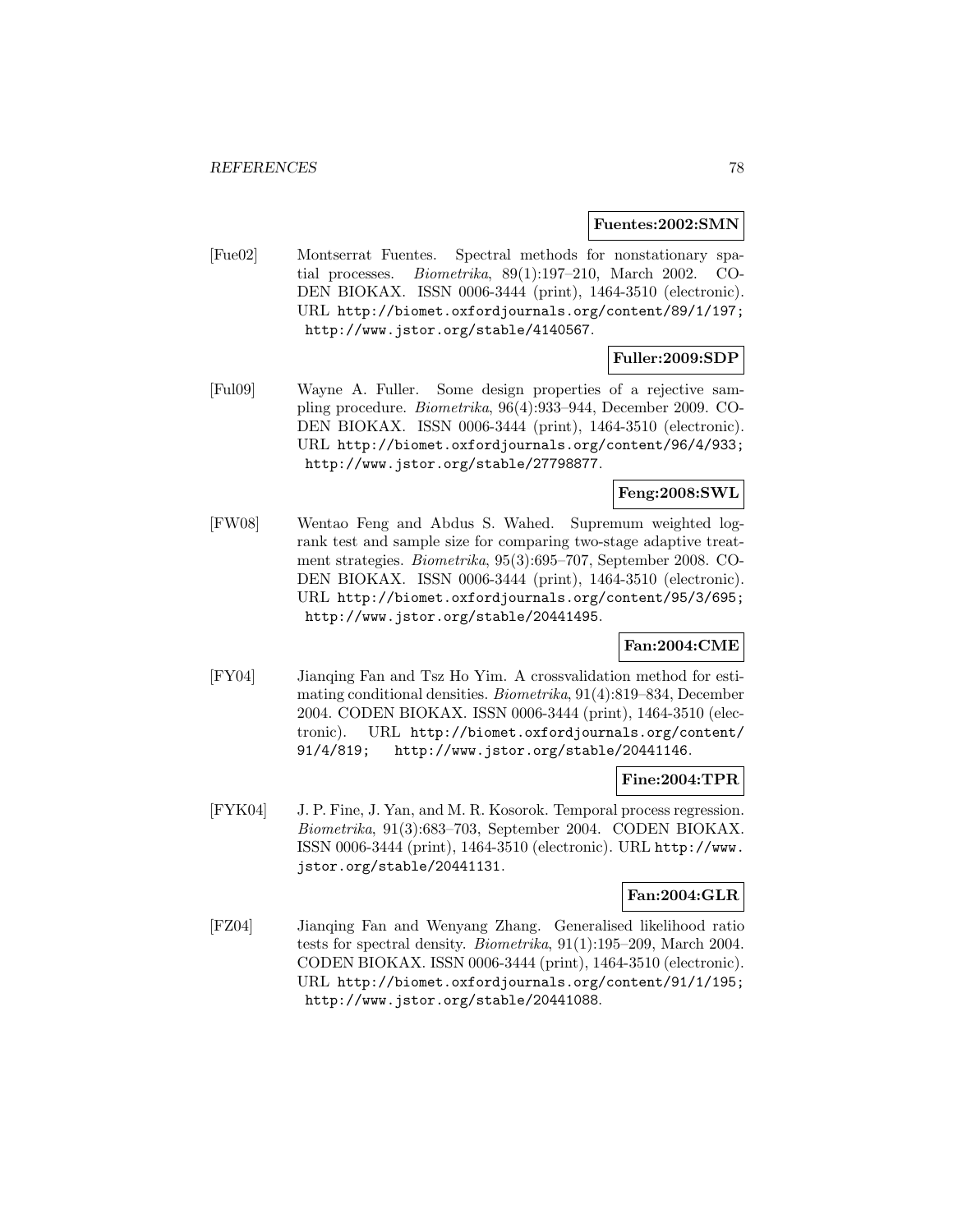### **Gabriel:2002:GFB**

[Gab02] K. Ruben Gabriel. Goodness of fit of biplots and correspondence analysis. Biometrika, 89(2):423–436, June 2002. CO-DEN BIOKAX. ISSN 0006-3444 (print), 1464-3510 (electronic). URL http://biomet.oxfordjournals.org/content/89/2/423; http://www.jstor.org/stable/4140587.

#### **Grabarnik:2002:GFT**

[GC02] P. Grabarnik and S. N. Chiu. Goodness-of-fit test for complete spatial randomness against mixtures of regular and clustered spatial point processes. Biometrika, 89(2):411–421, June 2002. CO-DEN BIOKAX. ISSN 0006-3444 (print), 1464-3510 (electronic). URL http://biomet.oxfordjournals.org/content/89/2/411; http://www.jstor.org/stable/4140586.

### **Garthwaite:2004:DDB**

[GC04] Paul H. Garthwaite and John R. Crawford. The distribution of the difference between two t-variates. Biometrika, 91(4):987–994, December 2004. CODEN BIOKAX. ISSN 0006-3444 (print), 1464- 3510 (electronic). URL http://biomet.oxfordjournals.org/ content/91/4/987; http://www.jstor.org/stable/20441157.

## **Goga:2009:UFL**

[GDRG09] C. Goga, J.-C. Deville, and A. Ruiz-Gazen. Use of functionals in linearization and composite estimation with application to twosample survey data. Biometrika, 96(3):691–709, September 2009. CODEN BIOKAX. ISSN 0006-3444 (print), 1464-3510 (electronic). URL http://biomet.oxfordjournals.org/content/96/3/691; http://www.jstor.org/stable/27798857.

#### **Gervini:2008:RFE**

[Ger08] Daniel Gervini. Robust functional estimation using the median and spherical principal components. Biometrika, 95(3):587–600, September 2008. CODEN BIOKAX. ISSN 0006-3444 (print), 1464- 3510 (electronic). URL http://biomet.oxfordjournals.org/ content/95/3/587; http://www.jstor.org/stable/20441488.

### **George:2000:CEB**

[GF00a] Edward I. George and Dean P. Foster. Calibration and empirical Bayes variable selection. Biometrika, 87(4):731–747, December 2000. CODEN BIOKAX. ISSN 0006-3444 (print), 1464-3510 (electronic). URL http://biomet.oxfordjournals.org/content/ 87/4/731; http://www.jstor.org/stable/2673607.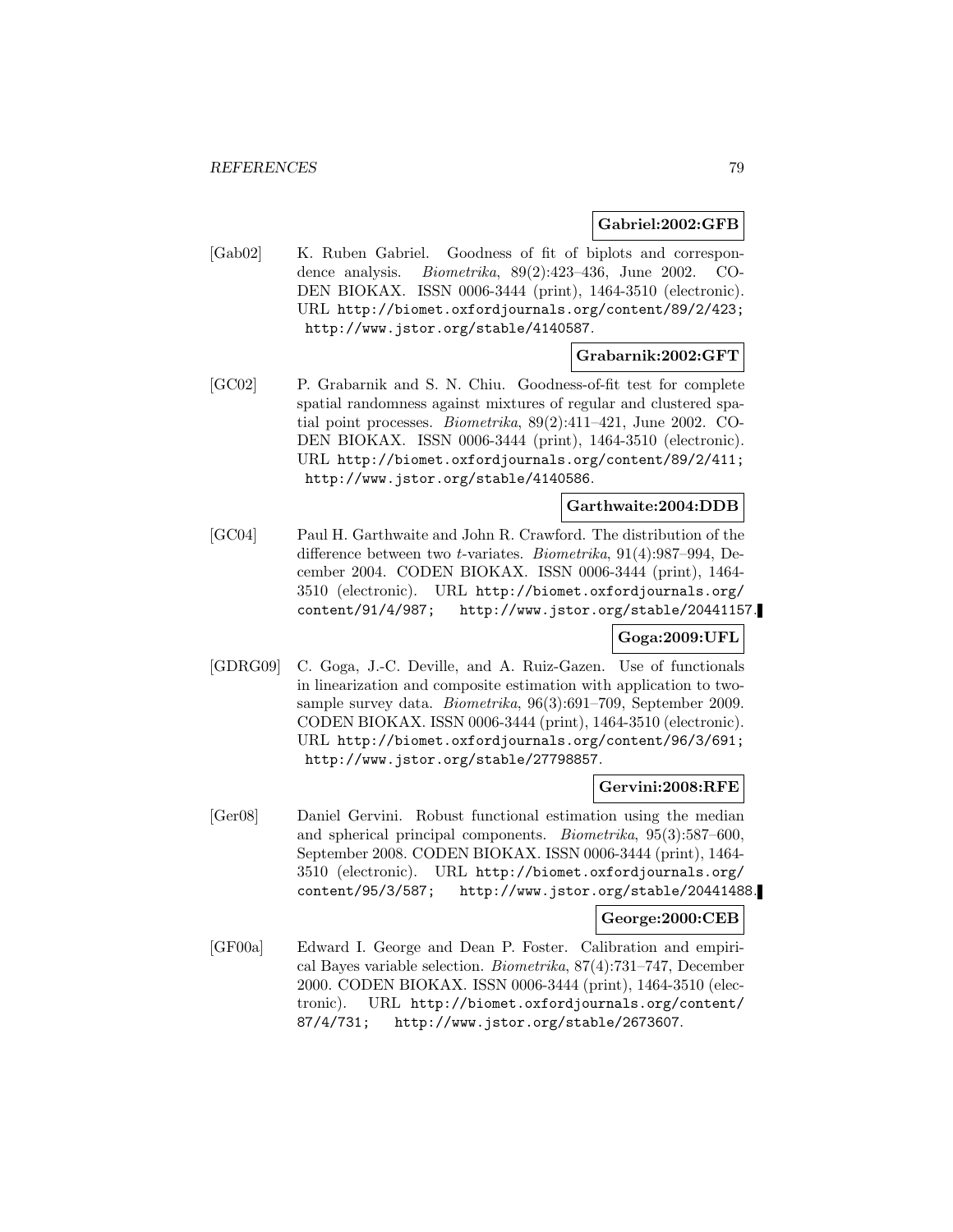#### **Goldenshluger:2000:NEW**

[GF00b] Alexander Goldenshluger and David Faraggi. Nonparametric estimation of weighted proportions with application to particle size measurement. Biometrika, 87(1):157–171, March 2000. CO-DEN BIOKAX. ISSN 0006-3444 (print), 1464-3510 (electronic). URL http://biomet.oxfordjournals.org/content/87/1/157; http://www.jstor.org/stable/2673569.

### **Gervini:2005:NML**

[GG05] Daniel Gervini and Theo Gasser. Nonparametric maximum likelihood estimation of the structural mean of a sample of curves. Biometrika, 92(4):801–820, December 2005. CODEN BIOKAX. ISSN 0006-3444 (print), 1464-3510 (electronic). URL http: //biomet.oxfordjournals.org/content/92/4/801; http:/ /www.jstor.org/stable/20441237. See corrections [GG06a, Ano06a].

## **Gervini:2006:ACN**

[GG06a] D. Gervini and T. Gasser. Amendments and corrections: "Nonparametric maximum likelihood estimation of the structural mean of a sample of curves" [Biometrika **92** (2005), no. 4, 801– 820; MR2234187]. Biometrika, 93(4):1025, December 2006. CODEN BIOKAX. ISSN 0006-3444 (print), 1464-3510 (electronic). URL http://biomet.oxfordjournals.org/content/ 93/4/1025.1. See [GG05].

## **Guttorp:2006:SHP**

[GG06b] Peter Guttorp and Tilmann Gneiting. Studies in the history of probability and statistics. XLIX. On the Matérn correlation family. Biometrika, 93(4):989–995, December 2006. CO-DEN BIOKAX. ISSN 0006-3444 (print), 1464-3510 (electronic). URL http://biomet.oxfordjournals.org/content/93/4/989; http://www.jstor.org/stable/20441340.

### **Gonen:2005:CPD**

[GH05] Mithat Gönen and Glenn Heller. Concordance probability and discriminatory power in proportional hazards regression. Biometrika, 92(4):965–970, December 2005. CODEN BIOKAX. ISSN 0006-3444 (print), 1464-3510 (electronic). URL http:/ /biomet.oxfordjournals.org/content/92/4/965; http:// www.jstor.org/stable/20441249.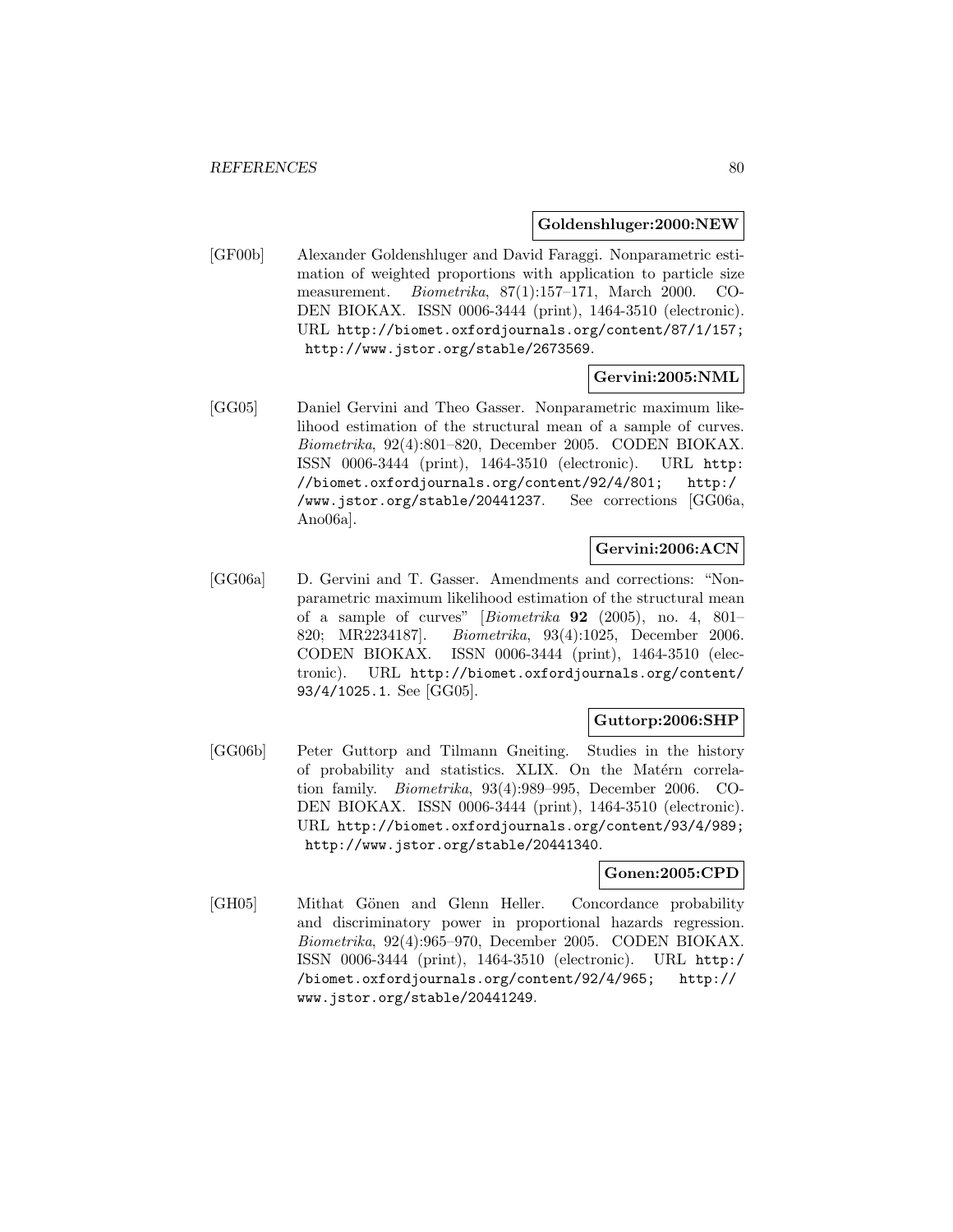#### **Gijbels:2000:TMR**

[GHJK00] Irene Gijbels, Peter Hall, M. C. Jones, and Inge Koch. Tests for monotonicity of a regression mean with guaranteed level. Biometrika, 87(3):663–673, September 2000. CODEN BIOKAX. ISSN 0006-3444 (print), 1464-3510 (electronic). URL http:/ /biomet.oxfordjournals.org/content/87/3/663; http:// www.jstor.org/stable/2673637.

### **Gibbs:2000:BCT**

[Gib00] Alison L. Gibbs. Bounding the convergence time of the Gibbs sampler in Bayesian image restoration. Biometrika, 87(4):749–766, December 2000. CODEN BIOKAX. ISSN 0006-3444 (print), 1464- 3510 (electronic). URL http://biomet.oxfordjournals.org/ content/87/4/749; http://www.jstor.org/stable/2673608.

## **Goudie:2007:PCE**

[GJA07] I. B. J. Goudie, P. E. Jupp, and J. Ashbridge. Plantcapture estimation of the size of a homogeneous population. Biometrika, 94(1):243–248, March 2007. CODEN BIOKAX. ISSN 0006-3444 (print), 1464-3510 (electronic). URL http:/ /biomet.oxfordjournals.org/content/94/1/243; http:// www.jstor.org/stable/20441366.

### **Gangnon:2004:SSF**

[GK04] Ronald E. Gangnon and Michael R. Kosorok. Sample-size formula for clustered survival data using weighted log-rank statistics. Biometrika, 91(2):263–275, June 2004. CODEN BIOKAX. ISSN 0006-3444 (print), 1464-3510 (electronic). URL http:/ /biomet.oxfordjournals.org/content/91/2/263; http:// www.jstor.org/stable/20441100.

#### **Ganesh:2008:NCA**

[GL08] N. Ganesh and P. Lahiri. A new class of average moment matching priors. Biometrika, 95(2):514–520, June 2008. CO-DEN BIOKAX. ISSN 0006-3444 (print), 1464-3510 (electronic). URL http://biomet.oxfordjournals.org/content/95/2/514; http://www.jstor.org/stable/20441480.

#### **Glidden:2007:PDD**

[Gli07] David V. Glidden. Pairwise dependence diagnostics for clustered failure-time data. Biometrika, 94(2):371–385, June 2007. CO-DEN BIOKAX. ISSN 0006-3444 (print), 1464-3510 (electronic).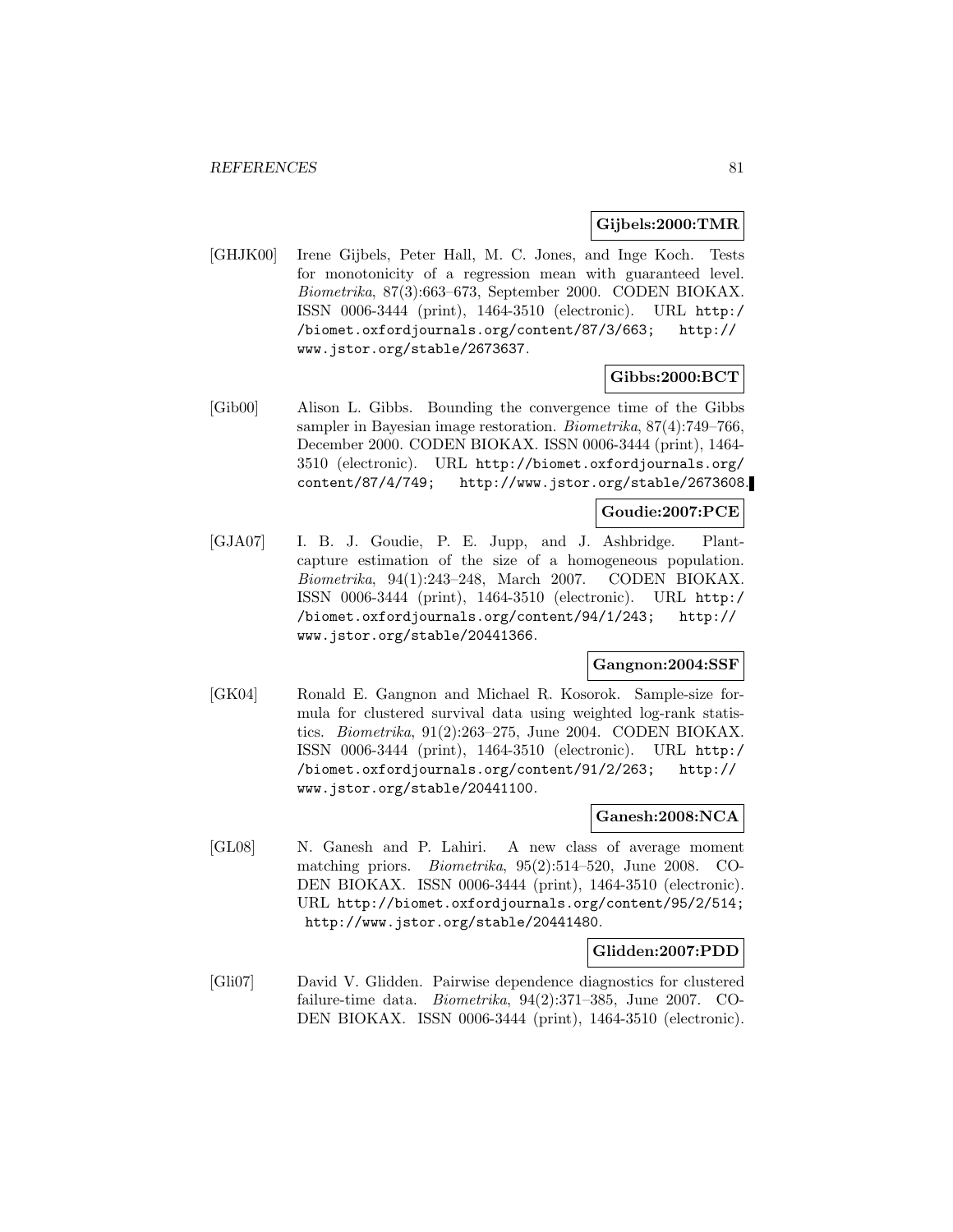URL http://biomet.oxfordjournals.org/content/94/2/371; http://www.jstor.org/stable/20441378.

### **Green:2001:DRR**

[GM01] Peter J. Green and Antonietta Mira. Delayed rejection in reversible jump Metropolis-Hastings. Biometrika, 88(4):1035–1053, December 2001. CODEN BIOKAX. ISSN 0006-3444 (print), 1464- 3510 (electronic). URL http://biomet.oxfordjournals.org/ content/88/4/1035; http://www.jstor.org/stable/2673700.

## **Ghosh:2004:SAE**

[GM04] Malay Ghosh and Tapabrata Maiti. Small-area estimation based on natural exponential family quadratic variance function models and survey weights. Biometrika, 91(1):95–112, March 2004. CODEN BIOKAX. ISSN 0006-3444 (print), 1464-3510 (electronic). URL http://biomet.oxfordjournals.org/content/ 91/1/95; http://www.jstor.org/stable/20441081.

## **Green:2006:BAU**

[GM06] Peter J. Green and Kanti V. Mardia. Bayesian alignment using hierarchical models, with applications in protein bioinformatics. Biometrika, 93(2):235–254, June 2006. CODEN BIOKAX. ISSN 0006-3444 (print), 1464-3510 (electronic). URL http:/ /biomet.oxfordjournals.org/content/93/2/235; http:// www.jstor.org/stable/20441278.

## **Ghosh:2008:IFR**

[GMR08] Malay Ghosh, Tapabrata Maiti, and Ananya Roy. Influence functions and robust Bayes and empirical Bayes small area estimation. Biometrika, 95(3):573–585, September 2008. CO-DEN BIOKAX. ISSN 0006-3444 (print), 1464-3510 (electronic). URL http://biomet.oxfordjournals.org/content/95/3/573; http://www.jstor.org/stable/20441487.

### **Gower:2004:GBS**

[Gow04] J. C. Gower. The geometry of biplot scaling. Biometrika, 91 (3):705–714, September 2004. CODEN BIOKAX. ISSN 0006- 3444 (print), 1464-3510 (electronic). URL http://www.jstor. org/stable/20441132.

### **Genovese:2006:FDC**

[GRW06] Christopher R. Genovese, Kathryn Roeder, and Larry Wasserman. False discovery control with p-value weighting. Biometrika,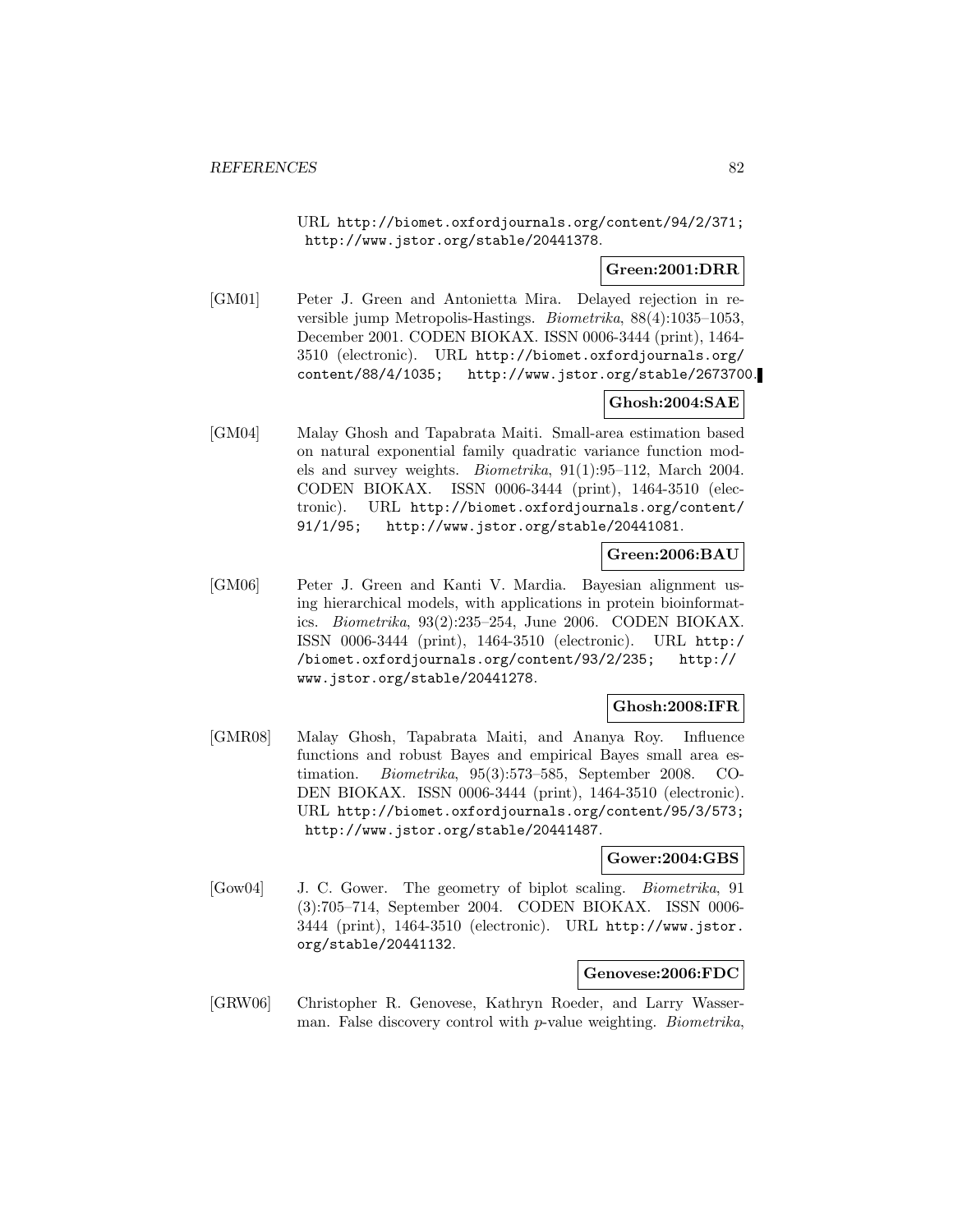93(3):509–524, September 2006. CODEN BIOKAX. ISSN 0006-3444 (print), 1464-3510 (electronic). URL http://biomet. oxfordjournals.org/content/93/3/509; http://www.jstor. org/stable/20441304.

**Gerds:2001:FMC**

[GS01] T. A. Gerds and M. Schumacher. On functional misspecification of covariates in the Cox regression model. Biometrika, 88(2):572–580, June 2001. CODEN BIOKAX. ISSN 0006-3444 (print), 1464-3510 (electronic). URL http://www.jstor.org/stable/2673501.

### **Goldstein:2004:BLK**

[GS04] Michael Goldstein and Simon C. Shaw. Bayes linear kinematics and Bayes linear Bayes graphical models. Biometrika, 91(2):425–446, June 2004. CODEN BIOKAX. ISSN 0006-3444 (print), 1464- 3510 (electronic). URL http://biomet.oxfordjournals.org/ content/91/2/425; http://www.jstor.org/stable/20441111.

### **Gander:2007:SIS**

[GS07] Matthew P. S. Gander and David A. Stephens. Simulation and inference for stochastic volatility models driven by Lévy processes. Biometrika, 94(3):627–646, August 2007. CO-DEN BIOKAX. ISSN 0006-3444 (print), 1464-3510 (electronic). URL http://biomet.oxfordjournals.org/content/94/3/627; http://www.jstor.org/stable/20441401.

### **Gao:2005:SER**

[GT05] Guozhi Gao and Anastasios A. Tsiatis. Semiparametric estimators for the regression coefficients in the linear transformation competing risks model with missing cause of failure. Biometrika, 92(4):875–891, December 2005. CODEN BIOKAX. ISSN 0006-3444 (print), 1464-3510 (electronic). URL http:/ /biomet.oxfordjournals.org/content/92/4/875; http:// www.jstor.org/stable/20441242.

#### **Goldwasser:2004:SII**

[GTW04] M. A. Goldwasser, L. Tian, and L. J. Wei. Statistical inference for infinite-dimensional parameters via asymptotically pivotal estimating functions. Biometrika, 91(1):81–94, March 2004. CODEN BIOKAX. ISSN 0006-3444 (print), 1464-3510 (electronic). URL http://biomet.oxfordjournals.org/content/ 91/1/81; http://www.jstor.org/stable/20441080.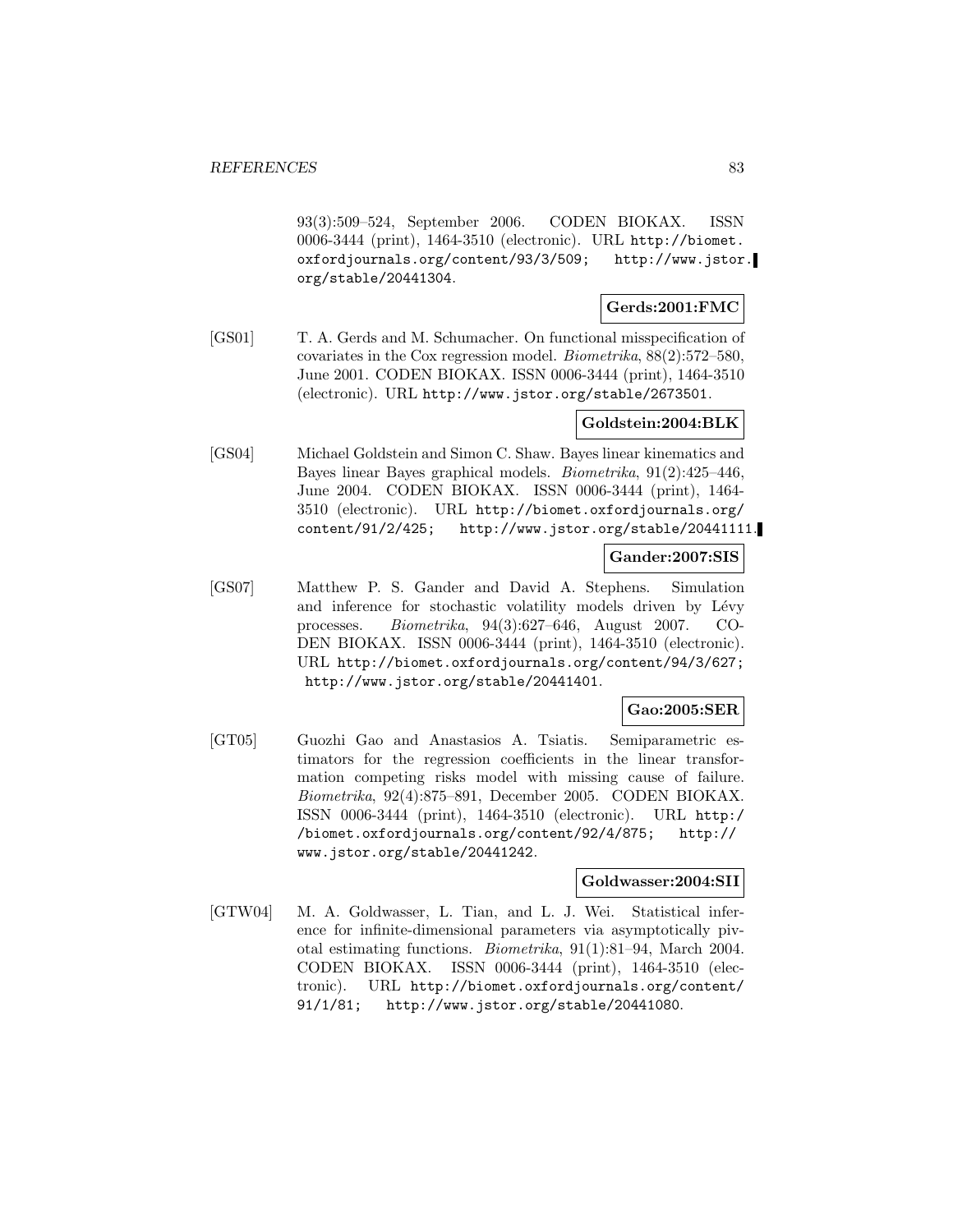**Guan:2004:SCM**

[Gua04] Zhong Guan. A semiparametric changepoint model. Biometrika, 91(4):849–862, December 2004. CODEN BIOKAX. ISSN 0006- 3444 (print), 1464-3510 (electronic). URL http://biomet. oxfordjournals.org/content/91/4/849; http://www.jstor. org/stable/20441148.

## **Guan:2008:GFT**

[Gua08] Yongtao Guan. A goodness-of-fit test for inhomogeneous spatial Poisson processes. Biometrika, 95(4):831–845, December 2008. CODEN BIOKAX. ISSN 0006-3444 (print), 1464-3510 (electronic). URL http://biomet.oxfordjournals.org/content/95/4/831; http://www.jstor.org/stable/20441509.

## **Guan:2009:FBV**

[Gua09] Yongtao Guan. Fast block variance estimation procedures for inhomogeneous spatial point processes. *Biometrika*, 96(1):213–220, March 2009. CODEN BIOKAX. ISSN 0006-3444 (print), 1464- 3510 (electronic). URL http://biomet.oxfordjournals.org/ content/96/1/213; http://www.jstor.org/stable/27798813.

### **Guo:2009:NAB**

[Guo09] Wenge Guo. A note on adaptive Bonferroni and Holm procedures under dependence. Biometrika, 96(4):1012–1018, December 2009. CODEN BIOKAX. ISSN 0006-3444 (print), 1464-3510 (electronic). URL http://biomet.oxfordjournals.org/content/ 96/4/1012; http://www.jstor.org/stable/27798886.

### **Grzebyk:2004:IMF**

[GWC04] Michel Grzebyk, Pascal Wild, and Dominique Chouanière. On identification of multi-factor models with correlated residuals. Biometrika, 91(1):141–151, March 2004. CODEN BIOKAX. ISSN 0006-3444 (print), 1464-3510 (electronic). URL http:/ /biomet.oxfordjournals.org/content/91/1/141; http:// www.jstor.org/stable/20441084.

### **Geyer:2007:AML**

[GWS07] Charles J. Geyer, Stuart Wagenius, and Ruth G. Shaw. Aster models for life history analysis. Biometrika, 94(2):415–426, June 2007. CODEN BIOKAX. ISSN 0006-3444 (print), 1464-3510 (electronic). URL http://biomet.oxfordjournals.org/content/94/2/415; http://www.jstor.org/stable/20441381.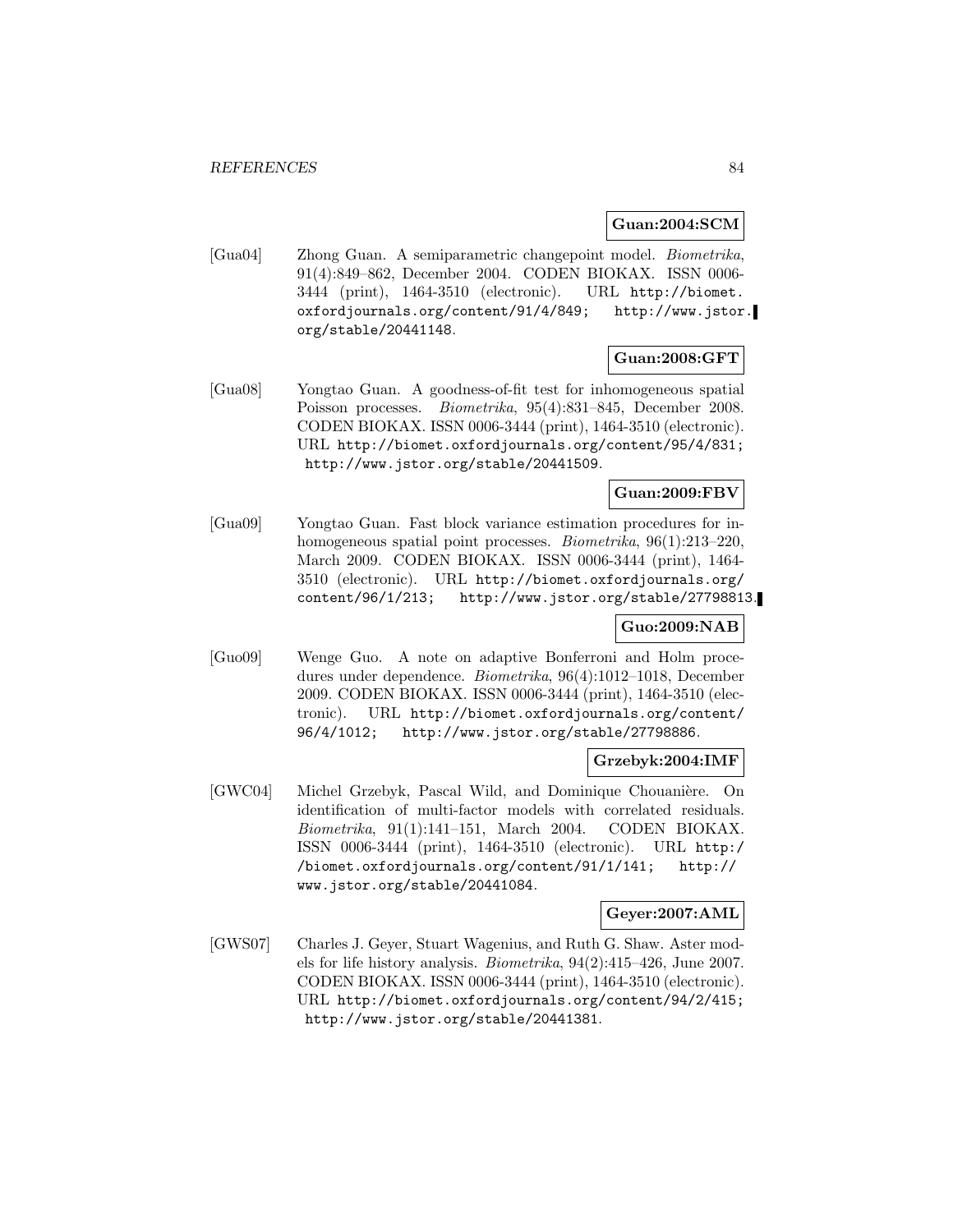#### **Gaetan:2003:MIM**

[GY03] Carlo Gaetan and Jian-Feng Yao. A multiple-imputation Metropolis version of the EM algorithm. Biometrika, 90(3):643–654, September 2003. CODEN BIOKAX. ISSN 0006-3444 (print), 1464- 3510 (electronic). URL http://biomet.oxfordjournals.org/ content/90/3/643; http://www.jstor.org/stable/30042072.

### **Gorfine:2006:PSA**

[GZH06] Malka Gorfine, David M. Zucker, and Li Hsu. Prospective survival analysis with a general semiparametric shared frailty model: A pseudo full likelihood approach. Biometrika, 93(3):735–741, September 2006. CODEN BIOKAX. ISSN 0006-3444 (print), 1464- 3510 (electronic). URL http://biomet.oxfordjournals.org/ content/93/3/735; http://www.jstor.org/stable/20441319.

## **Holmes:2003:LIN**

[HA03] Christopher C. Holmes and Niall M. Adams. Likelihood inference in nearest-neighbour classification models. Biometrika, 90(1): 99–112, March 2003. CODEN BIOKAX. ISSN 0006-3444 (print), 1464-3510 (electronic). URL http://biomet.oxfordjournals. org/content/90/1/99; http://www.jstor.org/stable/30042022.

### **Hald:2000:SHP**

[Hal00] Anders Hald. Studies in the history of probability and statistics. XLVII. Pizzetti's contributions to the statistical analysis of normally distributed observations, 1891. Biometrika, 87(1):213–217, March 2000. CODEN BIOKAX. ISSN 0006-3444 (print), 1464- 3510 (electronic). URL http://biomet.oxfordjournals.org/ content/87/1/213; http://www.jstor.org/stable/2673575.

### **Hall:2001:BCN**

[Hal01] Peter Hall. Biometrika Centenary: Nonparametrics. Biometrika, 88(1):143–165, March 2001. CODEN BIOKAX. ISSN 0006-3444 (print), 1464-3510 (electronic). URL http://www.jstor.org/ stable/2673677.

### **Hanfelt:2003:CRS**

[Han03] John J. Hanfelt. Conditioning to reduce the sensitivity of general estimating functions to nuisance parameters. Biometrika, 90(3):517–531, September 2003. CODEN BIOKAX. ISSN 0006-3444 (print), 1464-3510 (electronic). URL http://biomet. oxfordjournals.org/content/90/3/517; http://www.jstor. org/stable/30042063.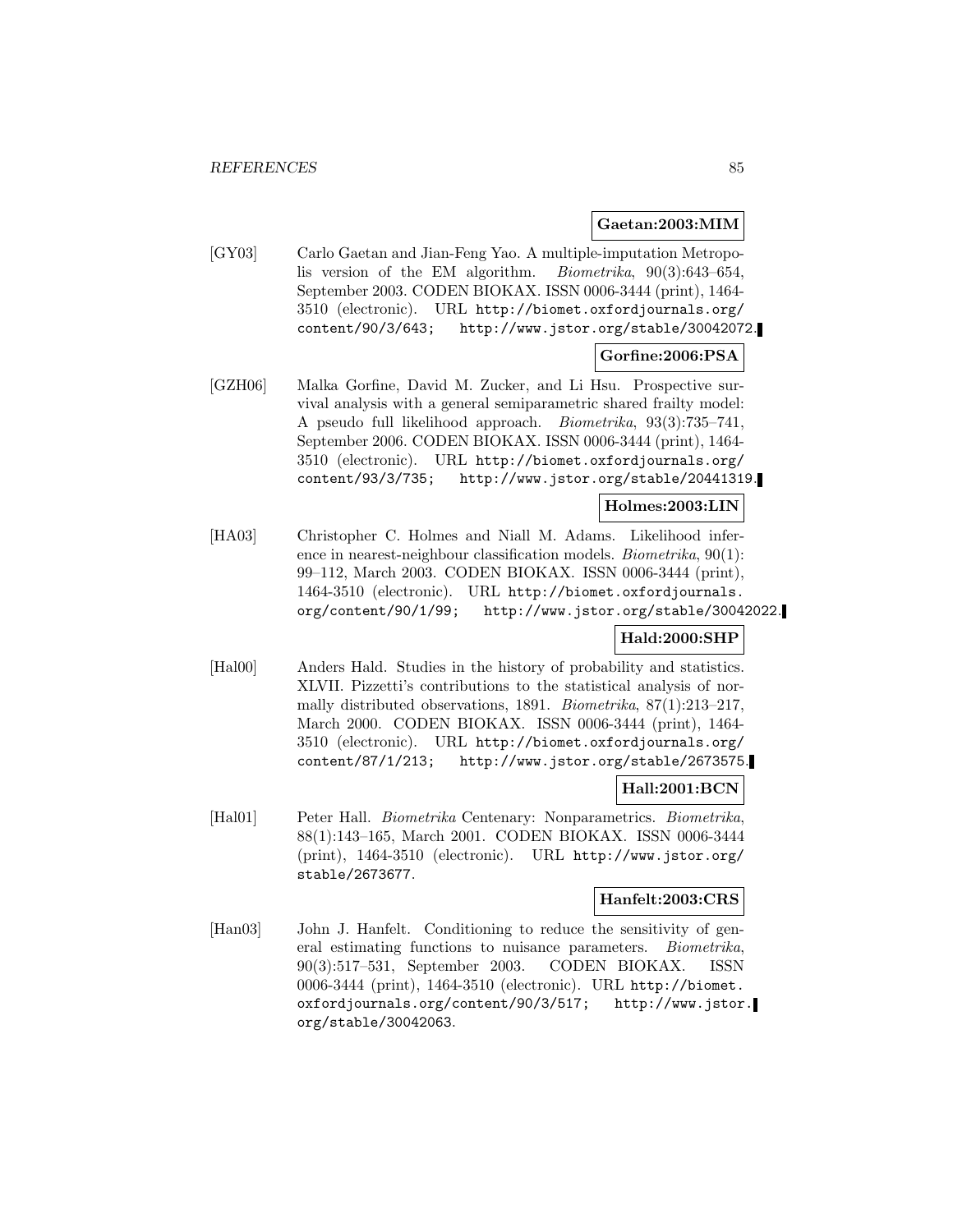#### **Hansen:2008:PAP**

[Han08] Ben B. Hansen. The prognostic analogue of the propensity score. Biometrika, 95(2):481–488, June 2008. CODEN BIOKAX. ISSN 0006-3444 (print), 1464-3510 (electronic). URL http:/ /biomet.oxfordjournals.org/content/95/2/481; http:// www.jstor.org/stable/20441477.

## **Hans:2009:BLR**

[Han09] Chris Hans. Bayesian lasso regression. Biometrika, 96(4):835–845, December 2009. CODEN BIOKAX. ISSN 0006-3444 (print), 1464- 3510 (electronic). URL http://biomet.oxfordjournals.org/ content/96/4/835; http://www.jstor.org/stable/27798870.

### **Huang:2006:SEM**

[HB06] Yijian Huang and Kristin Berry. Semiparametric estimation of marginal mark distribution. Biometrika, 93(4):895–910, December 2006. CODEN BIOKAX. ISSN 0006-3444 (print), 1464-3510 (electronic). URL http://biomet.oxfordjournals.org/content/ 93/4/895; http://www.jstor.org/stable/20441334.

### **Houseman:2006:FBD**

[HCR06] E. Andrés Houseman, Brent A. Coull, and Louise M. Ryan. A functional-based distribution diagnostic for a linear model with correlated outcomes. Biometrika, 93(4):911–926, December 2006. CODEN BIOKAX. ISSN 0006-3444 (print), 1464-3510 (electronic). URL http://biomet.oxfordjournals.org/content/93/4/911; http://www.jstor.org/stable/20441335.

### **Henmi:2004:PCN**

[HE04] Masayuki Henmi and Shinto Eguchi. A paradox concerning nuisance parameters and projected estimating functions. Biometrika, 91(4):929–941, December 2004. CODEN BIOKAX. ISSN 0006-3444 (print), 1464-3510 (electronic). URL http:/ /biomet.oxfordjournals.org/content/91/4/929; http:// www.jstor.org/stable/20441153.

### **He:2009:NTO**

[He09] H. He. A note on time-ordered classification [mr0368317]. Biometrika, 96(1):248, March 2009. CODEN BIOKAX. ISSN 0006-3444 (print), 1464-3510 (electronic). URL http://biomet. oxfordjournals.org/content/96/1/248; http://www.jstor. org/stable/27798818.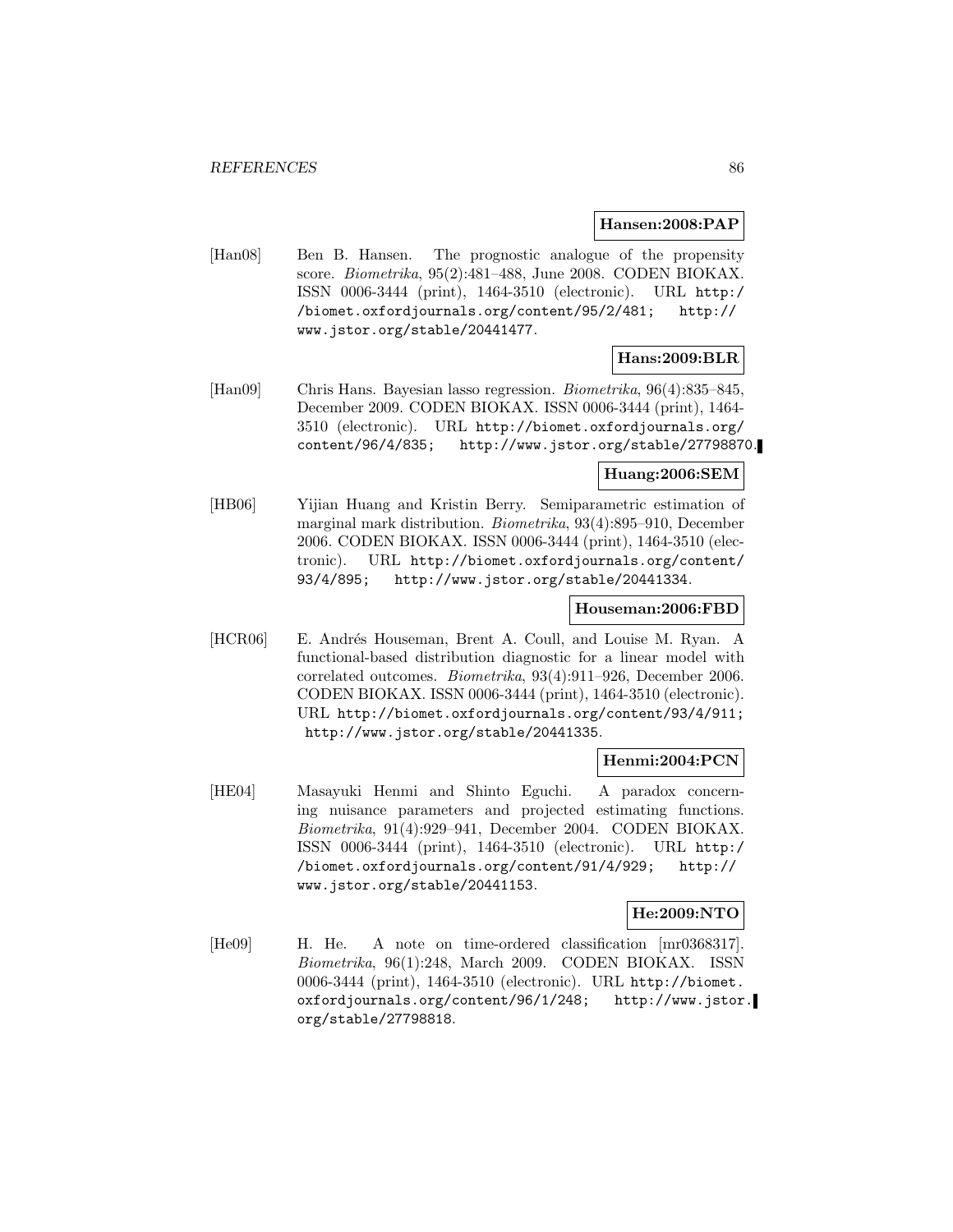#### **Helmers:2000:IRE**

[Hel00] Roelof Helmers. Inference on rare errors using asymptotic expansions and bootstrap calibration. Biometrika, 87(3):689–694, September 2000. CODEN BIOKAX. ISSN 0006-3444 (print), 1464- 3510 (electronic). URL http://biomet.oxfordjournals.org/ content/87/3/689; http://www.jstor.org/stable/2673639.

## **Hall:2002:EDS**

[HH02] Peter Hall and Nancy E. Heckman. Estimating and depicting the structure of a distribution of random functions. Biometrika, 89(1):145–158, March 2002. CODEN BIOKAX. ISSN 0006-3444 (print), 1464-3510 (electronic). URL http:/ /biomet.oxfordjournals.org/content/89/1/145; http:// www.jstor.org/stable/4140564.

## **Hwang:2005:EEH**

[HH05] Wen-Han Hwang and Richard Huggins. An examination of the effect of heterogeneity on the estimation of population size using capture-recapture data. Biometrika, 92(1):229–233, March 2005. CODEN BIOKAX. ISSN 0006-3444 (print), 1464-3510 (electronic). URL http://biomet.oxfordjournals.org/content/92/1/229; http://www.jstor.org/stable/20441178.

### **Huang:2007:HSM**

[HH07] Yifan Huang and Jason C. Hsu. Hochberg's step-up method: Cutting corners off Holm's step-down method. Biometrika, 94(4):965– 975, December 2007. CODEN BIOKAX. ISSN 0006-3444 (print), 1464-3510 (electronic). URL http://biomet.oxfordjournals. org/content/94/4/965; http://www.jstor.org/stable/20441429.

### **Hall:2004:NCI**

[HHF04] Peter Hall, Rob J. Hyndman, and Yanan Fan. Nonparametric confidence intervals for receiver operating characteristic curves. Biometrika, 91(3):743–750, September 2004. CODEN BIOKAX. ISSN 0006-3444 (print), 1464-3510 (electronic). URL http://www. jstor.org/stable/20441136.

### **Hobert:2002:ARS**

[HJPR02] James P. Hobert, Galin L. Jones, Brett Presnell, and Jeffrey S. Rosenthal. On the applicability of regenerative simulation in Markov chain Monte Carlo. Biometrika, 89(4):731–743, December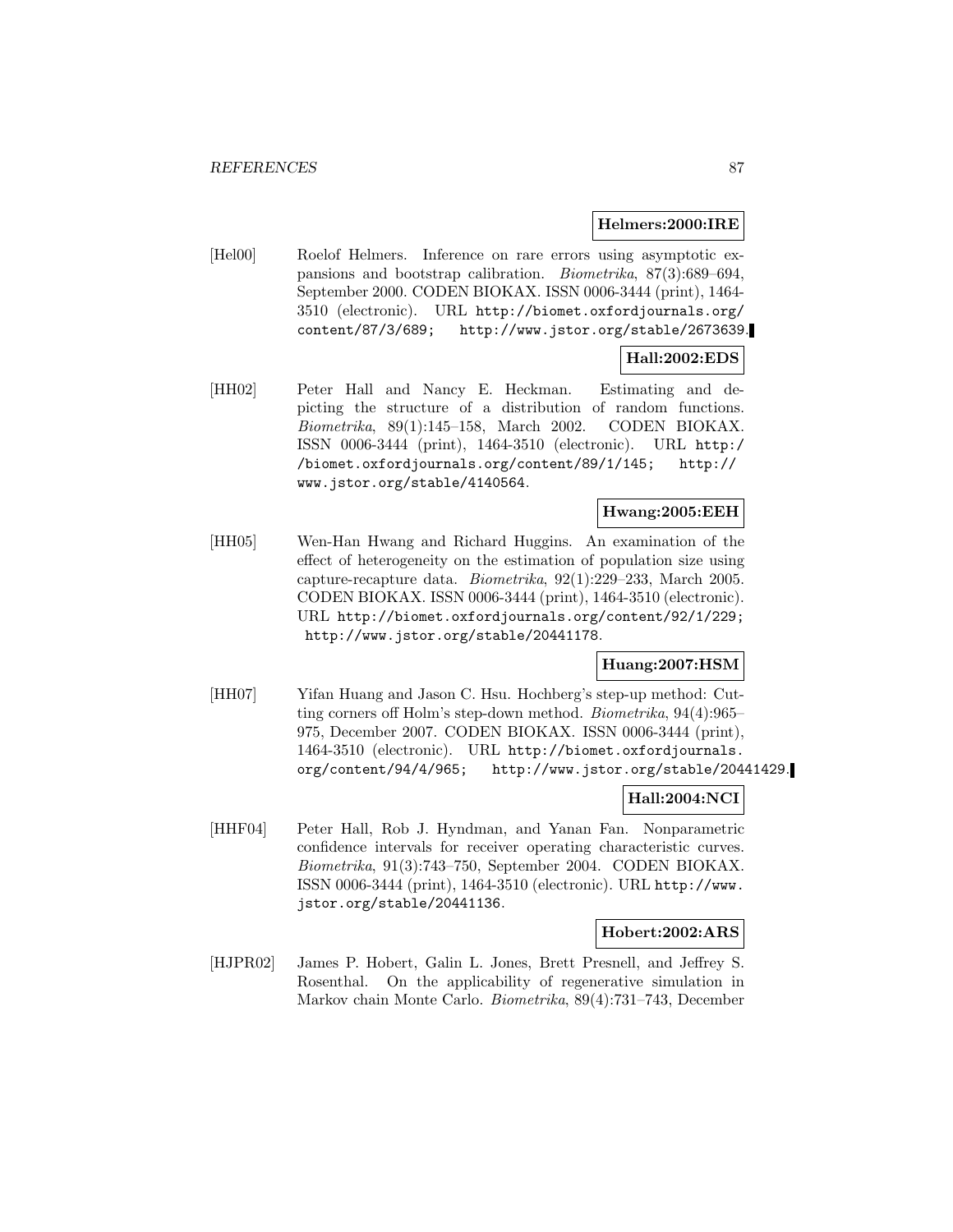2002. CODEN BIOKAX. ISSN 0006-3444 (print), 1464-3510 (electronic). URL http://biomet.oxfordjournals.org/content/ 89/4/731; http://www.jstor.org/stable/4140533.

### **Heagerty:2001:MML**

[HK01] Patrick J. Heagerty and Brenda F. Kurland. Misspecified maximum likelihood estimates and generalised linear mixed models. Biometrika, 88(4):973–985, December 2001. CODEN BIOKAX. ISSN 0006-3444 (print), 1464-3510 (electronic). URL http:/ /biomet.oxfordjournals.org/content/88/4/973; http:// www.jstor.org/stable/2673696.

### **Hall:2002:STE**

[HL02a] W. J. Hall and Aiyi Liu. Sequential tests and estimators after overrunning based on maximum-likelihood ordering. Biometrika, 89(3):699–707, August 2002. CODEN BIOKAX. ISSN 0006-3444 (print), 1464-3510 (electronic). URL http:/ /biomet.oxfordjournals.org/content/89/3/699; http:// www.jstor.org/stable/4140612.

### **Hickernell:2002:UDL**

[HL02b] Fred J. Hickernell and Min-Qian Liu. Uniform designs limit aliasing. Biometrika, 89(4):893–904, December 2002. CO-DEN BIOKAX. ISSN 0006-3444 (print), 1464-3510 (electronic). URL http://biomet.oxfordjournals.org/content/89/4/893; http://www.jstor.org/stable/4140545.

## **Ho:2005:CIC**

[HL05] Yvonne H. S. Ho and Stephen M. S. Lee. Calibrated interpolated confidence intervals for population quantiles. Biometrika, 92(1): 234–241, March 2005. CODEN BIOKAX. ISSN 0006-3444 (print), 1464-3510 (electronic). URL http://biomet.oxfordjournals. org/content/92/1/234; http://www.jstor.org/stable/20441179.

## **Hall:2006:AC**

[HL06a] Peter Hall and Ming Li. Amendments and corrections: "Using the Periodogram to Estimate Period in Nonparametric Regression". Biometrika, 93(4):1026, December 2006. CODEN BIOKAX. ISSN 0006-3444 (print), 1464-3510 (electronic). URL http://biomet. oxfordjournals.org/content/93/4/1025.3. See [HL06b].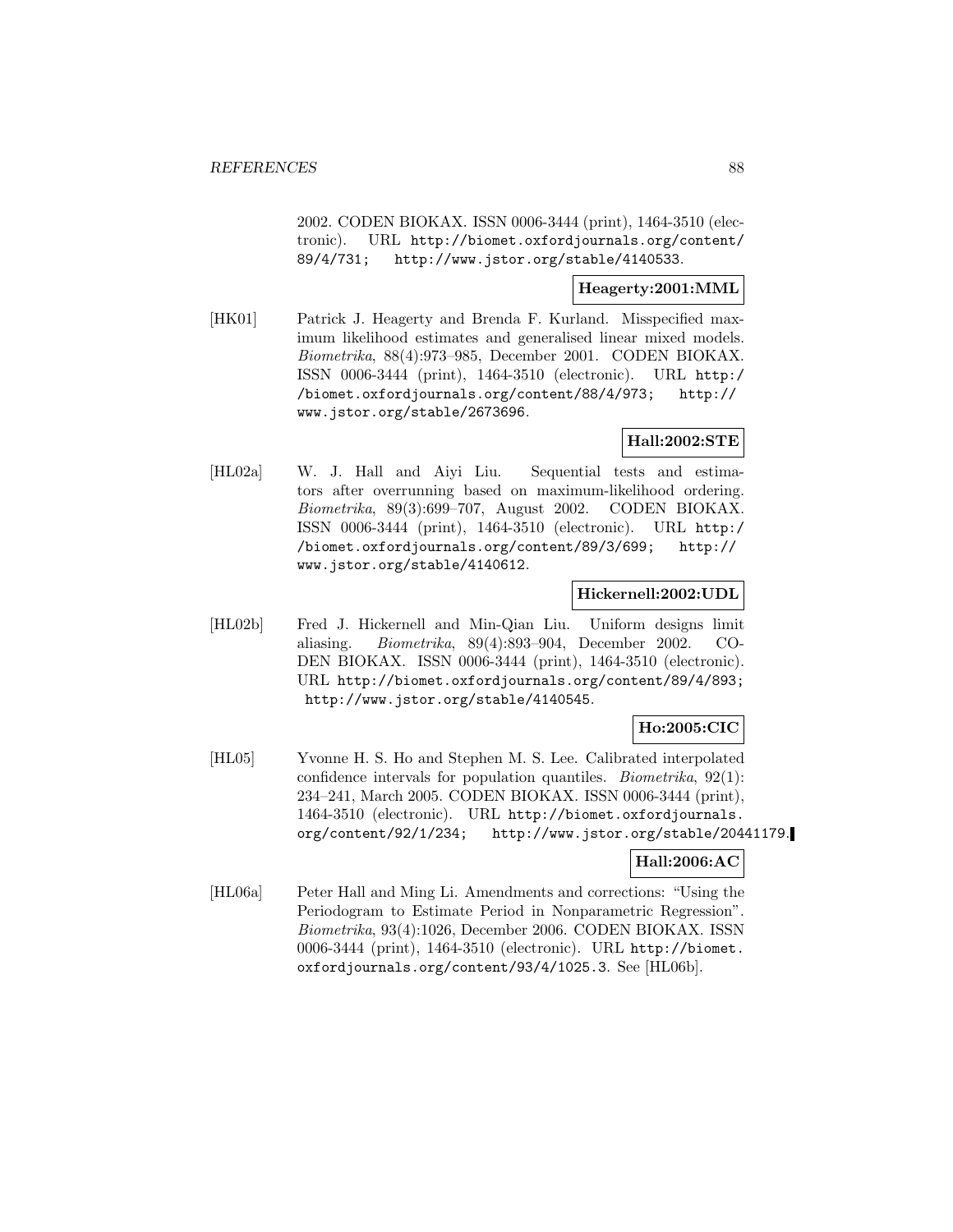### **Hall:2006:UPE**

[HL06b] Peter Hall and Ming Li. Using the periodogram to estimate period in nonparametric regression. Biometrika, 93(2):411–424, June 2006. CODEN BIOKAX. ISSN 0006-3444 (print), 1464-3510 (electronic). URL http://biomet.oxfordjournals.org/content/ 93/2/411; http://www.jstor.org/stable/20441291. See correction [HL06a, HNPE07].

### **Hannig:2009:GFI**

[HL09] Jan Hannig and Thomas C. M. Lee. Generalized fiducial inference for wavelet regression. Biometrika, 96(4):847–860, December 2009. CODEN BIOKAX. ISSN 0006-3444 (print), 1464-3510 (electronic). URL http://biomet.oxfordjournals.org/content/96/4/847; http://www.jstor.org/stable/27798871.

## **Hu:2009:MAP**

[HLL09] X. Joan Hu, Stephen W. Lagakos, and Richard A. Lockhart. Marginal analysis of panel counts through estimating functions. Biometrika, 96(2):445–456, June 2009. CO-DEN BIOKAX. ISSN 0006-3444 (print), 1464-3510 (electronic). URL http://biomet.oxfordjournals.org/content/96/2/445; http://www.jstor.org/stable/27798835.

### **Huang:2006:CMS**

[HLPL06] Jianhua Z. Huang, Naiping Liu, Mohsen Pourahmadi, and Linxu Liu. Covariance matrix selection and estimation via penalised normal likelihood. Biometrika, 93(1):85–98, March 2006. CODEN BIOKAX. ISSN 0006-3444 (print), 1464-3510 (electronic). URL http://biomet.oxfordjournals.org/content/ 93/1/85; http://www.jstor.org/stable/20441262.

#### **Huang:2009:GBA**

[HMXZ09a] Jian Huang, Shuange Ma, Huiliang Xie, and Cun-Hui Zhang. A group bridge approach for variable selection. Biometrika, 96(2): 339–355, June 2009. CODEN BIOKAX. ISSN 0006-3444 (print), 1464-3510 (electronic). URL http://biomet.oxfordjournals. org/content/96/2/339; http://www.jstor.org/stable/27798828. See amendments and corrections [HMXZ09b].

### **Huang:2009:ACG**

[HMXZ09b] Jian Huang, Shuangge Ma, Huiliang Xie, and Cun-Hui Zhang. Amendments and corrections: "A group bridge approach for variable selection" [MR2507147]. Biometrika, 96(4):1024, December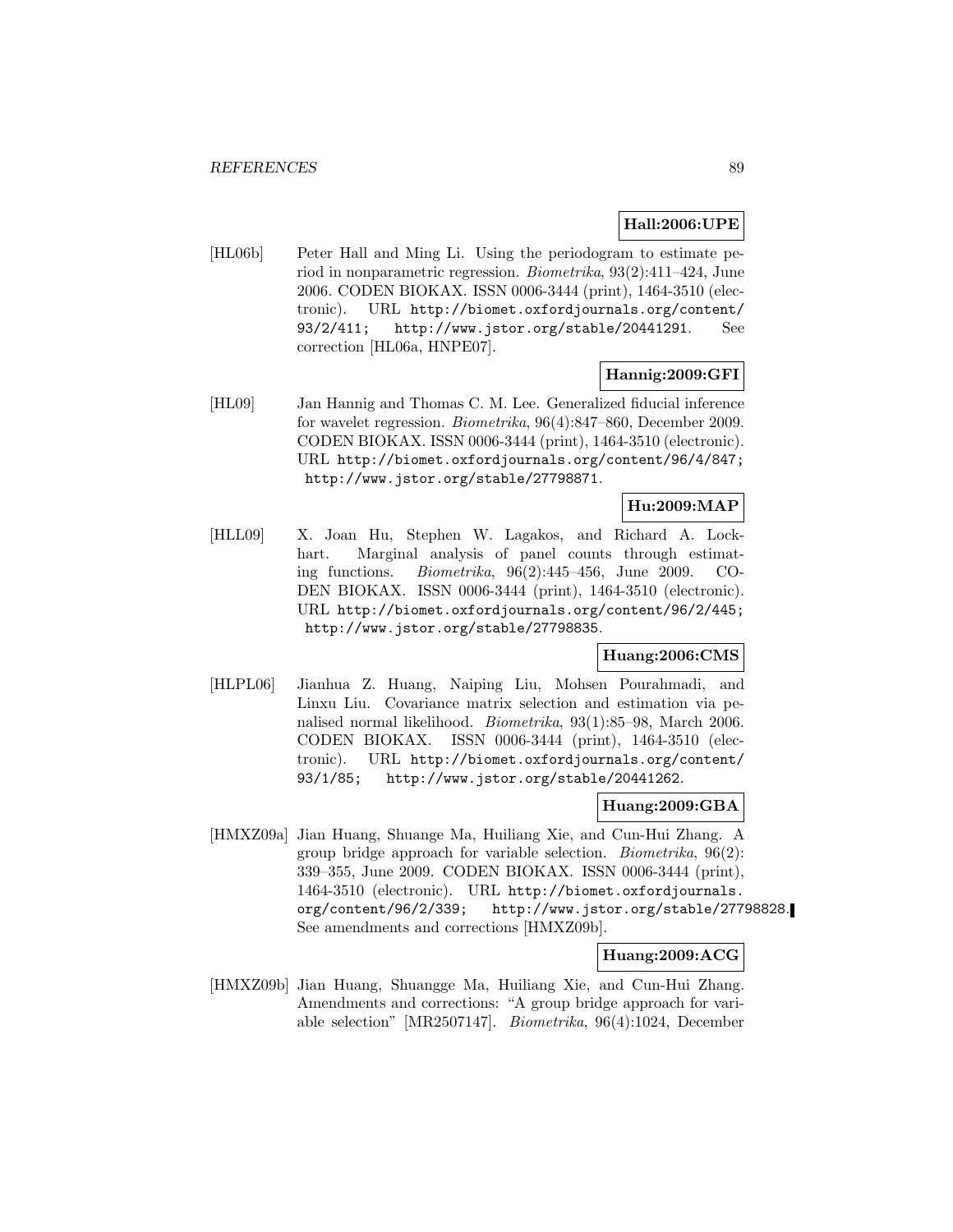2009. CODEN BIOKAX. ISSN 0006-3444 (print), 1464-3510 (electronic). URL http://www.jstor.org/stable/27798888; http://www.jstor.org/stable/27798889. See [HMXZ09a].

### **Hrafnkelsson:2000:ASC**

[HN00] Birgir Hrafnkelsson and H. Joseph Newton. Asymptotic simultaneous confidence bands for vector autoregressive spectra. Biometrika, 87(1):173–182, March 2000. CODEN BIOKAX. ISSN 0006-3444 (print), 1464-3510 (electronic). URL http:/ /biomet.oxfordjournals.org/content/87/1/173; http:// www.jstor.org/stable/2673570.

### **Heimann:2001:ADP**

[HN01] Günter Heimann and Georg Neuhaus. On the asymptotic distribution for Peto's combined test for carcinogenicity assays under equal and unequal censoring. Biometrika, 88(2):435–445, June 2001. CO-DEN BIOKAX. ISSN 0006-3444 (print), 1464-3510 (electronic). URL http://www.jstor.org/stable/2673491.

### **Hall:2006:EBD**

[HN06] Peter Hall and Natalie Neumeyer. Estimating a bivariate density when there are extra data on one or both components. Biometrika, 93(2):439–450, June 2006. CODEN BIOKAX. ISSN 0006-3444 (print), 1464-3510 (electronic). URL http:/ /biomet.oxfordjournals.org/content/93/2/439; http:// www.jstor.org/stable/20441293.

## **Hall:2005:NIM**

[HNPE05] Peter Hall, Amnon Neeman, Reza Pakyari, and Ryan Elmore. Nonparametric inference in multivariate mixtures. Biometrika, 92(3):667–678, September 2005. CODEN BIOKAX. ISSN 0006-3444 (print), 1464-3510 (electronic). URL http://biomet. oxfordjournals.org/content/92/3/667; http://www.jstor. org/stable/20441221. See [Ano07a].

## **Hall:2007:ACN**

[HNPE07] Peter Hall, Amnon Neeman, Reza Pakyari, and Ryan Elmore. Amendments and corrections: "Nonparametric inference in multivariate mixtures" Biometrika (2005), **92**, pp. 667–678 [MR2202653]. Biometrika, 94(3):767, August 2007. CODEN BIOKAX. ISSN 0006-3444 (print), 1464-3510 (electronic). URL http://biomet.oxfordjournals.org/content/94/3/767. See [HL06b].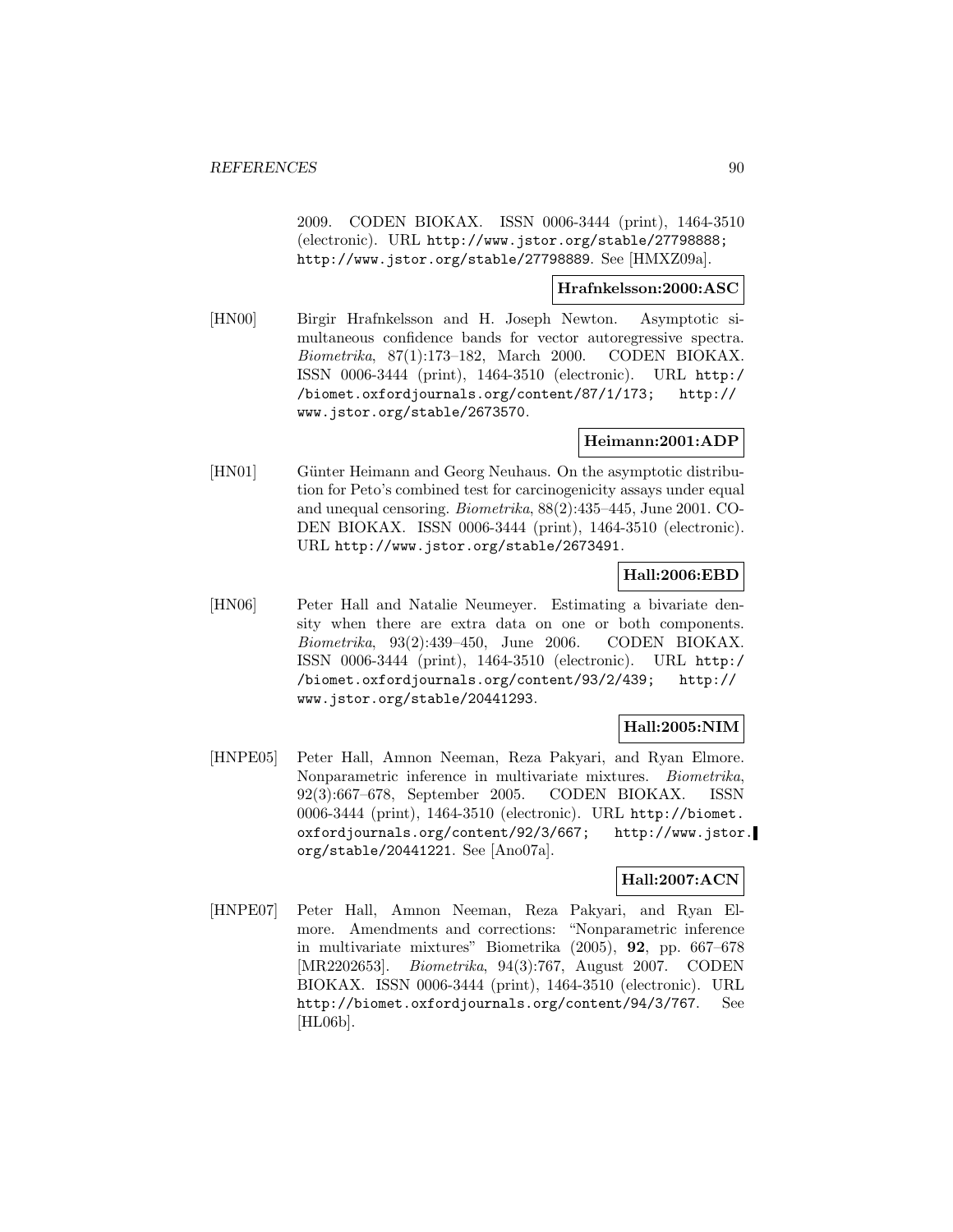## **Hall:2005:TPS**

[HO05] Peter Hall and J. D. Opsomer. Theory for penalised spline regression. Biometrika, 92(1):105–118, March 2005. CO-DEN BIOKAX. ISSN 0006-3444 (print), 1464-3510 (electronic). URL http://biomet.oxfordjournals.org/content/92/1/105; http://www.jstor.org/stable/20441169.

### **Hoff:2003:BMP**

[Hof03] Peter D. Hoff. Bayesian methods for partial stochastic orderings. Biometrika, 90(2):303–317, June 2003. CODEN BIOKAX. ISSN 0006-3444 (print), 1464-3510 (electronic). URL http:/ /biomet.oxfordjournals.org/content/90/2/303; http:// www.jstor.org/stable/30042041.

### **Hughes-Oliver:2000:EEP**

[HOR00] Jacqueline M. Hughes-Oliver and William F. Rosenberger. Efficient estimation of the prevalence of multiple rare traits. Biometrika, 87(2):315–327, June 2000. CODEN BIOKAX. ISSN 0006-3444 (print), 1464-3510 (electronic). URL http:/ /biomet.oxfordjournals.org/content/87/2/315; http:// www.jstor.org/stable/2673466.

## **Hall:2001:ORS**

[HP01] Daniel B. Hall and Jens T. Præstgaard. Order-restricted score tests for homogeneity in generalised linear and nonlinear mixed models. Biometrika, 88(3):739–751, September 2001. CODEN BIOKAX. ISSN 0006-3444 (print), 1464-3510 (electronic). URL http://www. jstor.org/stable/2673443.

### **Huang:2009:SME**

[HP09] Ying Huang and Margaret Sullivan Pepe. Semiparametric methods for evaluating risk prediction markers in case-control studies. Biometrika, 96(4):991–997, December 2009. CO-DEN BIOKAX. ISSN 0006-3444 (print), 1464-3510 (electronic). URL http://biomet.oxfordjournals.org/content/96/4/991; http://www.jstor.org/stable/27798883.

### **Hall:2005:DTA**

[HQ05] Peter Hall and Peihua Qiu. Discrete-transform approach to deconvolution problems. Biometrika, 92(1):135–148, March 2005. CO-DEN BIOKAX. ISSN 0006-3444 (print), 1464-3510 (electronic). URL http://biomet.oxfordjournals.org/content/92/1/135; http://www.jstor.org/stable/20441171.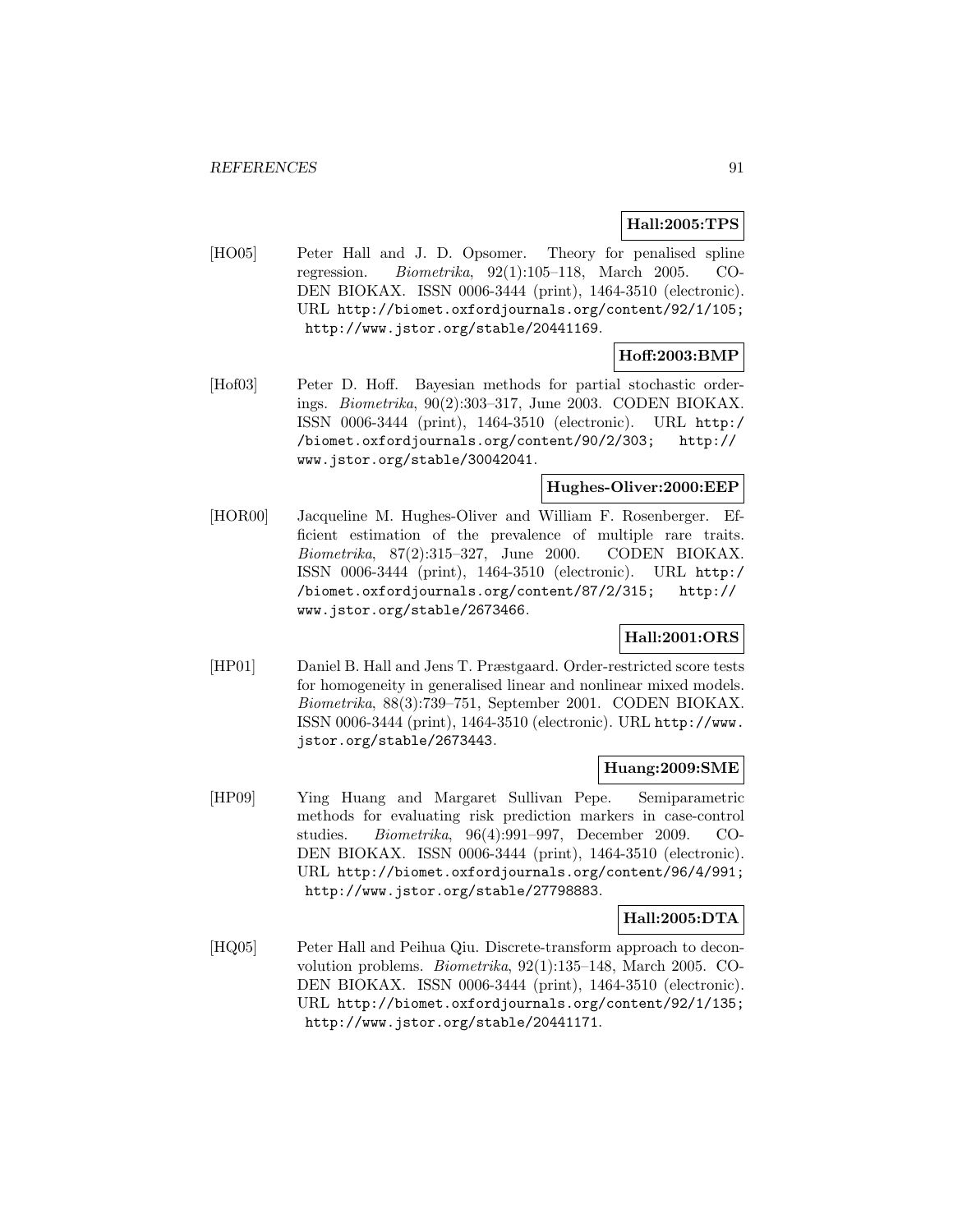**Hettmansperger:2002:PAE**

[HR02] Thomas P. Hettmansperger and Ronald H. Randles. A practical affine equivariant multivariate median. Biometrika, 89(4):851–860, December 2002. CODEN BIOKAX. ISSN 0006-3444 (print), 1464- 3510 (electronic). URL http://biomet.oxfordjournals.org/ content/89/4/851; http://www.jstor.org/stable/4140542.

## **Hall:2009:RVC**

[HR09] Peter Hall and Andrew P. Robinson. Reducing variability of crossvalidation for smoothing-parameter choice. Biometrika, 96(1):175– 186, March 2009. CODEN BIOKAX. ISSN 0006-3444 (print), 1464-3510 (electronic). URL http://biomet.oxfordjournals. org/content/96/1/175; http://www.jstor.org/stable/27798810.

### **Hall:2000:NEP**

[HRR00] Peter Hall, James Reimann, and John Rice. Nonparametric estimation of a periodic function. Biometrika, 87(3):545–557, September 2000. CODEN BIOKAX. ISSN 0006-3444 (print), 1464-3510 (electronic). URL http://biomet.oxfordjournals.org/content/ 87/3/545; http://www.jstor.org/stable/2673629.

### **Hodges:2001:CDF**

[HS01] James S. Hodges and Daniel J. Sargent. Counting degrees of freedom in hierarchical and other richly-parameterised models. Biometrika, 88(2):367–379, June 2001. CODEN BIOKAX. ISSN 0006-3444 (print), 1464-3510 (electronic). URL http://www. jstor.org/stable/2673485.

#### **Henderson:2003:SCG**

[HS03] Robin Henderson and Silvia Shimakura. A serially correlated gamma frailty model for longitudinal count data. Biometrika, 90(2):355–366, June 2003. CODEN BIOKAX. ISSN 0006- 3444 (print), 1464-3510 (electronic). URL http://biomet. oxfordjournals.org/content/90/2/355; http://www.jstor. org/stable/30042045.

### **Harel:2009:PLI**

[HS09] Ofer Harel and Joseph L. Schafer. Partial and latent ignorability in missing-data problems. Biometrika, 96(1):37–50, March 2009. CODEN BIOKAX. ISSN 0006-3444 (print), 1464-3510 (electronic). URL http://biomet.oxfordjournals.org/content/ 96/1/37; http://www.jstor.org/stable/27798800.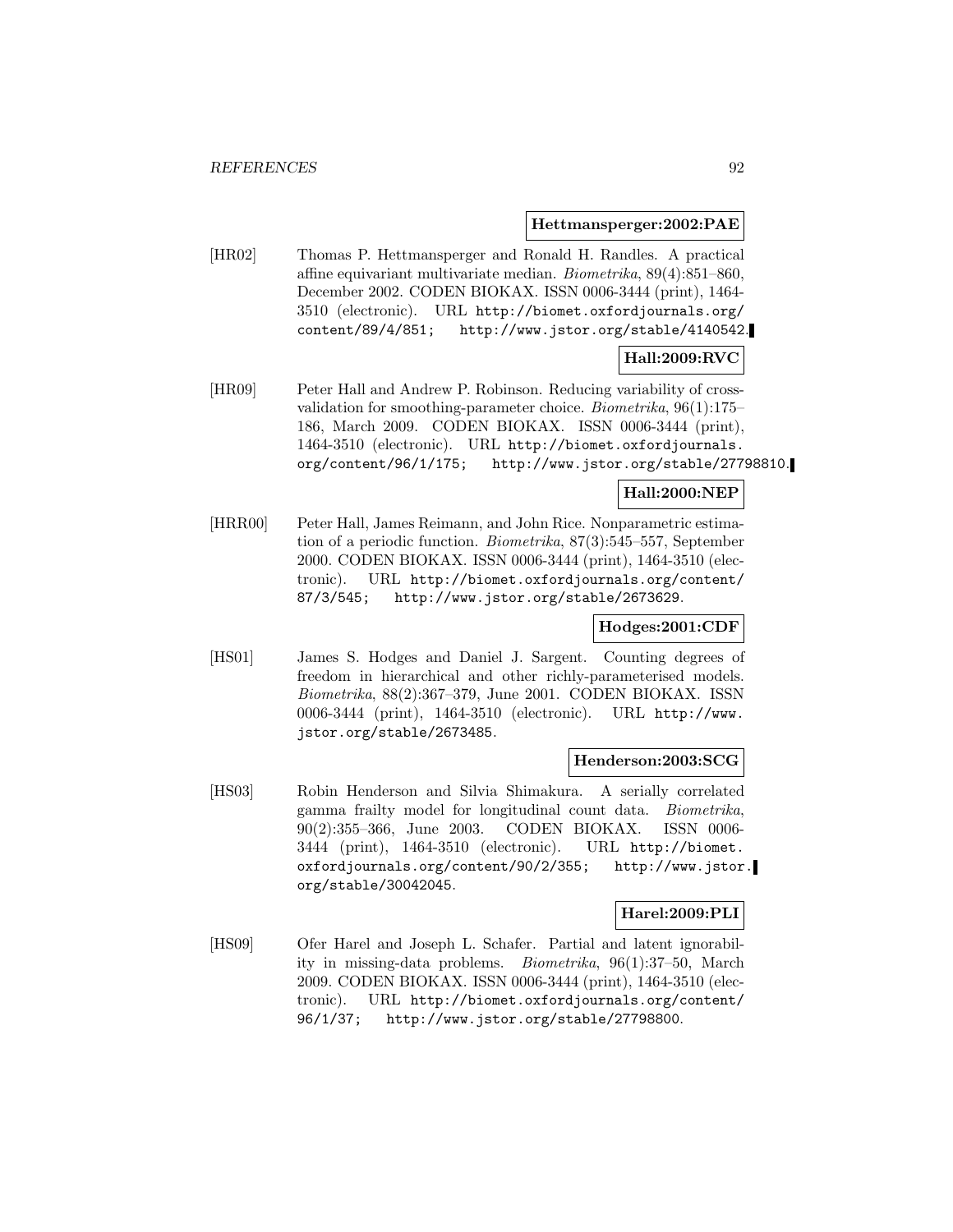#### **Huang:2006:LMR**

[HSD06] Xianzheng Huang, Leonard A. Stefanski, and Marie Davidian. Latent-model robustness in structural measurement error models. Biometrika, 93(1):53–64, March 2006. CODEN BIOKAX. ISSN 0006-3444 (print), 1464-3510 (electronic). URL http: //biomet.oxfordjournals.org/content/93/1/53; http:// www.jstor.org/stable/20441259.

### **He:2000:BPT**

[HSW00] Xuming He, Douglas G. Simpson, and Guangyu Wang. Breakdown points of t-type regression estimators. Biometrika, 87(3):675–687, September 2000. CODEN BIOKAX. ISSN 0006-3444 (print), 1464- 3510 (electronic). URL http://biomet.oxfordjournals.org/ content/87/3/675; http://www.jstor.org/stable/2673638.

## **Hoffman:2001:WCR**

[HSW01] Elaine B. Hoffman, Pranab K. Sen, and Clarice R. Weinberg. Within-cluster resampling. Biometrika, 88(4):1121–1134, December 2001. CODEN BIOKAX. ISSN 0006-3444 (print), 1464- 3510 (electronic). URL http://biomet.oxfordjournals.org/ content/88/4/1121; http://www.jstor.org/stable/2673705.

### **Hall:2002:PTE**

[HT02] Peter Hall and Nader Tajvidi. Permutation tests for equality of distributions in high-dimensional settings. Biometrika, 89(2):359– 374, June 2002. CODEN BIOKAX. ISSN 0006-3444 (print), 1464- 3510 (electronic). URL http://biomet.oxfordjournals.org/ content/89/2/359; http://www.jstor.org/stable/4140582.

### **Huggins:2006:UNE**

[Hug06] Richard Huggins. Understanding nonparametric estimation for clustered data. Biometrika, 93(2):486–489, June 2006. CO-DEN BIOKAX. ISSN 0006-3444 (print), 1464-3510 (electronic). URL http://biomet.oxfordjournals.org/content/93/2/486; http://www.jstor.org/stable/20441299.

### **Hubbard:2008:PIM**

[HV08] Alan E. Hubbard and Mark J. Van Der Laan. Population intervention models in causal inference. Biometrika, 95(1):35–47, March 2008. CODEN BIOKAX. ISSN 0006-3444 (print), 1464-3510 (electronic). URL http://biomet.oxfordjournals.org/content/ 95/1/35; http://www.jstor.org/stable/20441441.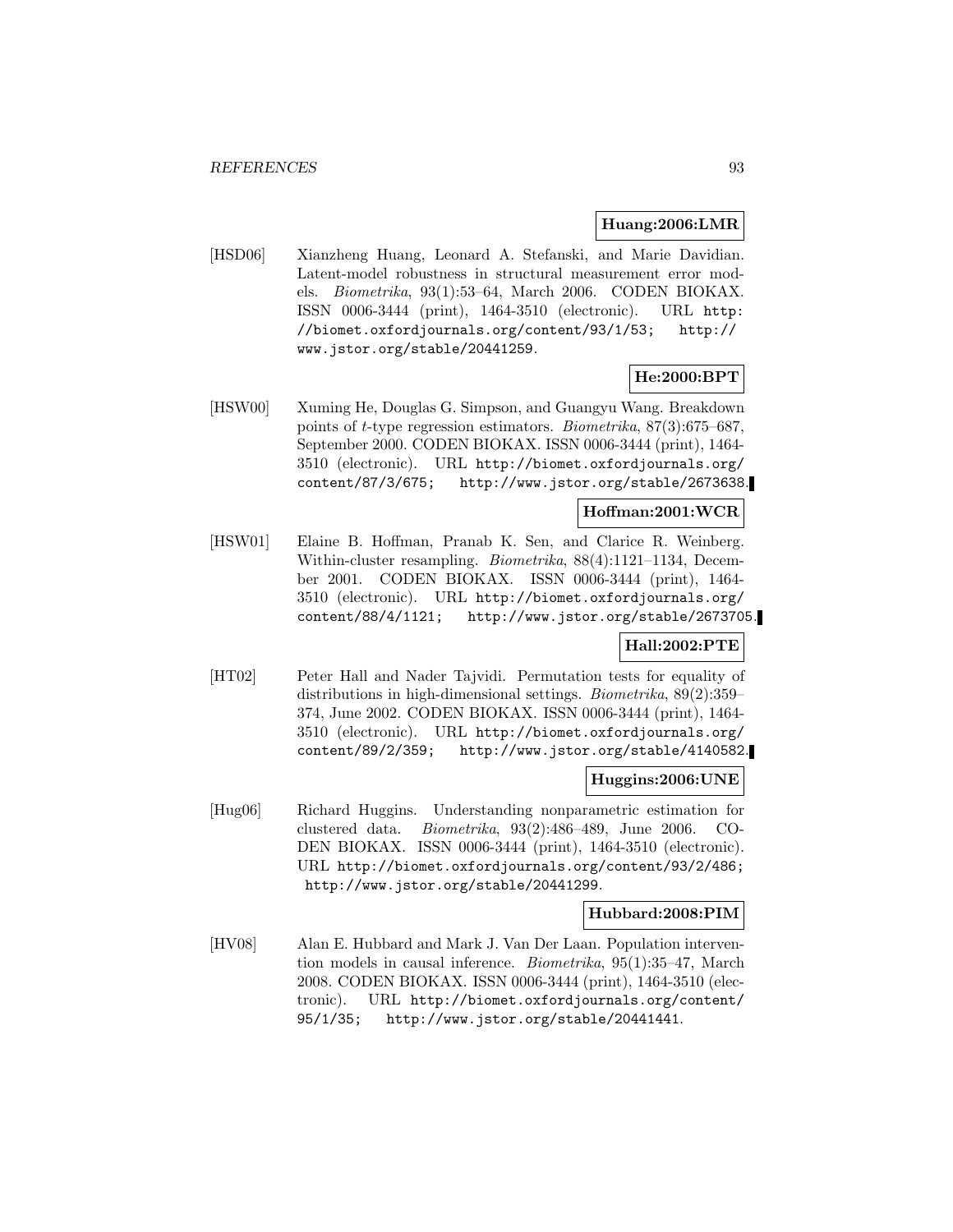#### **Haywood:2000:ISS**

[HW00] John Haywood and Granville Tunnicliffe Wilson. An improved state space representation for cyclical time series. Biometrika, 87(3):724–726, September 2000. CODEN BIOKAX. ISSN 0006-3444 (print), 1464-3510 (electronic). URL http://biomet. oxfordjournals.org/content/87/3/724; http://www.jstor. org/stable/2673645.

## **Hu:2004:PKV**

[HWC04] Zonghui Hu, Naisyin Wang, and Raymond J. Carroll. Profilekernel versus backfitting in the partially linear models for longitudinal/clustered data. Biometrika, 91(2):251–262, June 2004. CO-DEN BIOKAX. ISSN 0006-3444 (print), 1464-3510 (electronic). URL http://biomet.oxfordjournals.org/content/91/2/251; http://www.jstor.org/stable/20441099.

#### **Huang:2002:VCM**

[HWZ02] Jianhua Z. Huang, Colin O. Wu, and Lan Zhou. Varying-coefficient models and basis function approximations for the analysis of repeated measurements. Biometrika, 89(1):111–128, March 2002. CODEN BIOKAX. ISSN 0006-3444 (print), 1464-3510 (electronic). URL http://biomet.oxfordjournals.org/content/89/1/111; http://www.jstor.org/stable/4140562.

## **Huang:2006:APC**

[HWZ06] Chiung-Yu Huang, Mei-Cheng Wang, and Ying Zhang. Analysing panel count data with informative observation times. Biometrika, 93(4):763–775, December 2006. CODEN BIOKAX. ISSN 0006- 3444 (print), 1464-3510 (electronic). URL http://biomet. oxfordjournals.org/content/93/4/763; http://www.jstor. org/stable/20441326.

## **Hall:2003:IAS**

[HY03] W. J. Hall and Benjamin Yakir. Inference about a secondary process following a sequential trial. Biometrika, 90(3):597–611, September 2003. CODEN BIOKAX. ISSN 0006-3444 (print), 1464- 3510 (electronic). URL http://biomet.oxfordjournals.org/ content/90/3/597; http://www.jstor.org/stable/30042069.

### **Hardouin:2008:MPA**

[HY08] Cécile Hardouin and Jian-Feng Yao. Multi-parameter automodels and their applications. Biometrika, 95(2):335–349, June 2008. CO-DEN BIOKAX. ISSN 0006-3444 (print), 1464-3510 (electronic).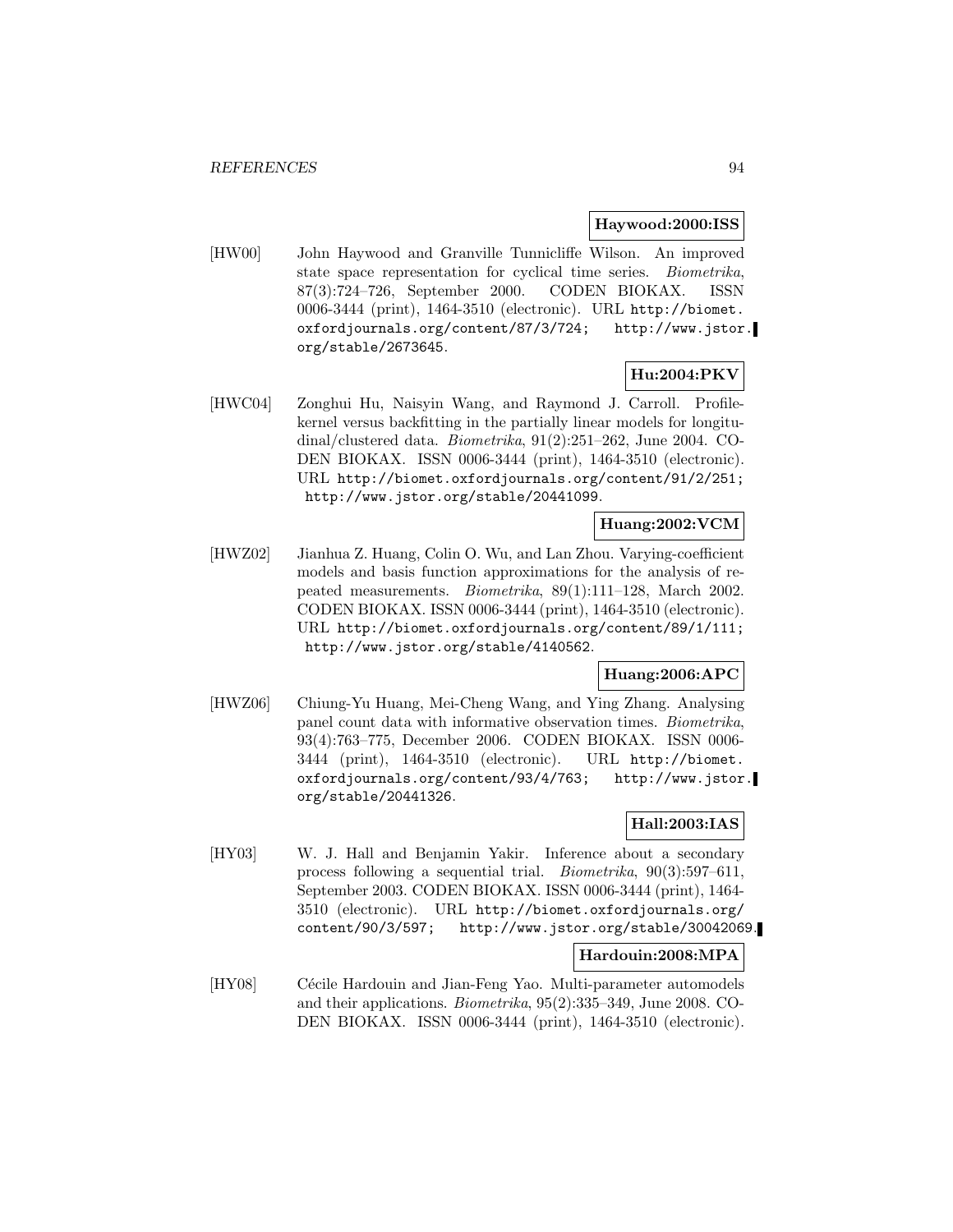URL http://biomet.oxfordjournals.org/content/95/2/335; http://www.jstor.org/stable/20441468.

## **Henmi:2007:ISE**

[HYE07] Masayuki Henmi, Ryo Yoshida, and Shinto Eguchi. Importance sampling via the estimated sampler. *Biometrika*, 94(4):985–991, December 2007. CODEN BIOKAX. ISSN 0006-3444 (print), 1464- 3510 (electronic). URL http://biomet.oxfordjournals.org/ content/94/4/985; http://www.jstor.org/stable/20441431.

## **Heckman:2000:CSR**

[HZ00] Nancy E. Heckman and Ruben H. Zamar. Comparing the shapes of regression functions. Biometrika, 87(1):135–144, March 2000. CODEN BIOKAX. ISSN 0006-3444 (print), 1464-3510 (electronic). URL http://biomet.oxfordjournals.org/content/87/1/135; http://www.jstor.org/stable/2673567.

## **He:2002:ESM**

[HZF02] Xuming He, Zhong-Yi Zhu, and Wing-Kam Fung. Estimation in a semiparametric model for longitudinal data with unspecified dependence structure. Biometrika, 89(3):579–590, August 2002. CO-DEN BIOKAX. ISSN 0006-3444 (print), 1464-3510 (electronic). URL http://biomet.oxfordjournals.org/content/89/3/579; http://www.jstor.org/stable/4140603.

### **Ibrahim:2001:MRG**

[ICL01] Joseph G. Ibrahim, Ming-Hui Chen, and Stuart R. Lipsitz. Missing responses in generalised linear mixed models when the missing data mechanism is nonignorable. Biometrika, 88(2):551–564, June 2001. CODEN BIOKAX. ISSN 0006-3444 (print), 1464-3510 (electronic). URL http://www.jstor.org/stable/2673499.

### **Imbens:2000:RPS**

[Imb00] Guido W. Imbens. The role of the propensity score in estimating dose-response functions. Biometrika, 87(3):706–710, September 2000. CODEN BIOKAX. ISSN 0006-3444 (print), 1464-3510 (electronic). URL http://biomet.oxfordjournals.org/content/ 87/3/706; http://www.jstor.org/stable/2673642.

## **Ip:2003:TET**

[IWLA03] Wai-Cheung Ip, Heung Wong, Yuan Li, and Hongzhi An. Testing and estimation of thresholds based on wavelets in heteroscedastic threshold autoregressive models. Biometrika, 90(3):703–716,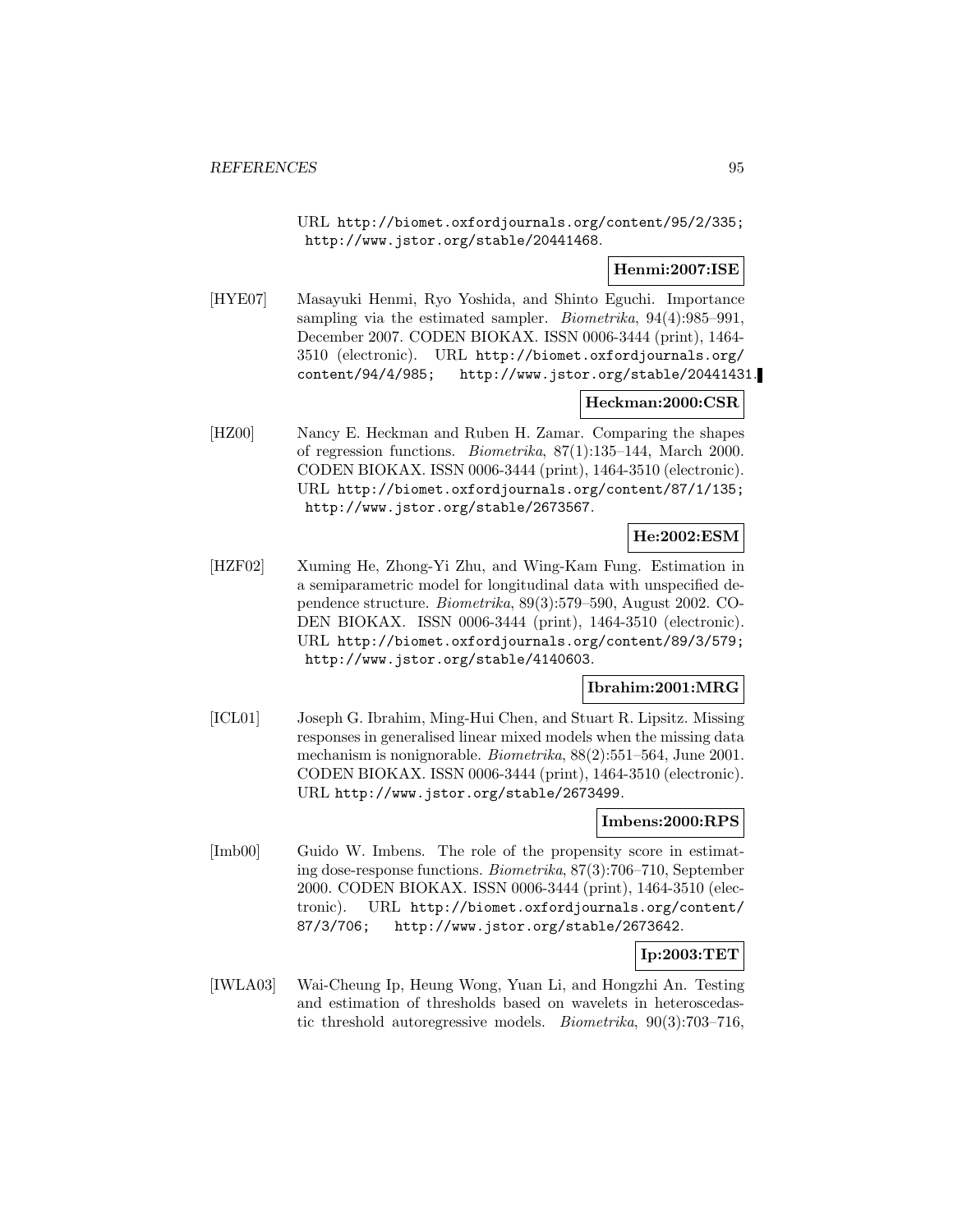September 2003. CODEN BIOKAX. ISSN 0006-3444 (print), 1464- 3510 (electronic). URL http://biomet.oxfordjournals.org/ content/90/3/703; http://www.jstor.org/stable/30042076.

### **Ishwaran:2000:MCM**

[IZ00] Hemant Ishwaran and Mahmoud Zarepour. Markov chain Monte Carlo in approximate Dirichlet and beta two-parameter process hierarchical models. *Biometrika*, 87(2):371–390, June 2000. CO-DEN BIOKAX. ISSN 0006-3444 (print), 1464-3510 (electronic). URL http://biomet.oxfordjournals.org/content/87/2/371; http://www.jstor.org/stable/2673470.

### **Joseph:2009:BIM**

[JAW09] V. Roshan Joseph, Mingyao Ai, and C. F. Jeff Wu. Bayesianinspired minimum aberration two- and four-level designs. Biometrika, 96(1):95–106, March 2009. CODEN BIOKAX. ISSN 0006- 3444 (print), 1464-3510 (electronic). URL http://biomet. oxfordjournals.org/content/96/1/95; http://www.jstor. org/stable/27798804.

### **Jeffries:2003:NTN**

[Jef03] Neal O. Jeffries. A note on: "Testing the number of components in a normal mixture" [Biometrika **88** (2001), no. 3, 767–778; MR1859408] by Y. Lo, N. R. Mendell, and D. B. Rubin. Biometrika, 90(4):991–994, December 2003. CO-DEN BIOKAX. ISSN 0006-3444 (print), 1464-3510 (electronic). URL http://biomet.oxfordjournals.org/content/90/4/991; http://www.jstor.org/stable/30042105.

### **Jeong:2009:NCS**

[JF09] J.-H. Jeong and J. P. Fine. A note on cause-specific residual life. Biometrika, 96(1):237–242, March 2009. CODEN BIOKAX. ISSN 0006-3444 (print), 1464-3510 (electronic). URL http:/ /biomet.oxfordjournals.org/content/96/1/237; http:// www.jstor.org/stable/27798816.

### **Jones:2009:ODS**

[JG09] Bradley Jones and Peter Goos. D-optimal design of splitsplit-plot experiments. Biometrika, 96(1):67–82, March 2009. CODEN BIOKAX. ISSN 0006-3444 (print), 1464-3510 (electronic). URL http://biomet.oxfordjournals.org/content/ 96/1/67; http://www.jstor.org/stable/27798802.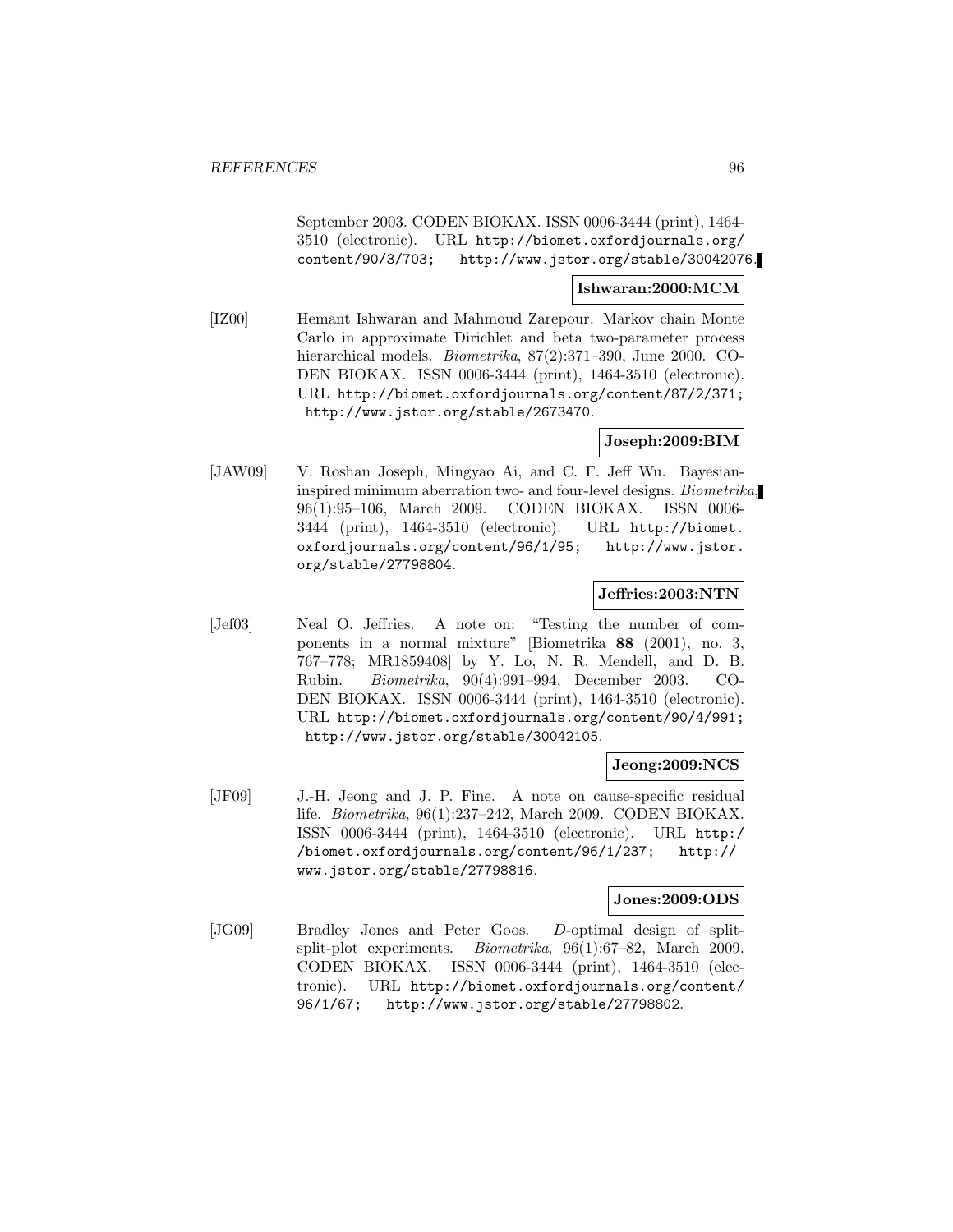#### **Jones:2007:KTD**

[JH07] M. C. Jones and D. A. Henderson. Kernel-type density estimation on the unit interval. Biometrika, 94(4):977–984, December 2007. CODEN BIOKAX. ISSN 0006-3444 (print), 1464-3510 (electronic). URL http://biomet.oxfordjournals.org/content/94/4/977; http://www.jstor.org/stable/20441430.

## **Jones:2001:CRD**

[JHHB01] M. C. Jones, Nils Lid Hjort, Ian R. Harris, and Ayanendranath Basu. A comparison of related density-based minimum divergence estimators. Biometrika, 88(3):865–873, September 2001. CODEN BIOKAX. ISSN 0006-3444 (print), 1464-3510 (electronic). URL http://www.jstor.org/stable/2673453.

## **James:2000:PCM**

[JHS00] Gareth M. James, Trevor J. Hastie, and Catherine A. Sugar. Principal component models for sparse functional data. Biometrika, 87(3):587–602, September 2000. CODEN BIOKAX. ISSN 0006-3444 (print), 1464-3510 (electronic). URL http://biomet. oxfordjournals.org/content/87/3/587; http://www.jstor. org/stable/2673632.

### **Jungbacker:2007:MCE**

[JK07] Borus Jungbacker and Siem Jan Koopman. Monte Carlo estimation for nonlinear non-Gaussian state space models. Biometrika, 94(4):827–839, December 2007. CODEN BIOKAX. ISSN 0006-3444 (print), 1464-3510 (electronic). URL http:/ /biomet.oxfordjournals.org/content/94/4/827; http:// www.jstor.org/stable/20441420.

### **Jones:2004:MDS**

[JL04] M. C. Jones and P. V. Larsen. Multivariate distributions with support above the diagonal. Biometrika, 91(4):975–986, December 2004. CODEN BIOKAX. ISSN 0006-3444 (print), 1464-3510 (electronic). URL http://biomet.oxfordjournals.org/content/ 91/4/975; http://www.jstor.org/stable/20441156.

### **Jin:2003:RBI**

[JLWY03] Zhezhen Jin, D. Y. Lin, L. J. Wei, and Zhiliang Ying. Rank-based inference for the accelerated failure time model. Biometrika, 90(2):341–353, June 2003. CODEN BIOKAX.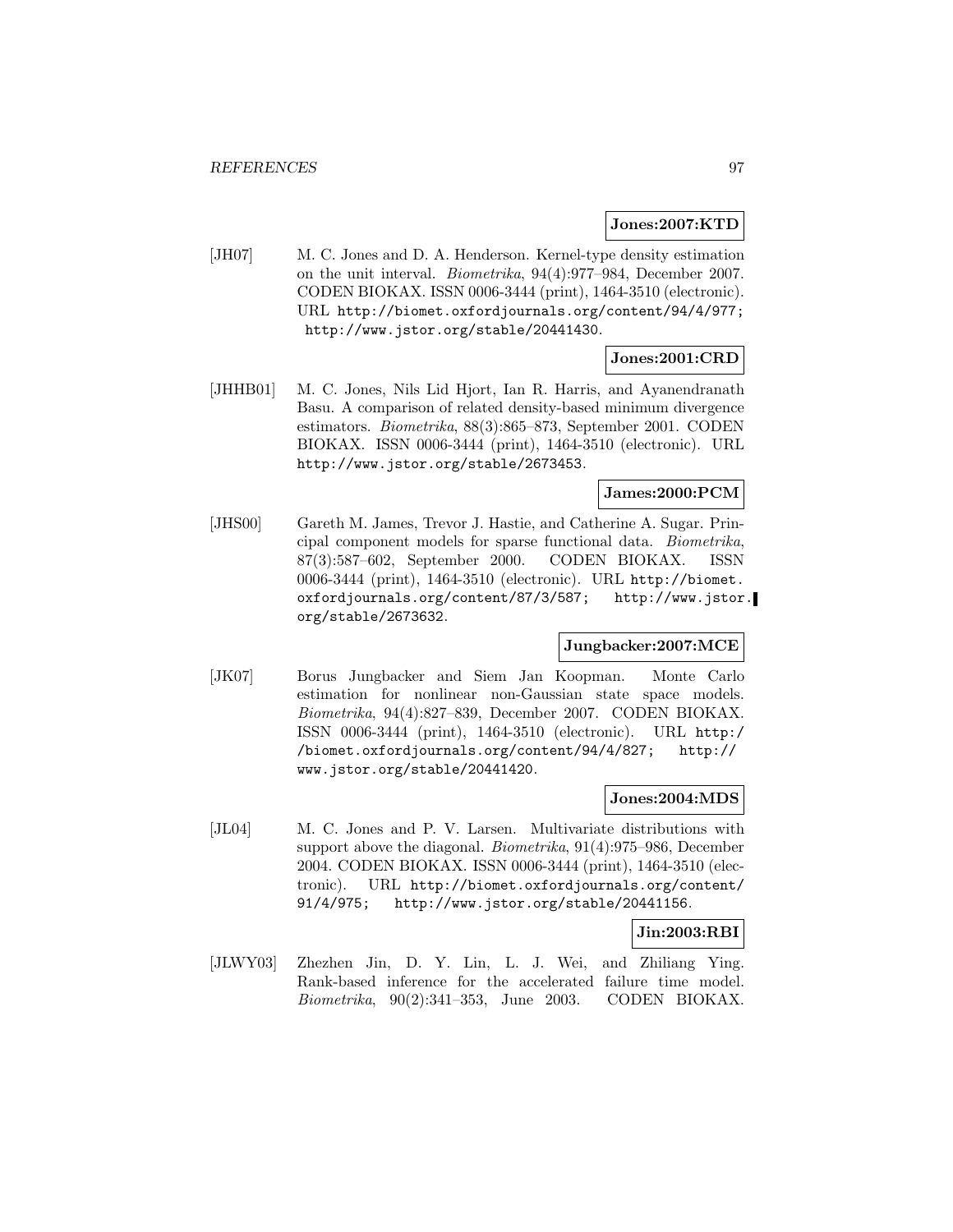ISSN 0006-3444 (print), 1464-3510 (electronic). URL http:/ /biomet.oxfordjournals.org/content/90/2/341; http:// www.jstor.org/stable/30042044.

## **Jin:2006:LSR**

[JLY06] Zhezhen Jin, D. Y. Lin, and Zhiliang Ying. On least-squares regression with censored data. Biometrika, 93(1):147–161, March 2006. CODEN BIOKAX. ISSN 0006-3444 (print), 1464-3510 (electronic). URL http://biomet.oxfordjournals.org/content/93/1/147; http://www.jstor.org/stable/20441267.

## **John:2001:UFA**

[Joh01] J. A. John. Updating formula in an analysis of variance model. Biometrika, 88(4):1175–1178, December 2001. CODEN BIOKAX. ISSN 0006-3444 (print), 1464-3510 (electronic). URL http:// biomet.oxfordjournals.org/content/88/4/1175; http:// www.jstor.org/stable/2673709.

## **Joseph:2004:ERM**

[Jos04] V. Roshan Joseph. Efficient Robbins-Monro procedure for binary data. Biometrika, 91(2):461–470, June 2004. CO-DEN BIOKAX. ISSN 0006-3444 (print), 1464-3510 (electronic). URL http://biomet.oxfordjournals.org/content/91/2/461; http://www.jstor.org/stable/20441113.

### **Janes:2009:ACE**

[JP09a] Holly Janes and Margaret S. Pepe. Adjusting for covariate effects on classification accuracy using the covariate-adjusted receiver operating characteristic curve. Biometrika, 96(2):371–382, June 2009. CODEN BIOKAX. ISSN 0006-3444 (print), 1464-3510 (electronic). URL http://biomet.oxfordjournals.org/content/96/2/371; http://www.jstor.org/stable/27798830.

### **Jones:2009:SAD**

[JP09b] M. C. Jones and Arthur Pewsey. Sinh-arcsinh distributions. Biometrika, 96(4):761–780, December 2009. CODEN BIOKAX. ISSN 0006-3444 (print), 1464-3510 (electronic). URL http:/ /biomet.oxfordjournals.org/content/96/4/761; http:// www.jstor.org/stable/27798865.

## **James:2009:GDS**

[JR09] Gareth M. James and Peter Radchenko. A generalized Dantzig selector with shrinkage tuning. Biometrika, 96(2):323–337, June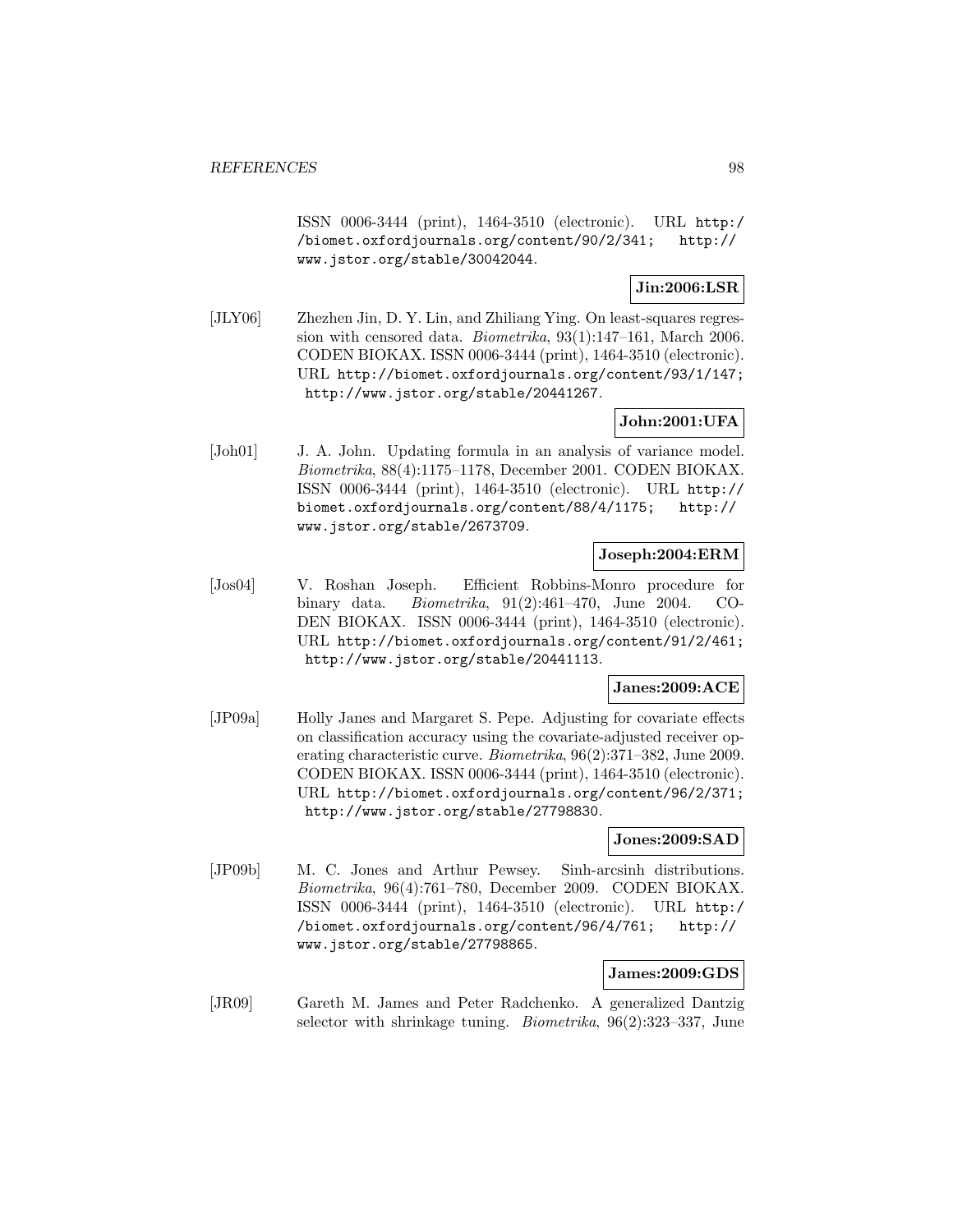2009. CODEN BIOKAX. ISSN 0006-3444 (print), 1464-3510 (electronic). URL http://biomet.oxfordjournals.org/content/ 96/2/323; http://www.jstor.org/stable/27798827.

### **Jowaheer:2002:ALC**

[JS02] Vandna Jowaheer and Brajendra C. Sutradhar. Analysing longitudinal count data with overdispersion. Biometrika, 89(2):389–399, June 2002. CODEN BIOKAX. ISSN 0006-3444 (print), 1464- 3510 (electronic). URL http://biomet.oxfordjournals.org/ content/89/2/389; http://www.jstor.org/stable/4140584.

### **Johnson:2009:ISS**

[JS09] Lynn M. Johnson and Robert L. Strawderman. Induced smoothing for the semiparametric accelerated failure time model: asymptotics and extensions to clustered data. Biometrika, 96(3):577–590, September 2009. CODEN BIOKAX. ISSN 0006-3444 (print), 1464- 3510 (electronic). URL http://biomet.oxfordjournals.org/ content/96/3/577; http://www.jstor.org/stable/27798849.

### **Jasra:2007:PBR**

[JSH07] Ajay Jasra, David A. Stephens, and Christopher C. Holmes. Population-based reversible jump Markov chain Monte Carlo. Biometrika, 94(4):787–807, December 2007. CODEN BIOKAX. ISSN 0006-3444 (print), 1464-3510 (electronic). URL http:/ /biomet.oxfordjournals.org/content/94/4/787; http:// www.jstor.org/stable/20441418.

### **Johnson:2005:SIO**

[JT05] Brent A. Johnson and Anastasios A. Tsiatis. Semiparametric inference in observational duration-response studies, with duration possibly right-censored. Biometrika, 92(3):605–618, September 2005. CODEN BIOKAX. ISSN 0006-3444 (print), 1464-3510 (electronic). URL http://biomet.oxfordjournals.org/content/92/3/605; http://www.jstor.org/stable/20441217.

#### **Jennison:2006:ANG**

[JT06] Christopher Jennison and Bruce W. Turnbull. Adaptive and nonadaptive group sequential tests. Biometrika, 93(1):1–21, March 2006. CODEN BIOKAX. ISSN 0006-3444 (print), 1464-3510 (electronic). URL http://biomet.oxfordjournals.org/content/ 93/1/1; http://www.jstor.org/stable/20441256.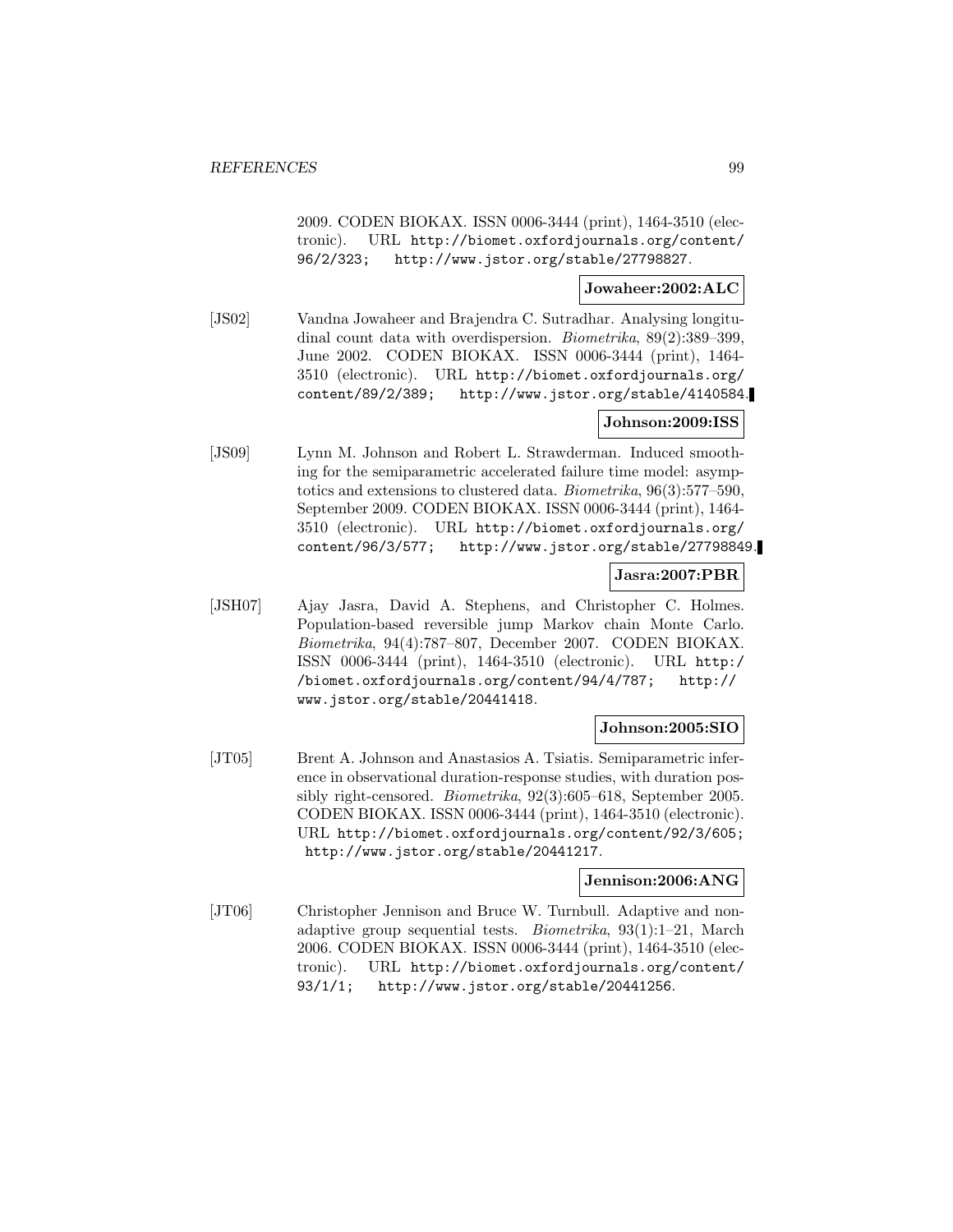#### **Jewell:2004:CCC**

[JV04] Nicholas P. Jewell and Mark Van Der Laan. Case-control current status data. Biometrika, 91(3):529–541, September 2004. CODEN BIOKAX. ISSN 0006-3444 (print), 1464-3510 (electronic). URL http://www.jstor.org/stable/20441121.

### **Jewell:2003:NEC**

[JvdLH03] Nicholas P. Jewell, Mark van der Laan, and Tanya Henneman. Nonparametric estimation from current status data with competing risks. Biometrika, 90(1):183–197, March 2003. CO-DEN BIOKAX. ISSN 0006-3444 (print), 1464-3510 (electronic). URL http://biomet.oxfordjournals.org/content/90/1/183; http://www.jstor.org/stable/30042028.

## **Jewell:2005:BCS**

[JVL05] Nicholas P. Jewell, Mark Van Der Laan, and Xiudong Lei. Bivariate current status data with univariate monitoring times. Biometrika, 92(4):847–862, December 2005. CODEN BIOKAX. ISSN 0006-3444 (print), 1464-3510 (electronic). URL http:/ /biomet.oxfordjournals.org/content/92/4/847; http:// www.jstor.org/stable/20441240.

### **Jones:2005:CDU**

[JW05] Beatrix Jones and Mike West. Covariance decomposition in undirected Gaussian graphical models. Biometrika, 92(4):779–786, December 2005. CODEN BIOKAX. ISSN 0006-3444 (print), 1464- 3510 (electronic). URL http://biomet.oxfordjournals.org/ content/92/4/779; http://www.jstor.org/stable/20441235.

#### **Jung:2003:RBR**

[JY03] Sin-Ho Jung and Zhiliang Ying. Rank-based regression with repeated measurements data. Biometrika, 90(3):732–740, September 2003. CODEN BIOKAX. ISSN 0006-3444 (print), 1464-3510 (electronic). URL http://biomet.oxfordjournals.org/content/ 90/3/732; http://www.jstor.org/stable/30042080.

### **Jin:2001:SRM**

[JYW01] Zhezhen Jin, Zhiliang Ying, and L. J. Wei. A simple resampling method by perturbing the minimand. Biometrika, 88(2):381–390, June 2001. CODEN BIOKAX. ISSN 0006-3444 (print), 1464-3510 (electronic). URL http://www.jstor.org/stable/2673486.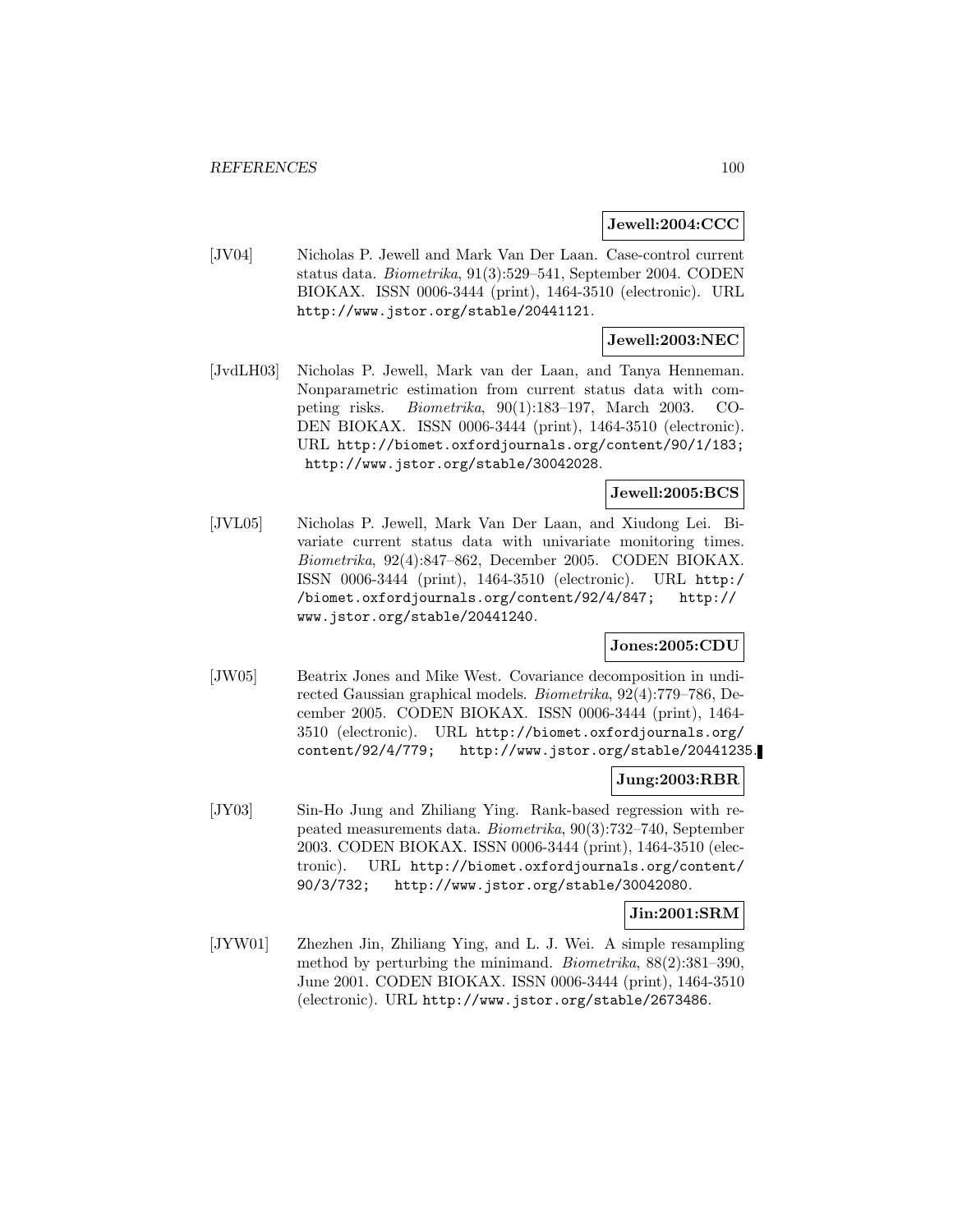### **Jiang:2001:REG**

[JZ01] Jiming Jiang and Weihong Zhang. Robust estimation in generalised linear mixed models. Biometrika, 88(3):753–765, September 2001. CODEN BIOKAX. ISSN 0006-3444 (print), 1464-3510 (electronic). URL http://www.jstor.org/stable/2673444.

### **Jiang:2007:AHR**

[JZ07] Jiancheng Jiang and Haibo Zhou. Additive hazard regression with auxiliary covariates. Biometrika, 94(2):359–369, June 2007. CO-DEN BIOKAX. ISSN 0006-3444 (print), 1464-3510 (electronic). URL http://biomet.oxfordjournals.org/content/94/2/359; http://www.jstor.org/stable/20441377.

## **Kagan:2001:NLL**

[Kag01] Abram Kagan. A note on the logistic link function. Biometrika, 88(2):599–601, June 2001. CODEN BIOKAX. ISSN 0006-3444 (print), 1464-3510 (electronic). URL http://www.jstor.org/ stable/2673505.

### **Konishi:2004:BIC**

[KAI04] Sadanori Konishi, Tomohiro Ando, and Seiya Imoto. Bayesian information criteria and smoothing parameter selection in radial basis function networks. Biometrika, 91(1):27–43, March 2004. CODEN BIOKAX. ISSN 0006-3444 (print), 1464-3510 (electronic). URL http://biomet.oxfordjournals.org/content/ 91/1/27; http://www.jstor.org/stable/20441077.

### **King:2001:BAP**

[KB01] R. King and S. P. Brooks. On the Bayesian analysis of population size. Biometrika, 88(2):317–336, June 2001. CODEN BIOKAX. ISSN 0006-3444 (print), 1464-3510 (electronic). URL http://www. jstor.org/stable/2673482.

## **King:2002:BMD**

[KB02] R. King and S. P. Brooks. Bayesian model discrimination for multiple strata capture-recapture data. Biometrika, 89(4):785–806, December 2002. CODEN BIOKAX. ISSN 0006-3444 (print), 1464- 3510 (electronic). URL http://biomet.oxfordjournals.org/ content/89/4/785; http://www.jstor.org/stable/4140537.

## **King:2003:CFL**

[KB03] R. King and S. P. Brooks. Closed-form likelihoods for Arnason-Schwarz models. Biometrika, 90(2):435–444, June 2003. CO-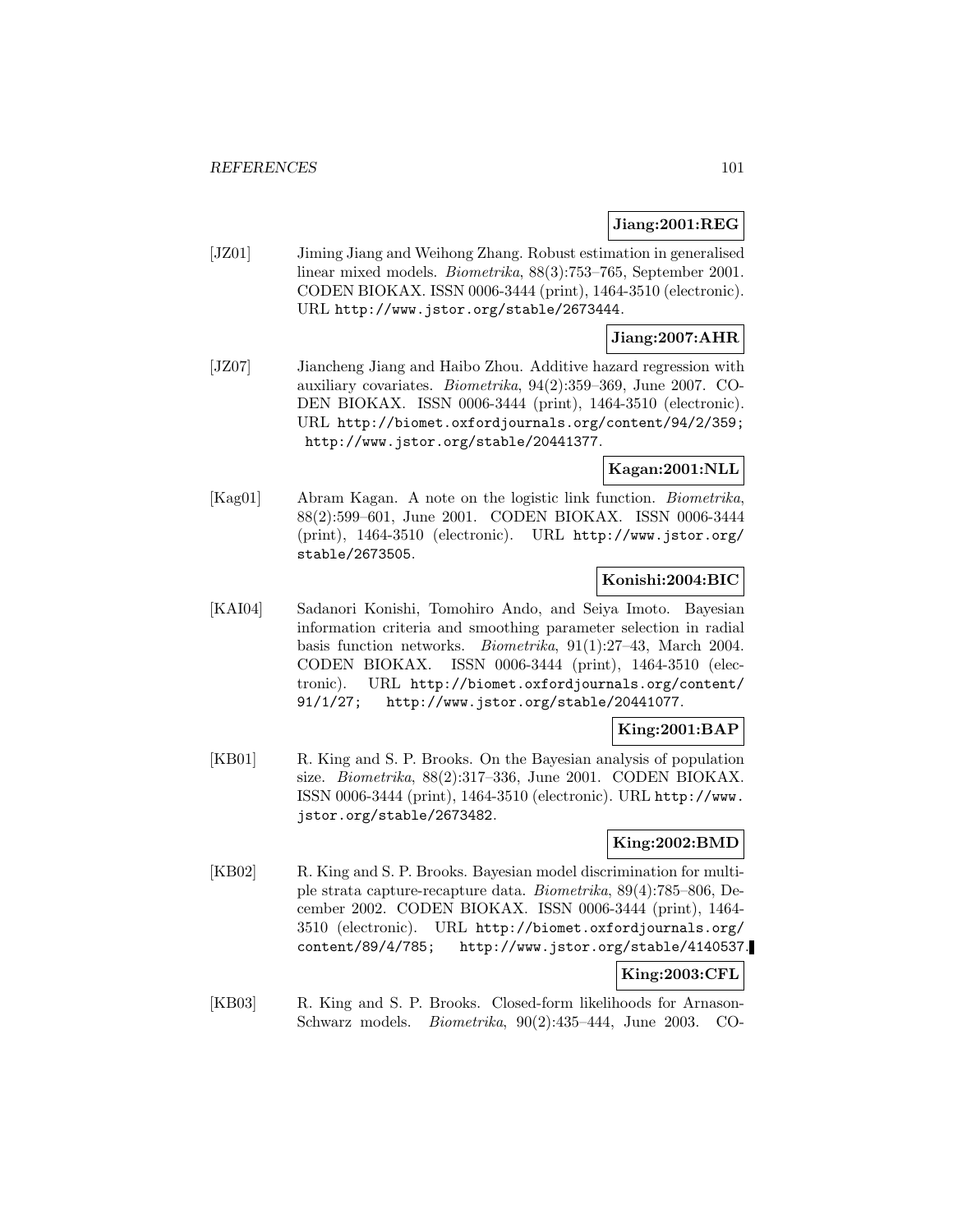DEN BIOKAX. ISSN 0006-3444 (print), 1464-3510 (electronic). URL http://biomet.oxfordjournals.org/content/90/2/435; http://www.jstor.org/stable/30042051.

### **Kuroki:2006:RPC**

[KC06] Manabu Kuroki and Zhihong Cai. On recovering a population covariance matrix in the presence of selection bias. Biometrika, 93(3):601–611, September 2006. CODEN BIOKAX. ISSN 0006-3444 (print), 1464-3510 (electronic). URL http:/ /biomet.oxfordjournals.org/content/93/3/601; http:// www.jstor.org/stable/20441310.

## **Kang:2009:MHM**

[KC09] S. Kang and J. Cai. Marginal hazards model for case-cohort studies with multiple disease outcomes. Biometrika, 96(4):887–901, December 2009. CODEN BIOKAX. ISSN 0006-3444 (print), 1464- 3510 (electronic). URL http://biomet.oxfordjournals.org/ content/96/4/887; http://www.jstor.org/stable/27798874.

### **Kim:2008:FGL**

[KCD08] Sungduk Kim, Ming-Hui Chen, and Dipak K. Dey. Flexible generalized t-link models for binary response data. Biometrika, 95(1): 93–106, March 2008. CODEN BIOKAX. ISSN 0006-3444 (print), 1464-3510 (electronic). URL http://biomet.oxfordjournals. org/content/95/1/93; http://www.jstor.org/stable/20441445.

## **Kong:2004:WEE**

[KCS04] Lan Kong, Jianwen Cai, and Pranab K. Sen. Weighted estimating equations for semiparametric transformation models with censored data from a case-cohort design. Biometrika, 91(2):305–319, June 2004. CODEN BIOKAX. ISSN 0006-3444 (print), 1464-3510 (electronic). URL http://biomet.oxfordjournals.org/content/ 91/2/305; http://www.jstor.org/stable/20441103.

### **Kent:2000:UCS**

[KDA00] John T. Kent, Ian L. Dryden, and Catherine R. Anderson. Using circulant symmetry to model featureless objects. Biometrika, 87(3):527–544, September 2000. CODEN BIOKAX. ISSN 0006-3444 (print), 1464-3510 (electronic). URL http:/ /biomet.oxfordjournals.org/content/87/3/527; http:// www.jstor.org/stable/2673628.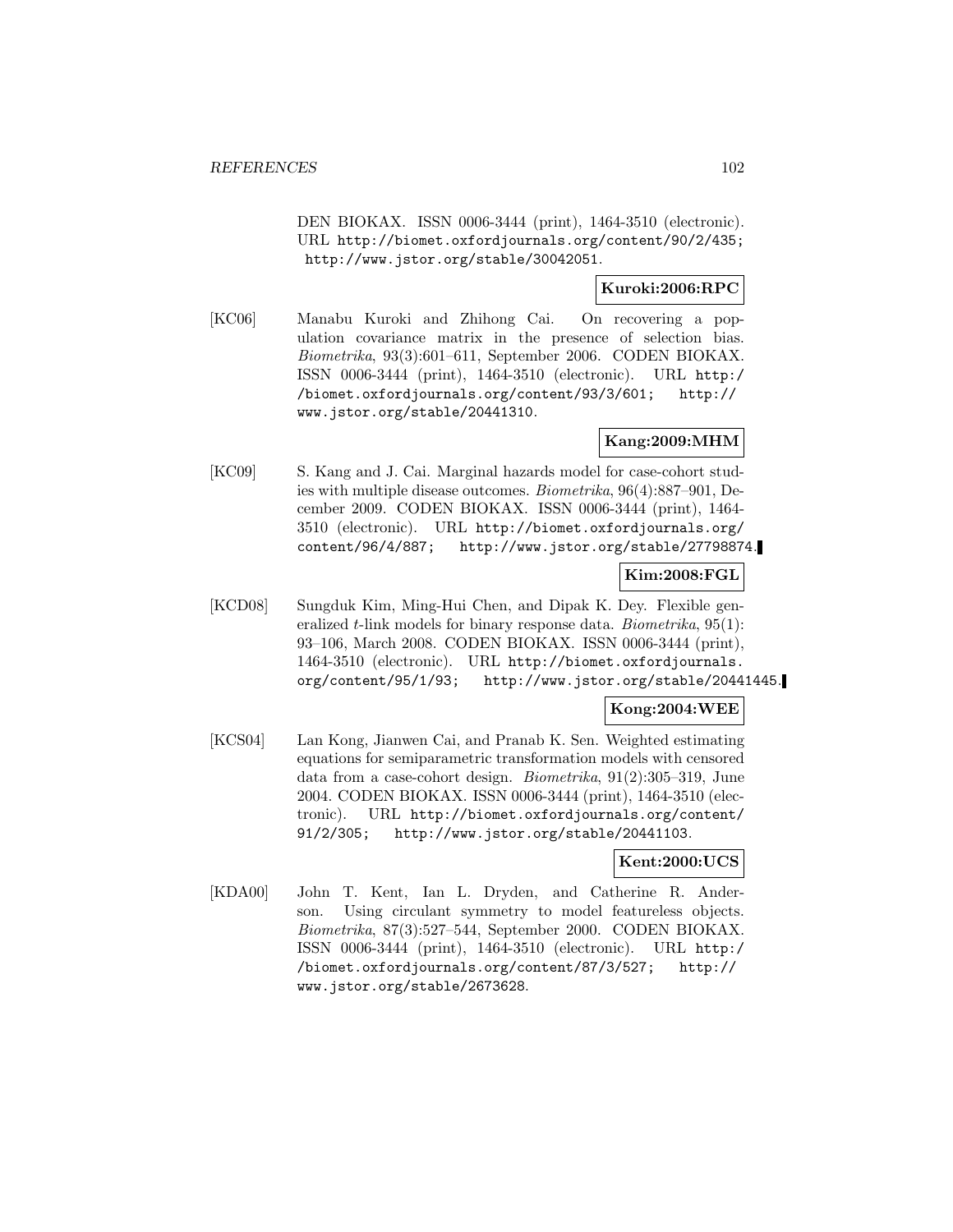#### **Kume:2007:SSS**

[KDL07] Alfred Kume, Ian L. Dryden, and Huiling Le. Shape-space smoothing splines for planar landmark data. Biometrika, 94(3):513–528, August 2007. CODEN BIOKAX. ISSN 0006-3444 (print), 1464- 3510 (electronic). URL http://biomet.oxfordjournals.org/ content/94/3/513; http://www.jstor.org/stable/20441393.

## **Kelderman:2004:MEN**

[Kel04] Henk Kelderman. Measurement exchangeability and normal onefactor models. Biometrika, 91(3):738–742, September 2004. CO-DEN BIOKAX. ISSN 0006-3444 (print), 1464-3510 (electronic). URL http://www.jstor.org/stable/20441135.

### **Kim:2004:FHD**

[KF04] Jae Kwang Kim and Wayne Fuller. Fractional hot deck imputation. Biometrika, 91(3):559–578, September 2004. CODEN BIOKAX. ISSN 0006-3444 (print), 1464-3510 (electronic). URL http://www. jstor.org/stable/20441123.

### **Kosmidis:2009:BRE**

[KF09] Ioannis Kosmidis and David Firth. Bias reduction in exponential family nonlinear models. Biometrika, 96(4):793–804, December 2009. CODEN BIOKAX. ISSN 0006-3444 (print), 1464-3510 (electronic). URL http://biomet.oxfordjournals.org/content/ 96/4/793; http://www.jstor.org/stable/27798867.

#### **Kempton:2001:OCD**

[KFD01] R. A. Kempton, S. J. Ferris, and O. David. Optimal change-over designs when carry-over effects are proportional to direct effects of treatments. Biometrika, 88(2):391–399, June 2001. CODEN BIOKAX. ISSN 0006-3444 (print), 1464-3510 (electronic). URL http://www.jstor.org/stable/2673487.

#### **Kim:2002:NAB**

[Kim02] J. K. Kim. A note on approximate Bayesian bootstrap imputation. Biometrika, 89(2):470–477, June 2002. CODEN BIOKAX. ISSN 0006-3444 (print), 1464-3510 (electronic). URL http:/ /biomet.oxfordjournals.org/content/89/2/470; http:// www.jstor.org/stable/4140592.

## **Kim:2004:NDC**

[KKPS04] Tae Yoon Kim, Donghoh Kim, Byeong U. Park, and Douglas G. Simpson. Nonparametric detection of correlated er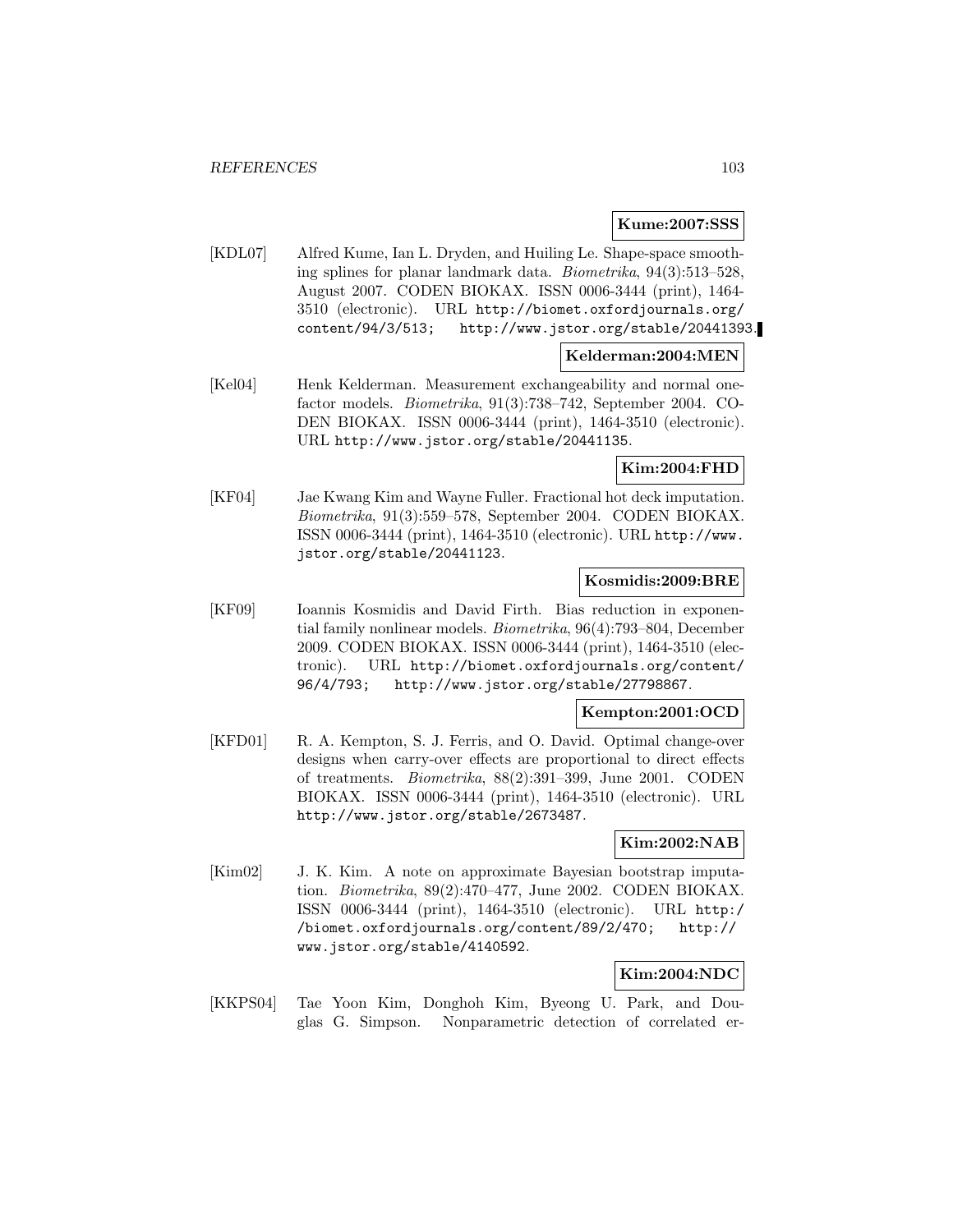rors. Biometrika, 91(2):491–496, June 2004. CODEN BIOKAX. ISSN 0006-3444 (print), 1464-3510 (electronic). URL http:/ /biomet.oxfordjournals.org/content/91/2/491; http:// www.jstor.org/stable/20441115.

**Kulich:2000:AHR**

[KL00] Michal Kulich and D. Y. Lin. Additive hazards regression for case-cohort studies. Biometrika, 87(1):73–87, March 2000. CODEN BIOKAX. ISSN 0006-3444 (print), 1464-3510 (electronic). URL http://biomet.oxfordjournals.org/content/ 87/1/73; http://www.jstor.org/stable/2673562.

### **Kulinskaya:2009:FFE**

[KL09] Elena Kulinskaya and Alex Lewin. On fuzzy familywise error rate and false discovery rate procedures for discrete distributions. Biometrika, 96(1):201–211, March 2009. CO-DEN BIOKAX. ISSN 0006-3444 (print), 1464-3510 (electronic). URL http://biomet.oxfordjournals.org/content/96/1/201; http://www.jstor.org/stable/27798812.

### **Kent:2001:SPT**

[KM01] J. T. Kent and K. V. Mardia. Shape, Procrustes tangent projections and bilateral symmetry. Biometrika, 88(2):469–485, June 2001. CODEN BIOKAX. ISSN 0006-3444 (print), 1464-3510 (electronic). URL http://www.jstor.org/stable/2673494. See correction [KM05].

### **Kent:2005:ACS**

[KM05] J. T. Kent and K. V. Mardia. Amendments and corrections: "Shape, Procrustes tangent projections and bilateral symmetry" [Biometrika **88** (2001), no. 2, 469–485 [MR1844846]]. Biometrika, 92(1):249, March 2005. CODEN BIOKAX. ISSN 0006-3444 (print), 1464-3510 (electronic). URL http://biomet. oxfordjournals.org/content/92/1/249.1; http://www.jstor. org/stable/20441181. See [KM01].

**Kou:2009:AP**

[KM09] S. C. Kou and P. McCullagh. Approximating the  $\alpha$ -permanent. Biometrika, 96(3):635–644, September 2009. CODEN BIOKAX. ISSN 0006-3444 (print), 1464-3510 (electronic). URL http:/ /biomet.oxfordjournals.org/content/96/3/635; http:// www.jstor.org/stable/27798853.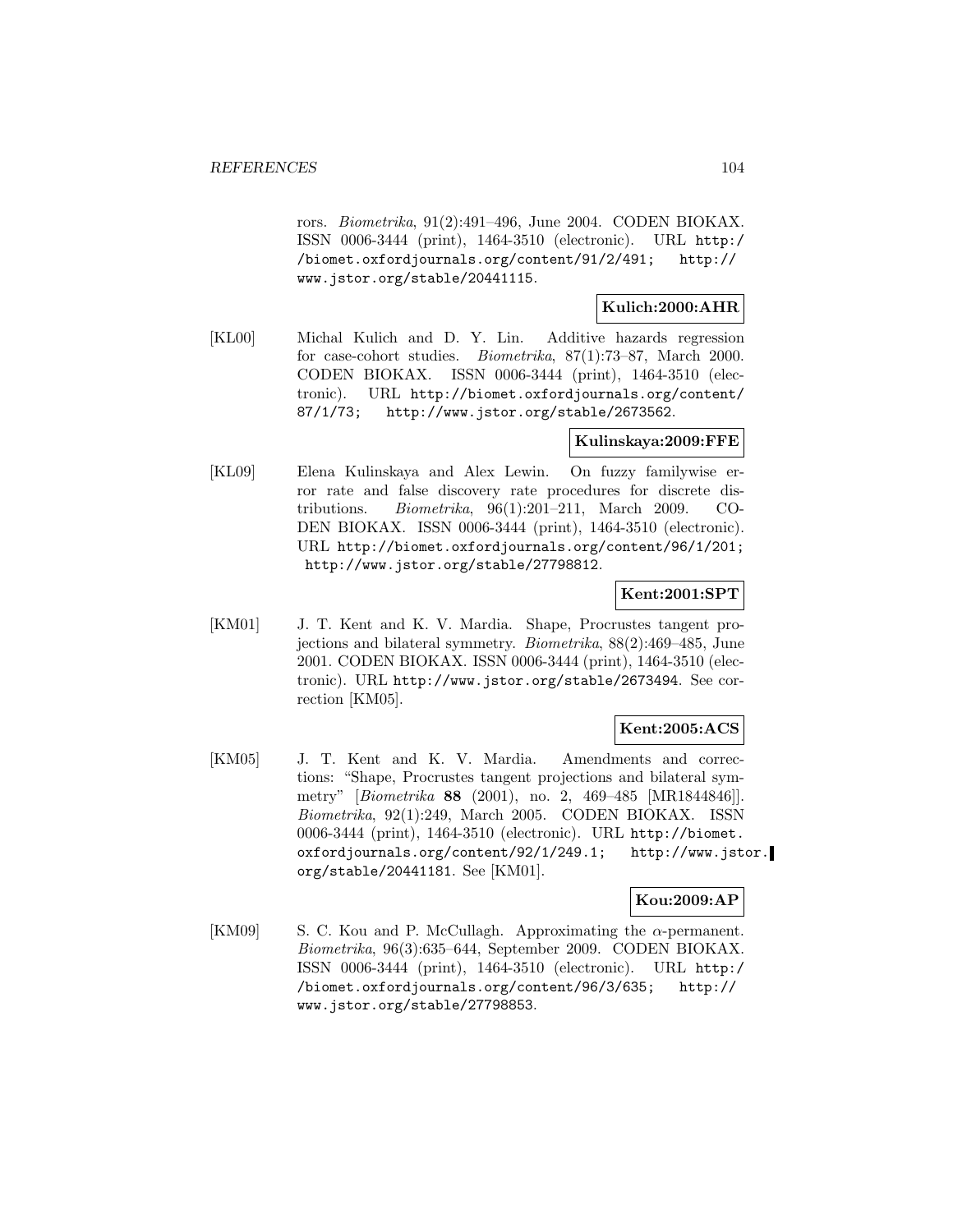#### **Kenward:2003:PMM**

[KMT03] M. G. Kenward, G. Molenberghs, and H. Thijs. Pattern-mixture models with proper time dependence. Biometrika, 90(1):53–71, March 2003. CODEN BIOKAX. ISSN 0006-3444 (print), 1464- 3510 (electronic). URL http://biomet.oxfordjournals.org/ content/90/1/53; http://www.jstor.org/stable/30042019.

## **Kolaczyk:2005:MGL**

[KN05] Eric D. Kolaczyk and Robert D. Nowak. Multiscale generalised linear models for nonparametric function estimation. Biometrika, 92(1):119–133, March 2005. CODEN BIOKAX. ISSN 0006-3444 (print), 1464-3510 (electronic). URL http:/ /biomet.oxfordjournals.org/content/92/1/119; http:// www.jstor.org/stable/20441170.

## **Kuang:2008:FAP**

[KNN08a] D. Kuang, B. Nielsen, and J. P. Nielsen. Forecasting with the age-period-cohort model and the extended chain-ladder model. Biometrika, 95(4):987–991, December 2008. CODEN BIOKAX. ISSN 0006-3444 (print), 1464-3510 (electronic). URL http:/ /biomet.oxfordjournals.org/content/95/4/987; http:// www.jstor.org/stable/20441520.

### **Kuang:2008:IAP**

[KNN08b] D. Kuang, B. Nielsen, and J. P. Nielsen. Identification of the age-period-cohort model and the extended chain-ladder model. Biometrika, 95(4):979–986, December 2008. CODEN BIOKAX. ISSN 0006-3444 (print), 1464-3510 (electronic). URL http:/ /biomet.oxfordjournals.org/content/95/4/979; http:// www.jstor.org/stable/20441519.

#### **Kennedy:2000:POC**

[KO00] M. C. Kennedy and A. O'Hagan. Predicting the output from a complex computer code when fast approximations are available. Biometrika, 87(1):1–13, March 2000. CODEN BIOKAX. ISSN 0006-3444 (print), 1464-3510 (electronic). URL http://biomet. oxfordjournals.org/content/87/1/1; http://www.jstor. org/stable/2673557.

#### **Komaki:2001:SPD**

[Kom01] Fumiyasu Komaki. A shrinkage predictive distribution for multivariate normal observables. Biometrika, 88(3):859–864, September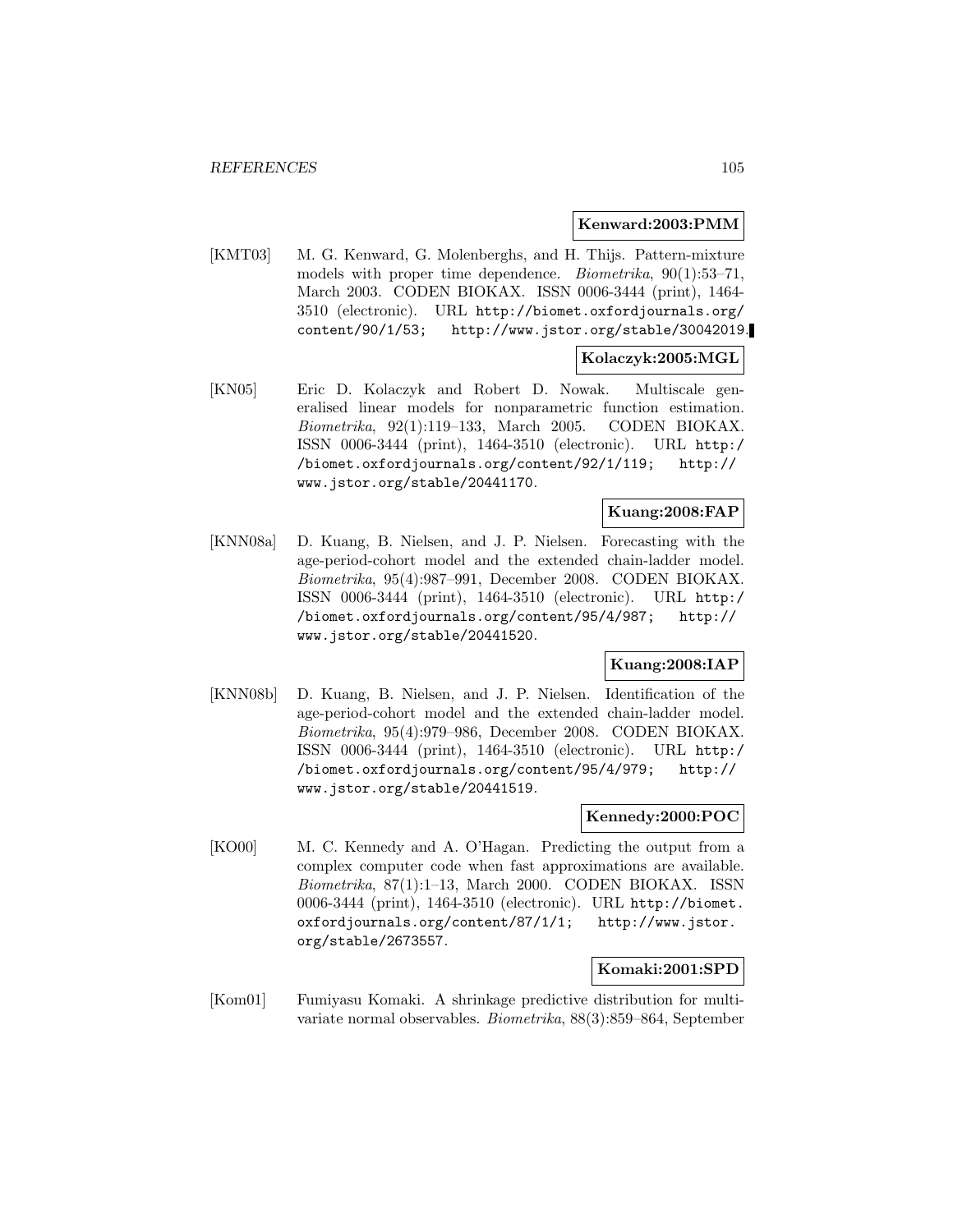2001. CODEN BIOKAX. ISSN 0006-3444 (print), 1464-3510 (electronic). URL http://www.jstor.org/stable/2673452.

### **Kosorok:1999:TSQ**

[Kos99] Michael R. Kosorok. Two-sample quantile tests under general conditions. Biometrika, 86(4):909–921, December 1999. CO-DEN BIOKAX. ISSN 0006-3444 (print), 1464-3510 (electronic). URL http://www.jstor.org/stable/2673594. See correction [Kos01a].

### **Kosorok:2001:ACT**

[Kos01a] Michael R. Kosorok. Amendments and corrections: "Two-sample quantile tests under general conditions" [Biometrika **86** (1999), no. 4, 909–921; 1741986]. Biometrika, 88(4):1201, December 2001. CODEN BIOKAX. ISSN 0006-3444 (print), 1464-3510 (electronic). URL http://biomet.oxfordjournals.org/content/88/4/1201. See [Kos99].

## **Kosorok:2001:TSQ**

[Kos01b] Michael R. Kosorok. Two-sample quantile tests under general conditions. Biometrika, 88(4):1201, December 2001. CODEN BIOKAX. ISSN 0006-3444 (print), 1464-3510 (electronic). URL http://www.jstor.org/stable/2673713.

### **Kowalski:2004:NIS**

[KP04] Jeanne Kowalski and Jonathan Powell. Nonparametric inference for stochastic linear hypotheses: Application to highdimensional data. Biometrika, 91(2):393–408, June 2004. CO-DEN BIOKAX. ISSN 0006-3444 (print), 1464-3510 (electronic). URL http://biomet.oxfordjournals.org/content/91/2/393; http://www.jstor.org/stable/20441109.

## **Kim:2009:UAL**

[KR09] Jae Kwang Kim and J. N. K. Rao. A unified approach to linearization variance estimation from survey data after imputation for item nonresponse. Biometrika, 96(4):917–932, December 2009. CODEN BIOKAX. ISSN 0006-3444 (print), 1464-3510 (electronic). URL http://biomet.oxfordjournals.org/content/96/4/917; http://www.jstor.org/stable/27798876.

## **Kim:2006:VSC**

[KTV06] Sinae Kim, Mahlet G. Tadesse, and Marina Vannucci. Variable selection in clustering via Dirichlet process mixture models.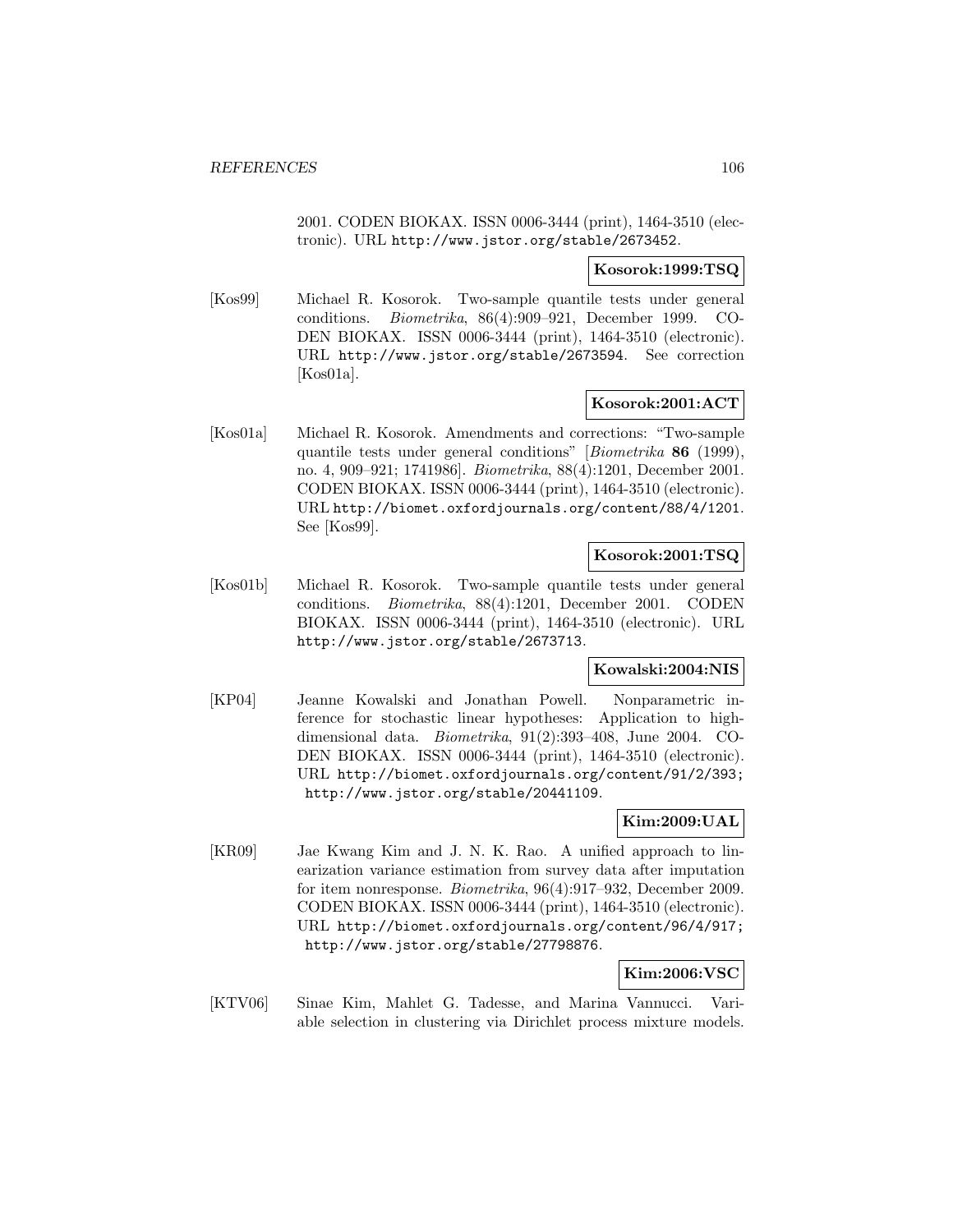Biometrika, 93(4):877–893, December 2006. CODEN BIOKAX. ISSN 0006-3444 (print), 1464-3510 (electronic). URL http:/ /biomet.oxfordjournals.org/content/93/4/877; http:// www.jstor.org/stable/20441333.

# **Kuk:2004:PIA**

[Kuk04] Anthony Y. C. Kuk. Permutation invariance of alternating logistic regression for multivariate binary data. Biometrika, 91(3): 758–761, September 2004. CODEN BIOKAX. ISSN 0006-3444 (print), 1464-3510 (electronic). URL http://www.jstor.org/ stable/20441138.

### **Kuk:2007:HPL**

[Kuk07] Anthony Y. C. Kuk. A hybrid pairwise likelihood method. Biometrika, 94(4):939–952, December 2007. CODEN BIOKAX. ISSN 0006-3444 (print), 1464-3510 (electronic). URL http:/ /biomet.oxfordjournals.org/content/94/4/939; http:// www.jstor.org/stable/20441427.

### **Kuroki:2007:GIC**

[Kur07] Manabu Kuroki. Graphical identifiability criteria for causal effects in studies with an unobserved treatment/response variable. Biometrika, 94(1):37–47, March 2007. CODEN BIOKAX. ISSN 0006-3444 (print), 1464-3510 (electronic). URL http: //biomet.oxfordjournals.org/content/94/1/37; http:// www.jstor.org/stable/20441352.

## **Kume:2005:SAB**

[KW05] A. Kume and Andrew T. A. Wood. Saddlepoint approximations for the Bingham and Fisher-Bingham normalising constants. Biometrika, 92(2):465–476, June 2005. CODEN BIOKAX. ISSN 0006-3444 (print), 1464-3510 (electronic). URL http:/ /biomet.oxfordjournals.org/content/92/2/465; http:// www.jstor.org/stable/20441200.

### **Kong:2007:VSS**

[KX07] Efang Kong and Yingcun Xia. Variable selection for the singleindex model. Biometrika, 94(1):217–229, March 2007. CO-DEN BIOKAX. ISSN 0006-3444 (print), 1464-3510 (electronic). URL http://biomet.oxfordjournals.org/content/94/1/217; http://www.jstor.org/stable/20441364.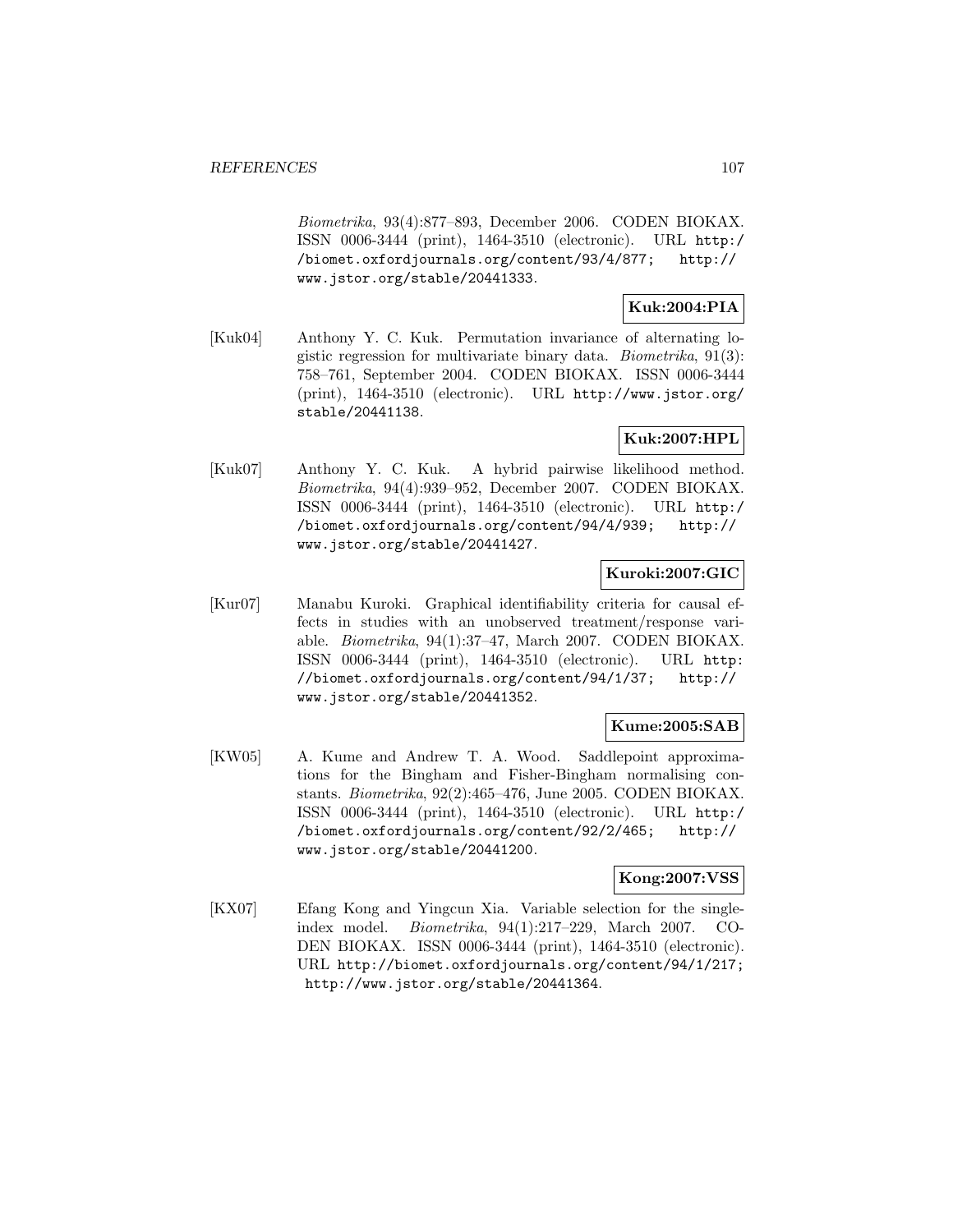#### **Lazar:2003:BEL**

[Laz03] Nicole A. Lazar. Bayesian empirical likelihood. Biometrika, 90(2): 319–326, June 2003. CODEN BIOKAX. ISSN 0006-3444 (print), 1464-3510 (electronic). URL http://biomet.oxfordjournals. org/content/90/2/319; http://www.jstor.org/stable/30042042.

#### **Lawless:2006:MIC**

[LB06] J. F. Lawless and Denise Babineau. Models for interval censoring and simulation-based inference for lifetime distributions. Biometrika, 93(3):671–686, September 2006. CODEN BIOKAX. ISSN 0006-3444 (print), 1464-3510 (electronic). URL http:/ /biomet.oxfordjournals.org/content/93/3/671; http:// www.jstor.org/stable/20441315.

### **Larsen:2002:ILR**

[LBS02] P. V. Larsen, P. Blæsild, and M. K. Sørensen. Improved likelihood ratio tests on the von Mises–Fisher distribution. Biometrika, 89(4):947–951, December 2002. CODEN BIOKAX. ISSN 0006-3444 (print), 1464-3510 (electronic). URL http:/ /biomet.oxfordjournals.org/content/89/4/947; http:// www.jstor.org/stable/4140550.

## **Lin:2001:SRC**

[LC01] Xihong Lin and Raymond J. Carroll. Semiparametric regression for clustered data. Biometrika, 88(4):1179–1185, December 2001. CODEN BIOKAX. ISSN 0006-3444 (print), 1464-3510 (electronic). URL http://biomet.oxfordjournals.org/content/ 88/4/1179; http://www.jstor.org/stable/2673710.

#### **Levine:2003:IMP**

[LC03] Richard A. Levine and George Casella. Implementing matching priors for frequentist inference. Biometrika, 90(1):127–137, March 2003. CODEN BIOKAX. ISSN 0006-3444 (print), 1464-3510 (electronic). URL http://biomet.oxfordjournals.org/content/ 90/1/127; http://www.jstor.org/stable/30042024.

#### **Li:2009:NFF**

[LCM09] P. Li, J. Chen, and P. Marriott. Non-finite Fisher information and homogeneity: an EM approach. *Biometrika*, 96(2):411-426, June 2009. CODEN BIOKAX. ISSN 0006-3444 (print), 1464-3510 (electronic). URL http://biomet.oxfordjournals.org/content/ 96/2/411; http://www.jstor.org/stable/27798833.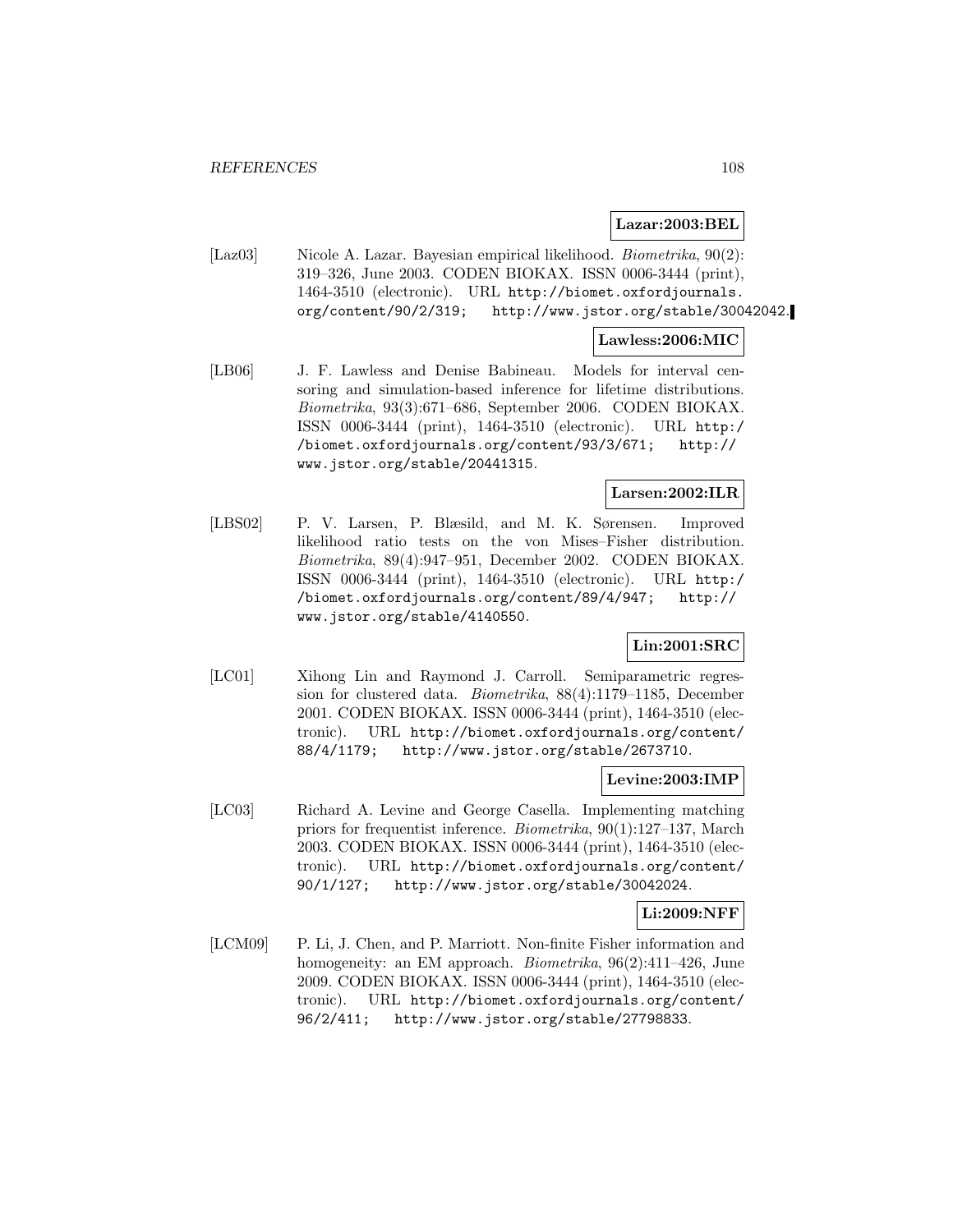## **Li:2007:PIR**

[LCT07] Lexin Li, R. Dennis Cook, and Chih-Ling Tsai. Partial inverse regression. Biometrika, 94(3):615–625, August 2007. CO-DEN BIOKAX. ISSN 0006-3444 (print), 1464-3510 (electronic). URL http://biomet.oxfordjournals.org/content/94/3/615; http://www.jstor.org/stable/20441400.

## **Lee:2006:ICR**

[Lee06] Sokbae Lee. Identification of a competing risks model with unknown transformations of latent failure times. Biometrika, 93(4):996–1002, December 2006. CODEN BIOKAX. ISSN 0006-3444 (print), 1464-3510 (electronic). URL http://biomet. oxfordjournals.org/content/93/4/996; http://www.jstor. org/stable/20441341.

## **Lawless:2005:FPI**

[LF05] J. F. Lawless and Marc Fredette. Frequentist prediction intervals and predictive distributions. Biometrika, 92(3):529–542, September 2005. CODEN BIOKAX. ISSN 0006-3444 (print), 1464- 3510 (electronic). URL http://biomet.oxfordjournals.org/ content/92/3/529; http://www.jstor.org/stable/20441212.

### **Li:2008:TCS**

[LGS08] Bo Li, Marc G. Genton, and Michael Sherman. Testing the covariance structure of multivariate random fields. Biometrika, 95 (4):813–829, December 2008. CODEN BIOKAX. ISSN 0006- 3444 (print), 1464-3510 (electronic). URL http://biomet. oxfordjournals.org/content/95/4/813; http://www.jstor. org/stable/20441508.

## **Liu:2001:UES**

[LH01] Aiyi Liu and W. J. Hall. Unbiased estimation of secondary parameters following a sequential test. *Biometrika*,  $88(3):895-900$ , September 2001. CODEN BIOKAX. ISSN 0006-3444 (print), 1464- 3510 (electronic). URL http://www.jstor.org/stable/2673457.

## **Lin:2006:REE**

[LH06] Nan Lin and Xuming He. Robust and efficient estimation under data grouping. Biometrika, 93(1):99–112, March 2006. CODEN BIOKAX. ISSN 0006-3444 (print), 1464-3510 (electronic). URL http://biomet.oxfordjournals.org/content/ 93/1/99; http://www.jstor.org/stable/20441263.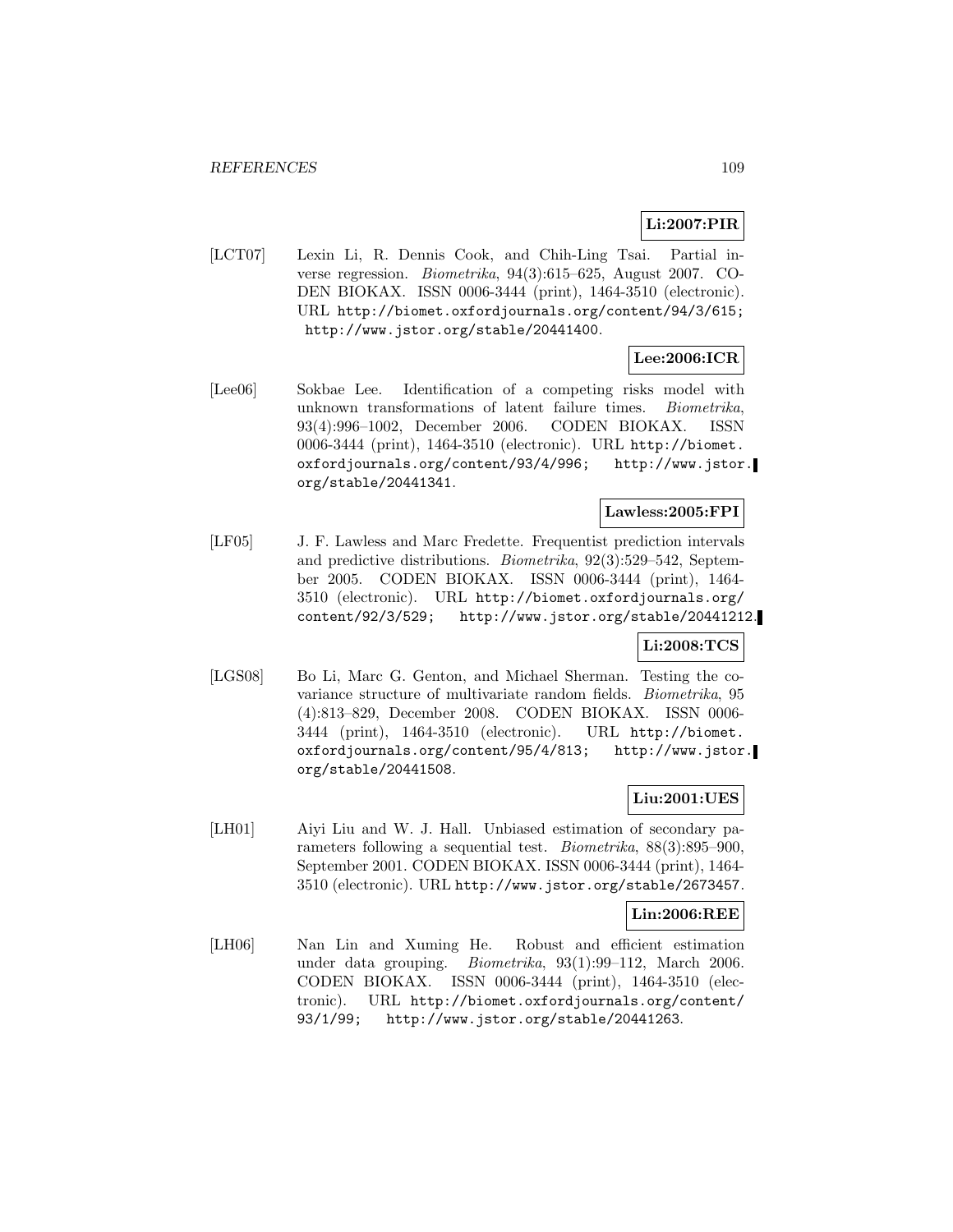## **Li:2007:SSD**

[Li07] Lexin Li. Sparse sufficient dimension reduction. Biometrika, 94(3): 603–613, August 2007. CODEN BIOKAX. ISSN 0006-3444 (print), 1464-3510 (electronic). URL http://biomet.oxfordjournals. org/content/94/3/603; http://www.jstor.org/stable/20441399.

### **Lieberman:2001:PML**

[Lie01] Offer Lieberman. Penalised maximum likelihood estimation for fractional Gaussian processes. Biometrika, 88(3):888–894, September 2001. CODEN BIOKAX. ISSN 0006-3444 (print), 1464-3510 (electronic). URL http://www.jstor.org/stable/2673456.

### **Lin:2000:FCP**

[Lin00] D. Y. Lin. On fitting Cox's proportional hazards models to survey data. Biometrika, 87(1):37–47, March 2000. CODEN BIOKAX. ISSN 0006-3444 (print), 1464-3510 (electronic). URL http: //biomet.oxfordjournals.org/content/87/1/37; http:// www.jstor.org/stable/2673559.

## **Lin:2008:EES**

[Lin08] Pei-Sheng Lin. Estimating equations for spatially correlated data in multi-dimensional space. Biometrika, 95(4):847–858, December 2008. CODEN BIOKAX. ISSN 0006-3444 (print), 1464-3510 (electronic). URL http://biomet.oxfordjournals.org/content/ 95/4/847; http://www.jstor.org/stable/20441510.

### **Lin:2003:DAT**

[LJ03] Y. Lin and Y. Jeon. Discriminant analysis through a semiparametric model. Biometrika, 90(2):379–392, June 2003. CO-DEN BIOKAX. ISSN 0006-3444 (print), 1464-3510 (electronic). URL http://biomet.oxfordjournals.org/content/90/2/379; http://www.jstor.org/stable/30042047.

## **Lin:2007:ISI**

[LK07] Wei Lin and K. B. Kulasekera. Identifiability of single-index models and additive-index models. Biometrika, 94(2):496–501, June 2007. CODEN BIOKAX. ISSN 0006-3444 (print), 1464-3510 (electronic). URL http://biomet.oxfordjournals.org/content/94/2/496; http://www.jstor.org/stable/20441387.

### **Lewin-Koh:2003:HFA**

[LKA03] Sock-Cheng Lewin-Koh and Yasuo Amemiya. Heteroscedastic factor analysis. Biometrika, 90(1):85–97, March 2003. CO-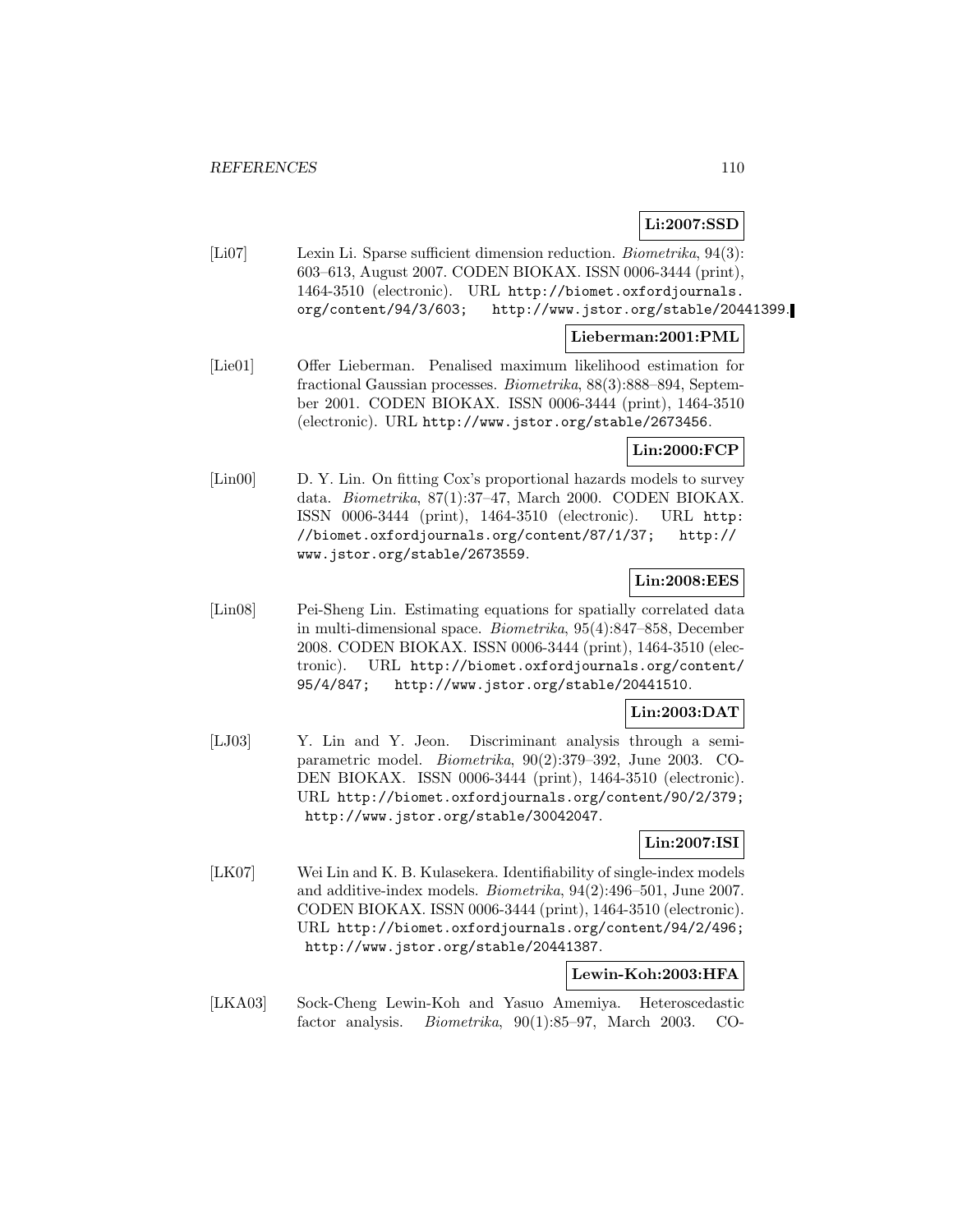DEN BIOKAX. ISSN 0006-3444 (print), 1464-3510 (electronic). URL http://biomet.oxfordjournals.org/content/90/1/85; http://www.jstor.org/stable/30042021.

### **Lee:2006:SMS**

[LKLK06] Yoonkyung Lee, Yuwon Kim, Sangjun Lee, and Ja-Yong Koo. Structured multicategory support vector machines with analysis of variance decomposition. Biometrika, 93(3):555–571, September 2006. CODEN BIOKAX. ISSN 0006-3444 (print), 1464-3510 (electronic). URL http://biomet.oxfordjournals.org/content/ 93/3/555; http://www.jstor.org/stable/20441307.

### **Li:2000:CME**

[LL00] Yi Li and Xihong Lin. Covariate measurement errors in frailty models for clustered survival data. Biometrika, 87(4):849–866, December 2000. CODEN BIOKAX. ISSN 0006-3444 (print), 1464- 3510 (electronic). URL http://biomet.oxfordjournals.org/ content/87/4/849; http://www.jstor.org/stable/2673614.

### **Liao:2002:TRM**

[LL02] J. G. Liao and Stuart R. Lipsitz. A type of restricted maximum likelihood estimator of variance components in generalised linear mixed models. Biometrika, 89(2):401–409, June 2002. CO-DEN BIOKAX. ISSN 0006-3444 (print), 1464-3510 (electronic). URL http://biomet.oxfordjournals.org/content/89/2/401; http://www.jstor.org/stable/4140585.

### **Lee:2004:RSL**

[LL04] Jaechoul Lee and Robert Lund. Revisiting simple linear regression with autocorrelated errors. Biometrika, 91(1):240–245, March 2004. CODEN BIOKAX. ISSN 0006-3444 (print), 1464-3510 (electronic). URL http://biomet.oxfordjournals.org/content/ 91/1/240; http://www.jstor.org/stable/20441093.

### **Li:2005:DCT**

[LL05] Guodong Li and Wai Keung Li. Diagnostic checking for time series models with conditional heteroscedasticity estimated by the least absolute deviation approach. Biometrika, 92(3):691–701, September 2005. CODEN BIOKAX. ISSN 0006-3444 (print), 1464- 3510 (electronic). URL http://biomet.oxfordjournals.org/ content/92/3/691; http://www.jstor.org/stable/20441223.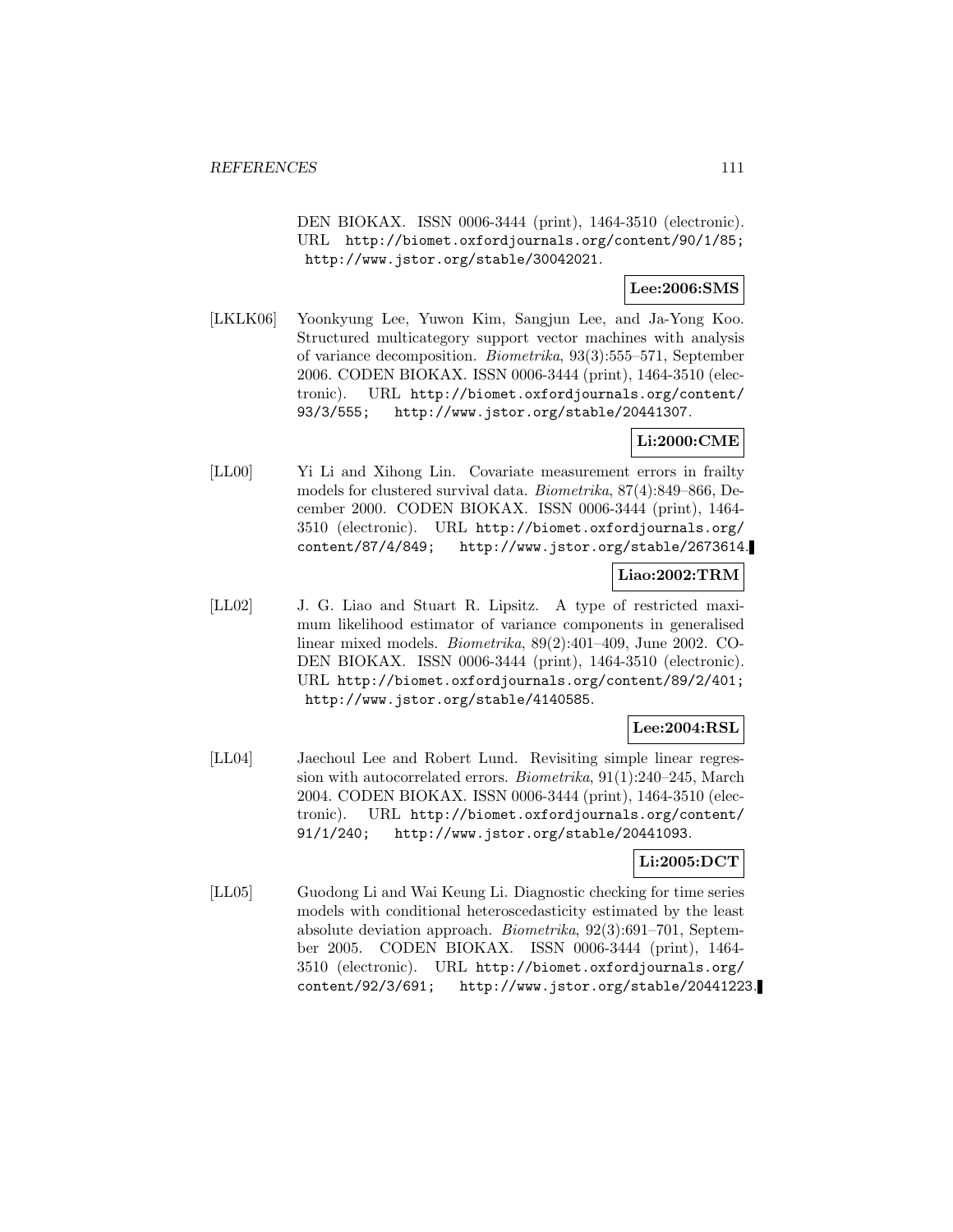## **Lai:2006:CIG**

[LL06] Tze Leung Lai and Wenzhi Li. Confidence intervals in group sequential trials with random group sizes and applications to survival analysis. Biometrika, 93(3):641–654, September 2006. CO-DEN BIOKAX. ISSN 0006-3444 (print), 1464-3510 (electronic). URL http://biomet.oxfordjournals.org/content/93/3/641; http://www.jstor.org/stable/20441313.

## **Li:2008:LAD**

[LL08a] Guodong Li and Wai Keung Li. Least absolute deviation estimation for fractionally integrated autoregressive moving average time series models with conditional heteroscedasticity. Biometrika, 95(2):399–414, June 2008. CODEN BIOKAX. ISSN 0006-3444 (print), 1464-3510 (electronic). URL http:/ /biomet.oxfordjournals.org/content/95/2/399; http:// www.jstor.org/stable/20441472.

## **Ling:2008:AIN**

[LL08b] Shiqing Ling and Dong Li. Asymptotic inference for a nonstationary double  $AR(1)$  model. *Biometrika*,  $95(1):257-263$ , March 2008. CODEN BIOKAX. ISSN 0006-3444 (print), 1464-3510 (electronic). URL http://biomet.oxfordjournals.org/content/95/1/257; http://www.jstor.org/stable/20441458.

## **Lee:2009:DBB**

[LL09] Stephen M. S. Lee and P. Y. Lai. Double block bootstrap confidence intervals for dependent data. Biometrika, 96(2):427–443, June 2009. CODEN BIOKAX. ISSN 0006-3444 (print), 1464-3510 (electronic). URL http://biomet.oxfordjournals.org/content/ 96/2/427; http://www.jstor.org/stable/27798834.

#### **Liechty:2004:BCE**

[LLM04] John C. Liechty, Merrill W. Liechty, and Peter Müller. Bayesian correlation estimation. Biometrika, 91(1):1–14, March 2004. CO-DEN BIOKAX. ISSN 0006-3444 (print), 1464-3510 (electronic). URL http://biomet.oxfordjournals.org/content/91/1/1; http://www.jstor.org/stable/20441075.

### **Lloyd:2000:MLE**

[Llo00] Chris J. Lloyd. Maximum likelihood estimation of misclassification rates of a binomial regression. Biometrika, 87(3):700–705,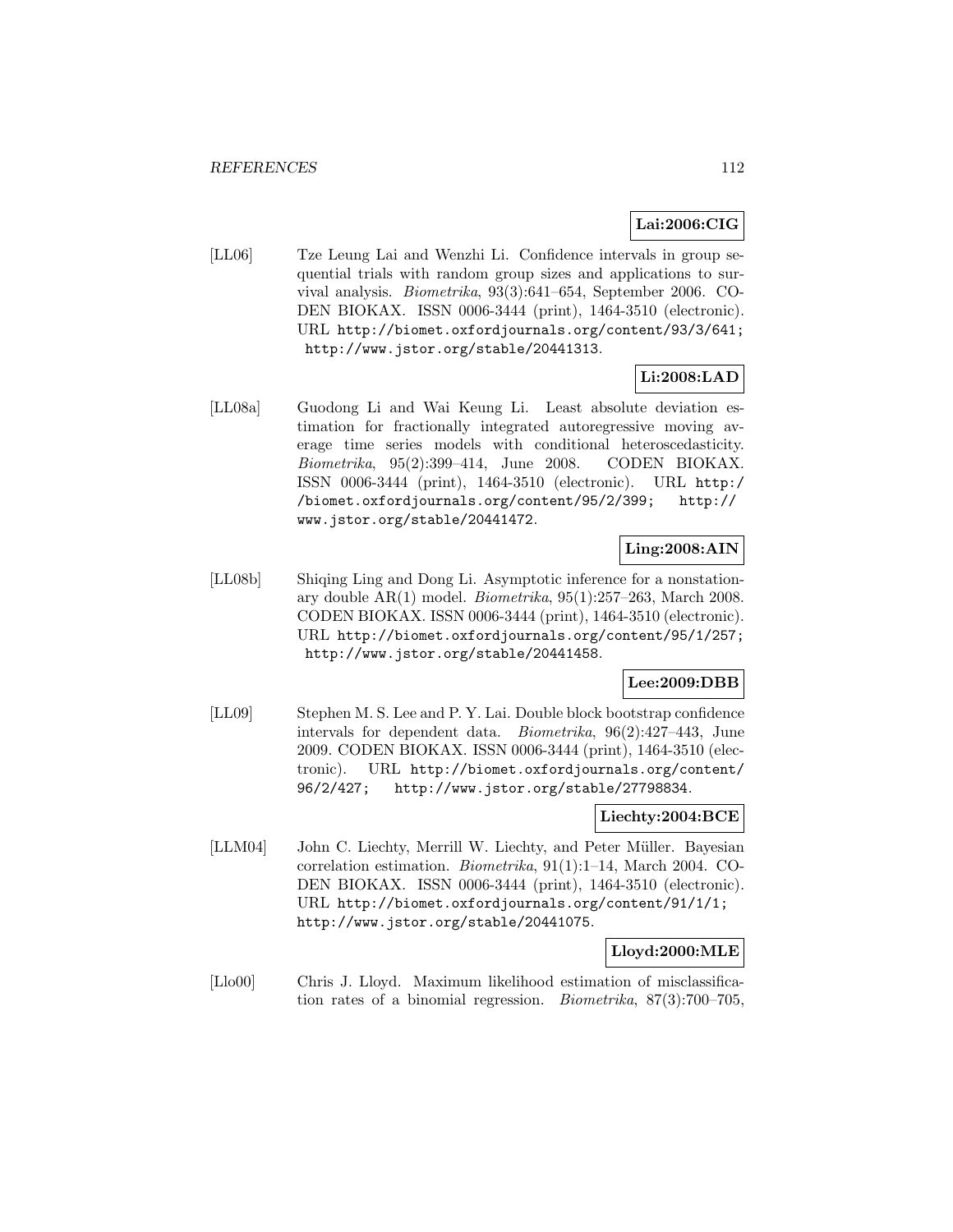September 2000. CODEN BIOKAX. ISSN 0006-3444 (print), 1464- 3510 (electronic). URL http://biomet.oxfordjournals.org/ http://www.jstor.org/stable/2673641.

### **Li:2001:EPN**

[LLW01] W. K. Li, Shiqing Ling, and H. Wong. Estimation for partially nonstationary multivariate autoregressive models with conditional heteroscedasticity. Biometrika, 88(4):1135–1152, December 2001. CODEN BIOKAX. ISSN 0006-3444 (print), 1464-3510 (electronic). URL http://biomet.oxfordjournals.org/content/ 88/4/1135; http://www.jstor.org/stable/2673706.

## **Li:2009:SRO**

[LM09] Gang Li and Dibyen Majumdar. Some results on D-optimal designs for nonlinear models with applications. Biometrika, 96(2):487–493, June 2009. CODEN BIOKAX. ISSN 0006-3444 (print), 1464- 3510 (electronic). URL http://biomet.oxfordjournals.org/ content/96/2/487; http://www.jstor.org/stable/27798839.

### **Lahiri:2007:RBE**

[LMKP07] Soumendra N. Lahiri, Tapabrata Maiti, Myron Katzoff, and Van Parsons. Resampling-based empirical prediction: An application to small area estimation. Biometrika, 94(2):469–485, June 2007. CODEN BIOKAX. ISSN 0006-3444 (print), 1464-3510 (electronic). URL http://biomet.oxfordjournals.org/content/94/2/469; http://www.jstor.org/stable/20441385.

## **Liseo:2001:BSI**

[LMP01] Brunero Liseo, Domenico Marinucci, and Lea Petrella. Bayesian semiparametric inference on long-range dependence. Biometrika, 88(4):1089–1104, December 2001. CODEN BIOKAX. ISSN 0006-3444 (print), 1464-3510 (electronic). URL http://biomet. oxfordjournals.org/content/88/4/1089; http://www.jstor. org/stable/2673703.

### **Lijoi:2007:BNE**

[LMP07] Antonio Lijoi, Ramsés H. Mena, and Igor Prünster. Bayesian nonparametric estimation of the probability of discovering new species. Biometrika, 94(4):769–786, December 2007. CO-DEN BIOKAX. ISSN 0006-3444 (print), 1464-3510 (electronic). URL http://biomet.oxfordjournals.org/content/94/4/769; http://www.jstor.org/stable/20441417.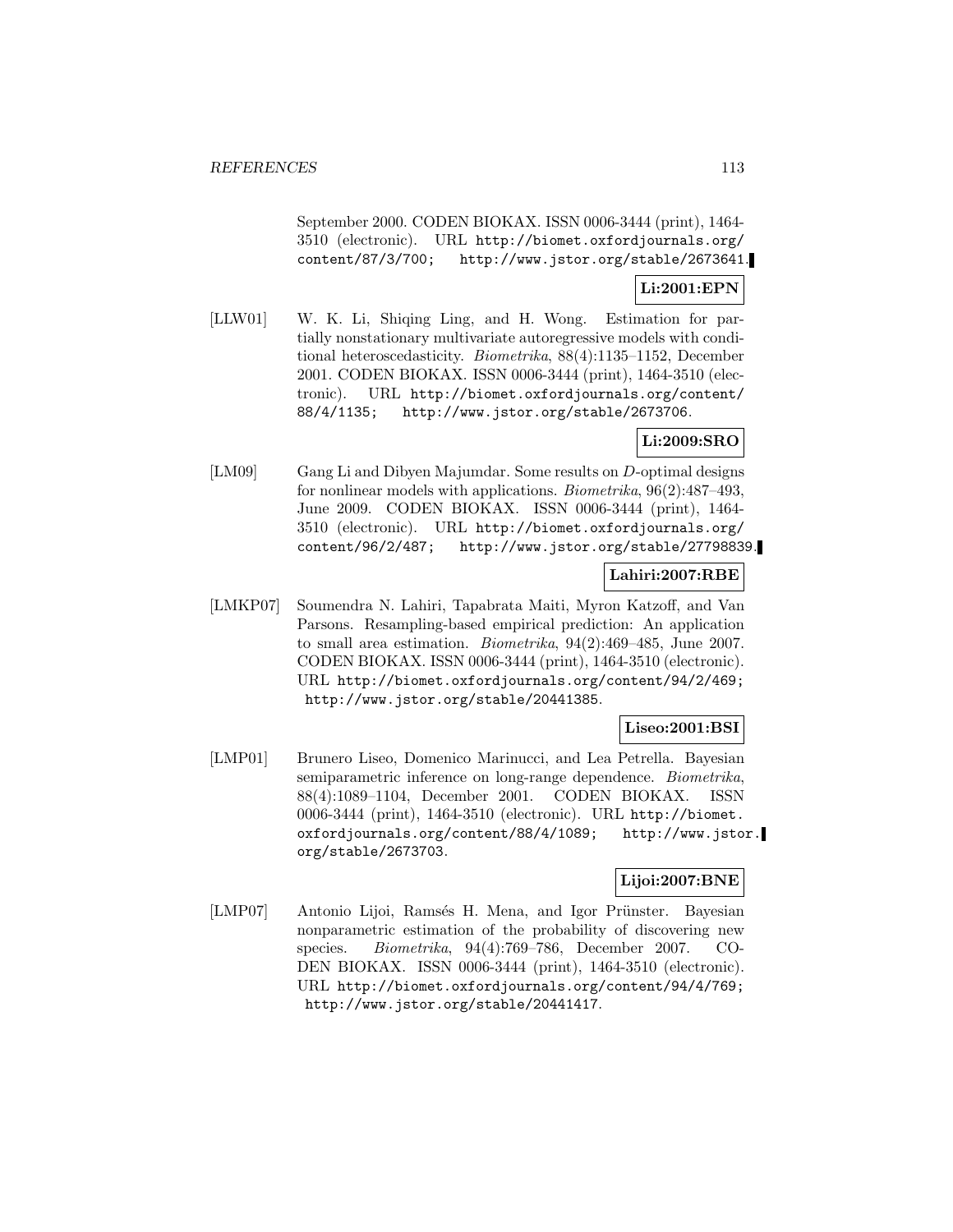## **Lo:2001:TNC**

[LMR01] Yungtai Lo, Nancy R. Mendell, and Donald B. Rubin. Testing the number of components in a normal mixture. Biometrika, 88 (3):767–778, September 2001. CODEN BIOKAX. ISSN 0006- 3444 (print), 1464-3510 (electronic). URL http://www.jstor. org/stable/2673445.

# **Lin:2009:CON**

[LMT09] C. Devon Lin, Rahul Mukerjee, and Boxin Tang. Construction of orthogonal and nearly orthogonal Latin hypercubes. Biometrika, 96(1):243–247, March 2009. CODEN BIOKAX. ISSN 0006-3444 (print), 1464-3510 (electronic). URL http:/ /biomet.oxfordjournals.org/content/96/1/243; http:// www.jstor.org/stable/27798817.

## **Lee:2001:HGL**

[LN01] Youngjo Lee and John A. Nelder. Hierarchical generalised linear models: A synthesis of generalised linear models, random-effect models and structured dispersions. Biometrika, 88(4):987–1006, December 2001. CODEN BIOKAX. ISSN 0006-3444 (print), 1464- 3510 (electronic). URL http://biomet.oxfordjournals.org/ content/88/4/987; http://www.jstor.org/stable/2673697.

## **Larocque:2007:WMS**

[LNO07] Denis Larocque, Jaakko Nevalainen, and Hannu Oja. A weighted multivariate sign test for cluster-correlated data. Biometrika, 94(2):267–283, June 2007. CODEN BIOKAX. ISSN 0006-3444 (print), 1464-3510 (electronic). URL http:/ /biomet.oxfordjournals.org/content/94/2/267; http:// www.jstor.org/stable/20441371.

## **Lockhart:2007:UGS**

[LOS07] Richard A. Lockhart, Federico J. O'Reilly, and Michael A. Stephens. Use of the Gibbs sampler to obtain conditional tests, with applications. Biometrika, 94(4):992–998, December 2007. CO-DEN BIOKAX. ISSN 0006-3444 (print), 1464-3510 (electronic). URL http://biomet.oxfordjournals.org/content/94/4/992; http://www.jstor.org/stable/20441432.

### **Li:2008:SML**

[LPL08] Yi Li, Ross L. Prentice, and Xihong Lin. Semiparametric maximum likelihood estimation in normal transformation models for bivariate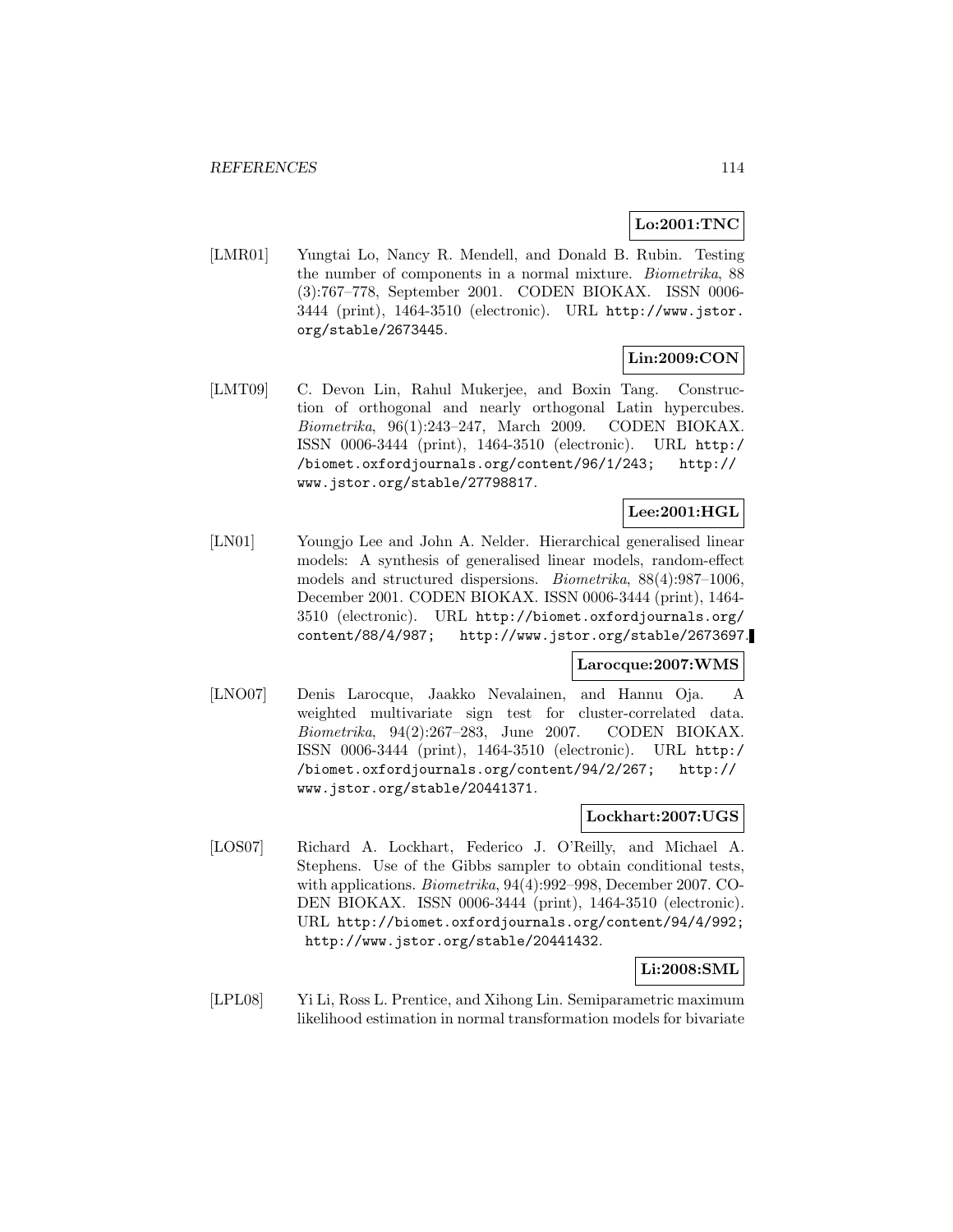survival data. Biometrika, 95(4):947–960, December 2008. CO-DEN BIOKAX. ISSN 0006-3444 (print), 1464-3510 (electronic). URL http://biomet.oxfordjournals.org/content/95/4/947; http://www.jstor.org/stable/20441517.

## **Lund:2000:MPP**

[LR00] Jens Lund and Mats Rudemo. Models for point processes observed with noise. Biometrika, 87(2):235–249, June 2000. CO-DEN BIOKAX. ISSN 0006-3444 (print), 1464-3510 (electronic). URL http://biomet.oxfordjournals.org/content/87/2/235; http://www.jstor.org/stable/2673461.

## **Liechty:2001:MCM**

[LR01] John C. Liechty and Gareth O. Roberts. Markov chain Monte Carlo methods for switching diffusion models. Biometrika, 88(2):299–315, June 2001. CODEN BIOKAX. ISSN 0006-3444 (print), 1464-3510 (electronic). URL http://www.jstor.org/stable/2673481.

## **Li:2008:APS**

[LR08] Yingxing Li and David Ruppert. On the asymptotics of penalized splines. Biometrika, 95(2):415–436, June 2008. CO-DEN BIOKAX. ISSN 0006-3444 (print), 1464-3510 (electronic). URL http://biomet.oxfordjournals.org/content/95/2/415; http://www.jstor.org/stable/20441473.

## **Lohr:2009:JEM**

[LR09] Sharon L. Lohr and J. N. K. Rao. Jackknife estimation of mean squared error of small area predictors in nonlinear mixed models. Biometrika, 96(2):457–468, June 2009. CO-DEN BIOKAX. ISSN 0006-3444 (print), 1464-3510 (electronic). URL http://biomet.oxfordjournals.org/content/96/2/457; http://www.jstor.org/stable/27798836.

## **Liu:2000:GGS**

[LS00] Jun S. Liu and Chiara Sabatti. Generalised Gibbs sampler and multigrid Monte Carlo for Bayesian computation. Biometrika, 87(2):353–369, June 2000. CODEN BIOKAX. ISSN 0006-3444 (print), 1464-3510 (electronic). URL http:/ /biomet.oxfordjournals.org/content/87/2/353; http:// www.jstor.org/stable/2673469.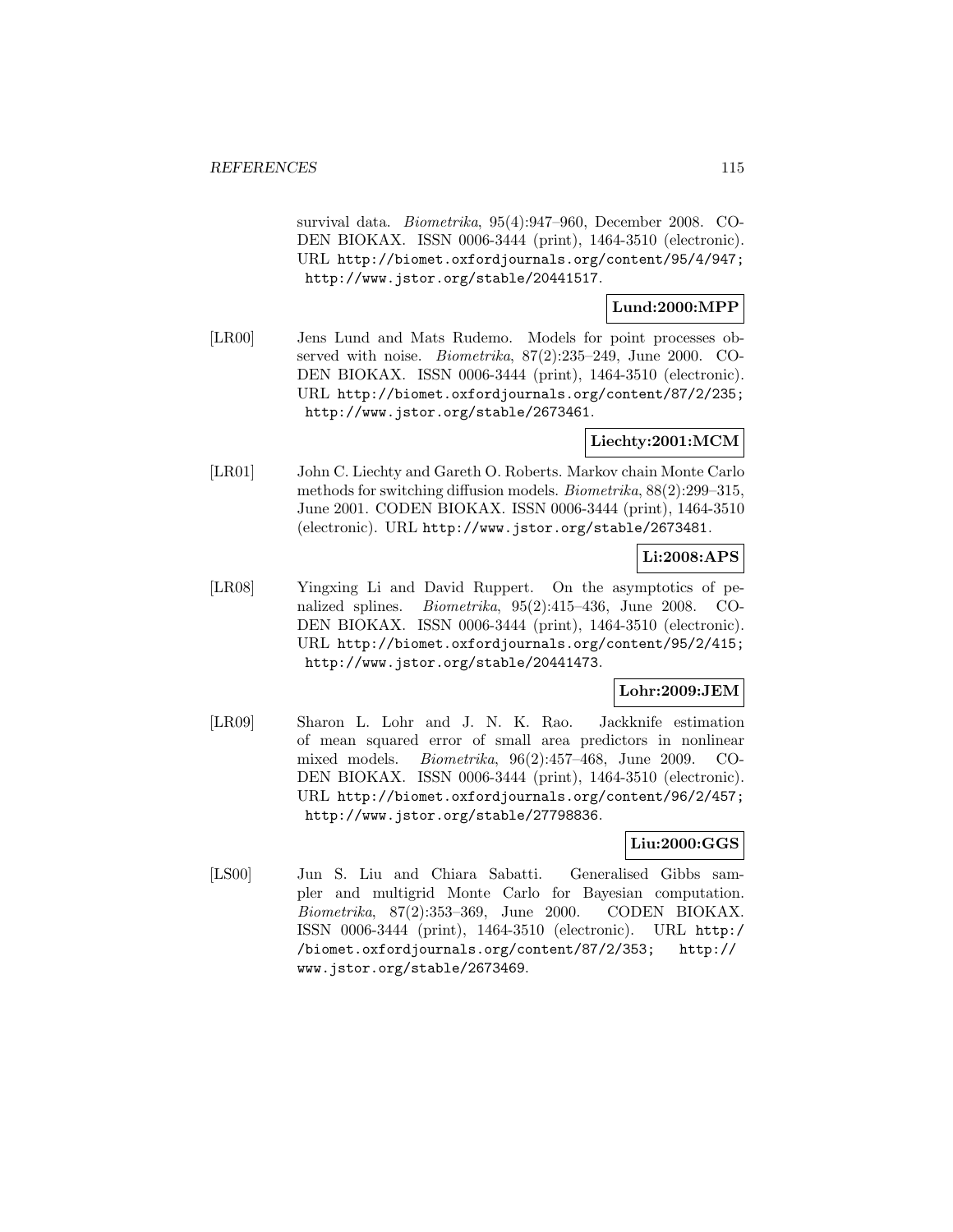## **Lai:2003:HEN**

[LS03a] Tze Leung Lai and Mei-Chiung Shih. A hybrid estimator in nonlinear and generalised linear mixed effects models. Biometrika, 90(4):859–879, December 2003. CODEN BIOKAX. ISSN 0006-3444 (print), 1464-3510 (electronic). URL http:/ /biomet.oxfordjournals.org/content/90/4/859; http:// www.jstor.org/stable/30042093.

# **Lai:2003:NEN**

[LS03b] Tze Leung Lai and Mei-Chiung Shih. Nonparametric estimation in nonlinear mixed effects models. Biometrika, 90(1):1–13, March 2003. CODEN BIOKAX. ISSN 0006-3444 (print), 1464- 3510 (electronic). URL http://biomet.oxfordjournals.org/ content/90/1/1; http://www.jstor.org/stable/30042015.

## **Lai:2004:PSS**

[LS04] Tze Leung Lai and Mei-Chiung Shih. Power, sample size and adaptation considerations in the design of group sequential clinical trials. Biometrika, 91(3):507–528, September 2004. CODEN BIOKAX. ISSN 0006-3444 (print), 1464-3510 (electronic). URL http://www.jstor.org/stable/20441120.

## **Lai:2009:TCI**

[LSS09] Tze Leung Lai, Mei-Chiung Shih, and Zheng Su. Tests and confidence intervals for secondary endpoints in sequential clinical trials. Biometrika, 96(4):903–915, December 2009. CO-DEN BIOKAX. ISSN 0006-3444 (print), 1464-3510 (electronic). URL http://biomet.oxfordjournals.org/content/96/4/903; http://www.jstor.org/stable/27798875.

### **Lee:2006:FBR**

[LSW06] A. J. Lee, A. J. Scott, and C. J. Wild. Fitting binary regression models with case-augmented samples. Biometrika, 93(2):385–397, June 2006. CODEN BIOKAX. ISSN 0006-3444 (print), 1464- 3510 (electronic). URL http://biomet.oxfordjournals.org/ content/93/2/385; http://www.jstor.org/stable/20441289.

### **Lindqvist:2005:MCC**

[LT05] Bo Henry Lindqvist and Gunnar Taraldsen. Monte Carlo conditioning on a sufficient statistic. Biometrika, 92(2):451–464, June 2005. CODEN BIOKAX. ISSN 0006-3444 (print), 1464-3510 (electronic). URL http://biomet.oxfordjournals.org/content/ 92/2/451; http://www.jstor.org/stable/20441199.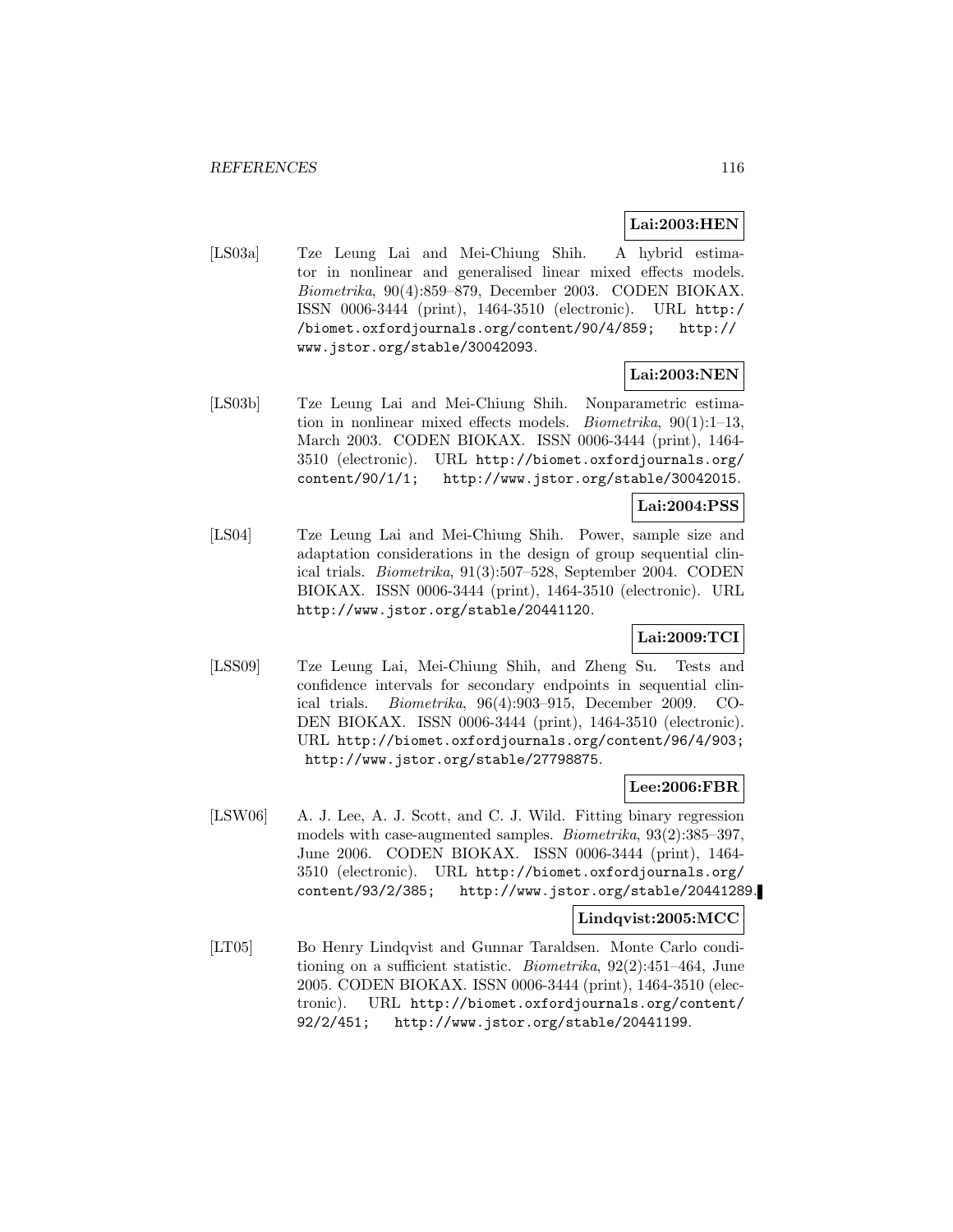## **Lu:2006:STM**

[LT06] Wenbin Lu and Anastasios A. Tsiatis. Semiparametric transformation models for the case-cohort study. Biometrika, 93(1):207–214, March 2006. CODEN BIOKAX. ISSN 0006-3444 (print), 1464- 3510 (electronic). URL http://biomet.oxfordjournals.org/ content/93/1/207; http://www.jstor.org/stable/20441271.

## **Lu:2008:IEL**

[LT08] Xiaomin Lu and Anastasios A. Tsiatis. Improving the efficiency of the log-rank test using auxiliary covariates. Biometrika, 95(3):679– 694, September 2008. CODEN BIOKAX. ISSN 0006-3444 (print), 1464-3510 (electronic). URL http://biomet.oxfordjournals. org/content/95/3/679; http://www.jstor.org/stable/20441494.

### **Luo:2009:NER**

[LT09] Xiaodong Luo and Wei Yann Tsai. Nonparametric estimation for right-censored length-biased data: a pseudo-partial likelihood approach. Biometrika, 96(4):873–886, December 2009. CO-DEN BIOKAX. ISSN 0006-3444 (print), 1464-3510 (electronic). URL http://biomet.oxfordjournals.org/content/96/4/873; http://www.jstor.org/stable/27798873.

## **Lindqvist:2003:CCA**

[LTLE03] Bo Henry Lindqvist, Gunnar Taraldsen, Magnar Lillegård, and Steinar Engen. A counterexample to a claim about stochastic simulations. Biometrika, 90(2):489–490, June 2003. CO-DEN BIOKAX. ISSN 0006-3444 (print), 1464-3510 (electronic). URL http://biomet.oxfordjournals.org/content/90/2/489; http://www.jstor.org/stable/30042058.

## **Liang:2008:APL**

[LTR<sup>+</sup>08] Hua Liang, Sally W. Thurston, David Ruppert, Tatiyana Apanasovich, and Russ Hauser. Additive partial linear models with measurement errors. Biometrika, 95(3):667–678, September 2008. CO-DEN BIOKAX. ISSN 0006-3444 (print), 1464-3510 (electronic). URL http://biomet.oxfordjournals.org/content/95/3/667; http://www.jstor.org/stable/20441493.

**Luo:2009:PPL**

[LTX09] Xiaodong Luo, Wei Yann Tsai, and Qiang Xu. Pseudo-partial likelihood estimators for the Cox regression model with missing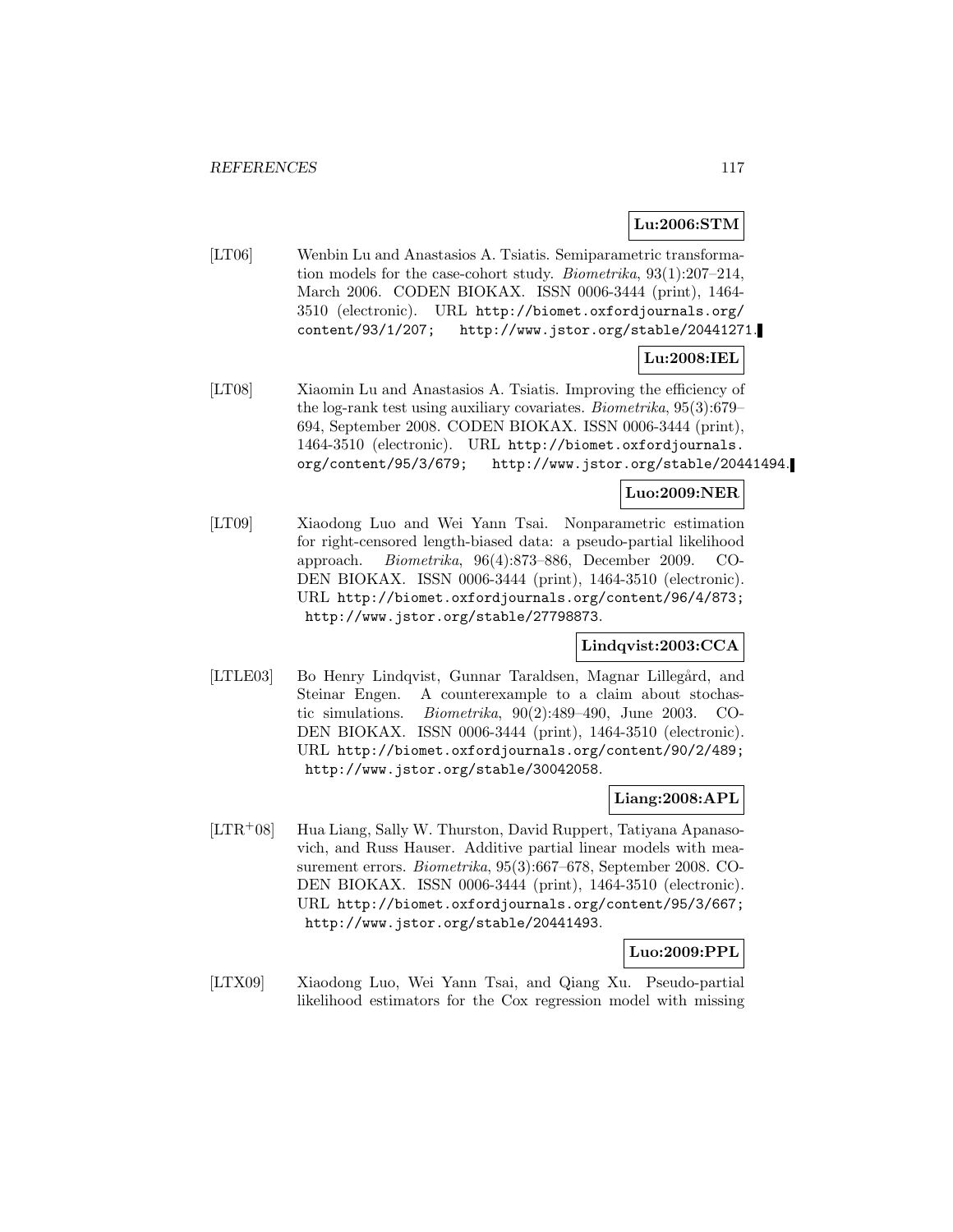covariates. Biometrika, 96(3):617–633, September 2009. CO-DEN BIOKAX. ISSN 0006-3444 (print), 1464-3510 (electronic). URL http://biomet.oxfordjournals.org/content/96/3/617; http://www.jstor.org/stable/27798852.

## **Lue:2004:PHD**

[Lue04] Heng-Hui Lue. Principal Hessian directions for regression with measurement error. Biometrika, 91(2):409–423, June 2004. CO-DEN BIOKAX. ISSN 0006-3444 (print), 1464-3510 (electronic). URL http://biomet.oxfordjournals.org/content/91/2/409; http://www.jstor.org/stable/20441110.

## **Liang:2007:PLM**

[LWC07] Hua Liang, Suojin Wang, and Raymond J. Carroll. Partially linear models with missing response variables and errorprone covariates. Biometrika, 94(1):185–198, March 2007. CO-DEN BIOKAX. ISSN 0006-3444 (print), 1464-3510 (electronic). URL http://biomet.oxfordjournals.org/content/94/1/185; http://www.jstor.org/stable/20441362.

### **Lin:2004:EKS**

[LWWC04] Xihong Lin, Naisyin Wang, Alan H. Welsh, and Raymond J. Carroll. Equivalent kernels of smoothing splines in nonparametric regression for clustered/longitudinal data. Biometrika, 91(1):177– 193, March 2004. CODEN BIOKAX. ISSN 0006-3444 (print), 1464-3510 (electronic). URL http://biomet.oxfordjournals. org/content/91/1/177; http://www.jstor.org/stable/20441087.

### **Lin:2006:NKP**

[LWY06] Chien-Tai Lin, Jyh-Shyang Wu, and Chia-Hung Yen. A note on kernel polygons. Biometrika, 93(1):228–234, March 2006. CO-DEN BIOKAX. ISSN 0006-3444 (print), 1464-3510 (electronic). URL http://biomet.oxfordjournals.org/content/93/1/228; http://www.jstor.org/stable/20441274.

### **Liang:2008:NCA**

[LWZ08] Hua Liang, Hulin Wu, and Guohua Zou. A note on conditional AIC for linear mixed-effects models. Biometrika, 95(3):773–778, September 2008. CODEN BIOKAX. ISSN 0006-3444 (print), 1464- 3510 (electronic). URL http://biomet.oxfordjournals.org/ content/95/3/773; http://www.jstor.org/stable/20441501.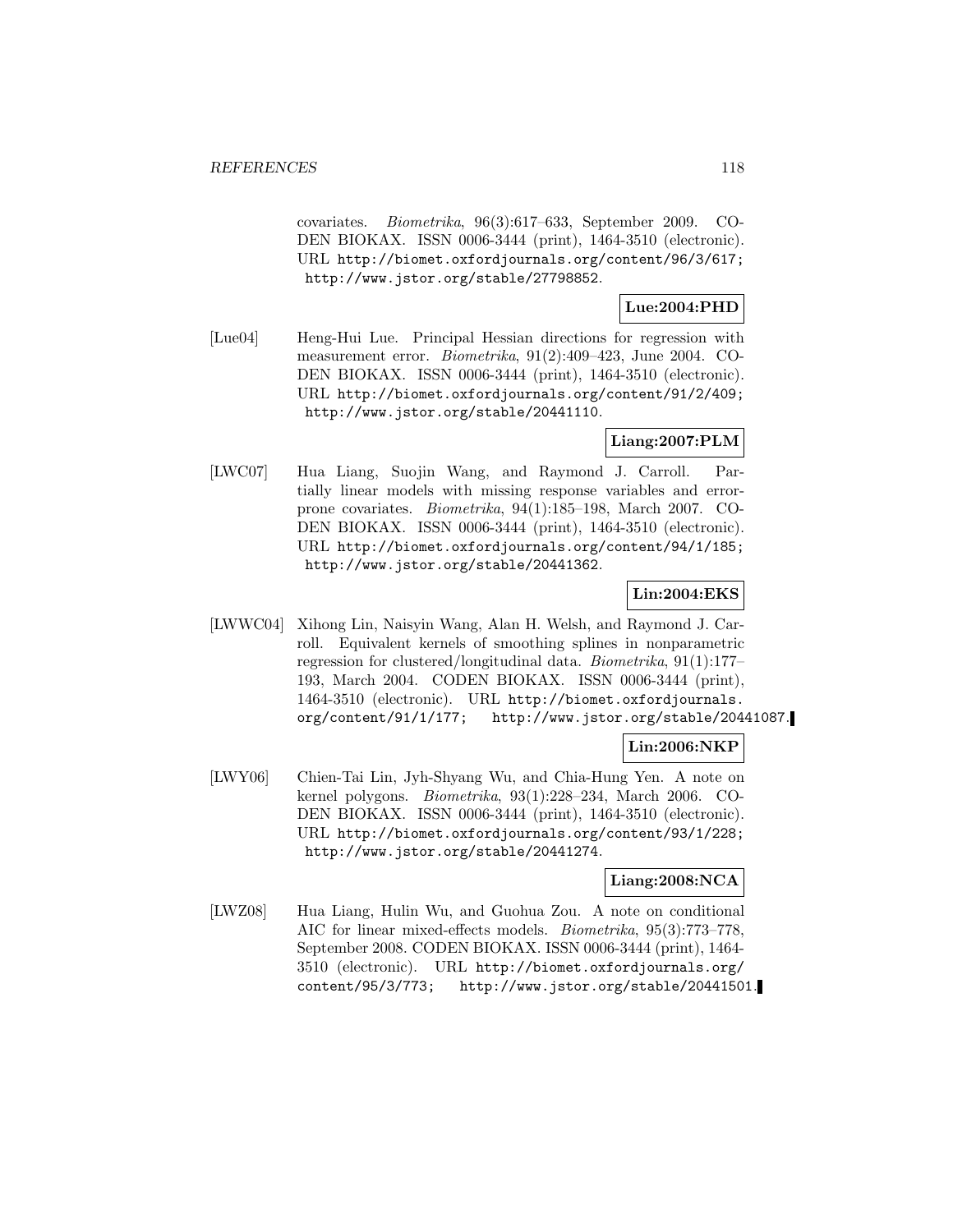### **Lam:2005:SRC**

[LX05] K. F. Lam and Hongqi Xue. A semiparametric regression cure model with current status data. Biometrika, 92(3):573–586, September 2005. CODEN BIOKAX. ISSN 0006-3444 (print), 1464- 3510 (electronic). URL http://biomet.oxfordjournals.org/ content/92/3/573; http://www.jstor.org/stable/20441215.

# **Lee:2003:PWB**

[LY03] Stephen M. S. Lee and G. Alastair Young. Prepivoting by weighted bootstrap iteration. Biometrika, 90(2):393–410, June 2003. CO-DEN BIOKAX. ISSN 0006-3444 (print), 1464-3510 (electronic). URL http://biomet.oxfordjournals.org/content/90/2/393; http://www.jstor.org/stable/30042048.

## **Lu:2004:STC**

[LY04] Wenbin Lu and Zhiliang Ying. On semiparametric transformation cure models. Biometrika, 91(2):331–343, June 2004. CO-DEN BIOKAX. ISSN 0006-3444 (print), 1464-3510 (electronic). URL http://biomet.oxfordjournals.org/content/91/2/331; http://www.jstor.org/stable/20441105.

## **Li:2009:ACG**

[LY09a] Hui Li and Guosheng Yin. Amendments and corrections: "Generalized method of moments estimation for linear regression with clustered failure time data" [MR2507144]. Biometrika, 96(4):1024, December 2009. CODEN BIOKAX. ISSN 0006-3444 (print), 1464- 3510 (electronic). URL http://biomet.oxfordjournals.org/ content/96/4/1024. See [LY09b].

## **Li:2009:GMM**

[LY09b] Hui Li and Guosheng Yin. Generalized method of moments estimation for linear regression with clustered failure time data. Biometrika, 96(2):293–306, June 2009. CODEN BIOKAX. ISSN 0006-3444 (print), 1464-3510 (electronic). URL http:/ /biomet.oxfordjournals.org/content/96/2/293; http:// www.jstor.org/stable/27798825. See amendments and corrections [LY09a].

## **Liang:2008:EFD**

[LZ08] Faming Liang and Jian Zhang. Estimating the false discovery rate using the stochastic approximation algorithm. *Biometrika*,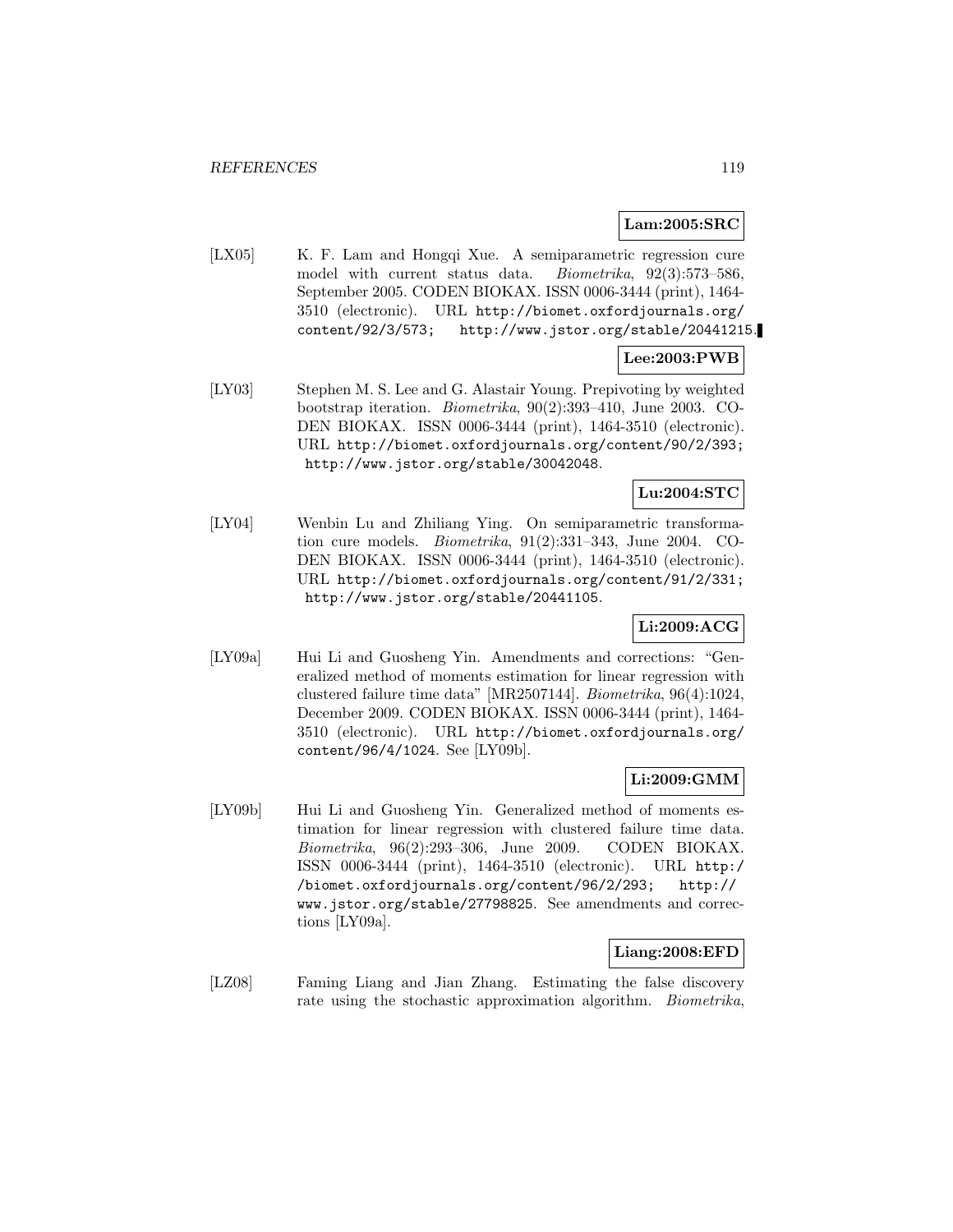95(4):961–977, December 2008. CODEN BIOKAX. ISSN 0006- 3444 (print), 1464-3510 (electronic). URL http://biomet. oxfordjournals.org/content/95/4/961; http://www.jstor. org/stable/20441518.

## **Lu:2007:EMF**

[LZH07] Minggen Lu, Ying Zhang, and Jian Huang. Estimation of the mean function with panel count data using monotone polynomial splines. Biometrika, 94(3):705–718, August 2007. CO-DEN BIOKAX. ISSN 0006-3444 (print), 1464-3510 (electronic). URL http://biomet.oxfordjournals.org/content/94/3/705; http://www.jstor.org/stable/20441406.

## **Martin:2000:EGM**

[Mar00] R. J. Martin. Exact Gaussian maximum likelihood and simulation for regularly-spaced observations with Gaussian correlations. Biometrika, 87(3):727–730, September 2000. CO-DEN BIOKAX. ISSN 0006-3444 (print), 1464-3510 (electronic). URL http://biomet.oxfordjournals.org/content/87/3/727; http://www.jstor.org/stable/2673646.

### **Marschner:2001:SVE**

[Mar01] Ian C. Marschner. On stochastic versions of the EM algorithm. Biometrika, 88(1):281–286, March 2001. CODEN BIOKAX. ISSN 0006-3444 (print), 1464-3510 (electronic). URL http://www. jstor.org/stable/2673685.

### **Marriott:2002:LGM**

[Mar02] Paul Marriott. On the local geometry of mixture models. Biometrika, 89(1):77–93, March 2002. CODEN BIOKAX. ISSN 0006-3444 (print), 1464-3510 (electronic). URL http: //biomet.oxfordjournals.org/content/89/1/77; http:// www.jstor.org/stable/4140560.

### **Marriott:2003:GME**

[Mar03] Paul Marriott. On the geometry of measurement error models. Biometrika, 90(3):567–576, September 2003. CODEN BIOKAX. ISSN 0006-3444 (print), 1464-3510 (electronic). URL http:/ /biomet.oxfordjournals.org/content/90/3/567; http:// www.jstor.org/stable/30042066.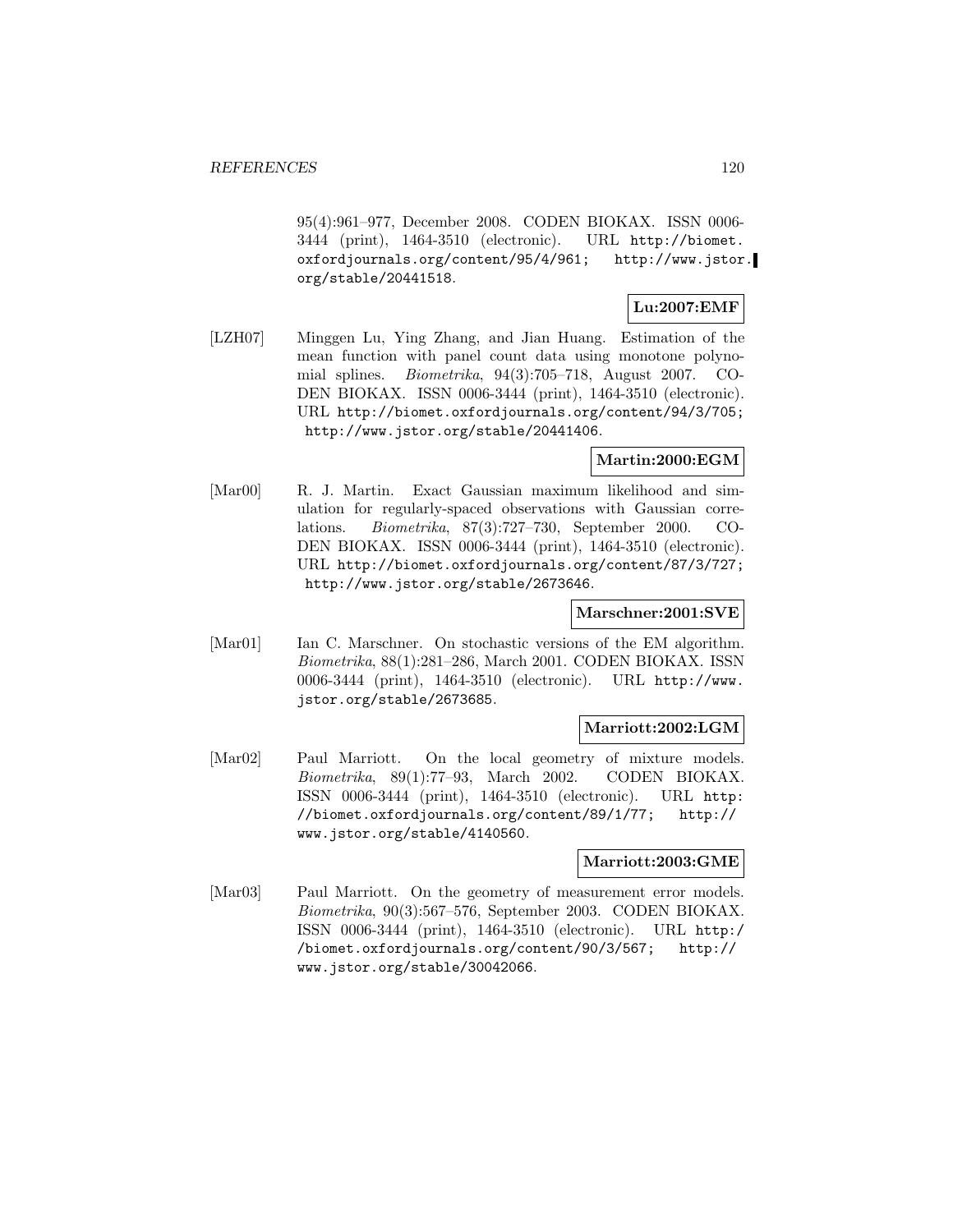#### **Matsuda:2006:TSG**

[Mat06] Yasumasa Matsuda. A test statistic for graphical modelling of multivariate time series. Biometrika, 93(2):399–409, June 2006. CODEN BIOKAX. ISSN 0006-3444 (print), 1464-3510 (electronic). URL http://biomet.oxfordjournals.org/content/93/2/399; http://www.jstor.org/stable/20441290.

## **Meinshausen:2005:LBN**

[MB05] Nicolai Meinshausen and Peter Bühlmann. Lower bounds for the number of false null hypotheses for multiple testing of associations under general dependence structures. Biometrika, 92(4):893–907, December 2005. CODEN BIOKAX. ISSN 0006-3444 (print), 1464- 3510 (electronic). URL http://biomet.oxfordjournals.org/ content/92/4/893; http://www.jstor.org/stable/20441243.

## **Malzahn:2000:NEH**

[MBH00] Uwe Malzahn, Dankmar Böhning, and Heinz Holling. Nonparametric estimation of heterogeneity variance for the standardised difference used in meta-analysis. Biometrika, 87(3):619–632, September 2000. CODEN BIOKAX. ISSN 0006-3444 (print), 1464-3510 (electronic). URL http://biomet.oxfordjournals.org/content/ 87/3/619; http://www.jstor.org/stable/2673634.

### **Mardia:2000:SAB**

[MBM00] Kanti V. Mardia, Fred L. Bookstein, and Ian J. Moreton. Statistical assessment of bilateral symmetry of shapes. Biometrika, 87(2):285–300, June 2000. CODEN BIOKAX. ISSN 0006-3444 (print), 1464-3510 (electronic). URL http:/ /biomet.oxfordjournals.org/content/87/2/285; http:// www.jstor.org/stable/2673464. See amendments and correction [MBM05].

#### **Mardia:2005:ACS**

[MBM05] K. V. Mardia, F. L. Bookstein, and I. J. Moreton. Amendments and corrections: "Statistical assessment of bilateral symmetry of shapes" [Biometrika **87** (2000), no. 2, 285–300; MR1782479]. Biometrika, 92(1):249–250, March 2005. CODEN BIOKAX. ISSN 0006-3444 (print), 1464-3510 (electronic). URL http:// biomet.oxfordjournals.org/content/92/1/249.2; http:/ /www.jstor.org/stable/20441182. See [MBM00].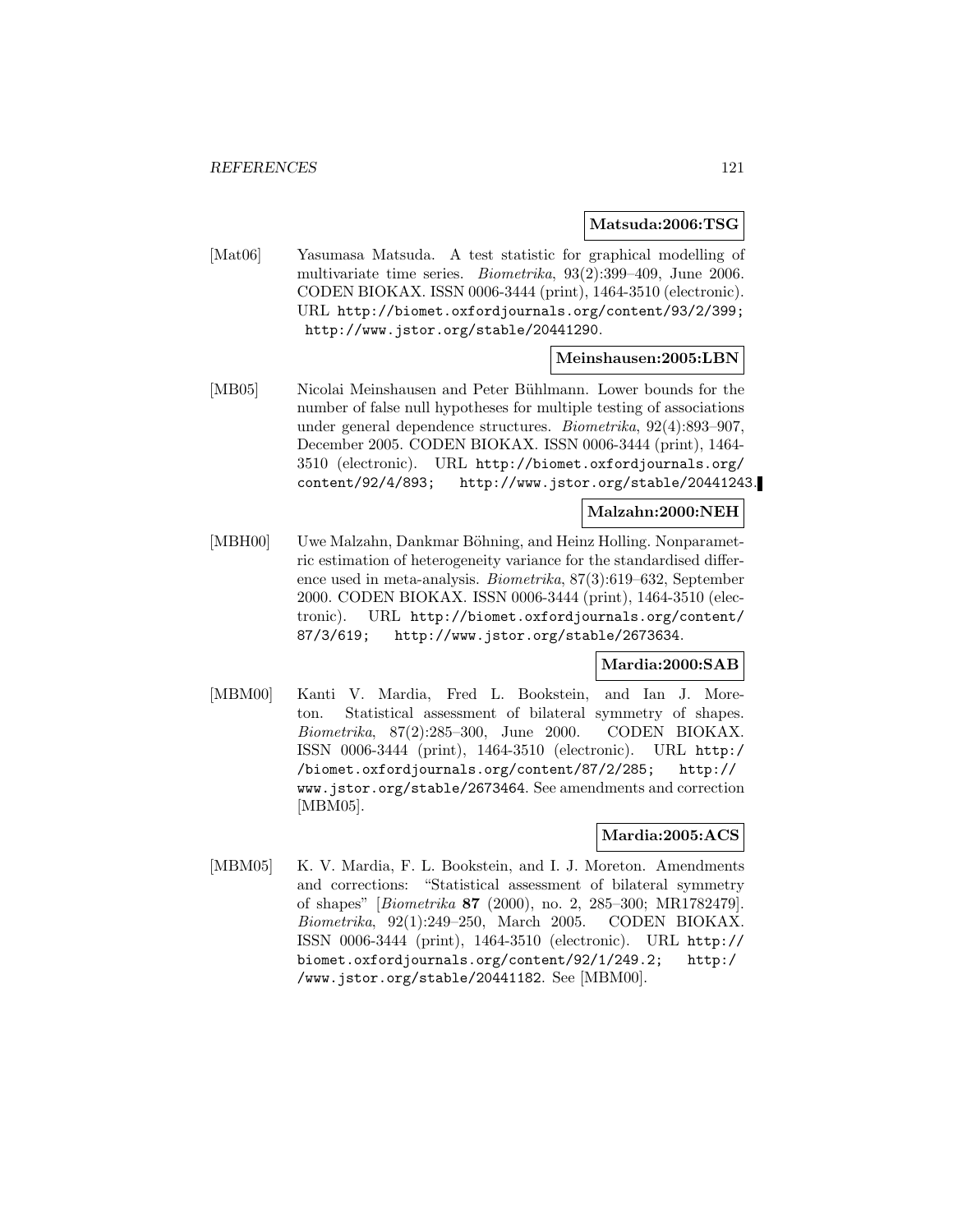#### **Molchanov:2000:STE**

[MC00] I. S. Molchanov and S. N. Chiu. Smoothing techniques and estimation methods for nonstationary Boolean models with applications to coverage processes. Biometrika, 87(2):265–283, June 2000. CO-DEN BIOKAX. ISSN 0006-3444 (print), 1464-3510 (electronic). URL http://biomet.oxfordjournals.org/content/87/2/265; http://www.jstor.org/stable/2673463.

### **Ma:2006:ESE**

[MCW06] Yanyuan Ma, Jeng-Min Chiou, and Naisyin Wang. Efficient semiparametric estimator for heteroscedastic partially linear models. Biometrika, 93(1):75–84, March 2006. CODEN BIOKAX. ISSN 0006-3444 (print), 1464-3510 (electronic). URL http: //biomet.oxfordjournals.org/content/93/1/75; http:// www.jstor.org/stable/20441261.

### **Mukerjee:2002:OME**

[MDC02] Rahul Mukerjee, Aloke Dey, and Kashinath Chatterjee. Optimal main effect plans with non-orthogonal blocking. Biometrika, 89(1): 225–229, March 2002. CODEN BIOKAX. ISSN 0006-3444 (print), 1464-3510 (electronic). URL http://biomet.oxfordjournals. org/content/89/1/225; http://www.jstor.org/stable/4140569.

### **Meinshausen:2008:HTV**

[Mei08] Nicolai Meinshausen. Hierarchical testing of variable importance. Biometrika, 95(2):265–278, June 2008. CODEN BIOKAX. ISSN 0006-3444 (print), 1464-3510 (electronic). URL http:/ /biomet.oxfordjournals.org/content/95/2/265; http:// www.jstor.org/stable/20441463.

#### **Meyer:2003:TLV**

[Mey03] Mary C. Meyer. A test for linear versus convex regression function using shape-restricted regression. Biometrika, 90(1):223–232, March 2003. CODEN BIOKAX. ISSN 0006-3444 (print), 1464- 3510 (electronic). URL http://biomet.oxfordjournals.org/ content/90/1/223; http://www.jstor.org/stable/30042031.

#### **Mandel:2009:NEP**

[MF09] M. Mandel and R. Fluss. Nonparametric estimation of the probability of illness in the illness-death model under cross-sectional sampling. Biometrika, 96(4):861–872, December 2009. CO-DEN BIOKAX. ISSN 0006-3444 (print), 1464-3510 (electronic).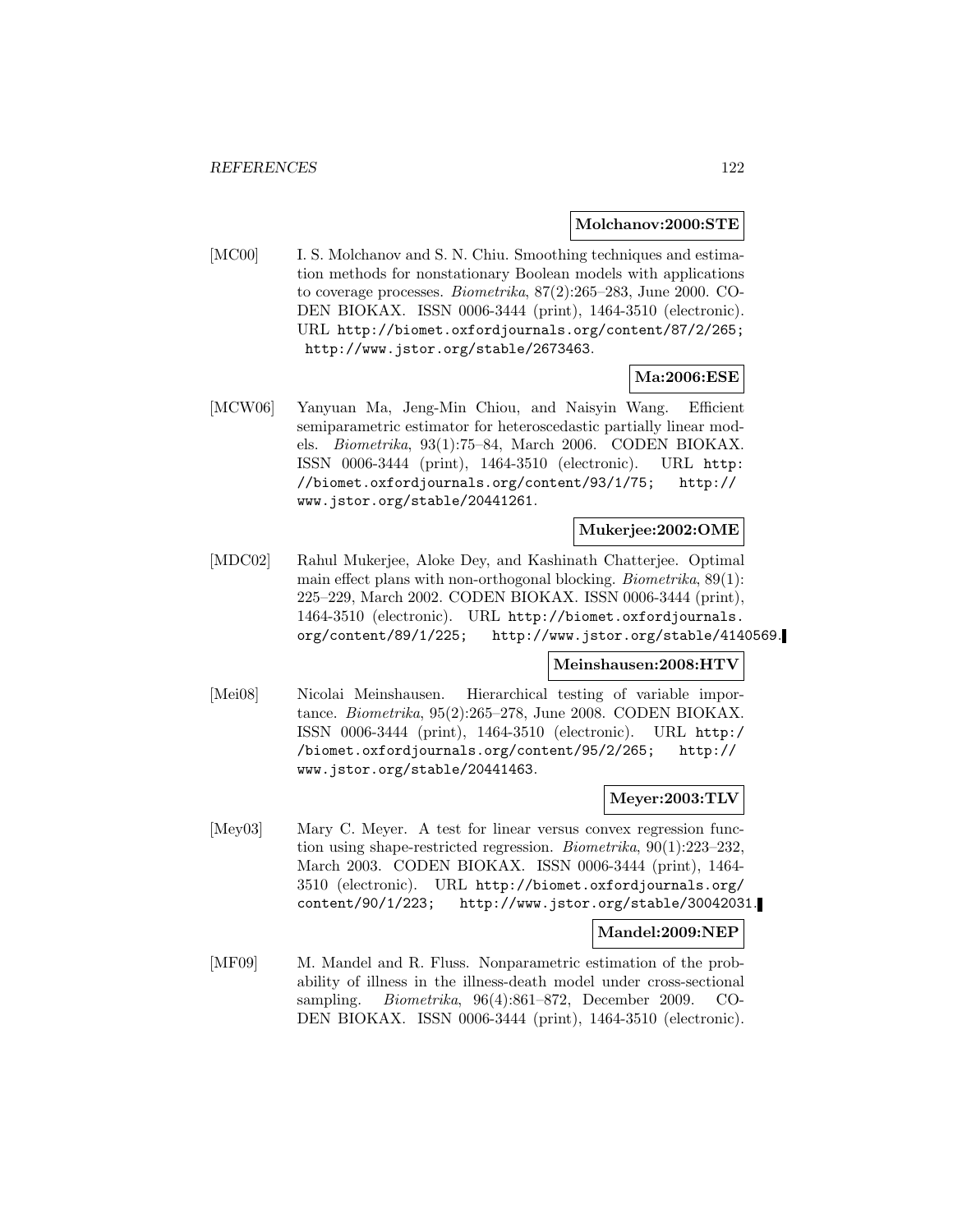URL http://biomet.oxfordjournals.org/content/96/4/861; http://www.jstor.org/stable/27798872.

## **Ma:2007:CLL**

[MH07] Yanyuan Ma and Jeffrey D. Hart. Constrained local likelihood estimators for semiparametric skew-normal distributions. Biometrika, 94(1):119–134, March 2007. CODEN BIOKAX. ISSN 0006-3444 (print), 1464-3510 (electronic). URL http:/ /biomet.oxfordjournals.org/content/94/1/119; http:// www.jstor.org/stable/20441358.

## **Ma:2003:REC**

[MKB03] Renjun Ma, Daniel Krewski, and Richard T. Burnett. Random effects Cox models: A Poisson modelling approach. Biometrika, 90(1):157–169, March 2003. CODEN BIOKAX. ISSN 0006-3444 (print), 1464-3510 (electronic). URL http:/ /biomet.oxfordjournals.org/content/90/1/157; http:// www.jstor.org/stable/30042026.

### **Mardia:2009:MLE**

[MKHT09] Kanti V. Mardia, John T. Kent, Gareth Hughes, and Charles C. Taylor. Maximum likelihood estimation using composite likelihoods for closed exponential families. *Biometrika*, 96(4):975–982, December 2009. CODEN BIOKAX. ISSN 0006-3444 (print), 1464- 3510 (electronic). URL http://biomet.oxfordjournals.org/ content/96/4/975; http://www.jstor.org/stable/27798881.

### **Mao:2002:PMC**

[ML02] Chang Xuan Mao and Bruce G. Lindsay. A Poisson model for the coverage problem with a genomic application. Biometrika, 89(3): 669–681, August 2002. CODEN BIOKAX. ISSN 0006-3444 (print), 1464-3510 (electronic). URL http://biomet.oxfordjournals. org/content/89/3/669; http://www.jstor.org/stable/4140610.

### **Mammen:2003:GSM**

[MN03] Enno Mammen and Jens Perch Nielsen. Generalised structured models. Biometrika, 90(3):551–566, September 2003. CO-DEN BIOKAX. ISSN 0006-3444 (print), 1464-3510 (electronic). URL http://biomet.oxfordjournals.org/content/90/3/551; http://www.jstor.org/stable/30042065.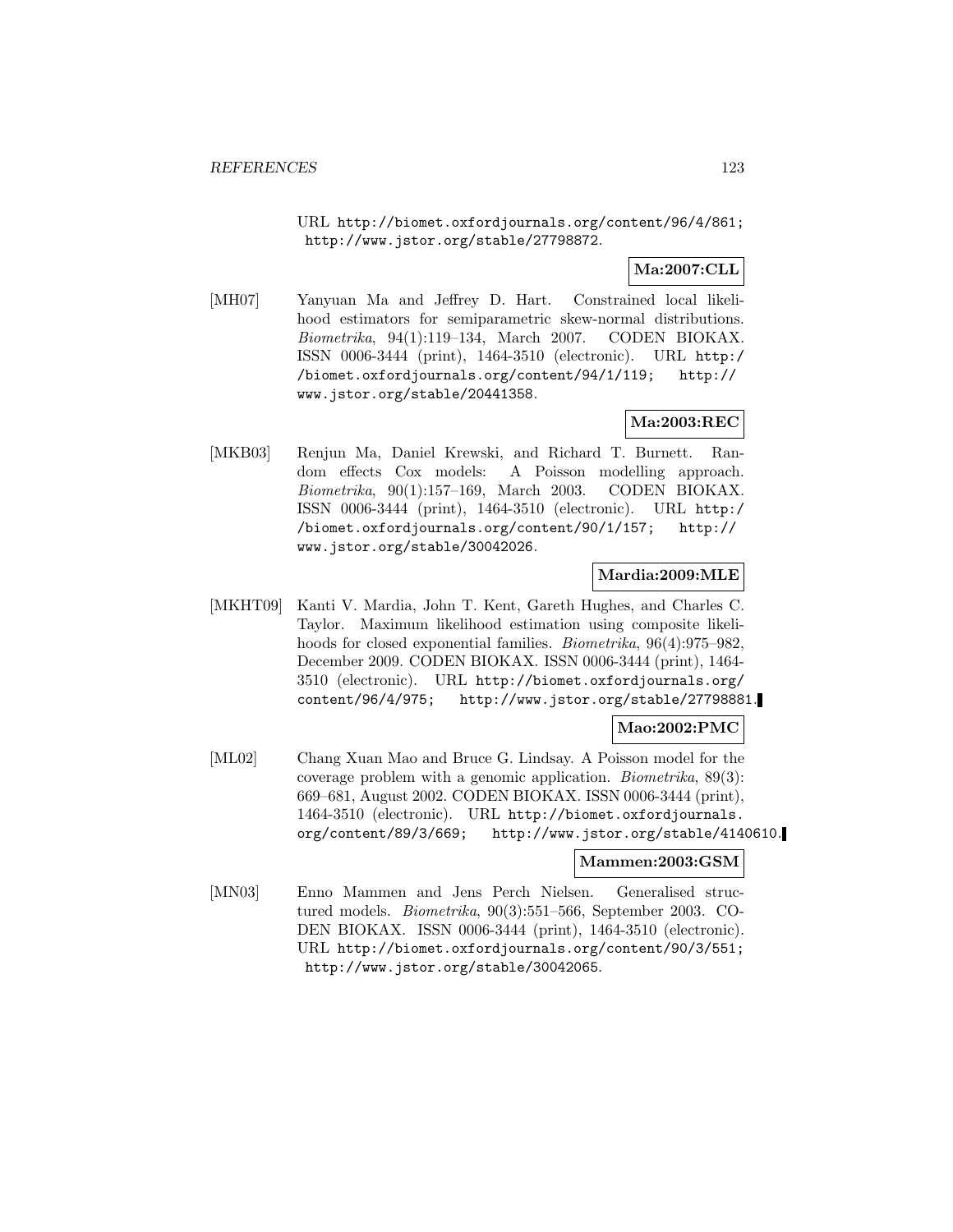### **Mammen:2007:GAP**

[MN07] Enno Mammen and Jens Perch Nielsen. A general approach to the predictability issue in survival analysis with applications. Biometrika, 94(4):873–892, December 2007. CODEN BIOKAX. ISSN 0006-3444 (print), 1464-3510 (electronic). URL http:/ /biomet.oxfordjournals.org/content/94/4/873; http:// www.jstor.org/stable/20441423.

## **Marshall:1997:NMA**

[MO97] Albert W. Marshall and Ingram Olkin. A new method for adding a parameter to a family of distributions with application to the exponential and Weibull families. Biometrika, 84(3):641–652, September 1997. CODEN BIOKAX. ISSN 0006-3444 (print), 1464-3510 (electronic). URL http://www.jstor.org/stable/2337585. See correction [MO05].

### **Marshall:2005:ACN**

[MO05] Albert W. Marshall and Ingram Olkin. Amendments and corrections: "A new method for adding a parameter to a family of distributions with application to the exponential and Weibull families" [Biometrika **84** (1997), no. 3, 641–652; MR1603936]. Biometrika, 92(2):505, June 2005. CODEN BIOKAX. ISSN 0006-3444 (print), 1464-3510 (electronic). URL http://biomet.oxfordjournals. org/content/92/2/505.1; http://www.jstor.org/stable/ 20441205. See [MO97].

### **Moodie:2009:NVD**

[Moo09] E. E. M. Moodie. A note on the variance of doubly-robust Gestimators. Biometrika, 96(4):998–1004, December 2009. CO-DEN BIOKAX. ISSN 0006-3444 (print), 1464-3510 (electronic). URL http://biomet.oxfordjournals.org/content/96/4/998; http://www.jstor.org/stable/27798884.

## **Muller:2003:MDE**

[MP03] Werner G. Müller and Andrej Pázman. Measures for designs in experiments with correlated errors. Biometrika, 90(2):423–434, June 2003. CODEN BIOKAX. ISSN 0006-3444 (print), 1464-3510 (electronic). URL http://biomet.oxfordjournals.org/content/ 90/2/423; http://www.jstor.org/stable/30042050.

## **Moller:2006:EMC**

[MPRB06] J. Møller, A. N. Pettitt, R. Reeves, and K. K. Berthelsen. An efficient Markov chain Monte Carlo method for distributions with in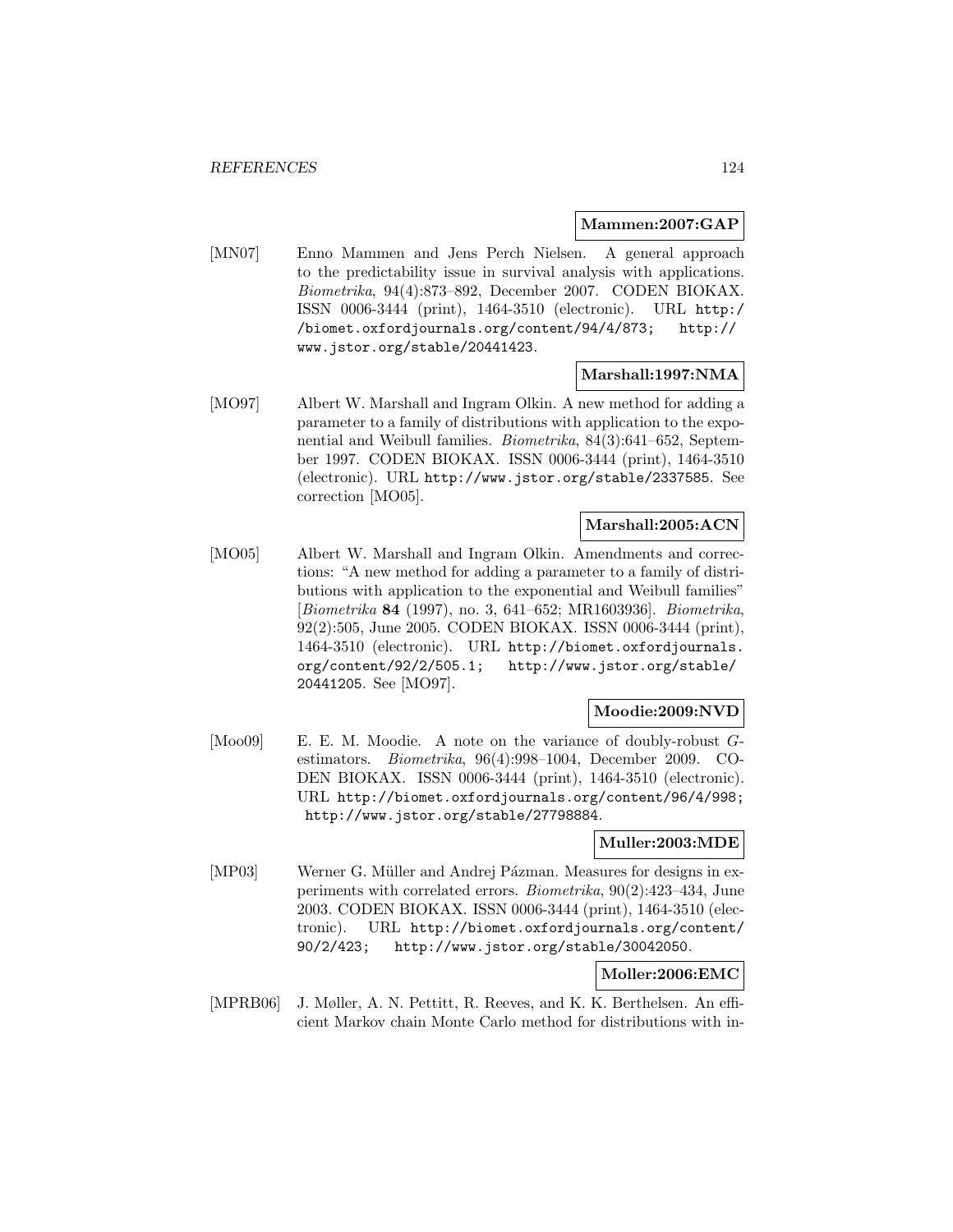tractable normalising constants. Biometrika, 93(2):451–458, June 2006. CODEN BIOKAX. ISSN 0006-3444 (print), 1464-3510 (electronic). URL http://biomet.oxfordjournals.org/content/ 93/2/451; http://www.jstor.org/stable/20441294.

### **Mukerjee:2001:SOP**

[MR01] Rahul Mukerjee and N. Reid. Second-order probability matching priors for a parametric function with application to Bayesian tolerance limits. Biometrika, 88(2):587–592, June 2001. CODEN BIOKAX. ISSN 0006-3444 (print), 1464-3510 (electronic). URL http://www.jstor.org/stable/2673503.

#### **Martinussen:2002:EEA**

[MS02a] Torben Martinussen and Thomas H. Scheike. Efficient estimation in additive hazards regression with current status data. Biometrika, 89(3):649–658, August 2002. CODEN BIOKAX. ISSN 0006-3444 (print), 1464-3510 (electronic). URL http:/ /biomet.oxfordjournals.org/content/89/3/649; http:// www.jstor.org/stable/4140608.

### **Martinussen:2002:FAM**

[MS02b] Torben Martinussen and Thomas H. Scheike. A flexible additive multiplicative hazard model. Biometrika, 89(2):283–298, June 2002. CODEN BIOKAX. ISSN 0006-3444 (print), 1464-3510 (electronic). URL http://biomet.oxfordjournals.org/content/ 89/2/283; http://www.jstor.org/stable/4140577.

### **Martinussen:2007:AAH**

[MS07] Torben Martinussen and Thomas H. Scheike. Aalen additive hazards change-point model. Biometrika, 94(4):861–872, December 2007. CODEN BIOKAX. ISSN 0006-3444 (print), 1464-3510 (electronic). URL http://biomet.oxfordjournals.org/content/ 94/4/861; http://www.jstor.org/stable/20441422.

#### **Mukherjee:2007:AMT**

[MSV07] K. Mukherjee, R. H. Shumway, and K. L. Verosub. On the alignment of multiple time series fragments. Biometrika, 94(2):347–358, June 2007. CODEN BIOKAX. ISSN 0006-3444 (print), 1464- 3510 (electronic). URL http://biomet.oxfordjournals.org/ content/94/2/347; http://www.jstor.org/stable/20441376.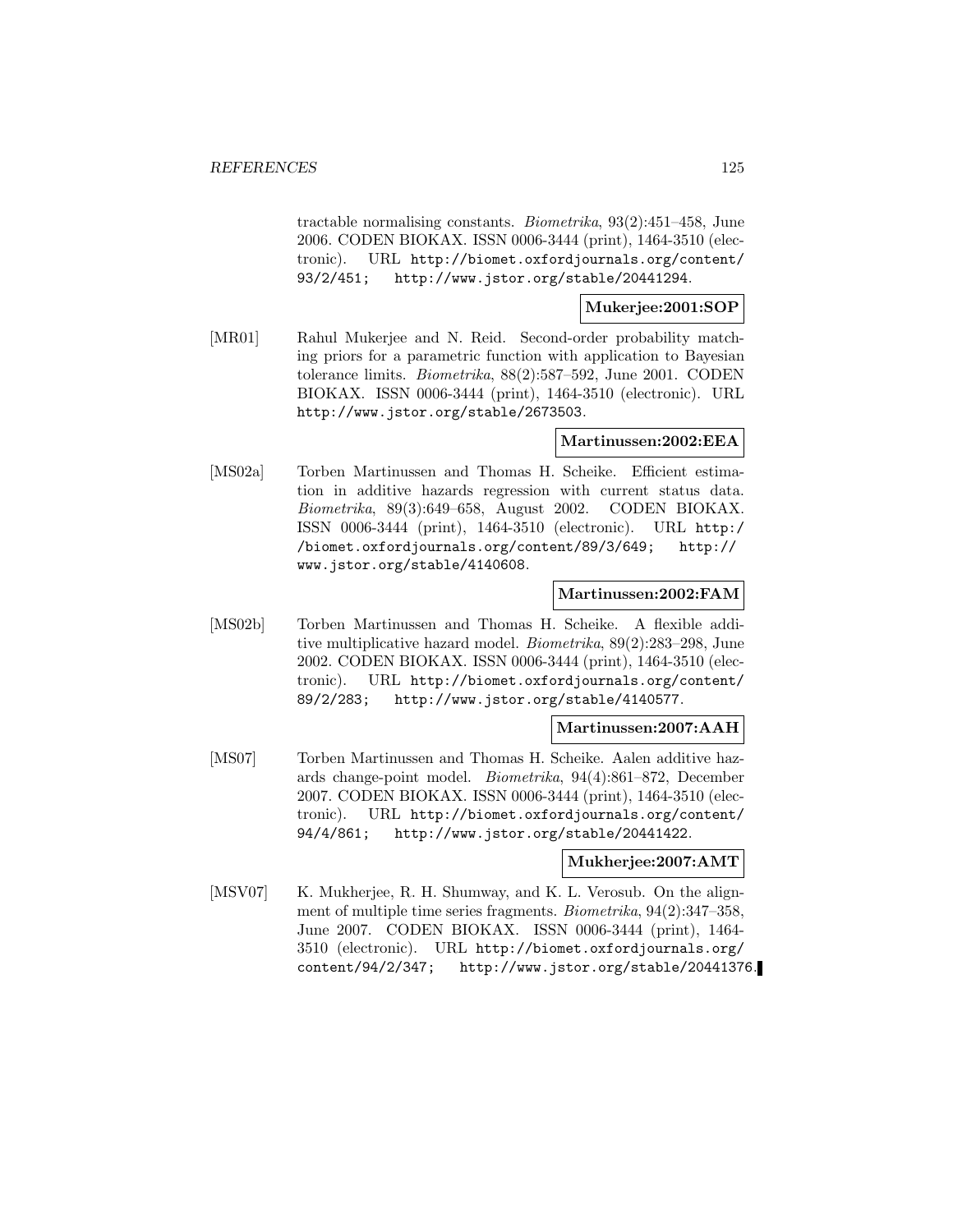### **Muller:2001:EVC**

[MU01] Christine H. Müller and Steffen Uhlig. Estimation of variance components with high breakdown point and high efficiency. Biometrika, 88(2):353–366, June 2001. CODEN BIOKAX. ISSN 0006-3444 (print), 1464-3510 (electronic). URL http://www.jstor.org/ stable/2673484.

## **Nguyen:2003:PCP**

[NCGD03] Truc T. Nguyen, John T. Chen, Arjun K. Gupta, and Khoan T. Dinh. A proof of the conjecture on positive skewness of generalised inverse Gaussian distributions. Biometrika, 90(1):245–250, March 2003. CODEN BIOKAX. ISSN 0006-3444 (print), 1464-3510 (electronic). URL http://biomet.oxfordjournals.org/content/ 90/1/245; http://www.jstor.org/stable/30042034.

## **Ni:2005:NSS**

[NCT05] Liqiang Ni, R. Dennis Cook, and Chih-Ling Tsai. A note on shrinkage sliced inverse regression. Biometrika, 92(1):242–247, March 2005. CODEN BIOKAX. ISSN 0006-3444 (print), 1464-3510 (electronic). URL http://biomet.oxfordjournals.org/content/ 92/1/242; http://www.jstor.org/stable/20441180.

### **Nott:2002:ENS**

[ND02] David J. Nott and William T. M. Dunsmuir. Estimation of nonstationary spatial covariance structure. Biometrika, 89(4):819–829, December 2002. CODEN BIOKAX. ISSN 0006-3444 (print), 1464- 3510 (electronic). URL http://biomet.oxfordjournals.org/ content/89/4/819; http://www.jstor.org/stable/4140539.

## **Nobile:2000:BAF**

[NG00] A. Nobile and P. J. Green. Bayesian analysis of factorial experiments by mixture modelling. Biometrika, 87(1):15–35, March 2000. CODEN BIOKAX. ISSN 0006-3444 (print), 1464-3510 (electronic). URL http://biomet.oxfordjournals.org/content/ 87/1/15; http://www.jstor.org/stable/2673558.

### **Naveau:2009:MPD**

[NGCD09] Philippe Naveau, Armelle Guillou, Daniel Cooley, and Jean Diebolt. Modelling pairwise dependence of maxima in space. Biometrika, 96(1):1–17, March 2009. CODEN BIOKAX. ISSN 0006-3444 (print), 1464-3510 (electronic). URL http://biomet. oxfordjournals.org/content/96/1/1; http://www.jstor. org/stable/27798798.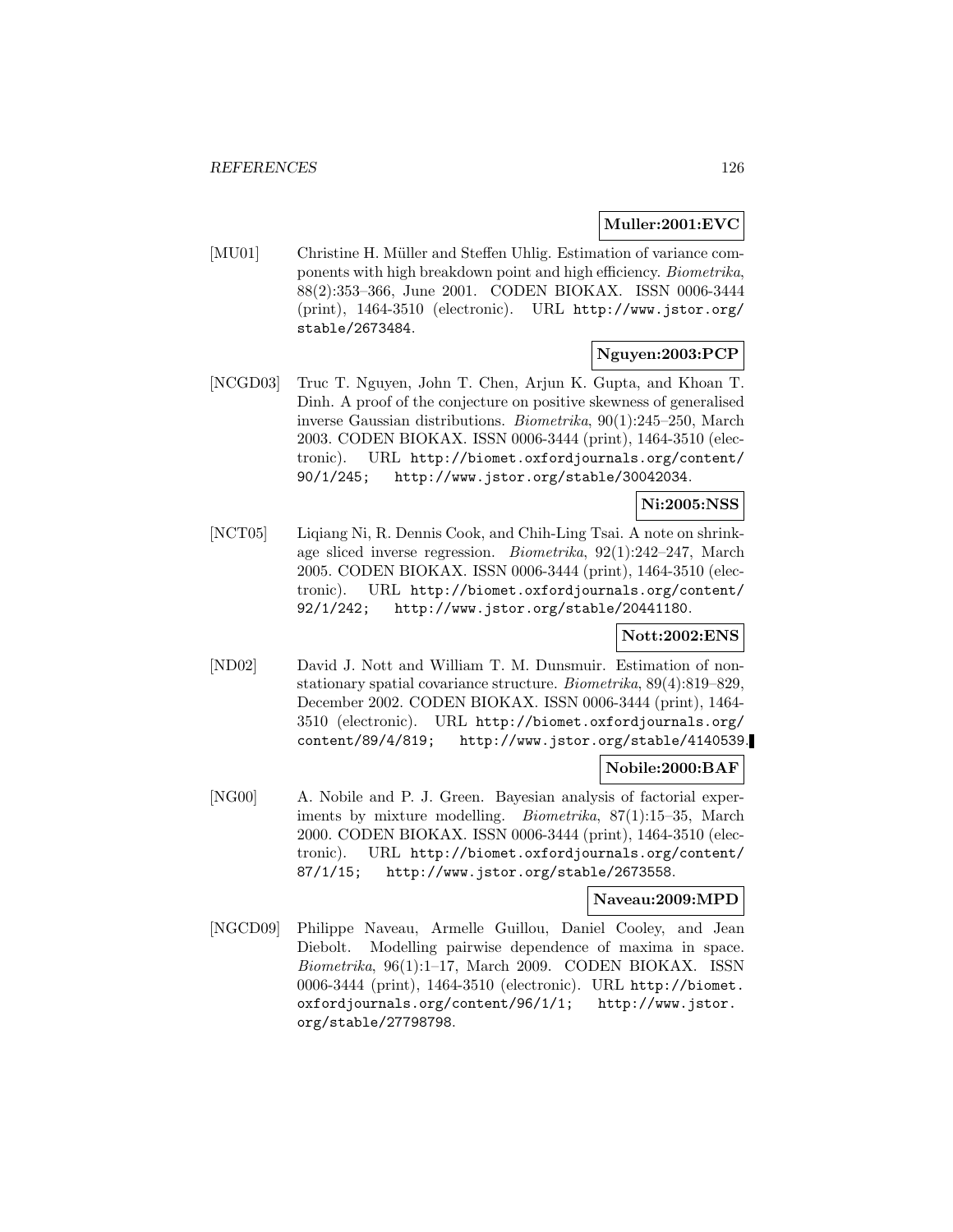#### **Nielsen:2001:CTR**

[Nie01] B. Nielsen. Conditional test for rank in bivariate canonical correlation analysis. Biometrika, 88(3):874–880, September 2001. CO-DEN BIOKAX. ISSN 0006-3444 (print), 1464-3510 (electronic). URL http://www.jstor.org/stable/2673454.

## **Nott:2005:ASB**

[NK05] David J. Nott and Robert Kohn. Adaptive sampling for Bayesian variable selection. Biometrika, 92(4):747–763, December 2005. CO-DEN BIOKAX. ISSN 0006-3444 (print), 1464-3510 (electronic). URL http://biomet.oxfordjournals.org/content/92/4/747; http://www.jstor.org/stable/20441233.

### **Nordman:2009:TEL**

[Nor09] Daniel J. Nordman. Tapered empirical likelihood for time series data in time and frequency domains. Biometrika, 96(1):119–132, March 2009. CODEN BIOKAX. ISSN 0006-3444 (print), 1464- 3510 (electronic). URL http://biomet.oxfordjournals.org/ content/96/1/119; http://www.jstor.org/stable/27798806.

### **Neumann:2008:SCB**

[NP08] Michael H. Neumann and Efstathios Paparoditis. Simultaneous confidence bands in spectral density estimation. Biometrika, 95(2): 381–397, June 2008. CODEN BIOKAX. ISSN 0006-3444 (print), 1464-3510 (electronic). URL http://biomet.oxfordjournals. org/content/95/2/381; http://www.jstor.org/stable/20441471.

### **Neuhaus:2002:ARF**

[NSW02] J. Neuhaus, A. J. Scott, and C. J. Wild. The analysis of retrospective family studies. Biometrika, 89(1):23–37, March 2002. CODEN BIOKAX. ISSN 0006-3444 (print), 1464-3510 (electronic). URL http://biomet.oxfordjournals.org/content/ 89/1/23; http://www.jstor.org/stable/4140556.

## **Naik:2001:SIM**

[NT01] Prasad A. Naik and Chih-Ling Tsai. Single-index model selections. Biometrika, 88(3):821–832, September 2001. CODEN BIOKAX. ISSN 0006-3444 (print), 1464-3510 (electronic). URL http://www. jstor.org/stable/2673449.

### **Nedyalkova:2008:OSE**

[NT08] Desislava Nedyalkova and Yves Tillé. Optimal sampling and estimation strategies under the linear model. Biometrika, 95(3):521–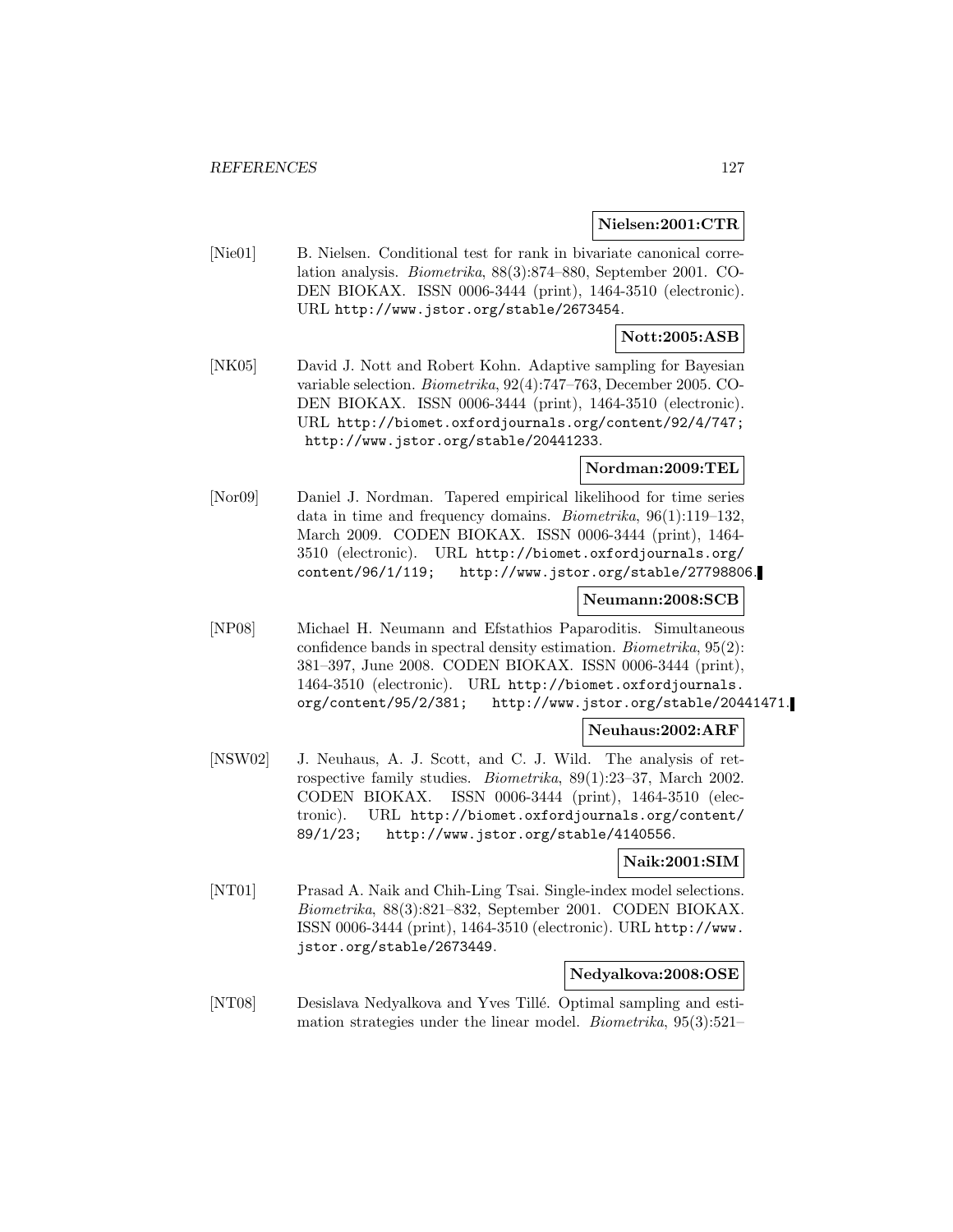537, September 2008. CODEN BIOKAX. ISSN 0006-3444 (print), 1464-3510 (electronic). URL http://biomet.oxfordjournals. org/content/95/3/521; http://www.jstor.org/stable/20441484.

## **Nan:2006:CLR**

[NYK06] Bin Nan, Menggang Yu, and John D. Kalbfleisch. Censored linear regression for case-cohort studies. Biometrika, 93(4):747–762, December 2006. CODEN BIOKAX. ISSN 0006-3444 (print), 1464- 3510 (electronic). URL http://biomet.oxfordjournals.org/ content/93/4/747; http://www.jstor.org/stable/20441325.

### **Oakes:2001:BCS**

[Oak01] David Oakes. Biometrika Centenary: Survival analysis. Biometrika, 88(1):99–142, March 2001. CODEN BIOKAX. ISSN 0006-3444 (print), 1464-3510 (electronic). URL http://www.jstor.org/ stable/2673676.

### **Oakes:2008:CKT**

[Oak08] David Oakes. On consistency of Kendall's Tau under censoring. Biometrika, 95(4):997–1001, December 2008. CO-DEN BIOKAX. ISSN 0006-3444 (print), 1464-3510 (electronic). URL http://biomet.oxfordjournals.org/content/95/4/997; http://www.jstor.org/stable/20441522.

## **Oller:2007:ICI**

[OGC07] Ramon Oller, Guadalupe Gómez, and M. Luz Calle. Interval censoring: Identifiability and the constant-sum property. Biometrika, 94(1):61–70, March 2007. CODEN BIOKAX. ISSN 0006-3444 (print), 1464-3510 (electronic). URL http: //biomet.oxfordjournals.org/content/94/1/61; http:// www.jstor.org/stable/20441354.

## **Olhede:2004:LSP**

[OMS04] Sofia C. Olhede, Emma J. McCoy, and David A. Stephens. Largesample properties of the periodogram estimator of seasonally persistent processes. Biometrika, 91(3):613–628, September 2004. CO-DEN BIOKAX. ISSN 0006-3444 (print), 1464-3510 (electronic). URL http://www.jstor.org/stable/20441127.

### **Oh:2001:PBT**

[ONL01] Hee-Seok Oh, Philippe Naveau, and Geunghee Lee. Polynomial boundary treatment for wavelet regression. Biometrika, 88(1):291– 298, March 2001. CODEN BIOKAX. ISSN 0006-3444 (print),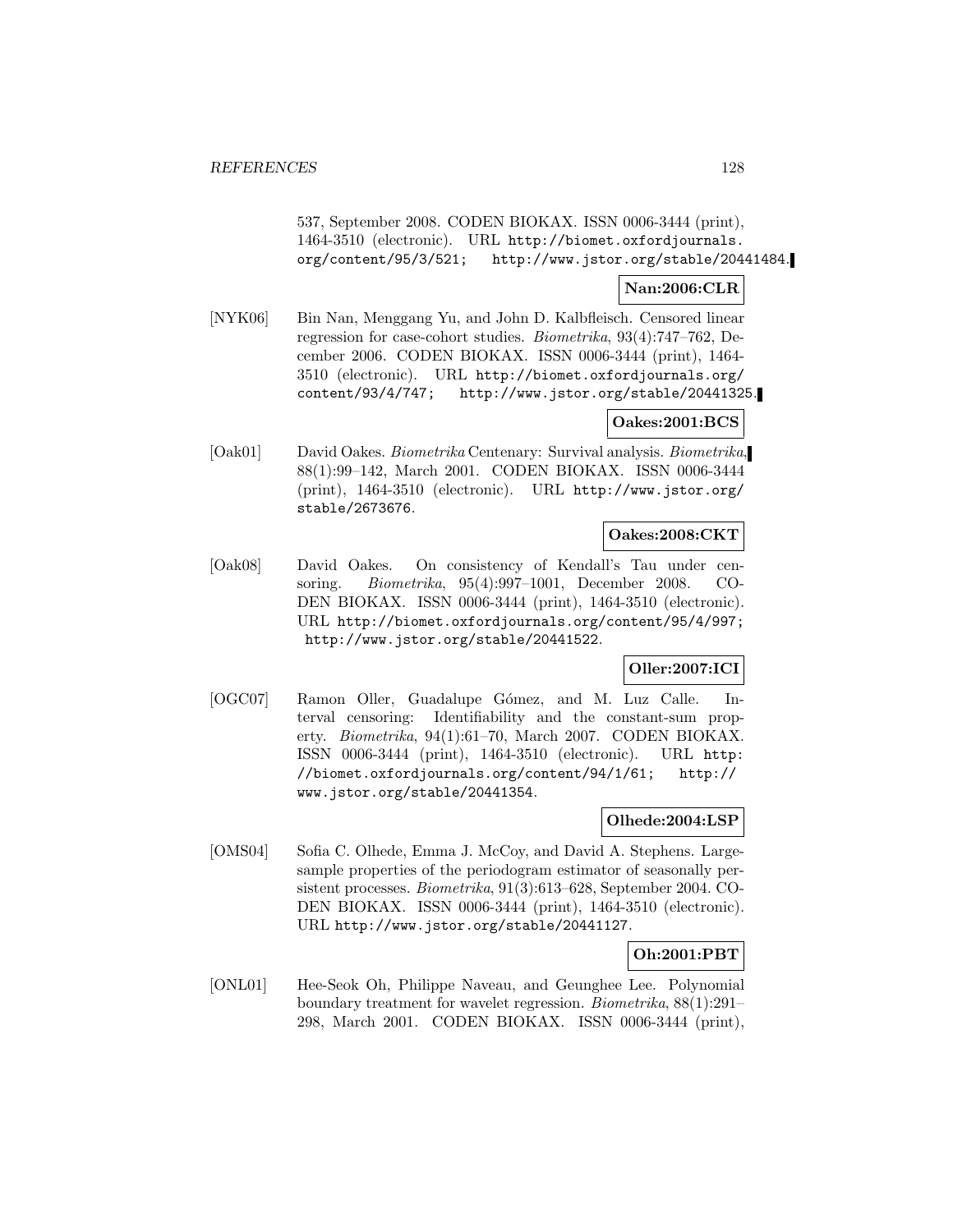1464-3510 (electronic). URL http://www.jstor.org/stable/ 2673687.

## **Oh:2007:RPD**

[ONL07] Hee-Seok Oh, Douglas W. Nychka, and Thomas C. M. Lee. The role of pseudo data for robust smoothing with application to wavelet regression. Biometrika, 94(4):893–904, December 2007. CODEN BIOKAX. ISSN 0006-3444 (print), 1464-3510 (electronic). URL http://biomet.oxfordjournals.org/content/94/4/893; http://www.jstor.org/stable/20441424.

## **Oakley:2002:BIU**

[OO02] Jeremy Oakley and Anthony O'Hagan. Bayesian inference for the uncertainty distribution of computer model outputs. Biometrika, 89(4):769–784, December 2002. CODEN BIOKAX. ISSN 0006-3444 (print), 1464-3510 (electronic). URL http:/ /biomet.oxfordjournals.org/content/89/4/769; http:// www.jstor.org/stable/4140536.

## **Oakley:2007:UPE**

[OO07] Jeremy E. Oakley and Anthony O'Hagan. Uncertainty in prior elicitations: A nonparametric approach. Biometrika, 94(2):427–441, June 2007. CODEN BIOKAX. ISSN 0006-3444 (print), 1464- 3510 (electronic). URL http://biomet.oxfordjournals.org/ content/94/2/427; http://www.jstor.org/stable/20441382.

## **OQuigley:2003:KTG**

[O'Q03] John O'Quigley. Khmaladze-type graphical evaluation of the proportional hazards assumption. Biometrika, 90(3):577–584, September 2003. CODEN BIOKAX. ISSN 0006-3444 (print), 1464- 3510 (electronic). URL http://biomet.oxfordjournals.org/ content/90/3/577; http://www.jstor.org/stable/30042067.

### **Oakes:2000:RBC**

[OR00] David Oakes and John Ritz. Regression in a bivariate copula model. Biometrika, 87(2):345–352, June 2000. CODEN BIOKAX. ISSN 0006-3444 (print), 1464-3510 (electronic). URL http:/ /biomet.oxfordjournals.org/content/87/2/345; http:// www.jstor.org/stable/2673468.

### **Ombao:2001:SGC**

[ORSV01] Hernando C. Ombao, Jonathan A. Raz, Robert L. Strawderman, and Rainer Von Sachs. A simple generalised crossval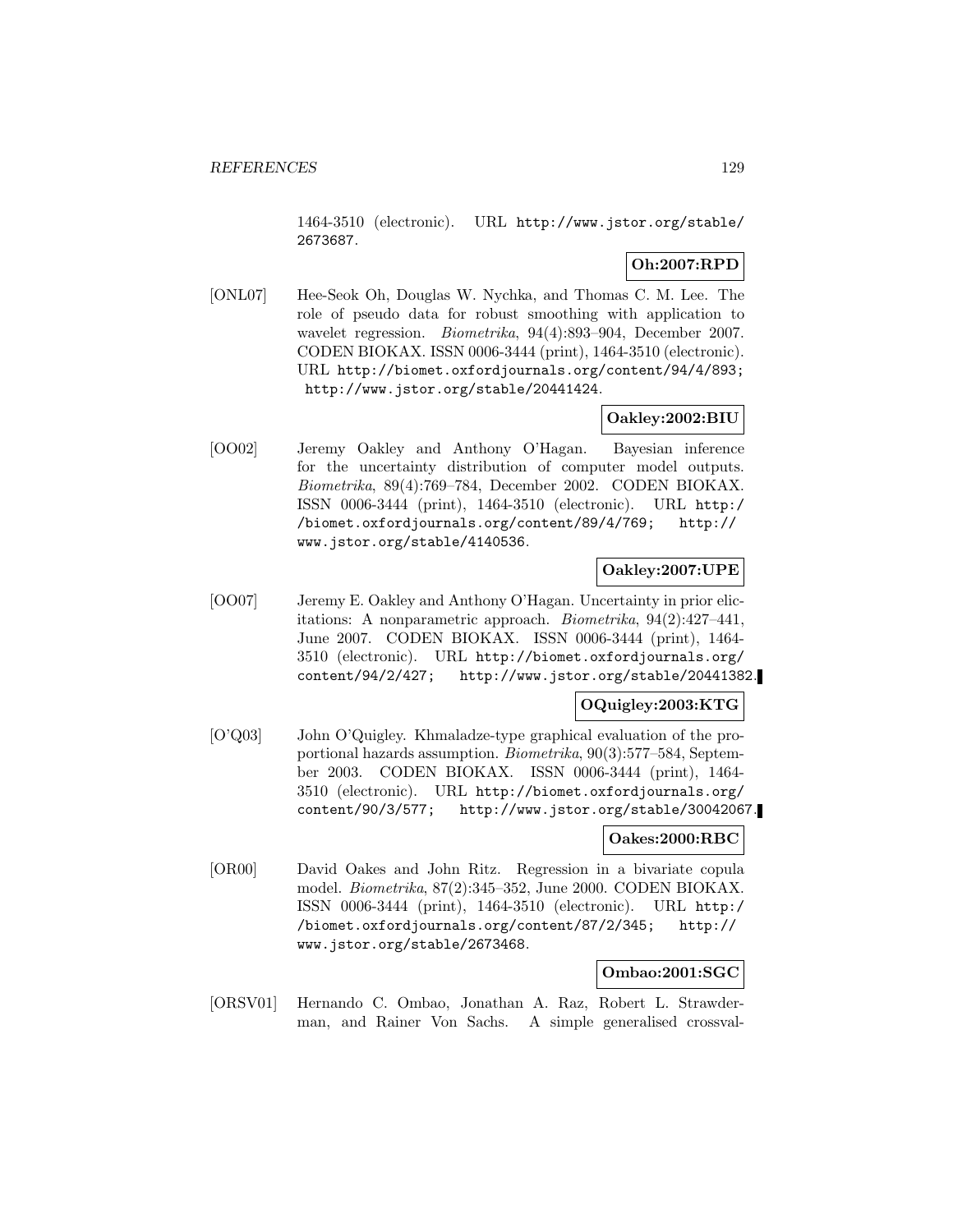idation method of span selection for periodogram smoothing. Biometrika, 88(4):1186–1192, December 2001. CODEN BIOKAX. ISSN 0006-3444 (print), 1464-3510 (electronic). URL http:// biomet.oxfordjournals.org/content/88/4/1186; http:// www.jstor.org/stable/2673711.

## **Oakes:2003:CMG**

[OW03] David Oakes and Antai Wang. Copula model generated by Dabrowska's association measure. Biometrika, 90(2):478–481, June 2003. CODEN BIOKAX. ISSN 0006-3444 (print), 1464-3510 (electronic). URL http://biomet.oxfordjournals.org/content/ 90/2/478; http://www.jstor.org/stable/30042056.

## **Olhede:2004:AWT**

[OW04] Sofia C. Olhede and Andrew T. Walden. 'Analytic' wavelet thresholding. Biometrika, 91(4):955–973, December 2004. CO-DEN BIOKAX. ISSN 0006-3444 (print), 1464-3510 (electronic). URL http://biomet.oxfordjournals.org/content/91/4/955; http://www.jstor.org/stable/20441155.

### **Oman:2001:MGC**

[OZ01] Samuel D. Oman and David M. Zucker. Modelling and generating correlated binary variables. Biometrika, 88(1):287–290, March 2001. CODEN BIOKAX. ISSN 0006-3444 (print), 1464-3510 (electronic). URL http://www.jstor.org/stable/2673686.

### **Paddock:2002:BNM**

[Pad02] Susan M. Paddock. Bayesian nonparametric multiple imputation of partially observed data with ignorable nonresponse. Biometrika, 89(3):529–538, August 2002. CODEN BIOKAX. ISSN 0006-3444 (print), 1464-3510 (electronic). URL http:/ /biomet.oxfordjournals.org/content/89/3/529; http:// www.jstor.org/stable/4140599.

## **Pal:2009:NCS**

[Pal09] Soumik Pal. A note on a conjectured sharpness principle for probabilistic forecasting with calibration. Biometrika, 96(4):1019–1023, December 2009. CODEN BIOKAX. ISSN 0006-3444 (print), 1464- 3510 (electronic). URL http://biomet.oxfordjournals.org/ content/96/4/1019; http://www.jstor.org/stable/27798887. See correction [Pal10].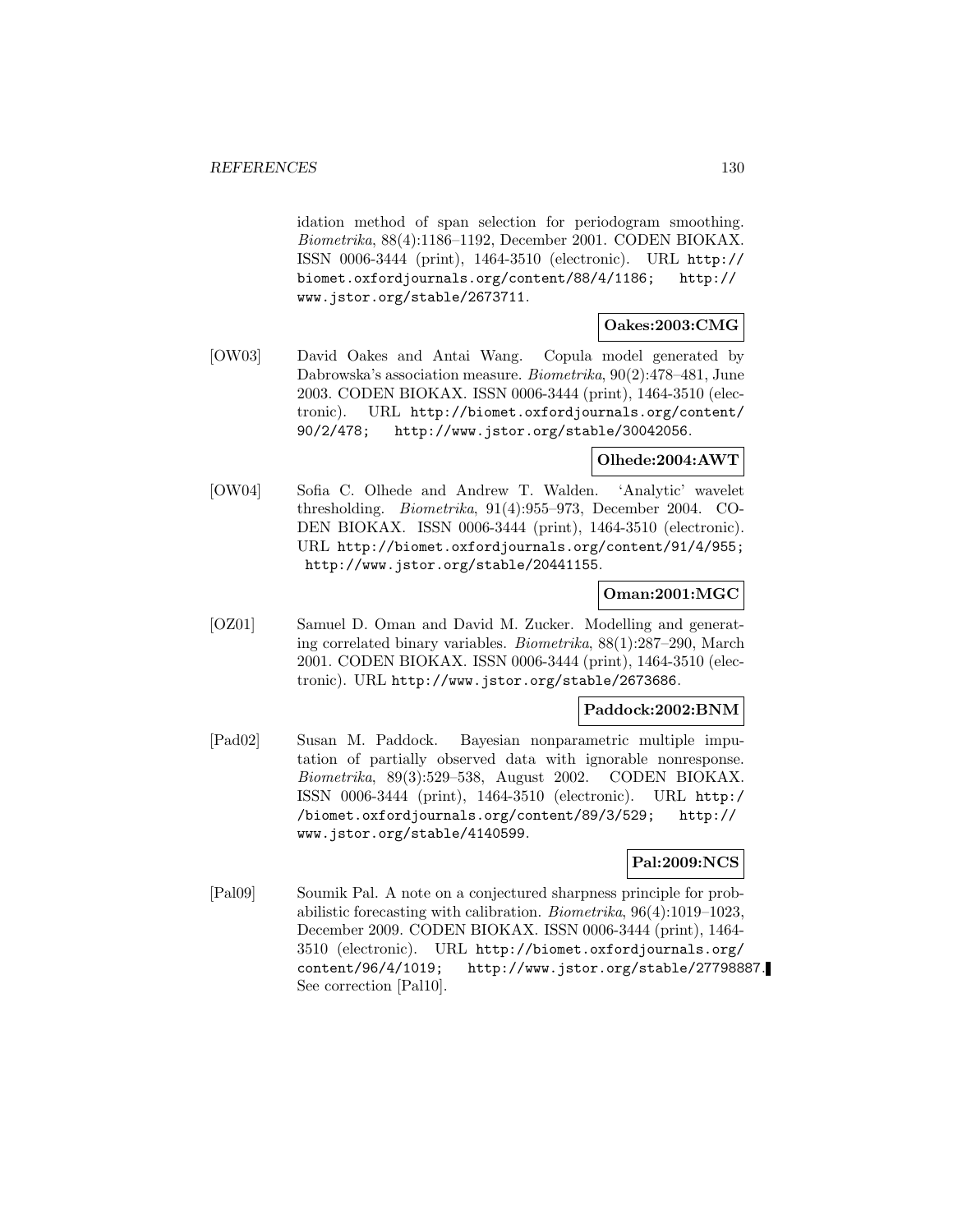## **Pal:2010:ACC**

[Pal10] Soumik Pal. Amendments and corrections: 'On a conjectured sharpness principle for probabilistic forecasting with calibration' [errata to MR2767288]. Biometrika, 97(4):1013, December 2010. CODEN BIOKAX. ISSN 0006-3444 (print), 1464-3510 (electronic). URL http://www.jstor.org/stable/29777157. See [Pal09].

# **Pan:2001:RVE**

[Pan01] Wei Pan. On the robust variance estimator in generalised estimating equations. Biometrika, 88(3):901–906, September 2001. CO-DEN BIOKAX. ISSN 0006-3444 (print), 1464-3510 (electronic). URL http://www.jstor.org/stable/2673458.

### **Paige:2001:BIN**

[PB01] R. L. Paige and R. W. Butler. Bayesian inference in neural networks. Biometrika, 88(3):623–641, September 2001. CODEN BIOKAX. ISSN 0006-3444 (print), 1464-3510 (electronic). URL http://www.jstor.org/stable/2673435.

## **Perez:2002:EPP**

[PB02] José M. Pérez and James O. Berger. Expected-posterior prior distributions for model selection. Biometrika, 89(3):491–511, August 2002. CODEN BIOKAX. ISSN 0006-3444 (print), 1464-3510 (electronic). URL http://biomet.oxfordjournals.org/content/ 89/3/491; http://www.jstor.org/stable/4140597.

### **Pierce:2006:ERS**

[PB06] Donald A. Pierce and Ruggero Bellio. Effects of the reference set on frequentist inferences. Biometrika, 93(2):425–438, June 2006. CODEN BIOKAX. ISSN 0006-3444 (print), 1464-3510 (electronic). URL http://biomet.oxfordjournals.org/content/93/2/425; http://www.jstor.org/stable/20441292.

## **Pitt:2006:EBI**

[PCK06] Michael Pitt, David Chan, and Robert Kohn. Efficient Bayesian inference for Gaussian copula regression models. Biometrika, 93(3):537–554, September 2006. CODEN BIOKAX. ISSN 0006-3444 (print), 1464-3510 (electronic). URL http://biomet. oxfordjournals.org/content/93/3/537; http://www.jstor. org/stable/20441306.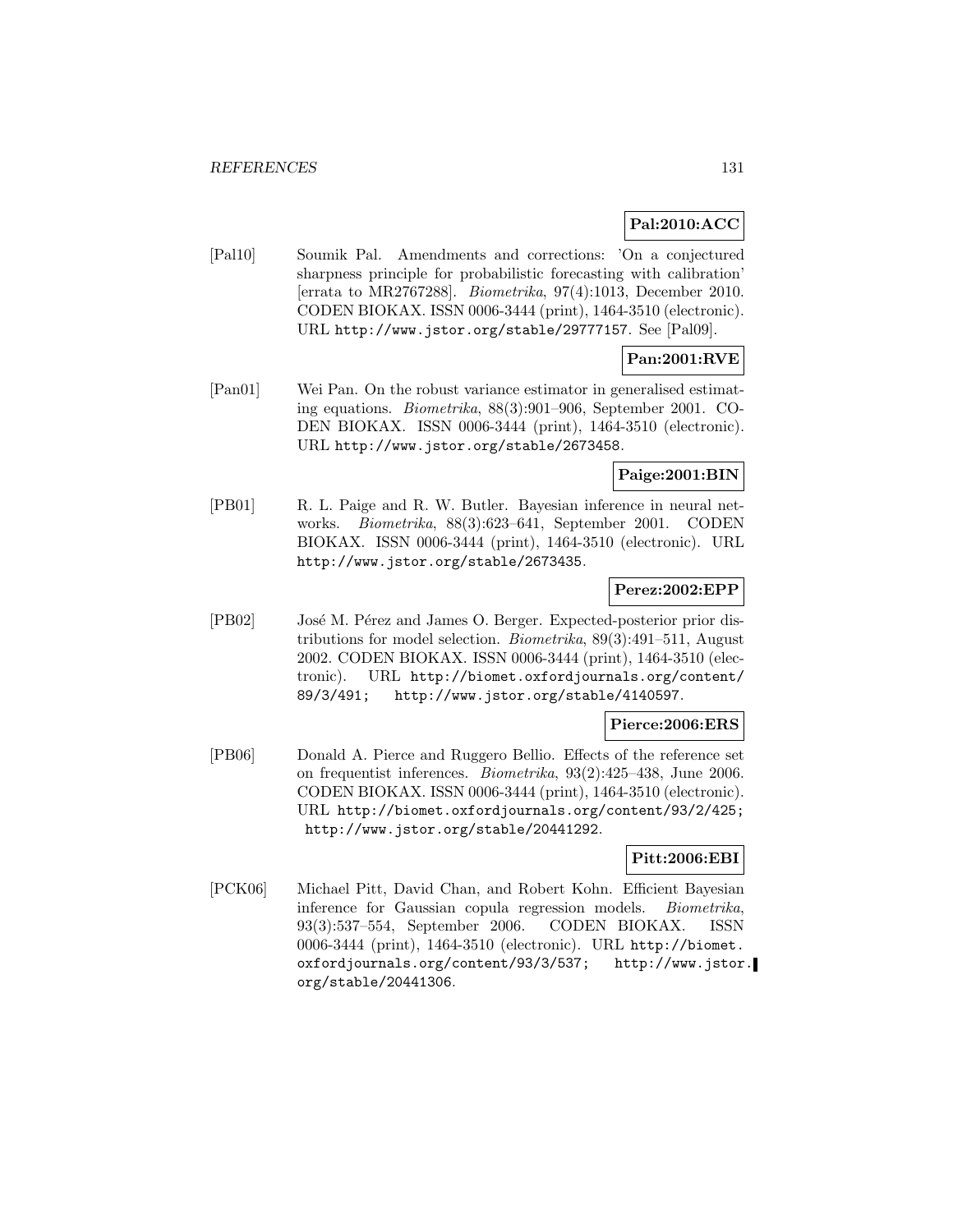#### **Pfeffermann:2006:MLM**

[PDD06] Danny Pfeffermann, Fernando Antonio Da Silva Moura, and Pedro Luis Do Nascimento Silva. Multi-level modelling under informative sampling. Biometrika, 93(4):943–959, December 2006. CO-DEN BIOKAX. ISSN 0006-3444 (print), 1464-3510 (electronic). URL http://biomet.oxfordjournals.org/content/93/4/943; http://www.jstor.org/stable/20441337.

### **Peddada:2005:EOR**

[PDT05] Shyamal D. Peddada, David B. Dunson, and Xiaofeng Tan. Estimation of order-restricted means from correlated data. Biometrika, 92(3):703–715, September 2005. CODEN BIOKAX. ISSN 0006-3444 (print), 1464-3510 (electronic). URL http:/ /biomet.oxfordjournals.org/content/92/3/703; http:// www.jstor.org/stable/20441224.

## **Pena:2009:DRT**

[Peñ09] Daniel Peña. Dimension reduction in time series and the dynamic factor model. Biometrika, 96(2):494–496, June 2009. CO-DEN BIOKAX. ISSN 0006-3444 (print), 1464-3510 (electronic). URL http://biomet.oxfordjournals.org/content/96/2/494; http://www.jstor.org/stable/27798840.

## **Peng:2006:NEL**

[PF06] L. Peng and J. P. Fine. Nonparametric estimation with lefttruncated semicompeting risks data. Biometrika, 93(2):367–383, June 2006. CODEN BIOKAX. ISSN 0006-3444 (print), 1464- 3510 (electronic). URL http://biomet.oxfordjournals.org/ content/93/2/367; http://www.jstor.org/stable/20441288.

#### **Peng:2007:NQI**

[PF07] L. Peng and J. P. Fine. Nonparametric quantile inference with competing–risks data. Biometrika, 94(3):735–744, August 2007. CODEN BIOKAX. ISSN 0006-3444 (print), 1464-3510 (electronic). URL http://biomet.oxfordjournals.org/content/94/3/735; http://www.jstor.org/stable/20441408.

### **Pfeiffer:2001:ICA**

[PGP01] Ruth M. Pfeiffer, Mitchell H. Gail, and David Pee. Inference for covariates that accounts for ascertainment and random genetic effects in family studies. Biometrika, 88(4):933–948, December 2001. CO-DEN BIOKAX. ISSN 0006-3444 (print), 1464-3510 (electronic).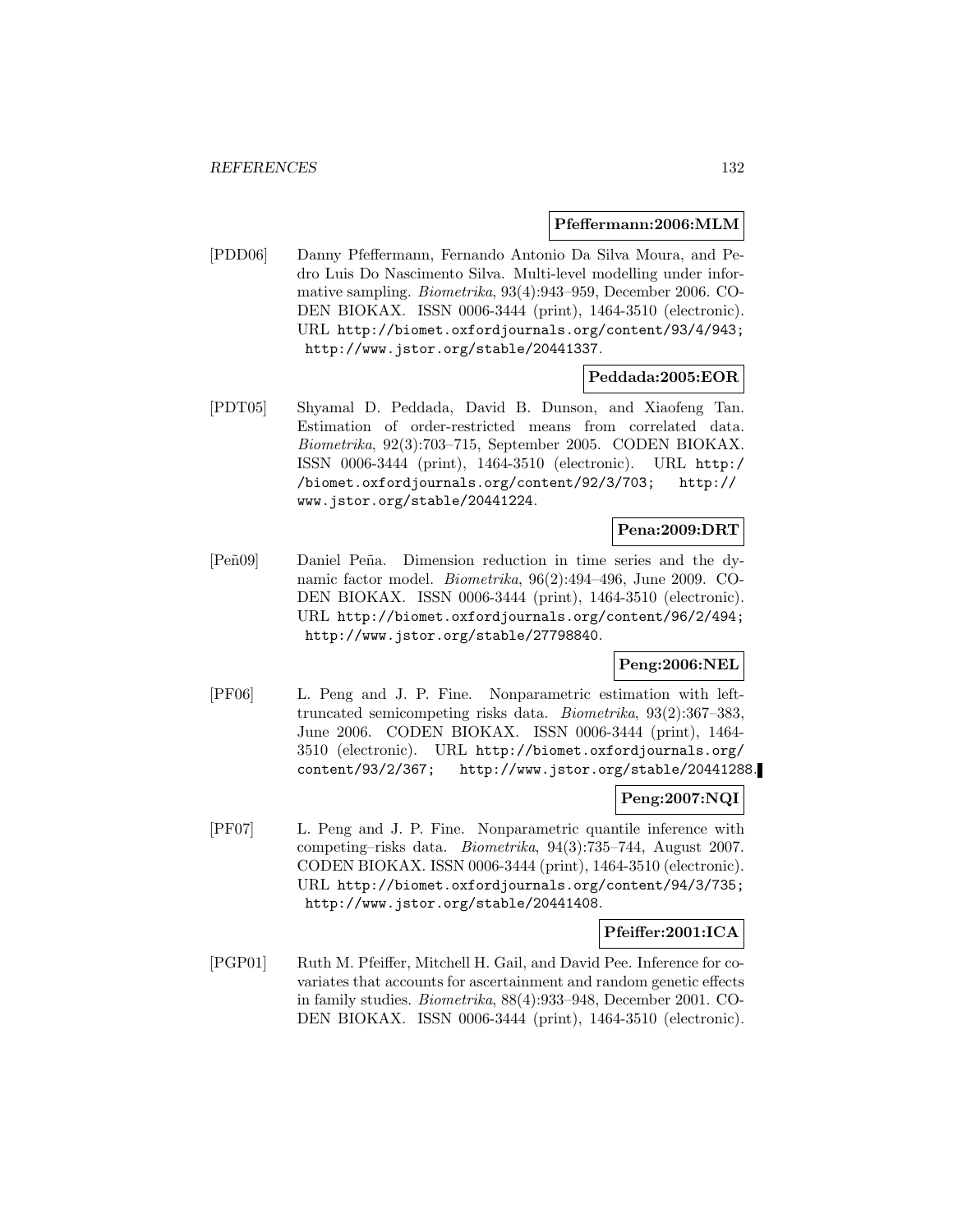URL http://biomet.oxfordjournals.org/content/88/4/933; http://www.jstor.org/stable/2673693.

**Peng:2007:SAT**

[PH07] Limin Peng and Yijian Huang. Survival analysis with temporal covariate effects. Biometrika, 94(3):719–733, August 2007. CO-DEN BIOKAX. ISSN 0006-3444 (print), 1464-3510 (electronic). URL http://biomet.oxfordjournals.org/content/94/3/719; http://www.jstor.org/stable/20441407.

## **Parner:2001:MPH**

[PK01] Erik T. Parner and Niels Keiding. Misspecified proportional hazard models and confirmatory analysis of survival data. Biometrika, 88(2):459–468, June 2001. CODEN BIOKAX. ISSN 0006-3444 (print), 1464-3510 (electronic). URL http://www.jstor.org/ stable/2673493.

## **Park:2004:ALD**

[PK04a] Eunsik Park and Yongdai Kim. Analysis of longitudinal data in case-control studies. Biometrika, 91(2):321–330, June 2004. CO-DEN BIOKAX. ISSN 0006-3444 (print), 1464-3510 (electronic). URL http://biomet.oxfordjournals.org/content/91/2/321; http://www.jstor.org/stable/20441104.

### **Pierce:2004:ACE**

[PK04b] Donald A. Pierce and Albrecht M. Kellerer. Adjusting for covariate errors with nonparametric assessment of the true covariate distribution. Biometrika, 91(4):863–876, December 2004. CO-DEN BIOKAX. ISSN 0006-3444 (print), 1464-3510 (electronic). URL http://biomet.oxfordjournals.org/content/91/4/863; http://www.jstor.org/stable/20441149.

### **Pilla:2001:AEM**

[PL01] Ramani S. Pilla and Bruce G. Lindsay. Alternative EM methods for nonparametric finite mixture models. Biometrika, 88(2):535–550, June 2001. CODEN BIOKAX. ISSN 0006-3444 (print), 1464-3510 (electronic). URL http://www.jstor.org/stable/2673498.

### **Parzen:2005:NRB**

[PLF05] Michael Parzen, Stuart R. Lipsitz, and Garrett M. Fitzmaurice. A note on reducing the bias of the approximate Bayesian bootstrap imputation variance estimator. Biometrika, 92(4):971–974,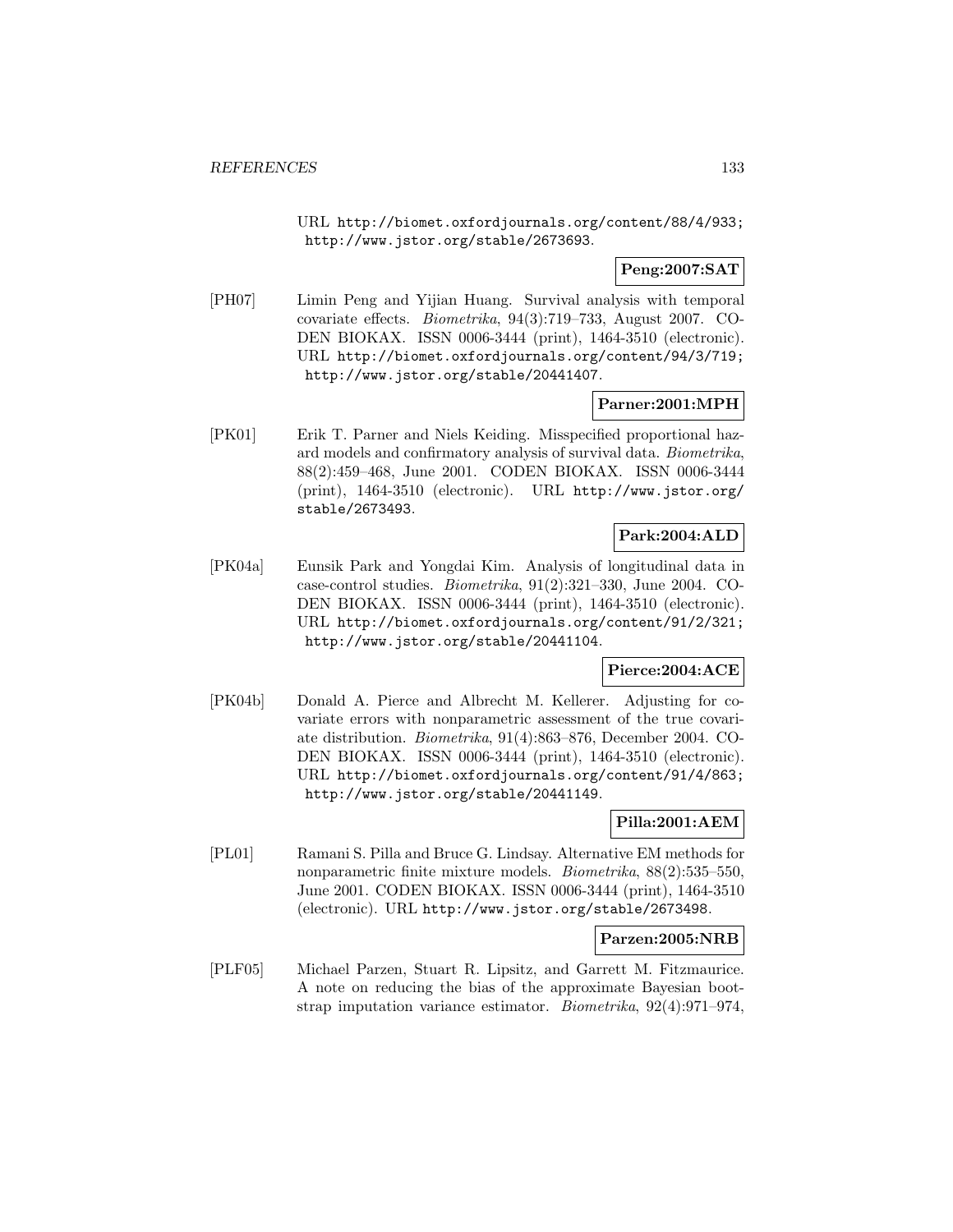December 2005. CODEN BIOKAX. ISSN 0006-3444 (print), 1464- 3510 (electronic). URL http://biomet.oxfordjournals.org/ content/92/4/971; http://www.jstor.org/stable/20441250.

#### **Pan:2003:MMC**

[PM03] Jianxin Pan and Gilbert Mackenzie. On modelling mean-covariance structures in longitudinal studies. Biometrika, 90(1):239–244, March 2003. CODEN BIOKAX. ISSN 0006-3444 (print), 1464- 3510 (electronic). URL http://biomet.oxfordjournals.org/ content/90/1/239; http://www.jstor.org/stable/30042033.

### **Pourahmadi:2000:MLE**

[Pou00] Mohsen Pourahmadi. Maximum likelihood estimation of generalised linear models for multivariate normal covariance matrix. Biometrika, 87(2):425–435, June 2000. CODEN BIOKAX. ISSN 0006-3444 (print), 1464-3510 (electronic). URL http:/ /biomet.oxfordjournals.org/content/87/2/425; http:// www.jstor.org/stable/2673473.

## **Pourahmadi:2007:CDE**

[Pou07] Mohsen Pourahmadi. Cholesky decompositions and estimation of a covariance matrix: Orthogonality of variance–correlation parameters. Biometrika, 94(4):1006–1013, December 2007. CO-DEN BIOKAX. ISSN 0006-3444 (print), 1464-3510 (electronic). URL http://biomet.oxfordjournals.org/content/ 94/4/1006; http://www.jstor.org/stable/20441434.

### **Paparoditis:2001:TBB**

[PP01] Efstathios Paparoditis and Dimitris N. Politis. Tapered block bootstrap. Biometrika, 88(4):1105–1119, December 2001. CO-DEN BIOKAX. ISSN 0006-3444 (print), 1464-3510 (electronic). URL http://biomet.oxfordjournals.org/content/ 88/4/1105; http://www.jstor.org/stable/2673704.

#### **Preisser:2008:NDD**

[PQP08] John S. Preisser, Bahjat F. Qaqish, and Jamie Perin. A note on deletion diagnostics for estimating equations. Biometrika, 95(2): 509–513, June 2008. CODEN BIOKAX. ISSN 0006-3444 (print), 1464-3510 (electronic). URL http://biomet.oxfordjournals. org/content/95/2/509; http://www.jstor.org/stable/20441479.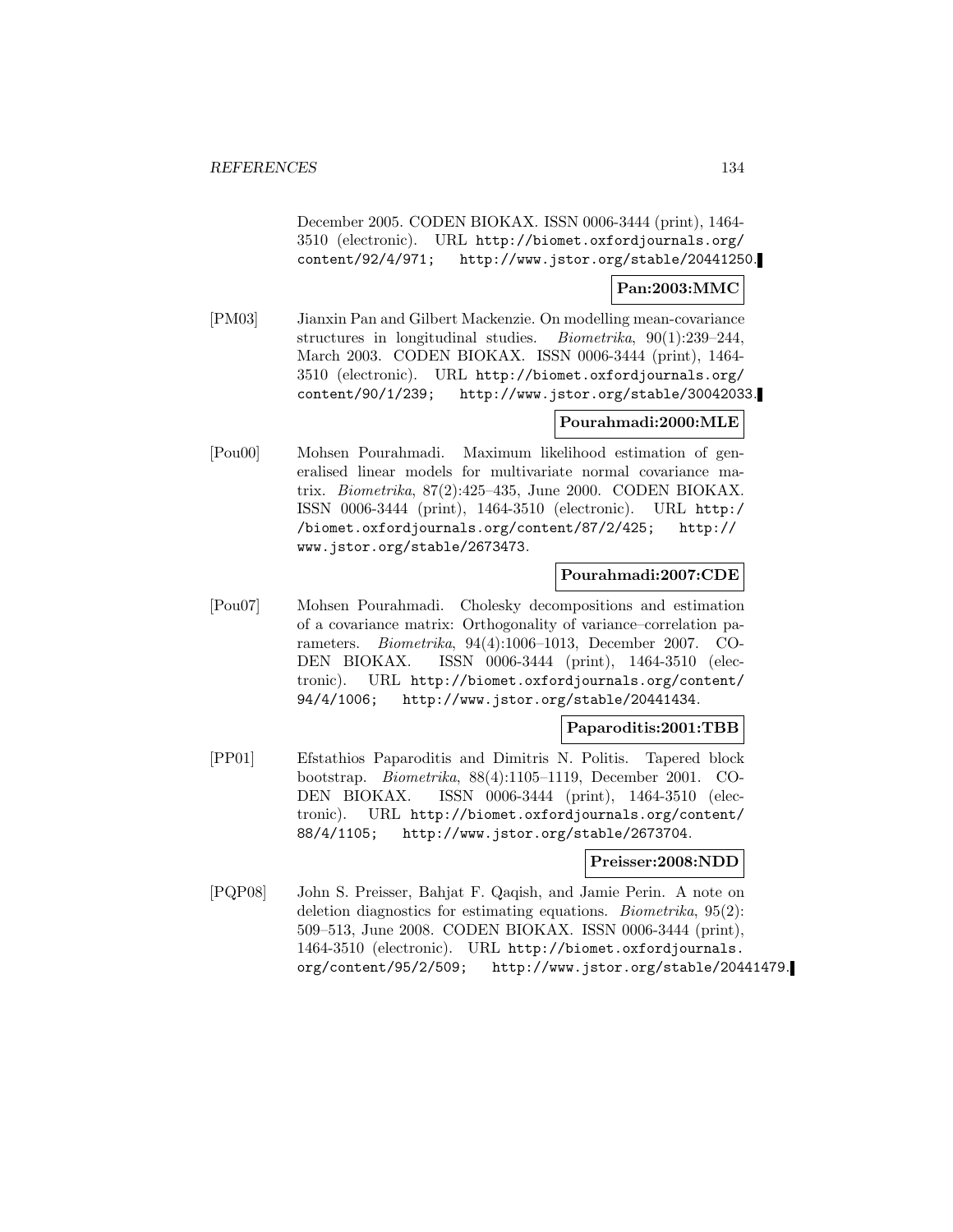#### **Papaspiliopoulos:2008:RMC**

[PR08] Omiros Papaspiliopoulos and Gareth O. Roberts. Retrospective Markov chain Monte Carlo methods for Dirichlet process hierarchical models. Biometrika, 95(1):169–186, March 2008. CO-DEN BIOKAX. ISSN 0006-3444 (print), 1464-3510 (electronic). URL http://biomet.oxfordjournals.org/content/95/1/169; http://www.jstor.org/stable/20441450.

### **Prendergast:2007:IIF**

[Pre07] Luke A. Prendergast. Implications of influence function analysis for sliced inverse regression and sliced average variance estimation. Biometrika, 94(3):585–601, August 2007. CO-DEN BIOKAX. ISSN 0006-3444 (print), 1464-3510 (electronic). URL http://biomet.oxfordjournals.org/content/94/3/585; http://www.jstor.org/stable/20441398.

## **Pintore:2006:SAS**

[PSH06] Alexandre Pintore, Paul Speckman, and Chris C. Holmes. Spatially adaptive smoothing splines. Biometrika, 93(1):113–125, March 2006. CODEN BIOKAX. ISSN 0006-3444 (print), 1464-3510 (electronic). URL http://biomet.oxfordjournals.org/content/ 93/1/113; http://www.jstor.org/stable/20441264.

### **Park:2003:ESS**

[PW03] Yuhyun Park and L. J. Wei. Estimating subject-specific survival functions under the accelerated failure time model. Biometrika, 90(3):717–723, September 2003. CODEN BIOKAX. ISSN 0006-3444 (print), 1464-3510 (electronic). URL http:/ /biomet.oxfordjournals.org/content/90/3/717; http:// www.jstor.org/stable/30042077.

## **Posch:2008:NRV**

[PWB08] Martin Posch, Gernot Wassmer, and Werner Brannath. A note on repeated *p*-values for group sequential designs. *Biometrika*,  $95(1)$ : 253–256, March 2008. CODEN BIOKAX. ISSN 0006-3444 (print), 1464-3510 (electronic). URL http://biomet.oxfordjournals. org/content/95/1/253; http://www.jstor.org/stable/20441457.

#### **Peng:2003:LAD**

[PY03] Liang Peng and Qiwei Yao. Least absolute deviations estimation for ARCH and GARCH models. Biometrika, 90(4):967–975, December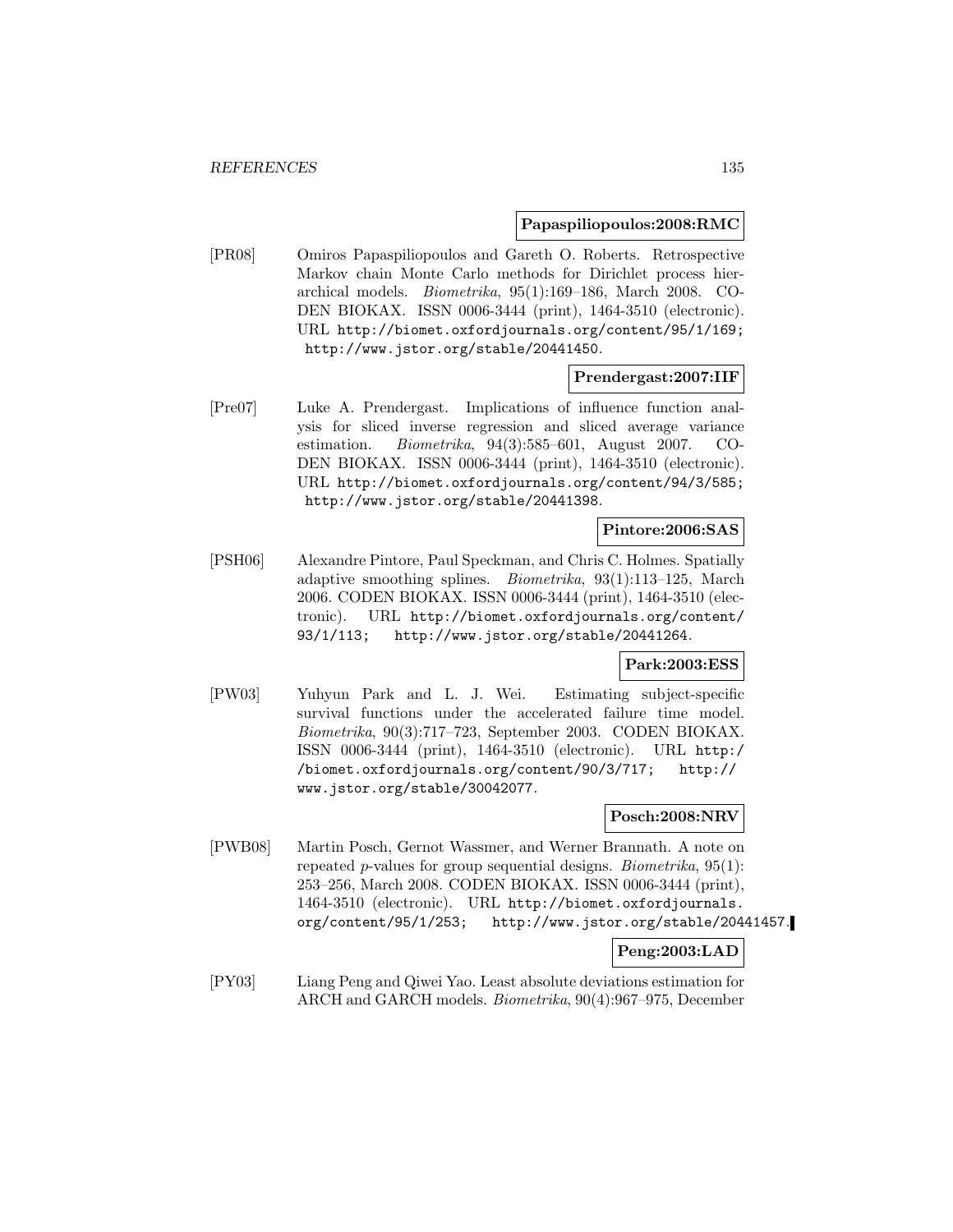2003. CODEN BIOKAX. ISSN 0006-3444 (print), 1464-3510 (electronic). URL http://biomet.oxfordjournals.org/content/ 90/4/967; http://www.jstor.org/stable/30042101.

### **Pan:2008:MMT**

[PY08] Jiazhu Pan and Qiwei Yao. Modelling multiple time series via common factors. Biometrika, 95(2):365–379, June 2008. CO-DEN BIOKAX. ISSN 0006-3444 (print), 1464-3510 (electronic). URL http://biomet.oxfordjournals.org/content/95/2/365; http://www.jstor.org/stable/20441470.

### **Qaqish:2003:FMB**

[Qaq03] Bahjat F. Qaqish. A family of multivariate binary distributions for simulating correlated binary variables with specified marginal means and correlations. Biometrika, 90(2):455–463, June 2003. CODEN BIOKAX. ISSN 0006-3444 (print), 1464-3510 (electronic). URL http://biomet.oxfordjournals.org/content/90/2/455; http://www.jstor.org/stable/30042053.

## **Qaqish:2006:MLM**

[QI06] Bahjat F. Qaqish and Anastasia Ivanova. Multivariate logistic models. Biometrika, 93(4):1011–1017, December 2006. CODEN BIOKAX. ISSN 0006-3444 (print), 1464-3510 (electronic). URL http://biomet.oxfordjournals.org/content/ 93/4/1011; http://www.jstor.org/stable/20441343.

## **Qian:2009:NLH**

[Qia09] Peter Z. G. Qian. Nested Latin hypercube designs. Biometrika, 96(4):957–970, December 2009. CODEN BIOKAX. ISSN 0006- 3444 (print), 1464-3510 (electronic). URL http://biomet. oxfordjournals.org/content/96/4/957; http://www.jstor. org/stable/27798879.

## **Qin:2000:CPE**

[Qin00] Jing Qin. Combining parametric and empirical likelihoods. Biometrika, 87(2):484–490, June 2000. CODEN BIOKAX. ISSN 0006-3444 (print), 1464-3510 (electronic). URL http:/ /biomet.oxfordjournals.org/content/87/2/484; http:// www.jstor.org/stable/2673478.

## **Qu:2000:IGE**

[QLL00] Annie Qu, Bruce G. Lindsay, and Bing Li. Improving generalised estimating equations using quadratic inference functions.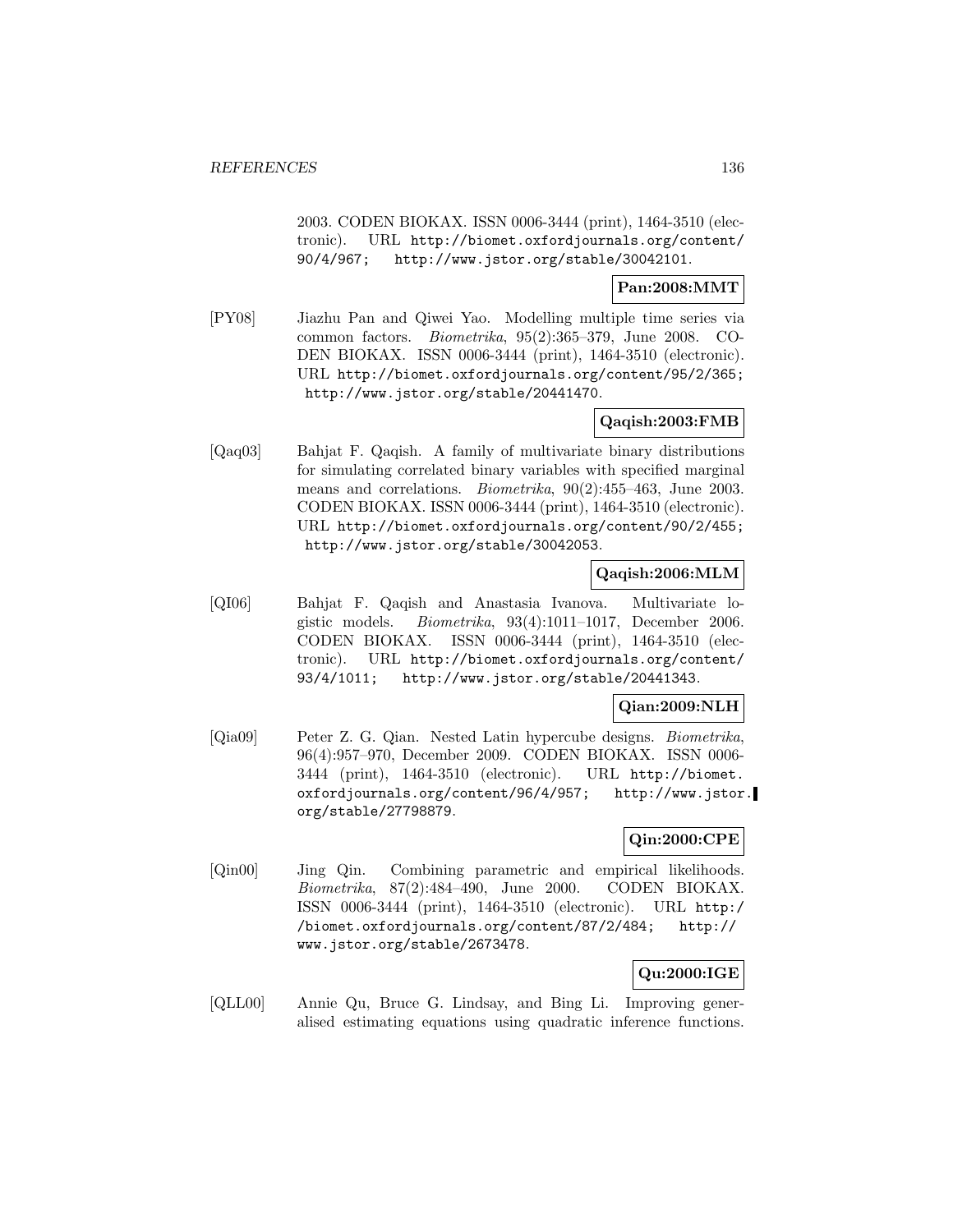Biometrika, 87(4):823–836, December 2000. CODEN BIOKAX. ISSN 0006-3444 (print), 1464-3510 (electronic). URL http:/ /biomet.oxfordjournals.org/content/87/4/823; http:// www.jstor.org/stable/2673612.

# **Qu:2008:MDT**

[QLL08] Annie Qu, J. Jack Lee, and Bruce G. Lindsay. Model diagnostic tests for selecting informative correlation structure in correlated data. Biometrika, 95(4):891–905, December 2008. CO-DEN BIOKAX. ISSN 0006-3444 (print), 1464-3510 (electronic). URL http://biomet.oxfordjournals.org/content/95/4/891; http://www.jstor.org/stable/20441513.

# **Qu:2002:TIM**

[QS02] Annie Qu and Peter X.-K. Song. Testing ignorable missingness in estimating equation approaches for longitudinal data. Biometrika, 89(4):841–850, December 2002. CODEN BIOKAX. ISSN 0006-3444 (print), 1464-3510 (electronic). URL http:/ /biomet.oxfordjournals.org/content/89/4/841; http:// www.jstor.org/stable/4140541.

# **Qu:2004:ARG**

[QS04] Annie Qu and Peter X.-K. Song. Assessing robustness of generalised estimating equations and quadratic inference functions. Biometrika, 91(2):447–459, June 2004. CODEN BIOKAX. ISSN 0006-3444 (print), 1464-3510 (electronic). URL http:/ /biomet.oxfordjournals.org/content/91/2/447; http:// www.jstor.org/stable/20441112.

## **Qian:2009:SSF**

[QW09] Peter Z. G. Qian and C. F. Jeff Wu. Sliced space-filling designs. Biometrika, 96(4):945–956, December 2009. CO-DEN BIOKAX. ISSN 0006-3444 (print), 1464-3510 (electronic). URL http://biomet.oxfordjournals.org/content/96/4/945; http://www.jstor.org/stable/27798878.

## **Qin:2003:ULR**

[QZ03] Jing Qin and Biao Zhang. Using logistic regression procedures for estimating receiver operating characteristic curves. Biometrika, 90(3):585–596, September 2003. CODEN BIOKAX. ISSN 0006-3444 (print), 1464-3510 (electronic). URL http:/ /biomet.oxfordjournals.org/content/90/3/585; http:// www.jstor.org/stable/30042068. See correction [QZ05a].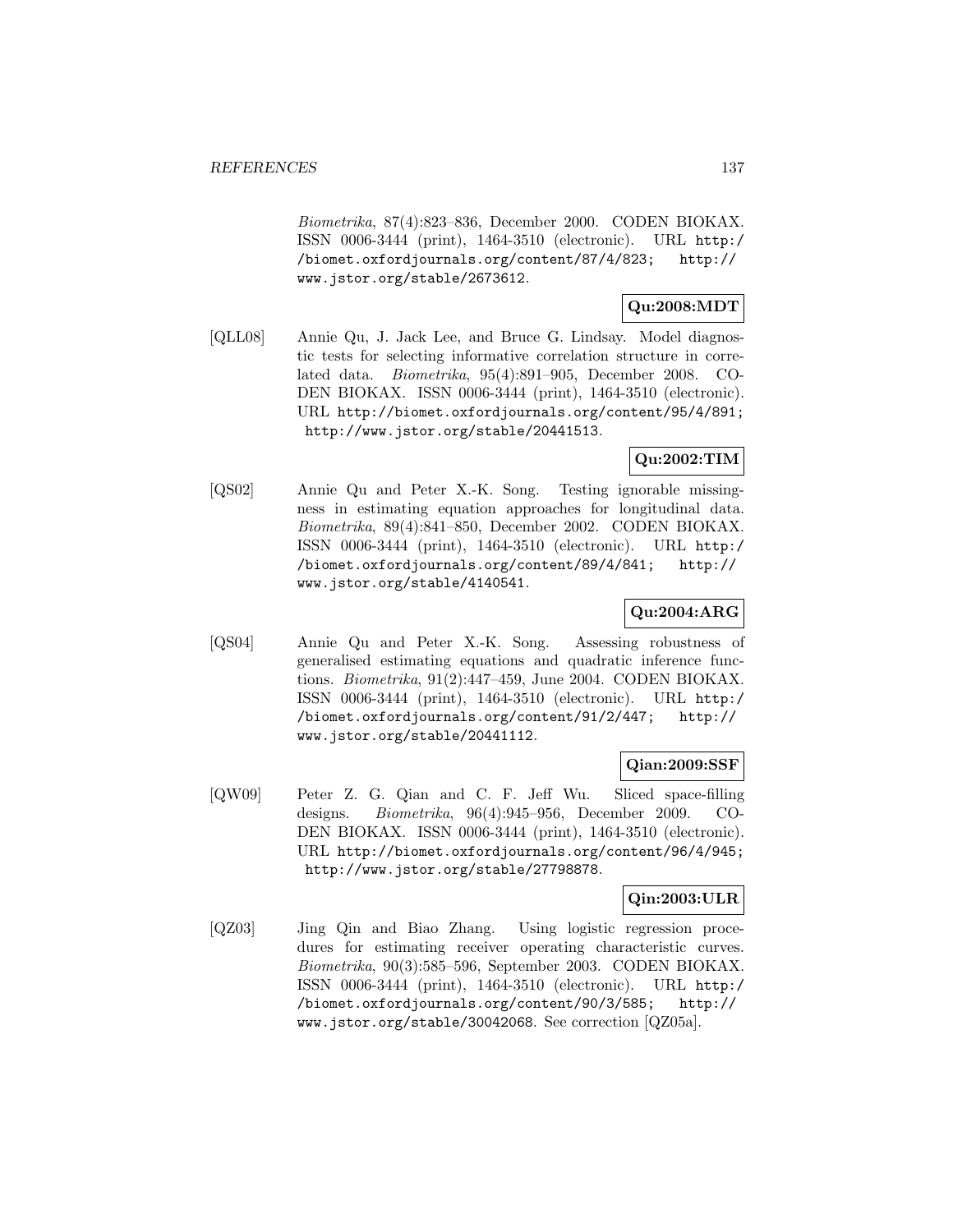## **Qin:2005:ACU**

[QZ05a] Jing Qin and Biao Zhang. Amendments and corrections: "Using logistic regression procedures for estimating receiver operating characteristic curves" [Biometrika **90** (2003), no. 3, 585– 596; MR2006837]. Biometrika, 92(1):250, March 2005. CO-DEN BIOKAX. ISSN 0006-3444 (print), 1464-3510 (electronic). URL http://biomet.oxfordjournals.org/content/92/1/250; http://www.jstor.org/stable/20441183. See [QZ03].

## **Qin:2005:MLC**

[QZ05b] Jing Qin and Biao Zhang. Marginal likelihood, conditional likelihood and empirical likelihood: Connections and applications. Biometrika, 92(2):251–270, June 2005. CODEN BIOKAX. ISSN 0006-3444 (print), 1464-3510 (electronic). URL http:/ /biomet.oxfordjournals.org/content/92/2/251; http:// www.jstor.org/stable/20441187.

## **Rao:2004:MRM**

[Rao04] Suhasini Subba Rao. On multiple regression models with nonstationary correlated errors. Biometrika, 91(3):645–659, September 2004. CODEN BIOKAX. ISSN 0006-3444 (print), 1464-3510 (electronic). URL http://www.jstor.org/stable/20441129.

## **Rodriguez:2009:BNF**

[RDG09] Abel Rodríguez, David B. Dunson, and Alan E. Gelfand. Bayesian nonparametric functional data analysis through density estimation. Biometrika, 96(1):149–162, March 2009. CODEN BIOKAX. ISSN 0006-3444 (print), 1464-3510 (electronic). URL http:/ /biomet.oxfordjournals.org/content/96/1/149; http:// www.jstor.org/stable/27798808.

### **Reiter:2007:SSD**

[Rei07] Jerome P. Reiter. Small-sample degrees of freedom for multicomponent significance tests with multiple imputation for missing data. Biometrika, 94(2):502–508, June 2007. CODEN BIOKAX. ISSN 0006-3444 (print), 1464-3510 (electronic). URL http:/ /biomet.oxfordjournals.org/content/94/2/502; http:// www.jstor.org/stable/20441388.

#### **Reiter:2008:MIW**

[Rei08] Jerome P. Reiter. Multiple imputation when records used for imputation are not used or disseminated for analysis.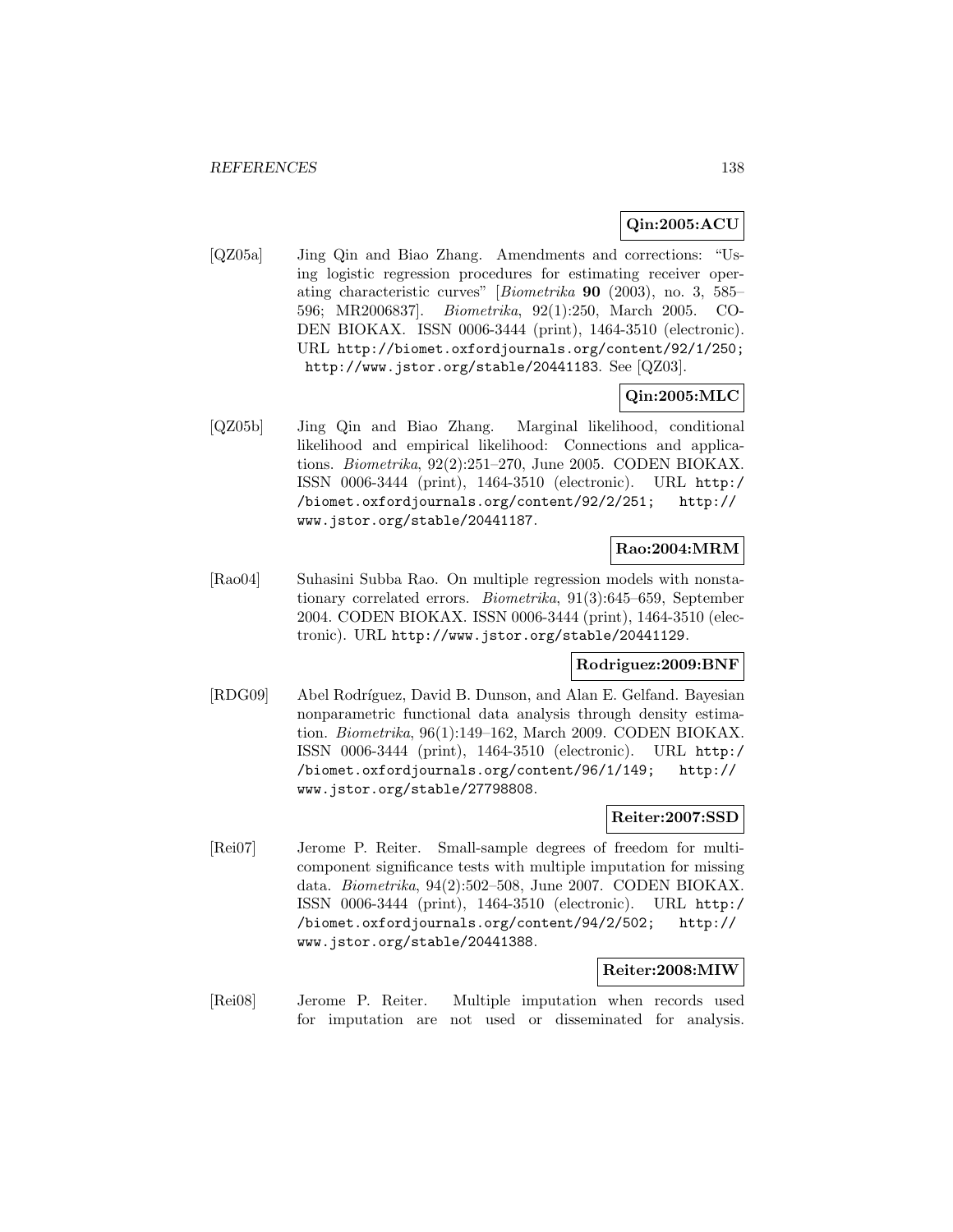Biometrika, 95(4):933–946, December 2008. CODEN BIOKAX. ISSN 0006-3444 (print), 1464-3510 (electronic). URL http:/ /biomet.oxfordjournals.org/content/95/4/933; http:// www.jstor.org/stable/20441516.

## **Renaud:2002:DPP**

[Ren02] Olivier Renaud. The discrimination power of projection pursuit with different density estimators. Biometrika, 89(1):129–143, March 2002. CODEN BIOKAX. ISSN 0006-3444 (print), 1464- 3510 (electronic). URL http://biomet.oxfordjournals.org/ content/89/1/129; http://www.jstor.org/stable/4140563.

## **Raghavarao:2003:SCB**

[RF03] Damaraju Raghavarao and Walter T. Federer. Sufficient conditions for balanced incomplete block designs to be minimal fractional combinatorial treatment designs. Biometrika, 90(2):465–470, June 2003. CODEN BIOKAX. ISSN 0006-3444 (print), 1464-3510 (electronic). URL http://biomet.oxfordjournals.org/content/ 90/2/465; http://www.jstor.org/stable/30042054.

### **Rivest:2001:DMS**

[Riv01] Louis-Paul Rivest. A directional model for the statistical analysis of movement in three dimensions. Biometrika, 88(3):779–791, September 2001. CODEN BIOKAX. ISSN 0006-3444 (print), 1464- 3510 (electronic). URL http://www.jstor.org/stable/2673446.

### **Rosen:2000:MMM**

[RJT00] Ori Rosen, Wenxin Jiang, and Martin A. Tanner. Mixtures of marginal models. Biometrika, 87(2):391–404, June 2000. CO-DEN BIOKAX. ISSN 0006-3444 (print), 1464-3510 (electronic). URL http://biomet.oxfordjournals.org/content/87/2/391; http://www.jstor.org/stable/2673471.

### **Rodland:2006:SPV**

[Rød06] Einar Andreas Rødland. Simes' procedure is 'valid on average'. Biometrika, 93(3):742–746, September 2006. CO-DEN BIOKAX. ISSN 0006-3444 (print), 1464-3510 (electronic). URL http://biomet.oxfordjournals.org/content/93/3/742; http://www.jstor.org/stable/20441320.

## **Rosenbaum:2001:EAT**

[Ros01] Paul R. Rosenbaum. Effects attributable to treatment: Inference in experiments and observational studies with a discrete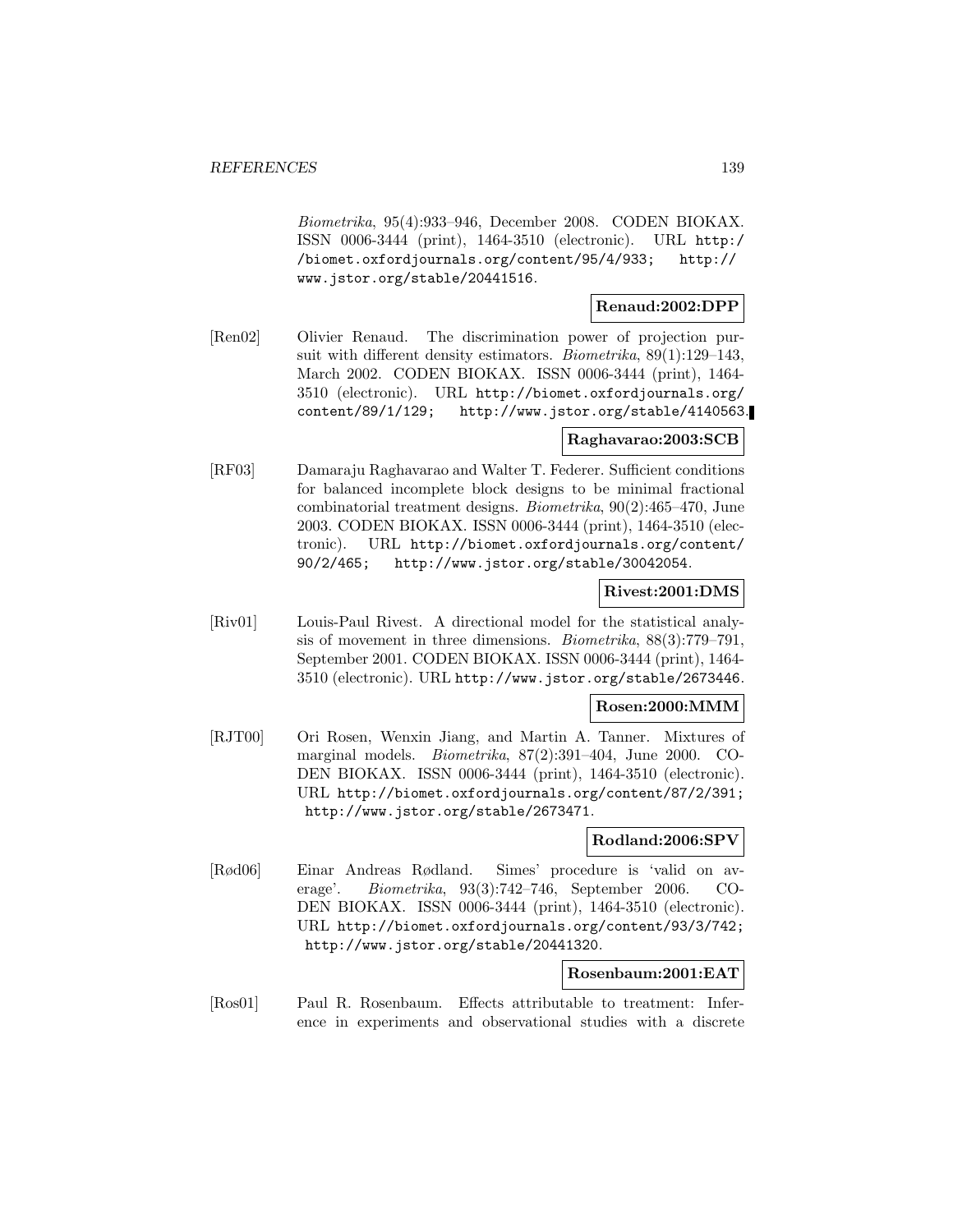pivot. Biometrika, 88(1):219–231, March 2001. CODEN BIOKAX. ISSN 0006-3444 (print), 1464-3510 (electronic). URL http://www. jstor.org/stable/2673680.

### **Rosenbaum:2004:DSO**

[Ros04] Paul R. Rosenbaum. Design sensitivity in observational studies. Biometrika, 91(1):153–164, March 2004. CODEN BIOKAX. ISSN 0006-3444 (print), 1464-3510 (electronic). URL http:/ /biomet.oxfordjournals.org/content/91/1/153; http:// www.jstor.org/stable/20441085.

## **Rosenbaum:2006:DEG**

[Ros06] Paul R. Rosenbaum. Differential effects and generic biases in observational studies. Biometrika, 93(3):573–586, September 2006. CO-DEN BIOKAX. ISSN 0006-3444 (print), 1464-3510 (electronic). URL http://biomet.oxfordjournals.org/content/93/3/573; http://www.jstor.org/stable/20441308.

#### **Rosenbaum:2008:THO**

[Ros08] Paul R. Rosenbaum. Testing hypotheses in order. Biometrika, 95(1):248–252, March 2008. CODEN BIOKAX. ISSN 0006- 3444 (print), 1464-3510 (electronic). URL http://biomet. oxfordjournals.org/content/95/1/248; http://www.jstor. org/stable/20441456.

## **Roverato:2000:CDH**

[Rov00] Alberto Roverato. Cholesky decomposition of a hyper inverse Wishart matrix. Biometrika, 87(1):99–112, March 2000. CODEN BIOKAX. ISSN 0006-3444 (print), 1464-3510 (electronic). URL http://biomet.oxfordjournals.org/content/ 87/1/99; http://www.jstor.org/stable/2673564.

#### **Reeves:2004:ERG**

[RP04] R. Reeves and A. N. Pettitt. Efficient recursions for general factorisable models. Biometrika, 91(3):751–757, September 2004. CO-DEN BIOKAX. ISSN 0006-3444 (print), 1464-3510 (electronic). URL http://www.jstor.org/stable/20441137.

### **Robins:2004:ETE**

[RR04] James Robins and Andrea Rotnitzky. Estimation of treatment effects in randomised trials with non-compliance and a dichotomous outcome using structural mean models. Biometrika, 91(4):763–783,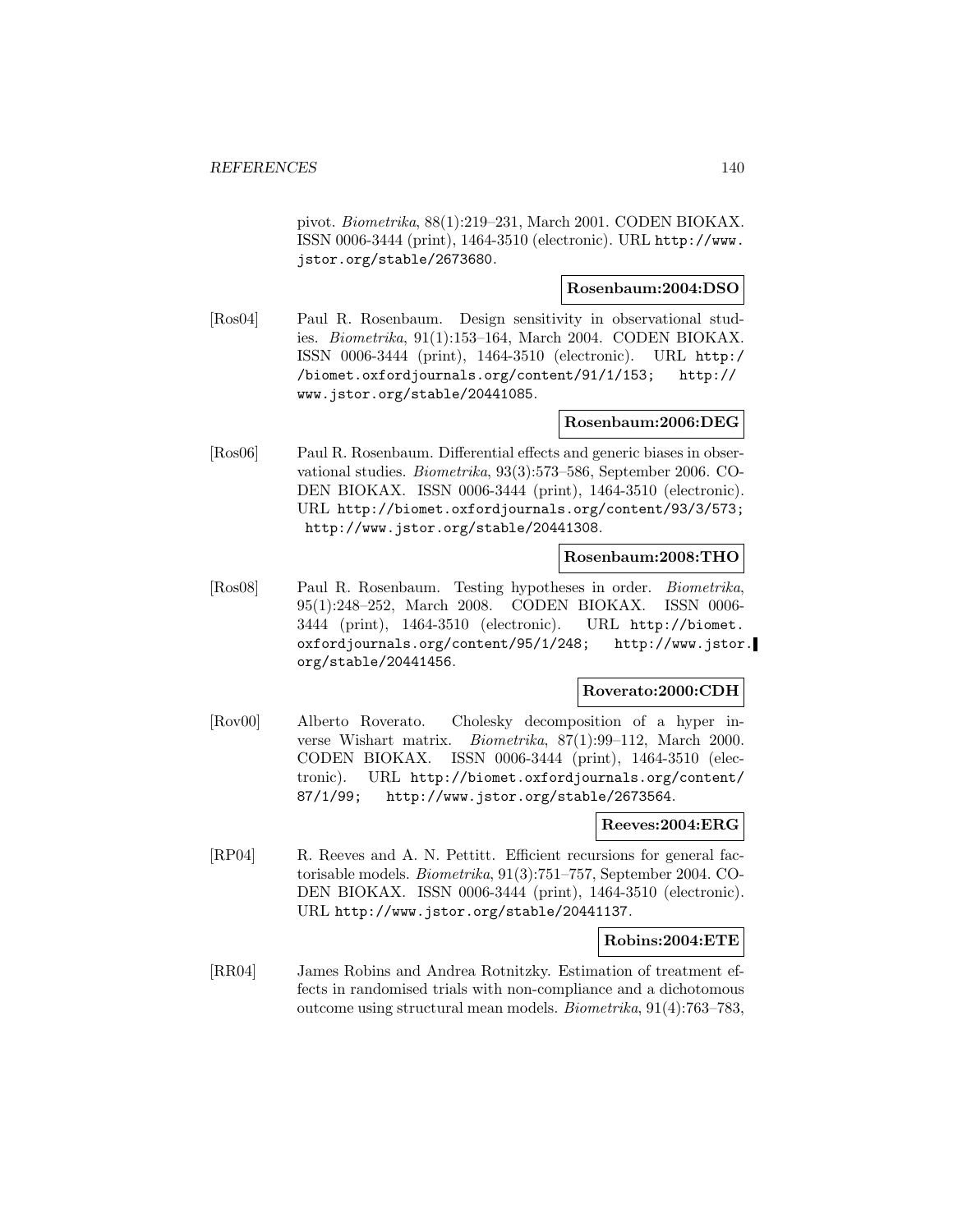December 2004. CODEN BIOKAX. ISSN 0006-3444 (print), 1464- 3510 (electronic). URL http://biomet.oxfordjournals.org/ content/91/4/763; http://www.jstor.org/stable/20441143.

### **Roberts:2001:IPO**

[RS01] G. O. Roberts and O. Stramer. On inference for partially observed nonlinear diffusion models using the Metropolis-Hastings algorithm. Biometrika, 88(3):603–621, September 2001. CODEN BIOKAX. ISSN 0006-3444 (print), 1464-3510 (electronic). URL http://www.jstor.org/stable/2673434.

## **Ritz:2005:LRT**

[RS05] Christian Ritz and Ib M. Skovgaard. Likelihood ratio tests in curved exponential families with nuisance parameters present only under the alternative. Biometrika, 92(3):507–517, September 2005. CODEN BIOKAX. ISSN 0006-3444 (print), 1464-3510 (electronic). URL http://biomet.oxfordjournals.org/content/92/3/507; http://www.jstor.org/stable/20441210.

## **Rosen:2007:AEM**

[RS07] Ori Rosen and David S. Stoffer. Automatic estimation of multivariate spectra via smoothing splines. Biometrika, 94(2):335–345, June 2007. CODEN BIOKAX. ISSN 0006-3444 (print), 1464-3510 (electronic). URL http://biomet.oxfordjournals.org/content/ 94/2/335; http://www.jstor.org/stable/20441375.

### **Rathouz:2002:SIM**

[RSC02] Paul J. Rathouz, Glen A. Satten, and Raymond J. Carroll. Semiparametric inference in matched case-control studies with missing covariate data. Biometrika, 89(4):905–916, December 2002. CO-DEN BIOKAX. ISSN 0006-3444 (print), 1464-3510 (electronic). URL http://biomet.oxfordjournals.org/content/89/4/905; http://www.jstor.org/stable/4140546.

## **Rathbun:2007:MEP**

[RSG07] Stephen L. Rathbun, Saul Shiffman, and Chad J. Gwaltney. Modelling the effects of partially observed covariates on Poisson process intensity. Biometrika, 94(1):153–165, March 2007. CO-DEN BIOKAX. ISSN 0006-3444 (print), 1464-3510 (electronic). URL http://biomet.oxfordjournals.org/content/94/1/153; http://www.jstor.org/stable/20441360.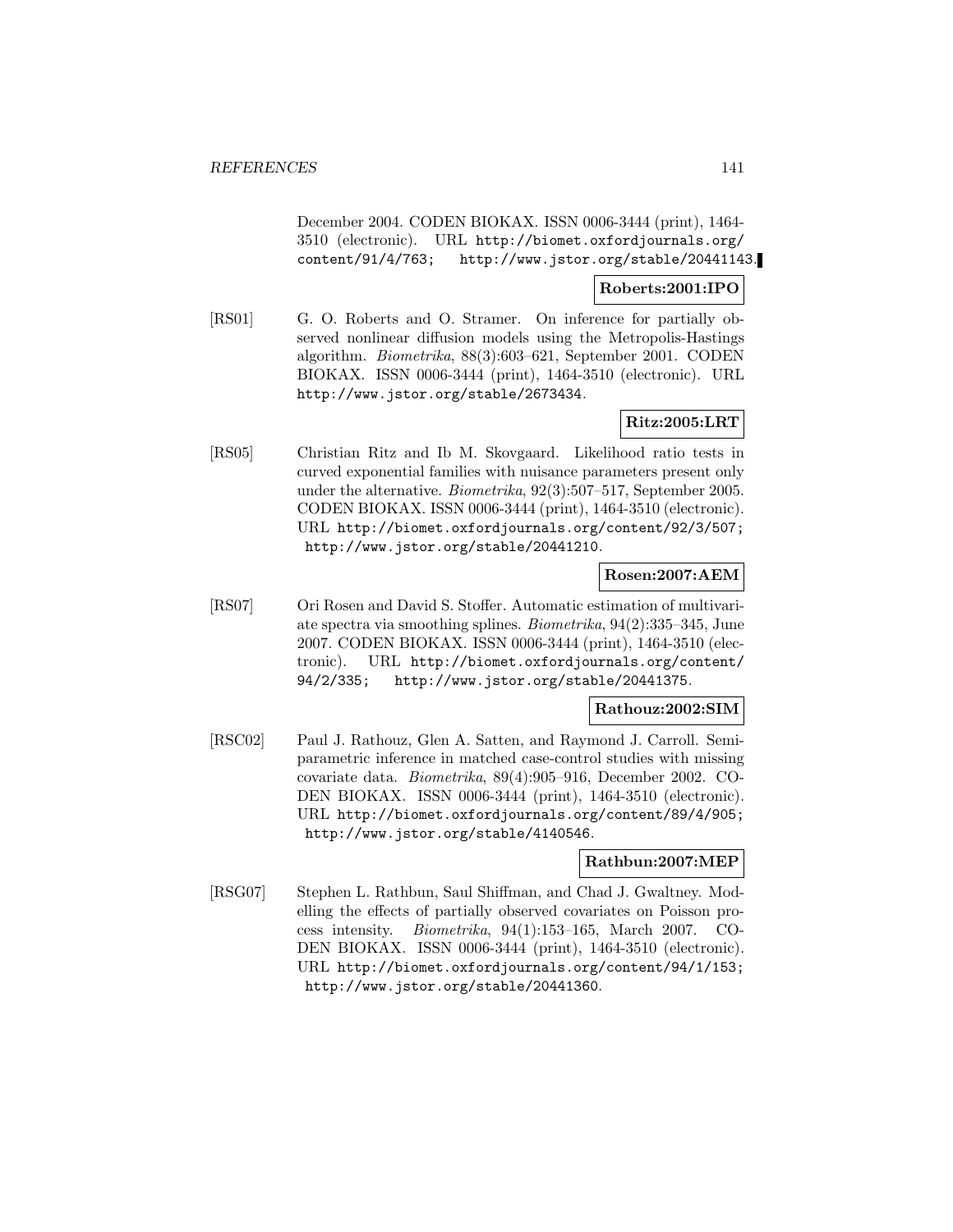#### **Robins:2003:UCC**

[RSSW03] James M. Robins, Richard Scheines, Peter Spirtes, and Larry Wasserman. Uniform consistency in causal inference. Biometrika, 90(3):491–515, September 2003. CODEN BIOKAX. ISSN 0006-3444 (print), 1464-3510 (electronic). URL http://biomet. oxfordjournals.org/content/90/3/491; http://www.jstor. org/stable/30042062.

### **Rizopoulos:2008:SPM**

[RVM08] Dimitris Rizopoulos, Geert Verbeke, and Geert Molenberghs. Shared parameter models under random effects misspecification. Biometrika, 95(1):63–74, March 2008. CODEN BIOKAX. ISSN 0006-3444 (print), 1464-3510 (electronic). URL http: //biomet.oxfordjournals.org/content/95/1/63; http:// www.jstor.org/stable/20441443.

### **Robins:2000:IIE**

[RW00] James M. Robins and Naisyin Wang. Inference for imputation estimators. Biometrika, 87(1):113–124, March 2000. CO-DEN BIOKAX. ISSN 0006-3444 (print), 1464-3510 (electronic). URL http://biomet.oxfordjournals.org/content/87/1/113; http://www.jstor.org/stable/2673565.

### **Reale:2002:SPC**

[RW02] Marco Reale and Granville Tunnicliffe Wilson. The sampling properties of conditional independence graphs for structural vector autoregressions. Biometrika, 89(2):457–461, June 2002. CO-DEN BIOKAX. ISSN 0006-3444 (print), 1464-3510 (electronic). URL http://biomet.oxfordjournals.org/content/89/2/457; http://www.jstor.org/stable/4140590.

#### **Sorensen:2000:CRA**

[SA00] Per Sørensen and Per Kragh Andersen. Competing risks analysis of the case-cohort design. Biometrika, 87(1):49–59, March 2000. CODEN BIOKAX. ISSN 0006-3444 (print), 1464-3510 (electronic). URL http://biomet.oxfordjournals.org/content/ 87/1/49; http://www.jstor.org/stable/2673560.

#### **Samworth:2003:NMR**

[Sam03] Richard Samworth. A note on methods of restoring consistency to the bootstrap. Biometrika, 90(4):985–990, December 2003. CO-DEN BIOKAX. ISSN 0006-3444 (print), 1464-3510 (electronic).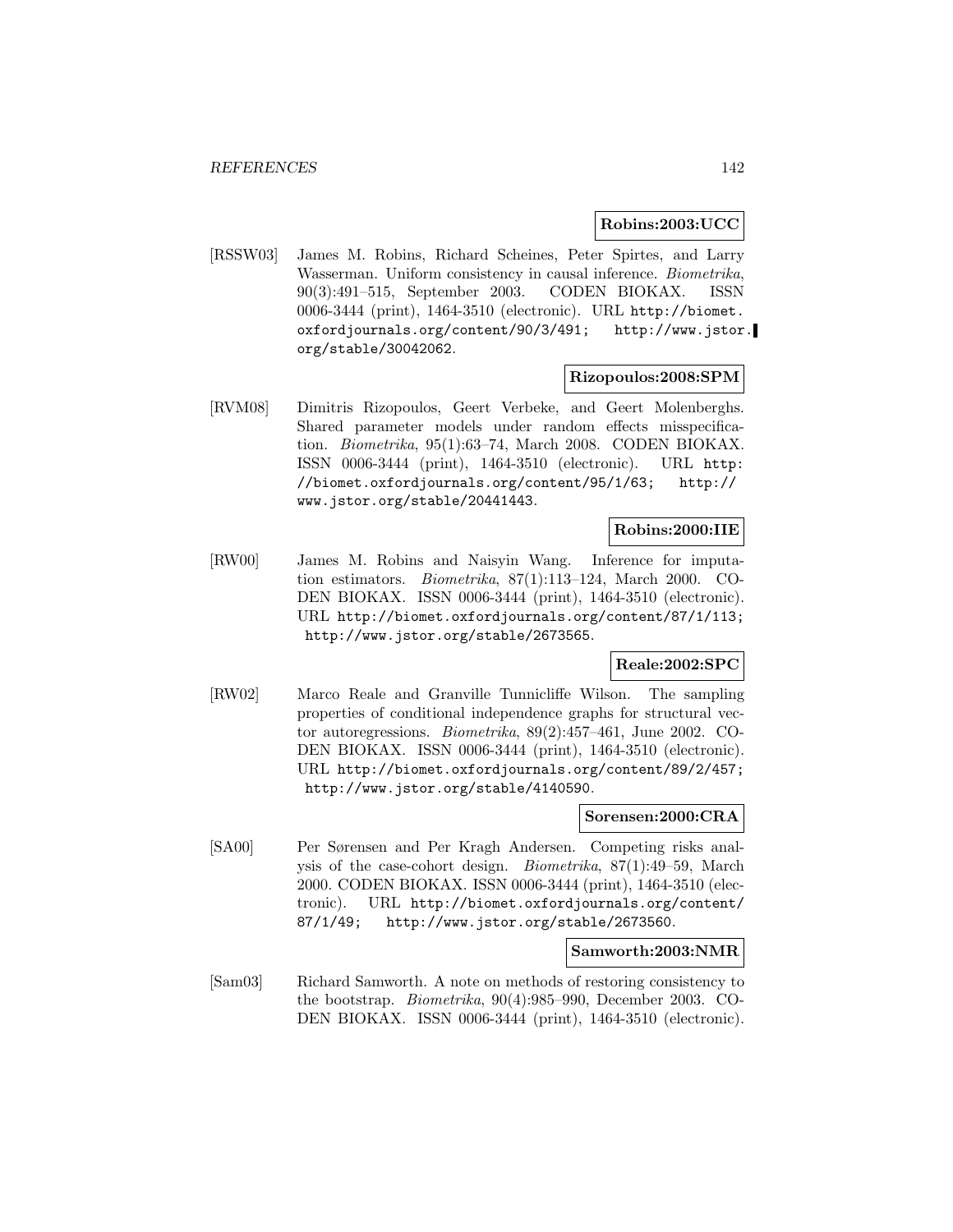URL http://biomet.oxfordjournals.org/content/90/4/985; http://www.jstor.org/stable/30042104.

### **Sartori:2003:MPL**

[Sar03] N. Sartori. Modified profile likelihoods in models with stratum nuisance parameters. Biometrika, 90(3):533–549, September 2003. CODEN BIOKAX. ISSN 0006-3444 (print), 1464-3510 (electronic). URL http://biomet.oxfordjournals.org/content/90/3/533; http://www.jstor.org/stable/30042064.

## **Sen:2007:PMA**

[SB07] Bodhisattva Sen and Moulinath Banerjee. A pseudolikelihood method for analyzing interval censored data. Biometrika, 94(1):71– 86, March 2007. CODEN BIOKAX. ISSN 0006-3444 (print), 1464- 3510 (electronic). URL http://biomet.oxfordjournals.org/ content/94/1/71; http://www.jstor.org/stable/20441355.

## **Samuel-Cahn:1996:SIB**

[SC96] Ester Samuel-Cahn. Is the Simes improved Bonferroni procedure conservative? Biometrika, 83(4):928–933, December 1996. CO-DEN BIOKAX. ISSN 0006-3444 (print), 1464-3510 (electronic). URL http://www.jstor.org/stable/2337297. See correction [Ano04a].

## **Schaubel:2004:RMG**

[SC04] Douglas E. Schaubel and Jianwen Cai. Regression methods for gap time hazard functions of sequentially ordered multivariate failure time data. Biometrika, 91(2):291–303, June 2004. CO-DEN BIOKAX. ISSN 0006-3444 (print), 1464-3510 (electronic). URL http://biomet.oxfordjournals.org/content/91/2/291; http://www.jstor.org/stable/20441102.

### **Schott:2003:WCS**

[Sch03] James R. Schott. Weighted chi-squared tests for partial common principal component subspaces. Biometrika, 90(2):411–421, June 2003. CODEN BIOKAX. ISSN 0006-3444 (print), 1464-3510 (electronic). URL http://biomet.oxfordjournals.org/content/ 90/2/411; http://www.jstor.org/stable/30042049.

#### **Schennach:2005:BET**

[Sch05a] Susanne M. Schennach. Bayesian exponentially tilted empirical likelihood. Biometrika, 92(1):31–46, March 2005. CO-DEN BIOKAX. ISSN 0006-3444 (print), 1464-3510 (electronic).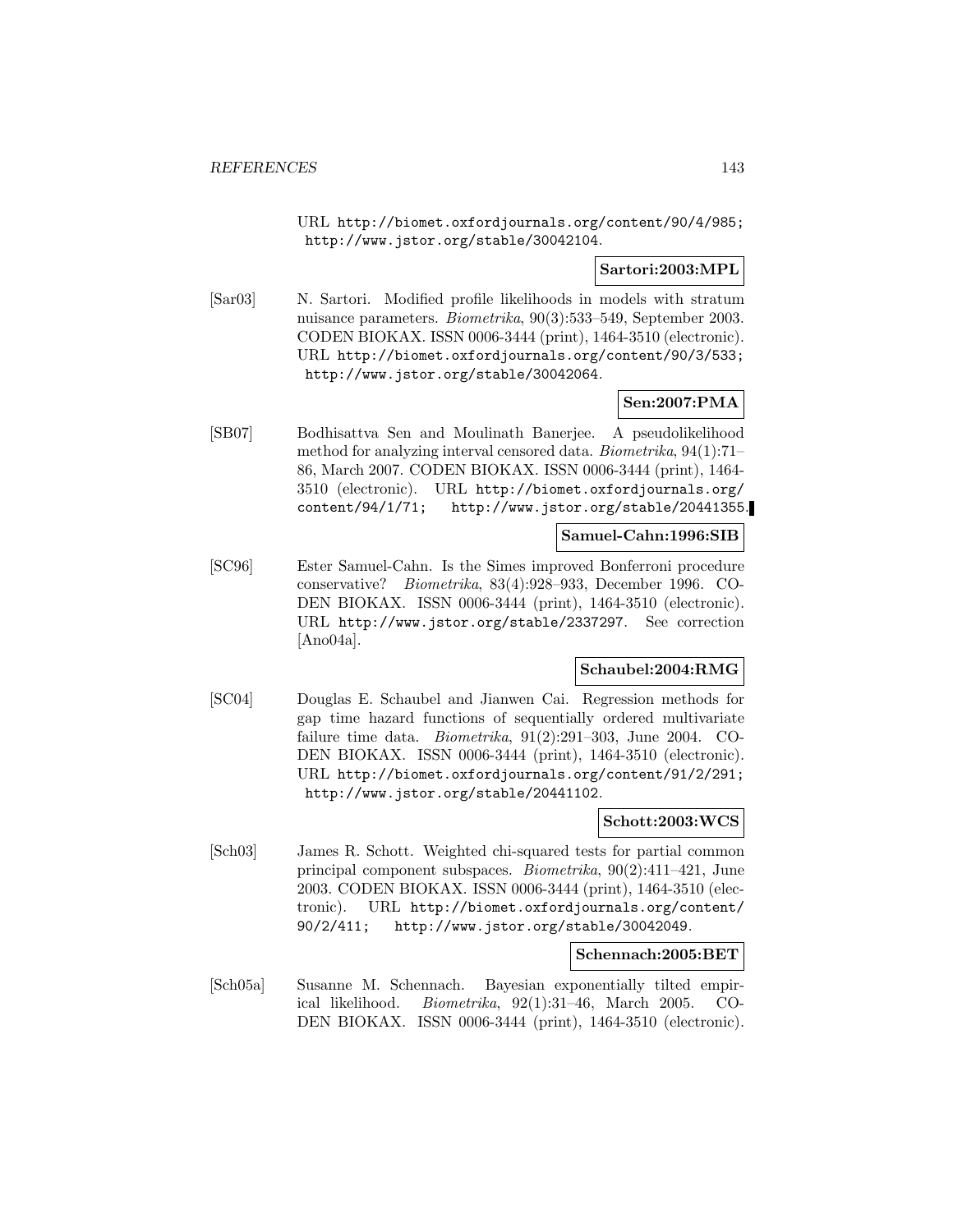URL http://biomet.oxfordjournals.org/content/92/1/31; http://www.jstor.org/stable/20441164.

**Schott:2005:TCI**

[Sch05b] James R. Schott. Testing for complete independence in high dimensions. Biometrika, 92(4):951–956, December 2005. CO-DEN BIOKAX. ISSN 0006-3444 (print), 1464-3510 (electronic). URL http://biomet.oxfordjournals.org/content/92/4/951; http://www.jstor.org/stable/20441247.

## **Samia:2007:GTM**

[SCS07] Noelle I. Samia, Kung-Sik Chan, and Nils Chr. Stenseth. A generalized threshold mixed model for analyzing nonnormal nonlinear time series, with application to plague in Kazakhstan. Biometrika, 94(1):101–118, March 2007. CODEN BIOKAX. ISSN 0006-3444 (print), 1464-3510 (electronic). URL http:/ /biomet.oxfordjournals.org/content/94/1/101; http:// www.jstor.org/stable/20441357.

**Shao:2007:MTS**

[SCW07] Yongwu Shao, R. Dennis Cook, and Sanford Weisberg. Marginal tests with sliced average variance estimation. Biometrika, 94(2): 285–296, June 2007. CODEN BIOKAX. ISSN 0006-3444 (print), 1464-3510 (electronic). URL http://biomet.oxfordjournals. org/content/94/2/285; http://www.jstor.org/stable/20441372.

### **Semadeni:2004:PPI**

[SDH04] C. Semadeni, A. C. Davison, and D. V. Hinkley. Posterior probability intervals in Bayesian wavelet estimation. Biometrika, 91(2):497–505, June 2004. CODEN BIOKAX. ISSN 0006-3444 (print), 1464-3510 (electronic). URL http:/ /biomet.oxfordjournals.org/content/91/2/497; http:// www.jstor.org/stable/20441116.

### **Severini:2000:LRA**

[Sev00] Thomas A. Severini. The likelihood ratio approximation to the conditional distribution of the maximum likelihood estimator in the discrete case. Biometrika, 87(4):939–945, December 2000. CO-DEN BIOKAX. ISSN 0006-3444 (print), 1464-3510 (electronic). URL http://biomet.oxfordjournals.org/content/87/4/939; http://www.jstor.org/stable/2673621.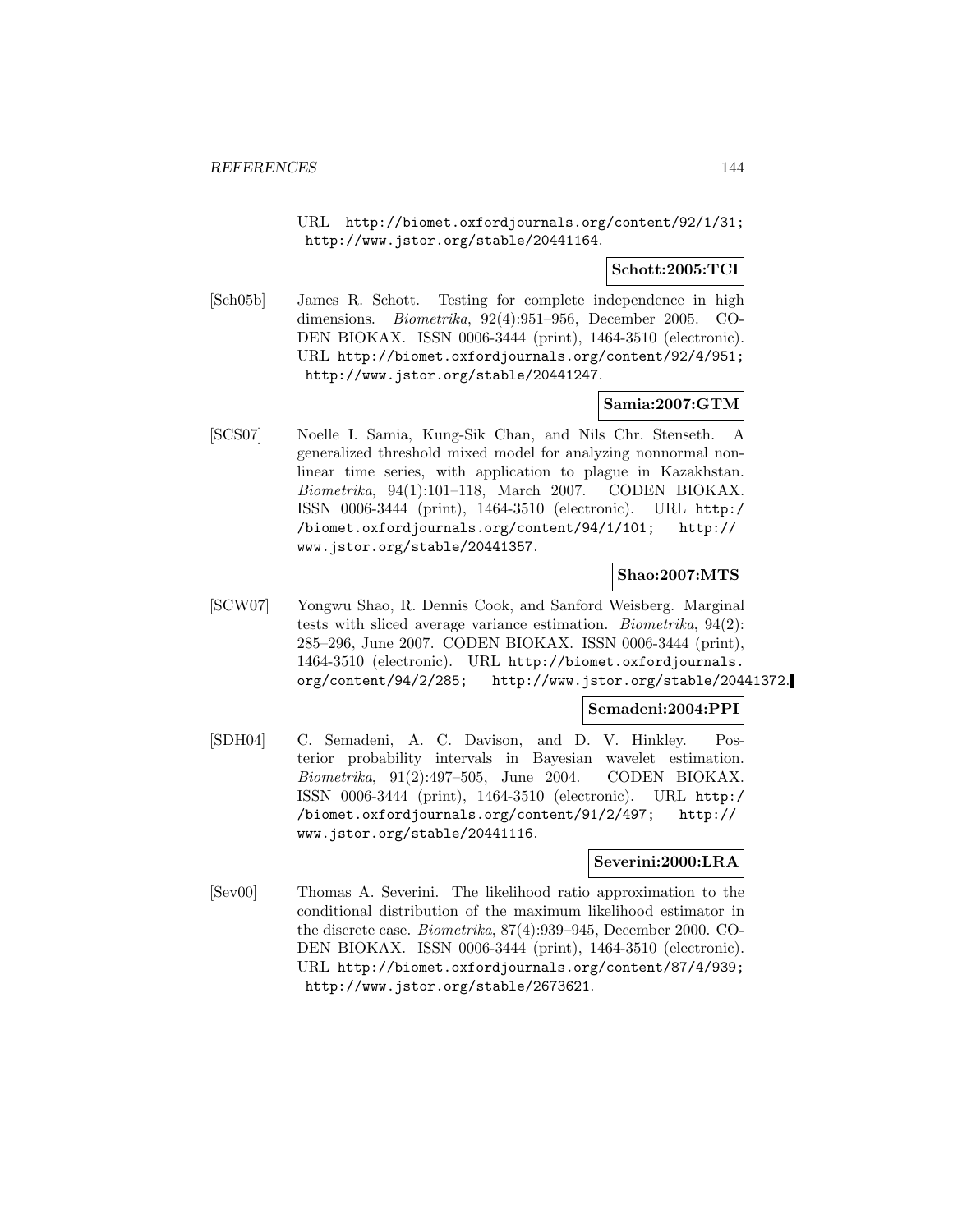**Severini:2002:MEF**

[Sev02] Thomas A. Severini. Modified estimating functions. Biometrika, 89(2):333–343, June 2002. CODEN BIOKAX. ISSN 0006- 3444 (print), 1464-3510 (electronic). URL http://biomet. oxfordjournals.org/content/89/2/333; http://www.jstor. org/stable/4140580.

### **Severini:2004:MLR**

[Sev04] Thomas A. Severini. A modified likelihood ratio statistic for some nonregular models. Biometrika, 91(3):603–612, September 2004. CODEN BIOKAX. ISSN 0006-3444 (print), 1464-3510 (electronic). URL http://www.jstor.org/stable/20441126.

### **Severini:2007:ILF**

[Sev07] Thomas A. Severini. Integrated likelihood functions for non-Bayesian inference. Biometrika, 94(3):529–542, August 2007. CO-DEN BIOKAX. ISSN 0006-3444 (print), 1464-3510 (electronic). URL http://biomet.oxfordjournals.org/content/94/3/529; http://www.jstor.org/stable/20441394.

### **Sun:2003:NTP**

[SF03] Jianguo Sun and Hong-Bin Fang. A nonparametric test for panel count data. Biometrika, 90(1):199–208, March 2003. CO-DEN BIOKAX. ISSN 0006-3444 (print), 1464-3510 (electronic). URL http://biomet.oxfordjournals.org/content/90/1/199; http://www.jstor.org/stable/30042029.

## **Shao:2009:CIS**

[Sha09] Xiaofeng Shao. Confidence intervals for spectral mean and ratio statistics. Biometrika, 96(1):107–117, March 2009. CO-DEN BIOKAX. ISSN 0006-3444 (print), 1464-3510 (electronic). URL http://biomet.oxfordjournals.org/content/96/1/107; http://www.jstor.org/stable/27798805.

### **Singh:2002:PMT**

[SHD02] Harshinder Singh, Vladimir Hnizdo, and Eugene Demchuk. Probabilistic model for two dependent circular variables. Biometrika, 89(3):719–723, August 2002. CODEN BIOKAX. ISSN 0006- 3444 (print), 1464-3510 (electronic). URL http://biomet. oxfordjournals.org/content/89/3/719; http://www.jstor. org/stable/4140614.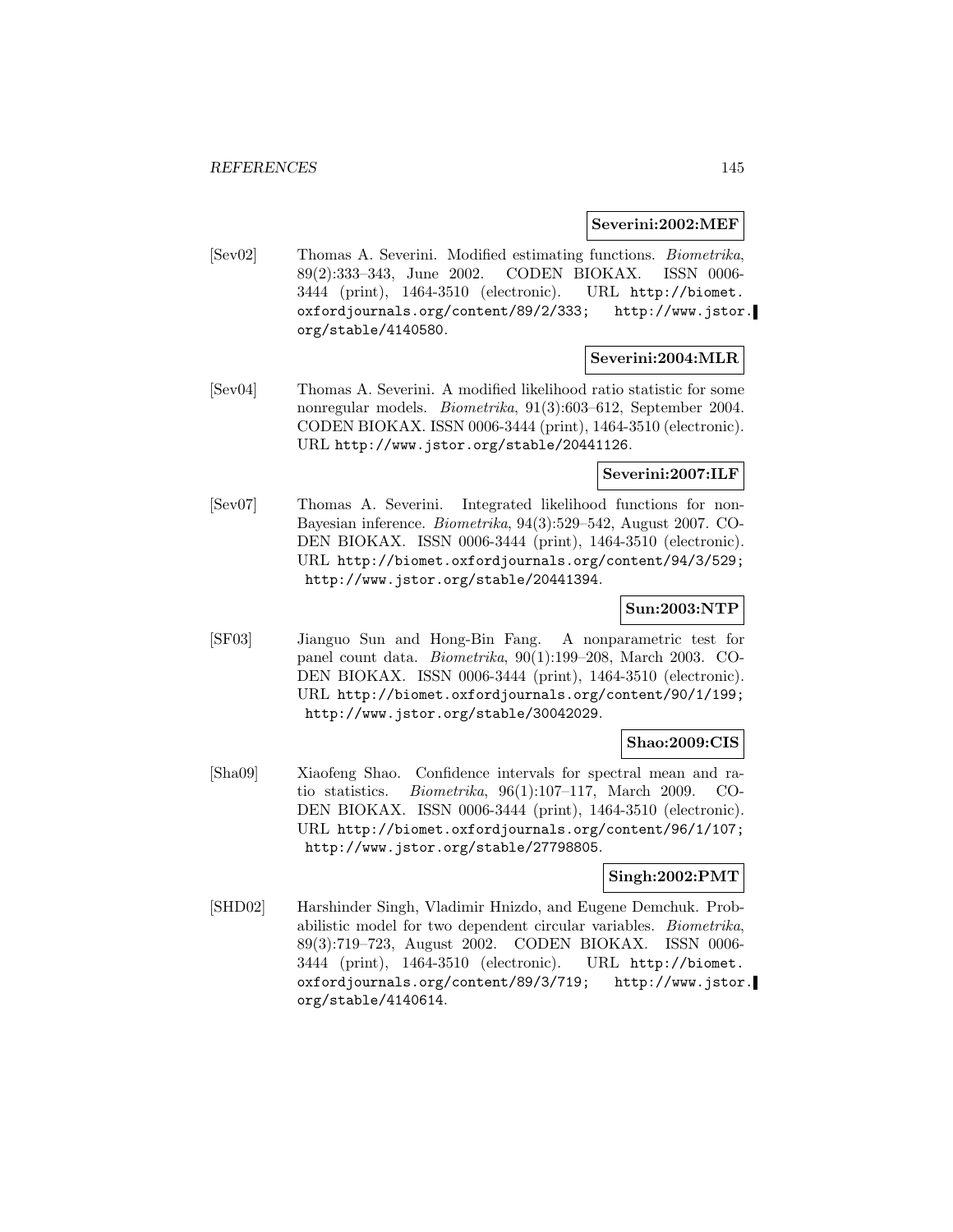#### **Shieh:2001:SSC**

[Shi01] Gwowen Shieh. Sample size calculations for logistic and Poisson regression models. Biometrika, 88(4):1193–1199, December 2001. CODEN BIOKAX. ISSN 0006-3444 (print), 1464-3510 (electronic). URL http://biomet.oxfordjournals.org/content/ 88/4/1193; http://www.jstor.org/stable/2673712.

# **Shoji:2002:NSE**

[Sho02] Isao Shoji. Nonparametric state estimation of diffusion processes. Biometrika, 89(2):451–456, June 2002. CODEN BIOKAX. ISSN 0006-3444 (print), 1464-3510 (electronic). URL http:/ /biomet.oxfordjournals.org/content/89/2/451; http:// www.jstor.org/stable/4140589.

### **Sinha:2003:BJC**

[SIC03] Debajyoti Sinha, Joseph G. Ibrahim, and Ming-Hui Chen. A Bayesian justification of Cox's partial likelihood. Biometrika, 90(3):629–641, September 2003. CODEN BIOKAX. ISSN 0006-3444 (print), 1464-3510 (electronic). URL http://biomet. oxfordjournals.org/content/90/3/629; http://www.jstor. org/stable/30042071.

### **Siegmund:2004:MSI**

[Sie04] David Siegmund. Model selection in irregular problems: Applications to mapping quantitative trait loci. Biometrika, 91(4):785– 800, December 2004. CODEN BIOKAX. ISSN 0006-3444 (print), 1464-3510 (electronic). URL http://biomet.oxfordjournals. org/content/91/4/785; http://www.jstor.org/stable/20441144.

#### **Sutradhar:2000:AOL**

[SK00] Brajendra C. Sutradhar and Milorad Kovacevic. Analysing ordinal longitudinal survey data: Generalised estimating equations approach. Biometrika, 87(4):837–848, December 2000. CO-DEN BIOKAX. ISSN 0006-3444 (print), 1464-3510 (electronic). URL http://biomet.oxfordjournals.org/content/87/4/837; http://www.jstor.org/stable/2673613.

### **Shu:2005:AHM**

[SK05] Youyi Shu and John P. Klein. Additive hazards Markov regression models illustrated with bone marrow transplant data. Biometrika, 92(2):283–301, June 2005. CODEN BIOKAX.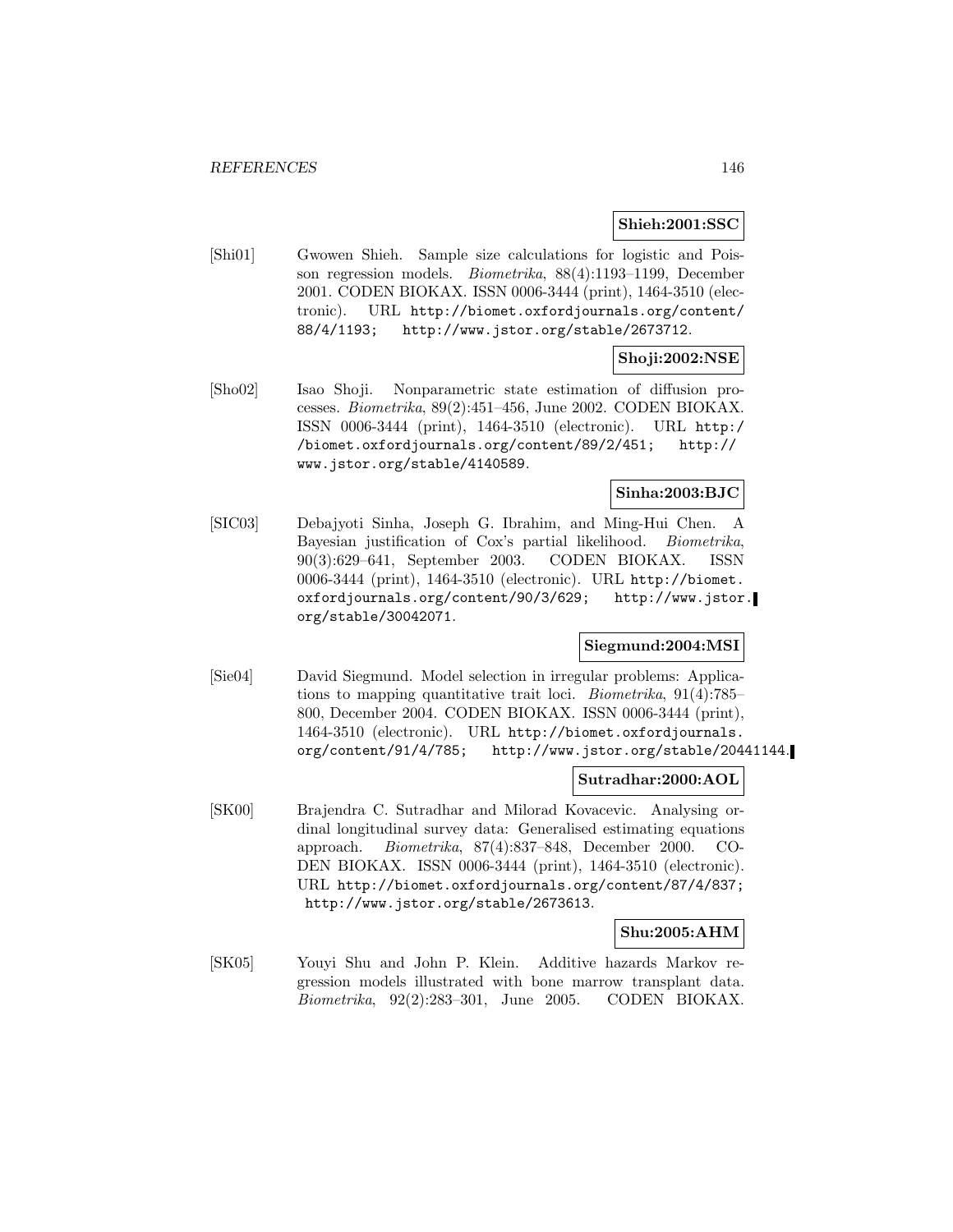ISSN 0006-3444 (print), 1464-3510 (electronic). URL http:/ /biomet.oxfordjournals.org/content/92/2/283; http:// www.jstor.org/stable/20441189.

### **Shao:2000:CBP**

[SKP00] Jun Shao, Jürgen Kübler, and Iris Pigeot. Consistency of the bootstrap procedure in individual bioequivalence. Biometrika, 87(3):573–585, September 2000. CODEN BIOKAX. ISSN 0006-3444 (print), 1464-3510 (electronic). URL http://biomet. oxfordjournals.org/content/87/3/573; http://www.jstor. org/stable/2673631.

### **Stoner:2002:ACD**

[SL02] Julie A. Stoner and Brian G. Leroux. Analysis of clustered data: A combined estimating equations approach. Biometrika, 89(3):567– 578, August 2002. CODEN BIOKAX. ISSN 0006-3444 (print), 1464-3510 (electronic). URL http://biomet.oxfordjournals. org/content/89/3/567; http://www.jstor.org/stable/4140602.

### **Steinberg:2006:AC**

[SL06a] David M. Steinberg and Dennis K. J. Lin. Amendments and corrections: "A Construction Method for Orthogonal Latin Hypercube Designs". Biometrika, 93(4):1025, December 2006. CODEN BIOKAX. ISSN 0006-3444 (print), 1464-3510 (electronic). URL http://biomet.oxfordjournals.org/content/ 93/4/1025.2. See [SL06b].

### **Steinberg:2006:CMO**

[SL06b] David M. Steinberg and Dennis K. J. Lin. A construction method for orthogonal Latin hypercube designs. Biometrika, 93(2):279– 288, June 2006. CODEN BIOKAX. ISSN 0006-3444 (print), 1464- 3510 (electronic). URL http://biomet.oxfordjournals.org/ content/93/2/279; http://www.jstor.org/stable/20441281. See correction [SL06a].

### **Sun:2009:COL**

[SLL09] Fasheng Sun, Min-Qian Liu, and Dennis K. J. Lin. Construction of orthogonal Latin hypercube designs. Biometrika, 96(4):971–974, December 2009. CODEN BIOKAX. ISSN 0006-3444 (print), 1464- 3510 (electronic). URL http://biomet.oxfordjournals.org/ content/96/4/971; http://www.jstor.org/stable/27798880.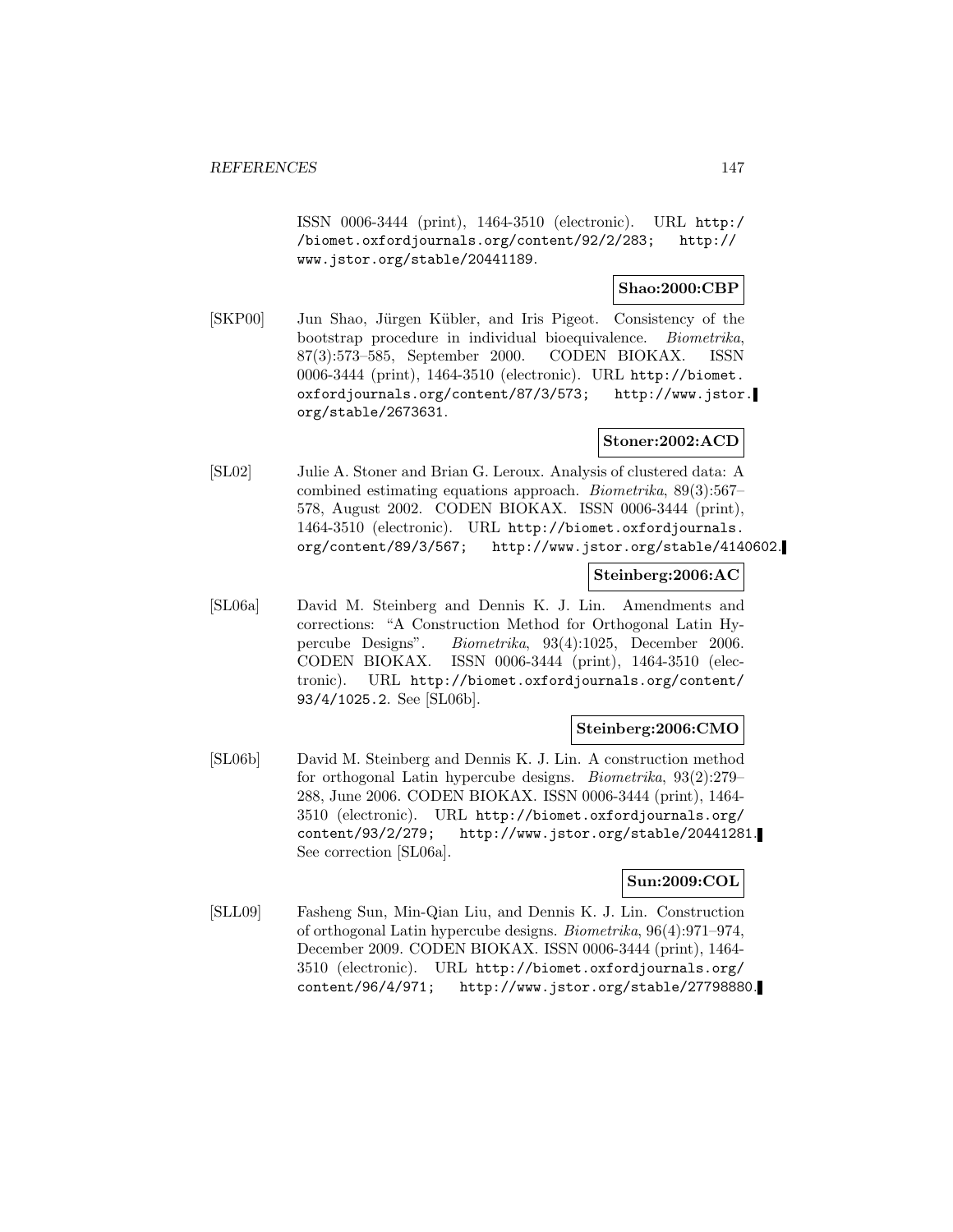### **Senturk:2005:CAR**

[ŞM05] Damla Şentürk and Hans-Georg Müller. Covariate-adjusted regression. Biometrika, 92(1):75–89, March 2005. CODEN BIOKAX. ISSN 0006-3444 (print), 1464-3510 (electronic). URL http: //biomet.oxfordjournals.org/content/92/1/75; http:// www.jstor.org/stable/20441167.

# **Senturk:2008:GVC**

[SM08] Damla Sentürk and Hans-Georg Müller. Generalized varying coefficient models for longitudinal data. Biometrika, 95(3):653–666, September 2008. CODEN BIOKAX. ISSN 0006-3444 (print), 1464- 3510 (electronic). URL http://biomet.oxfordjournals.org/ content/95/3/653; http://www.jstor.org/stable/20441492.

### **Senturk:2009:CAG**

[SM09] Damla Sentürk and Hans-Georg Müller. Covariate-adjusted generalized linear models. Biometrika, 96(2):357–370, June 2009. CO-DEN BIOKAX. ISSN 0006-3444 (print), 1464-3510 (electronic). URL http://biomet.oxfordjournals.org/content/96/2/357; http://www.jstor.org/stable/27798829.

## **Severini:2002:EPM**

[SMG02] Thomas A. Severini, Rahul Mukerjee, and Malay Ghosh. On an exact probability matching property of right-invariant priors. Biometrika, 89(4):952–957, December 2002. CODEN BIOKAX. ISSN 0006-3444 (print), 1464-3510 (electronic). URL http:/ /biomet.oxfordjournals.org/content/89/4/952; http:// www.jstor.org/stable/4140551.

### **Smith:2001:BCS**

[Smi01] T. M. F. Smith. Biometrika Centenary: Sample surveys. Biometrika, 88(1):167–194, March 2001. CODEN BIOKAX. ISSN 0006-3444 (print), 1464-3510 (electronic). URL http://www. jstor.org/stable/2673678.

## **Sinha:2009:EBE**

[SMLG09] Debajyoti Sinha, M. Brent Mchenry, Stuart R. Lipsitz, and Malay Ghosh. Empirical Bayes estimation for additive hazards regression models. Biometrika, 96(3):545–558, September 2009. CO-DEN BIOKAX. ISSN 0006-3444 (print), 1464-3510 (electronic). URL http://biomet.oxfordjournals.org/content/96/3/545; http://www.jstor.org/stable/27798847.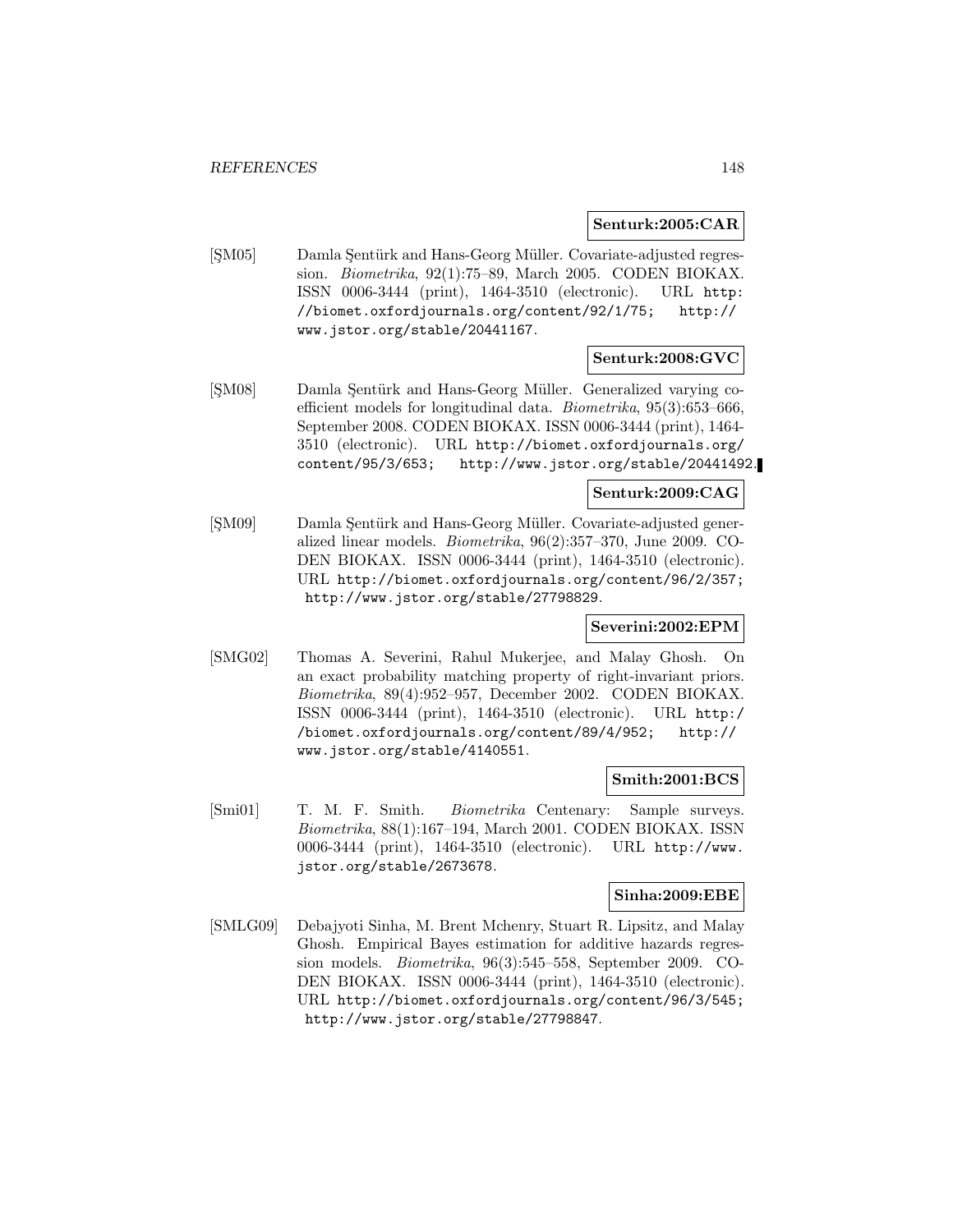#### **Seber:2000:RMM**

[SN00] G. A. F. Seber and S. O. Nyangoma. Residuals for multinomial models. Biometrika, 87(1):183–191, March 2000. CO-DEN BIOKAX. ISSN 0006-3444 (print), 1464-3510 (electronic). URL http://biomet.oxfordjournals.org/content/87/1/183; http://www.jstor.org/stable/2673571.

### **Stefanski:2005:ENF**

[SND05] Leonard A. Stefanski, Steven J. Novick, and Viswanath Devanarayan. Estimating a nonlinear function of a normal mean. Biometrika, 92(3):732–736, September 2005. CODEN BIOKAX. ISSN 0006-3444 (print), 1464-3510 (electronic). URL http:/ /biomet.oxfordjournals.org/content/92/3/732; http:// www.jstor.org/stable/20441227.

#### **Schisterman:2001:EMS**

[SR01a] Enrique Schisterman and Andrea Rotnitzky. Estimation of the mean of a K-sample U-statistic with missing outcomes and auxiliaries. Biometrika, 88(3):713–725, September 2001. CODEN BIOKAX. ISSN 0006-3444 (print), 1464-3510 (electronic). URL http://www.jstor.org/stable/2673441.

# **Seaman:2001:BAC**

[SR01b] Shaun R. Seaman and Sylvia Richardson. Bayesian analysis of casecontrol studies with categorical covariates. Biometrika, 88(4):1073– 1088, December 2001. CODEN BIOKAX. ISSN 0006-3444 (print), 1464-3510 (electronic). URL http://biomet.oxfordjournals. org/content/88/4/1073; http://www.jstor.org/stable/2673702.

### **Scharfstein:2002:EFT**

[SR02] Daniel O. Scharfstein and James M. Robins. Estimation of the failure time distribution in the presence of informative censoring. Biometrika, 89(3):617–634, August 2002. CO-DEN BIOKAX. ISSN 0006-3444 (print), 1464-3510 (electronic). URL http://biomet.oxfordjournals.org/content/89/3/617; http://www.jstor.org/stable/4140606.

#### **Seaman:2004:EPR**

[SR04] Shaun R. Seaman and Sylvia Richardson. Equivalence of prospective and retrospective models in the Bayesian analysis of casecontrol studies. Biometrika, 91(1):15–25, March 2004. CO-DEN BIOKAX. ISSN 0006-3444 (print), 1464-3510 (electronic).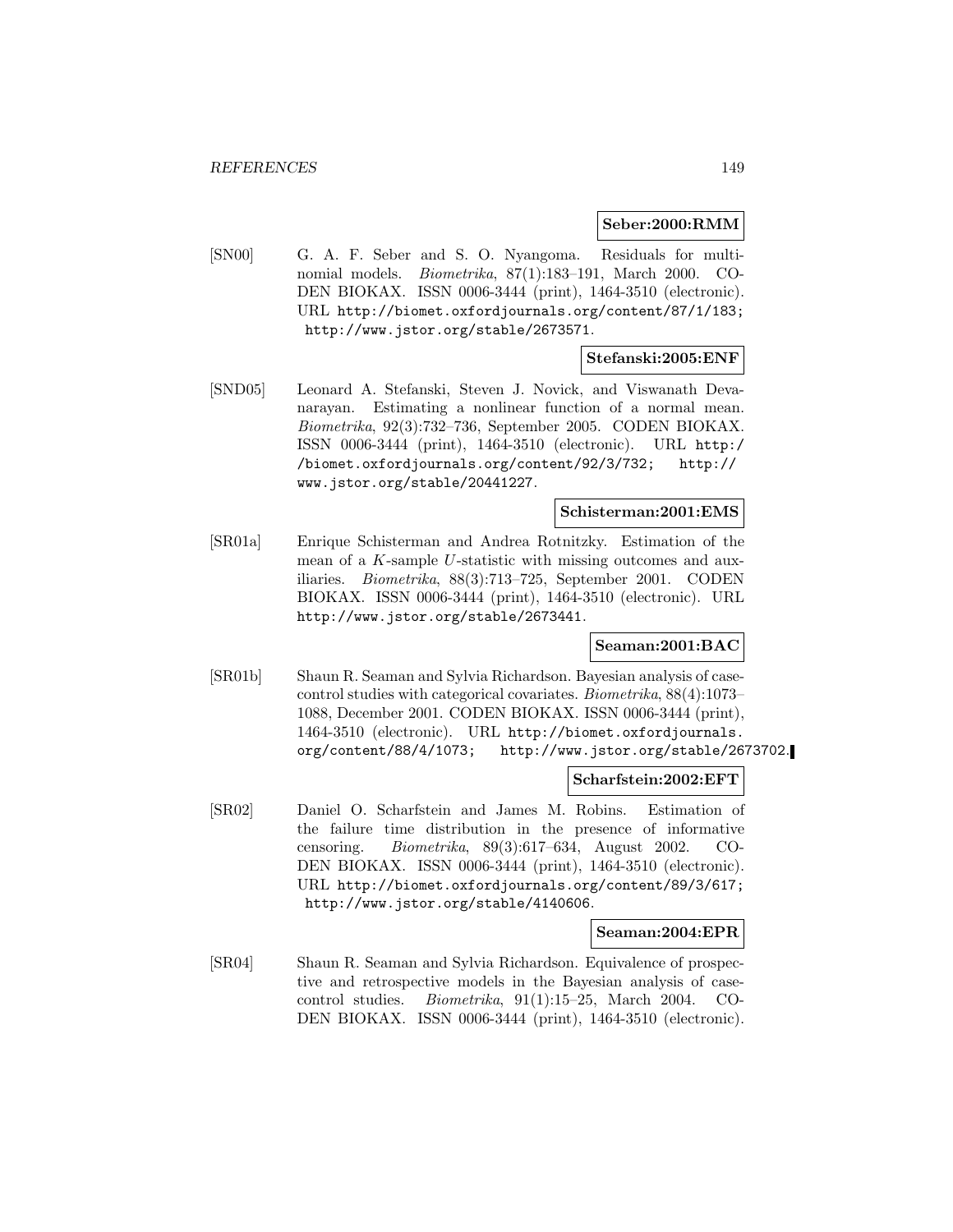URL http://biomet.oxfordjournals.org/content/91/1/15; http://www.jstor.org/stable/20441076. See amendments and correction [SR05].

### **Seaman:2005:ACE**

[SR05] Shaun R. Seaman and Sylvia Richardson. Amendments and corrections: "Equivalence of prospective and retrospective models in the Bayesian analysis of case-control studies" [Biometrika **91** (2004), no. 1, 15–25; MR2050457]. Biometrika, 92(2):505, June 2005. CO-DEN BIOKAX. ISSN 0006-3444 (print), 1464-3510 (electronic). URL http://biomet.oxfordjournals.org/content/92/2/505. 2; http://www.jstor.org/stable/20441206. See [SR04].

# **Sexton:2000:EAC**

[SS00] Joe Sexton and Anders Rygh Swensen. ECM algorithms that converge at the rate of EM. Biometrika, 87(3):651–662, September 2000. CODEN BIOKAX. ISSN 0006-3444 (print), 1464-3510 (electronic). URL http://biomet.oxfordjournals.org/content/ 87/3/651; http://www.jstor.org/stable/2673636.

### **Speckman:2003:FBS**

[SS03] Paul L. Speckman and Dongchu Sun. Fully Bayesian spline smoothing and intrinsic autoregressive priors. Biometrika, 90(2):289–302, June 2003. CODEN BIOKAX. ISSN 0006-3444 (print), 1464- 3510 (electronic). URL http://biomet.oxfordjournals.org/ content/90/2/289; http://www.jstor.org/stable/30042040.

#### **Salgueiro:2005:PEE**

[SSM05] M. Fátima Salgueiro, Peter W. F. Smith, and John W. Mc-Donald. Power of edge exclusion tests in graphical Gaussian models. Biometrika, 92(1):173–182, March 2005. CO-DEN BIOKAX. ISSN 0006-3444 (print), 1464-3510 (electronic). URL http://biomet.oxfordjournals.org/content/92/1/173; http://www.jstor.org/stable/20441174.

#### **Schlather:2003:DMM**

[ST03] Martin Schlather and Jonathan A. Tawn. A dependence measure for multivariate and spatial extreme values: Properties and inference. Biometrika, 90(1):139–156, March 2003. CO-DEN BIOKAX. ISSN 0006-3444 (print), 1464-3510 (electronic). URL http://biomet.oxfordjournals.org/content/90/1/139; http://www.jstor.org/stable/30042025.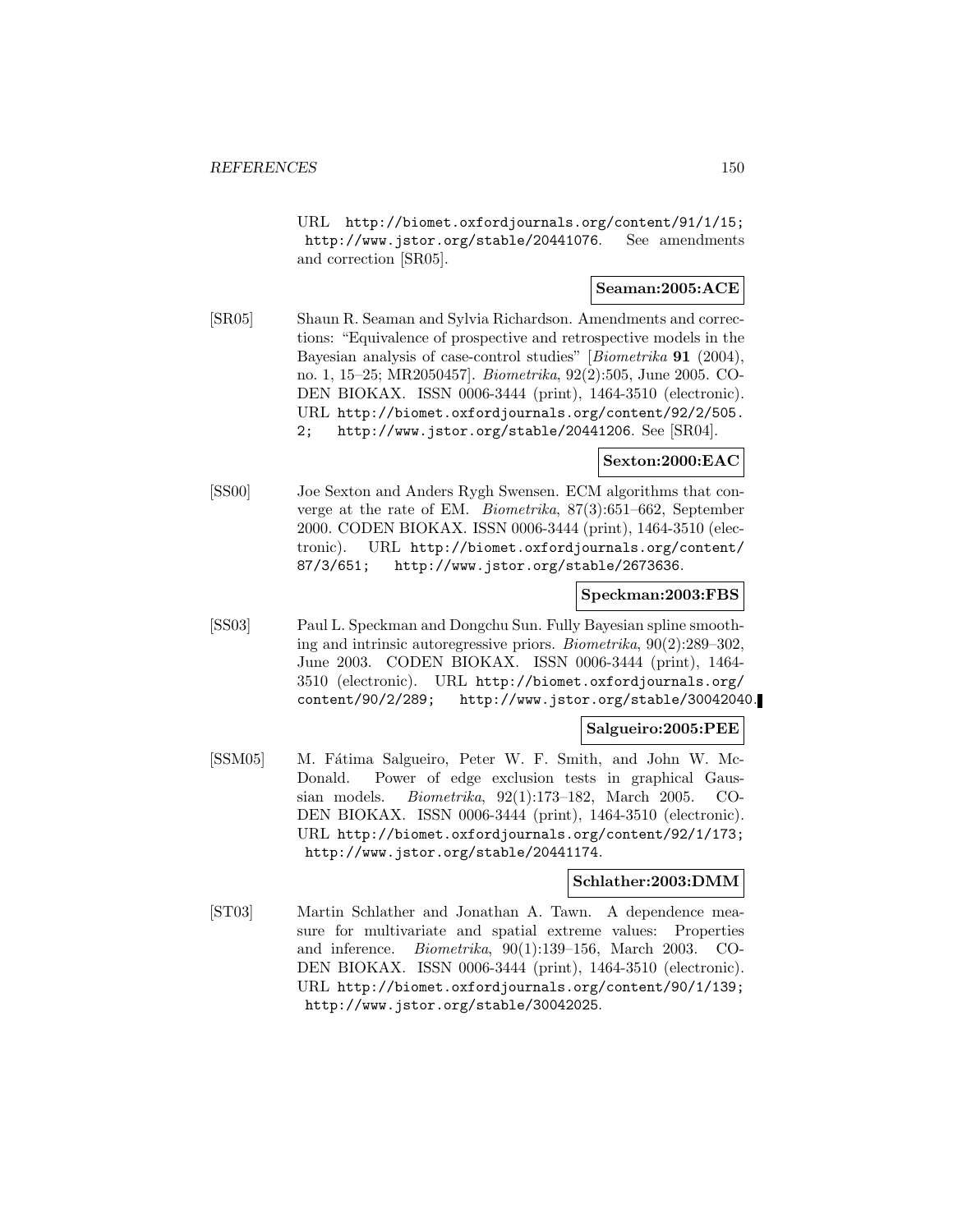#### **Stephenson:2005:EOT**

[ST05] Alec Stephenson and Jonathan Tawn. Exploiting occurrence times in likelihood inference for componentwise maxima. Biometrika, 92(1):213–227, March 2005. CODEN BIOKAX. ISSN 0006-3444 (print), 1464-3510 (electronic). URL http:/ /biomet.oxfordjournals.org/content/92/1/213; http:// www.jstor.org/stable/20441177.

# **Stern:2006:SAO**

[Ste06] Steven E. Stern. Simple and accurate one-sided inference based on a class of M-estimators. Biometrika, 93(4):973–987, December 2006. CODEN BIOKAX. ISSN 0006-3444 (print), 1464-3510 (electronic). URL http://biomet.oxfordjournals.org/content/ 93/4/973; http://www.jstor.org/stable/20441339.

### **Strawderman:2005:AGT**

[Str05] Robert L. Strawderman. The accelerated gap times model. Biometrika, 92(3):647–666, September 2005. CODEN BIOKAX. ISSN 0006-3444 (print), 1464-3510 (electronic). URL http:/ /biomet.oxfordjournals.org/content/92/3/647; http:// www.jstor.org/stable/20441220.

## **Sundberg:2002:CRT**

[Sun02] Rolf Sundberg. The convergence rate of the TM algorithm of Edwards & Lauritzen. Biometrika, 89(2):478–483, June 2002. CO-DEN BIOKAX. ISSN 0006-3444 (print), 1464-3510 (electronic). URL http://biomet.oxfordjournals.org/content/89/2/478; http://www.jstor.org/stable/4140593.

### **Sasieni:2003:MDR**

[SW03] Peter D. Sasieni and Angela Winnett. Martingale difference residuals as a diagnostic tool for the Cox model. Biometrika, 90(4):899– 912, December 2003. CODEN BIOKAX. ISSN 0006-3444 (print), 1464-3510 (electronic). URL http://biomet.oxfordjournals. org/content/90/4/899; http://www.jstor.org/stable/30042096.

# **Stanghellini:2005:IPA**

[SW05] Elena Stanghellini and Nanny Wermuth. On the identification of path analysis models with one hidden variable. Biometrika, 92(2):337–350, June 2005. CODEN BIOKAX. ISSN 0006-3444 (print), 1464-3510 (electronic). URL http:/ /biomet.oxfordjournals.org/content/92/2/337; http:// www.jstor.org/stable/20441192.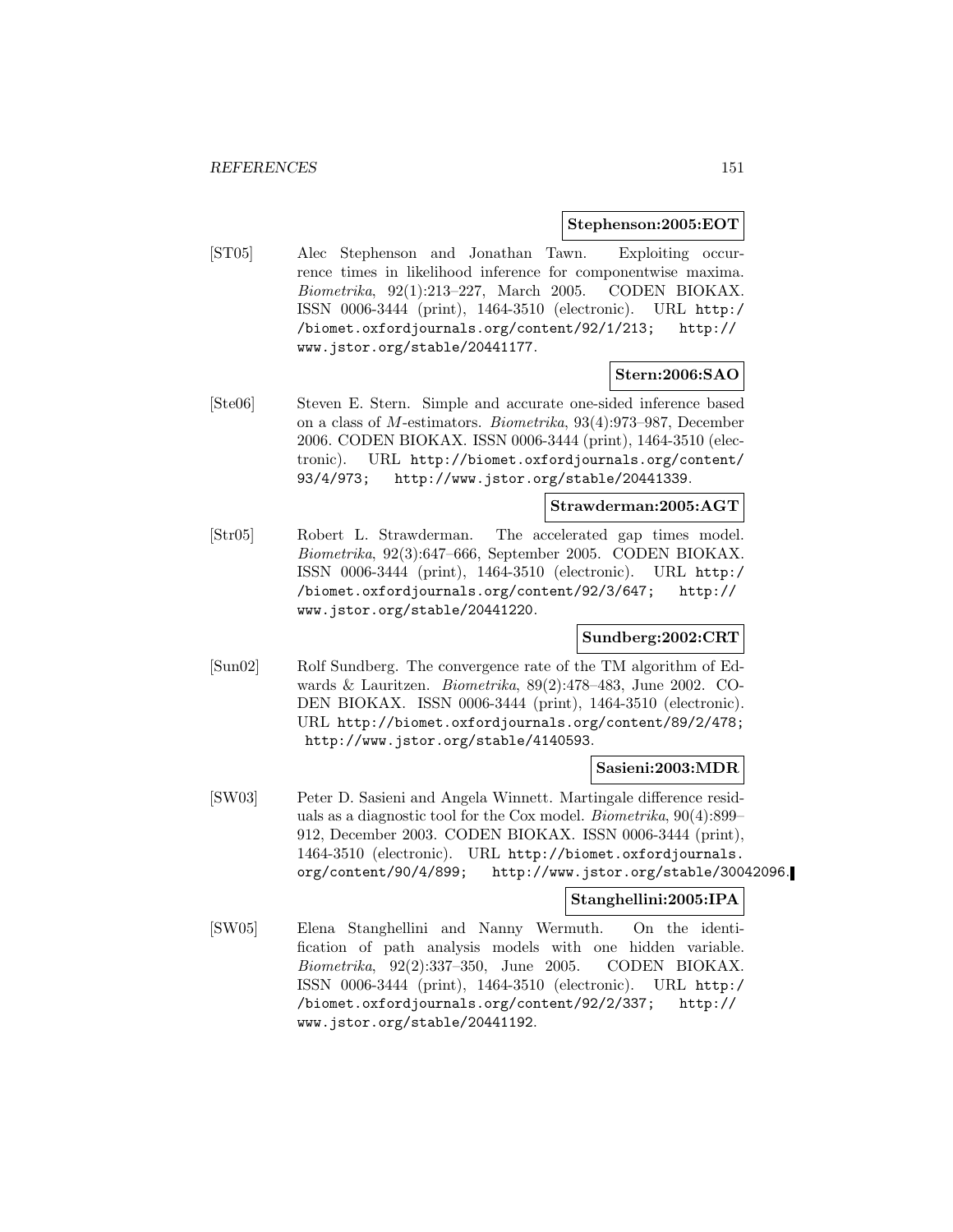#### **Sweeting:2001:CPB**

[Swe01] Trevor J. Sweeting. Coverage probability bias, objective Bayes and the likelihood principle. Biometrika, 88(3):657–675, September 2001. CODEN BIOKAX. ISSN 0006-3444 (print), 1464-3510 (electronic). URL http://www.jstor.org/stable/2673437.

# **Sweeting:2005:ILP**

[Swe05] Trevor J. Sweeting. On the implementation of local probability matching priors for interest parameters. Biometrika, 92(1):47–57, March 2005. CODEN BIOKAX. ISSN 0006-3444 (print), 1464- 3510 (electronic). URL http://biomet.oxfordjournals.org/ content/92/1/47; http://www.jstor.org/stable/20441165.

#### **Stute:2008:MDP**

[SXZ08] W. Stute, W. L. Xu, and L. X. Zhu. Model diagnosis for parametric regression in high-dimensional spaces. Biometrika, 95(2):451–467, June 2008. CODEN BIOKAX. ISSN 0006-3444 (print), 1464- 3510 (electronic). URL http://biomet.oxfordjournals.org/ content/95/2/451; http://www.jstor.org/stable/20441475.

### **Scheike:2008:PCI**

[SZG08] Thomas H. Scheike, Mei-Jie Zhang, and Thomas A. Gerds. Predicting cumulative incidence probability by direct binomial regression. Biometrika, 95(1):205–220, March 2008. CO-DEN BIOKAX. ISSN 0006-3444 (print), 1464-3510 (electronic). URL http://biomet.oxfordjournals.org/content/95/1/205; http://www.jstor.org/stable/20441452.

### **Song:2009:NSE**

[SZK09] Rui Song, Haibo Zhou, and Michael R. Kosorok. A note on semiparametric efficient inference for two-stage outcome-dependent sampling with a continuous outcome. *Biometrika*,  $96(1):221-228$ , March 2009. CODEN BIOKAX. ISSN 0006-3444 (print), 1464- 3510 (electronic). URL http://biomet.oxfordjournals.org/ content/96/1/221; http://www.jstor.org/stable/27798814.

### **Tang:2001:TCF**

[Tan01] Boxin Tang. Theory of J-characteristics for fractional factorial designs and projection justification of minimum  $G_2$ -aberration. Biometrika, 88(2):401–407, June 2001. CODEN BIOKAX. ISSN 0006-3444 (print), 1464-3510 (electronic). URL http://www. jstor.org/stable/2673488.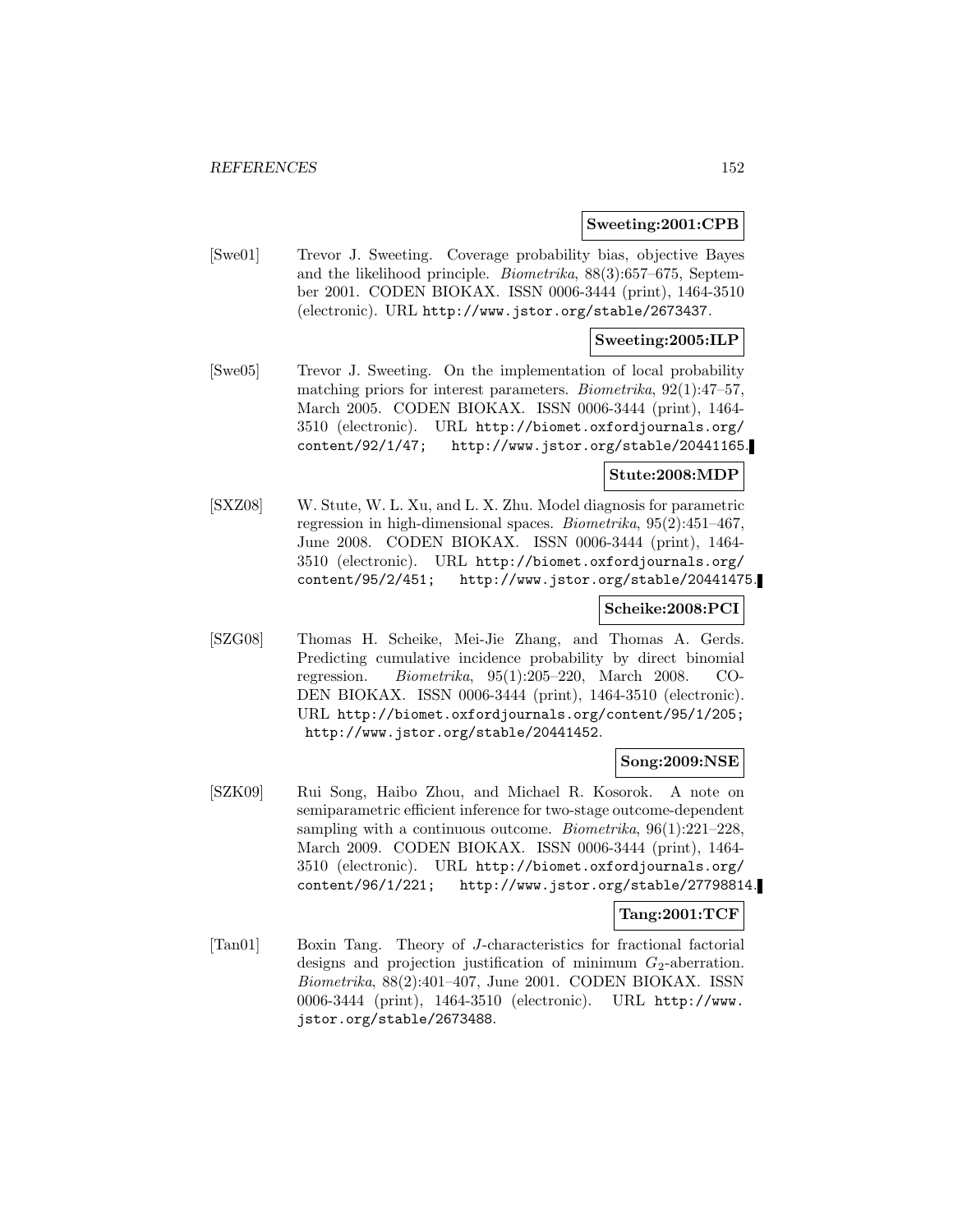### **Tang:2006:OAR**

[Tan06] Boxin Tang. Orthogonal arrays robust to nonnegligible twofactor interactions. Biometrika, 93(1):137–146, March 2006. CO-DEN BIOKAX. ISSN 0006-3444 (print), 1464-3510 (electronic). URL http://biomet.oxfordjournals.org/content/93/1/137; http://www.jstor.org/stable/20441266.

# **Tan:2009:NPL**

[Tan09] Z. Tan. A note on profile likelihood for exponential tilt mixture models. Biometrika, 96(1):229–236, March 2009. CO-DEN BIOKAX. ISSN 0006-3444 (print), 1464-3510 (electronic). URL http://biomet.oxfordjournals.org/content/96/1/229; http://www.jstor.org/stable/27798815.

### **Tardella:2002:NBM**

[Tar02] Luca Tardella. A new Bayesian method for nonparametric capturerecapture models in presence of heterogeneity. Biometrika, 89 (4):807–817, December 2002. CODEN BIOKAX. ISSN 0006- 3444 (print), 1464-3510 (electronic). URL http://biomet. oxfordjournals.org/content/89/4/807; http://www.jstor. org/stable/4140538.

## **Tsai:2000:TNP**

[TC00] Henghsiu Tsai and K. S. Chan. Testing for nonlinearity with partially observed time series. Biometrika, 87(4):805–821, December 2000. CODEN BIOKAX. ISSN 0006-3444 (print), 1464-3510 (electronic). URL http://biomet.oxfordjournals.org/content/ 87/4/805; http://www.jstor.org/stable/2673611.

### **Titterington:2001:BOH**

[TC01] D. M. Titterington and D. R. (David Roxbee) Cox, editors. Biometrika: one hundred years. Oxford University Press, Walton Street, Oxford OX2 6DP, UK, 2001. ISBN 0-19-850993-6. viii + 383 pp. LCCN QH301 .T55 2001. URL http://www.loc.gov/ catdir/enhancements/fy0612/2001036127-d.html; http:/ /www.loc.gov/catdir/toc/fy031/2001036127.html.

### **Tsai:2002:NTN**

[TC02] Henghsiu Tsai and K. S. Chan. A note on testing for nonlinearity with partially observed time series. Biometrika, 89(1):245–250, March 2002. CODEN BIOKAX. ISSN 0006-3444 (print), 1464- 3510 (electronic). URL http://biomet.oxfordjournals.org/ content/89/1/245; http://www.jstor.org/stable/4140572.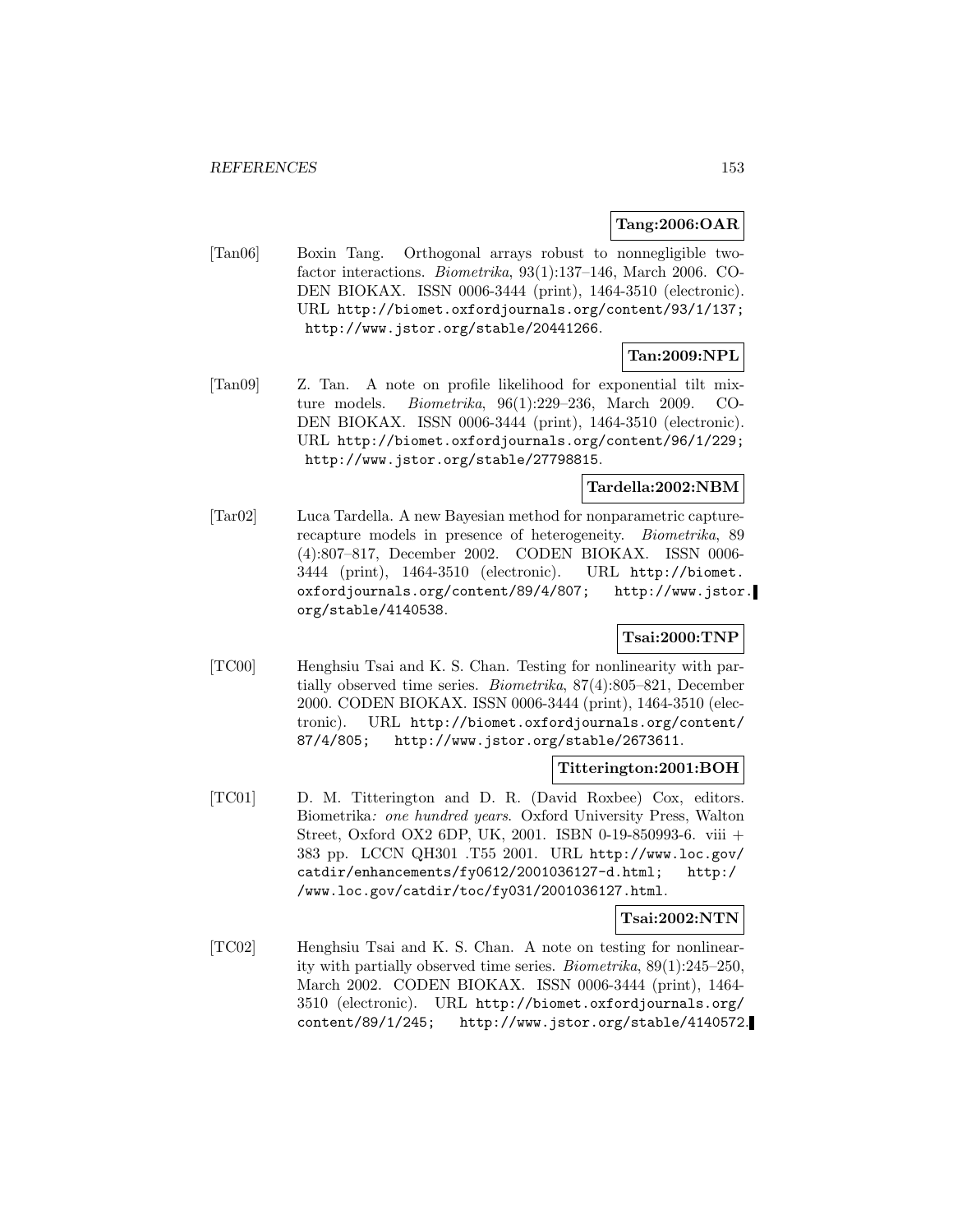#### **Tchetgen:2006:DTM**

[TC06a] Eric J. Tchetgen and Brent A. Coull. A diagnostic test for the mixing distribution in a generalised linear mixed model. Biometrika, 93(4):1003–1010, December 2006. CODEN BIOKAX. ISSN 0006-3444 (print), 1464-3510 (electronic). URL http:// biomet.oxfordjournals.org/content/93/4/1003; http:// www.jstor.org/stable/20441342.

### **Tian:2006:AFT**

[TC06b] Lu Tian and Tianxi Cai. On the accelerated failure time model for current status and interval censored data. Biometrika, 93(2):329– 342, June 2006. CODEN BIOKAX. ISSN 0006-3444 (print), 1464- 3510 (electronic). URL http://biomet.oxfordjournals.org/ content/93/2/329; http://www.jstor.org/stable/20441285.

# **Tian:2007:MEB**

[TCGW07] Lu Tian, Tianxi Cai, Els Goetghebeur, and L. J. Wei. Model evaluation based on the sampling distribution of estimated absolute prediction error. Biometrika, 94(2):297–311, June 2007. CO-DEN BIOKAX. ISSN 0006-3444 (print), 1464-3510 (electronic). URL http://biomet.oxfordjournals.org/content/94/2/297; http://www.jstor.org/stable/20441373.

### **Tsiatis:2001:SEP**

[TD01] Anastasios A. Tsiatis and Marie Davidian. A semiparametric estimator for the proportional hazards model with longitudinal covariates measured with error. Biometrika, 88(2):447–458, June 2001. CODEN BIOKAX. ISSN 0006-3444 (print), 1464-3510 (electronic). URL http://www.jstor.org/stable/2673492.

#### **Tsiatis:2002:MIM**

[TDM02] Anastasios A. Tsiatis, Marie Davidian, and Brad McNeney. Multiple imputation methods for testing treatment differences in survival distributions with missing cause of failure. Biometrika, 89(1): 238–244, March 2002. CODEN BIOKAX. ISSN 0006-3444 (print), 1464-3510 (electronic). URL http://biomet.oxfordjournals. org/content/89/1/238; http://www.jstor.org/stable/4140571.

### **Terrell:2003:WHT**

[Ter03] George R. Terrell. The Wilson-Hilferty transformation is locally saddlepoint. Biometrika, 90(2):445–453, June 2003. CO-DEN BIOKAX. ISSN 0006-3444 (print), 1464-3510 (electronic).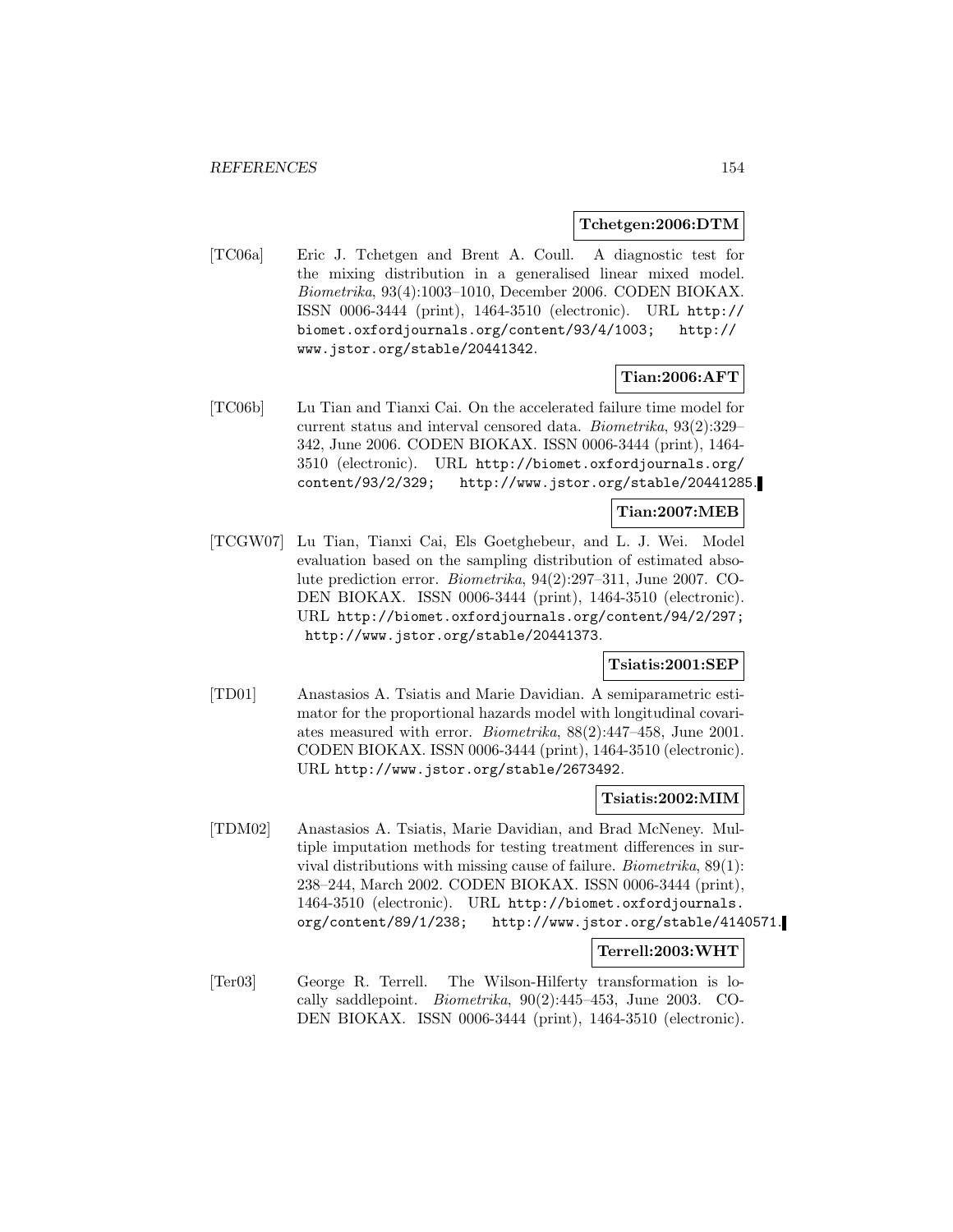URL http://biomet.oxfordjournals.org/content/90/2/445; http://www.jstor.org/stable/30042052.

### **Tille:2004:CCE**

[TF04] Yves Till´e and Anne-Catherine Favre. Coordination, combination and extension of balanced samples. Biometrika, 91(4):913–927, December 2004. CODEN BIOKAX. ISSN 0006-3444 (print), 1464- 3510 (electronic). URL http://biomet.oxfordjournals.org/ content/91/4/913; http://www.jstor.org/stable/20441152.

# **Thompson:2007:FVL**

[TG07] Elizabeth A. Thompson and Charles J. Geyer. Fuzzy p-values in latent variable problems. Biometrika, 94(1):49–60, March 2007. CODEN BIOKAX. ISSN 0006-3444 (print), 1464-3510 (electronic). URL http://biomet.oxfordjournals.org/content/ 94/1/49; http://www.jstor.org/stable/20441353.

# **Tsai:2000:PTL**

[TGM00] Pi-Wen Tsai, Steven G. Gilmour, and Roger Mead. Projective three-level main effects designs robust to model uncertainty. Biometrika, 87(2):467–475, June 2000. CODEN BIOKAX. ISSN 0006-3444 (print), 1464-3510 (electronic). URL http:/ /biomet.oxfordjournals.org/content/87/2/467; http:// www.jstor.org/stable/2673476.

# **Taniguchi:2005:SJE**

[TH05] Masanobu Taniguchi and Junichi Hirukawa. The Stein: James estimator for short- and long-memory Gaussian processes. Biometrika, 92(3):737–746, September 2005. CODEN BIOKAX. ISSN 0006-3444 (print), 1464-3510 (electronic). URL http:/ /biomet.oxfordjournals.org/content/92/3/737; http:// www.jstor.org/stable/20441228.

**Tseng:2005:JMA**

[THW05] Yi-Kuan Tseng, Fushing Hsieh, and Jane-Ling Wang. Joint modelling of accelerated failure time and longitudinal data. Biometrika, 92(3):587–603, September 2005. CODEN BIOKAX. ISSN 0006-3444 (print), 1464-3510 (electronic). URL http:/ /biomet.oxfordjournals.org/content/92/3/587; http:// www.jstor.org/stable/20441216.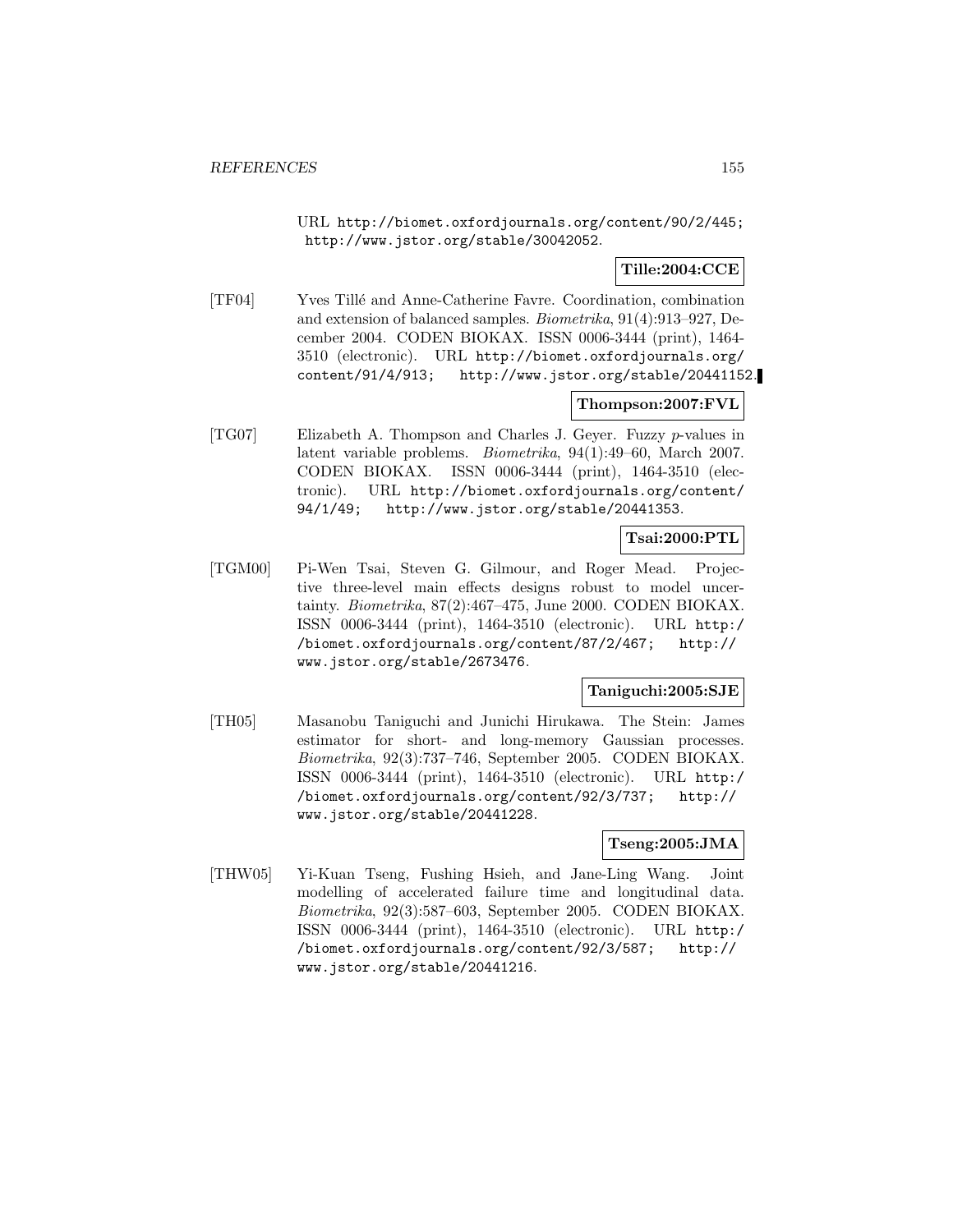#### **Titterington:2001:E**

[Tit01] D. M. Titterington. Editorial. Biometrika, 88(1):1, March 2001. CODEN BIOKAX. ISSN 0006-3444 (print), 1464-3510 (electronic). URL http://www.jstor.org/stable/2673672.

# **Tamhane:2004:SEA**

[TL04] Ajit C. Tamhane and Brent R. Logan. A superiority-equivalence approach to one-sided tests on multiple endpoints in clinical trials. Biometrika, 91(3):715–727, September 2004. CODEN BIOKAX. ISSN 0006-3444 (print), 1464-3510 (electronic). URL http://www. jstor.org/stable/20441133.

#### **Tamhane:2008:WHP**

[TL08] Ajit C. Tamhane and Lingyun Liu. On weighted Hochberg procedures. Biometrika, 95(2):279–294, June 2008. CODEN BIOKAX. ISSN 0006-3444 (print), 1464-3510 (electronic). URL http:/ /biomet.oxfordjournals.org/content/95/2/279; http:// www.jstor.org/stable/20441464.

# **Tang:2003:AMM**

[TLR03] Gong Tang, Roderick J. A. Little, and Trivellore E. Raghunathan. Analysis of multivariate missing data with nonignorable nonresponse. Biometrika, 90(4):747–764, December 2003. CO-DEN BIOKAX. ISSN 0006-3444 (print), 1464-3510 (electronic). URL http://biomet.oxfordjournals.org/content/90/4/747; http://www.jstor.org/stable/30042086.

# **Tian:2004:SIB**

[TLZW04] L. Tian, J. Liu, Y. Zhao, and L. J. Wei. Statistical inference based on non-smooth estimating functions. Biometrika, 91(4):943–954, December 2004. CODEN BIOKAX. ISSN 0006-3444 (print), 1464- 3510 (electronic). URL http://biomet.oxfordjournals.org/ content/91/4/943; http://www.jstor.org/stable/20441154.

### **Tsiatis:2003:IAD**

[TM03] Anastasios A. Tsiatis and Cyrus Mehta. On the inefficiency of the adaptive design for monitoring clinical trials. Biometrika, 90(2):367–378, June 2003. CODEN BIOKAX. ISSN 0006-3444 (print), 1464-3510 (electronic). URL http:/ /biomet.oxfordjournals.org/content/90/2/367; http:// www.jstor.org/stable/30042046.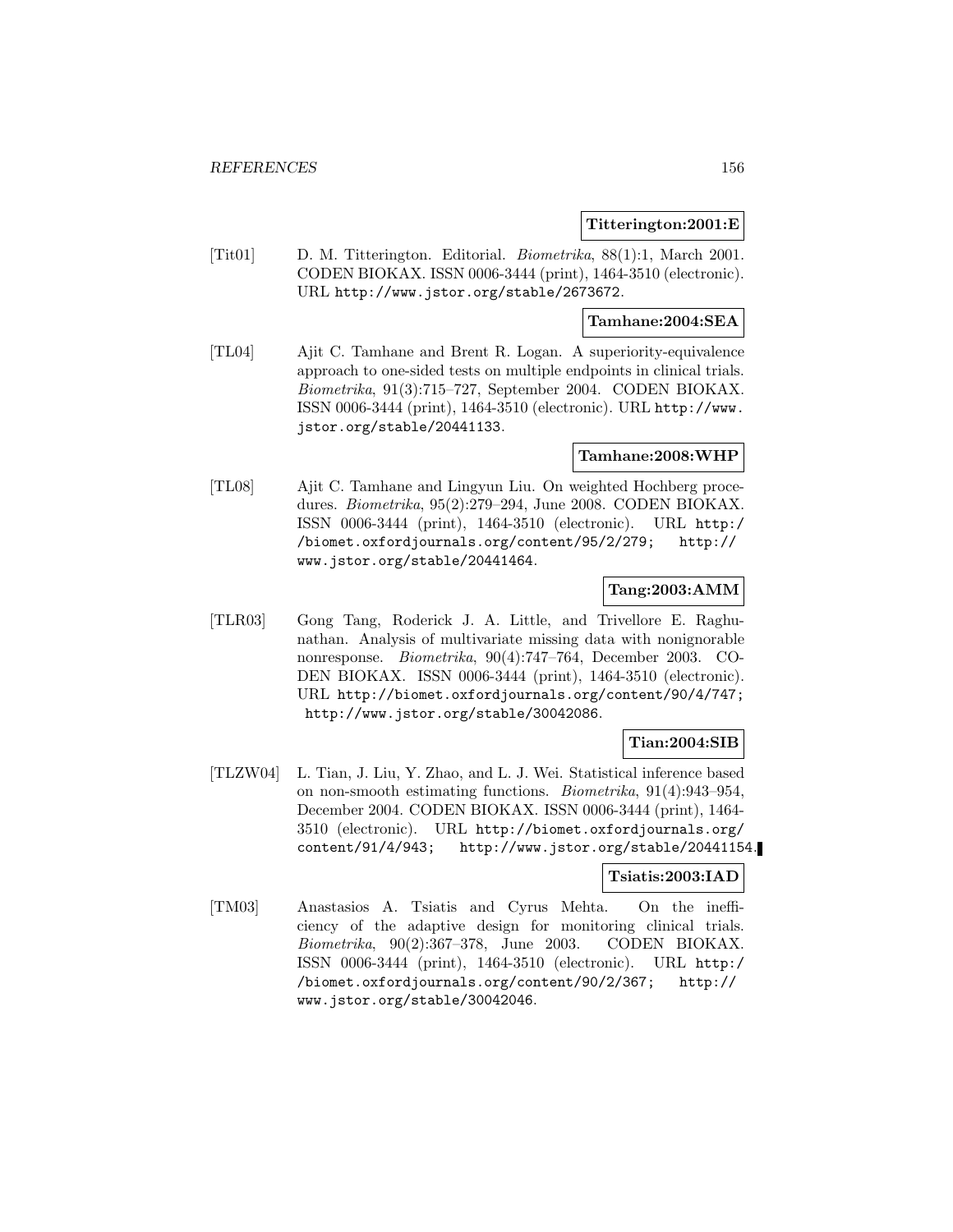#### **Tsiatis:2004:LES**

[TM04] Anastasios A. Tsiatis and Yanyuan Ma. Locally efficient semiparametric estimators for functional measurement error models. Biometrika, 91(4):835–848, December 2004. CODEN BIOKAX. ISSN 0006-3444 (print), 1464-3510 (electronic). URL http:/ /biomet.oxfordjournals.org/content/91/4/835; http:// www.jstor.org/stable/20441147.

### **Tang:2008:PCS**

[TM08] Rong Tang and Hans-Georg M¨uller. Pairwise curve synchronization for functional data. Biometrika, 95(4):875–889, December 2008. CODEN BIOKAX. ISSN 0006-3444 (print), 1464-3510 (electronic). URL http://biomet.oxfordjournals.org/content/95/4/875; http://www.jstor.org/stable/20441512.

# **Tong:2001:PJT**

[Ton01] Howell Tong. A personal journey through time series in Biometrika. Biometrika, 88(1):195–218, March 2001. CODEN BIOKAX. ISSN 0006-3444 (print), 1464-3510 (electronic). URL http://www. jstor.org/stable/2673679.

## **Tsay:2000:OMT**

[TPP00] Ruey S. Tsay, Daniel Peña, and Alan E. Pankratz. Outliers in multivariate time series. Biometrika, 87(4):789–804, December 2000. CODEN BIOKAX. ISSN 0006-3444 (print), 1464-3510 (electronic). URL http://biomet.oxfordjournals.org/content/87/4/789; http://www.jstor.org/stable/2673610.

### **Tebbs:2003:EOB**

[TS03] Joshua M. Tebbs and William H. Swallow. Estimating ordered binomial proportions with the use of group testing. Biometrika, 90(2):471–477, June 2003. CODEN BIOKAX. ISSN 0006-3444 (print), 1464-3510 (electronic). URL http:/ /biomet.oxfordjournals.org/content/90/2/471; http:// www.jstor.org/stable/30042055.

### **Tsai:2009:PPL**

[Tsa09] Wei Yann Tsai. Pseudo-partial likelihood for proportional hazards models with biased-sampling data. Biometrika, 96(3):601–615, September 2009. CODEN BIOKAX. ISSN 0006-3444 (print), 1464- 3510 (electronic). URL http://biomet.oxfordjournals.org/ content/96/3/601; http://www.jstor.org/stable/27798851.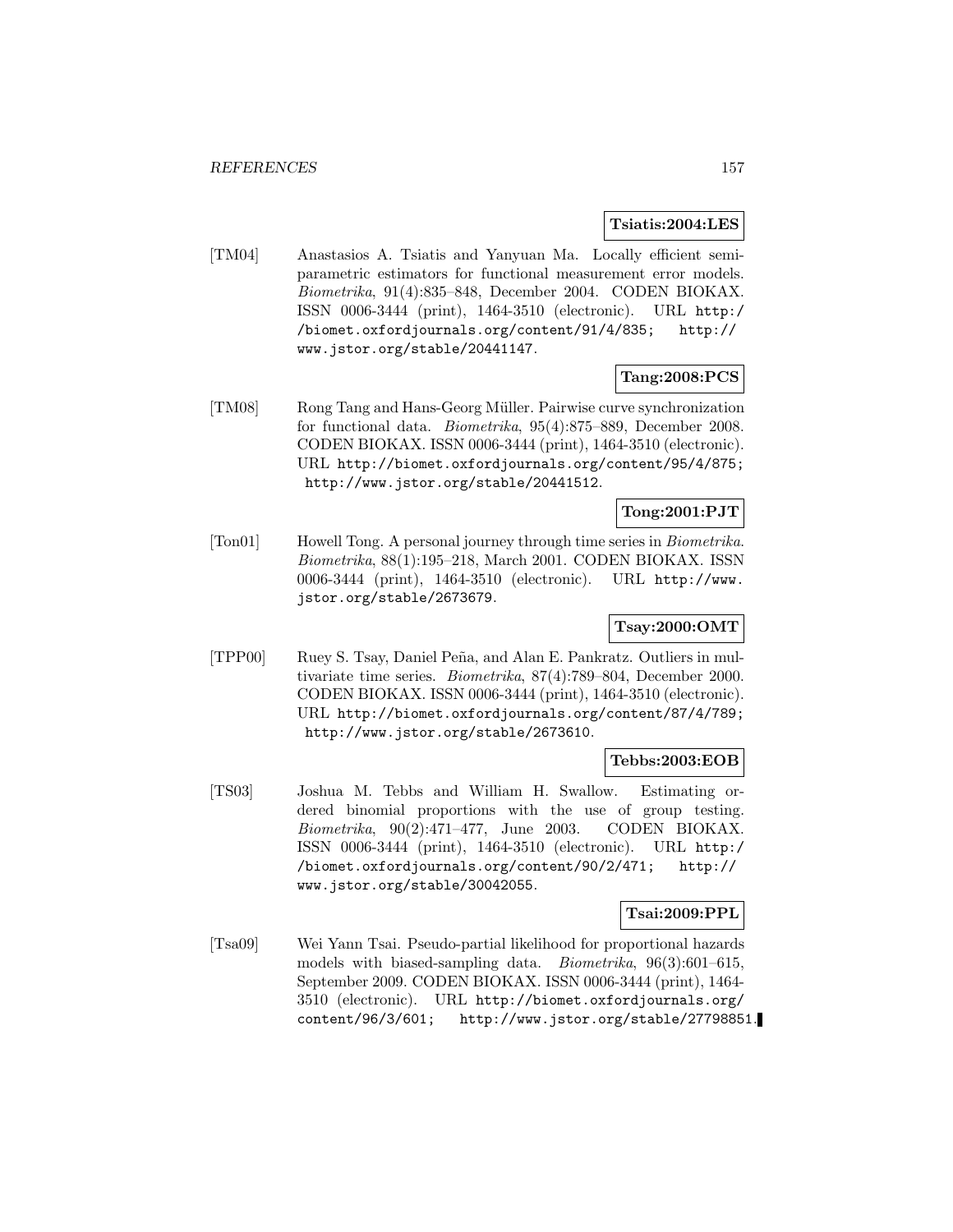### **Tong:2005:ERV**

[TW05] Tiejun Tong and Yuedong Wang. Estimating residual variance in nonparametric regression using least squares. Biometrika, 92 (4):821–830, December 2005. CODEN BIOKAX. ISSN 0006- 3444 (print), 1464-3510 (electronic). URL http://biomet. oxfordjournals.org/content/92/4/821; http://www.jstor. org/stable/20441238.

### **Taylor:2007:MDS**

[TWG07] J. E. Taylor, K. J. Worsley, and F. Gosselin. Maxima of discretely sampled random fields, with an application to 'Bubbles'. Biometrika, 94(1):1–18, March 2007. CODEN BIOKAX. ISSN 0006-3444 (print), 1464-3510 (electronic). URL http://biomet. oxfordjournals.org/content/94/1/1; http://www.jstor. org/stable/20441350.

### **Ueki:2009:NAV**

[Uek09] Masao Ueki. A note on automatic variable selection using smooththreshold estimating equations. Biometrika, 96(4):1005–1011, December 2009. CODEN BIOKAX. ISSN 0006-3444 (print), 1464- 3510 (electronic). URL http://biomet.oxfordjournals.org/ content/96/4/1005; http://www.jstor.org/stable/27798885.

### **Ueki:2007:AEP**

[UF07] Masao Ueki and Kaoru Fueda. Adjusting estimative prediction limits. Biometrika, 94(2):509–511, June 2007. CO-DEN BIOKAX. ISSN 0006-3444 (print), 1464-3510 (electronic). URL http://biomet.oxfordjournals.org/content/94/2/509; http://www.jstor.org/stable/20441389.

### **Uno:2005:OCR**

[UTW05] Hajime Uno, Lu Tian, and L. J. Wei. The optimal confidence region for a random parameter. Biometrika, 92(4):957–964, December 2005. CODEN BIOKAX. ISSN 0006-3444 (print), 1464-3510 (electronic). URL http://biomet.oxfordjournals.org/content/ 92/4/957; http://www.jstor.org/stable/20441248.

### **Vaida:2005:CAI**

[VB05] Florin Vaida and Suzette Blanchard. Conditional Akaike information for mixed-effects models. Biometrika, 92(2):351–370, June 2005. CODEN BIOKAX. ISSN 0006-3444 (print), 1464-3510 (electronic). URL http://biomet.oxfordjournals.org/content/ 92/2/351; http://www.jstor.org/stable/20441193.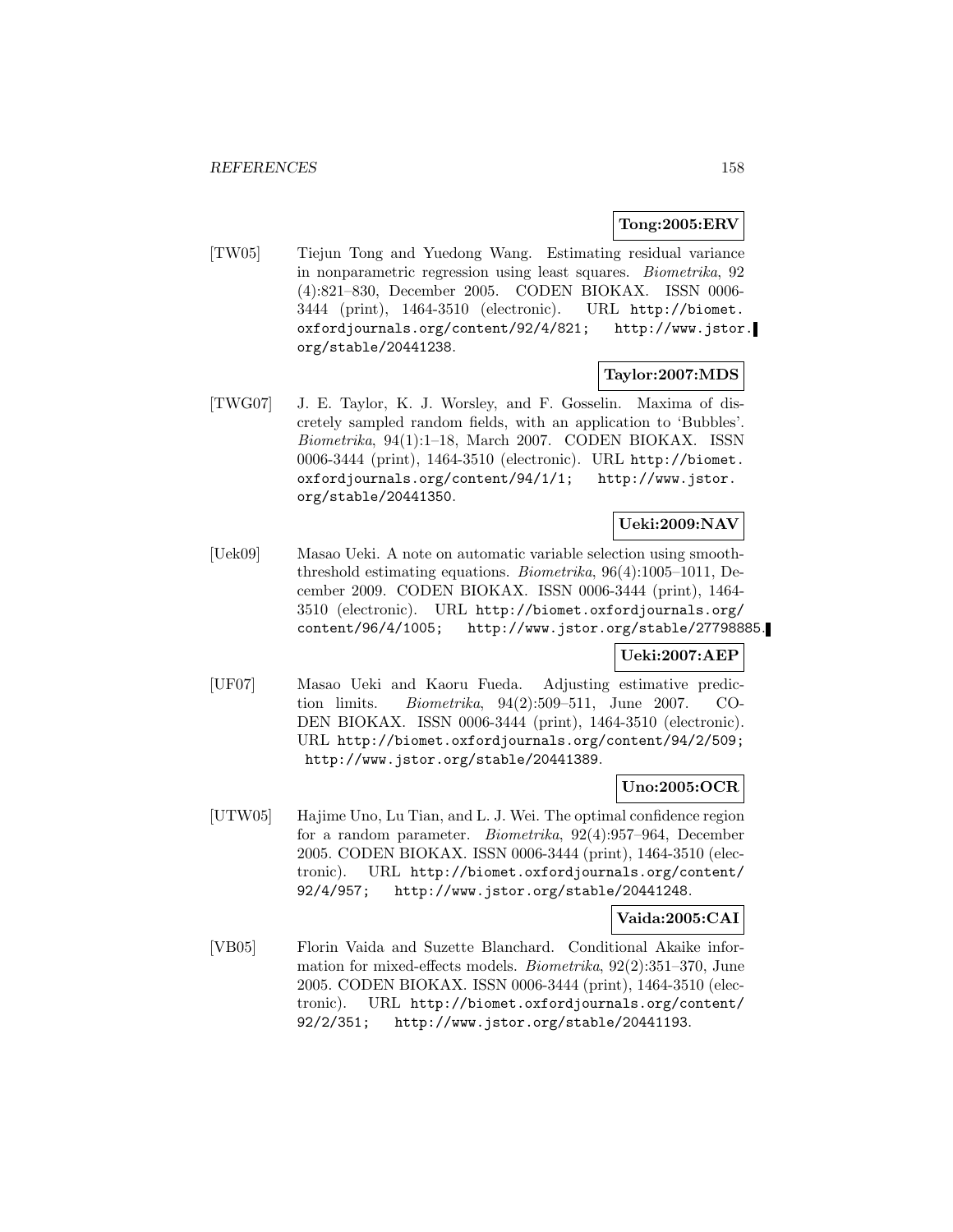#### **vanderLaan:2000:NML**

[vdLA00] Mark J. van der Laan and Chris Andrews. The nonparametric maximum likelihood estimator in a class of doubly censored current status data models with application to partner studies. Biometrika, 87(1):61–71, March 2000. CODEN BIOKAX. ISSN 0006-3444 (print), 1464-3510 (electronic). URL http: //biomet.oxfordjournals.org/content/87/1/61; http:// www.jstor.org/stable/2673561.

### **Verdinelli:2000:NBD**

[Ver00] Isabella Verdinelli. A note on Bayesian design for the normal linear model with unknown error variance. Biometrika, 87(1):222–227, March 2000. CODEN BIOKAX. ISSN 0006-3444 (print), 1464- 3510 (electronic). URL http://biomet.oxfordjournals.org/ content/87/1/222; http://www.jstor.org/stable/2673577.

### **Vicard:2000:ISF**

[Vic00] Paola Vicard. On the identification of a single-factor model with correlated residuals. Biometrika, 87(1):199–205, March 2000. CO-DEN BIOKAX. ISSN 0006-3444 (print), 1464-3510 (electronic). URL http://biomet.oxfordjournals.org/content/87/1/199; http://www.jstor.org/stable/2673573.

### **Vidoni:2001:IPL**

[Vid01] Paolo Vidoni. Improved prediction limits for continuous and discrete observations in generalised linear models. Biometrika, 88 (3):881–887, September 2001. CODEN BIOKAX. ISSN 0006- 3444 (print), 1464-3510 (electronic). URL http://www.jstor. org/stable/2673455.

#### **vanLieshout:2001:CMB**

[vLMZ01] M. N. M. van Lieshout, I. S. Molchanov, and S. A. Zuyev. Clustering methods based on variational analysis in the space of measures. Biometrika, 88(4):1021–1033, December 2001. CODEN BIOKAX. ISSN 0006-3444 (print), 1464-3510 (electronic). URL http://biomet.oxfordjournals.org/content/ 88/4/1021; http://www.jstor.org/stable/2673699.

#### **Vanderweele:2008:ECC**

[VR08] Tyler J. Vanderweele and James M. Robins. Empirical and counterfactual conditions for sufficient cause interactions. Biometrika, 95(1):49–61, March 2008. CODEN BIOKAX.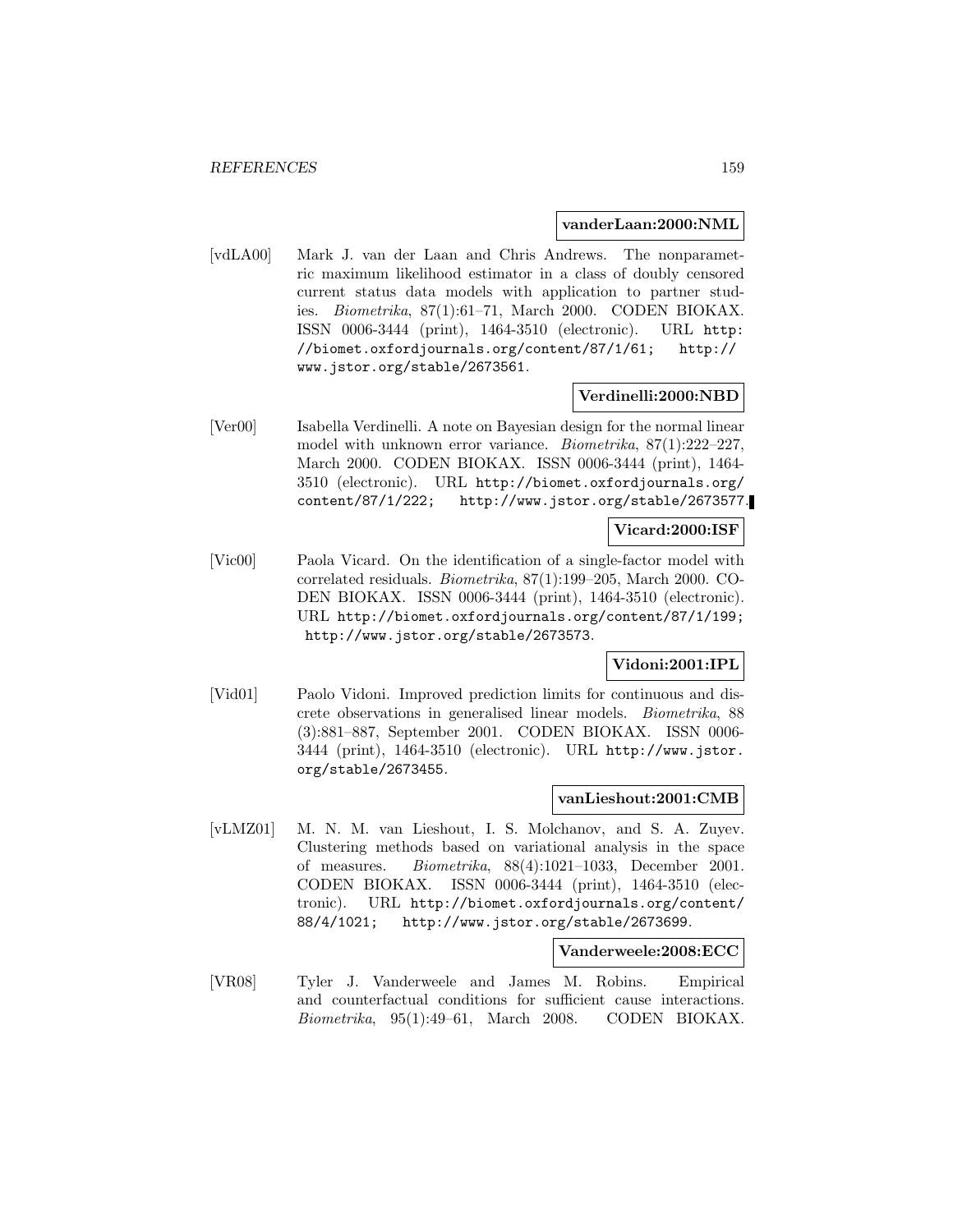ISSN 0006-3444 (print), 1464-3510 (electronic). URL http: //biomet.oxfordjournals.org/content/95/1/49; http:// www.jstor.org/stable/20441442.

### **Vansteelandt:2007:ERM**

[VRR07] Stijn Vansteelandt, Andrea Rotnitzky, and James Robins. Estimation of regression models for the mean of repeated outcomes under nonignorable nonmonotone nonresponse. Biometrika, 94(4):841– 860, December 2007. CODEN BIOKAX. ISSN 0006-3444 (print), 1464-3510 (electronic). URL http://biomet.oxfordjournals. org/content/94/4/841; http://www.jstor.org/stable/20441421.

### **Varin:2005:NCL**

[VV05] Cristiano Varin and Paolo Vidoni. A note on composite likelihood inference and model selection. *Biometrika*, 92(3):519–528, September 2005. CODEN BIOKAX. ISSN 0006-3444 (print), 1464- 3510 (electronic). URL http://biomet.oxfordjournals.org/ content/92/3/519; http://www.jstor.org/stable/20441211.

### **Vardi:2001:TST**

[VYZ01] Yehuda Vardi, Zhiliang Ying, and Cun-Hui Zhang. Twosample tests for growth curves under dependent right censoring. Biometrika, 88(4):949–960, December 2001. CO-DEN BIOKAX. ISSN 0006-3444 (print), 1464-3510 (electronic). URL http://biomet.oxfordjournals.org/content/88/4/949; http://www.jstor.org/stable/2673694.

### **Waagepetersen:2008:EFI**

[Waa08] Rasmus Waagepetersen. Estimating functions for inhomogeneous spatial point processes with incomplete covariate data. Biometrika, 95(2):351–363, June 2008. CODEN BIOKAX. ISSN 0006-3444 (print), 1464-3510 (electronic). URL http:/ /biomet.oxfordjournals.org/content/95/2/351; http:// www.jstor.org/stable/20441469.

### **Walden:2000:UVM**

[Wal00] A. T. Walden. A unified view of multitaper multivariate spectral estimation. Biometrika, 87(4):767–788, December 2000. CO-DEN BIOKAX. ISSN 0006-3444 (print), 1464-3510 (electronic). URL http://biomet.oxfordjournals.org/content/87/4/767; http://www.jstor.org/stable/2673609.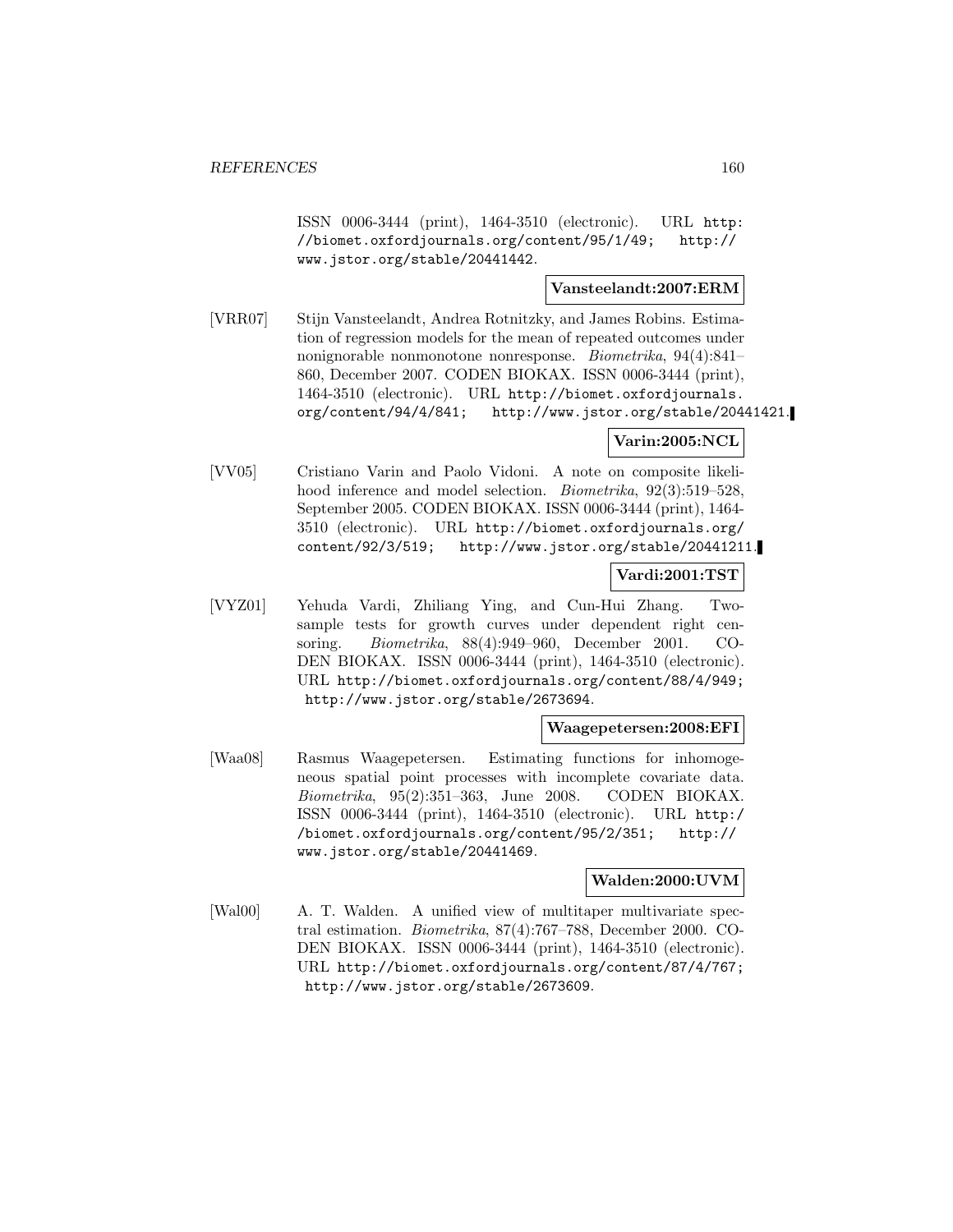**Walker:2003:SCB**

[Wal03] Stephen Walker. On sufficient conditions for Bayesian consistency. Biometrika, 90(2):482–488, June 2003. CODEN BIOKAX. ISSN 0006-3444 (print), 1464-3510 (electronic). URL http:/ /biomet.oxfordjournals.org/content/90/2/482; http:// www.jstor.org/stable/30042057.

### **Wang:2003:MNK**

[Wan03] Naisyin Wang. Marginal nonparametric kernel regression accounting for within-subject correlation. Biometrika, 90(1):43–52, March 2003. CODEN BIOKAX. ISSN 0006-3444 (print), 1464-3510 (electronic). URL http://biomet.oxfordjournals.org/content/ 90/1/43; http://www.jstor.org/stable/30042018.

## **Wang:2004:CAM**

[Wan04] Yuchung J. Wang. Compatibility among marginal densities. Biometrika, 91(1):234–239, March 2004. CODEN BIOKAX. ISSN 0006-3444 (print), 1464-3510 (electronic). URL http:/ /biomet.oxfordjournals.org/content/91/1/234; http:// www.jstor.org/stable/20441092.

## **Wang:2009:WTG**

[Wan09] Lan Wang. Wilcoxon-type generalized Bayesian information criterion. Biometrika, 96(1):163–173, March 2009. CODEN BIOKAX. ISSN 0006-3444 (print), 1464-3510 (electronic). URL http:/ /biomet.oxfordjournals.org/content/96/1/163; http:// www.jstor.org/stable/27798809.

## **Wang:2003:WCS**

[WC03] You-Gan Wang and Vincent Carey. Working correlation structure misspecification, estimation and covariate design: Implications for generalised estimating equations performance. Biometrika, 90(1):29–41, March 2003. CODEN BIOKAX. ISSN 0006-3444 (print), 1464-3510 (electronic). URL http: //biomet.oxfordjournals.org/content/90/1/29; http:// www.jstor.org/stable/30042017.

#### **Wermuth:2008:DEC**

[WC08] Nanny Wermuth and D. R. Cox. Distortion of effects caused by indirect confounding. Biometrika, 95(1):17–33, March 2008. CODEN BIOKAX. ISSN 0006-3444 (print), 1464-3510 (electronic). URL http://biomet.oxfordjournals.org/content/ 95/1/17; http://www.jstor.org/stable/20441440.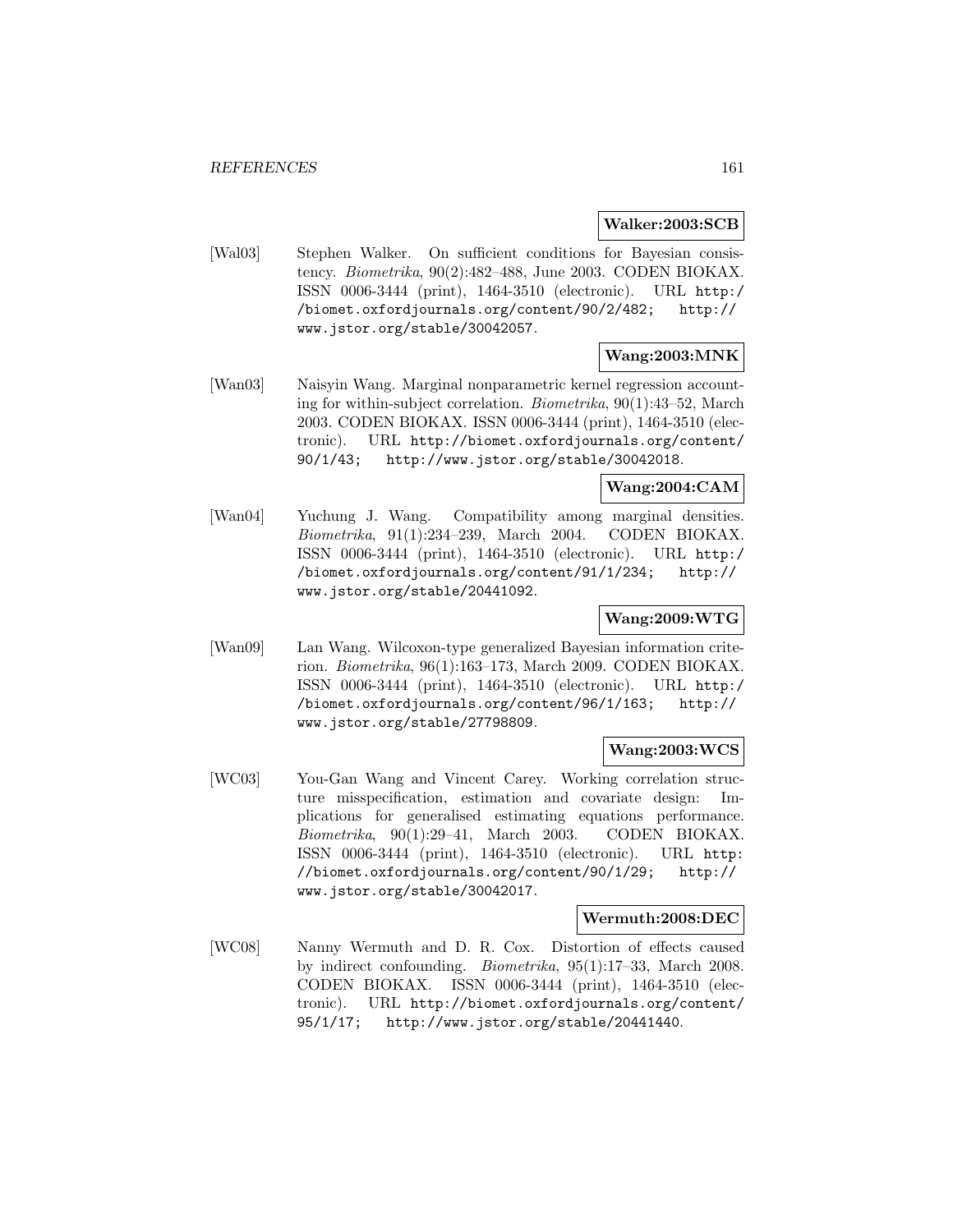#### **Wong:2003:EEC**

[WCK03] Frederick Wong, Christopher K. Carter, and Robert Kohn. Efficient estimation of covariance selection models. Biometrika, 90 (4):809–830, December 2003. CODEN BIOKAX. ISSN 0006- 3444 (print), 1464-3510 (electronic). URL http://biomet. oxfordjournals.org/content/90/4/809; http://www.jstor. org/stable/30042090.

#### **Wong:2009:SMA**

[WCK09] C. S. Wong, W. S. Chan, and P. L. Kam. A Student tmixture autoregressive model with applications to heavy-tailed financial data. Biometrika, 96(3):751–760, September 2009. CO-DEN BIOKAX. ISSN 0006-3444 (print), 1464-3510 (electronic). URL http://biomet.oxfordjournals.org/content/96/3/751; http://www.jstor.org/stable/27798861.

### **Wang:2007:NEA**

[WCMR07] Yuanjia Wang, Lorraine N. Clark, Karen Marder, and Daniel Rabinowitzn. Nonparametric estimation of age-at-onset distributions from censored kin-cohort data. Biometrika, 94(2):403–414, June 2007. CODEN BIOKAX. ISSN 0006-3444 (print), 1464-3510 (electronic). URL http://biomet.oxfordjournals.org/content/ 94/2/403; http://www.jstor.org/stable/20441380.

### **Walker:2000:RLP**

[WD00a] Stephen Walker and Paul Damien. Representations of Lévy processes without Gaussian components. Biometrika, 87(2):477–483, June 2000. CODEN BIOKAX. ISSN 0006-3444 (print), 1464- 3510 (electronic). URL http://biomet.oxfordjournals.org/ content/87/2/477; http://www.jstor.org/stable/2673477.

## **Wang:2000:AAB**

[WD00b] Weijing Wang and A. Adam Ding. On assessing the association for bivariate current status data. Biometrika, 87(4):879–893, December 2000. CODEN BIOKAX. ISSN 0006-3444 (print), 1464- 3510 (electronic). URL http://biomet.oxfordjournals.org/ content/87/4/879; http://www.jstor.org/stable/2673616.

### **Wang:2008:SMB**

[WD08] Qihua Wang and Pengjie Dai. Semiparametric model-based inference in the presence of missing responses. Biometrika, 95(3):721– 734, September 2008. CODEN BIOKAX. ISSN 0006-3444 (print),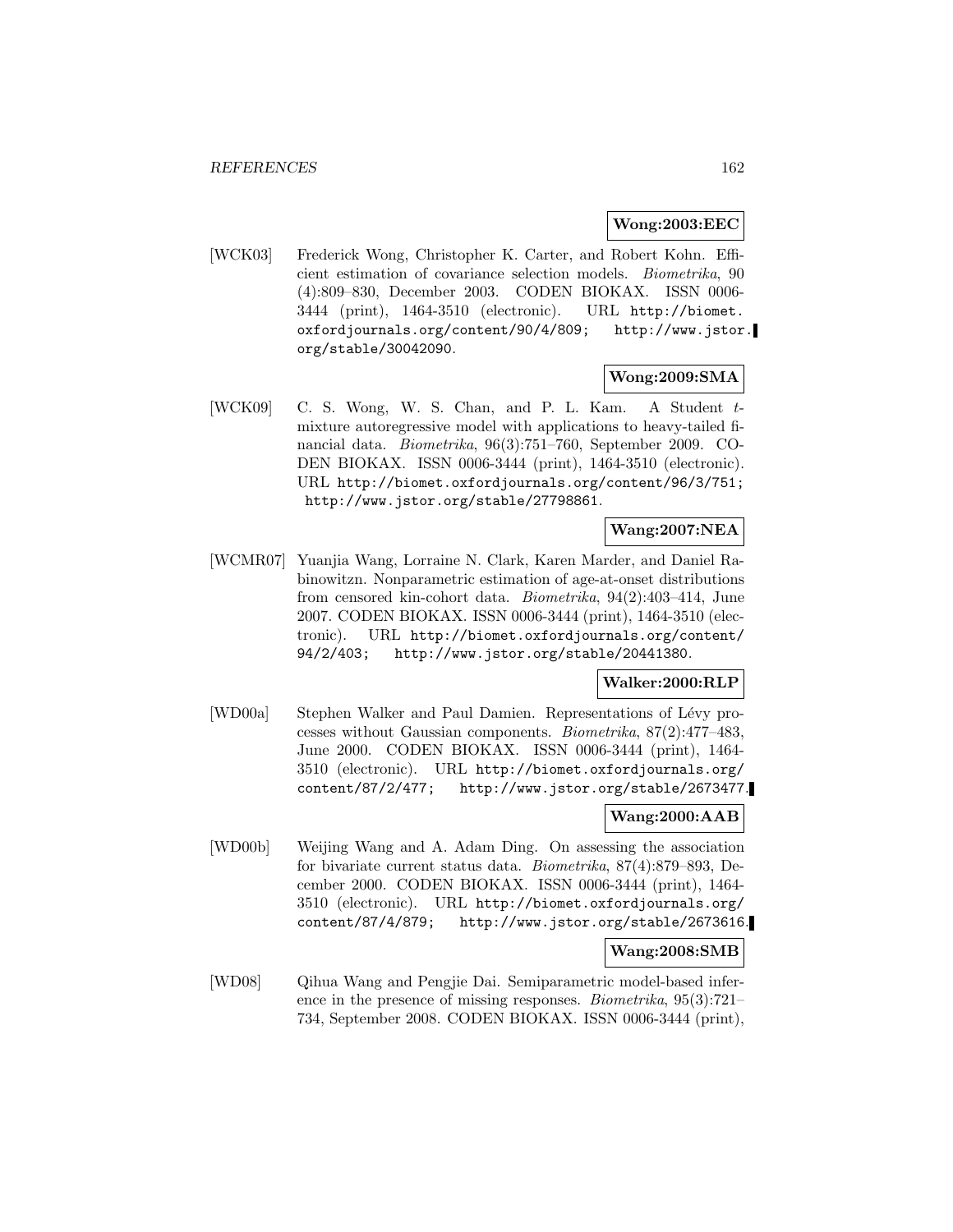### 1464-3510 (electronic). URL http://biomet.oxfordjournals. org/content/95/3/721; http://www.jstor.org/stable/20441497.

### **Westfall:2008:BHM**

[Wes08] Peter H. Westfall. The Benjamini-Hochberg method with infinitely many contrasts in linear models. Biometrika, 95(3):709–719, September 2008. CODEN BIOKAX. ISSN 0006-3444 (print), 1464- 3510 (electronic). URL http://biomet.oxfordjournals.org/ content/95/3/709; http://www.jstor.org/stable/20441496.

# **Wang:2003:APE**

[WH03] Molin Wang and John J. Hanfelt. Adjusted profile estimating function. Biometrika, 90(4):845–858, December 2003. CO-DEN BIOKAX. ISSN 0006-3444 (print), 1464-3510 (electronic). URL http://biomet.oxfordjournals.org/content/90/4/845; http://www.jstor.org/stable/30042092.

# **Whittemore:2004:EGA**

[Whi04] Alice S. Whittemore. Estimating genetic association parameters from family data. Biometrika, 91(1):219–225, March 2004. CO-DEN BIOKAX. ISSN 0006-3444 (print), 1464-3510 (electronic). URL http://biomet.oxfordjournals.org/content/91/1/219; http://www.jstor.org/stable/20441090.

### **Wang:2008:CSC**

[WI08] Yuchung J. Wang and Edward H. Ip. Conditionally specified continuous distributions. Biometrika, 95(3):735–746, September 2008. CODEN BIOKAX. ISSN 0006-3444 (print), 1464-3510 (electronic). URL http://biomet.oxfordjournals.org/content/95/3/735; http://www.jstor.org/stable/20441498.

### **Williams:2000:UAE**

[WJ00] E. R. Williams and J. A. John. Updating the average efficiency factor in  $\alpha$ -designs. *Biometrika*, 87(3):695–699, September 2000. CODEN BIOKAX. ISSN 0006-3444 (print), 1464-3510 (electronic). URL http://biomet.oxfordjournals.org/content/87/3/695; http://www.jstor.org/stable/2673640.

### **Wood:2002:BMS**

[WJT02] Sally A. Wood, Wenxin Jiang, and Martin Tanner. Bayesian mixture of splines for spatially adaptive nonparametric regression. Biometrika, 89(3):513–528, August 2002. CODEN BIOKAX.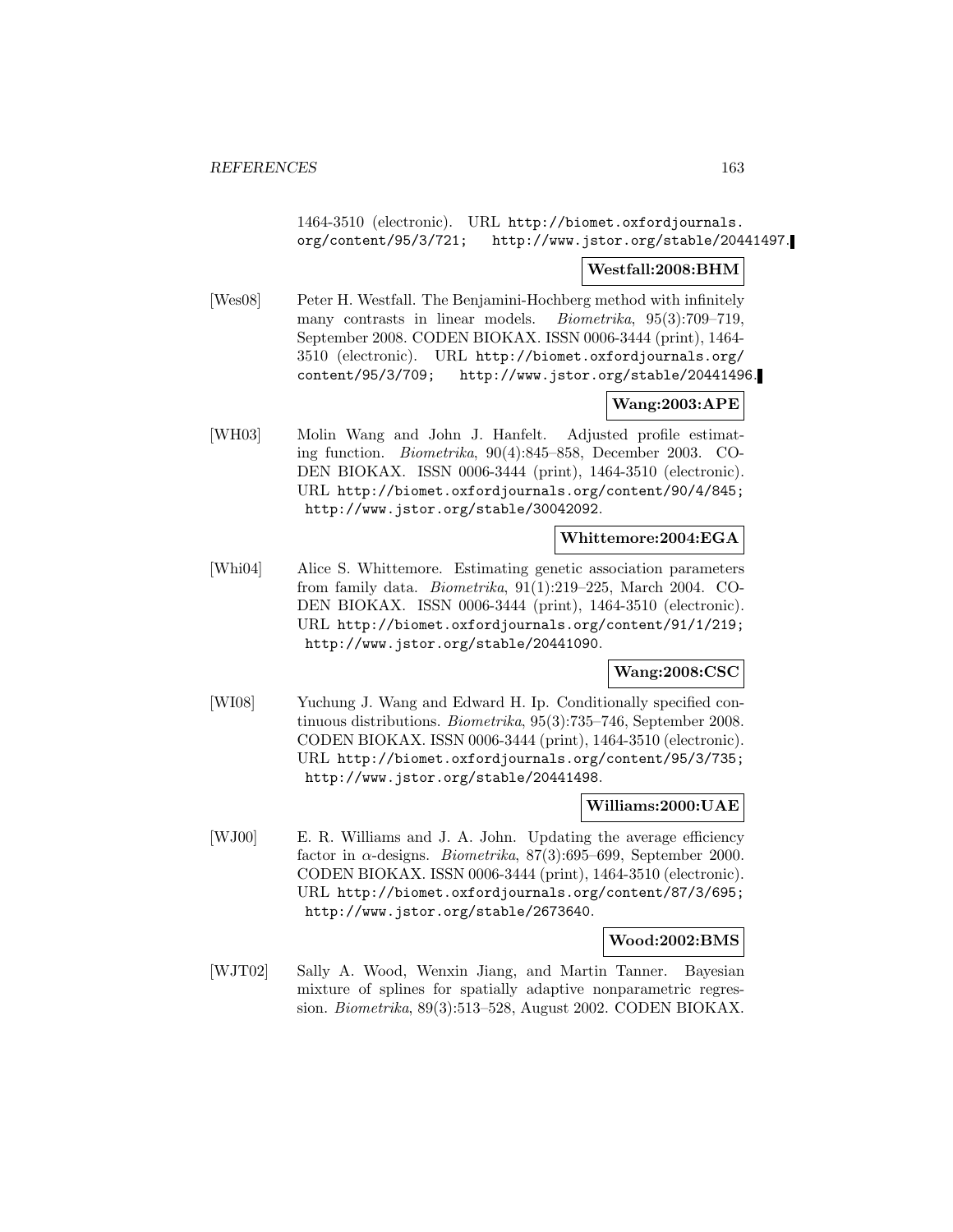ISSN 0006-3444 (print), 1464-3510 (electronic). URL http:/ /biomet.oxfordjournals.org/content/89/3/513; http:// www.jstor.org/stable/4140598.

**Wong:2001:LMA**

[WL01] C. S. Wong and W. K. Li. On a logistic mixture autoregressive model. Biometrika, 88(3):833–846, September 2001. CODEN BIOKAX. ISSN 0006-3444 (print), 1464-3510 (electronic). URL http://www.jstor.org/stable/2673450.

### **Wang:2003:MCM**

[WL03] Zengri Wang and Thomas A. Louis. Matching conditional and marginal shapes in binary random intercept models using a bridge distribution function. Biometrika, 90(4):765–775, December 2003. CODEN BIOKAX. ISSN 0006-3444 (print), 1464-3510 (electronic). URL http://biomet.oxfordjournals.org/content/90/4/765; http://www.jstor.org/stable/30042087.

#### **Walker:2005:DTU**

[WLP05] Stephen G. Walker, Antonio Lijoi, and Igor Prünster. Data tracking and the understanding of Bayesian consistency. Biometrika, 92(4):765–778, December 2005. CODEN BIOKAX. ISSN 0006- 3444 (print), 1464-3510 (electronic). URL http://biomet. oxfordjournals.org/content/92/4/765; http://www.jstor. org/stable/20441234.

### **Wang:2006:FPS**

[WLS06] Xinlei Wang, Johan Lim, and S. Lynne Stokes. Forming post-strata via Bayesian treed capture-recapture models. Biometrika, 93(4):861–876, December 2006. CODEN BIOKAX. ISSN 0006-3444 (print), 1464-3510 (electronic). URL http:/ /biomet.oxfordjournals.org/content/93/4/861; http:// www.jstor.org/stable/20441332.

### **Wang:2007:TPS**

[WLT07] Hansheng Wang, Runze Li, and Chih-Ling Tsai. Tuning parameter selectors for the smoothly clipped absolute deviation method. Biometrika, 94(3):553–568, August 2007. CO-DEN BIOKAX. ISSN 0006-3444 (print), 1464-3510 (electronic). URL http://biomet.oxfordjournals.org/content/94/3/553; http://www.jstor.org/stable/20441396.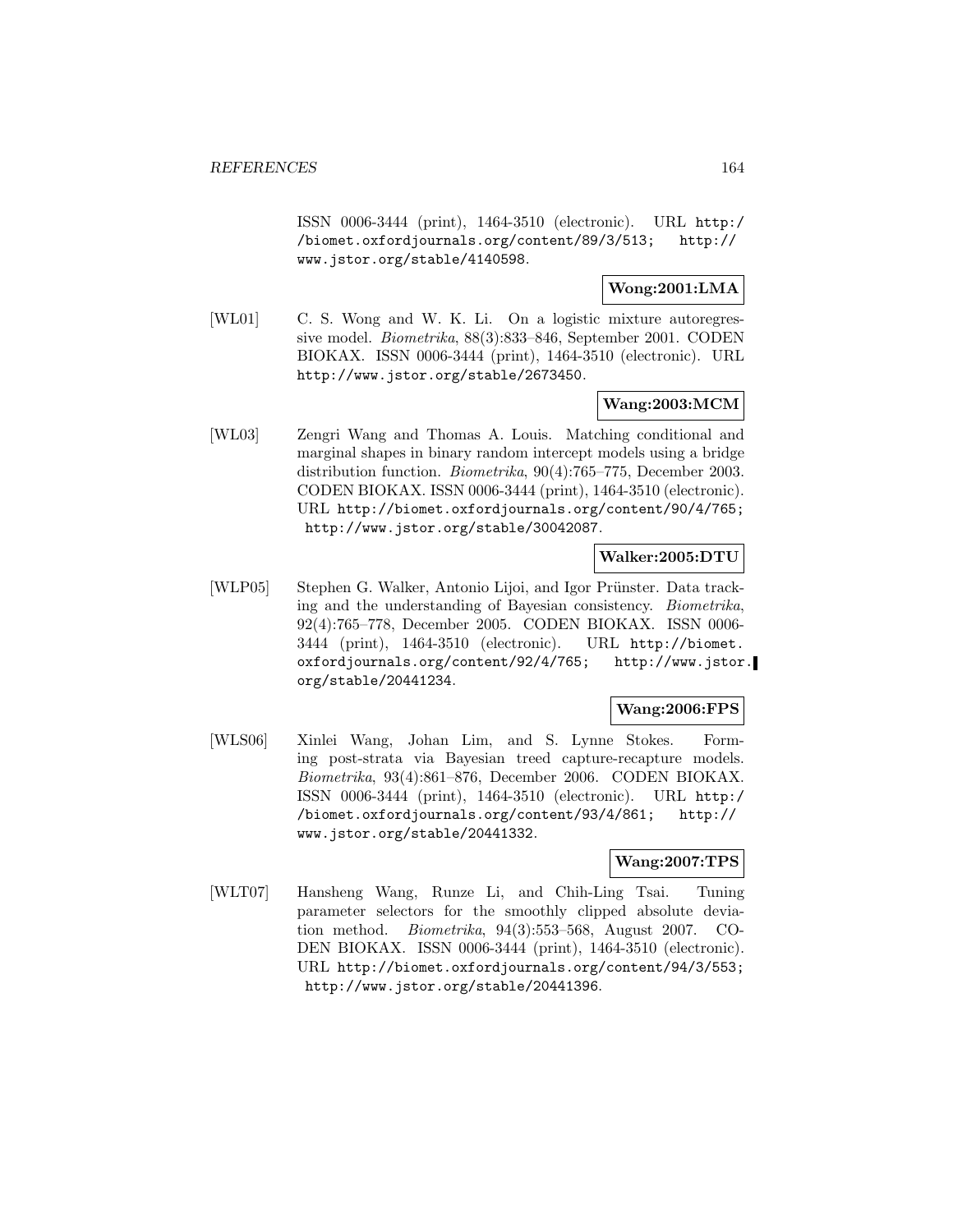### **Wang:2009:HPC**

[WNZZ09] S. Wang, B. Nan, N. Zhou, and J. Zhu. Hierarchically penalized Cox regression with grouped variables. Biometrika, 96(2):307–322, June 2009. CODEN BIOKAX. ISSN 0006-3444 (print), 1464- 3510 (electronic). URL http://biomet.oxfordjournals.org/ content/96/2/307; http://www.jstor.org/stable/27798826.

### **Watanabe:2004:MMS**

[WO04] Toshiaki Watanabe and Yasuhiro Omori. A multi-move sampler for estimating non-Gaussian time series models: Comments on Shephard & Pitt (1997) ["Likelihood analysis of non-Gaussian measurement time series" [Biometrika **84** (1997), no. 3, 653– 667; mr1603940]]. Biometrika, 91(1):246–248, March 2004. CO-DEN BIOKAX. ISSN 0006-3444 (print), 1464-3510 (electronic). URL http://biomet.oxfordjournals.org/content/91/1/246; http://www.jstor.org/stable/20441094.

### **Wu:2003:NEL**

[WP03] Wei Biao Wu and Mohsen Pourahmadi. Nonparametric estimation of large covariance matrices of longitudinal data. Biometrika, 90(4):831–844, December 2003. CODEN BIOKAX. ISSN 0006-3444 (print), 1464-3510 (electronic). URL http:/ /biomet.oxfordjournals.org/content/90/4/831; http:// www.jstor.org/stable/30042091.

### **Wang:2002:ELB**

[WR02] Qihua Wang and J. N. K. Rao. Empirical likelihood-based inference in linear errors-in-covariables models with validation data. Biometrika, 89(2):345–358, June 2002. CODEN BIOKAX. ISSN 0006-3444 (print), 1464-3510 (electronic). URL http:/ /biomet.oxfordjournals.org/content/89/2/345; http:// www.jstor.org/stable/4140581.

### **Winnett:2001:NSS**

[WS01] Angela Winnett and Peter Sasieni. A note on scaled Schoenfeld residuals for the proportional hazards model. Biometrika, 88(2):565–571, June 2001. CODEN BIOKAX. ISSN 0006-3444 (print), 1464-3510 (electronic). URL http://www.jstor.org/ stable/2673500.

## **Wu:2009:ARU**

[WSG09] S. Wu, X. Shen, and C. J. Geyer. Adaptive regularization using the entire solution surface. Biometrika, 96(3):513–527, September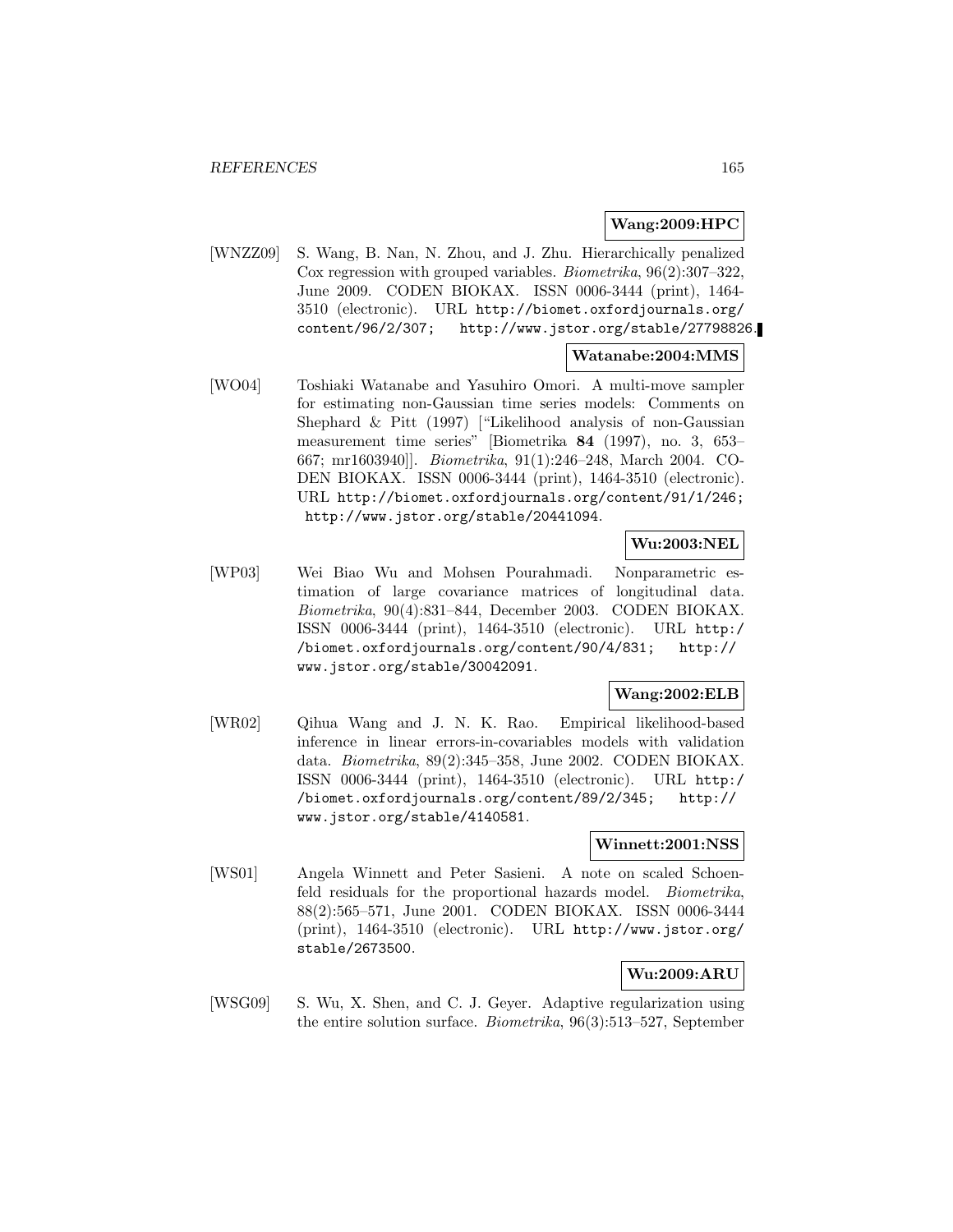2009. CODEN BIOKAX. ISSN 0006-3444 (print), 1464-3510 (electronic). URL http://biomet.oxfordjournals.org/content/ 96/3/513; http://www.jstor.org/stable/27798845.

### **Wang:2008:PEL**

[WSL08] Junhui Wang, Xiaotong Shen, and Yufeng Liu. Probability estimation for large-margin classifiers. Biometrika, 95(1):149–167, March 2008. CODEN BIOKAX. ISSN 0006-3444 (print), 1464-3510 (electronic). URL http://biomet.oxfordjournals.org/content/ 95/1/149; http://www.jstor.org/stable/20441449.

### **Wahed:2006:SEE**

[WT06] Abdus S. Wahed and Anastasios A. Tsiatis. Semiparametric efficient estimation of survival distributions in two-stage randomisation designs in clinical trials with censored data. Biometrika, 93(1):163–177, March 2006. CODEN BIOKAX. ISSN 0006-3444 (print), 1464-3510 (electronic). URL http:/ /biomet.oxfordjournals.org/content/93/1/163; http:// www.jstor.org/stable/20441268.

### **Wu:2003:OCE**

[Wu03] Changbao Wu. Optimal calibration estimators in survey sampling. Biometrika, 90(4):937–951, December 2003. CODEN BIOKAX. ISSN 0006-3444 (print), 1464-3510 (electronic). URL http:/ /biomet.oxfordjournals.org/content/90/4/937; http:// www.jstor.org/stable/30042099.

### **Wang:2006:EBB**

[WW06] Xue Wang and Andrew T. A. Wood. Empirical Bayes block shrinkage of wavelet coefficients via the noncentral  $\chi^2$  distribution. Biometrika, 93(3):705–722, September 2006. CO-DEN BIOKAX. ISSN 0006-3444 (print), 1464-3510 (electronic). URL http://biomet.oxfordjournals.org/content/93/3/705; http://www.jstor.org/stable/20441317.

### **Wang:2009:BAM**

[WW09] Hao Wang and Mike West. Bayesian analysis of matrix normal graphical models. Biometrika, 96(4):821–834, December 2009. CO-DEN BIOKAX. ISSN 0006-3444 (print), 1464-3510 (electronic). URL http://biomet.oxfordjournals.org/content/96/4/821; http://www.jstor.org/stable/27798869.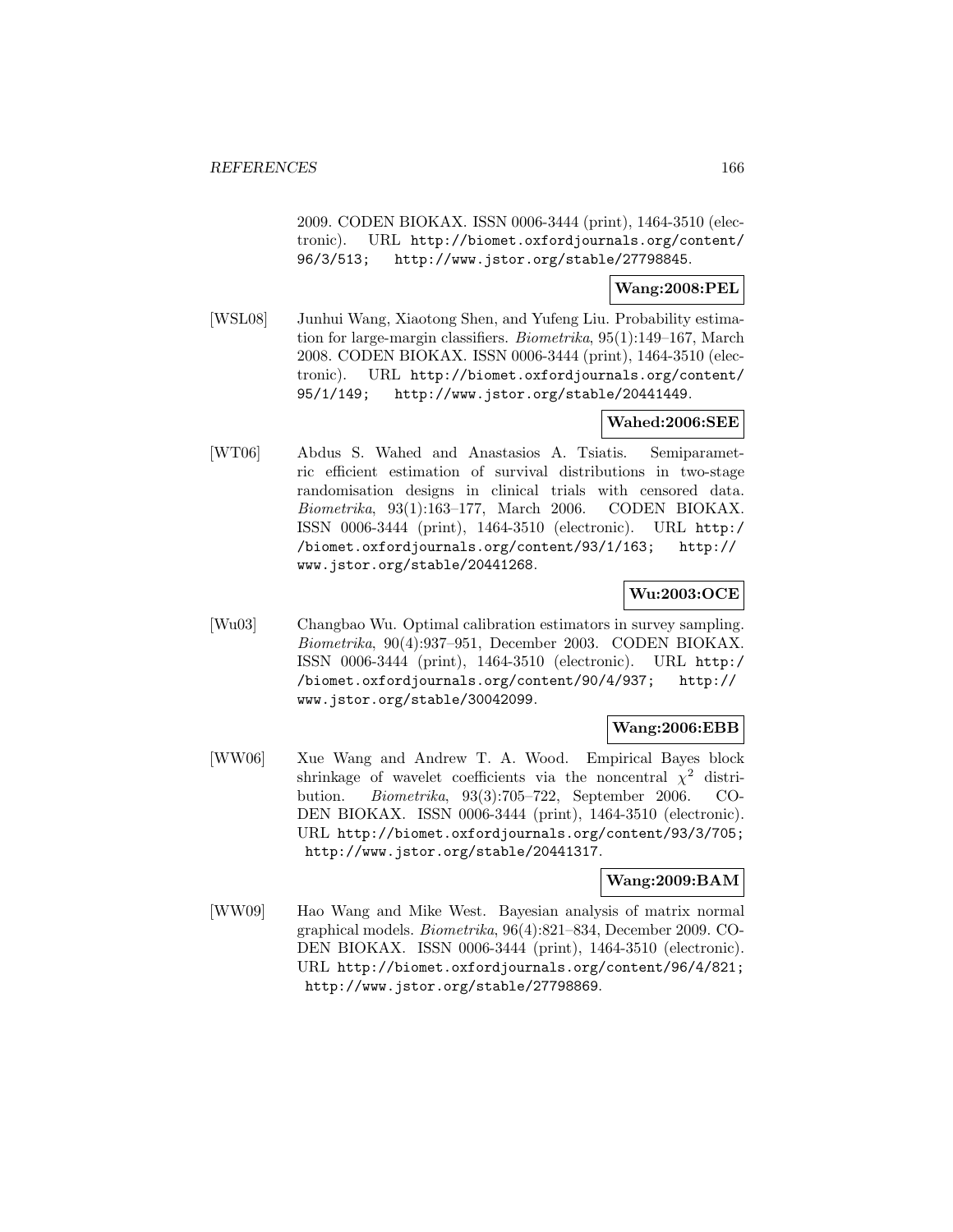# **Wu:2001:IRA**

[WWM01] Wei Biao Wu, Michael Woodroofe, and Graciela Mentz. Isotonic regression: Another look at the changepoint problem. Biometrika, 88(3):793–804, September 2001. CODEN BIOKAX. ISSN 0006- 3444 (print), 1464-3510 (electronic). URL http://www.jstor. org/stable/2673447.

# **Wang:2006:RBR**

[WZ06] You-Gan Wang and Min Zhu. Rank-based regression for analysis of repeated measures. Biometrika, 93(2):459–464, June 2006. CO-DEN BIOKAX. ISSN 0006-3444 (print), 1464-3510 (electronic). URL http://biomet.oxfordjournals.org/content/93/2/459; http://www.jstor.org/stable/20441295.

## **Xia:2009:MCR**

[Xia09] Yingcun Xia. Model checking in regression via dimension reduction. Biometrika, 96(1):133–148, March 2009. CO-DEN BIOKAX. ISSN 0006-3444 (print), 1464-3510 (electronic). URL http://biomet.oxfordjournals.org/content/96/1/133; http://www.jstor.org/stable/27798807.

## **Xiang:2003:RVE**

[XL03] Anny Hui Xiang and Bryan Langholz. Robust variance estimation for rate ratio parameter estimates from individually matched casecontrol data. Biometrika, 90(3):741–746, September 2003. CO-DEN BIOKAX. ISSN 0006-3444 (print), 1464-3510 (electronic). URL http://biomet.oxfordjournals.org/content/90/3/741; http://www.jstor.org/stable/30042081.

### **Xu:2005:SND**

[Xu05] Hongquan Xu. Some nonregular designs from the Nordstrom-Robinson code and their statistical properties. Biometrika, 92(2): 385–397, June 2005. CODEN BIOKAX. ISSN 0006-3444 (print), 1464-3510 (electronic). URL http://biomet.oxfordjournals. org/content/92/2/385; http://www.jstor.org/stable/20441195.

### **Xue:2007:ELS**

[XZ07] Liugen Xue and Lixing Zhu. Empirical likelihood semiparametric regression analysis for longitudinal data. Biometrika, 94(4):921– 937, December 2007. CODEN BIOKAX. ISSN 0006-3444 (print), 1464-3510 (electronic). URL http://biomet.oxfordjournals. org/content/94/4/921; http://www.jstor.org/stable/20441426.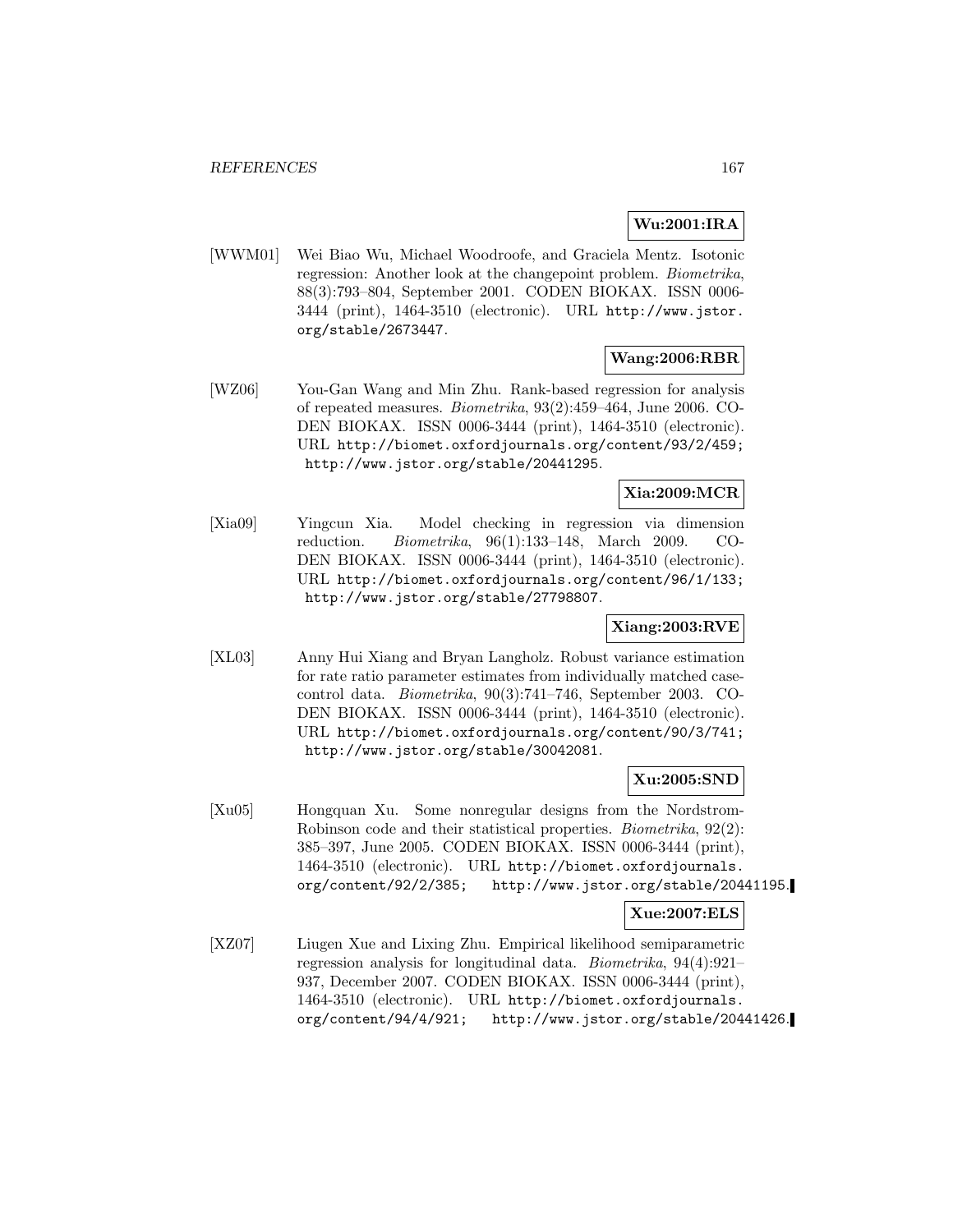## **Xia:2004:EES**

[XZT04] Yingcun Xia, Wenyang Zhang, and Howell Tong. Efficient estimation for semivarying-coefficient models. Biometrika, 91(3): 661–681, September 2004. CODEN BIOKAX. ISSN 0006-3444 (print), 1464-3510 (electronic). URL http://www.jstor.org/ stable/20441130.

# **Yang:2005:CSA**

[Yan05] Yuhong Yang. Can the strengths of AIC and BIC be shared? A conflict between model indentification and regression estimation. Biometrika, 92(4):937–950, December 2005. CO-DEN BIOKAX. ISSN 0006-3444 (print), 1464-3510 (electronic). URL http://biomet.oxfordjournals.org/content/92/4/937; http://www.jstor.org/stable/20441246.

# **Yin:2003:ECS**

[YC03] Xiangrong Yin and R. Dennis Cook. Estimating central subspaces via inverse third moments. Biometrika, 90(1):113–125, March 2003. CODEN BIOKAX. ISSN 0006-3444 (print), 1464-3510 (electronic). URL http://biomet.oxfordjournals.org/content/90/1/113; http://www.jstor.org/stable/30042023.

# **Yin:2004:AHM**

[YC04] Guosheng Yin and Jianwen Cai. Additive hazards model with multivariate failure time data. Biometrika, 91(4):801–818, December 2004. CODEN BIOKAX. ISSN 0006-3444 (print), 1464-3510 (electronic). URL http://biomet.oxfordjournals.org/content/ 91/4/801; http://www.jstor.org/stable/20441145.

# **Yin:2005:DES**

[YC05] Xiangrong Yin and R. Dennis Cook. Direction estimation in singleindex regressions. Biometrika, 92(2):371–384, June 2005. CO-DEN BIOKAX. ISSN 0006-3444 (print), 1464-3510 (electronic). URL http://biomet.oxfordjournals.org/content/92/2/371; http://www.jstor.org/stable/20441194.

### **Yoo:2007:OSD**

[YC07] Jae Keun Yoo and R. Dennis Cook. Optimal sufficient dimension reduction for the conditional mean in multivariate regression. Biometrika, 94(1):231–242, March 2007. CO-DEN BIOKAX. ISSN 0006-3444 (print), 1464-3510 (electronic). URL http://biomet.oxfordjournals.org/content/94/1/231; http://www.jstor.org/stable/20441365.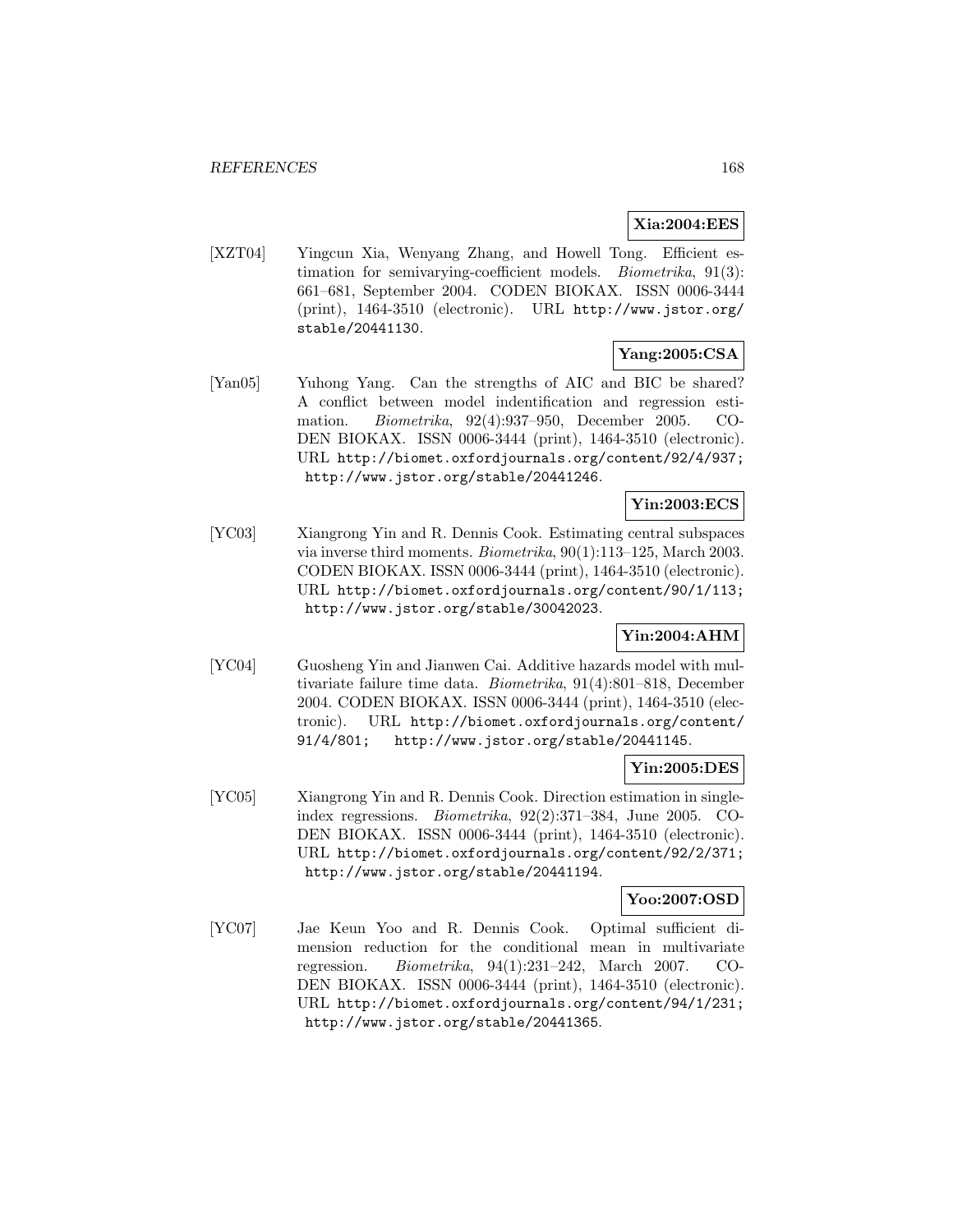### **Yeo:2000:NFP**

[YJ00] In-Kwon Yeo and Richard A. Johnson. A new family of power transformations to improve normality or symmetry. Biometrika, 87(4):954–959, December 2000. CODEN BIOKAX. ISSN 0006-3444 (print), 1464-3510 (electronic). URL http:/ /biomet.oxfordjournals.org/content/87/4/954; http:// www.jstor.org/stable/2673623.

## **Yee:2002:AAP**

[YJS02] Julie L. Yee, Wesley O. Johnson, and Francisco J. Samaniego. Asymptotic approximations to posterior distributions via conditional moment equations. Biometrika, 89(4):755–767, December 2002. CODEN BIOKAX. ISSN 0006-3444 (print), 1464-3510 (electronic). URL http://biomet.oxfordjournals.org/content/ 89/4/755; http://www.jstor.org/stable/4140535.

**Yuan:2007:MSE**

[YL07] Ming Yuan and Yi Lin. Model selection and estimation in the Gaussian graphical model. Biometrika, 94(1):19–35, March 2007. CODEN BIOKAX. ISSN 0006-3444 (print), 1464-3510 (electronic). URL http://biomet.oxfordjournals.org/content/ 94/1/19; http://www.jstor.org/stable/20441351.

### **Ybarra:2008:SAE**

[YL08a] Lynn M. R. Ybarra and Sharon L. Lohr. Small area estimation when auxiliary information is measured with error. Biometrika, 95(4):919–931, December 2008. CODEN BIOKAX. ISSN 0006-3444 (print), 1464-3510 (electronic). URL http:/ /biomet.oxfordjournals.org/content/95/4/919; http:// www.jstor.org/stable/20441515.

## **Yu:2008:NRU**

[YL08b] Zhangsheng Yu and Xihong Lin. Nonparametric regression using local kernel estimating equations for correlated failure time data. Biometrika, 95(1):123–137, March 2008. CO-DEN BIOKAX. ISSN 0006-3444 (print), 1464-3510 (electronic). URL http://biomet.oxfordjournals.org/content/95/1/123; http://www.jstor.org/stable/20441447.

### **Yun:2007:UHL**

[YLK07] Sung-Cheol Yun, Youngjo Lee, and Michael G. Kenward. Using hierarchical likelihood for missing data problems. Biometrika,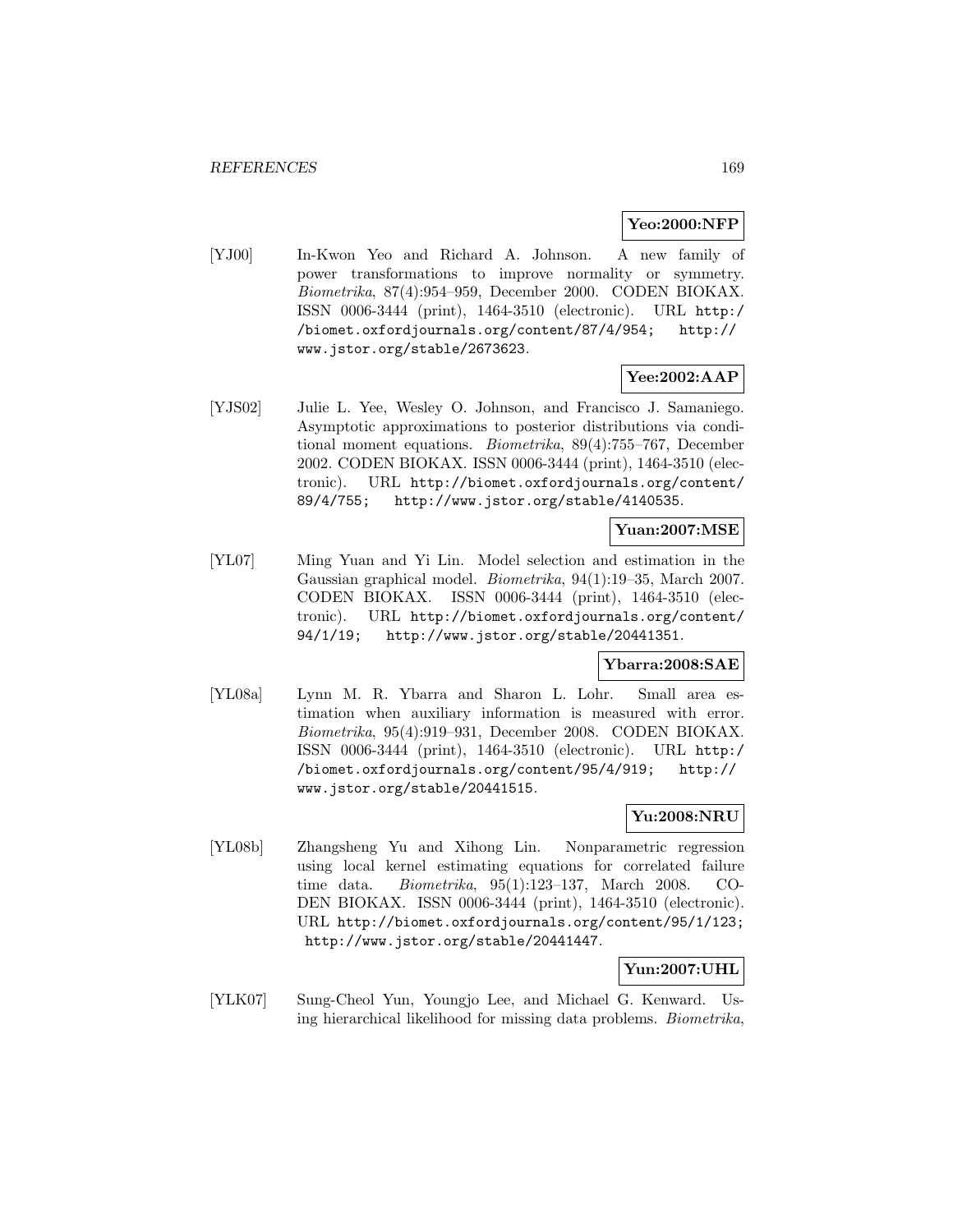94(4):905–919, December 2007. CODEN BIOKAX. ISSN 0006- 3444 (print), 1464-3510 (electronic). URL http://biomet. oxfordjournals.org/content/94/4/905; http://www.jstor. org/stable/20441425.

### **Yang:2005:SAS**

[YP05] Song Yang and Ross Prentice. Semiparametric analysis of shortterm and long-term hazard ratios with two-sample survival data. Biometrika, 92(1):1–17, March 2005. CODEN BIOKAX. ISSN 0006-3444 (print), 1464-3510 (electronic). URL http://biomet. oxfordjournals.org/content/92/1/1; http://www.jstor. org/stable/20441162.

# **Ye:2006:MCS**

[YP06] Huajun Ye and Jianxin Pan. Modelling of covariance structures in generalised estimating equations for longitudinal data. Biometrika, 93(4):927–941, December 2006. CODEN BIOKAX. ISSN 0006-3444 (print), 1464-3510 (electronic). URL http:/ /biomet.oxfordjournals.org/content/93/4/927; http:// www.jstor.org/stable/20441336.

### **Yuen:2006:STI**

[YSZ06] Kam-Chuen Yuen, Jian Shi, and Lixing Zhu. A k-sample test with interval censored data. Biometrika, 93(2):315–328, June 2006. CODEN BIOKAX. ISSN 0006-3444 (print), 1464-3510 (electronic). URL http://biomet.oxfordjournals.org/content/93/2/315; http://www.jstor.org/stable/20441284.

## **Yang:2001:MPH**

[YY01] Yaning Yang and Zhiliang Ying. Marginal proportional hazards models for multiple event-time data. Biometrika, 88(2):581–586, June 2001. CODEN BIOKAX. ISSN 0006-3444 (print), 1464-3510 (electronic). URL http://www.jstor.org/stable/2673502.

### **Zeng:2009:GFT**

[ZCI09] Donglin Zeng, Qingxia Chen, and Joseph G. Ibrahim. Gamma frailty transformation models for multivariate survival times. Biometrika, 96(2):277–291, June 2009. CODEN BIOKAX. ISSN 0006-3444 (print), 1464-3510 (electronic). URL http:/ /biomet.oxfordjournals.org/content/96/2/277; http:// www.jstor.org/stable/27798824.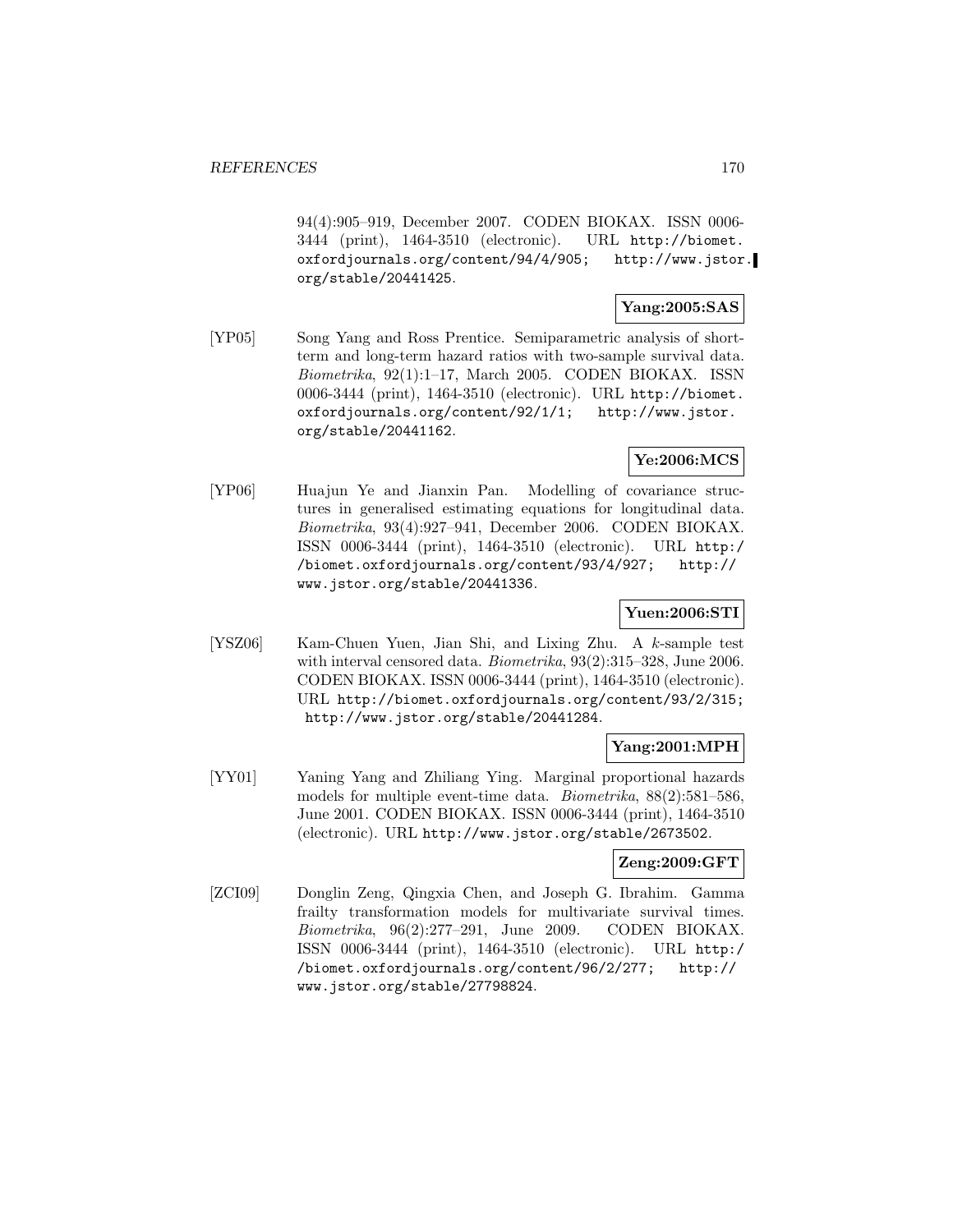#### **Zeng:2008:DDC**

[Zen08] Peng Zeng. Determining the dimension of the central subspace and central mean subspace. Biometrika, 95(2):469–479, June 2008. CODEN BIOKAX. ISSN 0006-3444 (print), 1464-3510 (electronic). URL http://biomet.oxfordjournals.org/content/95/2/469; http://www.jstor.org/stable/20441476.

# **Zou:2002:NPE**

[ZF02] F. Zou and J. P. Fine. A note on a partial empirical likelihood. Biometrika, 89(4):958–961, December 2002. CO-DEN BIOKAX. ISSN 0006-3444 (print), 1464-3510 (electronic). URL http://biomet.oxfordjournals.org/content/89/4/958; http://www.jstor.org/stable/4140552.

### **Zhu:2008:AMR**

[ZFH08] Zhongyi Zhu, Wing K. Fung, and Xuming He. On the asymptotics of marginal regression splines with longitudinal data. Biometrika, 95(4):907–917, December 2008. CODEN BIOKAX. ISSN 0006-3444 (print), 1464-3510 (electronic). URL http:/ /biomet.oxfordjournals.org/content/95/4/907; http:// www.jstor.org/stable/20441514.

# **Zou:2002:ELS**

[ZFY02] F. Zou, J. P. Fine, and B. S. Yandell. On empirical likelihood for a semiparametric mixture model. Biometrika, 89(1):61–75, March 2002. CODEN BIOKAX. ISSN 0006-3444 (print), 1464- 3510 (electronic). URL http://biomet.oxfordjournals.org/ content/89/1/61; http://www.jstor.org/stable/4140559.

### **Zhang:2001:IMT**

[Zha01] Biao Zhang. An information matrix test for logistic regression models based on case-control data. Biometrika, 88(4):921–932, December 2001. CODEN BIOKAX. ISSN 0006-3444 (print), 1464- 3510 (electronic). URL http://biomet.oxfordjournals.org/ content/88/4/921; http://www.jstor.org/stable/2673692.

### **Zhang:2002:SPE**

[Zha02] Ying Zhang. A semiparametric pseudolikelihood estimation method for panel count data. Biometrika, 89(1):39–48, March 2002. CODEN BIOKAX. ISSN 0006-3444 (print), 1464-3510 (electronic). URL http://biomet.oxfordjournals.org/content/ 89/1/39; http://www.jstor.org/stable/4140557.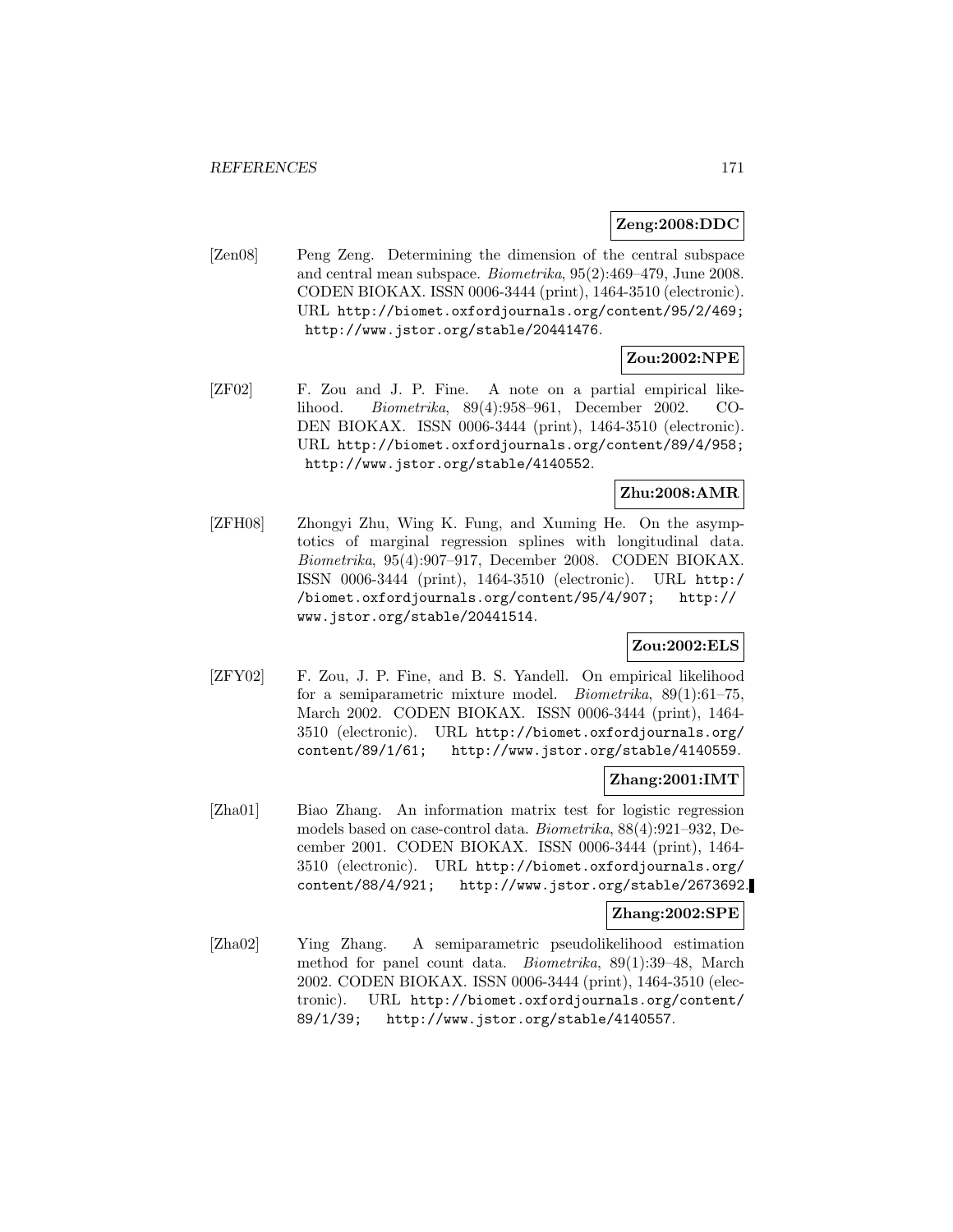#### **Zhang:2006:NST**

[Zha06] Ying Zhang. Nonparametric k-sample tests with panel count data. Biometrika, 93(4):777–790, December 2006. CODEN BIOKAX. ISSN 0006-3444 (print), 1464-3510 (electronic). URL http:/ /biomet.oxfordjournals.org/content/93/4/777; http:// www.jstor.org/stable/20441327.

# **Zhou:2008:JMP**

[ZHC08] Lan Zhou, Jianhua Z. Huang, and Raymond J. Carroll. Joint modelling of paired sparse functional data using principal components. Biometrika, 95(3):601–619, September 2008. CO-DEN BIOKAX. ISSN 0006-3444 (print), 1464-3510 (electronic). URL http://biomet.oxfordjournals.org/content/95/3/601; http://www.jstor.org/stable/20441489.

# **Zhao:2009:MPT**

[ZHC09] Luping Zhao, Timothy E. Hanson, and Bradley P. Carlin. Mixtures of Polya trees for flexible spatial frailty survival modelling. Biometrika, 96(2):263–276, June 2009. CODEN BIOKAX. ISSN 0006-3444 (print), 1464-3510 (electronic). URL http:/ /biomet.oxfordjournals.org/content/96/2/263; http:// www.jstor.org/stable/27798823.

### **Zhou:2005:ELA**

[Zho05] Mai Zhou. Empirical likelihood analysis of the rank estimator for the censored accelerated failure time model. Biometrika, 92(2):492– 498, June 2005. CODEN BIOKAX. ISSN 0006-3444 (print), 1464- 3510 (electronic). URL http://biomet.oxfordjournals.org/ content/92/2/492; http://www.jstor.org/stable/20441203.

### **Zhu:2006:DAC**

[Zhu06] Mu Zhu. Discriminant analysis with common principal components. Biometrika, 93(4):1018–1024, December 2006. CO-DEN BIOKAX. ISSN 0006-3444 (print), 1464-3510 (electronic). URL http://biomet.oxfordjournals.org/content/ 93/4/1018; http://www.jstor.org/stable/20441344.

### **Zhu:2008:DME**

[ZITZ08] Hongtu Zhu, Joseph G. Ibrahim, Niansheng Tang, and Heping Zhang. Diagnostic measures for empirical likelihood of general estimating equations. Biometrika, 95(2):489–507, June 2008. CO-DEN BIOKAX. ISSN 0006-3444 (print), 1464-3510 (electronic).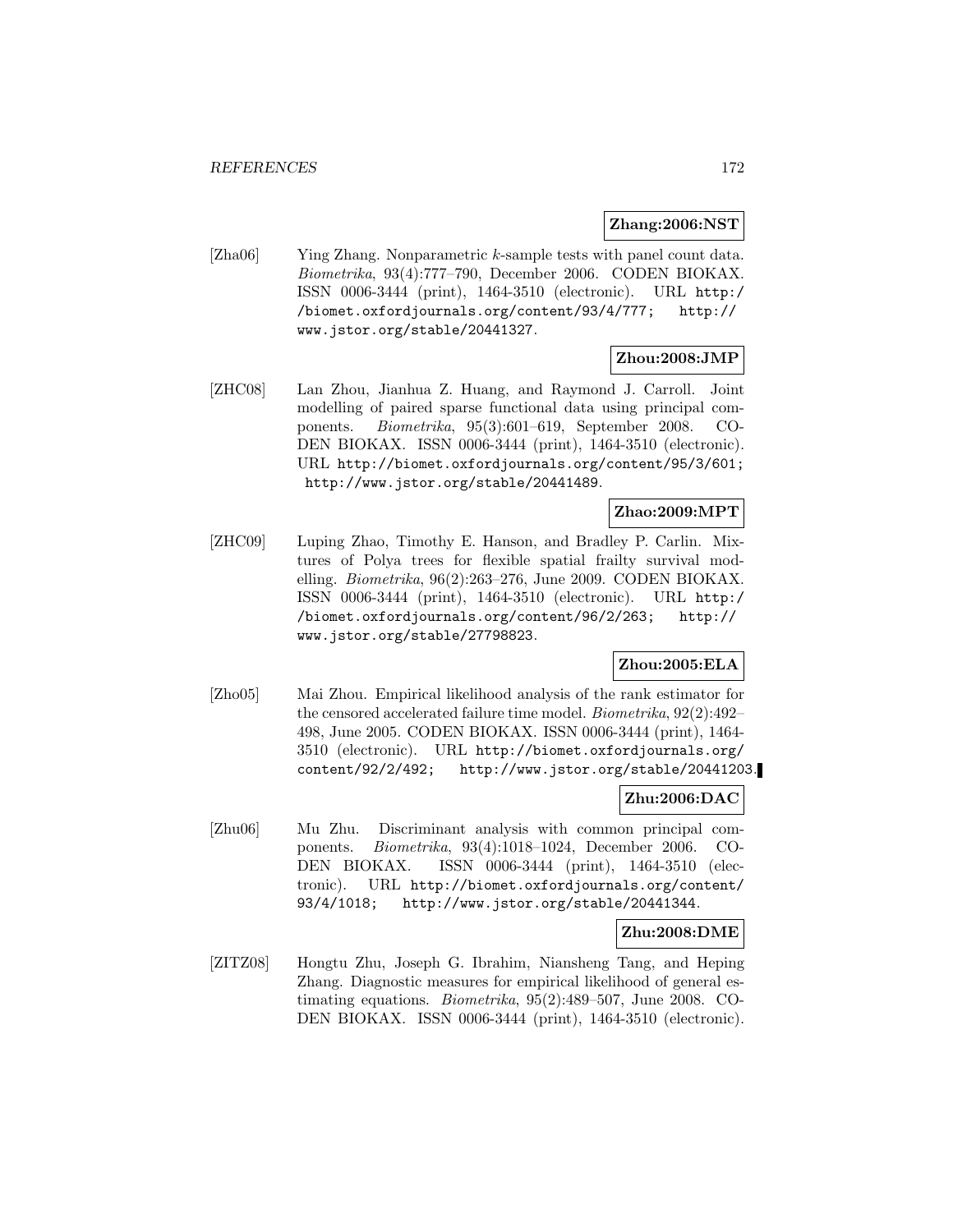URL http://biomet.oxfordjournals.org/content/95/2/489; http://www.jstor.org/stable/20441478.

### **Zhou:2005:ELB**

[ZL05] Yong Zhou and Hua Liang. Empirical-likelihood-based semiparametric inference for the treatment effect in the two-sample problem with censoring. Biometrika, 92(2):271–282, June 2005. CO-DEN BIOKAX. ISSN 0006-3444 (print), 1464-3510 (electronic). URL http://biomet.oxfordjournals.org/content/92/2/271; http://www.jstor.org/stable/20441188.

### **Zeng:2006:EES**

[ZL06] Donglin Zeng and D. Y. Lin. Efficient estimation of semiparametric transformation models for counting processes. Biometrika, 93(3):627–640, September 2006. CODEN BIOKAX. ISSN 0006-3444 (print), 1464-3510 (electronic). URL http://biomet. oxfordjournals.org/content/93/3/627; http://www.jstor. org/stable/20441312.

### **Zhang:2007:ALC**

[ZL07] Hao Helen Zhang and Wenbin Lu. Adaptive Lasso for Cox's proportional hazards model. Biometrika, 94(3):691–703, August 2007. CODEN BIOKAX. ISSN 0006-3444 (print), 1464-3510 (electronic). URL http://biomet.oxfordjournals.org/content/94/3/691; http://www.jstor.org/stable/20441405.

### **Zhu:2001:CDM**

[ZLWZ01] Hongtu Zhu, Sik-Yum Lee, Bo-Cheng Wei, and Julie Zhou. Casedeletion measures for models with incomplete data. Biometrika, 88(3):727–737, September 2001. CODEN BIOKAX. ISSN 0006- 3444 (print), 1464-3510 (electronic). URL http://www.jstor. org/stable/2673442.

### **Zhang:2001:NTS**

[ZLZ01] Ying Zhang, Wei Liu, and Yihui Zhan. A nonparametric twosample test of the failure function with interval censoring case 2. Biometrika, 88(3):677–686, September 2001. CODEN BIOKAX. ISSN 0006-3444 (print), 1464-3510 (electronic). URL http://www. jstor.org/stable/2673438.

### **Zhu:2000:NMC**

[ZN00] Li-Xing Zhu and Georg Neuhaus. Nonparametric Monte Carlo tests for multivariate distributions. Biometrika, 87(4):919–928, De